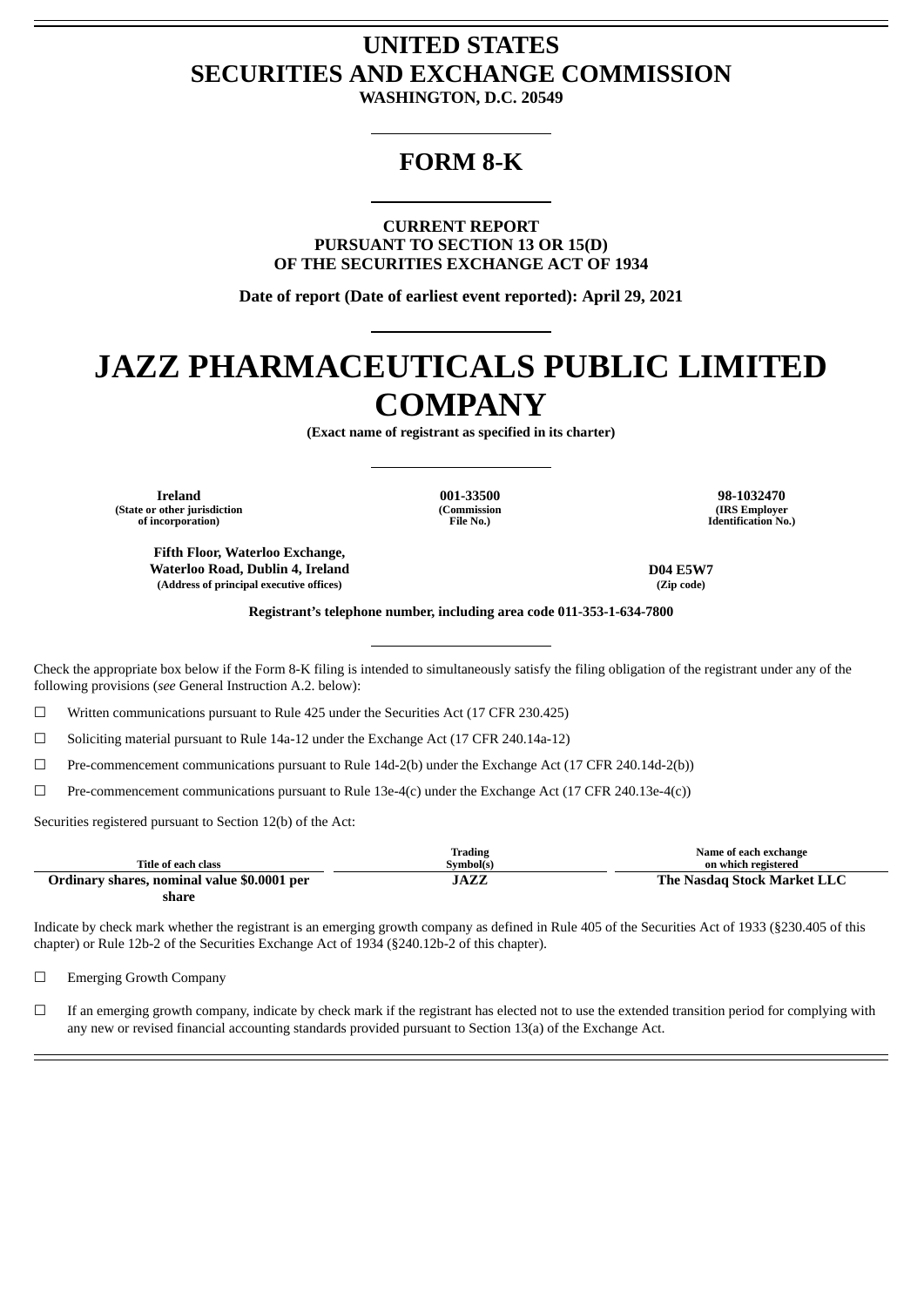#### **Item 1.01 Entry into a Material Definitive Agreement.**

On April 29, 2021, Jazz Securities Designated Activity Company (the "Issuer"), a direct wholly owned subsidiary of Jazz Pharmaceuticals Public Limited Company (the "Company"), completed its previously announced offering (the "Offering") of \$1.5 billion in aggregate principal amount of 4.375% senior secured notes due 2029 (the "Notes") in a private placement. On the same date, the Issuer, entered into an indenture (the "Indenture"), by and among the Issuer, the Guarantors (as defined below), U.S. Bank National Association, as trustee and U.S. Bank National Association, as collateral trustee.

The Notes were offered and sold only to persons reasonably believed to be qualified institutional buyers pursuant to Rule 144A under the U.S. Securities Act of 1933, as amended (the "Securities Act") and to certain non-U.S. persons outside the United States pursuant to Regulation S under the Securities Act. The Notes have not been registered under the Securities Act or any state securities law and may not be offered or sold in the United States absent registration or an applicable exemption from the registration requirements of the Securities Act and applicable state laws.

The Notes bear interest payable at a fixed rate of 4.375% per annum and mature on January 15, 2029. Interest on the Notes is payable semiannually in arrears on January 15 and July 15 of each year, commencing on January 15, 2022. The Notes are guaranteed, jointly and severally, by the Company and each of its restricted subsidiaries other than the Issuer (collectively, the "Guarantors") that will be a borrower under, or will guarantee the obligations under new senior secured credit facilities (the "New Senior Secured Credit Facilities") that the Issuer and Guarantors intend to enter into in connection with the previously announced proposed acquisition of GW Pharmaceuticals plc ("GW") (the "Acquisition"), including, after consummation of the Acquisition, GW and its restricted subsidiaries that will guarantee the obligations under the New Senior Secured Credit Facilities. Prior to the consummation of the Acquisition, the Notes will be secured solely by a segregated securities account of the Issuer in which the net proceeds of the Notes will be held. Following the consummation of the Acquisition, the Notes and related guarantees will be secured by a first priority lien (subject to permitted liens and certain other exceptions), equally and ratably with the New Senior Secured Credit Facilities, on the collateral securing the New Senior Secured Credit Facilities.

The Company expects to use the net proceeds of the Offering and borrowings under the New Senior Secured Credit Facilities, together with cash on hand, to fund the cash consideration payable in connection with the Acquisition, the refinancing of certain of the Company's indebtedness (including the Company's existing senior secured credit facility) and fees and expenses in connection with the foregoing. There can be no assurance that the acquisition will be consummated. If (x) the Acquisition is consummated without Jazz entering into the New Senior Secured Credit Facilities, (y) the Acquisition has not been consummated on or before August 3, 2021 (or such later date to which such date may be extended pursuant to the terms of the Transaction Agreement, dated February 3, 2021, among the Company, GW and Jazz Pharmaceuticals UK Holdings Limited (the "Transaction Agreement")) or (z) the Transaction Agreement is terminated in accordance with its terms, the Issuer will be required to redeem all of the Notes at a redemption price equal to 100% of their principal amount plus accrued and unpaid interest to, but excluding, the redemption date.

Prior to July 15, 2024, the Issuer may redeem some or all of the Notes at a redemption price equal to 100% of the principal amount of the Notes redeemed, plus accrued and unpaid interest, if any, to, but not including, the redemption date, plus the "make-whole" premium described in the Indenture. The Issuer may redeem all but not part of the Notes at its option at any time in connection with certain tax-related events. The Issuer may redeem some or all of the Notes at any time and from time to time after July 15, 2024 at the redemption prices specified in the Indenture plus accrued and unpaid interest, if any, to, but excluding, the redemption date. Prior to July 15, 2024, the Issuer may redeem up to 40% of the aggregate principal amount of the Notes with the net proceeds of certain equity offerings at a price of 104.375% of the principal amount of such Notes, plus accrued and unpaid interest, if any, to, but not including, the redemption date. In addition, the Issuer may, during each of the three consecutive twelve-month periods commencing on the issue date of the Notes, redeem up to 10% of the original aggregate initial principal amount of the Notes of each series at a redemption price of 103% of the principal amount of such Notes, plus accrued and unpaid interest, if any, to, but excluding, the redemption date.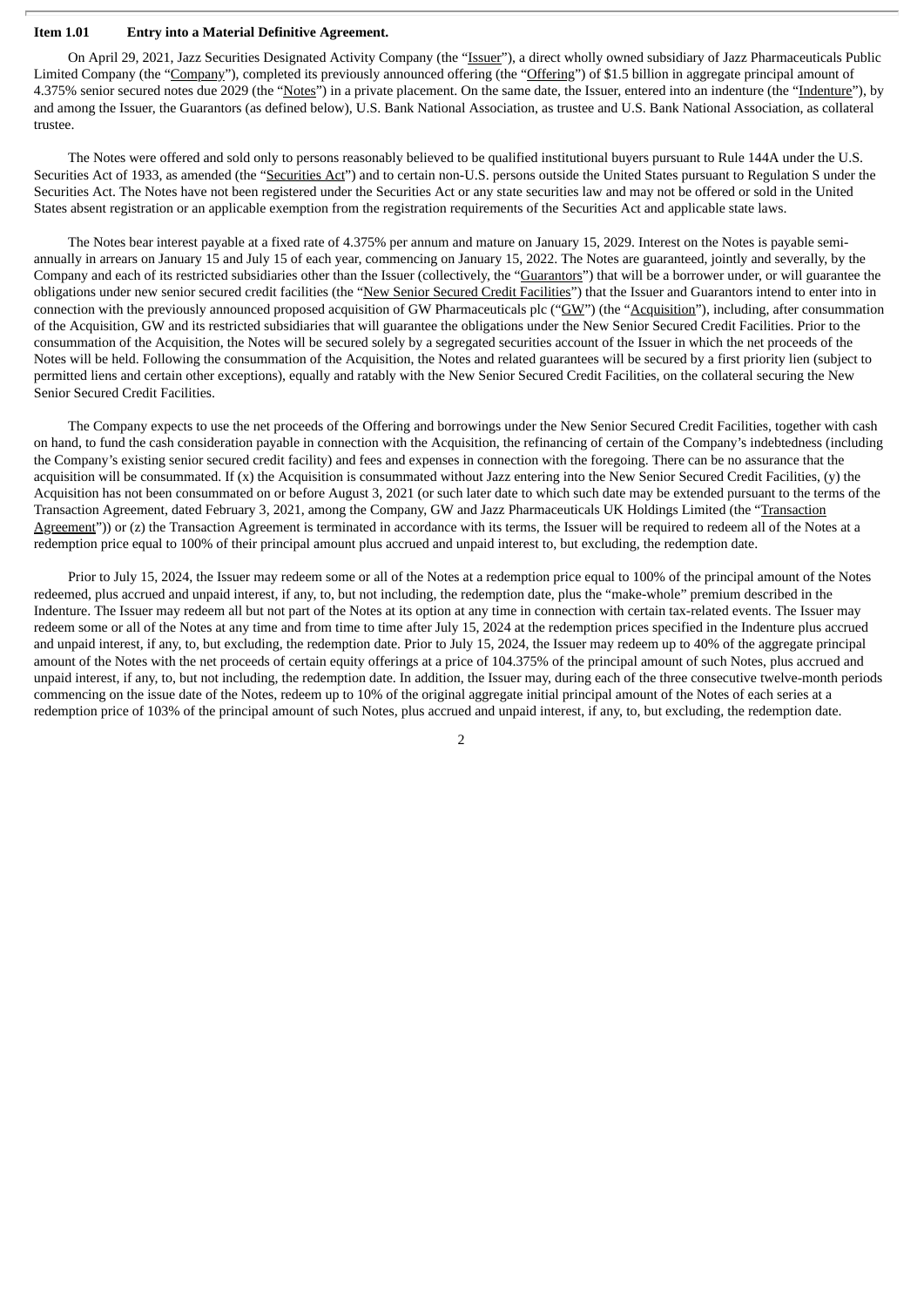The Issuer is obligated to offer to repurchase the Notes at a price of 101% of their principal amount plus accrued and unpaid interest, if any, to, but excluding, the date of repurchase, upon the occurrence of certain change of control triggering events, subject to certain qualifications and exceptions. The Indenture contains certain customary covenants, including in respect of the Issuer's and its restricted subsidiaries' ability to incur additional debt, pay dividends or distributions, make certain investments, create liens on assets, enter into transactions with affiliates, merge or consolidate with another company or sell assets. If the Issuer or its restricted subsidiaries engage in certain asset sales, the Issuer will be required under certain circumstances to make an offer to purchase a portion of the Notes at a price equal to 100% of the principal amount thereof, plus accrued and unpaid interest, if any, to, but excluding, the repurchase date. The Indenture includes customary events of default, including, but not limited to, failure to make required payments and failure to comply with certain covenants.

The Issuer intends to procure approval for the listing of the Notes on the Bermuda Stock Exchange prior to January 15, 2022, which is the first interest payment date for the Notes.

The foregoing description of certain provisions of the Indenture is qualified in its entirety by reference to the full text of the Indenture, a copy of which is filed as Exhibit 4.1 hereto and incorporated by reference herein.

#### Item 2.03 Creation of a Direct Financial Obligation or an Obligation under an Off-Balance Sheet Arrangement of a Registrant.

The information set forth above in Item 1.01 of this Current Report on Form 8-K is incorporated by reference into this Item 2.03.

## **Item 8.01 Other Events.**

In a press release issued on April 29, 2021, the Company announced the closing of the Offering. A copy of the press release is attached hereto as Exhibit 99.1 and is incorporated by reference herein.

#### **Item 9.01 Financial Statements and Exhibits.**

(d) Exhibits

Exhibit<br>No. Description of Exhibit 4.1 Indenture, dated as of April 29, 2021, by and among Jazz Securities Designated Activity Company, the guarantors party thereto, U.S. Bank National Association, as trustee and U.S. Bank National [Association,](#page-5-0) as collateral trustee. 4.2 Form of 4.375% Senior Notes due 2029 [\(included](#page-5-0) in Exhibit 4.1). 99.1 Press Release, dated April 29, 2021, [announcing](#page-156-0) the closing of the Offering.

104 Cover Page Interactive Data File (embedded within the Inline XBRL document).

**\* \* \***

#### **Forward-Looking Statements**

This communication contains forward-looking statements regarding Jazz and GW, including, but not limited to, statements related to the proposed acquisition of GW and the anticipated timing, results and benefits thereof, including the potential for Jazz to accelerate its growth and neuroscience leadership, and for the acquisition to provide long-term growth opportunities to create shareholder value; Jazz's expected financing for the transaction; and other

3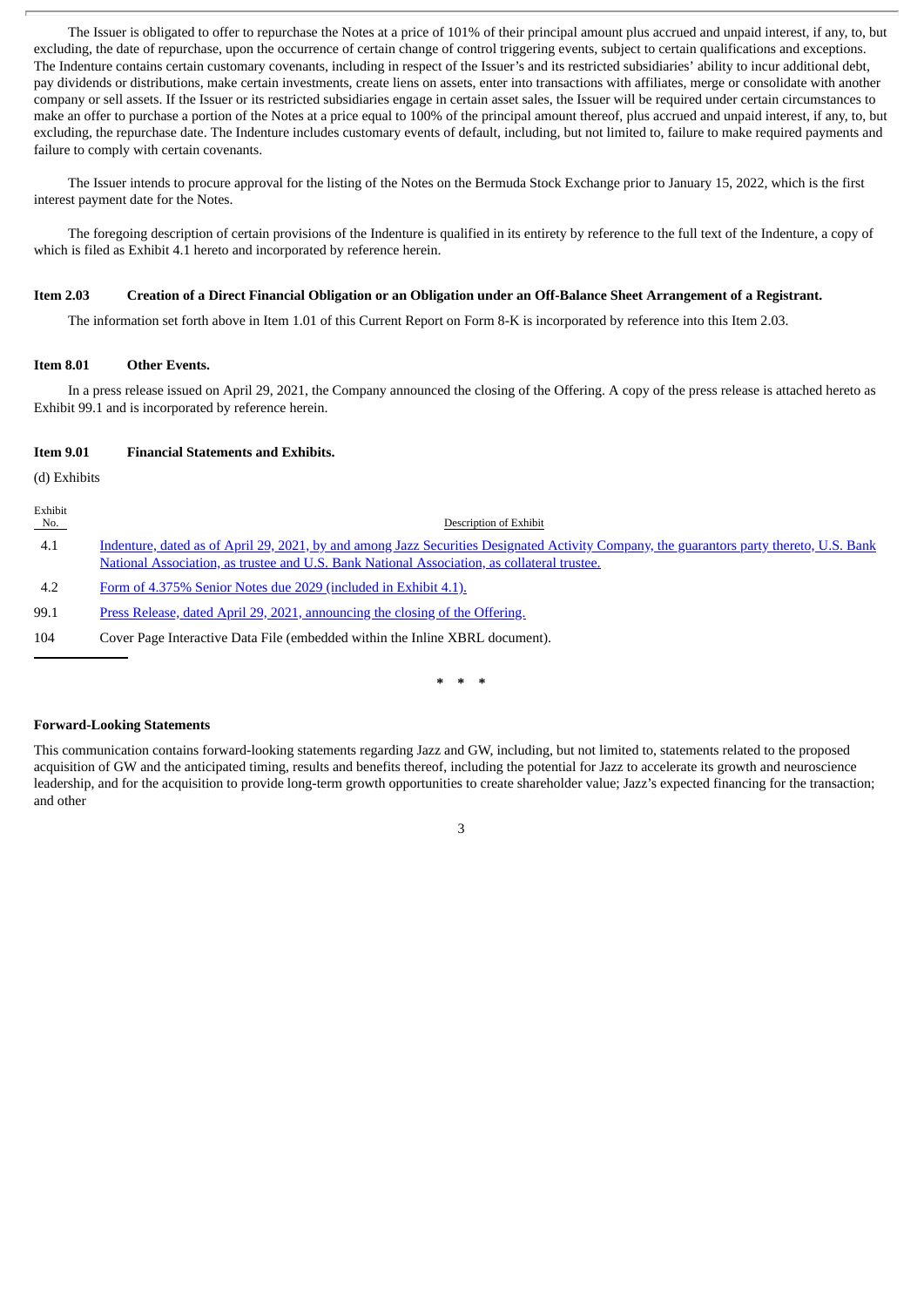statements that are not historical facts. You can generally identify forward-looking statements by the use of forward-looking terminology such as "anticipate," "believe," "continue," "could," "estimate," "expect," "explore," "evaluate," "intend," "may," "might," "plan," "potential," "predict," "project," "seek," "should," or "will," or the negative thereof or other variations thereon or comparable terminology. These forward-looking statements are based on each of the companies' current plans, objectives, estimates, expectations and intentions and inherently involve significant risks and uncertainties, many of which are beyond Jazz's or GW's control. Actual results and the timing of events could differ materially from those anticipated in such forward-looking statements as a result of these risks and uncertainties, which include, without limitation, risks and uncertainties associated with: Jazz's and GW's ability to complete the acquisition on the proposed terms or on the anticipated timeline, or at all, including risks and uncertainties related to securing the the sanction of the High Court of Justice of England and Wales and satisfaction of other closing conditions to consummate the acquisition; the occurrence of any event, change or other circumstance that could give rise to the termination of the definitive transaction agreement relating to the proposed transaction; risks related to diverting the attention of GW and Jazz management from ongoing business operations; failure to realize the expected benefits of the acquisition; significant transaction costs and/or unknown or inestimable liabilities; the risk of shareholder litigation in connection with the proposed transaction, including resulting expense or delay; the risk that GW's business will not be integrated successfully or that such integration may be more difficult, time-consuming or costly than expected; Jazz's ability to obtain the expected financing to consummate the acquisition; risks related to future opportunities and plans for the combined company, including the uncertainty of expected future regulatory filings, financial performance and results of the combined company following completion of the acquisition; GW's dependence on the successful commercialization of Epidiolex/Epidyolex and the uncertain market potential of Epidiolex; pharmaceutical product development and the uncertainty of clinical success; the regulatory approval process, including the risks that GW may be unable to submit anticipated regulatory filings on the timeframe anticipated, or at all, or that GW may be unable to obtain regulatory approvals of any of its product candidates, including nabiximols and Epidiolex for additional indications, in a timely manner or at all; disruption from the proposed acquisition, making it more difficult to conduct business as usual or maintain relationships with customers, employees or suppliers; effects relating to the announcement of the acquisition or any further announcements or the consummation of the acquisition on the market price of Jazz's ordinary shares or GW's American depositary shares or ordinary shares; the possibility that, if Jazz does not achieve the perceived benefits of the acquisition as rapidly or to the extent anticipated by financial analysts or investors, the market price of Jazz's ordinary shares could decline; potential litigation associated with the possible acquisition; regulatory initiatives and changes in tax laws; market volatility; and other risks and uncertainties affecting Jazz and GW, including those described from time to time under the caption "Risk Factors" and elsewhere in Jazz's and GW's Securities and Exchange Commission (the "SEC") filings and reports, including Jazz's Annual Report on Form 10-K for the fiscal year ended December 31, 2020, GW's Annual Report on Form 10-K for the fiscal year ended December 31, 2020, GW's definitive proxy statement filed with the SEC on March 15, 2021 and future filings and reports by either company. In addition, while Jazz and GW expect the COVID-19 pandemic to continue to adversely affect their respective business operations and financial results, the extent of the impact on the combined company's ability to generate sales of and revenues from its approved products, execute on new product launches, its clinical development and regulatory efforts, its corporate development objectives and the value of and market for its ordinary shares, will depend on future developments that are highly uncertain and cannot be predicted with confidence at this time. Moreover, other risks and uncertainties of which Jazz or GW are not currently aware may also affect each of the companies' forward-looking statements and may cause actual results and the timing of events to differ materially from those anticipated. Investors are cautioned that forward-looking statements are not guarantees of future performance. The forward-looking statements made in this communication are made only as of the date hereof or as of the dates indicated in the forward-looking statements and reflect the views stated therein with respect to future events as at such dates, even if they are subsequently made available by Jazz or GW on their respective websites or otherwise. Neither Jazz nor GW undertakes any obligation to update or supplement any forward-looking statements to reflect actual results, new information, future events, changes in its expectations or other circumstances that exist after the date as of which the forward-looking statements were made.

4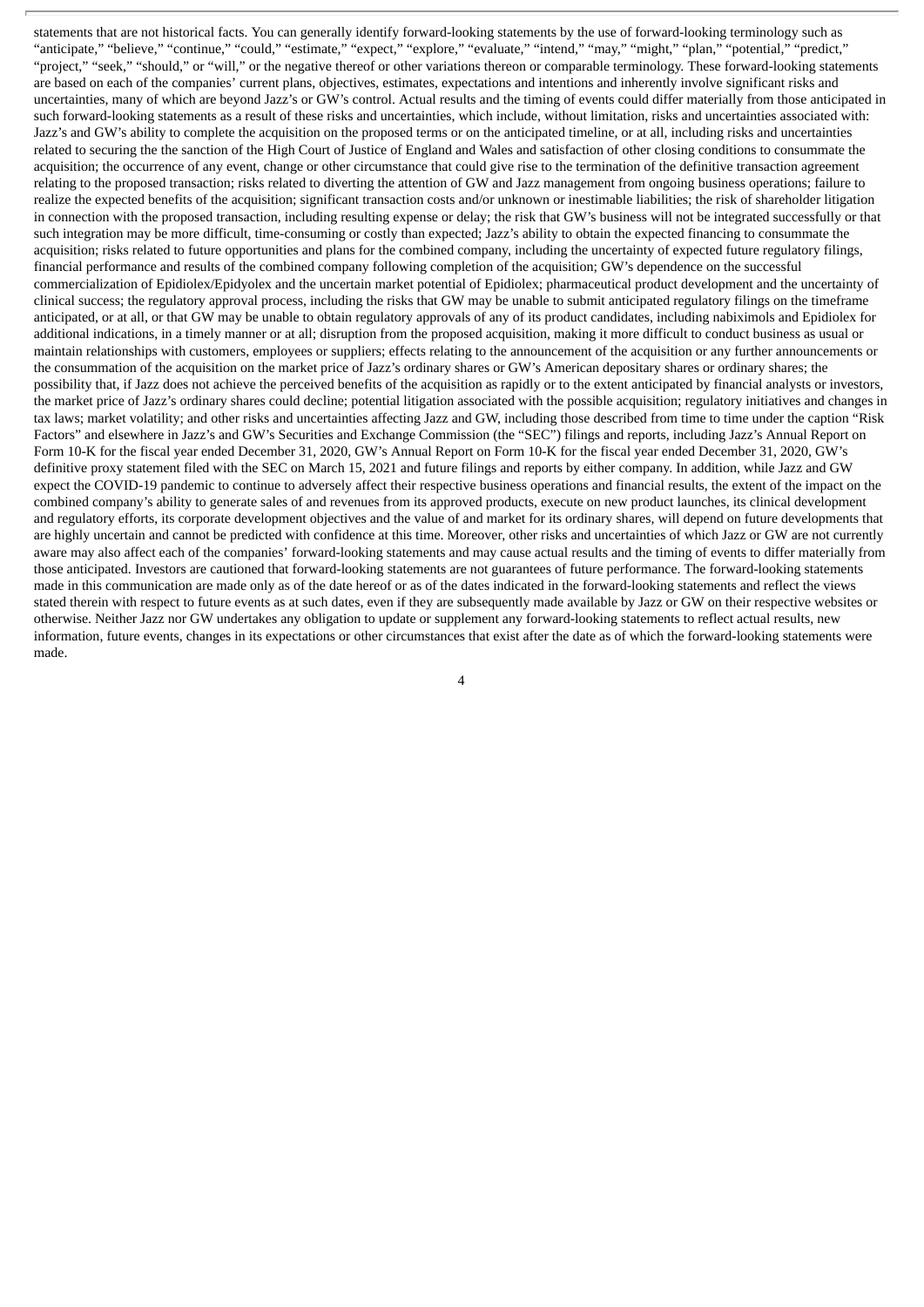**SIGNATURES**

Pursuant to the requirements of the Securities Exchange Act of 1934, the registrant has duly caused this report to be signed on its behalf by the undersigned hereunto duly authorized.

## Date: April 29, 2021 **JAZZ PHARMACEUTICALS PUBLIC LIMITED COMPANY**

By: /s/ Renée Galá

Name: Renée Galá

Title: Executive Vice President and Chief Financial Officer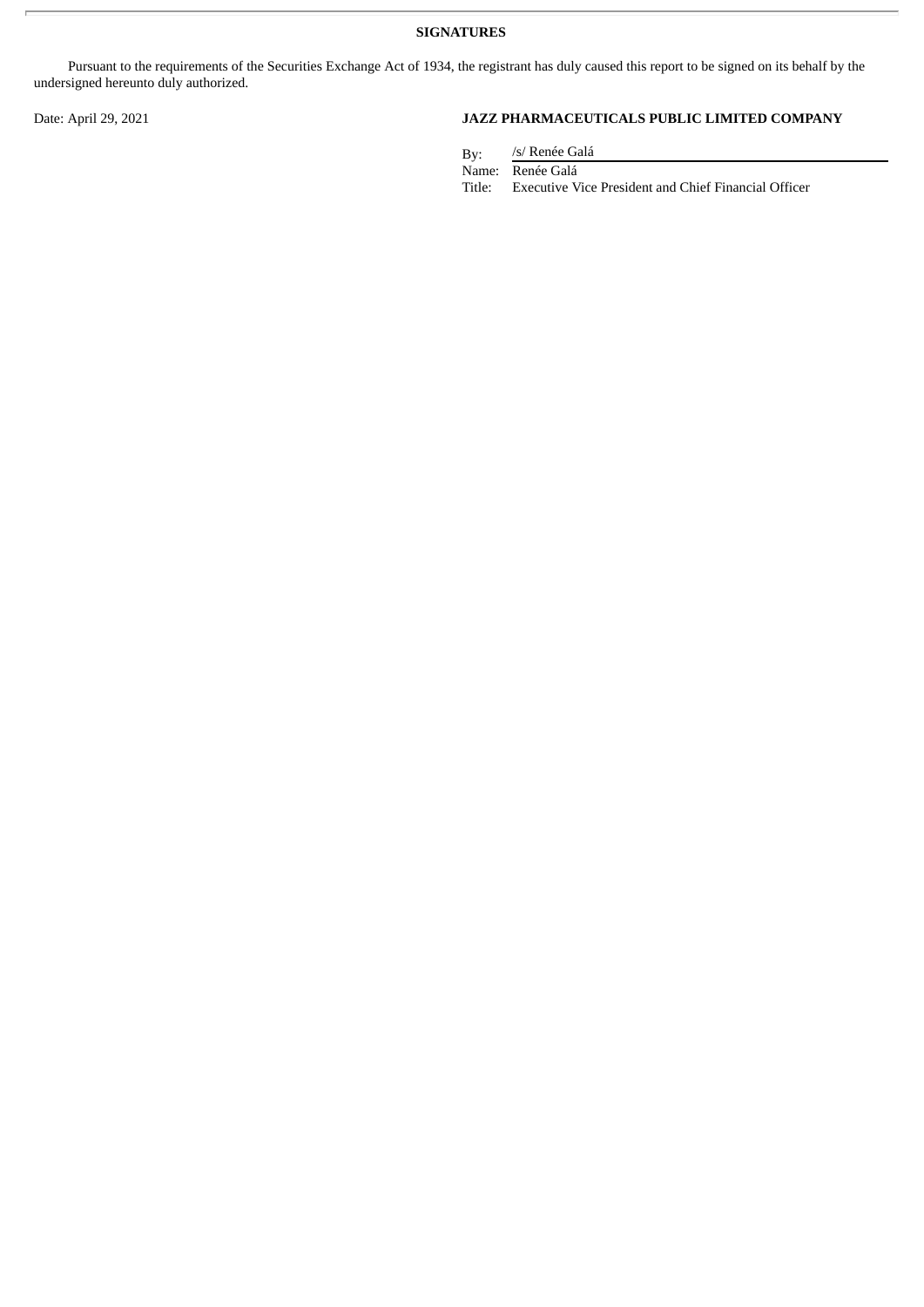*Execution Version*

## <span id="page-5-0"></span>**JAZZ SECURITIES DESIGNATED ACTIVITY COMPANY**

as Issuer

and the Guarantors party hereto from time to time

4.375% Senior Secured Notes due 2029

INDENTURE

Dated as of April 29, 2021

U.S. Bank National Association as Trustee

and

U.S. Bank National Association as Collateral Trustee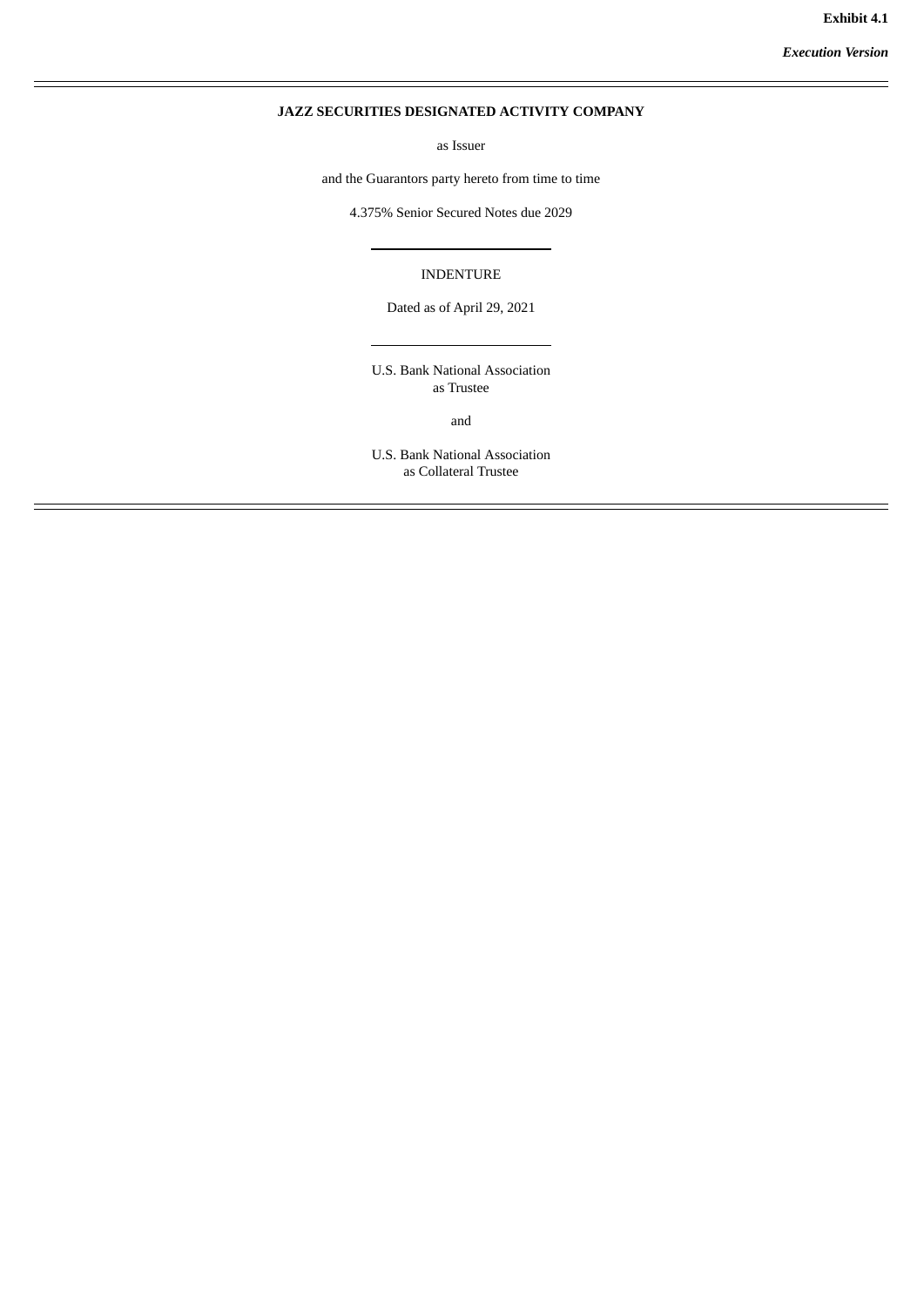## **TABLE OF CONTENTS**

|                                                                                                                                                                                                                                                                                                                                | <b>ARTICLE I</b>                                                                                                                                                                                                                                                                                                                                                                                           | Page                                                                             |
|--------------------------------------------------------------------------------------------------------------------------------------------------------------------------------------------------------------------------------------------------------------------------------------------------------------------------------|------------------------------------------------------------------------------------------------------------------------------------------------------------------------------------------------------------------------------------------------------------------------------------------------------------------------------------------------------------------------------------------------------------|----------------------------------------------------------------------------------|
|                                                                                                                                                                                                                                                                                                                                | DEFINITIONS AND INCORPORATION BY REFERENCE                                                                                                                                                                                                                                                                                                                                                                 | $\mathbf{1}$                                                                     |
| <b>SECTION 1.01</b><br><b>SECTION 1.02</b><br><b>SECTION 1.03</b><br><b>SECTION 1.04</b>                                                                                                                                                                                                                                       | Definitions<br><b>Other Definitions</b><br><b>Rules of Construction</b><br>No Incorporation by Reference of Trust Indenture Act.                                                                                                                                                                                                                                                                           | 1<br>35<br>36<br>37                                                              |
|                                                                                                                                                                                                                                                                                                                                | <b>ARTICLE II</b>                                                                                                                                                                                                                                                                                                                                                                                          |                                                                                  |
| THE NOTES                                                                                                                                                                                                                                                                                                                      |                                                                                                                                                                                                                                                                                                                                                                                                            | 37                                                                               |
| <b>SECTION 2.01</b><br><b>SECTION 2.02</b><br><b>SECTION 2.03</b><br><b>SECTION 2.04</b><br><b>SECTION 2.05</b><br><b>SECTION 2.06</b><br><b>SECTION 2.07</b><br><b>SECTION 2.08</b><br><b>SECTION 2.09</b><br><b>SECTION 2.10</b><br><b>SECTION 2.11</b><br><b>SECTION 2.12</b><br><b>SECTION 2.13</b><br><b>SECTION 2.14</b> | <b>Amount of Notes</b><br>Form and Dating<br><b>Execution and Authentication</b><br>Registrar and Paying Agent<br>Paying Agent to Hold Money in Trust<br><b>Holder Lists</b><br>Transfer and Exchange<br><b>Replacement Notes</b><br><b>Outstanding Notes</b><br>Cancellation<br>Defaulted Interest<br>CUSIP Numbers, ISINs, Etc.<br>Calculation of Principal Amount of Notes<br><b>Additional Amounts</b> | 37<br>38<br>38<br>39<br>39<br>39<br>40<br>40<br>41<br>41<br>41<br>41<br>41<br>42 |

## ARTICLE III

| REDEMPTION AND SECURITY IN SEGREGATED ACCOUNT |                                       | 44 |
|-----------------------------------------------|---------------------------------------|----|
| <b>SECTION 3.01</b>                           | Redemption                            | 44 |
| <b>SECTION 3.02</b>                           | Applicability of Article              | 44 |
| <b>SECTION 3.03</b>                           | Notices to Trustee                    | 44 |
| <b>SECTION 3.04</b>                           | Selection of Notes to Be Redeemed     | 45 |
| <b>SECTION 3.05</b>                           | Notice of Optional Redemption         | 45 |
| <b>SECTION 3.06</b>                           | <b>Effect of Notice of Redemption</b> | 46 |
| <b>SECTION 3.07</b>                           | Deposit of Redemption Price           | 46 |
| <b>SECTION 3.08</b>                           | Notes Redeemed in Part                | 46 |
| <b>SECTION 3.09</b>                           | Special Mandatory Redemption          | 46 |
| <b>SECTION 3.10</b>                           | Segregated Account                    | 46 |
|                                               |                                       |    |

## ARTICLE IV

## COVENANTS 47

| SECTION 4.01 | Payment of Notes                                                                                |    |
|--------------|-------------------------------------------------------------------------------------------------|----|
|              | <b>SECTION 4.02</b> Reports and Other Information                                               | 47 |
| SECTION 4.03 | Limitation on Incurrence of Indebtedness and Issuance of Disqualified Stock and Preferred Stock | 48 |
|              |                                                                                                 |    |

## -i-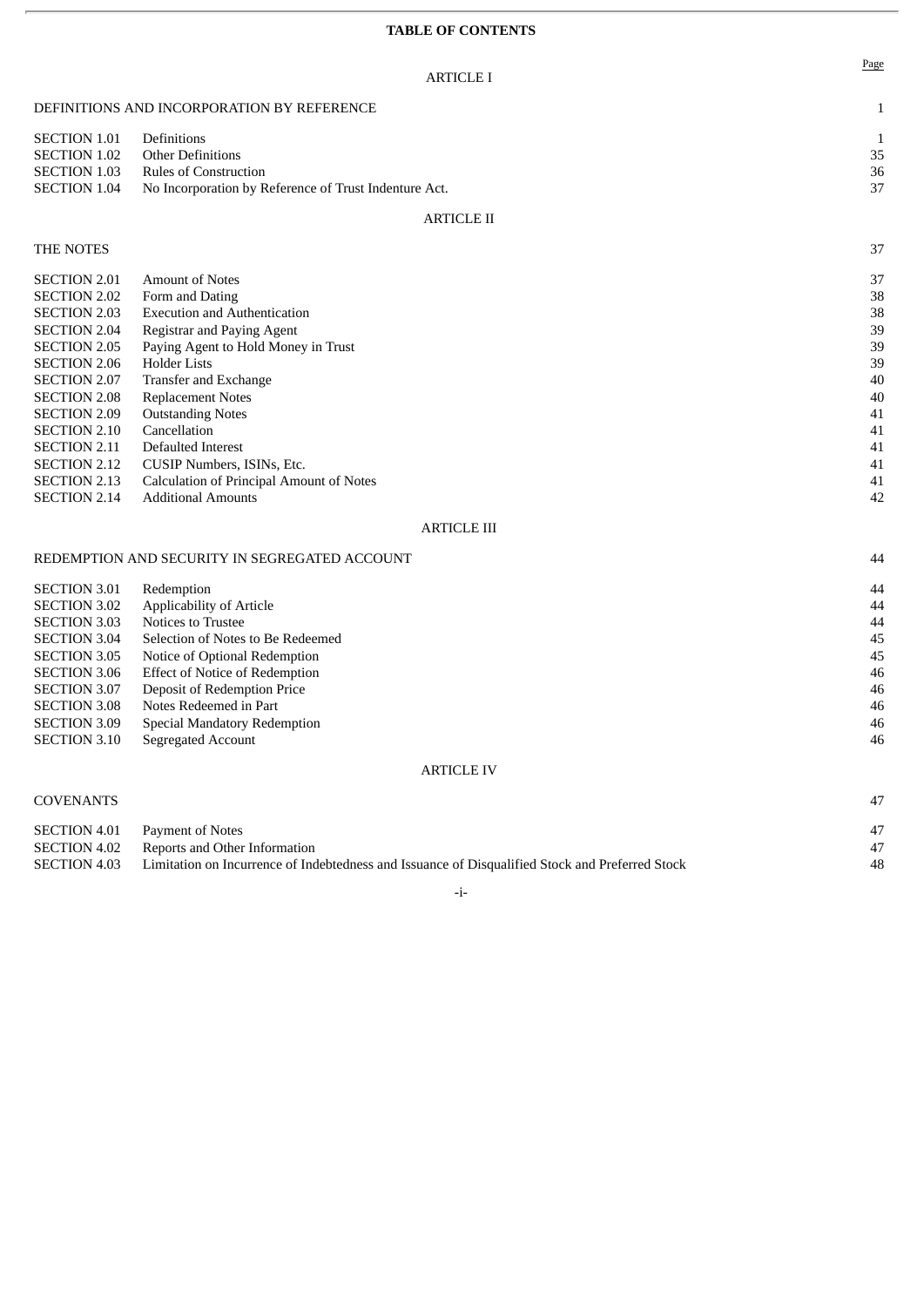| <b>SECTION 4.04</b>   |                                                                                                            | <b>Page</b><br>55 |
|-----------------------|------------------------------------------------------------------------------------------------------------|-------------------|
| <b>SECTION 4.05</b>   | <b>Limitation on Restricted Payments</b><br>Dividend and Other Payment Restrictions Affecting Subsidiaries | 60                |
| <b>SECTION 4.06</b>   | <b>Asset Sales</b>                                                                                         | 62                |
| <b>SECTION 4.07</b>   | <b>Transactions with Affiliates</b>                                                                        | 64                |
| <b>SECTION 4.08</b>   | Change of Control                                                                                          | 66                |
| <b>SECTION 4.09</b>   | <b>Compliance Certificate</b>                                                                              | 68                |
| <b>SECTION 4.10</b>   | Further Instruments and Acts                                                                               | 68                |
| <b>SECTION 4.11</b>   | <b>Future Guarantors</b>                                                                                   | 68                |
| <b>SECTION 4.12</b>   | Liens                                                                                                      | 68                |
| <b>SECTION 4.13</b>   | <b>After Acquired Property</b>                                                                             | 69                |
| <b>SECTION 4.14</b>   | Maintenance of Office or Agency                                                                            | 69                |
| <b>SECTION 4.15</b>   | Maintenance of Listing                                                                                     | 69                |
| <b>SECTION 4.16</b>   | <b>Covenant Suspension</b>                                                                                 | 70                |
| <b>SECTION 4.17</b>   | <b>Information Regarding Collateral</b>                                                                    | 71                |
| SECTION 4.18          | Corresponding Action                                                                                       | 71                |
| <b>SECTION 4.19</b>   | <b>Further Assurances</b>                                                                                  | 71                |
|                       | <b>ARTICLE V</b>                                                                                           |                   |
| SUCCESSOR COMPANY     |                                                                                                            | 71                |
| <b>SECTION 5.01</b>   | When Issuer and Guarantors May Merge or Transfer Assets                                                    | 71                |
|                       | <b>ARTICLE VI</b>                                                                                          |                   |
|                       |                                                                                                            |                   |
| DEFAULTS AND REMEDIES |                                                                                                            | 73                |
| <b>SECTION 6.01</b>   | <b>Events of Default</b>                                                                                   | 73                |
| <b>SECTION 6.02</b>   | Acceleration                                                                                               | 75                |
| <b>SECTION 6.03</b>   | <b>Other Remedies</b>                                                                                      | 75                |
| <b>SECTION 6.04</b>   | Waiver of Past Defaults                                                                                    | 75                |
| <b>SECTION 6.05</b>   | Control by Majority                                                                                        | 76                |
| <b>SECTION 6.06</b>   | <b>Limitation on Suits</b>                                                                                 | 76                |
| <b>SECTION 6.07</b>   | Rights of the Holders to Receive Payment                                                                   | 76                |
| <b>SECTION 6.08</b>   | <b>Collection Suit by Trustee</b>                                                                          | 76                |
| <b>SECTION 6.09</b>   | Trustee May File Proofs of Claim                                                                           | 76                |
| <b>SECTION 6.10</b>   | Priorities                                                                                                 | 77                |
| <b>SECTION 6.11</b>   | <b>Undertaking for Costs</b>                                                                               | 77                |
| <b>SECTION 6.12</b>   | Waiver of Stay or Extension Laws<br><b>ARTICLE VII</b>                                                     | 77                |
| <b>TRUSTEE</b>        |                                                                                                            | 77                |
| SECTION 7.01          | Duties of Trustee                                                                                          | $77\,$            |
| <b>SECTION 7.02</b>   | <b>Rights of Trustee</b>                                                                                   | $79\,$            |
| <b>SECTION 7.03</b>   | <b>Individual Rights of Trustee</b>                                                                        | $80\,$            |
| <b>SECTION 7.04</b>   | Trustee's Disclaimer                                                                                       | $80\,$            |
| <b>SECTION 7.05</b>   | Notice of Defaults                                                                                         | $80\,$            |
| <b>SECTION 7.06</b>   | [Reserved]                                                                                                 | ${\bf 81}$        |
| SECTION 7.07          | Compensation and Indemnity                                                                                 | 81                |
| <b>SECTION 7.08</b>   | Replacement of Trustee                                                                                     | 81                |
| <b>SECTION 7.09</b>   | Successor Trustee by Merger                                                                                | 82                |
| <b>SECTION 7.10</b>   | Eligibility; Disqualification                                                                              | 82                |
| SECTION 7.11          | Preferential Collection of Claims Against the Issuer                                                       | 82                |

- i i -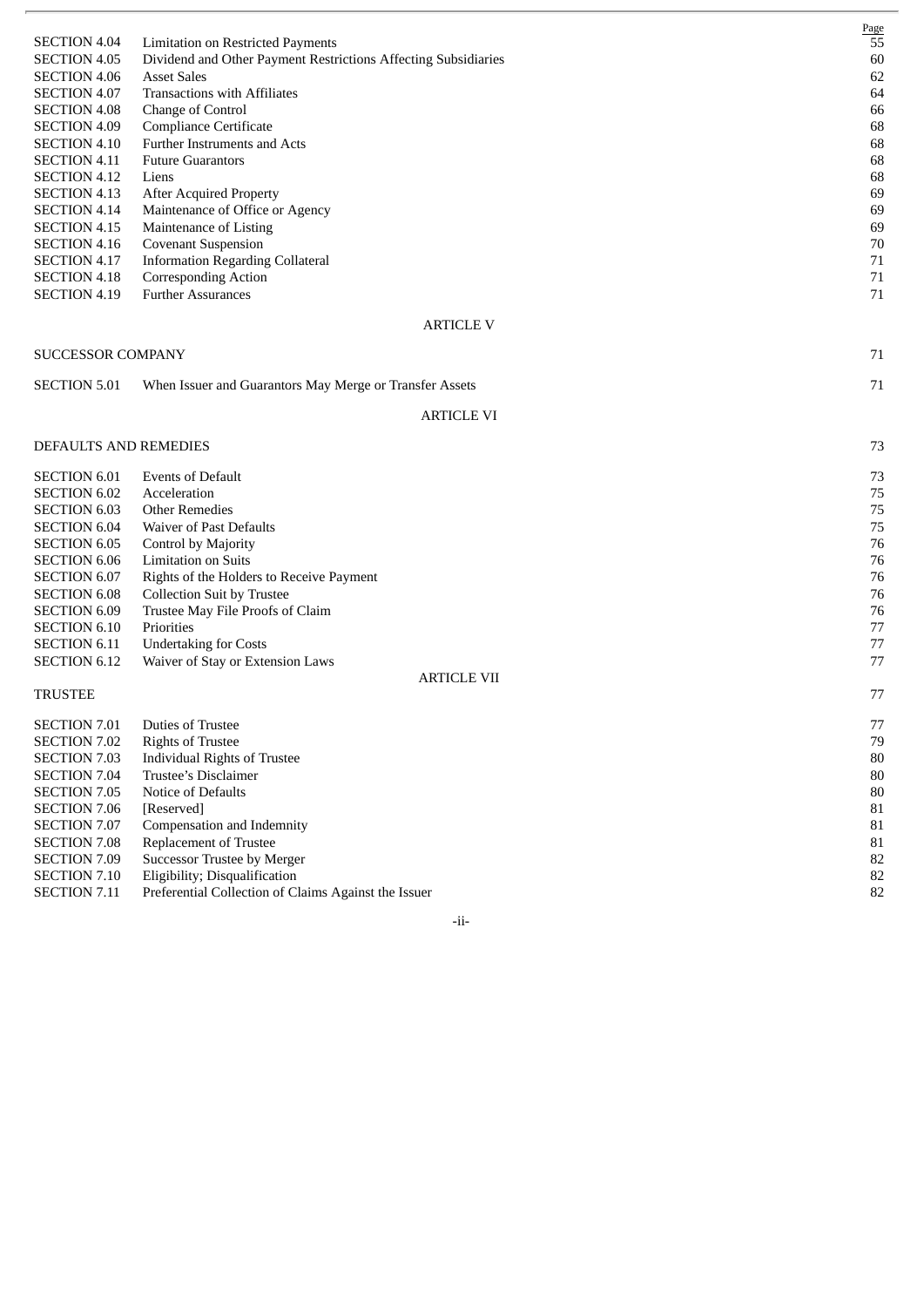|                                                                                                                 |                                                                                                                                                                                         | <b>ARTICLE VIII</b> | $rac{1}{2}$                |
|-----------------------------------------------------------------------------------------------------------------|-----------------------------------------------------------------------------------------------------------------------------------------------------------------------------------------|---------------------|----------------------------|
|                                                                                                                 | DISCHARGE OF INDENTURE; DEFEASANCE                                                                                                                                                      |                     | 83                         |
| <b>SECTION 8.01</b><br><b>SECTION 8.02</b><br><b>SECTION 8.03</b><br><b>SECTION 8.04</b><br><b>SECTION 8.05</b> | Discharge of Liability on Notes; Defeasance<br><b>Conditions to Defeasance</b><br><b>Application of Trust Money</b><br>Repayment to Issuer<br>Indemnity for U.S. Government Obligations |                     | 83<br>84<br>85<br>85<br>85 |
| <b>SECTION 8.06</b>                                                                                             | Reinstatement                                                                                                                                                                           | A DTICI E IV        | 85                         |
|                                                                                                                 |                                                                                                                                                                                         |                     |                            |

Page

## ARTICLE IX

| <b>SECTION 9.01</b> | Without Consent of the Holders                           | 85 |
|---------------------|----------------------------------------------------------|----|
| <b>SECTION 9.02</b> | With Consent of the Holders                              | 86 |
| <b>SECTION 9.03</b> | Revocation and Effect of Consents and Waivers            | 87 |
| <b>SECTION 9.04</b> | Notation on or Exchange of Notes                         | 88 |
| <b>SECTION 9.05</b> | Trustee and Collateral Trustee to Sign Amendments        | 88 |
| <b>SECTION 9.06</b> | Additional Voting Terms; Calculation of Principal Amount | 88 |
|                     |                                                          |    |

#### ARTICLE X

## [INTENTIONALLY OMITTED] 88

## ARTICLE XI

## COLLATERAL 88

|                                | <b>SECTION 11.01</b> Collateral Documents       | 88 |
|--------------------------------|-------------------------------------------------|----|
|                                | <b>SECTION 11.02</b> Collateral Trust Agreement | 89 |
|                                | SECTION 11.03 Collateral Trustee                | 89 |
| SECTION 11.04 [Reserved]       |                                                 | 89 |
| SECTION 11.05 Release of Liens |                                                 | 89 |
|                                |                                                 |    |

## ARTICLE XII

## GUARANTEE 90

| <b>SECTION 12.01</b> | Guarantee                                                                      | 90 |
|----------------------|--------------------------------------------------------------------------------|----|
|                      | SECTION 12.02 Limitation on Liability                                          | 92 |
| SECTION 12.03        | Release of Guarantors                                                          | 92 |
|                      | <b>SECTION 12.04</b> Successors and Assigns                                    | 93 |
| <b>SECTION 12.05</b> | No Waiver                                                                      | 93 |
| SECTION 12.06        | Modification                                                                   | 93 |
|                      | <b>SECTION 12.07</b> Execution of Supplemental Indenture for Future Guarantors | 93 |
| SECTION 12.08        | Non-Impairment                                                                 | 93 |
|                      | <b>SECTION 12.09</b> Limitations on Obligations of Gibraltar Guarantor         | 93 |
|                      | <b>SECTION 12.10</b> Limitations on Obligations of Maltese Guarantor           | 93 |
|                      | <b>SECTION 12.11</b> Limitations on Obligations of English Guarantors          | 94 |
|                      | SECTION 12.12 Limitations on Obligations of Irish Guarantors                   | 94 |
|                      | <b>SECTION 12.13</b> Limitations on Obligations of a Luxembourg Guarantor      | 94 |
|                      |                                                                                |    |

-iii-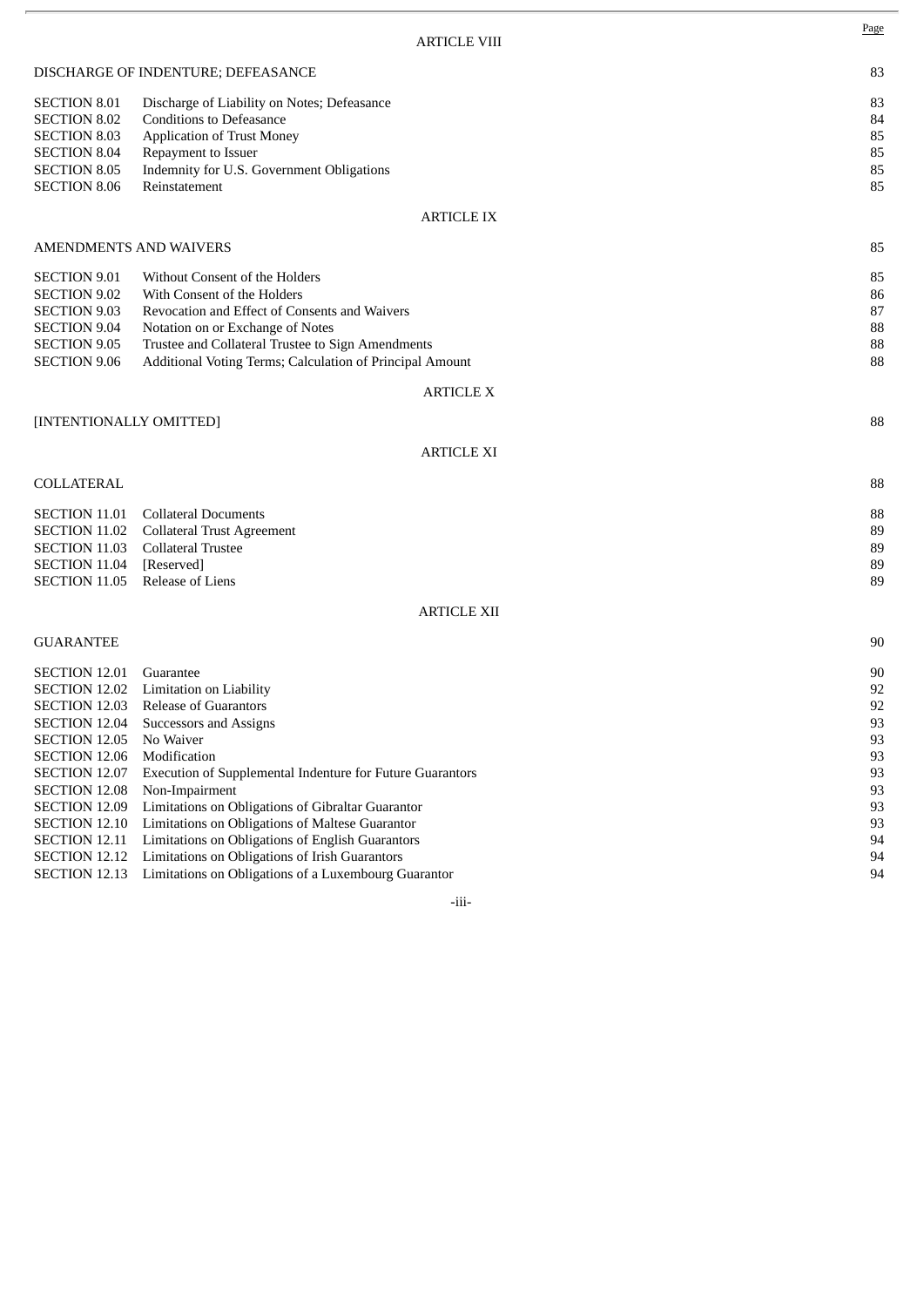## MISCELLANEOUS 95

| <b>SECTION 13.01</b> | [Reserved]                                         | 95 |
|----------------------|----------------------------------------------------|----|
| <b>SECTION 13.02</b> | <b>Notices</b>                                     | 95 |
| <b>SECTION 13.03</b> | [Reserved]                                         | 96 |
| <b>SECTION 13.04</b> | Certificate and Opinion as to Conditions Precedent | 96 |
| <b>SECTION 13.05</b> | Statements Required in Certificate or Opinion      | 96 |
| <b>SECTION 13.06</b> | When Notes Disregarded                             | 97 |
| <b>SECTION 13.07</b> | Rules by Trustee, Paying Agent and Registrar       | 97 |
| <b>SECTION 13.08</b> | Legal Holidays                                     | 97 |
| <b>SECTION 13.09</b> | <b>GOVERNING LAW; JURISDICTION</b>                 | 97 |
| <b>SECTION 13.10</b> | No Recourse Against Others                         | 97 |
| <b>SECTION 13.11</b> | <b>Successors</b>                                  | 97 |
| <b>SECTION 13.12</b> | <b>Multiple Originals</b>                          | 98 |
| <b>SECTION 13.13</b> | Table of Contents; Headings                        | 98 |
| <b>SECTION 13.14</b> | Indenture Controls                                 | 98 |
| <b>SECTION 13.15</b> | Severability                                       | 98 |
| <b>SECTION 13.16</b> | Waiver of Jury Trial                               | 98 |
| <b>SECTION 13.17</b> | <b>USA PATRIOT Act</b>                             | 98 |
|                      |                                                    |    |

Appendix A – Provisions Relating to Initial Notes and Additional Notes

Schedule I – Agreed Guarantee and Security Principles

## **EXHIBIT INDEX**

Exhibit A – Form of Note

Exhibit B – Form of Supplemental Indenture

-iv-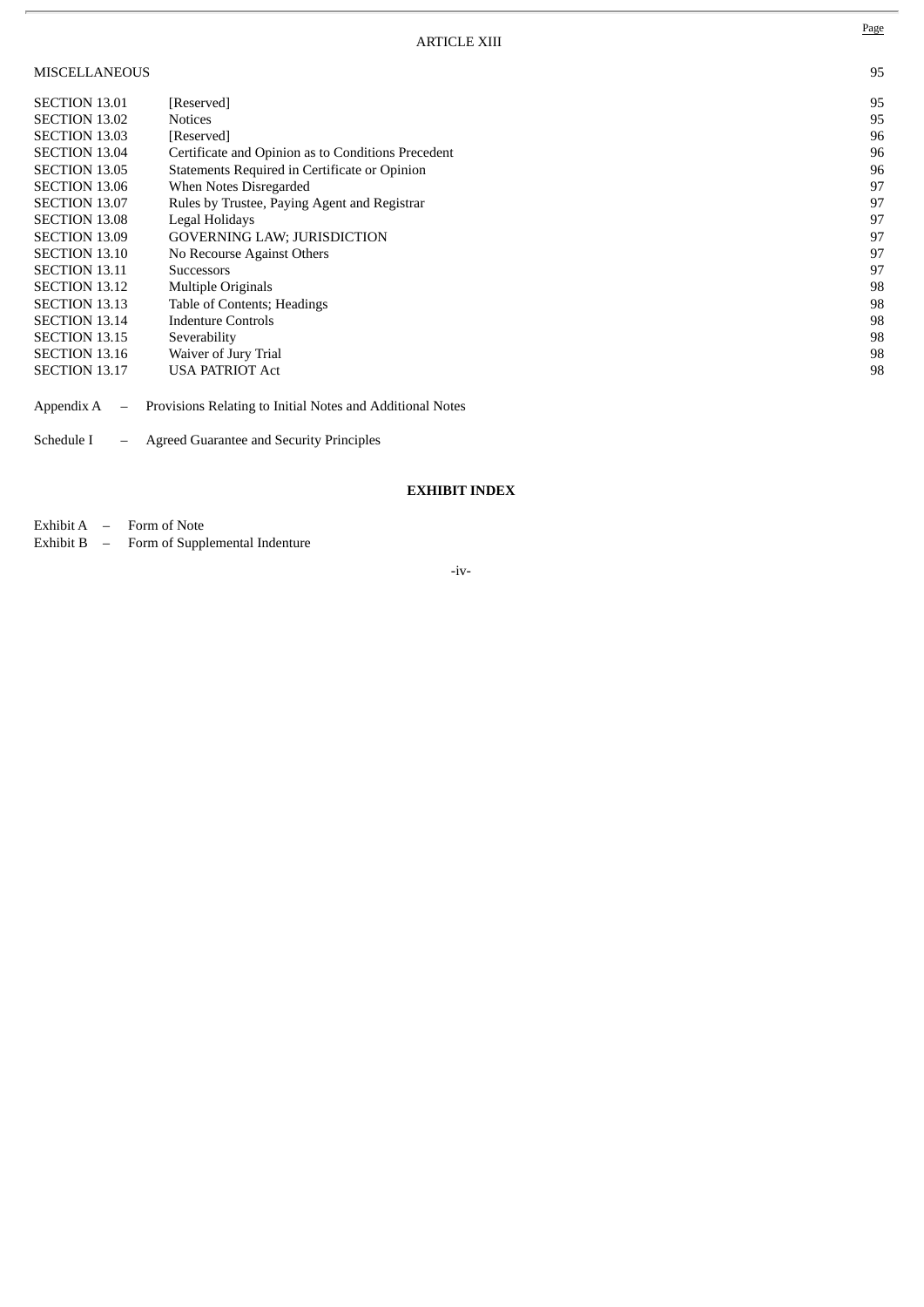INDENTURE, dated as of April 29, 2021, by and among the Issuer (as defined below), the Guarantors (as defined below), and U.S. Bank National Association, as trustee (the "Trustee"), registrar and paying agent and U.S. Bank National Association, as collateral trustee (the "Collateral Trustee").

Each party agrees as follows for the benefit of each other and for the equal and ratable benefit of the holders of (i) \$1,500,000,000 aggregate principal amount of the Issuer's 4.375% Senior Secured Notes due 2029 issued on the date hereof (the "Initial Notes") and (ii) Additional Notes issued from time to time.

#### **ARTICLE I**

## **DEFINITIONS AND INCORPORATION BY REFERENCE**

SECTION 1.01 Definitions.

"Acquired Indebtedness" means, with respect to any specified Person:

(1) Indebtedness of any other Person existing at the time such other Person is merged, consolidated or amalgamated with or into or became a Restricted Subsidiary of such specified Person, and

(2) Indebtedness secured by a Lien encumbering any asset acquired by such specified Person.

Acquired Indebtedness will be deemed to have been Incurred, with respect to clause (1) of the preceding sentence, on the date such Person becomes a Restricted Subsidiary and, with respect to clause (2) of the preceding sentence, on the date of consummation of such acquisition of such assets.

"Acquisition" means the proposed acquisition by Bidco (and/or at Bidco's election, Parent and/or the DR Nominee (as defined in the Acquisition Agreement)) of the entire issued and to be issued share capital of GW Pharmaceuticals pursuant to the Acquisition Agreement.

"Acquisition Agreement" means the Transaction Agreement, dated as of February 3, 2021, by and among Parent, GW Pharmaceuticals and Jazz Pharmaceuticals UK Holdings Limited ("Bidco") (as it may be amended from time to time).

"Acquisition Date" means the date of the consummation of the Acquisition.

"Acquisition Documents" means the Acquisition Agreement and any other agreements or instruments contemplated thereby, in each case, as amended, restated, supplemented or otherwise modified from time to time.

"Additional Notes" means the Notes issued under the terms of this Indenture subsequent to the Issue Date.

"Additional Refinancing Amount" means, in connection with the Incurrence of any Refinancing Indebtedness, the aggregate principal amount of additional Indebtedness, Disqualified Stock or Preferred Stock Incurred to pay accrued and unpaid interest, premiums (including tender premiums), expenses, underwriting discounts, commissions, defeasance costs and fees in respect thereof.

"Administrative Representative" has the meaning assigned to such term in the Collateral Trust Agreement.

"Affiliate" of any specified Person means any other Person directly or indirectly controlling or controlled by or under direct or indirect common control with such specified Person. For purposes of this definition, "control" (including, with correlative meanings, the terms "controlling," "controlled by" and "under common control with"), as used with respect to any Person, means the possession, directly or indirectly, of the power to direct or cause the direction of the management or policies of such Person, whether through the ownership of voting securities, by agreement or otherwise.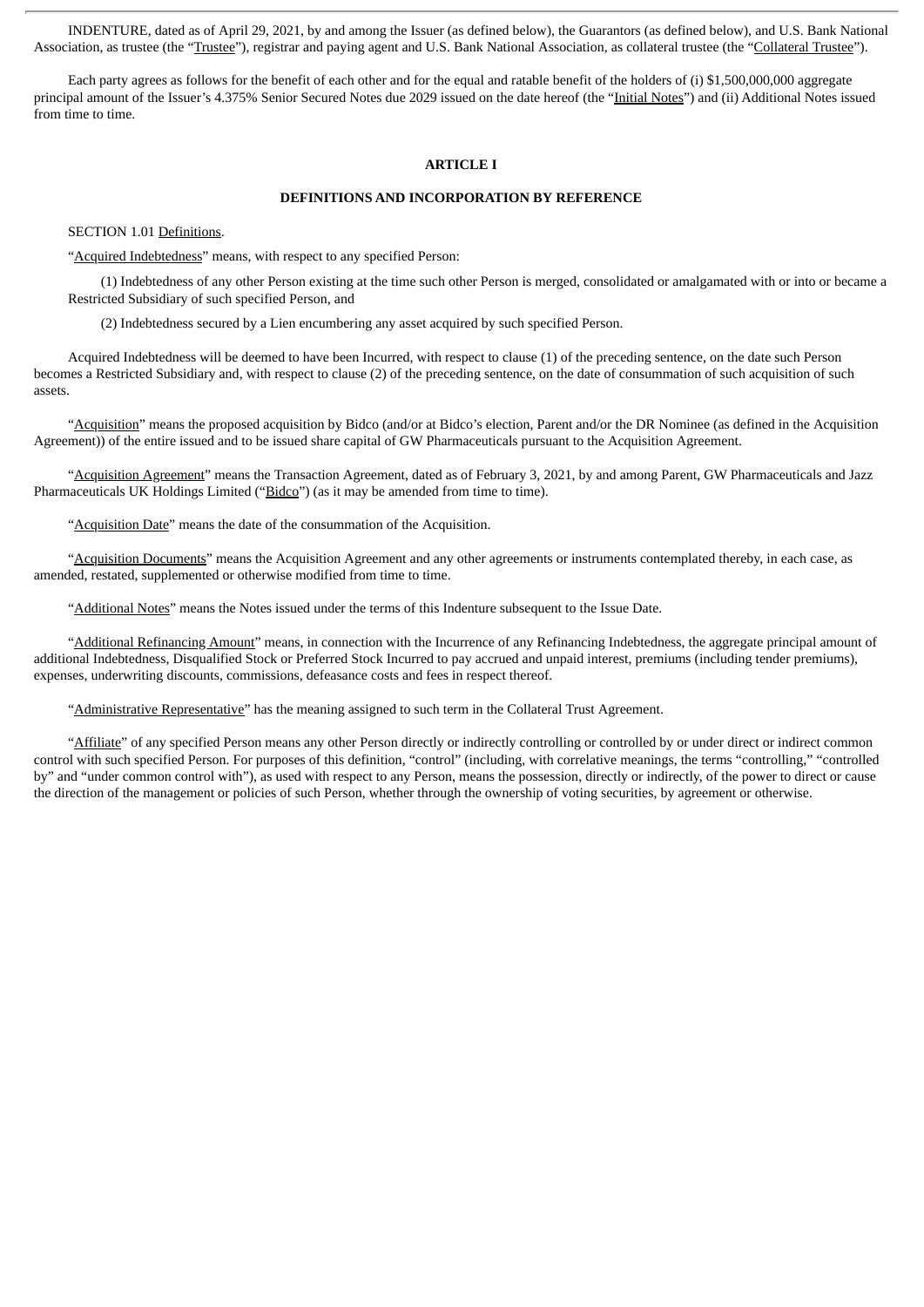"Agreed Guarantee and Security Principles" means the agreed guarantee and security principles set forth in Schedule I.

"Applicable Premium" means, with respect to any Note on any applicable redemption date, as determined by the Issuer, the greater of:

(1) 1% of the then outstanding principal amount of the Note; and

(2) the excess, if any, of:

(a) the present value at such redemption date of (i) the redemption price of the Note, at July 15, 2024 (such redemption price being set forth in the table set forth in Paragraph 5 of the Note) *plus* (ii) all required interest payments due on the Note through July 15, 2024 (excluding accrued but unpaid interest), computed using a discount rate equal to the Treasury Rate as of such redemption date *plus* 50 basis points; *over*

(b) the then outstanding principal amount of the Note.

"Asset Sale" means:

(1) the sale, conveyance, transfer or other disposition (whether in a single transaction or a series of related transactions) of property or assets (including by way of Sale/Leaseback Transactions) of Parent or any Restricted Subsidiary outside the ordinary course of business (each referred to in this definition as a "disposition"); or

(2) the issuance or sale of Equity Interests (other than directors' qualifying shares and shares issued to foreign nationals or other third parties to the extent required by applicable law) of any Restricted Subsidiary (other than to Parent or another Restricted Subsidiary) (whether in a single transaction or a series of related transactions),

#### in each case other than:

(a) a disposition of Cash Equivalents or obsolete, damaged or worn out property or equipment in the ordinary course of business;

(b) the disposition of all or substantially all of the assets of the Issuer or any Guarantor in a manner permitted pursuant to Section 5.01 or any disposition that constitutes a Change of Control;

(c) any Restricted Payment or Permitted Investment that is permitted to be made, and is made, under Section 4.04;

(d) any disposition of assets of Parent or any Restricted Subsidiary or issuance or sale of Equity Interests of any Restricted Subsidiary, which assets or Equity Interests so disposed or issued in any single transaction or series of related transactions have an aggregate Fair Market Value (as determined in good faith by the Issuer) of less than \$25 million;

(e) any disposition of property or assets, or the issuance of securities, by Parent or a Restricted Subsidiary to Parent or a Restricted Subsidiary;

(f) any exchange of assets (including a combination of assets and Cash Equivalents) for assets related to a Similar Business of comparable or greater market value or usefulness to the business of Parent and its Restricted Subsidiaries as a whole, as determined in good faith by the Issuer;

-2-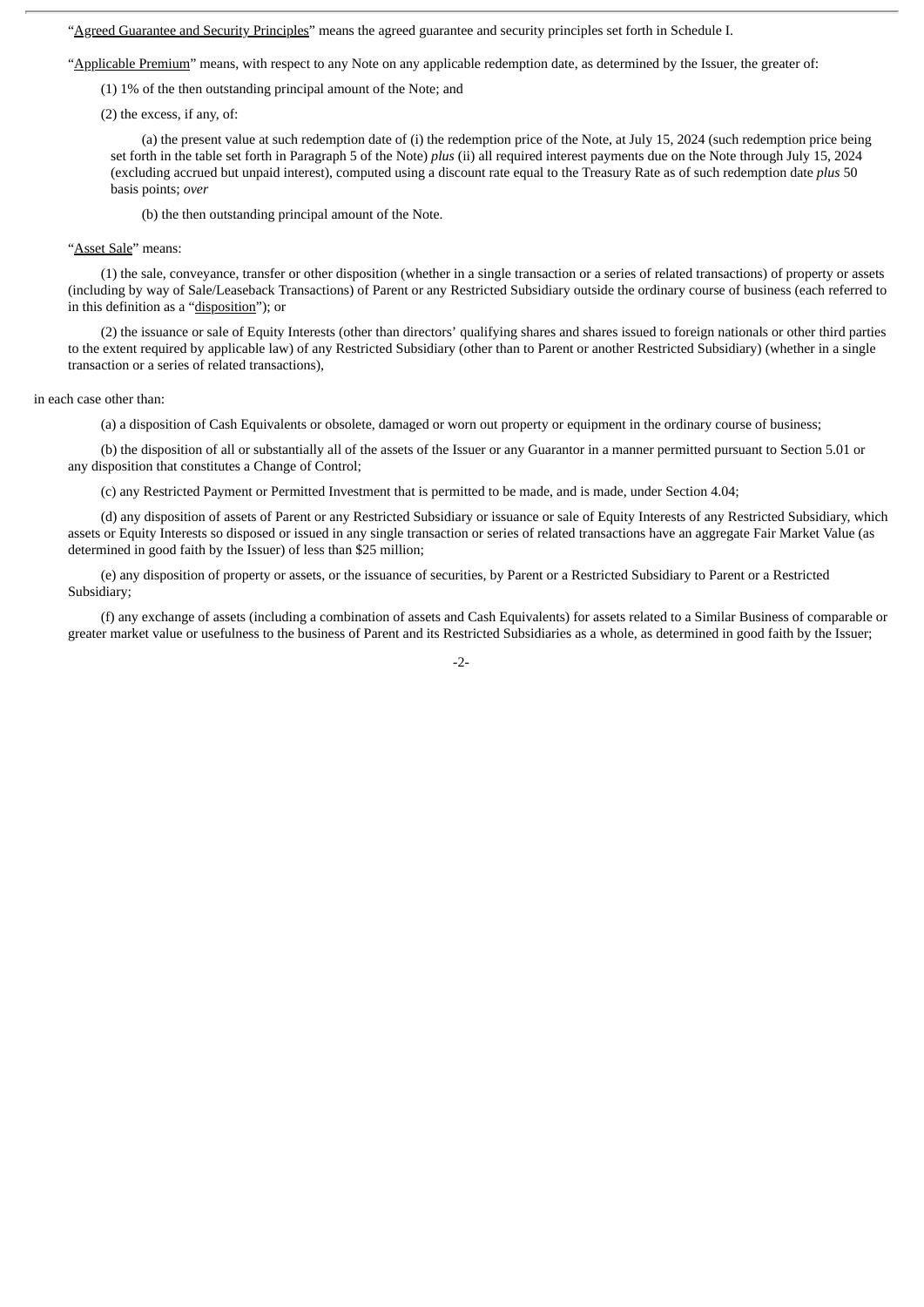(g) foreclosure or any similar action with respect to any property or other asset of Parent or any of the Restricted Subsidiaries;

(h) any disposition of Equity Interests in, or Indebtedness or other securities of, an Unrestricted Subsidiary;

(i) the lease, assignment or sublease of any real or personal property in the ordinary course of business;

(j) any sale of inventory or other assets in the ordinary course of business;

(k) any grant in the ordinary course of business of any license of patents, trademarks, know-how or any other intellectual property;

(l) any swap of assets, or lease, assignment or sublease of any real or personal property, in exchange for services (including in connection with any outsourcing arrangements) of comparable or greater value or usefulness to the business of Parent and its Restricted Subsidiaries as a whole, as determined in good faith by the Issuer;

(m) any disposition (including by capital contribution) of Permitted Receivables Facility Assets including pursuant to Qualified Receivables Facilities;

(n) any exchange or swap of assets (other than cash and Permitted Investments) for other assets (other than cash and Permitted Investments) of comparable or greater value or usefulness to the business of Parent and its Subsidiaries as a whole, as determined in good faith by the Issuer;

(o) dispositions in connection with Permitted Liens;

(p) any disposition of Capital Stock of a Restricted Subsidiary pursuant to an agreement or other obligation with or to a Person (other than Parent or a Restricted Subsidiary) from whom such Restricted Subsidiary was acquired or from whom such Restricted Subsidiary acquired its business and assets (having been newly formed in connection with such acquisition), made as part of such acquisition and in each case comprising all or a portion of the consideration in respect of such sale or acquisition;

(q) the disposition of any property in a Permitted Sale/Leaseback Transaction described in clause (i) or (ii) of the definition thereof;

(r) dispositions of receivables in connection with the compromise, settlement or collection thereof in the ordinary course of business or in bankruptcy or similar proceedings and exclusive of factoring or similar arrangements;

(s) any surrender, expiration or waiver of contract rights or the settlement, release, recovery on or surrender of contract, tort or other claims of any kind; or

(t) dispositions by Parent or any of the Restricted Subsidiaries to charitable foundations, not-for-profits or other similar organizations with an aggregate Fair Market Value not to exceed \$10 million in any calendar year.

"Attributable Debt" means, as of any date of determination, as to Sale/Leaseback Transactions, the total obligation (discounted to present value at the rate of interest implicit in the lease included in such transaction) of the lessee for rental payments (other than amounts required to be paid on account of property Taxes, maintenance, repairs, insurance, assessments, utilities, operating and labor costs and other items which do not constitute payments for property rights) during the remaining portion of the term (including extensions which are at the sole option of the lessor) of the lease included in such transaction.

-3-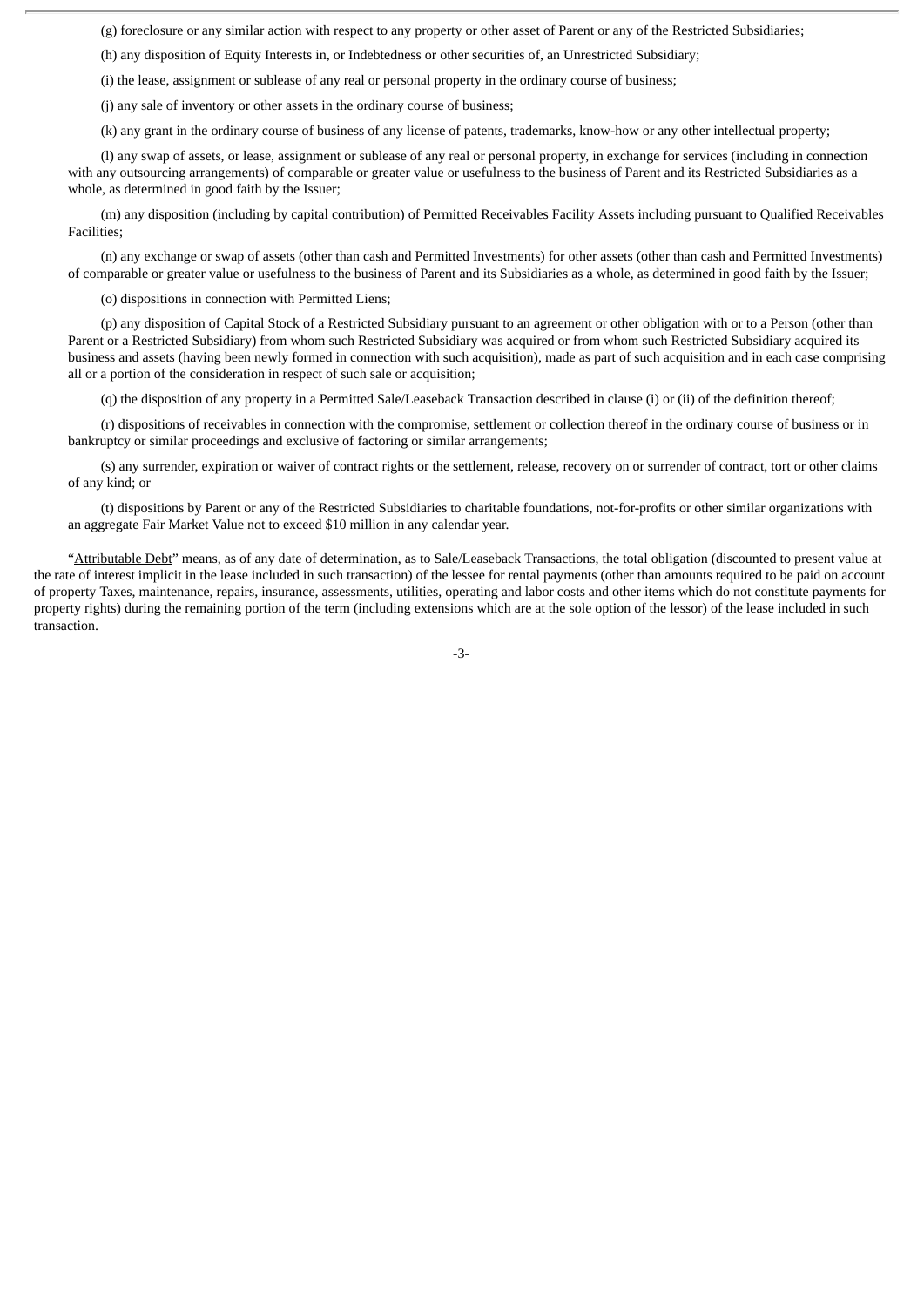"Attributable Receivables Indebtedness" means the principal amount of Indebtedness (other than any Indebtedness subordinated in right of payment owing by a Receivables Entity to a Receivables Seller or a Receivables Seller to another Receivables Seller in connection with the transfer, sale and/or pledge of Permitted Receivables Facility Assets) which (i) if a Qualified Receivables Facility is structured as a secured lending agreement or other similar agreement, constitutes the principal amount of such Indebtedness or (ii) if a Qualified Receivables Facility is structured as a purchase agreement or other similar agreement, would be outstanding at such time under such Qualified Receivables Facility if the same were structured as a secured lending agreement rather than a purchase agreement or such other similar agreement.

"Bank Indebtedness" means any and all amounts payable under or in respect of (a) the Credit Agreement and the other Credit Agreement Documents, as amended, restated, supplemented, waived, replaced (whether or not upon termination, and whether with the original lenders or otherwise), restructured, repaid, refunded, refinanced or otherwise modified in whole or in part from time to time (including after termination of the Credit Agreement), including any agreement or indenture extending the maturity thereof, refinancing, replacing or otherwise restructuring all or any portion of the Indebtedness under such agreement or agreements or indenture or indentures or any successor or replacement agreement or agreements or indenture or indentures or increasing the amount loaned or issued thereunder or altering the maturity thereof, including principal, premium (if any), interest (including interest accruing on or after the filing of any petition in bankruptcy or for reorganization relating to the Issuer whether or not a claim for post-filing interest is allowed in such proceedings), fees, charges, expenses, reimbursement obligations, guarantees and all other amounts payable thereunder or in respect thereof and (b) whether or not the Indebtedness referred to in clause (a) remains outstanding, if designated by the Issuer to be included in this definition, one or more (A) debt facilities or commercial paper facilities, providing for revolving credit loans, term loans, reserve-based loans, securitization or receivables financing (including through the sale of receivables to lenders or to special purpose entities formed to borrow from lenders against such receivables) or letters of credit, (B) debt securities, indentures or other forms of debt financing (including convertible or exchangeable debt instruments or bank guarantees or bankers' acceptances), or (C) instruments or agreements evidencing any other Indebtedness, in each case, with the same or different borrowers or issuers and, in each case, as amended, supplemented, modified, extended, restructured, renewed, refinanced, restated, replaced or refunded in whole or in part from time to time.

"Bankruptcy Code" means Title 11 of the United States Code entitled "Bankruptcy," as amended, as now or hereafter in effect.

"Bankruptcy Law" means the Bankruptcy Code and any similar federal, state or foreign law for the relief of debtors as now or hereafter in effect.

"Bidco" has the meaning specified in the definition of "Acquisition Agreement".

"Board of Directors" means, as to any Person, the board of directors or managers, as applicable, of such Person or any direct or indirect parent of such Person (or, if such Person is a partnership, the board of directors or other governing body of the general partner of such Person) or any duly authorized committee thereof.

"Business Day" means a day other than a Saturday, Sunday or other day on which banking institutions are authorized or required by law to close in New York City.

"Capital Markets Indebtedness" means any Indebtedness consisting of bonds, debentures, notes or other similar debt securities issued in (a) a public offering registered under the Securities Act or (b) a private placement to institutional investors that is resold in accordance with Rule 144A or Regulation S of the Securities Act, whether or not it includes registration rights entitling the holders of such debt securities to registration thereof with the SEC. The term "Capital Markets Indebtedness" (i) shall not include the Notes (including, for the avoidance of doubt any Additional Notes) and (ii) for the avoidance of doubt, shall not be construed to include any Indebtedness under the Credit Agreement or similar Indebtedness, Capitalized Lease Obligation or recourse transfer of any financial asset or any other type of Indebtedness incurred in a manner not customarily viewed as a "securities offering."

 $-4-$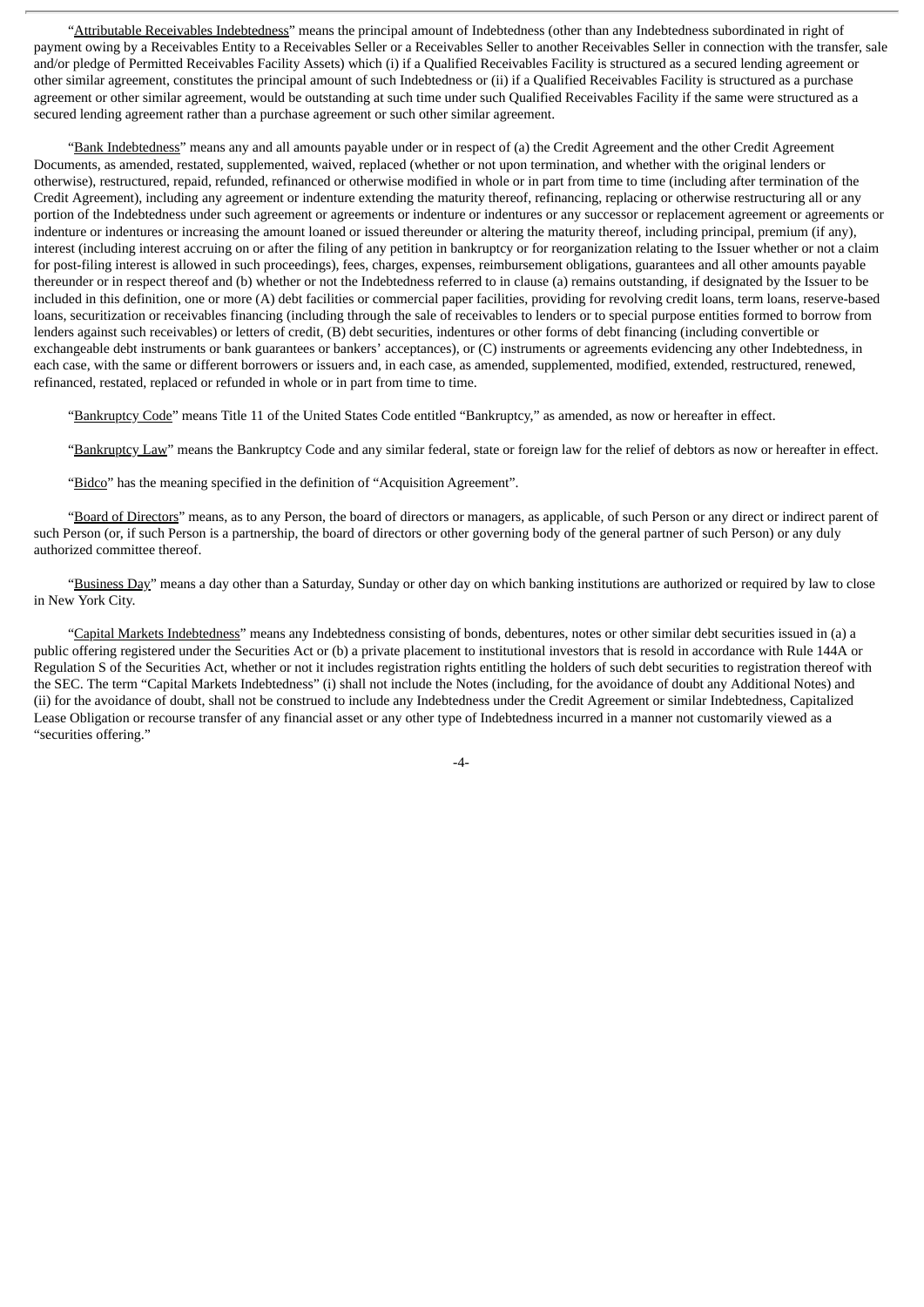#### "Capital Stock" means:

(1) in the case of a corporation, corporate stock or shares;

(2) in the case of an association or business entity, any and all shares, interests, participations, rights or other equivalents (however designated) of corporate stock;

(3) in the case of a partnership or limited liability company, partnership or membership interests (whether general or limited); and

(4) any other interest or participation that confers on a Person the right to receive a share of the profits and losses of, or distributions of assets of, the issuing Person.

"Capitalized Lease Obligation" means, at the time any determination thereof is to be made, the amount of the liability in respect of a capital lease or a financing lease that would at such time be required to be capitalized and reflected as a liability on a balance sheet (excluding the footnotes thereto) in accordance with GAAP; *provided* that all obligations of any person that are or would be characterized as operating lease obligations in accordance with GAAP on December 31, 2015 (whether or not such operating lease obligations were in effect on such date) shall continue to be accounted for as operating lease obligations (and not as Capitalized Lease Obligations) for purposes of this Indenture regardless of any change in GAAP following December 31, 2015 that would otherwise require such obligations to be recharacterized (on a prospective or retroactive basis or otherwise) as Capitalized Lease Obligations.

#### "Cash Equivalents" means:

(1) U.S. dollars, pounds sterling, euros, or the national currency of any member state in the European Union or such local currencies held from time to time in the ordinary course of business;

(2) direct obligations of the United States or any member of the European Union or any agency thereof or obligations guaranteed by the United States or any member of the European Union or any agency thereof, in each case with maturities not exceeding two years from the date of acquisition thereof;

(3) time deposit accounts, certificates of deposit, money market deposits, banker's acceptances and other bank deposits maturing within 180 days of the date of acquisition thereof issued by a bank or trust company having capital, surplus and undivided profits in excess of \$250 million and whose long-term debt, or whose parent holding company's long-term debt, is rated at least A by S&P or A2 by Moody's (or such similar equivalent rating or higher by at least one nationally recognized statistical rating organization (as defined in Rule 436 under the Securities Act));

(4) repurchase obligations with a term of not more than 180 days for underlying securities of the types described in clause (2) above entered into with a bank meeting the qualifications described in clause (3) above;

(5) commercial paper, maturing not more than one year after the date of acquisition, issued by a corporation (other than an Affiliate of the Issuer) with a rating at the time as of which any investment therein is made of P-1 (or higher) according to Moody's, or A-1 (or higher) according to S&P (or such similar equivalent rating or higher by at least one nationally recognized statistical rating organization (as defined in Rule 436 under the Securities Act));

(6) securities with maturities of two years or less from the date of acquisition, issued or fully guaranteed by any State, commonwealth or territory of the United States, or by any political subdivision or taxing authority thereof, and rated at least A by S&P or A by Moody's (or such similar equivalent rating or higher by at least one nationally recognized statistical rating organization (as defined in Rule 436 under the Securities Act));

-5-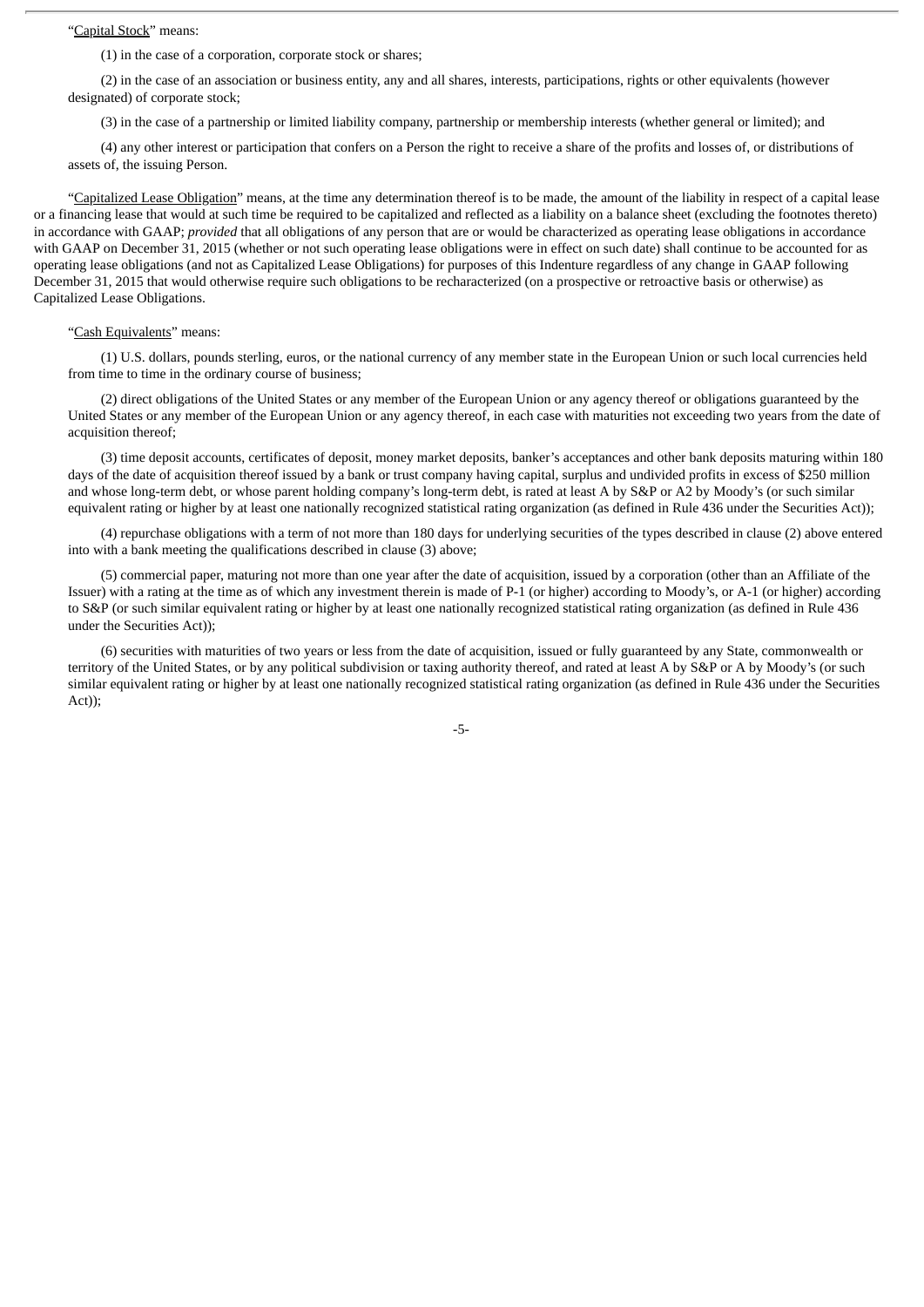(7) shares of mutual funds whose investment guidelines restrict 95% of such funds' investments to those satisfying the provisions of clauses (2) through (6) above;

(8) money market funds that (i) comply with the criteria set forth in Rule 2a-7 under the Investment Company Act of 1940, (ii) are rated AAA by S&P or Aaa by Moody's and (iii) have portfolio assets of at least \$1,000 million;

(9) time deposit accounts, certificates of deposit, money market deposits, banker's acceptances and other bank deposits in an aggregate face amount not in excess of 0.5% of the total assets of Parent and its Restricted Subsidiaries, on a consolidated basis, as of the end of Parent's most recently completed fiscal year; and

(10) instruments equivalent to those referred to in clauses (2) through (9) above denominated in any foreign currency comparable in credit quality and tenor to those referred to above and commonly used by corporations for cash management purposes in any jurisdiction outside the United States to the extent reasonably required in connection with any business conducted by Parent or any Restricted Subsidiary organized in such jurisdiction.

"cash management services" means cash management services for collections, treasury management services (including controlled disbursement, overdraft, automated clearing house fund transfer services, return items and interstate depository network services), any demand deposit, payroll, trust or operating account relationships, commercial credit cards, merchant card, purchase or debit cards, non-card e-payables services, and other cash management services, including electronic funds transfer services, lockbox services, stop payment services and wire transfer services.

#### "Change of Control" means the occurrence of any of the following:

(1) the sale, lease or transfer (other than by way of merger or consolidation), in one or a series of related transactions, of all or substantially all the assets of Parent and its Subsidiaries, taken as a whole, to any Person or group (within the meaning of Section 13(d)(3) or Section 14(d)(2) of the Exchange Act, or any successor provision) other than to Parent or any of its Subsidiaries;

(2) Parent becomes aware (by way of a report or any other filing pursuant to Section 13(d) of the Exchange Act, proxy, vote, written notice or otherwise) of the acquisition by any Person or group (within the meaning of Section 13(d)(3) or Section 14(d)(2) of the Exchange Act, or any successor provision), including any group acting for the purpose of acquiring, holding or disposing of securities (within the meaning of Rule 13d-5(b)(1) under the Exchange Act), in a single transaction or in a related series of transactions, by way of merger, consolidation, amalgamation or other business combination or purchase of beneficial ownership (within the meaning of Rule 13d-3 under the Exchange Act, or any successor provision), of more than 50% of the total voting power of the Voting Stock of Parent, in each case, other than an acquisition where the holders of the Voting Stock of Parent as of immediately prior to such acquisition hold 50% or more of the Voting Stock of the ultimate parent of Parent or successor thereto immediately after such acquisition (*provided* no holder of the Voting Stock of Parent as of immediately prior to such acquisition owns, directly or indirectly, more than 50% of the voting power of the Voting Stock of Parent immediately after such acquisition (other than any Person who previously acquired Equity Interests of Parent in a transaction constituting a Change of Control as to which a Change of Control Offer was consummated)), in which case, upon the consummation of any such transaction, "Change of Control" shall thereafter include any Change of Control of such ultimate parent of Parent or successor thereto; or

(3) Parent ceases to own, directly or indirectly, 100% of the Equity Interests of the Issuer.

"Change of Control Triggering Event" means the occurrence of both a Change of Control and a Ratings Event in respect of such Change of Control.

-6-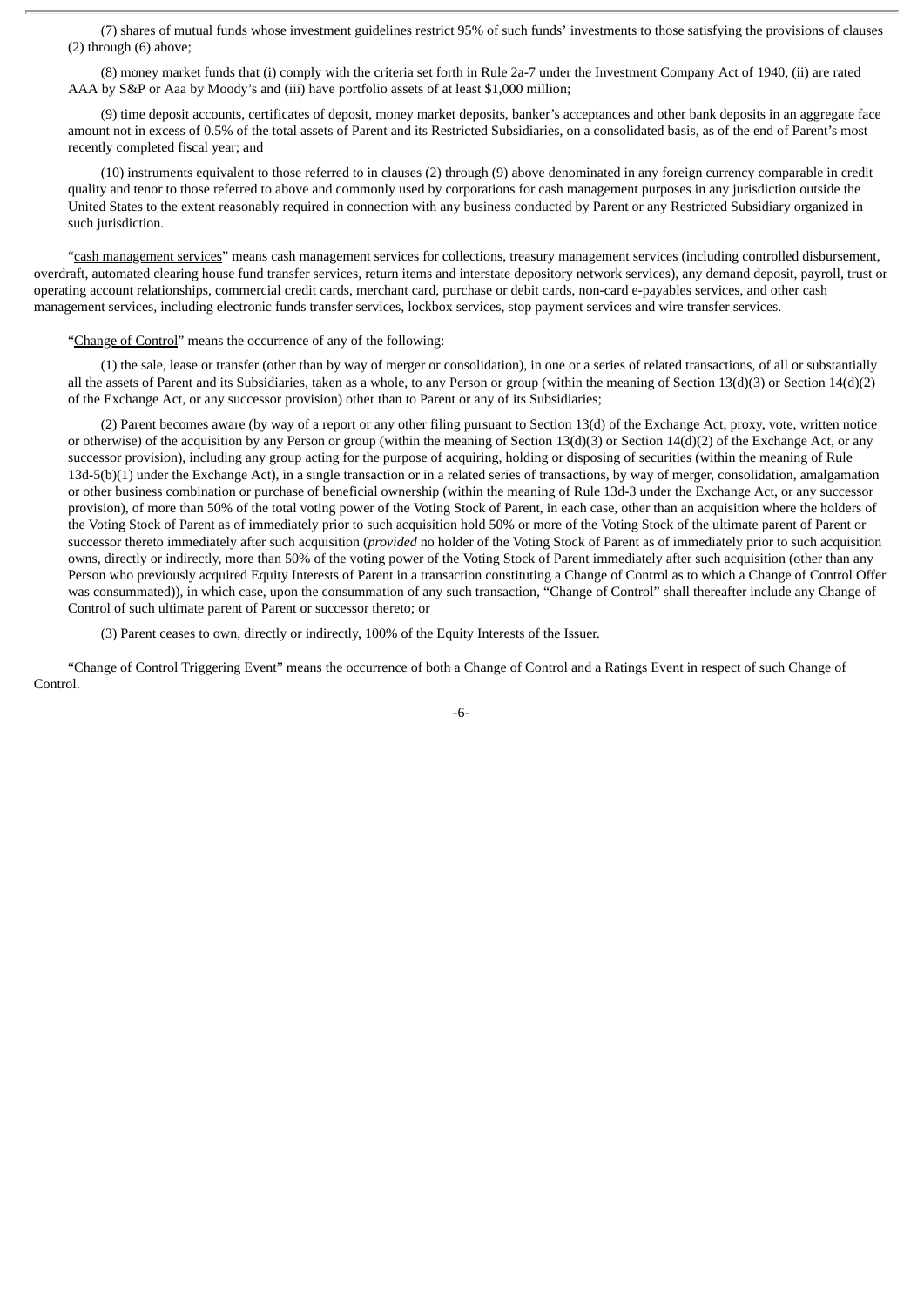"Code" means the Internal Revenue Code of 1986, as amended.

"Collateral" means all property subject or purported to be subject, from time to time, to a Lien under any Collateral Documents.

"Collateral Documents" means the Collateral Trust Agreement, each joinder or amendment thereto, and all security agreements, pledge agreements, control agreements, collateral assignments, mortgages, deeds of trust, security deeds, deeds to secure debt, deeds of hypothec, collateral agency agreements, debentures or other instruments, pledges, grants or transfers for security or agreements related thereto executed and delivered by the Issuer or any Guarantor creating or perfecting (or purporting to create or perfect) a Lien upon Collateral (including, without limitation, financing statements under the UCC or similar filings under applicable law) in favor of the Collateral Trustee on behalf of Notes Secured Parties to secure the Notes and the Guarantees, in each case, as amended, modified, restated, supplemented or replaced, in whole or in part, from time to time, in accordance with its terms and the Indenture subject to the terms of the Collateral Trust Agreement.

"Collateral Trust Agreement" means the Collateral Trust Agreement, dated on or about the Acquisition Date, among the Issuer, the Guarantors, the Collateral Trustee, the Trustee, the administrative agent under the Initial Credit Agreement and the other parties from time to time party thereto, as amended, restated, modified, renewed, or replaced from time to time in accordance with the applicable provisions of the Indenture and the terms thereof.

"consolidated" means, with respect to any Person, such Person consolidated with its Restricted Subsidiaries, and shall not include any Unrestricted Subsidiary, but the interest of such Person in an Unrestricted Subsidiary will be accounted for as an Investment.

"Consolidated Interest Expense" means, with respect to any Person for any period, the sum, without duplication, of:

(1) gross interest expense of such Person for such period on a consolidated basis, including (a) the amortization of debt discounts, (b) the amortization of all fees (including fees with respect to Hedging Agreements) payable in connection with the Incurrence of Indebtedness to the extent included in interest expense, (c) the portion of any payments or accruals with respect to Capitalized Lease Obligations allocable to interest expense and (d) net payments and receipts (if any) pursuant to interest rate Hedging Obligations, and excluding unrealized mark-to-market gains and losses attributable to such Hedging Obligations, additional interest (if any) in respect of the Notes, amortization of deferred financing fees and expensing of any bridge or other financing fees; *plus*

(2) capitalized interest of such Person, whether paid or accrued; *plus*

(3) commissions, discounts, yield and other fees and charges incurred for such period, including any losses on sales of receivables and related assets, in connection with any receivables financing of such Person or any of its Restricted Subsidiaries that are payable to Persons other than Parent and its Restricted Subsidiaries.

"Consolidated Net Income" means, with respect to any Person for any period, the aggregate Net Income of such Person and its Subsidiaries for such period, on a consolidated basis, in accordance with GAAP; *provided*, *however*, that, without duplication:

(1) any net after-Tax extraordinary, nonrecurring or unusual gains or losses (less all fees and expenses relating thereto) or expenses or charges shall be excluded;

(2) effects of purchase accounting adjustments (including the effects of such adjustments pushed down to such Person and such Subsidiaries) in amounts required or permitted by GAAP, resulting from the application of purchase accounting in relation to any consummated acquisition or the amortization or write-off of any amounts thereof, net of Taxes, shall be excluded;

-7-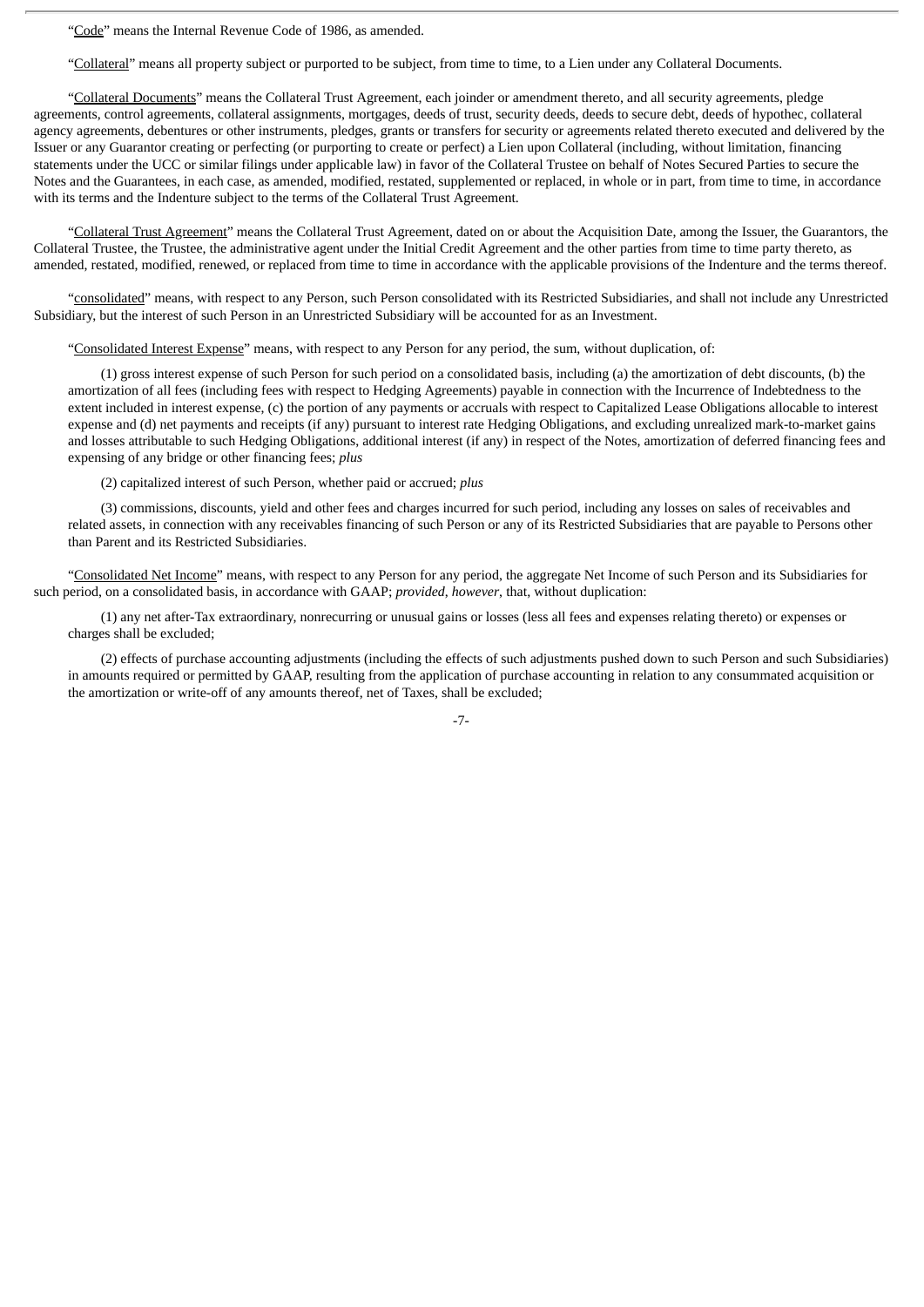(3) the cumulative effect of a change in accounting principles (which shall in no case include any change in the comprehensive basis of accounting) during such period shall be excluded;

(4) (a) any net after-Tax income or loss from disposed, abandoned, transferred, closed or discontinued operations, *provided* that, notwithstanding anything to the contrary herein or in any classification under GAAP of any person, business, assets or operations in respect of which a definitive agreement for the disposition, abandonment, transfer, closure or discontinuation of operations thereof has been entered into as discontinued operations, at Parent's option, no pro forma effect shall be given to any discontinued operations (and the income or loss attributable to any such person, business, assets or operations shall not be excluded for any purposes hereunder) until such disposition, abandonment, transfer, closure or discontinuation of operations shall have been consummated, (b) any net after-Tax gain or loss on disposal of disposed, abandoned, transferred, closed or discontinued operations and (c) any net after-Tax gains or losses (less all fees and expenses or charges relating thereto) attributable to business dispositions or asset dispositions other than in the ordinary course of business (as determined in good faith by the Issuer) shall be excluded;

(5) any net after-Tax gains or losses, or any subsequent charges or expenses (less all fees and expenses or charges relating thereto), attributable to the early extinguishment of Indebtedness, Hedging Obligations or other derivative instruments shall be excluded;

(6) the Net Income for such period of any Person that is not a Subsidiary of such Person, or is an Unrestricted Subsidiary, or that is accounted for by the equity method of accounting (other than a Guarantor), shall be included only to the extent of the amount of dividends or distributions or other payments actually paid in cash or Cash Equivalents (or to the extent converted into cash or Cash Equivalents) to the referent Person or a Restricted Subsidiary thereof in respect of such period;

(7) solely for the purpose of calculating the Cumulative Credit, the Net Income for such period of any Subsidiary of such Person shall be excluded to the extent that the declaration or payment of dividends or similar distributions by such Subsidiary of its Net Income is not at the date of determination permitted without any prior governmental approval (which has not been obtained) or, directly or indirectly, by the operation of the terms of its charter or any agreement, instrument, judgment, decree, order, statute, rule or governmental regulation applicable to such subsidiary or its equityholders, unless such restrictions with respect to the payment of dividends or similar distributions have been legally waived; *provided* that the Consolidated Net Income of such Person shall be increased by the amount of dividends or other distributions or other payments actually paid in cash (or converted into cash) by any such Subsidiary to such Person or a Subsidiary of such Person (subject to the provisions of this clause (7)), to the extent not already included therein;

(8) any impairment charge or asset write-off with respect to long-term assets and amortization of intangibles, in each case pursuant to GAAP, shall be excluded;

(9) any non-cash expense realized or resulting from stock option plans, employee benefit plans or post-employment benefit plans, or grants or sales to employees, officers or directors of stock, stock appreciation or similar rights, stock options, restricted stock, Preferred Stock or other rights shall be excluded;

(10) any (a) non-cash compensation charges or (b) non-cash costs or expenses realized in connection with or resulting from stock appreciation or similar rights, stock options or other rights existing on the Acquisition Date of officers, directors and employees, in each case of such Person or any of its Subsidiaries, shall be excluded;

(11) accruals and reserves that are established or adjusted within 12 months after the Acquisition Date (excluding any such accruals or reserves to the extent that they represent an accrual of or reserve for cash expenses in any future period or amortization of a prepaid cash expense that was paid in a prior period) and that are so required to be established or adjusted in accordance with GAAP or as a result of adoption or modification of accounting policies shall be excluded;

-8-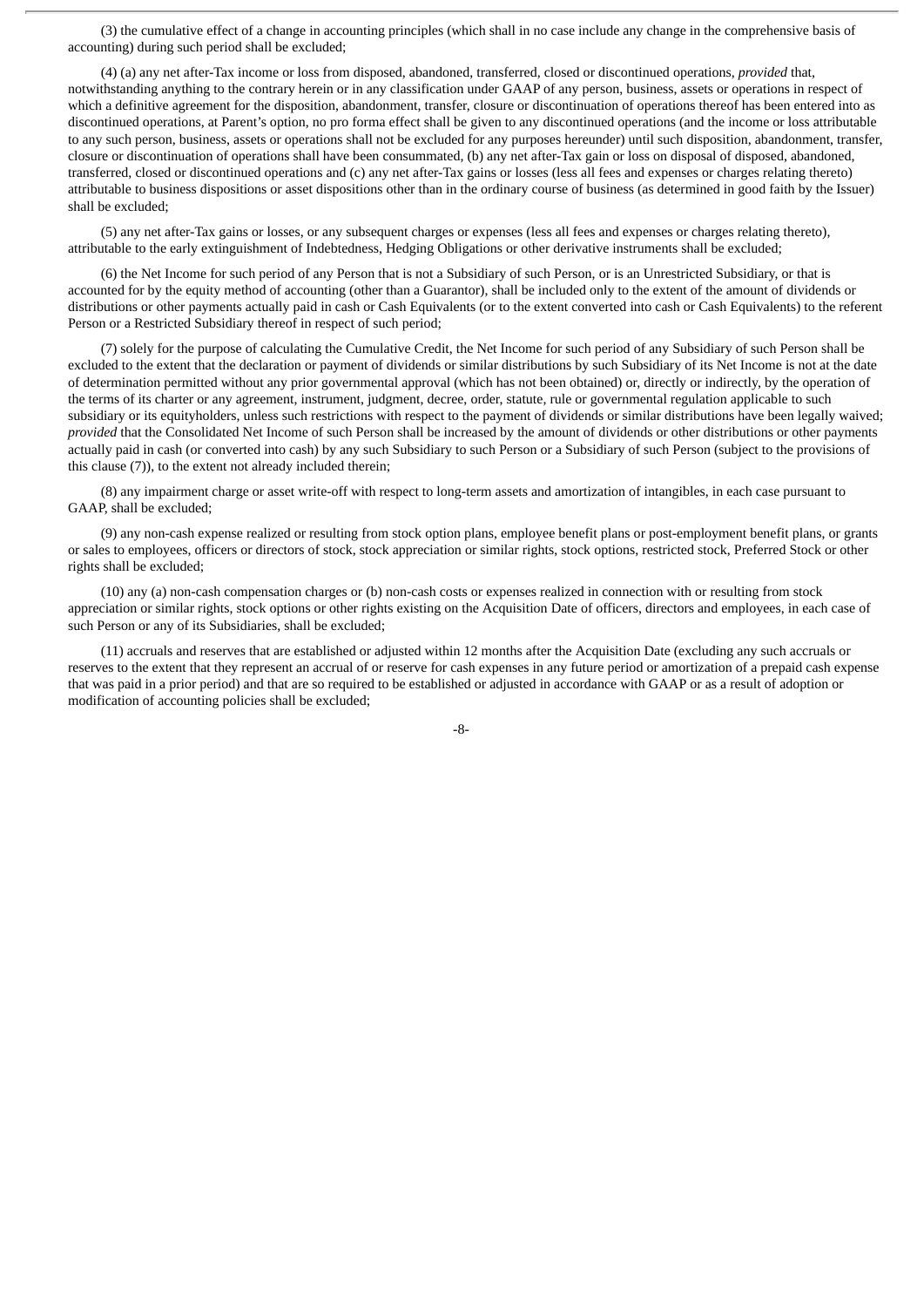(12) the Net Income of any person and its Subsidiaries shall be calculated by deducting the income attributable to, or adding the losses attributable to, the minority equity interests of third parties in any non-Wholly Owned Subsidiary;

(13) any unrealized gains and losses related to currency remeasurements of Indebtedness, and any unrealized net loss or gain resulting from hedging transactions for interest rates, commodities or currency exchange risk, shall be excluded;

(14) to the extent covered by insurance and actually reimbursed, or, so long as such Person has made a determination that there exists reasonable evidence that such amount will in fact be reimbursed by the insurer and only to the extent that such amount is (a) not denied by the applicable carrier in writing within 180 days and (b) in fact reimbursed within 365 days of the date of such evidence (with a deduction for any amount so added back to the extent not so reimbursed within 365 days), expenses with respect to liability or casualty events or business interruption shall be excluded; and

(15) non-cash charges for deferred Tax asset valuation allowances shall be excluded (except to the extent reversing a previously recognized increase to Consolidated Net Income).

Consolidated Net Income presented in a currency other than U.S. dollars will be converted to U.S. dollars based on the average exchange rate for such currency during, and applied to, each fiscal quarter or each fiscal month (at Parent's option) in the period for which Consolidated Net Income is being calculated.

"Consolidated Total Indebtedness" means, as of any date of determination, the sum of (without duplication and on a consolidated basis on such date) all Indebtedness of the type set forth in clauses (1), (2) and (5) (solely to the extent related to any Indebtedness specified in such clauses (1) and (2) of the definition of "Indebtedness") of the definition of "Indebtedness"; *provided* that the amount of any Indebtedness with respect to which the applicable obligors have entered into currency hedging arrangements shall be calculated giving effect to such currency hedging arrangements.

"Consolidated Total Net Leverage Ratio" means, with respect to any Person, at any date, the ratio of (i) the principal amount of Consolidated Total Indebtedness of such Person and its Restricted Subsidiaries as of such date of calculation (determined on a consolidated basis) less the Unrestricted Cash Amount as of such date of determination to (ii) EBITDA of such Person for the four full fiscal quarters for which internal financial statements are available immediately preceding such date.

In the event that Parent or any Restricted Subsidiary Incurs, repays, repurchases or redeems any Indebtedness or issues, repurchases or redeems any Disqualified Stock or Preferred Stock subsequent to the commencement of the period for which the Consolidated Total Net Leverage Ratio is being calculated but prior to the event for which the calculation of the Consolidated Total Net Leverage Ratio is made (the "Consolidated Total Net Leverage Calculation Date"), then the Consolidated Total Net Leverage Ratio shall be calculated giving *pro forma* effect to such Incurrence, repayment, repurchase or redemption of Indebtedness, or such issuance, repurchase or redemption of Disqualified Stock or Preferred Stock, as if the same had occurred at the beginning of the applicable four-quarter period.

For purposes of making the computation referred to above, Investments (or series of related Investments) in excess of \$25 million, acquisitions, dispositions, mergers, amalgamations, consolidations and discontinued operations (as determined in accordance with GAAP), in each case with respect to an operating unit of a business, and any operational changes, business realignment projects or initiatives, restructurings or reorganizations that Parent or any Restricted Subsidiary has determined to make and/or made during the four-quarter reference period or subsequent to such reference period and on or prior to or simultaneously with the Consolidated Total Net Leverage Calculation Date (each, for purposes of this definition, a "*pro forma* event") shall be calculated on a *pro forma* basis

-9-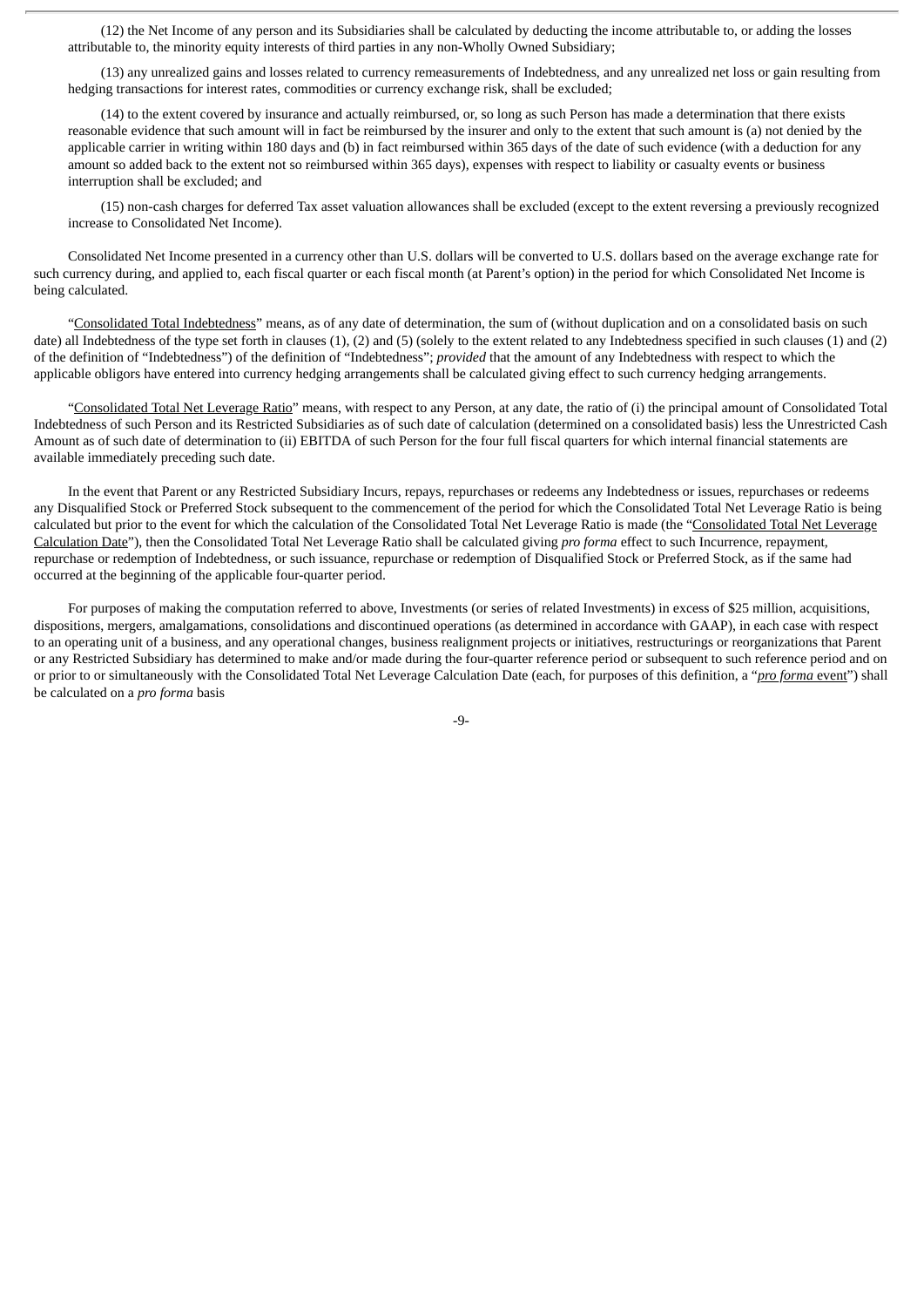assuming that all such Investments, acquisitions, dispositions, mergers, amalgamations, consolidations, discontinued operations and other operational changes, business realignment projects or initiatives, restructurings or reorganizations (and the change of any associated fixed charge obligations and the change in EBITDA resulting therefrom) had occurred on the first day of the four-quarter reference period. If since the beginning of such period any Person that subsequently became a Restricted Subsidiary or was merged with or into Parent or any Restricted Subsidiary since the beginning of such period shall have made any Investment, acquisition, disposition, merger, consolidation, amalgamation, discontinued operation, operational change, business realignment project or initiative, restructuring or reorganization, in each case with respect to an operating unit of a business, that would have required adjustment pursuant to this definition, then the Consolidated Total Net Leverage Ratio shall be calculated giving *pro forma* effect thereto for such period as if such Investment, acquisition, disposition, discontinued operation, merger, amalgamation, consolidation, operational change, business realignment project or initiative, restructuring or reorganization had occurred at the beginning of the applicable four-quarter period. If since the beginning of such period any Restricted Subsidiary is designated an Unrestricted Subsidiary or any Unrestricted Subsidiary is designated a Restricted Subsidiary, then the Consolidated Total Net Leverage Ratio shall be calculated giving *pro forma* effect thereto for such period as if such designation had occurred at the beginning of the applicable four-quarter period.

For purposes of this definition, whenever *pro forma* effect is to be given to any *pro forma* event, the *pro forma* calculations shall be made in good faith by a responsible financial or accounting officer of the Issuer. Any such *pro forma* calculation may include adjustments appropriate, in the reasonable good faith determination of the Issuer as set forth in an Officer's Certificate, to reflect operating expense reductions and other operating improvements, cost savings or synergies reasonably expected to result from the applicable event within 18 months of the date the applicable event is consummated and which are expected to have a continuing impact and are factually supportable; *provided* that the aggregate amount of adjustments in respect of pro forma operating improvements, cost savings or synergies shall not exceed 20% of EBITDA for such period prior to giving effect to such *pro forma* operating improvements, cost savings or synergies for such period.

For purposes of this definition, any amount in a currency other than U.S. dollars will be converted to U.S. dollars based on the average exchange rate for such currency for the most recent twelve month period immediately prior to the date of determination in a manner consistent with that used in calculating EBITDA for the applicable period.

"Contractual Obligation" means, as to any Person, any provision of any security issued by such Person or of any agreement, instrument or other undertaking to which such Person is a party or by which it or any of its property is bound.

"Convertible Debt Cash" means cash maintained on Parent's balance sheet for the repayment of the Convertible Notes.

"Convertible Notes" mean Parent's existing 1.875% Exchangeable Senior Notes due August 15, 2021.

"Corporate Trust Office" means the designated office of the Trustee in the United States of America at which at any time its corporate trust business shall be administered, or such other address as the Trustee may designate from time to time by notice to the holders and the Issuer, or the designated corporate trust office of any successor Trustee (or such other address as such successor Trustee may designate from time to time by notice to the holders and the Issuer).

"Credit Agreement" means (i) the Initial Credit Agreement, as replaced (whether or not upon termination, and whether with the original lenders or otherwise), restructured, repaid, refunded, refinanced or otherwise modified in whole or in part from time to time, including any agreement or indenture extending the maturity thereof, refinancing, replacing or otherwise restructuring all or any portion of the Indebtedness under such agreement or agreements or indenture or indentures or any successor or replacement agreement or agreements or indenture or indentures or increasing the amount loaned or issued thereunder or altering the maturity thereof (except to the extent any such refinancing, replacement or restructuring is designated by the Issuer to not be included in the definition of

-10-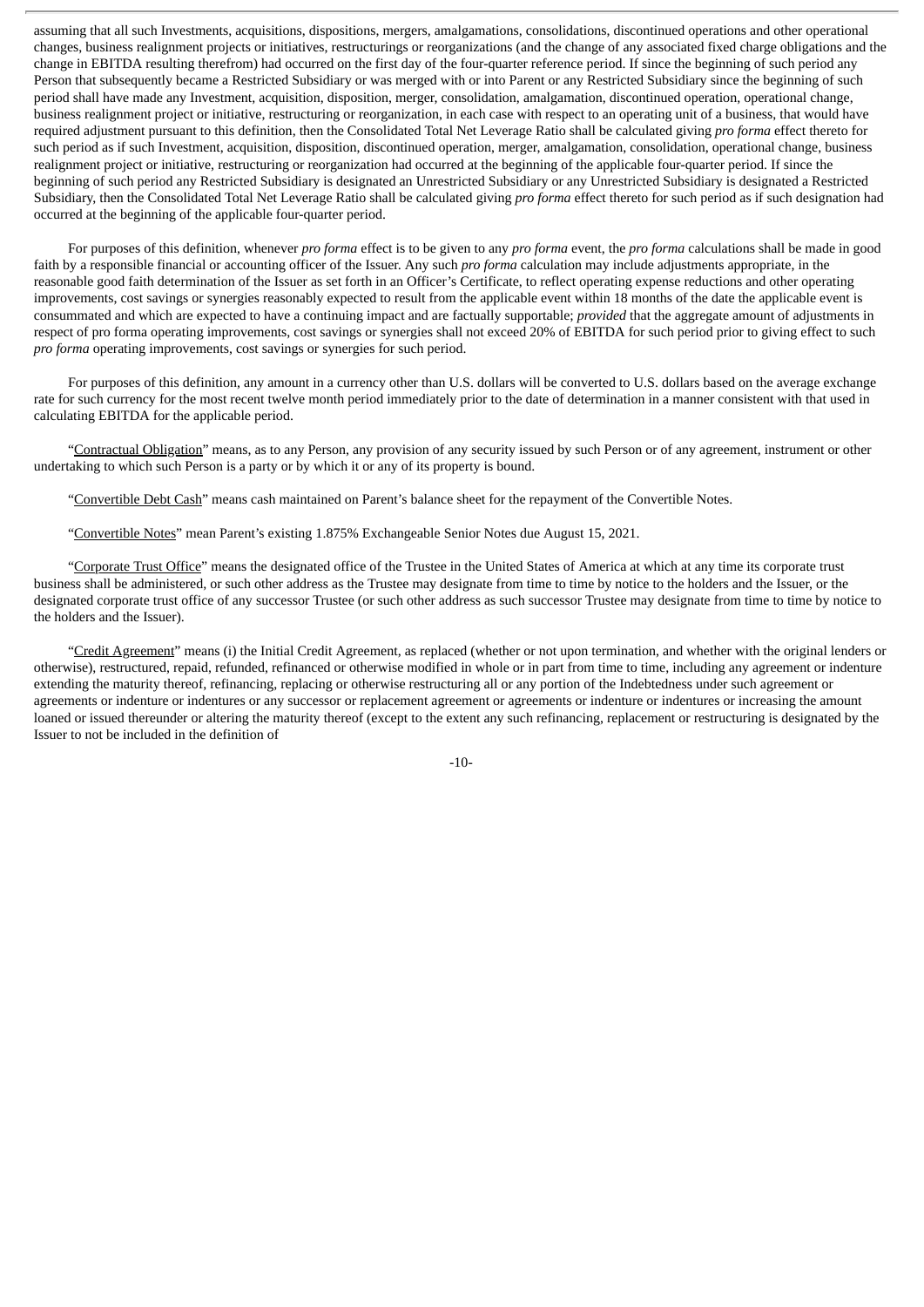"Credit Agreement") and (ii) whether or not any credit agreement referred to in clause (i) remains outstanding, if designated by the Issuer to be included in the definition of "Credit Agreement," one or more (A) debt facilities or commercial paper facilities, providing for revolving credit loans, term loans, securitization or receivables financing (including through the sale of receivables to lenders or to special purpose entities formed to borrow from lenders against such receivables) or letters of credit, (B) debt securities, indentures or other forms of debt financing (including convertible or exchangeable debt instruments or bank guarantees or bankers' acceptances), or (C) instruments or agreements evidencing any other Indebtedness, in each case, with the same or different borrowers or issuers and, in each case, as amended, supplemented, modified, waived, extended, restructured, repaid, renewed, refinanced, restated, replaced (whether or not upon termination, and whether with the original lenders or otherwise) or refunded in whole or in part from time to time.

"Credit Agreement Documents" means the collective reference to any Credit Agreement, any notes issued pursuant thereto and the guarantees thereof, and the collateral documents (including, without limitation, intercreditor agreements) relating thereto, as amended, supplemented, restated, renewed, refunded, replaced (whether or not upon termination, and whether with the original lenders or otherwise), restructured, repaid, refinanced or otherwise modified, in whole or in part, from time to time.

"Custodian" means any receiver, trustee, assignee, liquidator, custodian, monitor or similar official under any Bankruptcy Law.

"Default" means any event which is, or after notice or passage of time or both would be, an Event of Default.

"Designated Non-cash Consideration" means the Fair Market Value (as determined in good faith by the Issuer) of non-cash consideration received by Parent or a Restricted Subsidiary in connection with an Asset Sale that is so designated as Designated Non-cash Consideration pursuant to an Officer's Certificate of the Issuer, setting forth such valuation, less the amount of cash or Cash Equivalents received in connection with a subsequent disposition of such Designated Non-cash Consideration.

"Designated Preferred Stock" means Preferred Stock of Parent or any direct or indirect parent of Parent (other than Disqualified Stock), that is issued for cash (other than to Parent or any of its Subsidiaries or an employee stock ownership plan or trust established by Parent or any of its Subsidiaries) and is so designated as Designated Preferred Stock, pursuant to an Officer's Certificate, on the issuance date thereof.

"Disqualified Stock" means, with respect to any Person, any Equity Interests of such Person which, by its terms (or by the terms of any security into which it is convertible or for which it is redeemable or exchangeable), or upon the happening of any event:

(1) matures or is mandatorily redeemable, pursuant to a sinking fund obligation or otherwise,

(2) is convertible or exchangeable for Indebtedness or Disqualified Stock of such Person or any of its Restricted Subsidiaries, or

(3) is redeemable at the option of the holder thereof, in whole or in part,

in each case prior to 91 days after the earlier of the maturity date of the Notes or the date the Notes are no longer outstanding and other than as a result of a change of control or asset sale; *provided*, *however*, that only the portion of Equity Interests which so matures or is mandatorily redeemable, is so convertible or exchangeable or is so redeemable at the option of the holder thereof prior to such date shall be deemed to be Disqualified Stock; *provided*, *further*, *however*, that if such Equity Interests are issued to any employee or to any plan for the benefit of employees of Parent or its Subsidiaries or direct or indirect parent entity or by any such plan to such employees, such Equity Interests shall not constitute Disqualified Stock solely because they may be required to be repurchased by such Person in order to satisfy applicable statutory or regulatory obligations or as a result of such employee's termination, death or disability; *provided*, *further*, that any class of Equity Interests of such Person that by its terms authorizes such Person to satisfy its obligations thereunder by delivery of Equity Interests that are not Disqualified Stock shall not be deemed to be Disqualified Stock.

-11-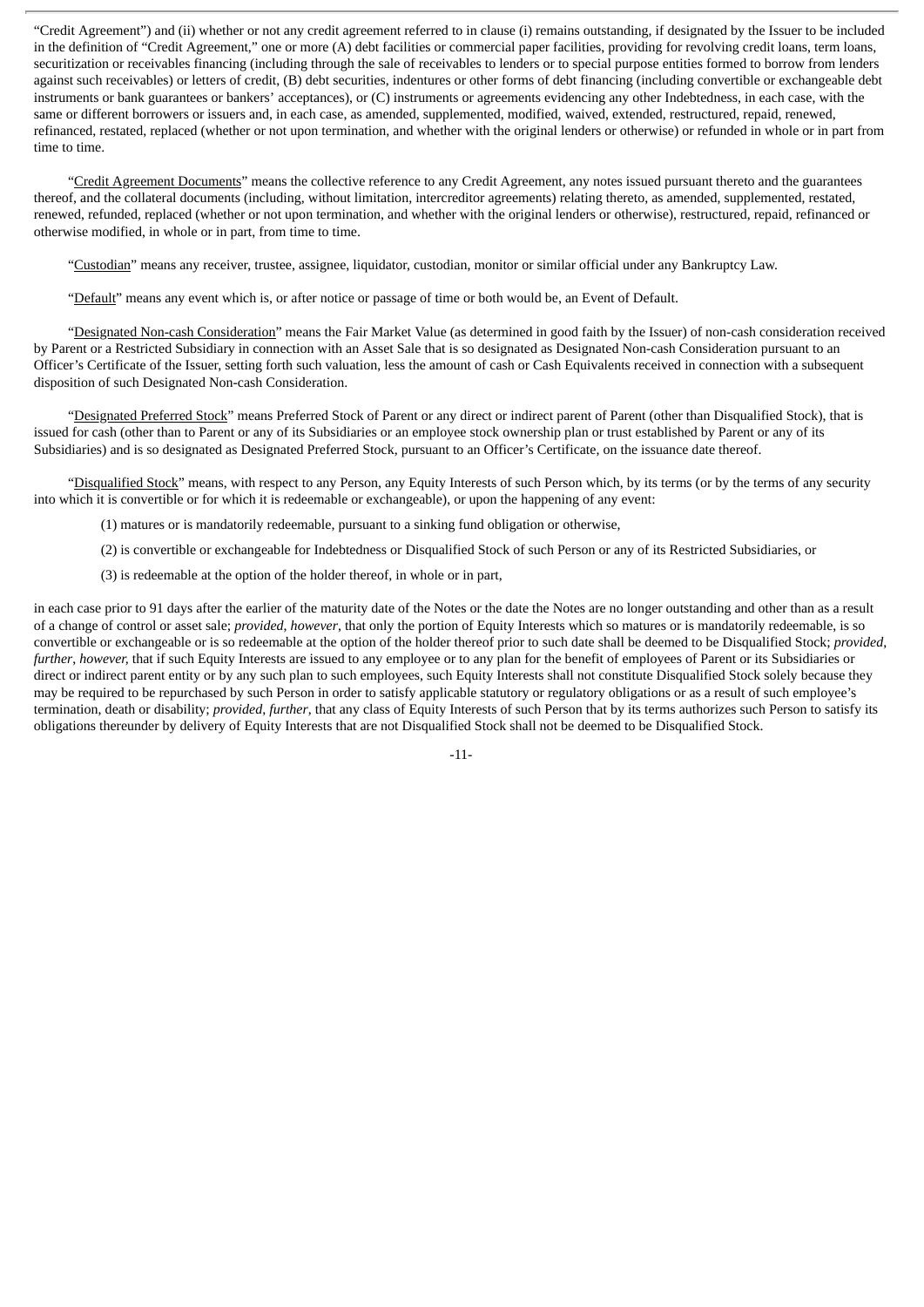"Domestic Subsidiary" means a Restricted Subsidiary that is not a Foreign Subsidiary.

"Drug Acquisition" means any acquisition (including any license or any acquisition of any license) solely or primarily of all or any portion of the rights in respect of one or more drugs or pharmaceutical products, whether in development or on market, and related property or assets, but not of Equity Interests in any Person or any operating business unit.

"EBITDA" means, with respect to any Person for any period, the Consolidated Net Income of such Person and its Restricted Subsidiaries for such period *plus*:

(1) the sum of, without duplication, in each case, to the extent deducted in calculating or otherwise reducing Consolidated Net Income for such period:

(a) provision for Taxes based on income, profits or capital of such Person and its Restricted Subsidiaries for such period, without duplication, including, without limitation, state franchise and similar Taxes, and foreign withholding Taxes; *plus*

(b) (x) Consolidated Interest Expense of such Person and its Restricted Subsidiaries for such period and (y) all cash dividend payments (excluding items eliminated in consolidation) on any series of preferred stock of any Restricted Subsidiary of such Person or any Disqualified Stock of such Person and its Restricted Subsidiaries; *plus*

(c) depreciation, amortization (including amortization of intangibles, deferred financing fees and actuarial gains and losses related to pensions and other post-employment benefits, but excluding amortization of prepaid cash expenses that were paid in a prior period) and other non-cash expenses (excluding any such non-cash charges or expenses to the extent that it represents an accrual of or reserve for cash expenses in any future period or amortization of a prepaid cash expense that was paid in a prior period) of such Person and its Restricted Subsidiaries for such period; *plus*

(d) any costs or expenses incurred pursuant to any management equity plan or stock option plan or any other management or employee benefit plan or agreement or any stock subscription or shareholder agreement, to the extent that such costs or expenses are funded with cash proceeds contributed to the capital of such Person or net cash proceeds of an issuance of Equity Interests of Parent (other than Disqualified Stock) solely to the extent that such net cash proceeds are excluded from the calculation of the Cumulative Credit; *plus*

(e) any non-cash losses related to non-operational hedging, including, without limitation, resulting from hedging transactions for interest rate or currency exchange risks associated with the Notes, the Convertible Notes, the Existing Credit Agreement or the Credit Agreement; *plus*

(f) Milestone Payments and Upfront Payments; *plus*

(g) acquired in-process research and development expenses in connection with the acquisition by such Person and any of its Subsidiaries of any assets; *plus*

(h) adjustments relating to purchase price allocation accounting; *plus*

(i) restructuring charges or reserves, including any one-time costs incurred in connection with Investments and costs related to the closure, consolidation and integration of facilities, information technology infrastructure and legal entities, and severance and retention bonuses; *plus*

-12-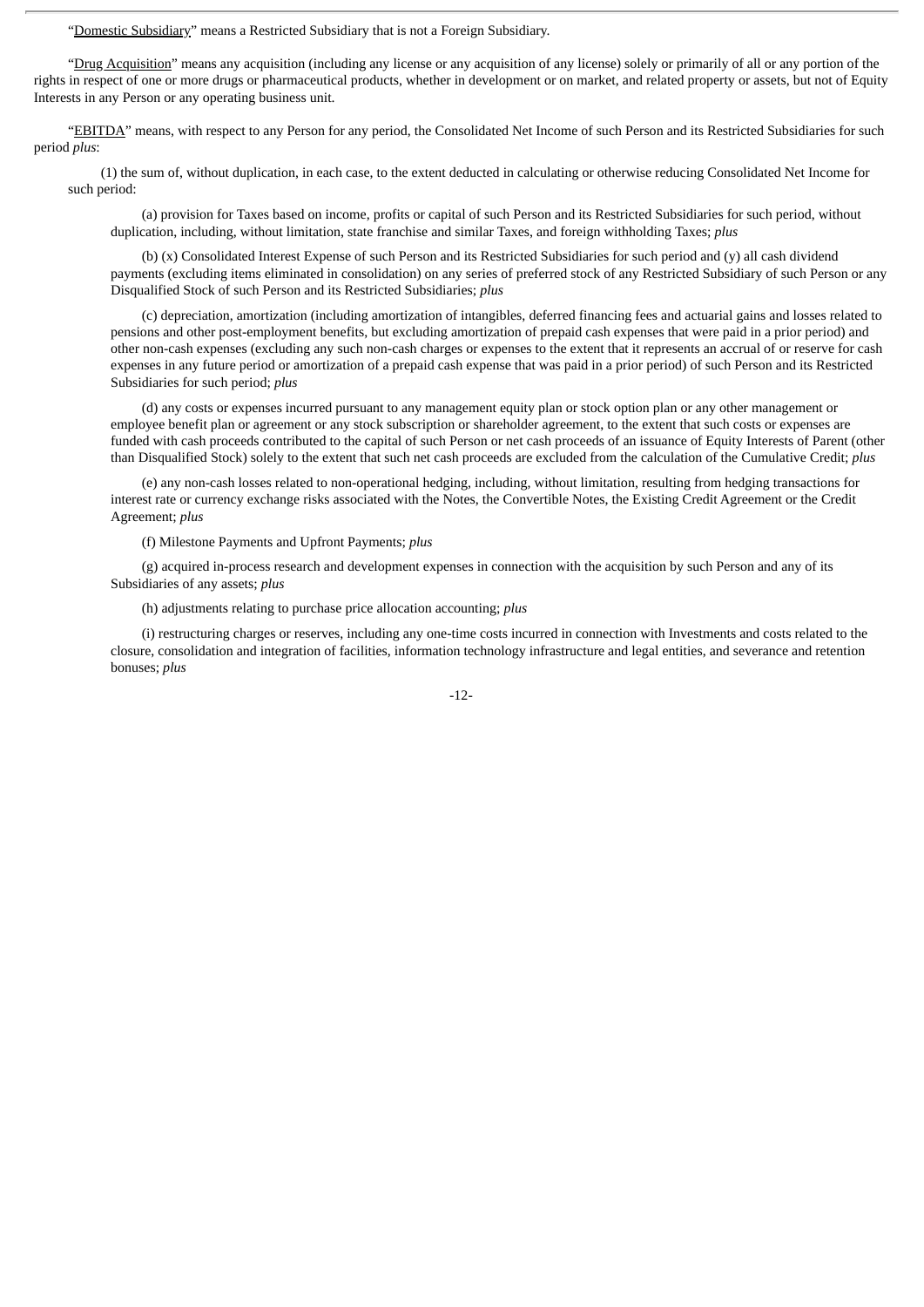(j) costs paid and expenses incurred in connection with litigation settlements; *plus*

(k) unrealized mark-to-market losses on equity and securities investments; *minus*

(2) the sum of, without duplication, in each case, to the extent added back in or otherwise increasing Consolidated Net Income for such period:

(a) non-cash items increasing such Consolidated Net Income for such period (excluding the recognition of deferred revenue or any non-cash items which represent the reversal of any accrual of, or reserve for, anticipated cash charges in any prior period that reduced EBITDA in an earlier period and any items for which cash was received in any prior period); *plus*

(b) any non-cash gains related to non-operational hedging, including, without limitation, resulting from hedging transactions for interest rate or currency exchange risks associated with the Notes, the Convertible Notes, the Existing Credit Agreement or the Credit Agreement; *plus*

(c) unrealized mark-to-market gains on equity and securities investments; *plus*

(d) interest income (to the extent not netted against interest expense in the calculation of Consolidated Interest Expense); *plus*

(e) income tax credits and refunds (to the extent not netted from Tax expense), in each case on a consolidated basis and determined in accordance with GAAP.

Notwithstanding the preceding, the provision for Taxes based on the income or profits of, the Consolidated Interest Expense of, the depreciation and amortization and other non-cash expenses or non-cash items of and the restructuring charges or expenses of, a Restricted Subsidiary (other than any Wholly Owned Subsidiary) of Parent will be added to (or subtracted from, in the case of non-cash items described in clause (b) above) Consolidated Net Income to compute EBITDA (A) in the same proportion that the Net Income of such Restricted Subsidiary was added to compute such Consolidated Net Income of such Person, and (B) only to the extent that a corresponding amount of the Net Income of such Restricted Subsidiary would be permitted at the date of determination to be dividended or distributed to Parent by such Restricted Subsidiary without prior governmental approval (that has not been obtained), and without direct or indirect restriction pursuant to the terms of its charter and all agreements, instruments, judgments, decrees, orders, statutes, rules and governmental regulations applicable to that Restricted Subsidiary or its stockholders.

"Equity Interests" means Capital Stock and all warrants, options or other rights to acquire Capital Stock (but excluding any debt security that is convertible into, or exchangeable for, Capital Stock). For all purposes under the Notes Documents, to the extent any Equity Interests of GW Pharmaceuticals are owned by a depositary, any obligation in respect of such Equity Interests may be satisfied by taking the equivalent action in respect of any depositary receipts in respect of such Equity Interests; *provided* that the beneficial owner of such depositary receipts will pledge to the Collateral Trustee all of its rights to such depositary receipts pursuant to arrangements to be agreed between Parent and the Administrative Representative.

"Equity Offering" means any public or private sale after the Issue Date of common Capital Stock or Preferred Stock of the Issuer or any direct or indirect parent of the Issuer, as applicable (other than Disqualified Stock), other than:

(1) public offerings with respect to the Issuer's or such direct or indirect parent's Capital Stock registered on Form F-4, S-4 or Form S-8;

-13-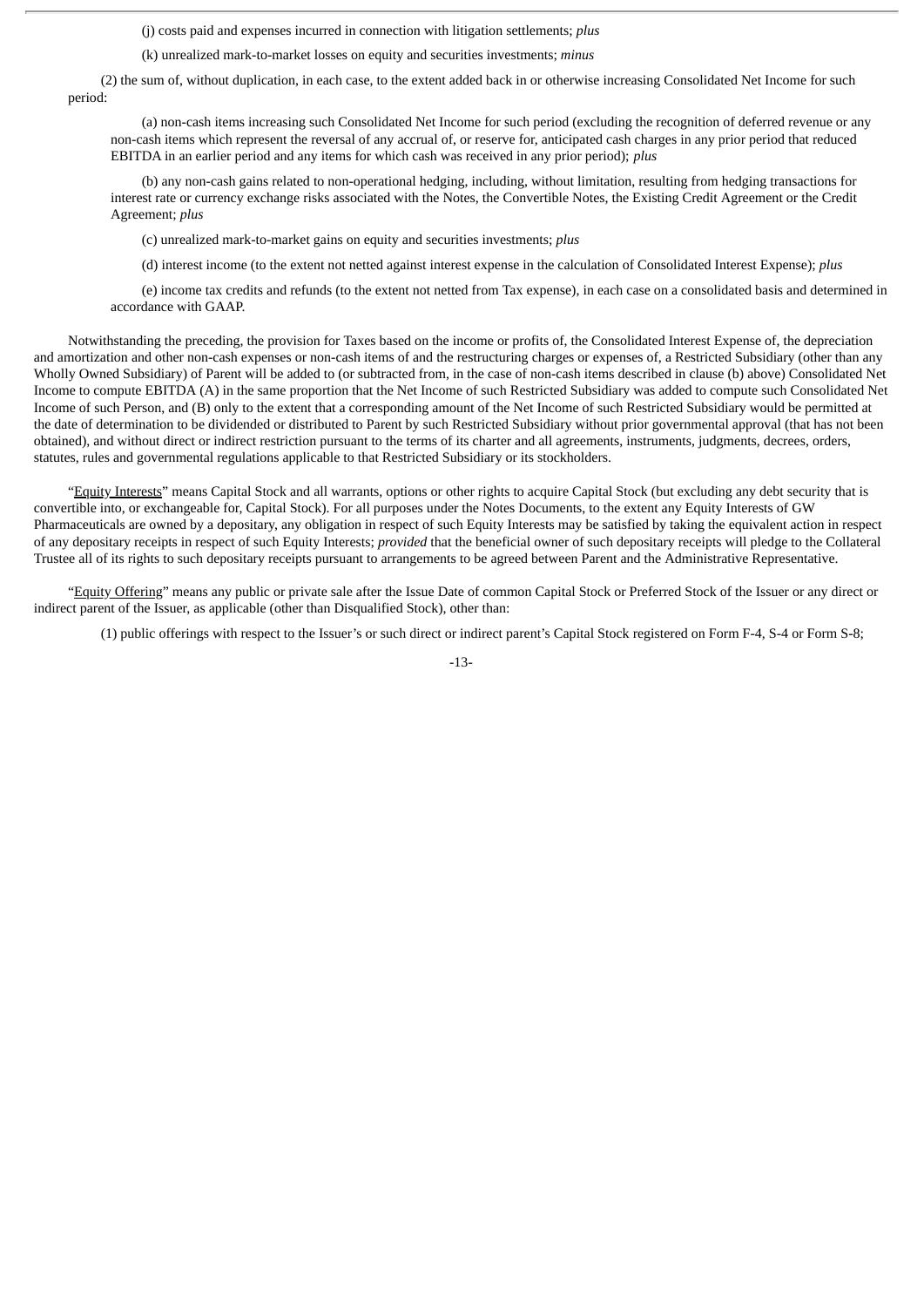(2) issuances to any Subsidiary of the Issuer; and

(3) any such public or private sale that constitutes an Excluded Contribution.

"Exchange Act" means the Securities Exchange Act of 1934, as amended, and the rules and regulations of the SEC promulgated thereunder.

"Excluded Contributions" means the Cash Equivalents or other assets (valued at their Fair Market Value as determined in good faith by the Issuer) received by Parent after the Acquisition Date from:

(1) contributions to its common equity capital, and

(2) the sale (other than to a Subsidiary of Parent or to any Subsidiary management equity plan or stock option plan or any other management or employee benefit plan or agreement) of Capital Stock (other than Disqualified Stock and Designated Preferred Stock) of Parent, in each case designated as Excluded Contributions pursuant to an Officer's Certificate.

"Excluded Property" means  $(1)$  (x) any leasehold interest in real property,  $(y)$  any interest in fee-owned real property owned by any U.S. Grantor and (z) any interest in fee-owned real property owned by any Foreign Grantor with a Fair Market Value less than \$25.0 million (unless a security interest in such real property can be perfected without additional perfection steps); (2) motor vehicles and other assets subject to certificates of title (except to the extent perfection can be obtained by filing of financing statements or similar filing under applicable law, or automatically without any additional perfection steps); (3) letter of credit rights (except to the extent perfection can be obtained by filing of financing statements or similar filing under applicable law, or automatically without any additional perfection steps); (4) Commercial Tort Claims (as defined in the Uniform Commercial Code) with a value of less than \$10 million (except to the extent perfection can be obtained by filing of financing statements or similar filing under applicable law, or automatically without any additional perfection steps); (5) any lease, license or other similar agreement or any property subject to a purchase money security interest, capital lease or similar arrangement, in each case, not prohibited by the Indenture, to the extent that a grant of a security interest therein would violate or invalidate such lease, license or other agreement or purchase money arrangement, capital lease, or similar arrangement or create a right of termination in favor of any other party thereto (other than a Grantor) after giving effect to the applicable anti-assignment provisions of the UCC or other applicable law and other than proceeds and receivables thereof, the assignment of which is expressly deemed effective under applicable law notwithstanding such prohibition; (6) any U.S. intent-to-use trademark application prior to the filing of a "Statement of Use" or "Amendment to Allege Use" with respect thereto; (7) any governmental licenses or state or local franchises, licenses, permits, charters and authorizations, to the extent security interests therein are prohibited or restricted thereby after giving effect to the applicable anti-assignment provisions of the UCC or other applicable law; (8) any Equity Interests of (a) Unrestricted Subsidiaries, (b) any Immaterial Subsidiary, (c) any Insurance Subsidiary, (d) any not-for-profit subsidiaries, (e) any employee benefit trust company and (f) any person that is not a borrower under the Initial Credit Agreement or a Wholly Owned Subsidiary to the extent the granting of a security interest therein would violate the terms of such person's organizational documents or any shareholders' agreement or joint venture agreement relating to such person (after giving effect to applicable anti-assignment provisions of the UCC or other applicable law); (9) receivables and related assets securing any Qualified Receivables Facility in compliance with clause (16) of the definition of "Permitted Liens"; (10) any assets to the extent a pledge thereof would be prohibited by applicable law, rule or regulation after giving effect to the applicable anti-assignment provisions of the UCC or other applicable law, or by any applicable contractual requirement in existence on the Acquisition Date or otherwise not prohibited by the Indenture, that is binding on and related to such asset on the date of the acquisition of such subsidiary that owns such assets (not created in contemplation of the acquisition by Parent of such subsidiary) (and only for so long as such restriction or any replacement or renewal thereof is in effect) after giving effect to the applicable anti-assignment provisions of the UCC or other applicable law; (11) Margin Stock; and (12) any assets as to which the Administrative Representative reasonably determines in consultation with Parent that the costs or other consequences (including, without limitations, tax consequences) of obtaining a security interest are excessive in relation to the value of the security afforded thereby; provided that Excluded Property shall not include any proceeds, substitutions or replacements of any Excluded Property referred to in clause (1) through (12) (unless such proceeds, substitutions or replacements would constitute Excluded Property referred to in clauses (1) through (12)).

-14-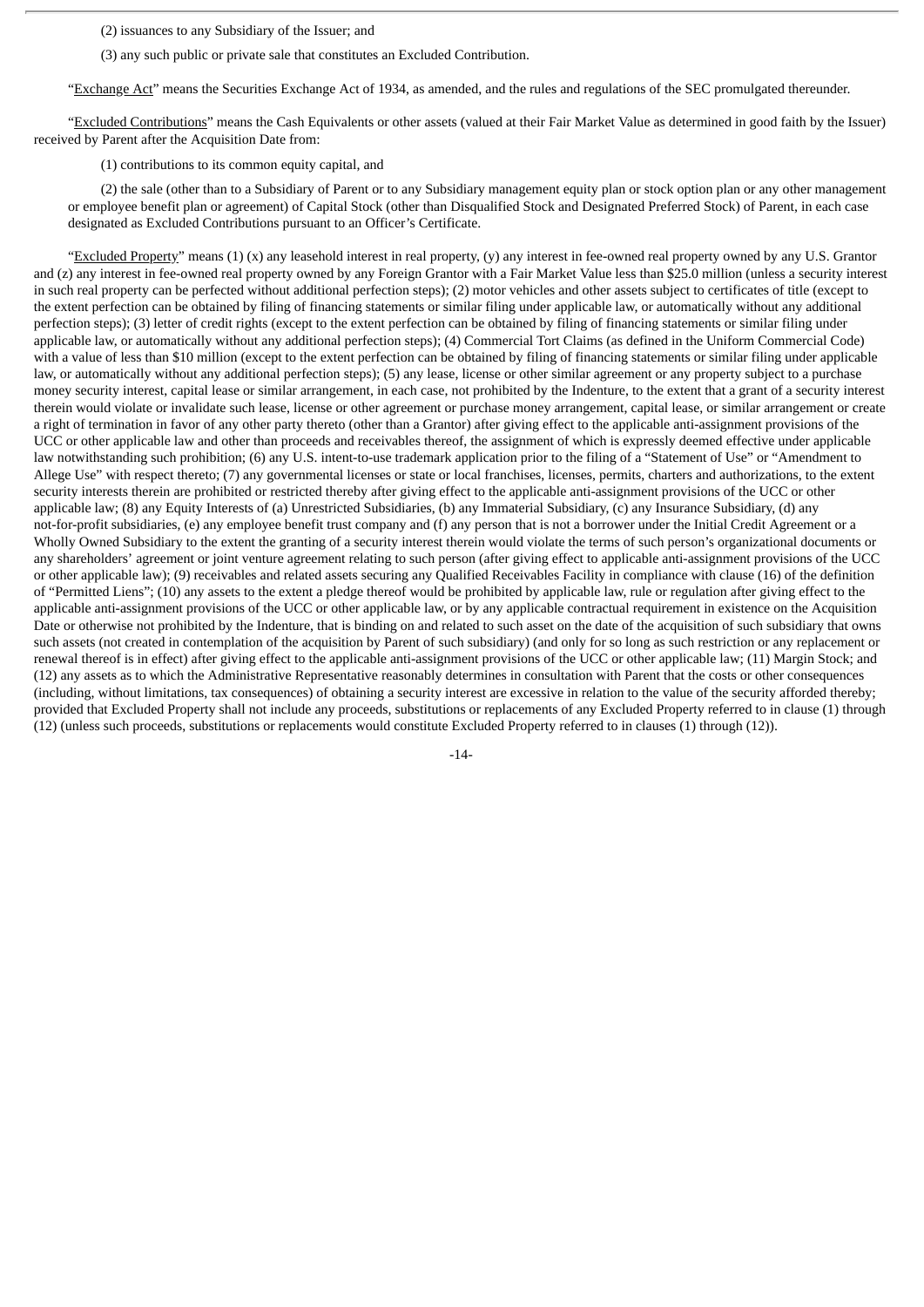#### "Excluded Subsidiary" means:

(a) each Immaterial Subsidiary,

(b) each Subsidiary that is not a Wholly Owned Subsidiary (but only for so long as such Subsidiary remains a non-Wholly Owned Subsidiary),

(c) each Subsidiary that is prohibited from guaranteeing the Notes by any requirement of law or that would require consent, approval, license or authorization of a Governmental Authority to guarantee or secure the Notes Obligations (unless such consent, approval, license or authorization has been received),

(d) each Subsidiary that is prohibited by any applicable contractual requirement not prohibited under this Indenture from guaranteeing the Notes on the Issue Date or at the time such Subsidiary becomes a Subsidiary (not created in contemplated of the acquisition by Parent of such Subsidiary) from guaranteeing the Notes (and only for so long as such restriction or any replacement or renewal thereof is in effect),

(e) any Receivables Entity,

(f) any Foreign Subsidiary for which the provision of the Guarantee could reasonably be expected to result in a violation or breach of, or conflict with, fiduciary duties of such Subsidiary's officers, directors or managers, but only if such Subsidiary and Parent shall have used reasonable efforts to overcome any such obstacle to the provision of such Guarantee,

(g) any Subsidiary with respect to which the Issuer has reasonably determined that the cost or other consequences (including Tax consequences) of providing a Guarantee of or granting Liens to secure the Notes Obligations are likely to be excessive in relation to the value afforded thereby,

(h) each Unrestricted Subsidiary,

(i) GWP Trustee Company Limited, and

(i) each Insurance Subsidiary;

*provided* that notwithstanding the foregoing, neither the Issuer nor any Subsidiary that is a borrower or guarantor in respect of the Initial Credit Agreement shall be an Excluded Subsidiary; *provided* further that it is acknowledged that, as of the Acquisition Date, each Subsidiary of GW Pharmaceuticals incorporated in Australia, France, Germany, Italy, Japan, the Netherlands and Spain is an Excluded Subsidiary pursuant to clause (a) or (g) above.

"Exclusive License" means, with respect to any drug or pharmaceutical product, any license to develop, commercialize, sell, market and promote such drug or pharmaceutical product with a term greater than five (5) years (unless terminable prior to such time without material penalty or premium by the Issuer or any Guarantor, as applicable) and which provides for exclusive rights to develop, commercialize, sell, market and promote such drug or product within the United States; *provided* that the following shall not be an "Exclusive License" or another "Investment": (a) any license to import, export, distribute or sell any such drug or product on an exclusive basis within any particular geographic region or territory, (b) any licenses, which may be exclusive, to manufacture or package any such drug or product, (c) any license to manufacture, use, offer for sale or sell any authorized generic version of such drug or product, (d) any non-exclusive license and (e) any co-commercialization agreement.

-15-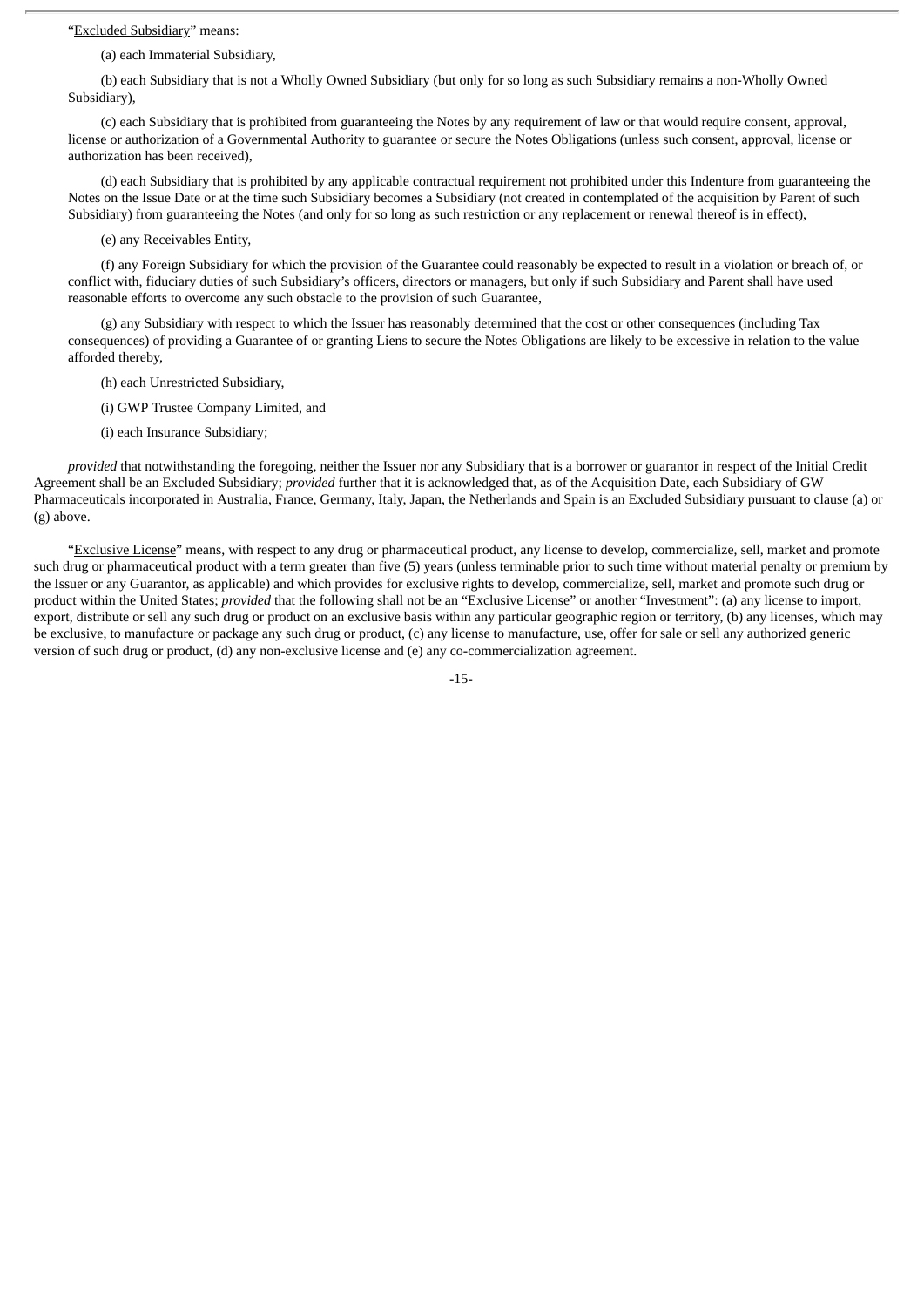"Existing Credit Agreement" means that certain Credit Agreement by and among Parent, Bank of America, N.A., as Collateral Agent and Administrative Agent, and the other parties thereto, dated as of June 18, 2015 (as amended, restated, supplemented or otherwise modified from time to time prior to the Acquisition Date) (including any refinancing, renewal, replacement, amendment, amendment and restatement or extension thereof prior to the Acquisition Date).

"Fair Market Value" means, with respect to any asset or property, the price which could be negotiated in an arm's-length transaction, for cash, between a willing seller and a willing and able buyer, neither of whom is under undue pressure or compulsion to complete the transaction.

"Financial Officer" of any Person shall mean the chief financial officer, principal accounting officer, senior vice president of finance, treasurer, controller or other director or executive responsible for the financial affairs of such Person.

"First Lien Indebtedness" means any Consolidated Total Indebtedness secured by a Lien on the Collateral (other than Junior Priority Liens).

"First Lien Net Leverage Ratio" means, with respect to any Person, at any date, the ratio of (i) the principal amount of First Lien Indebtedness of such Person and its Restricted Subsidiaries as of such date of calculation (determined on a consolidated basis) less the Unrestricted Cash Amount as of such date of determination to (ii) EBITDA of such Person for the four full fiscal quarters for which internal financial statements are available immediately preceding such date on which such additional Indebtedness is Incurred.

In the event that Parent or any Restricted Subsidiary Incurs, repays, repurchases or redeems any Indebtedness or issues, repurchases or redeems any Disqualified Stock or Preferred Stock subsequent to the commencement of the period for which the First Lien Net Leverage Ratio is being calculated but prior to the event for which the calculation of the First Lien Net Leverage Ratio is made (the "First Lien Net Leverage Calculation Date"), then the First Lien Net Leverage Ratio shall be calculated giving *pro forma* effect to such Incurrence, repayment, repurchase or redemption of Indebtedness, or such issuance, repurchase or redemption of Disqualified Stock or Preferred Stock, as if the same had occurred at the beginning of the applicable four-quarter period; *provided* that, the Issuer may elect pursuant to an Officer's Certificate delivered to the Trustee to treat all or any portion of the commitment under any Indebtedness as being Incurred at such time, in which case any subsequent Incurrence of Indebtedness under such commitment shall not be deemed, for purposes of this calculation, to be an Incurrence at such subsequent time.

The First Lien Net Leverage Ratio shall also be subject to the adjustments in Section 4.03(c)(2).

For purposes of making the computation referred to above, Investments (or series of related Investments) in excess of \$25 million, acquisitions, dispositions, mergers, amalgamations, consolidations and discontinued operations (as determined in accordance with GAAP), in each case with respect to an operating unit of a business, and any operational changes, business realignment projects or initiatives, restructurings or reorganizations that Parent or any Restricted Subsidiary has determined to make and/or made during the four-quarter reference period or subsequent to such reference period and on or prior to or simultaneously with the First Lien Net Leverage Calculation Date (each, for purposes of this definition, a "*pro forma event*") shall be calculated on a *pro forma* basis assuming that all such Investments, acquisitions, dispositions, mergers, amalgamations, consolidations, discontinued operations and other operational changes, business realignment projects or initiatives, restructurings or reorganizations (and the change of any associated fixed charge obligations and the change in EBITDA resulting therefrom) had occurred on the first day of the four-quarter reference period. If since the beginning of such period any Person that subsequently became a Restricted Subsidiary or was merged with or into Parent or any Restricted Subsidiary since the beginning of such period shall have made any Investment, acquisition, disposition, merger, consolidation, amalgamation, discontinued operation, operational change, business realignment project or initiative, restructuring or reorganization, in each case with respect to an operating unit of a business, that would have required adjustment pursuant to this definition, then the First Lien Net Leverage Ratio shall be calculated giving *pro forma* effect thereto for such period as if such Investment, acquisition, disposition, discontinued operation, merger,

-16-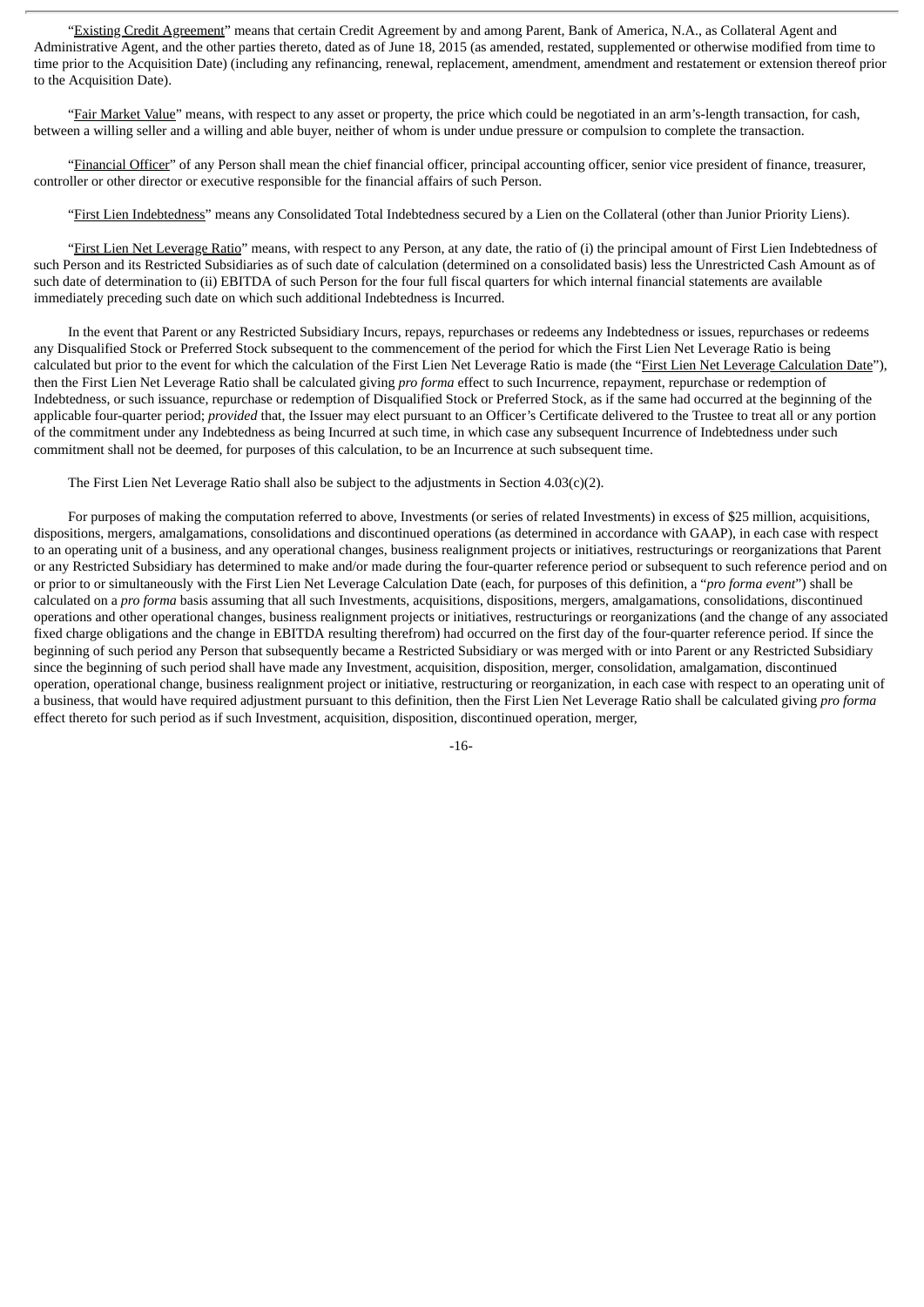amalgamation, consolidation, operational change, business realignment project or initiative, restructuring or reorganization had occurred at the beginning of the applicable four-quarter period. If since the beginning of such period any Restricted Subsidiary is designated an Unrestricted Subsidiary or any Unrestricted Subsidiary is designated a Restricted Subsidiary, then the First Lien Net Leverage Ratio shall be calculated giving *pro forma* effect thereto for such period as if such designation had occurred at the beginning of the applicable four-quarter period.

For purposes of this definition, whenever *pro forma* effect is to be given to any *pro forma* event, the *pro forma* calculations shall be made in good faith by a responsible financial or accounting officer of the Issuer. Any such *pro forma* calculation may include adjustments appropriate, in the reasonable good faith determination of the Issuer as set forth in an Officer's Certificate, to reflect operating expense reductions and other operating improvements, cost savings or synergies reasonably expected to result from the applicable event within 18 months of the date the applicable event is consummated and which are expected to have a continuing impact and are factually supportable; *provided* that the aggregate amount of adjustments in respect of *pro forma* operating improvements, cost savings or synergies shall not exceed 20% of EBITDA for such period prior to giving effect to such *pro forma* operating improvements, cost savings or synergies for such period.

For purposes of this definition, any amount in a currency other than U.S. dollars will be converted to U.S. dollars based on the average exchange rate for such currency for the most recent twelve month period immediately prior to the date of determination in a manner consistent with that used in calculating EBITDA for the applicable period. "Fixed Charge Coverage Ratio" means, with respect to any Person for any period, the ratio of EBITDA of such Person for such period to the Fixed Charges of such Person for such period.

In the event that Parent or any of the Restricted Subsidiaries Incurs, repays, repurchases or redeems any Indebtedness (other than in the case of any Qualified Receivables Facility, in which case interest expense shall be computed based upon the average daily balance of such Indebtedness during the applicable period) or issues, repurchases or redeems Disqualified Stock or Preferred Stock subsequent to the commencement of the period for which the Fixed Charge Coverage Ratio is being calculated but prior to the event for which the calculation of the Fixed Charge Coverage Ratio is made (the "Fixed Charge Calculation Date"), then the Fixed Charge Coverage Ratio shall be calculated giving *pro forma* effect to such Incurrence, repayment, repurchase or redemption of Indebtedness, or such issuance, repurchase or redemption of Disqualified Stock or Preferred Stock, as if the same had occurred at the beginning of the applicable four-quarter period; *provided* that the Issuer may elect pursuant to an Officer's Certificate delivered to the Trustee to treat all or any portion of the commitment under any Indebtedness as being Incurred at such time, in which case any subsequent Incurrence of Indebtedness under such commitment shall not be deemed, for purposes of this calculation, to be an Incurrence at such subsequent time.

The Fixed Charge Coverage Ratio shall also be subject to the adjustments described in Section 4.03(c)(2)(A) and, for purposes of Section 4.03(a) only, Section 4.03(c)(2)(B) of this Indenture.

For purposes of making the computation referred to above, Investments (or series of related Investments) in excess of \$25 million, acquisitions, dispositions, mergers, amalgamations, consolidations and discontinued operations (as determined in accordance with GAAP), in each case with respect to an operating unit of a business, and any operational changes, business realignment projects or initiatives, restructurings or reorganizations that Parent or any Restricted Subsidiary has determined to make and/or made during the four-quarter reference period or subsequent to such reference period and on or prior to or simultaneously with the Fixed Charge Calculation Date (each, for purposes of this definition, a "*pro forma* event") shall be calculated on a *pro forma* basis assuming that all such Investments, acquisitions, dispositions, mergers, amalgamations, consolidations, discontinued operations and other operational changes, business realignment projects or initiatives, restructurings or reorganizations (and the change of any associated fixed charge obligations and the change in EBITDA resulting therefrom) had occurred on the first day of the four-quarter reference period. If since the beginning of such period any Person that subsequently became a Restricted Subsidiary or was merged with or into Parent or any Restricted Subsidiary since the beginning of such period shall have made any Investment, acquisition, disposition, merger, consolidation, amalgamation, discontinued operation, operational change, business realignment project or initiative, restructuring or reorganization, in each case with respect to an operating unit of a business, that would have required adjustment

-17-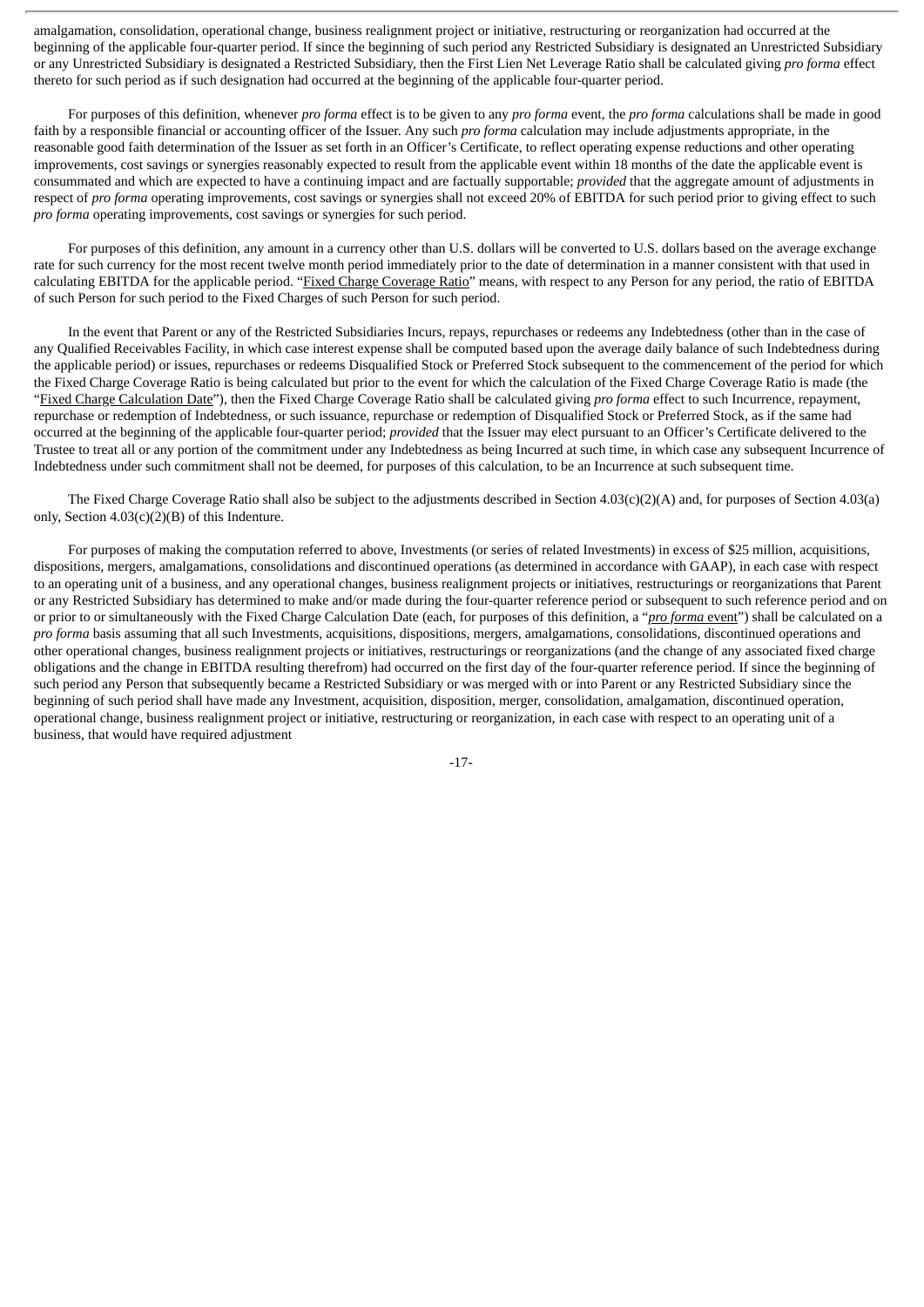pursuant to this definition, then the Fixed Charge Coverage Ratio shall be calculated giving *pro forma* effect thereto for such period as if such Investment, acquisition, disposition, discontinued operation, merger, amalgamation, consolidation, operational change, business realignment project or initiative, restructuring or reorganization had occurred at the beginning of the applicable four-quarter period. If since the beginning of such period any Restricted Subsidiary is designated an Unrestricted Subsidiary or any Unrestricted Subsidiary is designated a Restricted Subsidiary, then the Fixed Charge Coverage Ratio shall be calculated giving *pro forma* effect thereto for such period as if such designation had occurred at the beginning of the applicable four-quarter period.

For purposes of this definition, whenever *pro forma* effect is to be given to any *pro forma* event, the *pro forma* calculations shall be made in good faith by a responsible financial or accounting officer of the Issuer. Any such *pro forma* calculation may include adjustments appropriate, in the reasonable good faith determination of the Issuer as set forth in an Officer's Certificate, to reflect operating expense reductions and other operating improvements, cost savings or synergies reasonably expected to result from the applicable event within 18 months of the date the applicable event is consummated and which are expected to have a continuing impact and are factually supportable; *provided* that the aggregate amount of adjustments in respect of *pro forma* operating improvements, cost savings or synergies shall not exceed 20% of EBITDA for such period prior to giving effect to such *pro forma* operating improvements, cost savings or synergies for such period.

If any Indebtedness bears a floating rate of interest and is being given *pro forma* effect, the interest on such Indebtedness shall be calculated as if the rate in effect on the Fixed Charge Calculation Date had been the applicable rate for the entire period (taking into account any Hedging Obligations applicable to such Indebtedness if such Hedging Obligation has a remaining term in excess of 12 months). Interest on a Capitalized Lease Obligation shall be deemed to accrue at an interest rate reasonably determined by a responsible financial or accounting officer of the Issuer to be the rate of interest implicit in such Capitalized Lease Obligation in accordance with GAAP. For purposes of making the computation referred to above, interest on any Indebtedness under a revolving credit facility computed on a *pro forma* basis shall be computed based upon the average daily balance of such Indebtedness during the applicable period. Interest on Indebtedness that may optionally be determined at an interest rate based upon a factor of a prime or similar rate, a Eurocurrency interbank offered rate, or other rate, shall be deemed to have been based upon the rate actually chosen, or, if none, then based upon such optional rate chosen as the Issuer may designate.

For purposes of this definition, any amount in a currency other than U.S. dollars will be converted to U.S. dollars based on the average exchange rate for such currency for the most recent twelve month period immediately prior to the date of determination in a manner consistent with that used in calculating EBITDA for the applicable period.

"Fixed Charges" means, with respect to any Person for any period, the sum, without duplication, of: (1) Consolidated Interest Expense (excluding amortization or write-off of deferred financing costs) of such Person and its Restricted Subsidiaries for such period and (2) all cash dividend payments (excluding items eliminated in consolidation) on any series of Preferred Stock or Disqualified Stock of such Person and its Restricted Subsidiaries.

"Foreign Grantor" means Parent and any other Grantor that is a Foreign Subsidiary.

"Foreign Subsidiary" means a Restricted Subsidiary not organized or existing under the laws of the United States of America or any state thereof or the District of Columbia.

"GAAP" means generally accepted accounting principles in the United States set forth in the opinions and pronouncements of the Accounting Principles Board of the American Institute of Certified Public Accountants and statements and pronouncements of the Financial Accounting Standards Board or in such other statements by such other entity as have been approved by a significant segment of the accounting profession, which are in effect from time to time, it being understood that, for purposes of this Indenture, all references to codified accounting standards specifically named in this Indenture shall be deemed to include any successor, replacement, amended or updated accounting standard under GAAP.

-18-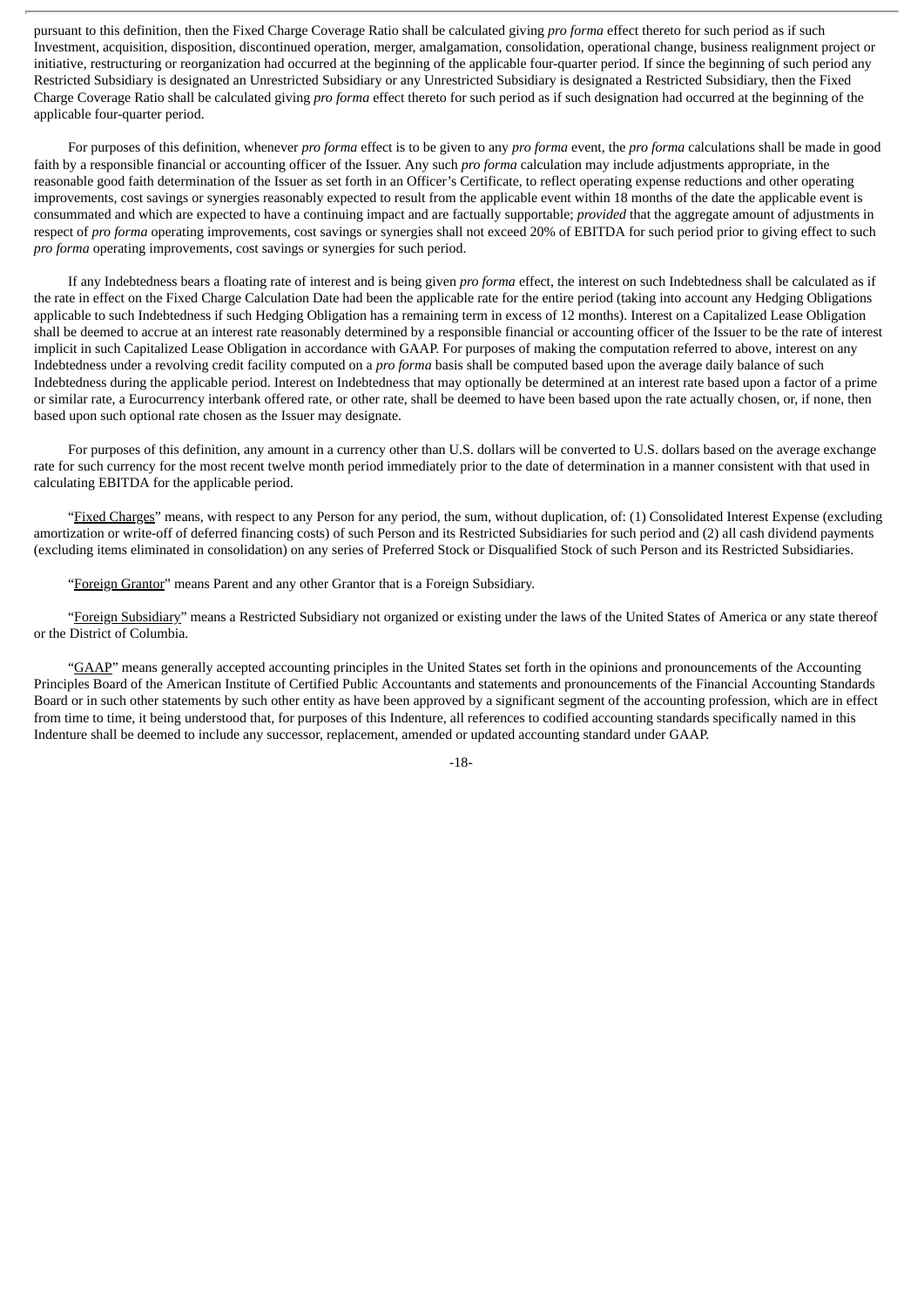"Governmental Authority" means any federal, state, local or foreign court or governmental agency, authority, instrumentality or regulatory or legislative body (including but not limited to the Financial Conduct Authority, the Prudential Regulation Authority, and any supra-national bodies such as the European Union or the European Central Bank).

"Grantors" means collectively, the Issuer and the Guarantors.

"guarantee" means a guarantee (other than by endorsement of negotiable instruments for collection in the ordinary course of business), direct or indirect, in any manner (including, without limitation, letters of credit and reimbursement agreements in respect thereof), of all or any part of any Indebtedness or other obligations. The amount of any guarantee shall be deemed to be an amount equal to the stated or determinable amount of the Indebtedness in respect of which such guarantee is made or, if not stated or determinable, the maximum reasonably anticipated liability in respect thereof as determined by such person in good faith.

"Guarantee" means any guarantee of the obligations of the Issuer under this Indenture and the Notes by any Guarantor in accordance with the provisions of this Indenture.

"Guarantor" means (x) Parent, (y) each Subsidiary of Parent that provides a Guarantee as of the Issue Date and (z) any Subsidiary of Parent that Incurs a Guarantee thereafter; *provided* that upon the release or discharge of such Person from its Guarantee in accordance with this Indenture, such Person shall cease to be a Guarantor.

"GW Pharmaceuticals" means GW Pharmaceuticals plc, a public limited company incorporated in England and Wales, and any successors thereto (including, for the avoidance of doubt, following the re-registration of GW Pharmaceuticals plc as a private limited company, GW Pharmaceuticals Limited).

"Hedging Agreement" shall mean any agreement with respect to any swap, forward, future or derivative transaction, or option or similar agreement involving, or settled by reference to, one or more rates, currencies, commodities, equity or debt instruments or securities, or economic, financial or pricing indices or measures of economic, financial or pricing risk or value, or credit spread transaction, repurchase transaction, reserve repurchase transaction, securities lending transaction, weather index transaction, spot contracts, fixed price physical delivery contracts, or any similar transaction or any combination of these transactions, in each case of the foregoing, whether or not exchange traded; *provided*, that no phantom stock or similar plan providing for payments only on account of services provided by current or former directors, officers, employees or consultants of the Issuer or any direct or indirect parent thereof or any of the Restricted Subsidiaries shall be a Hedging Agreement.

"Hedging Obligations" means obligations in respect of any Hedging Agreement.

"holder" or "noteholder" means the Person in whose name a Note is registered on the Registrar's books.

"Immaterial Subsidiary" means any Subsidiary of Parent that, as of the last day of the fiscal quarter of Parent most recently ended, (a) did not have assets with a value in excess of 5.0% of Total Assets or revenues (excluding intercompany revenues) representing in excess of 5.0% of total revenues (excluding intercompany revenues) of Parent and its Restricted Subsidiaries on a consolidated basis as of such date and (b) taken together with all such Subsidiaries as of such date, did not have assets with a value in excess of 10.0% of Total Assets or revenues (excluding intercompany revenues) representing in excess of 10.0% of total revenues (excluding intercompany revenues) of Parent and its Restricted Subsidiaries on a consolidated basis as of such date.

"Incur" means issue, assume, guarantee, incur or otherwise become liable for; *provided*, *however*, that any Indebtedness or Capital Stock of a Person existing at the time such Person becomes a Subsidiary (whether by merger, amalgamation, consolidation, acquisition or otherwise) shall be deemed to be Incurred by such Person at the time it becomes a Subsidiary.

-19-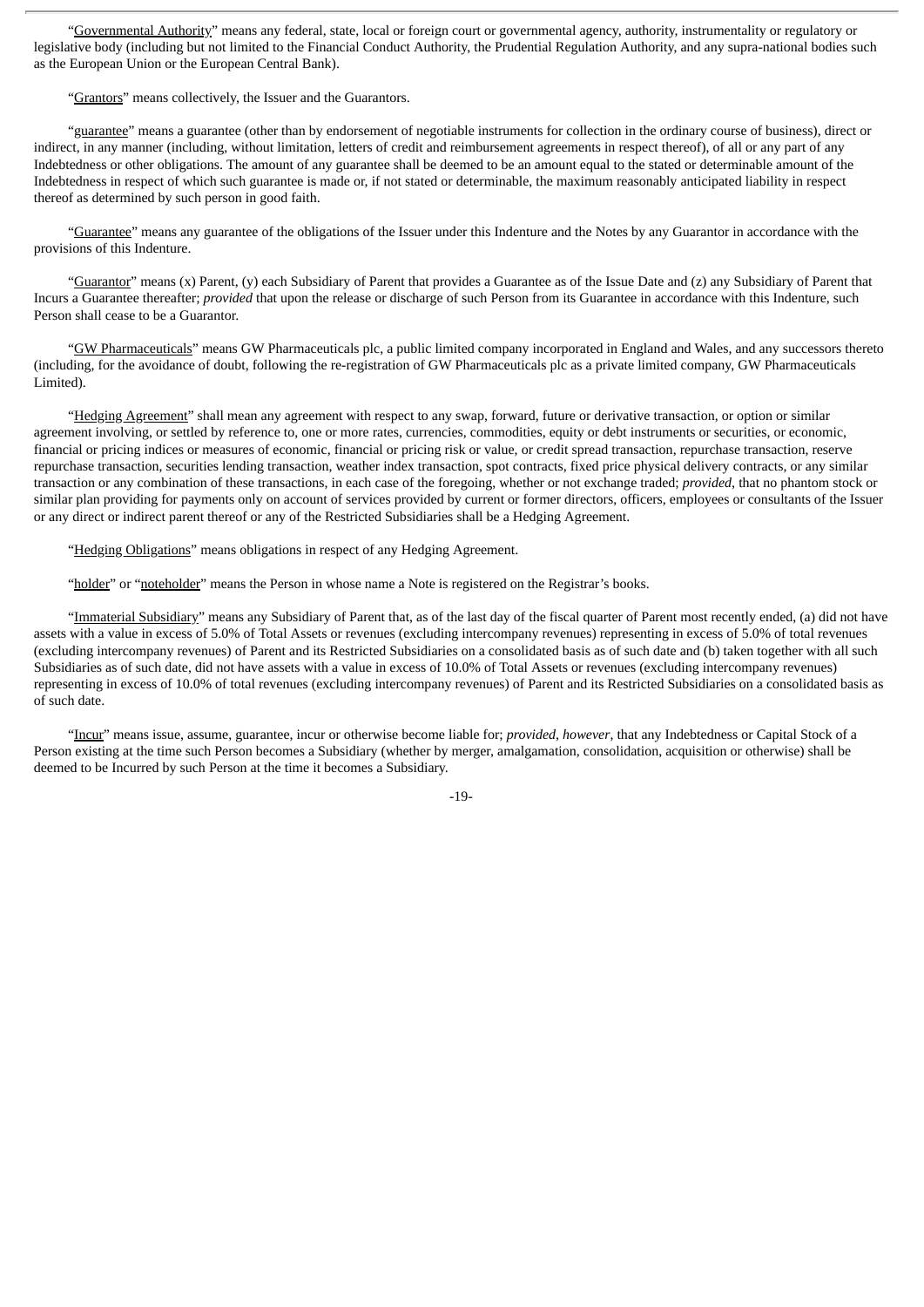"Indebtedness" of any Person means, without duplication, (1) all obligations of such Person for borrowed money, (2) all obligations of such Person evidenced by bonds, debentures, notes or similar instruments (except any such obligation issued in the ordinary course of business with a maturity date of no more than six months in a transaction intended to extend payment terms of trade payables or similar obligations to trade creditors Incurred in the ordinary course of business), (3) all obligations of such Person under conditional sale or other title retention agreements relating to property or assets purchased by such Person (except any such obligation that constitutes a trade payable or similar obligation to a trade creditor Incurred in the ordinary course of business), (4) all obligations of such Person issued or assumed as the deferred purchase price of property or services (except any such balance that (a) constitutes a trade payable or similar obligation to a trade creditor Incurred in the ordinary course of business, (b) any earn-out obligations until such obligation becomes a liability on the balance sheet of such Person in accordance with GAAP and (c) liabilities accrued in the ordinary course of business) which purchase price is due more than six months after the date of placing the property in service or taking delivery and title thereto, (5) all guarantees by such Person of Indebtedness of others, (6) all Capitalized Lease Obligations of such Person, (7) Hedging Obligations, to the extent the foregoing would appear on a balance sheet of such Person as a liability, (8) the principal component of all obligations, contingent or otherwise, of such Person as an account party in respect of letters of credit, (9) the principal component of all obligations of such Person in respect of bankers' acceptances, (10) [reserved], (11) all Indebtedness of others secured by (or for which the holder of such Indebtedness has an existing right, contingent or otherwise, to be secured by) any Lien on property owned or acquired by such Person (other than Liens on Equity Interests of Unrestricted Subsidiaries securing Indebtedness of such Unrestricted Subsidiaries), whether or not the Indebtedness secured thereby has been assumed and (12) all Attributable Receivables Indebtedness with respect to Qualified Receivables Facilities. The amount of Indebtedness of any Person for purposes of clause (11) above shall (unless such Indebtedness has been assumed by such Person) be deemed to be equal to the lesser of (i) the aggregate unpaid amount of such Indebtedness and (ii) the Fair Market Value of the property encumbered thereby. Notwithstanding anything in this definition to the contrary, Indebtedness shall not include, and shall be calculated without giving effect to, (x) the effects of Financial Accounting Standards Board Accounting Standards Codification 825 and related interpretations to the extent such effects would otherwise increase or decrease an amount of Indebtedness for any purpose under this Indenture as a result of accounting for any embedded derivatives created by the terms of such Indebtedness and (y) obligations under the Acquisition Documents, and any such amounts that would have constituted Indebtedness under this Indenture but for the application of clause (x) or (y) of this sentence shall not be deemed an Incurrence of Indebtedness under this Indenture.

"Indenture" means this Indenture as amended, supplemented or otherwise modified from time to time.

"Independent Financial Advisor" means an accounting, appraisal or investment banking firm or consultant, in each case of nationally recognized standing, that is, in the good faith determination of the Issuer, qualified to perform the task for which it has been engaged.

"Initial Credit Agreement" means the Credit Agreement governing the New Senior Secured Credit Facilities, entered into after the Issue Date and on or prior to the Acquisition Date in connection with the Acquisition, among Parent, the Issuer, the Collateral Trustee, the other Subsidiaries of Parent party thereto as borrowers, Bank of America, N.A., as administrative agent, and the lenders or other parties thereto from time to time, as amended, restated, amended and restated, supplemented or otherwise modified from time to time.

"Insurance Subsidiary" means any Subsidiary that is a so-called "captive" insurance company or insurance "cell."

"Investment Grade Rating" means a rating equal to or higher than "Baa3" (or the equivalent) by Moody's or "BBB-" (or the equivalent) by S&P, or an equivalent rating by any other Rating Agency in the event that either Moody's and/or S&P has not then rated the Notes.

"Investments" means, with respect to any Person, all investments by such Person in other Persons (including Affiliates) in the form of loans (including guarantees), advances or capital contributions (excluding accounts receivable, trade credit and advances to customers and commission, travel and similar advances to officers, employees and consultants made in the ordinary course of business and any assets or securities received in satisfaction or partial satisfaction thereof from financially troubled account debtors to the extent reasonably

 $-20-$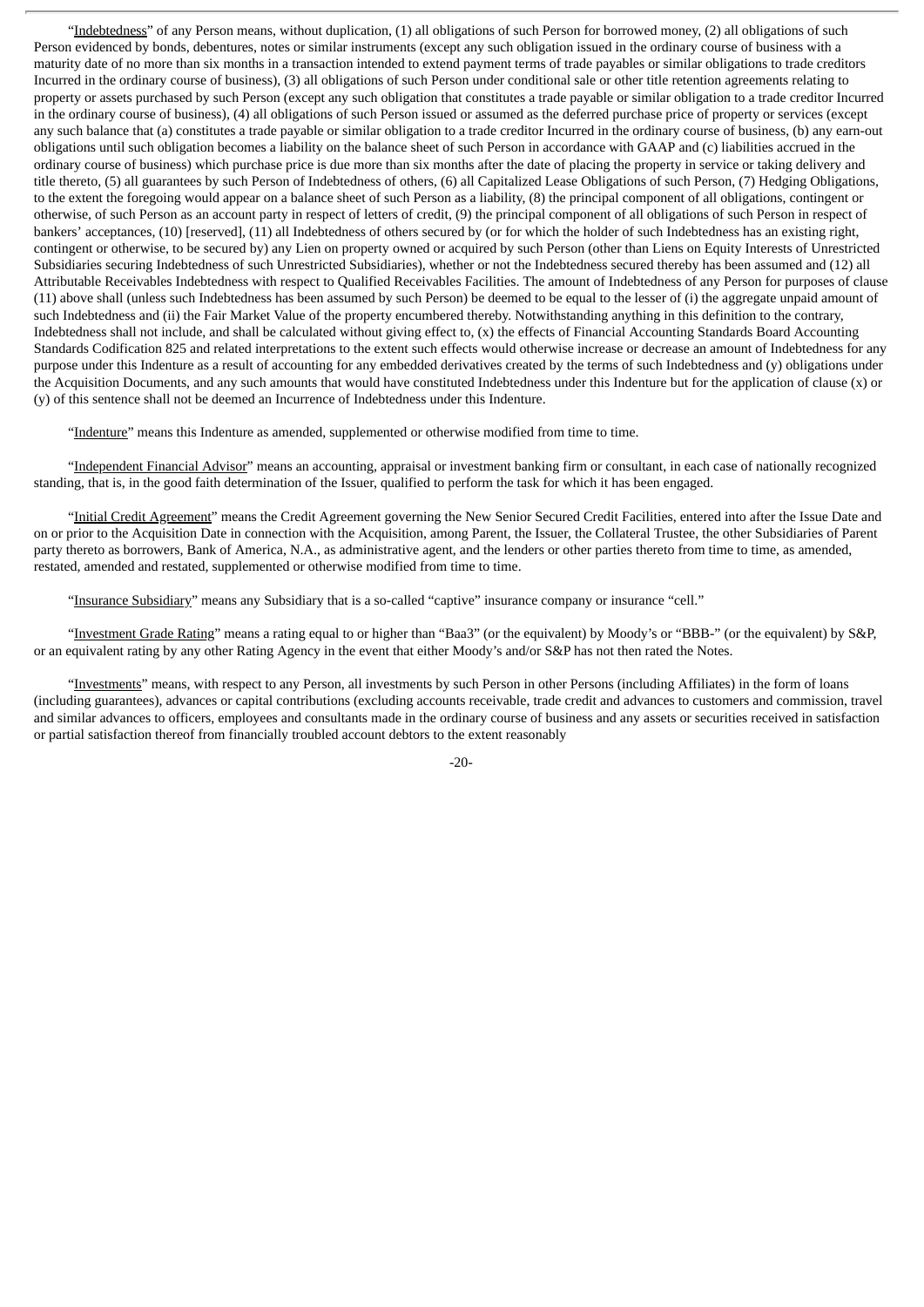necessary in order to prevent or limit loss and any prepayments and other credits to suppliers made in the ordinary course of business), purchases or other acquisitions for consideration of Indebtedness, Equity Interests or other securities issued by any other Person , or any acquisition of an Exclusive License. The amount of an Investment in an Exclusive License shall be limited to the aggregate cash paid by Parent or any Restricted Subsidiary on or prior to the consummation of an Exclusive License (and which, for the avoidance of doubt, shall not include any purchase price adjustment, licensing payment, royalty, earnout, Milestone Payment, contingent payment, back-end payment or any other deferred payment or any payments related to profit sharing). For purposes of the definition of "Unrestricted Subsidiary" and Section 4.04:

(1) "Investments" shall include the portion (proportionate to Parent's equity interest in such Subsidiary) of the Fair Market Value (as determined in good faith by the Issuer) of the net assets of such Subsidiary at the time that such Subsidiary is designated an Unrestricted Subsidiary; *provided*, *however*, that upon a redesignation of such Subsidiary as a Restricted Subsidiary, Parent shall be deemed to continue to have an "Investment" in an Unrestricted Subsidiary equal to an amount (if positive) equal to:

(a) its "Investment" in such Subsidiary at the time of such redesignation *less*

(b) the portion (proportionate to its equity interest in such Subsidiary) of the Fair Market Value (as determined in good faith by the Issuer) of the net assets of such Subsidiary at the time of such redesignation; and

(2) any property transferred to or from an Unrestricted Subsidiary shall be valued at its Fair Market Value (as determined in good faith by the Issuer) at the time of such transfer.

"Issue Date" means the date on which the Initial Notes are issued.

"Issuer" means, Jazz Securities Designated Activity Company, a designated activity company incorporated in Ireland, until a Successor Company replaces it and, thereafter, means the Successor Company, in accordance with Section 5.01.

"Junior Priority Liens" means any Liens on Collateral, which Liens are contractually junior to the Liens securing the Notes pursuant to the Collateral Trust Agreement.

"Lien" means, with respect to any asset, any mortgage, lien, pledge, charge, security interest or similar encumbrance of any kind in respect of such asset, whether or not filed, recorded or otherwise perfected under applicable law (including any conditional sale or other title retention agreement or any lease in the nature thereof); *provided* that in no event shall an operating lease or an agreement to sell be deemed to constitute a Lien.

"Limited Condition Acquisition" means any acquisition, including by means of a merger, amalgamation or consolidation, by Parent or one or more of its Restricted Subsidiaries, the consummation of which is not conditioned upon the availability of, or on obtaining, third party financing or in connection with which any fee or expense would be payable by Parent or its Subsidiaries to the seller or target in the event financing to consummate the acquisition is not obtained as contemplated by the definitive acquisition agreement.

"Luxembourg Guarantor" means Jazz Financing Lux S.à r.l., a private limited liability company (*société à responsabilité limitée*) organized under the laws of the Grand Duchy of Luxembourg, having its registered office at 1, rue Hildegard von Bingen, L-1282 Luxembourg, Grand Duchy of Luxembourg and registered with the Luxembourg Trade and Companies' Register (*Registre de commerce et des sociétés*, Luxembourg) under number B178623 and any other entities established or incorporated or located or whose centre of administration is located in the Grand Duchy of Luxembourg which becomes a Guarantor under this Indenture.

"Margin Stock" shall have the meaning assigned to such term in Regulation U.

"Material Subsidiary" means each Wholly Owned Subsidiary that is not an Immaterial Subsidiary.

-21-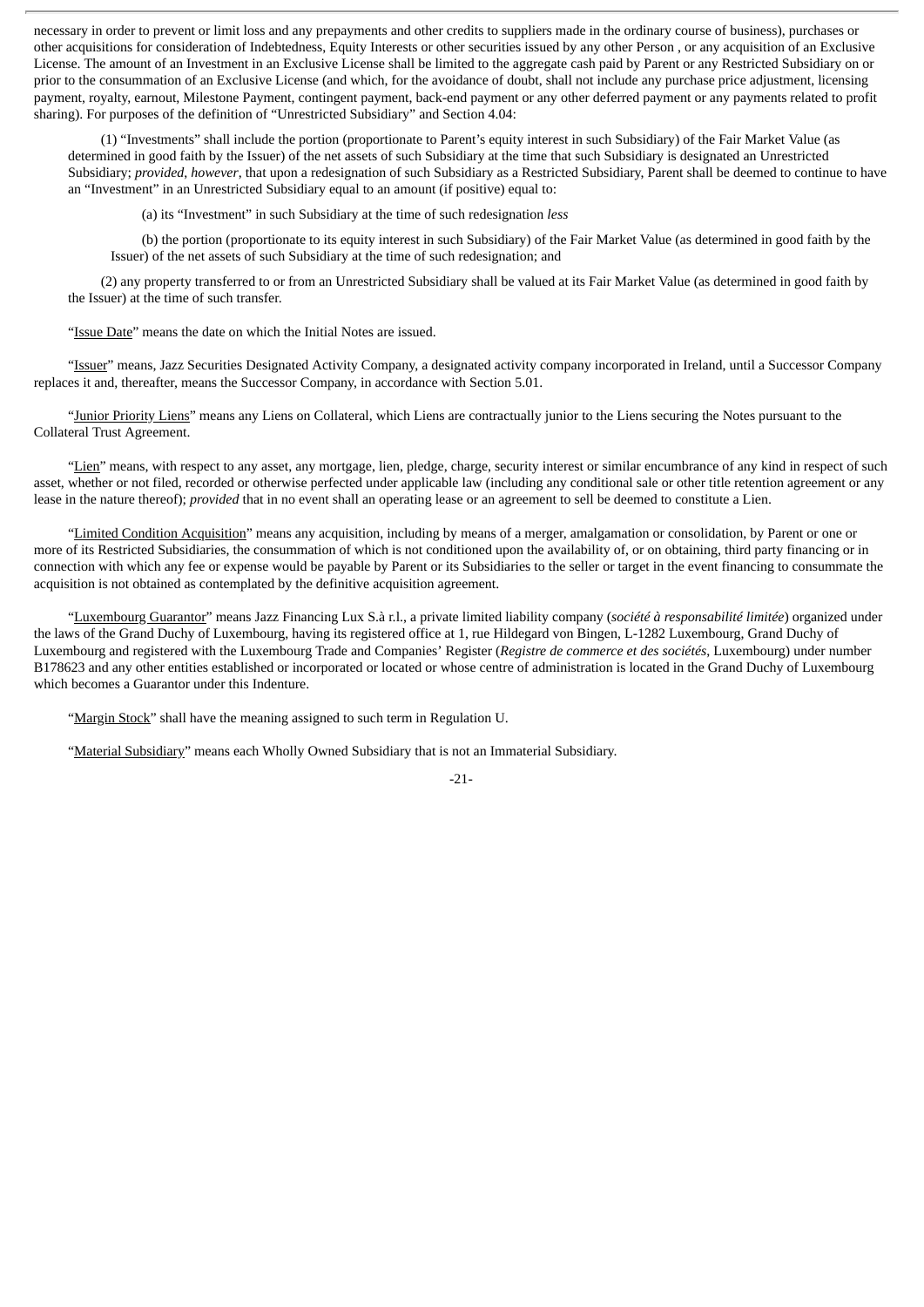"Milestone Payments" means payments made under Contractual Obligations existing during the period of twelve months ending on the Issue Date or Contractual Obligations arising thereafter, in each case in connection with any Permitted Investment or other acquisition or option with respect thereto (including any license or the acquisition of any license) of any rights in respect of any drug or other pharmaceutical product (and any related property or assets) to sellers (or licensors) of the assets or Equity Interests acquired (or licensed) therein based on the achievement of specified revenue, profit or other performance targets (financial or otherwise).

"Moody's" means Moody's Investors Service, Inc. or any successor to the rating agency business thereof.

"Net Income" means, with respect to any Person, the net income (loss) of such Person, determined in accordance with GAAP and before any reduction in respect of Preferred Stock dividends.

"Net Proceeds" means the aggregate cash proceeds received by Parent or any Restricted Subsidiary in respect of any Asset Sale (including, without limitation, any cash received in respect of or upon the sale or other disposition of any Designated Non-cash Consideration received in any Asset Sale and any cash payments received by way of deferred payment of principal pursuant to a note or installment receivable or otherwise, but only as and when received, but excluding the assumption by the acquiring Person of Indebtedness relating to the disposed assets or other consideration received in any other non-cash form), net of the direct costs relating to such Asset Sale and the sale or disposition of such Designated Non-cash Consideration (including, without limitation, legal, accounting and investment banking fees, and brokerage and sales commissions), and any relocation expenses Incurred as a result thereof, Taxes paid or payable as a result thereof (after taking into account any available Tax credits or deductions and any Tax sharing arrangements related solely to such disposition), amounts required to be applied to the repayment of principal, premium (if any) and interest on Indebtedness secured by a Lien on the assets subject to such Asset Sale required (other than pursuant to Section 4.06(b)) to be paid as a result of such transaction, and any deduction of appropriate amounts to be provided by Parent and its Restricted Subsidiaries as a reserve in accordance with GAAP against any liabilities associated with the asset disposed of in such transaction and retained by Parent and its Restricted Subsidiaries after such sale or other disposition thereof, including, without limitation, pension and other post-employment benefit liabilities and liabilities related to environmental matters or against any indemnification obligations associated with such transaction. Notwithstanding the foregoing, Net Proceeds shall not include the aggregate cash proceeds received from a sale of Exclusive Licenses in an amount not to exceed in a given fiscal year the greater of \$100 million and 1.0% of Total Assets (with the Fair Market Value of each item of Designated Non-Cash Consideration being measured at the time received and without giving effect to subsequent changes in value).

"New Senior Secured Credit Facilities" means the senior secured credit facilities to be incurred by Parent and certain of its Subsidiaries on or after the Issue Date and on or prior to the Acquisition Date to fund, together with the net proceeds of the Notes, the Refinancing and the Acquisition, having the terms described in this Offering Memorandum as such terms may be modified prior to the entry into the Initial Credit Agreement.

"Notes" means the (i) Initial Notes and (ii) the Additional Notes issued from time to time.

"Notes Documents" means this Indenture, the Notes, the Guarantees and the Collateral Documents.

"Notes Obligations" means Obligations in respect of the Notes (including, if applicable, the Applicable Premium), this Indenture, the Guarantees, and the Collateral Documents.

"Notes Secured Parties" means the Collateral Trustee, the Trustee and the holders of the Notes.

"Obligations" means any principal, interest, premium, penalties, fees, indemnifications, reimbursements (including, without limitation, reimbursement obligations with respect to letters of credit and bankers' acceptances), damages and other liabilities payable under the documentation governing any Indebtedness (including, interest, fees and expenses accruing after commencement of a bankruptcy or reorganization proceeding, whether or not a claim for interest, fees or expenses is allowed or allowable in such proceeding).

-22-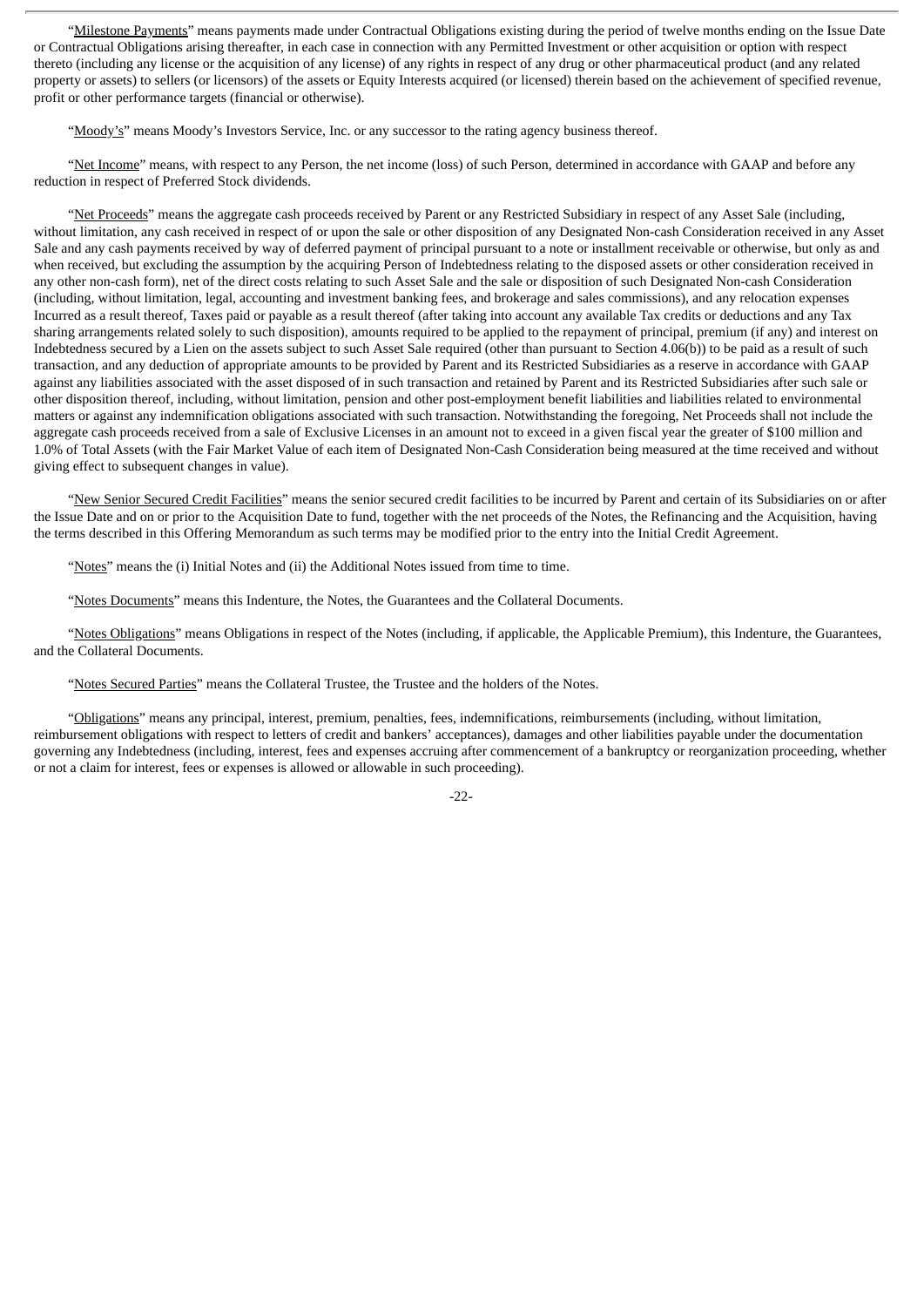"Offering Memorandum" means the offering memorandum dated April 22, 2021 relating to the issuance of the Initial Notes.

"Officer" means, with respect to any Person, as applicable, the chief executive officer, president, senior vice president, vice president, chief financial officer, treasurer or controller of such Person or, in the case of a Guarantor incorporated under the laws of England and Wales, any director or duly appointed authorized signatory of such Person and, in the case of any other Guarantor incorporated, registered or organized outside of the United States, any duly appointed authorized signatory or any director or managing member of such person that has been designated in writing by Parent as being so authorized. Any document delivered pursuant to this Indenture, Notes or Collateral Documents that is signed by an Officer of the Issuer or a Guarantor shall be conclusively presumed to have been authorized by all necessary corporate, partnership and/or other action on the part of such Person and such Officer shall be conclusively presumed to have acted on behalf of such Person.

"Officer's Certificate" means, with respect to any Person, a certificate signed on behalf of such Person by an Officer of such Person.

"Opinion of Counsel" means, with respect to any Person, a written opinion from legal counsel who is acceptable to the Trustee. The counsel may be an employee of or counsel to such Person.

"Parent" means Jazz Pharmaceuticals plc, a public limited company incorporated in Ireland, and its successors.

"Pari Passu Indebtedness" means: (a) with respect to the Issuer, the Notes and any Indebtedness which ranks *pari passu* in right of payment to the Notes; and (b) with respect to any Guarantor, its Guarantee and any Indebtedness which ranks *pari passu* in right of payment to such Guarantor's Guarantee.

"Pari Passu Lien Priority" means, relative to specified Indebtedness, having equal Lien priority to the Liens securing such specified Indebtedness on specified Collateral (without regard to control of remedies) pursuant to and in accordance with the Collateral Trust Agreement. Unless specified otherwise, Pari Passu Lien Priority means relative to the Notes.

#### "Permitted Investments" means:

(1) any Investment in Parent or any Restricted Subsidiary; *provided* that the aggregate amount of Investments made by the Issuer and the Guarantors in Restricted Subsidiaries (other than the Issuer) that are not Guarantors made following the Issue Date under this clause (1) shall not exceed the greater of \$350 million and 3.5% of Total Assets;

(2) any Investment in Cash Equivalents;

(3) any Investment by Parent or any Restricted Subsidiary in a Person if as a result of such Investment (a) such Person becomes a Restricted Subsidiary, or (b) such Person, in one transaction or a series of related transactions, is merged, consolidated or amalgamated with or into, or transfers or conveys all or substantially all of its assets to, or is liquidated into, Parent or a Restricted Subsidiary;

(4) any Investment in securities or other assets not constituting Cash Equivalents and received in connection with an Asset Sale made pursuant to Section 4.06 or any other disposition of assets not constituting an Asset Sale;

(5) any Investment of Parent or any of its Subsidiaries existing on, or made pursuant to binding commitments existing on, the Issue Date, or of GW Pharmaceuticals or any of its Subsidiaries existing on, or made pursuant to binding commitments existing on, the Acquisition Date, or in each case, any extension, modification or renewal of any such Investment; *provided* that the amount of any such Investment may be increased (x) as required by the terms of such Investment as in existence on the Issue Date or Acquisition Date, as applicable, or (y) as otherwise permitted under this Indenture;

-23-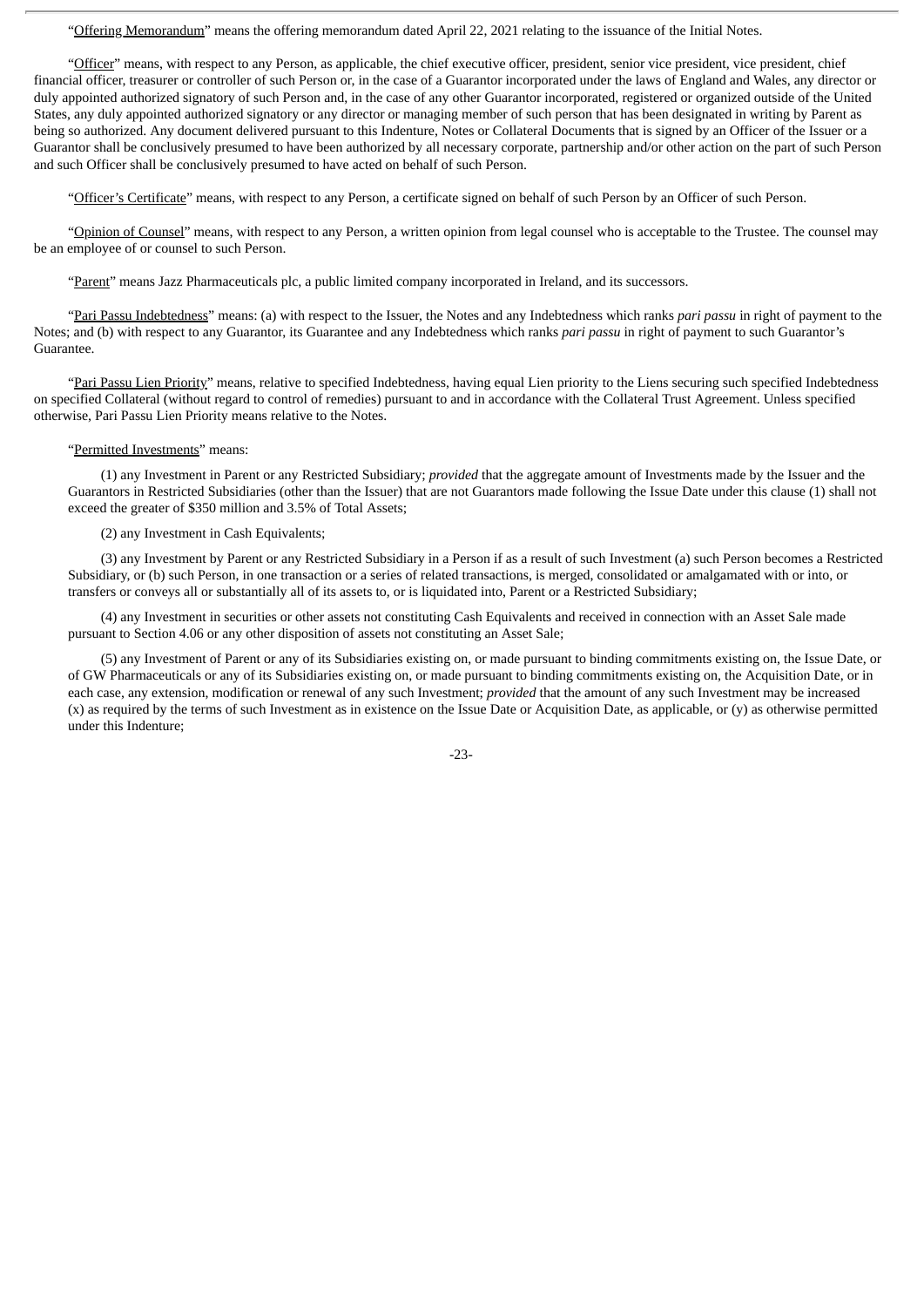(6) loans and advances to officers, directors, employees or consultants of Parent or any of its Subsidiaries (i) in the ordinary course of business in an aggregate outstanding amount (valued at the time of the making thereof, and without giving effect to any write-downs or write-offs thereof) not to exceed \$10 million at the time of Incurrence, (ii) in respect of payroll payments and expenses in the ordinary course of business and (iii) in connection with such Person's purchase of Equity Interests of the Issuer or any direct or indirect parent of the Issuer solely to the extent that the amount of such loans and advances shall be contributed to the Issuer in cash as common equity;

(7) any Investment acquired by Parent or any Restricted Subsidiary (a) in exchange for any other Investment or accounts receivable held by Parent or such Restricted Subsidiary in connection with or as a result of a bankruptcy, workout, reorganization or recapitalization of Parent of such other Investment or accounts receivable, or (b) as a result of a foreclosure by Parent or any Restricted Subsidiary with respect to any secured Investment or other transfer of title with respect to any secured Investment in default;

(8) Hedging Obligations permitted under Section  $4.03(b)(x)$ ;

(9) any customary upfront milestone, marketing or other funding payment consistent with past and/or industry practice to another Person in connection with obtaining a right to receive royalty or other payments in the future;

(10) additional Investments by Parent or any Restricted Subsidiary having an aggregate Fair Market Value (as determined in good faith by the Issuer), taken together with all other Investments made pursuant to this clause (10) that are at that time outstanding, not to exceed the sum of (x) the greater of \$1,300 million and 13% of Total Assets as of the date of such Investment *plus* (y) an amount equal to any returns (including dividends, interest, distributions, returns of principal, profits on sale, repayments, income and similar amounts) actually received in respect of any such Investment (with the Fair Market Value of each Investment being measured at the time made and without giving effect to subsequent changes in value); *provided*, *however*, that if any Investment pursuant to this clause (10) is made in any Person that is not Parent or a Restricted Subsidiary at the date of the making of such Investment and such Person becomes Parent or a Restricted Subsidiary after such date, such Investment shall thereafter be deemed to have been made pursuant to clause (1) above and shall cease to have been made pursuant to this clause (10) for so long as such Person continues to be Parent or a Restricted Subsidiary;

(11) loans and advances to officers, directors or employees for business-related travel expenses, moving expenses and other similar expenses, in each case Incurred in the ordinary course of business or consistent with past practice or to fund such Person's purchase of Equity Interests of the Issuer or any direct or indirect parent of the Issuer;

(12) Investments the payment for which consists of Equity Interests of the Issuer (other than Disqualified Stock); *provided*, *however*, that such Equity Interests will not increase the amount available for Restricted Payments under clause (3) of the definition of "Cumulative Credit";

(13) any transaction to the extent it constitutes an Investment that is permitted by and made in accordance with the provisions of Section 4.07(b) (except transactions described in clauses (ii), (iv), (vi), (ix)(B) and (xvi) of Section 4.07(b));

(14) guarantees issued in accordance with Section 4.03 and Section 4.11, including, without limitation, any guarantee or other obligation issued or incurred under any Credit Agreement in connection with any letter of credit issued for the account of Parent or any of its Subsidiaries (including with respect to the issuance of, or payments in respect of drawings under, such letters of credit);

-24-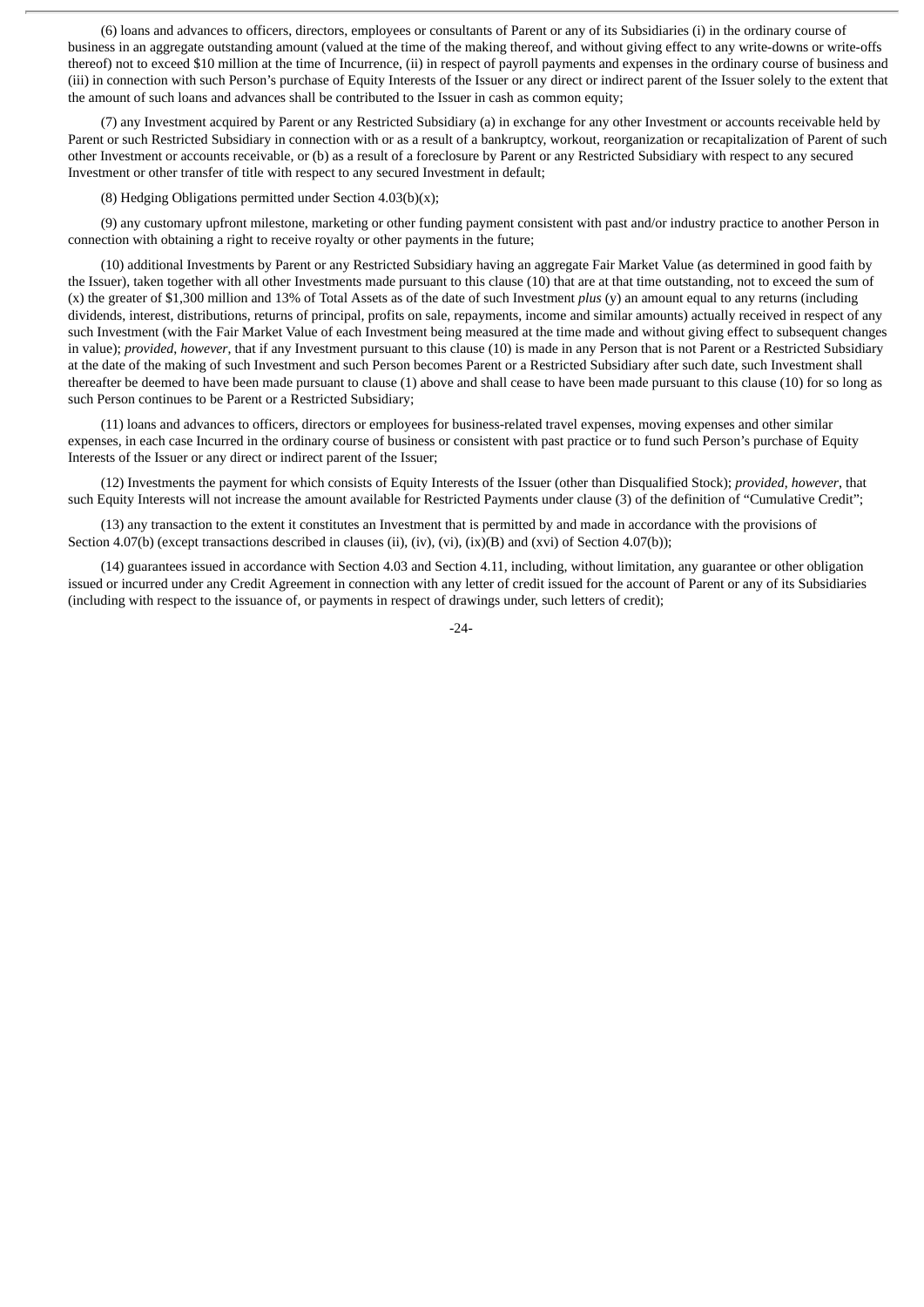(15) Investments consisting of or to finance purchases and acquisitions of inventory, supplies, materials, services or equipment or purchases of contract rights or licenses or leases of intellectual property;

(16) Exclusive Licenses from a Restricted Subsidiary that is not the Issuer or a Guarantor to the Issuer or a Guarantor of rights to a drug or other pharmaceutical products, diagnostics, delivery technologies, medical devices or biotechnology businesses;

(17) Investments consisting of transfers of Permitted Receivables Facility Assets or arising as a result of Qualified Receivables Facilities;

(18) Investments of a Restricted Subsidiary (including Exclusive Licenses) acquired after the Issue Date or of an entity merged into, amalgamated with, or consolidated with Parent or a Restricted Subsidiary in a transaction that is not prohibited by Section 5.01 after the Issue Date to the extent that such Investments were not made in contemplation of such acquisition, merger, amalgamation or consolidation and were in existence on the date of such acquisition, merger, amalgamation or consolidation;

(19) Investments in the ordinary course of business consisting of Uniform Commercial Code Article 3 endorsements for collection or deposit and Uniform Commercial Code Article 4 customary trade arrangements with customers;

(20) advances in the form of a prepayment of expenses, so long as such expenses are being paid in accordance with customary trade terms of Parent or the Restricted Subsidiaries;

(21) any Investment in any Subsidiary of Parent or any joint venture in connection with intercompany cash management arrangements or related activities arising in the ordinary course of business;

(22) Investments consisting of the licensing or contribution of intellectual property pursuant to joint marketing or other arrangements with other Persons, in each case in the ordinary course of business;

(23) additional Investments in joint ventures and Unrestricted Subsidiaries not to exceed the sum of (A) the greater of \$350 million and 3.50% of Total Assets when made, *plus* (B) an aggregate amount equal to any returns (including dividends, interest, distributions, returns of principal, profits on sale, repayments, income and similar amounts) actually received in respect of any such Investment with the Fair Market Value of each Investment being measured at the time such Investment is made and without giving effect to subsequent changes in value); *provided*, *however*, that if any Investment pursuant to this clause (23) is made in any Person that is not a Restricted Subsidiary at the date of the making of such Investment and such Person becomes a Restricted Subsidiary after such date, such Investment shall thereafter be deemed to have been made pursuant to clause (1) above and shall cease to have been made pursuant to this clause (23) for so long as such Person continues to be a Restricted Subsidiary;

(24) any Investment in fixed income or other assets by any Insurance Subsidiary consistent with customary practices of portfolio management;

(25) the purchase by Parent or any Restricted Subsidiary of any call option (or similar instrument) to purchase Equity Interests (other than Disqualified Stock) of Parent entered into contemporaneously and otherwise in connection with the issuance of convertible or exchangeable debt securities otherwise permitted to be issued under this Indenture;

(26) any Investment in Insurance Subsidiaries (a) that are required by law or applicable regulators, (b) (i) in an aggregate amount for all such Investments not to exceed the greater of \$50,000,000 and 0.50% of Total Assets when made *plus* (ii) an aggregate amount equal to any cash returns (including dividends, interest, distributions, returns of principal, profits on sale, repayments, income and similar amounts) actually received in respect of any such Investment (excluding any returns in excess of the amount originally invested) pursuant to clause (b)(i) to the extent such amounts do not increase the Cumulative Credit or (c) constituting letters of credit permitted under Section 4.03(b)(xxix) and

-25-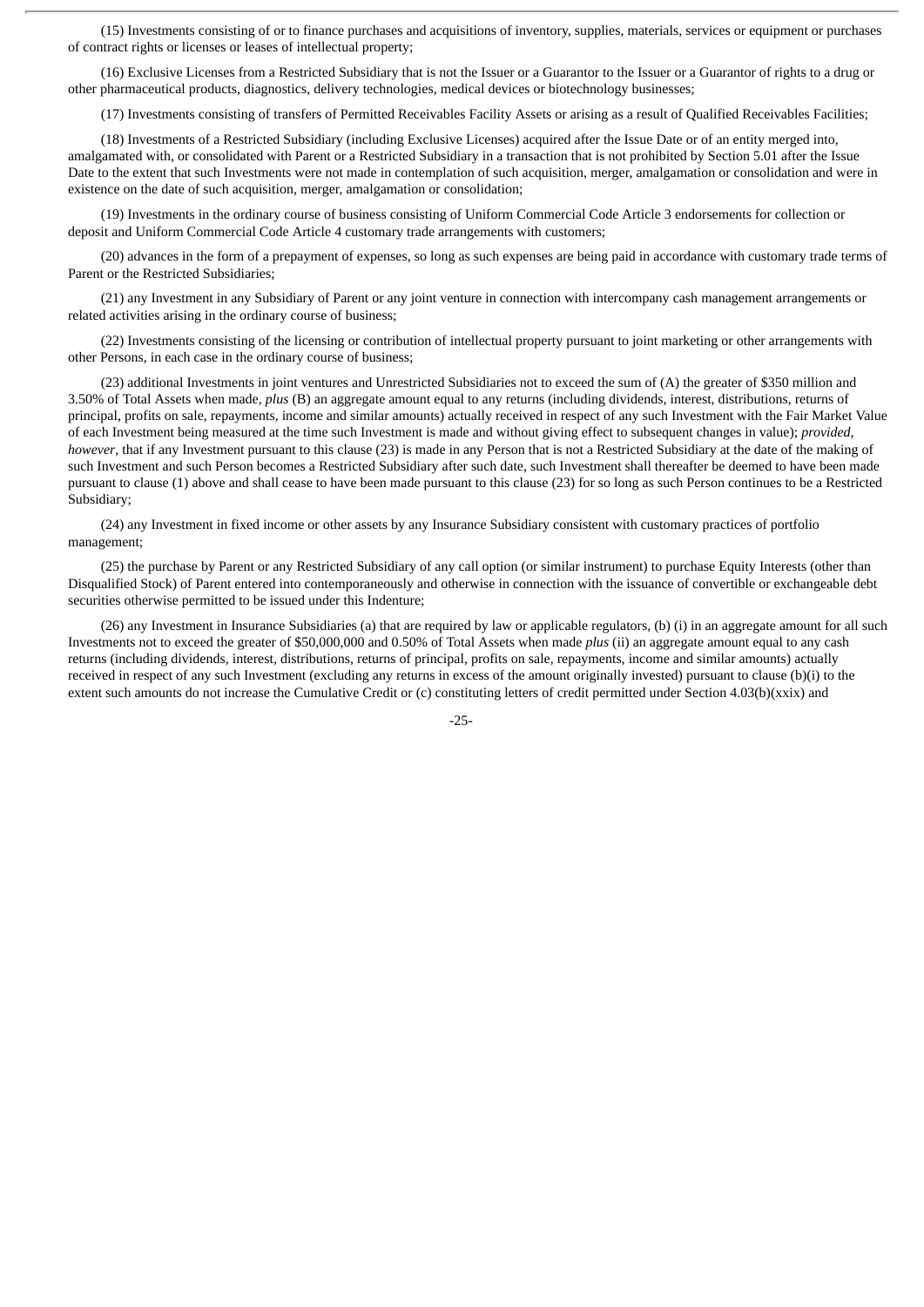(27) any acquisition of an Exclusive License if no Event of Default shall have occurred and be continuing immediately after giving effect thereto or would result therefrom.

#### "Permitted Liens" means, with respect to any Person:

(1) pledges or deposits and other Liens granted by such Person under workmens' compensation laws, unemployment insurance laws or similar legislation, or good faith deposits in connection with bids, tenders, contracts (other than for the payment of Indebtedness) or leases to which such Person is a party, or deposits to secure public or statutory obligations of such Person or deposits of cash or U.S. government bonds to secure surety or appeal bonds, performance and return of money bonds, or deposits as security for contested Taxes or import duties or for the payment of rent, in each case Incurred in the ordinary course of business;

(2) Liens imposed by law, such as landlord's, carriers', warehousemen's, mechanics', materialmen's, repairmen's, construction or other like Liens securing obligations that are not overdue by more than 30 days or that are being contested in good faith by appropriate proceedings or other Liens arising out of judgments or awards against such Person with respect to which such Person shall then be proceeding with an appeal or other proceedings for review;

(3) Liens for Taxes, assessments or other governmental charges not yet overdue by more than 30 days or that are being contested in good faith by appropriate proceedings and for which the applicable Person has set aside on its books adequate reserves therefor in accordance with GAAP;

(4) Liens in favor of issuers of performance and surety bonds or bid bonds or with respect to other regulatory requirements or letters of credit, bankers' acceptances or similar obligations issued pursuant to the request of and for the account of such Person in the ordinary course of its business;

(5) minor survey exceptions, minor encumbrances, trackage rights, special assessments, easements or reservations of, or rights of others for, licenses, rights-of-way, sewers, electric lines, telegraph and telephone lines and other similar purposes, servicing agreements, development agreements, site plan agreements and other similar encumbrances incurred in the ordinary course of business or zoning or other restrictions as to the use of real properties or Liens incidental to the conduct of the business of such Person or to the ownership of its properties which were not Incurred in connection with Indebtedness and which do not in the aggregate materially adversely affect the value of said properties or materially impair their use in the operation of the business of such Person;

(6) (A) Liens on assets of a Subsidiary that is not a Guarantor securing Indebtedness of a Subsidiary that is not a Guarantor permitted to be Incurred pursuant to Section 4.03;

(B) (x) Liens that have Pari Passu Lien Priority securing Indebtedness Incurred pursuant to Section 4.03(b)(i); (y) Liens that have Pari Passu Lien Priority securing any other Indebtedness permitted to be Incurred under this Indenture if, as of the date such Indebtedness was Incurred, and after giving *pro forma* effect thereto and the application of the net proceeds therefrom, the First Lien Net Leverage Ratio of Parent does not exceed 4.10 to 1.00; and (z) Junior Priority Liens securing Indebtedness permitted to be Incurred under this Indenture; and

(C) Liens securing Obligations in respect of Indebtedness permitted to be Incurred pursuant to clause (iv), (xiv) (to the extent such guarantees are issued in respect of any Indebtedness secured or permitted to be secured by a Permitted Lien) or (xvi) (in the case of Liens that have Pari Passu Lien Priority, solely to the extent the First Lien Net Leverage Ratio of Parent, after giving *pro forma* effect thereto, does not exceed 4.10 to 1.00 or is no more than the First Lien Net Leverage Ratio immediately prior to such incurrence) of Section 4.03(b); and

-26-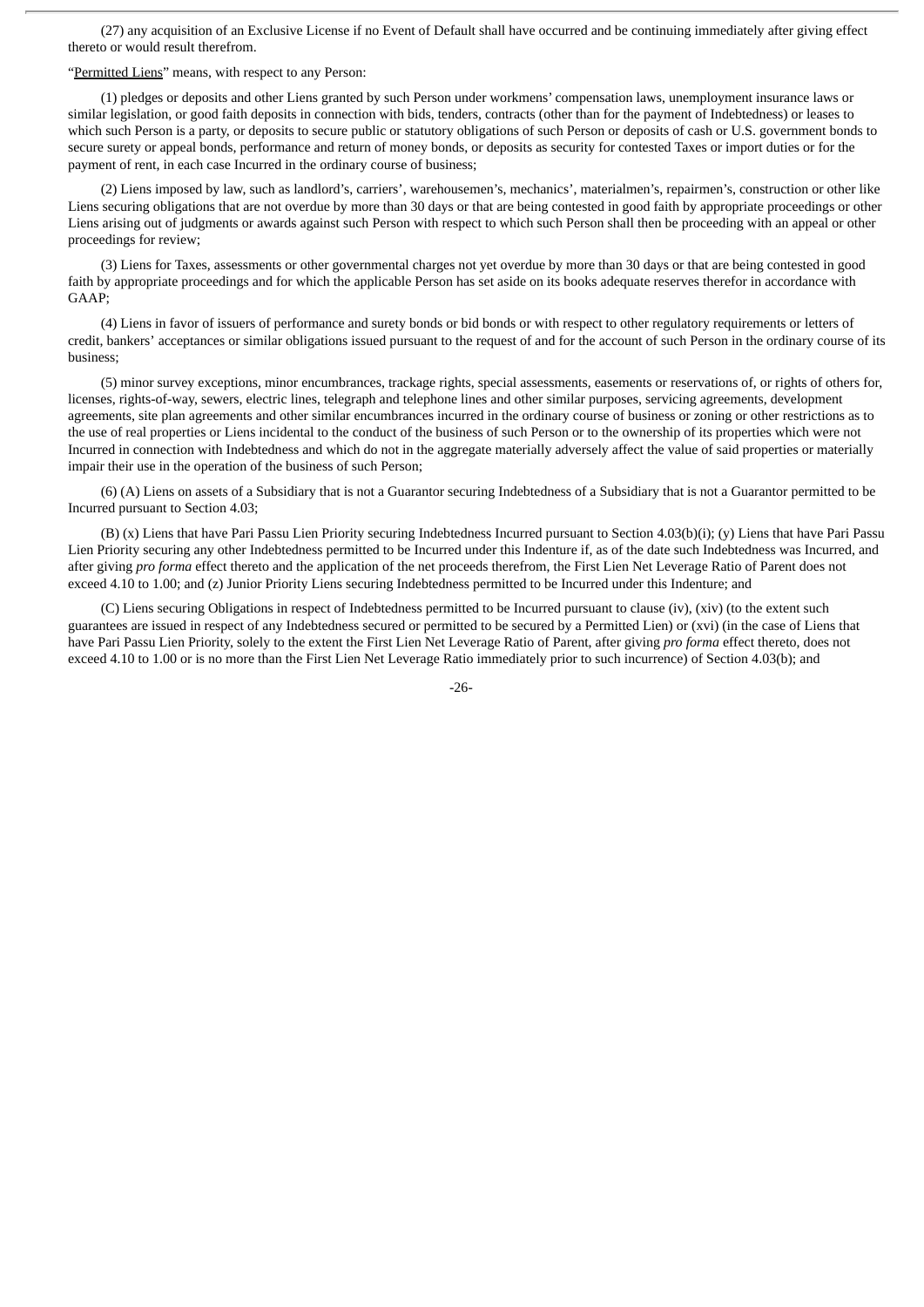(7) Liens existing (x) on the assets or property of Parent or any of its Subsidiaries on the Issue Date (excluding the Liens described under clause (36) below) or (y) on the assets or property of GW Pharmaceuticals or any of its Subsidiaries on the Acquisition Date;

(8) Liens on assets, property or Equity Interests of a Person at the time such Person becomes a Subsidiary; *provided*, *however*, that such Liens are not created or Incurred in connection with, or in contemplation of, such other Person becoming such a Subsidiary; *provided*, *further*, *however*, that such Liens may not extend to any other property owned by Parent or any Restricted Subsidiary (other than pursuant to after-acquired property clauses in effect with respect to such Lien at the time of acquisition on property of the type that would have been subject to such Lien notwithstanding the occurrence of such acquisition);

(9) Liens on assets or property at the time Parent or a Restricted Subsidiary acquired the assets or property, including any acquisition by means of a merger, amalgamation or consolidation with or into Parent or any Restricted Subsidiary; *provided*, *however*, that such Liens are not created or Incurred in connection with, or in contemplation of, such acquisition; *provided*, *further*, *however*, that the Liens may not extend to any other property owned by Parent or any Restricted Subsidiary (other than pursuant to after-acquired property clauses in effect with respect to such Lien at the time of acquisition on property of the type that would have been subject to such Lien notwithstanding the occurrence of such acquisition);

(10) Liens securing Indebtedness or other obligations of Parent or a Restricted Subsidiary owing to Parent or another Restricted Subsidiary permitted to be Incurred in accordance with Section 4.03;

(11) Liens securing Hedging Obligations not Incurred in violation of this Indenture; *provided* that with respect to Hedging Obligations relating to Indebtedness, such Lien extends only to the property, if any, securing such Indebtedness, property securing other Indebtedness or cash and Cash Equivalents;

(12) Liens on inventory or other goods and proceeds of any Person securing such Person's obligations in respect of documentary letters of credit, bank guarantees or bankers' acceptances issued or created for the account of such Person to facilitate the purchase, shipment or storage of such inventory or other goods;

(13) leases and subleases of real property which do not materially interfere with the ordinary conduct of the business of Parent or any of the Restricted Subsidiaries;

(14) Liens arising from Uniform Commercial Code financing statement filings regarding operating leases or other obligations not constituting Indebtedness;

(15) Liens in favor of Parent or any Guarantor;

(16) Liens in respect of Qualified Receivables Facilities entered into in reliance on Section 4.03(b)(xvii) that extend only to Permitted Receivables Facility Assets, Permitted Receivables Related Assets or the Equity Interests of any Receivables Entity;

(17) pledges and deposits and other Liens made in the ordinary course of business to secure liability to insurance carriers;

(18) Liens on the Equity Interests of Unrestricted Subsidiaries;

(19) leases or subleases, and licenses or sublicenses (including with respect to intellectual property) granted to others in the ordinary course of business;

-27-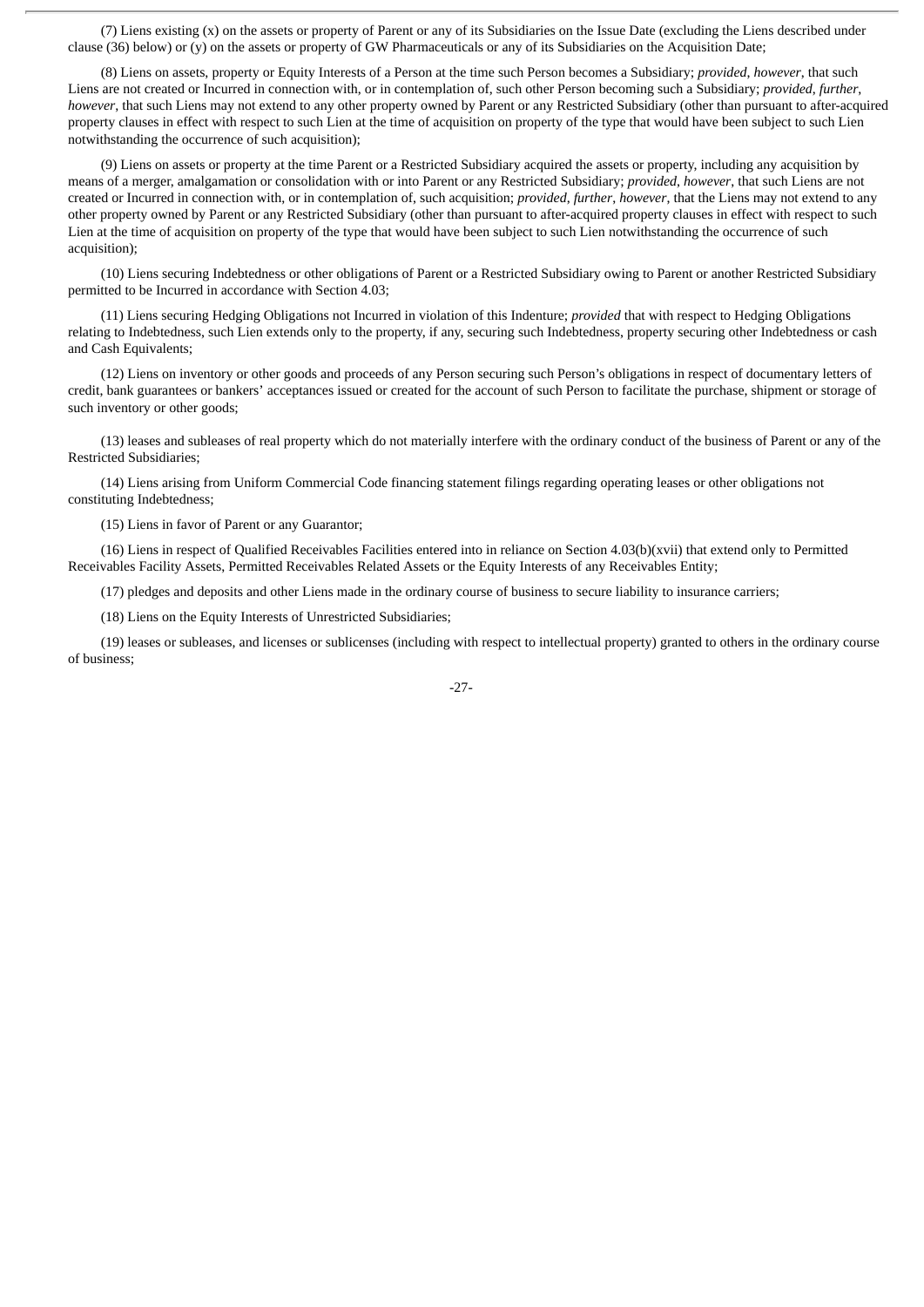(20) Liens to secure any refinancing, refunding, extension, renewal or replacement (or successive refinancings, refundings, extensions, renewals or replacements) as a whole, or in part, of any Indebtedness secured by any Lien referred to in clauses (6)(B)(y), (7), (8), (9), (15), (25) and (37) of this definition; *provided*, *however*, that (x) such new Lien shall be limited to all or part of the same property (including any after acquired property to the extent it would have been subject to the original Lien) that secured the original Lien (plus improvements on and accessions to such property, proceeds and products thereof, customary security deposits and any other assets pursuant to the after-acquired property clauses to the extent such assets secured (or would have secured) the Indebtedness being refinanced, refunded, extended, renewed or replaced), and (y) the Indebtedness secured by such Lien at such time is not increased to any amount greater than the sum of (A) the outstanding principal amount (or accreted value, if applicable) or, if greater, committed amount (but only to the extent the undrawn portion of such commitment was deemed to be secured Indebtedness on such date in accordance with the Section 4.03(c)(2)) of the applicable Indebtedness described under clauses (6), (7), (8), (9), (15) and (25) at the time the original Lien became a Permitted Lien under this Indenture, (B) unpaid accrued interest and premiums (including tender premiums), and (C) an amount necessary to pay any underwriting discounts, defeasance costs, commissions, fees and expenses related to such refinancing, refunding, extension, renewal or replacement; *provided*, *further*, *however*, that in the case of any Liens to secure any refinancing, refunding, extension or renewal of Indebtedness secured by a Lien referred to in clause (6)(B) or (6) (C), the principal amount of any Indebtedness Incurred for such refinancing, refunding, extension or renewal shall be deemed secured by a Lien under clause  $(6)(B)$  or  $(6)(C)$  and not this clause (20) for purposes of determining the principal amount of Indebtedness outstanding under clause  $(6)(B)$  or  $(6)(C)$ ;

(21) Liens on equipment of Parent or any Restricted Subsidiary granted in the ordinary course of business to Parent's or such Restricted Subsidiary's client at which such equipment is located;

(22) judgment and attachment Liens not giving rise to an Event of Default and notices of lis pendens and associated rights related to litigation being contested in good faith by appropriate proceedings and for which adequate reserves have been made;

(23) Liens arising out of conditional sale, title retention, consignment or similar arrangements for the sale or purchase of goods entered into in the ordinary course of business;

(24) Liens Incurred to secure cash management services or to implement cash pooling arrangements in the ordinary course of business;

(25) other Liens securing obligations the outstanding principal amount of which does not, taken together with the principal amount of all other obligations secured by Liens incurred under this clause (25) (and by any Liens incurred under clause (20) hereof with respect to any refinancing, refunding, extension, renewal or replacement of any Indebtedness secured by any Lien referred to in this clause (25)) that are at that time outstanding, exceed the greater of \$500 million and 5.00% of Total Assets at the time of Incurrence;

(26) in the case of (A) any Subsidiary of Parent that is not a Wholly Owned Subsidiary or (b) the Equity Interests in any Person that is not a Subsidiary of Parent, any encumbrance or restriction (including put and call arrangements) with respect to Equity Interests in such subsidiary or such other Person set forth in the organization documents of such subsidiary or such other person or any related joint venture, shareholders' or similar agreement;

(27) Liens on any amounts held by a trustee (i) in the funds and accounts under an indenture securing any revenue bonds issued for the benefit of Parent or any Restricted Subsidiary, (ii) under any indenture or other debt agreement issued in escrow pursuant to customary escrow arrangements pending the release thereof, or (iii) under any indenture pursuant to customary discharge, redemption or defeasance provisions;

-28-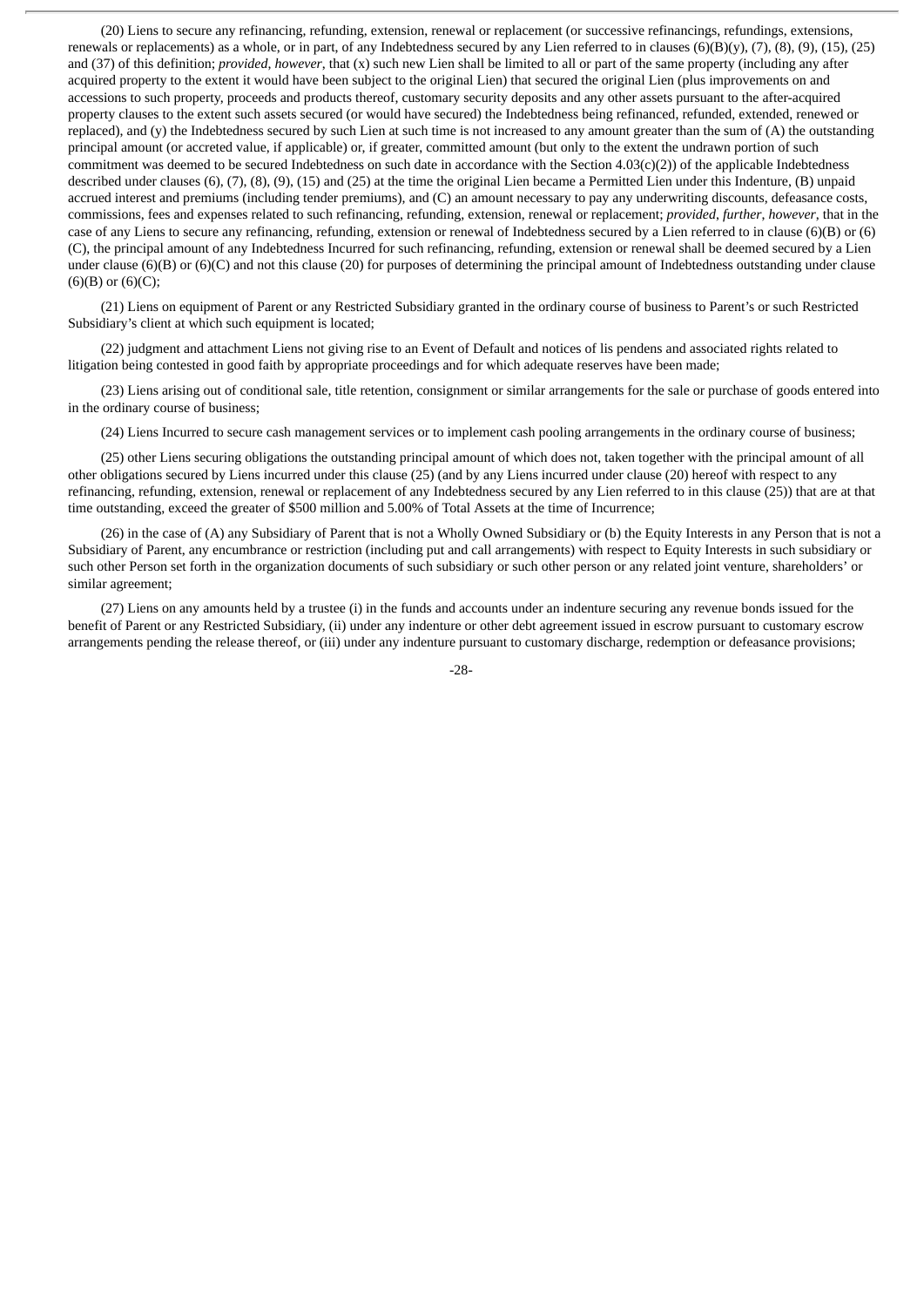(28) Liens (i) arising by virtue of any statutory or common law provisions relating to banker's Liens, rights of set-off or similar rights and remedies as to deposit accounts or other funds maintained with a depository or financial institution, (ii) attaching to commodity trading accounts or other commodity brokerage accounts incurred in the ordinary course of business or (iii) encumbering reasonable customary initial deposits and margin deposits and similar Liens attaching to brokerage accounts incurred in the ordinary course of business and not for speculative purposes;

(29) Liens (i) in favor of credit card companies pursuant to agreements therewith and (ii) in favor of customers;

(30) Liens disclosed by the title insurance policies delivered pursuant to the Credit Agreement and any replacement, extension or renewal of any such Lien; *provided* that such replacement, extension or renewal Lien shall not cover any property other than the property that was subject to such Lien prior to such replacement, extension or renewal; *provided*, *further*, that the Indebtedness and other obligations secured by such replacement, extension or renewal Lien are permitted under this Indenture;

(31) Liens that are contractual rights of set-off relating to purchase orders and other agreements entered into with customers, suppliers or service providers of Parent or any Restricted Subsidiary in the ordinary course of business;

(32) in the case of real property that constitutes a leasehold interest, any Lien to which the fee simple interest (or any superior leasehold interest) is subject;

(33) agreements to subordinate any interest of Parent or any Restricted Subsidiary in any accounts receivable or other prices arising from inventory consigned by Parent or any such Restricted Subsidiary pursuant to an agreement entered into in the ordinary course of business;

(34) Liens on securities that are the subject of repurchase agreements constituting Cash Equivalents under clause (4) of the definition thereof;

(35) Liens securing insurance premium financing arrangements; *provided* that such Liens are limited to the applicable unearned insurance premiums;

(36) on and prior to the Acquisition Date, Liens securing any Indebtedness of Parent or any of its Subsidiary outstanding on the Issue Date under the Existing Credit Agreement;

(37) Liens securing the Notes issued on the Issue Date; and

(38) Liens to secure Indebtedness permitted under Section 4.03(b)(xxix).

"Permitted Receivables Facility Assets" means (i) Receivables Assets (whether now existing or arising in the future) of Parent and its Subsidiaries which are transferred, sold and/or pledged to a Receivables Entity or a bank, other financial institution or a commercial paper conduit or other conduit facility established and maintained by a bank or other financial institution, pursuant to a Qualified Receivables Facility and any related Permitted Receivables Related Assets which are also so transferred, sold and/or pledged to such Receivables Entity, bank, other financial institution or commercial paper conduit or other conduit facility, and all proceeds thereof and (ii) loans to Parent and its Subsidiaries secured by Receivables Assets (whether now existing or arising in the future) and any Permitted Receivables Related Assets of Parent and its Subsidiaries which are made pursuant to a Qualified Receivables Facility.

"Permitted Receivables Facility Documents" shall mean each of the documents and agreements entered into in connection with any Qualified Receivables Facility, including all documents and agreements relating to the issuance, funding and/or purchase of certificates and purchased interests or the incurrence of loans, as applicable, in each case as such documents and agreements may be amended, modified, supplemented, refinanced or replaced from time to time so long as the relevant Qualified Receivables Facility would still meet the requirements of the definition thereof after giving effect to such amendment, modification, supplement, refinancing or replacement.

-29-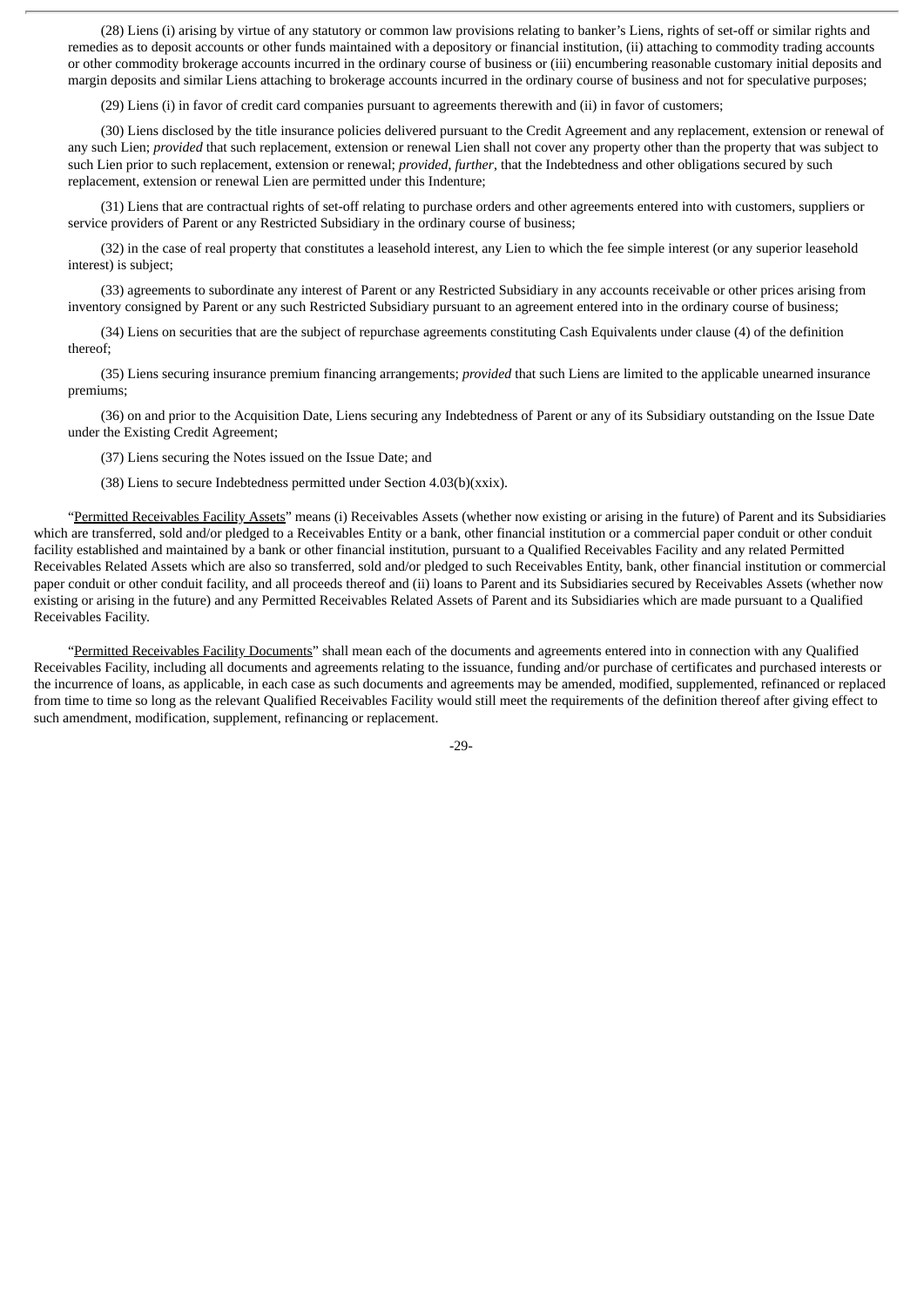"Permitted Receivables Related Assets" shall mean any assets that are customarily transferred, sold and/or pledged or in respect of which security interests are customarily granted in connection with asset securitization transactions involving receivables similar to Receivables Assets and any collections or proceeds of any of the foregoing (including, without limitation, lock-boxes, deposit accounts, records in respect of Receivables Assets and collections in respect of Receivables Assets).

"Permitted Sale/Leaseback Transaction" means (i) any Sale/Leaseback Transaction entered into prior to the Issue Date and (ii) any other Sale/Leaseback Transaction, the proceeds of which shall constitute Net Proceeds.

"Person" means any individual, corporation, company, partnership, limited liability company, joint venture, association, joint-stock company, trust, unincorporated organization, government or any agency or political subdivision thereof or any other entity.

"Preferred Stock" means any Equity Interest with a preferential right of payment of dividends or upon liquidation, dissolution, or winding up.

"Qualified Receivables Facility" shall mean a receivables financing or factoring facility which is designated as a "Qualified Receivables Facility" (as provided below), providing for the transfer, sale and/or pledge by Parent and/or one or more other Receivables Sellers of Permitted Receivables Facility Assets (thereby providing financing to Parent and/or the Receivables Sellers) to (i) a Receivables Entity (either directly or through another Receivables Seller), which in turn shall transfer, sell and/or pledge interests in the respective Permitted Receivables Facility Assets to third-party lenders or investors pursuant to the Permitted Receivables Facility Documents in return for cash or (ii) a bank or other financial institution, which shall finance, directly or indirectly, the Permitted Receivables Facility Assets, so long as, in the case of each of clause (i) and clause (ii), no portion of the Indebtedness or any other obligations (contingent or otherwise) under such receivables facility or facilities (x) is guaranteed by Parent or any Subsidiary (excluding guarantees of obligations pursuant to Standard Securitization Undertakings), (y) is recourse to or obligates Parent or any other Subsidiary in any way (other than pursuant to Standard Securitization Undertakings) or (z) subjects any property or asset (other than Permitted Receivables Facility Assets, Permitted Receivables Related Assets or the Equity Interests of any Receivables Entity) of Parent or any other Subsidiary (other than a Receivables Entity), directly or indirectly, contingently or otherwise, to the satisfaction thereof (other than pursuant to Standard Securitization Undertakings). Any such designation shall be evidenced by delivering to the Trustee a certificate signed by a Financial Officer of the Issuer certifying that, to the best of such officer's knowledge and belief after consultation with counsel, such designation complied with the foregoing conditions.

"Rating Agency" means (1) each of Moody's and S&P and (2) if Moody's or S&P ceases to rate the Notes, another "nationally recognized statistical rating organization" as such term is defined in Section 3(a)(62) of the Exchange Act selected by the Issuer as a replacement agency for S&P or Moody's, as the case may be.

"Rating Category" means (i) with respect to S&P, any of the following categories: AAA, AA, A, BBB, BB, B, CCC, CC, C and D (or equivalent successor categories); (ii) with respect to Moody's, any of the following categories: Aaa, Aa, A, Baa, Ba, B, Caa, Ca, C and D (or equivalent successor categories) and (iii) the equivalent of any such category of S&P or Moody's used by another Rating Agency.

"Ratings Event" means a decrease in the rating of the Notes (from the rating of the Notes by the applicable Rating Agency in effect immediately preceding the first public notice of an arrangement or agreement that would result in the applicable Change of Control) by two of the Rating Agencies, in each case, by one or more gradations (including gradations within Rating Categories as well as between Rating Categories) on any date from the date of the public notice of an arrangement or agreement that would result in a Change of Control until the end of the 30-day period following public notice of the occurrence of such Change of Control (which period shall be extended so long as the rating of the Notes is under publicly announced consideration for possible downgrade by any of the

-30-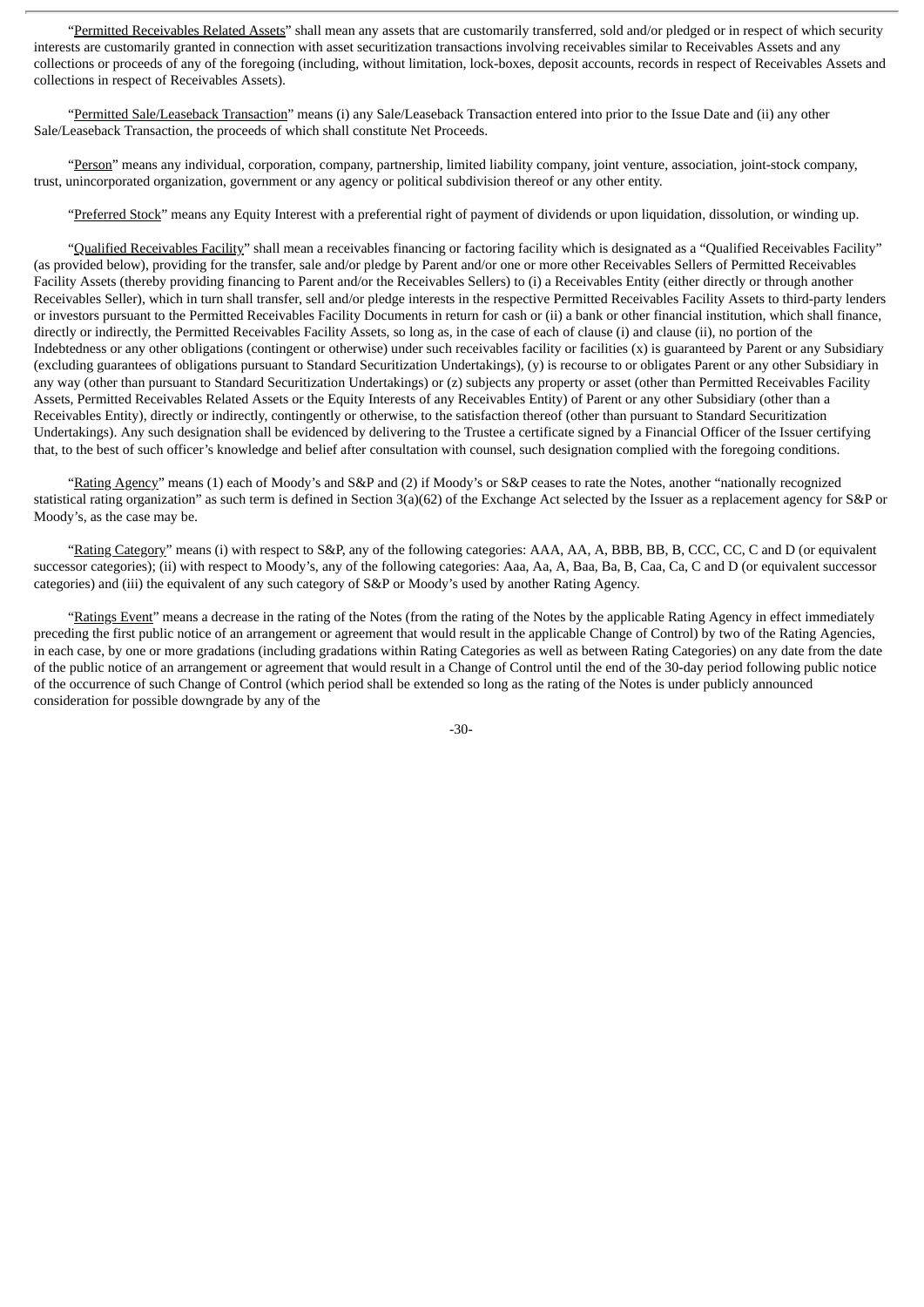Rating Agencies); *provided* that a Ratings Event otherwise arising by virtue of a particular reduction in rating shall not be deemed a Ratings Event for purposes of the definition of "Change of Control Triggering Event" if the applicable Rating Agencies making the reduction in rating to which this definition would otherwise apply do not announce or publicly confirm that the reduction was the result, in whole or in part, of any event or circumstance comprised of or arising as a result of, or in respect of, the applicable Change of Control (whether or not the applicable Change of Control shall have occurred at the time of the Ratings Event). In determining whether the rating of the Notes has decreased by one or more gradations, gradations within Rating Categories (+ and - for S&P; 1, 2 and 3 for Moody's; or the equivalent gradations for another Rating Agency) shall be taken into account (e.g., with respect to S&P, a decline in a rating from BB+ to BB, as well as from BB- to B+, will constitute a decrease of one gradation).

"Receivables Assets" shall mean any right to payment created by or arising from royalties, sales of goods, lease of goods or the rendition of services rendered no matter how evidenced whether or not earned by performance (whether constituting accounts, general intangibles, chattel paper or otherwise).

"Receivables Entity" shall mean any direct or indirect wholly owned Subsidiary of Parent which engages in no activities other than in connection with the financing of accounts receivable of the Receivables Sellers and which is designated (as provided below) as a "Receivables Entity" (a) with which neither Parent nor any of its Subsidiaries has any contract, agreement, arrangement or understanding (other than pursuant to the Permitted Receivables Facility Documents (including with respect to fees payable in the ordinary course of business in connection with the servicing of accounts receivable and related assets)) on terms less favorable to Parent or such Subsidiary than those that might be obtained at the time from persons that are not Affiliates of Parent (as determined by Parent in good faith) and (b) to which neither Parent nor any other Subsidiary has any obligation to maintain or preserve such entity's financial condition or cause such entity to achieve certain levels of operating results (other than pursuant to Standard Securitization Undertakings). Any such designation shall be evidenced by delivering to the Trustee an officer's certificate of Parent certifying that, to the best of such officer's knowledge and belief after consultation with counsel, such designation complied with the foregoing conditions.

"Receivables Seller" shall mean Parent or those Subsidiaries that are from time to time party to the Permitted Receivables Facility Documents (other than any Receivables Entity).

"Refinancing" means the repayment in full of all obligations and termination of all commitments under the Existing Credit Agreement.

"Restricted Investment" means an Investment other than a Permitted Investment.

"Restricted Subsidiary" means, with respect to any Person, any Subsidiary of such Person other than an Unrestricted Subsidiary of such Person. Unless otherwise indicated in this Indenture, (i) all references to Restricted Subsidiaries shall mean Restricted Subsidiaries of Parent and (ii) the Issuer shall be a Restricted Subsidiary of Parent.

"S&P" means S&P Global Ratings and any successor to its rating agency business.

"Sale/Leaseback Transaction" means an arrangement relating to property now owned or hereafter acquired by Parent or a Restricted Subsidiary whereby Parent or such Restricted Subsidiary transfers such property to a Person and Parent or such Restricted Subsidiary leases it from such Person, other than leases between any of Parent and a Restricted Subsidiary or between Restricted Subsidiaries.

"SEC" means the Securities and Exchange Commission.

"Securities Act" means the Securities Act of 1933, as amended, and the rules and regulations of the SEC promulgated thereunder.

# -31-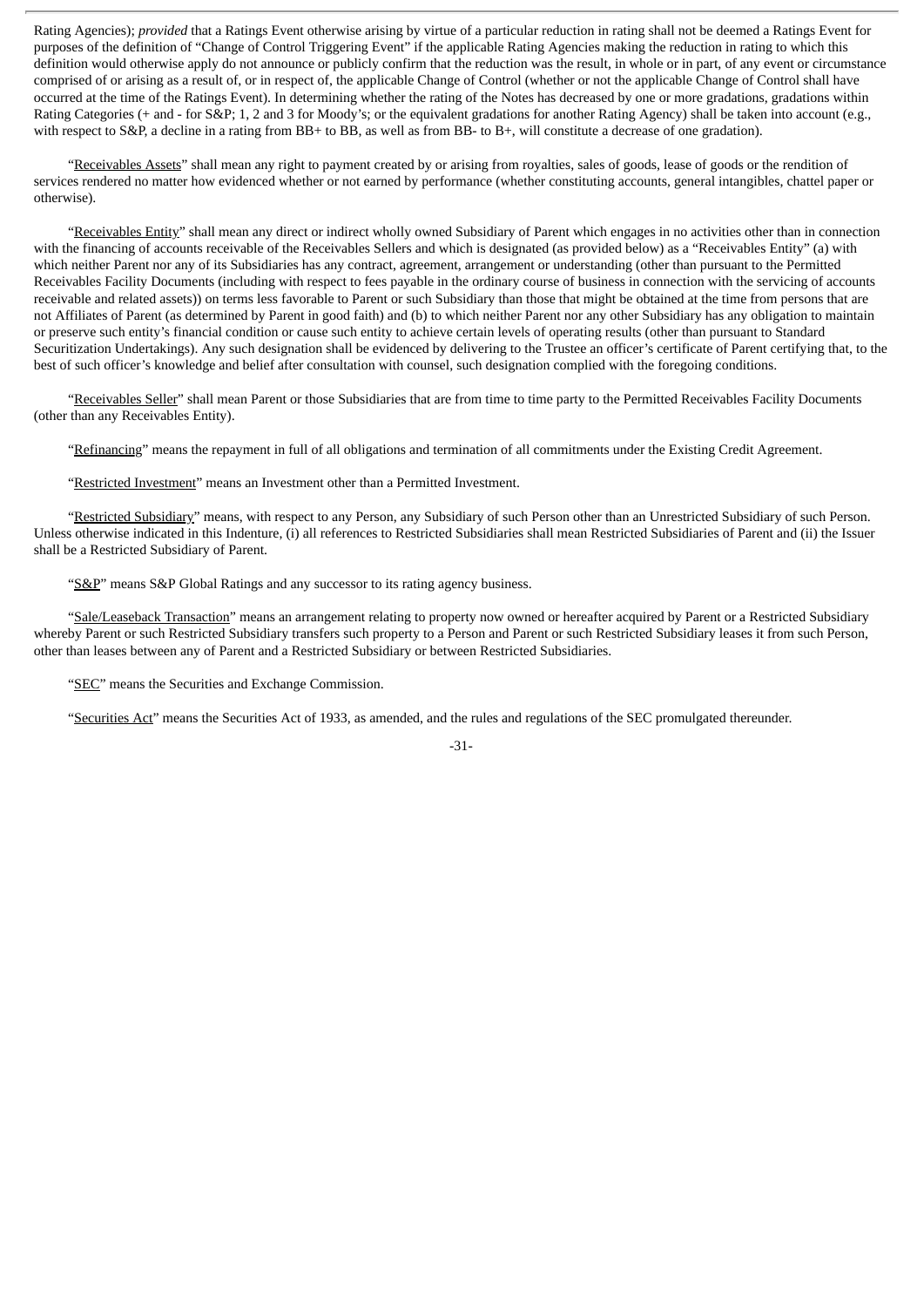"Segregated Account" means the segregated securities account established by the Issuer at Bank of America, N.A., for the benefit of the Notes Secured Parties established pursuant to Section 3.10.

"Significant Subsidiary" means any Restricted Subsidiary that would be a "Significant Subsidiary" of Parent within the meaning of Rule 1-02 under Regulation S-X promulgated by the SEC (or any successor provisions).

"Similar Business" means any business the majority of whose revenues are derived from (x) business or activities conducted by Parent and its Subsidiaries on the Acquisition Date, (y) any business that is a natural outgrowth or reasonable extension, development or expansion of any business or activities conducted by Parent and its Subsidiaries on the Acquisition Date or any business similar, reasonably related, incidental, complementary or ancillary to any of the foregoing or (z) any business that in the Issuer's good faith business judgment constitutes a reasonable diversification of businesses conducted by Parent and its Subsidiaries.

"Special Mandatory Redemption Date" means the date of redemption provided in the notice delivered by the Issuer pursuant to Section 3.09(b), which date shall be no later than the third Business Day following the Special Mandatory Redemption Trigger Date.

"Special Mandatory Redemption Price" means 100% of the issue price of the Notes, plus accrued and unpaid interest from the Issue Date, or the most recent date to which interest has been paid or provided for, to, but excluding, the Special Mandatory Redemption Date.

"Special Mandatory Redemption Trigger Date" means the earliest date on which one of the following occurs: (x) the Acquisition is consummated without entry by Parent into the Initial Credit Agreement, (y) the Acquisition has not been consummated on or before the End Date (as defined in the Acquisition Agreement) (including any date to which the End Date is extended pursuant to the terms of the Acquisition Agreement) or (z) the Acquisition Agreement is terminated in accordance with its terms or the Acquisition is otherwise abandoned.

"Standard Securitization Undertakings" means representations, warranties, covenants, indemnities and guarantees of performance entered into by Parent or any of its Subsidiaries in connection with a Qualified Receivables Facility which the Issuer has determined in good faith to be reasonably customary in the commercial paper, term securitization or structured lending market.

"Stated Maturity" means, with respect to any Note, the date specified in such Note as the fixed date on which the final payment of principal of such Note is due and payable, including pursuant to any mandatory redemption provision (but excluding any provision providing for the repurchase of such Note at the option of the holder thereof upon the happening of any contingency beyond the control of the Issuer unless such contingency has occurred).

"Subordinated Indebtedness" means (a) with respect to the Issuer, any Indebtedness of the Issuer which is by its terms subordinated in right of payment to the Notes, and (b) with respect to any Guarantor, any Indebtedness of such Guarantor which is by its terms subordinated in right of payment to its Guarantee; *provided*, *however*, that no guarantee of Indebtedness which Indebtedness does not itself constitute Subordinated Indebtedness shall constitute Subordinated Indebtedness.

"Subsidiary" means, with respect to any Person, (1) any corporation, association or other business entity (other than a partnership, joint venture or limited liability company) of which more than 50% of the total voting power of shares of Capital Stock entitled (without regard to the occurrence of any contingency) to vote in the election of directors, managers or trustees thereof is at the time of determination owned or controlled, directly or indirectly, by such Person or one or more of the other Subsidiaries of that Person or a combination thereof, and (2) any partnership, joint venture or limited liability company of which (x) more than 50% of the capital accounts, distribution rights, total equity and voting interests or general and limited partnership interests, as applicable, are owned or controlled, directly or indirectly, by such Person or one or more of the other Subsidiaries of that Person or a combination thereof, whether in the form of membership, general, special or limited partnership interests or otherwise, and (y) such Person or any Subsidiary of such Person is a controlling general partner or otherwise controls such entity. Unless the context otherwise requires, a "Subsidiary" refers to a Subsidiary of Parent.

-32-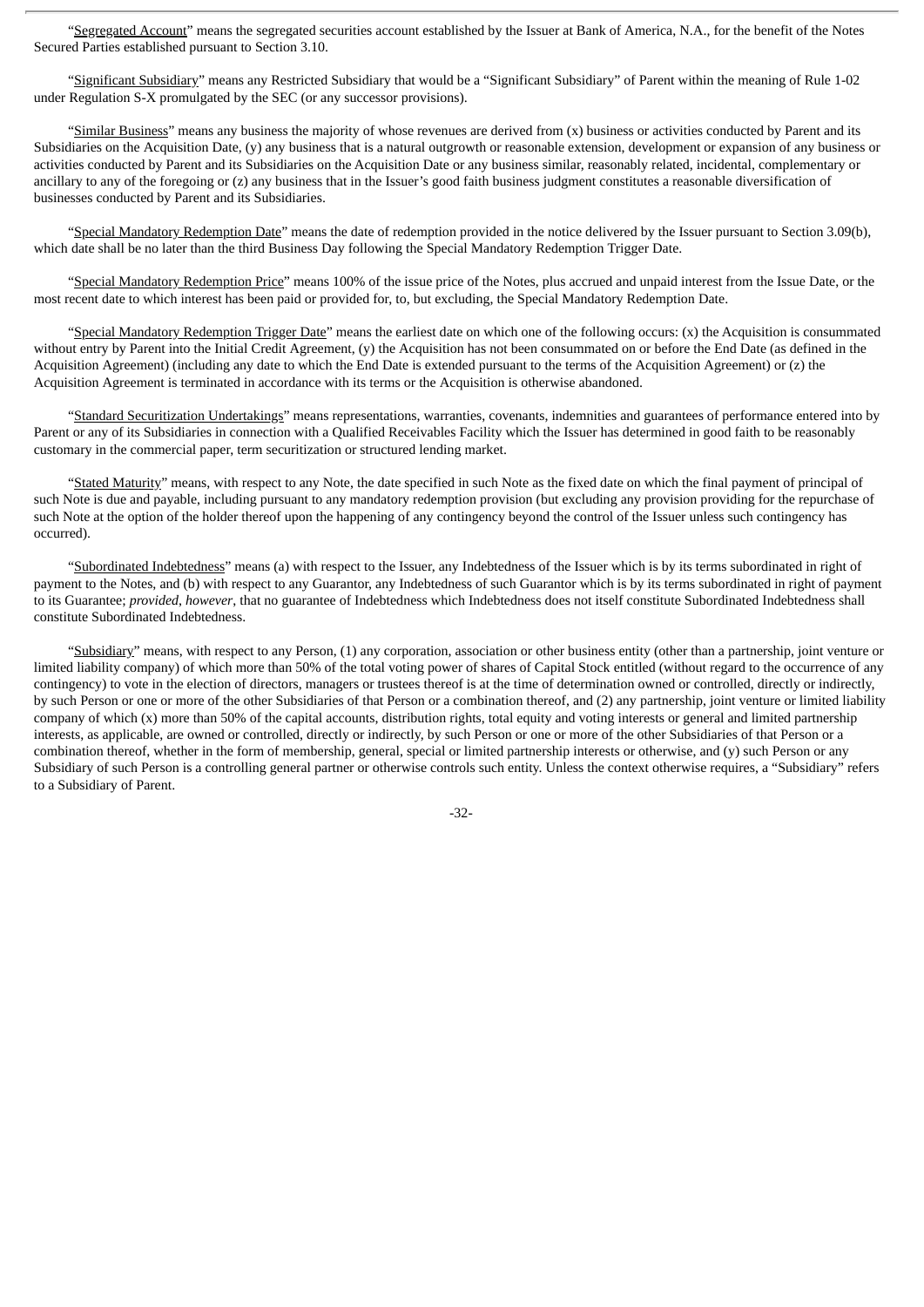"Taxes" means any and all present or future taxes, duties, levies, imposts, assessments, deductions, withholdings or other similar charges imposed by any Governmental Authority, whether computed on a separate, consolidated, unitary, combined or other basis and any interest, fines, penalties or additions to tax with respect to the foregoing.

"TIA" means the Trust Indenture Act of 1939 (15 U.S.C. Sections 77aaa-77bbbb) as in effect on the Issue Date.

"Total Assets" means the total consolidated assets of Parent and its Restricted Subsidiaries, as shown on the most recent balance sheet of Parent, calculated on a *pro forma* basis after giving effect to any subsequent acquisition or disposition of a Person or business.

"Transactions" means (a) the issuance and sale of the Notes pursuant to the Offering Memorandum, (b) the Incurrence of Indebtedness under the Initial Credit Agreement and other transactions to occur pursuant to or in connection with the Initial Credit Agreement on or prior to the Acquisition Date, (c) the Refinancing, (d) the consummation of the Acquisition and the other transactions to occur pursuant to or in connection with the Acquisition Agreement on or prior to the Acquisition Date and (e) the payment of all fees and expenses to be paid and owing in connection with the foregoing.

"Treasury Rate" means the average during the most recent week that has ended at least two Business Days prior to the applicable redemption date (or in the case of a satisfaction and discharge, two Business Days prior to the deposit of funds with the Trustee or any paying agent) of the yield to maturity at the time of computation of United States Treasury securities with a constant maturity (as compiled and published in the Federal Reserve Statistical Release H.15 (or, if such Statistical Release is no longer published, any publicly available source of similar market data)) most nearly equal to the period from such redemption date to July 15, 2024; *provided*, *however*, that if the period from such redemption date to July 15, 2024, as applicable, is less than one year, the weekly average yield on actively traded United States Treasury securities adjusted to a constant maturity of one year will be used.

"Trust Officer" means any officer within the corporate trust department of the Trustee, including any director, vice president, assistant vice president, associate or any other officer of the Trustee who customarily performs functions similar to those performed by the Persons who at the time shall be such officers, respectively, or to whom any corporate trust matter is referred because of such person's knowledge of and familiarity with the particular subject, in each case, who shall have direct responsibility for the administration of this Indenture.

"Trustee" means the party named as such in this Indenture until a successor replaces it and, thereafter, means the successor.

"Uniform Commercial Code" or "UCC" means the Uniform Commercial Code as in effect from time to time in any applicable state.

"Unrestricted Cash" shall mean cash and Cash Equivalents of Parent or any of its Subsidiaries that would not appear as "restricted" on a consolidated balance sheet of Parent or any of its Subsidiaries.

"Unrestricted Cash Amount" means, on any date, the lesser of (i) \$350 million (plus, solely for the purposes of calculating the Consolidated Total Net Leverage Ratio and the First Lien Net Leverage Ratio while the Convertible Notes remain outstanding, the Convertible Debt Cash) and (ii) the aggregate amount of Unrestricted Cash on such date.

#### "Unrestricted Subsidiary" means:

(1) Orphan Medical, LLC, a Delaware limited liability company;

-33-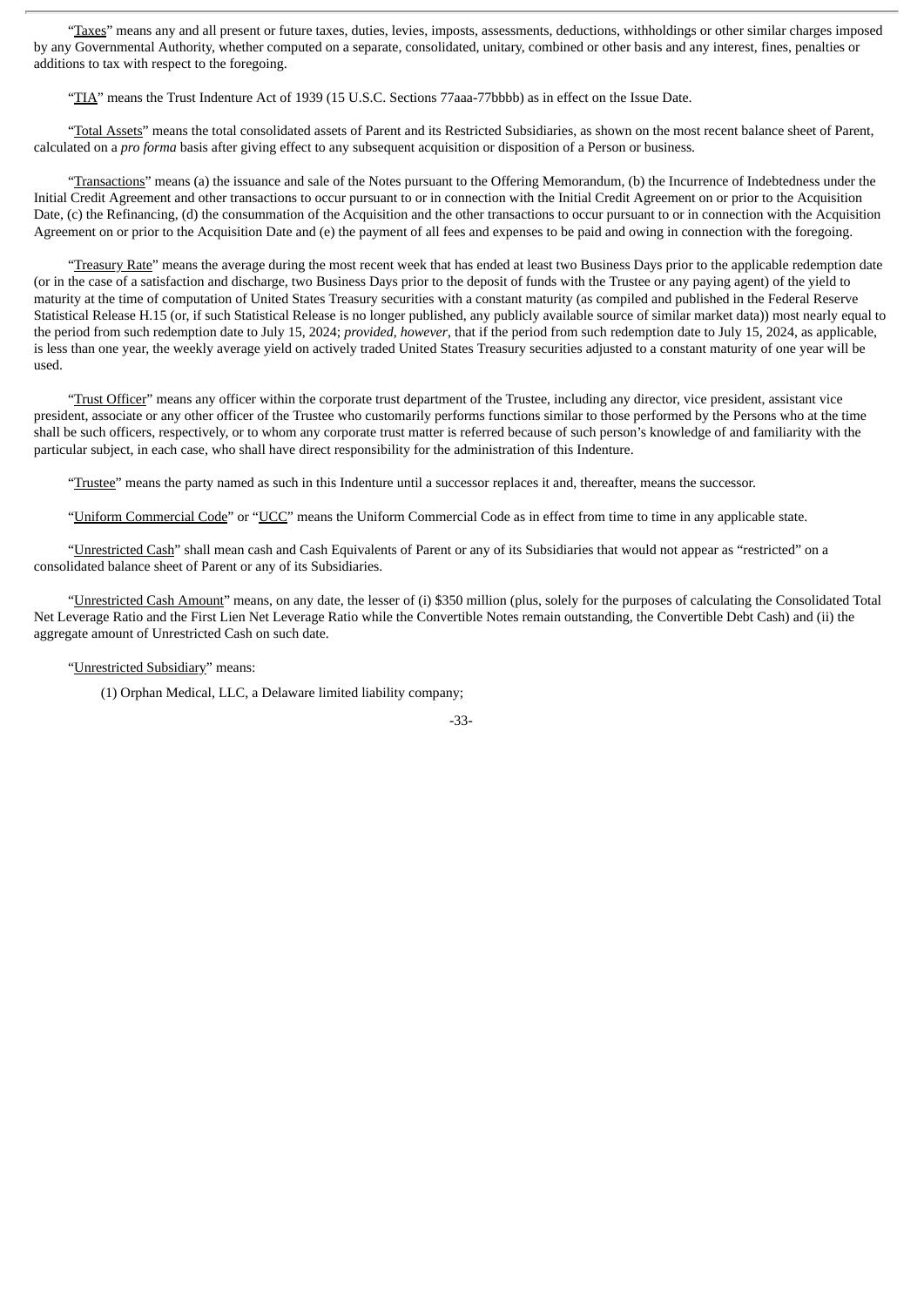(2) any Subsidiary of Parent (other than the Issuer or any direct or indirect parent company thereof) that at the time of determination shall be designated an Unrestricted Subsidiary by the Board of Directors of Parent in the manner provided below; and

(3) any Subsidiary of an Unrestricted Subsidiary.

Parent may designate any of its Subsidiaries (other than the Issuer or any direct or indirect parent company thereof) (including any newly acquired or newly formed Subsidiary of Parent) to be an Unrestricted Subsidiary unless at the time of such designation such Subsidiary or any of its Subsidiaries owns any Equity Interests or Indebtedness of, or owns or holds any Lien on any property of, Parent or any Restricted Subsidiary that is not a Subsidiary of the Subsidiary to be so designated, in each case at the time of such designation; *provided*, *however*, that the Subsidiary to be so designated and its Subsidiaries do not at the time of designation have and do not thereafter Incur any Indebtedness pursuant to which the lender has recourse to any of the assets of Parent or any of the Restricted Subsidiaries other than Permitted Liens described in clause (18) of the definition thereof unless otherwise permitted under Section 4.04; *provided*, *further*, *however*, that either (a) the Subsidiary to be so designated has total consolidated assets of \$1,000 or less or (b) if such Subsidiary has consolidated assets greater than \$1,000, then such designation would be permitted under Section 4.04.

Parent may designate any Unrestricted Subsidiary to be a Restricted Subsidiary; *provided*, *however*, that immediately after giving effect to such designation:

(x) (1) the Issuer could Incur \$1.00 of additional Indebtedness pursuant to the Fixed Charge Coverage Ratio test set forth in Section 4.03(a) or (2) the Fixed Charge Coverage Ratio of Parent would be no less than such ratio immediately prior to such designation, in each case on a *pro forma* basis taking into account such designation, and

(y) no Event of Default shall have occurred and be continuing.

Any such designation by Parent shall be evidenced to the Trustee by promptly filing with the Trustee a copy of the resolution of the Board of Directors of Parent, giving effect to such designation and an Officer's Certificate certifying that such designation complied with the foregoing provisions.

"Upfront Payments" means any upfront or similar payments made during the period of twelve months ending on the Issue Date or arising thereafter in connection with any drug or pharmaceutical product research and development or collaboration arrangements or the closing of any Drug Acquisition.

"U.S. Government Obligations" means securities that are:

(1) direct obligations of the United States of America for the timely payment of which its full faith and credit is pledged, or

(2) obligations of a Person controlled or supervised by and acting as an agency or instrumentality of the United States of America, the timely payment of which is unconditionally guaranteed as a full faith and credit obligation by the United States of America,

which, in each case, are not callable or redeemable at the option of the issuer thereof, and shall also include a depository receipt issued by a bank (as defined in Section 3(a)(2) of the Securities Act) as custodian with respect to any such U.S. Government Obligations or a specific payment of principal of or interest on any such U.S. Government Obligations held by such custodian for the account of the holder of such depository receipt; *provided* that (except as required by law) such custodian is not authorized to make any deduction from the amount payable to the holder of such depository receipt from any amount received by the custodian in respect of the U.S. Government Obligations or the specific payment of principal of or interest on the U.S. Government Obligations evidenced by such depository receipt.

-34-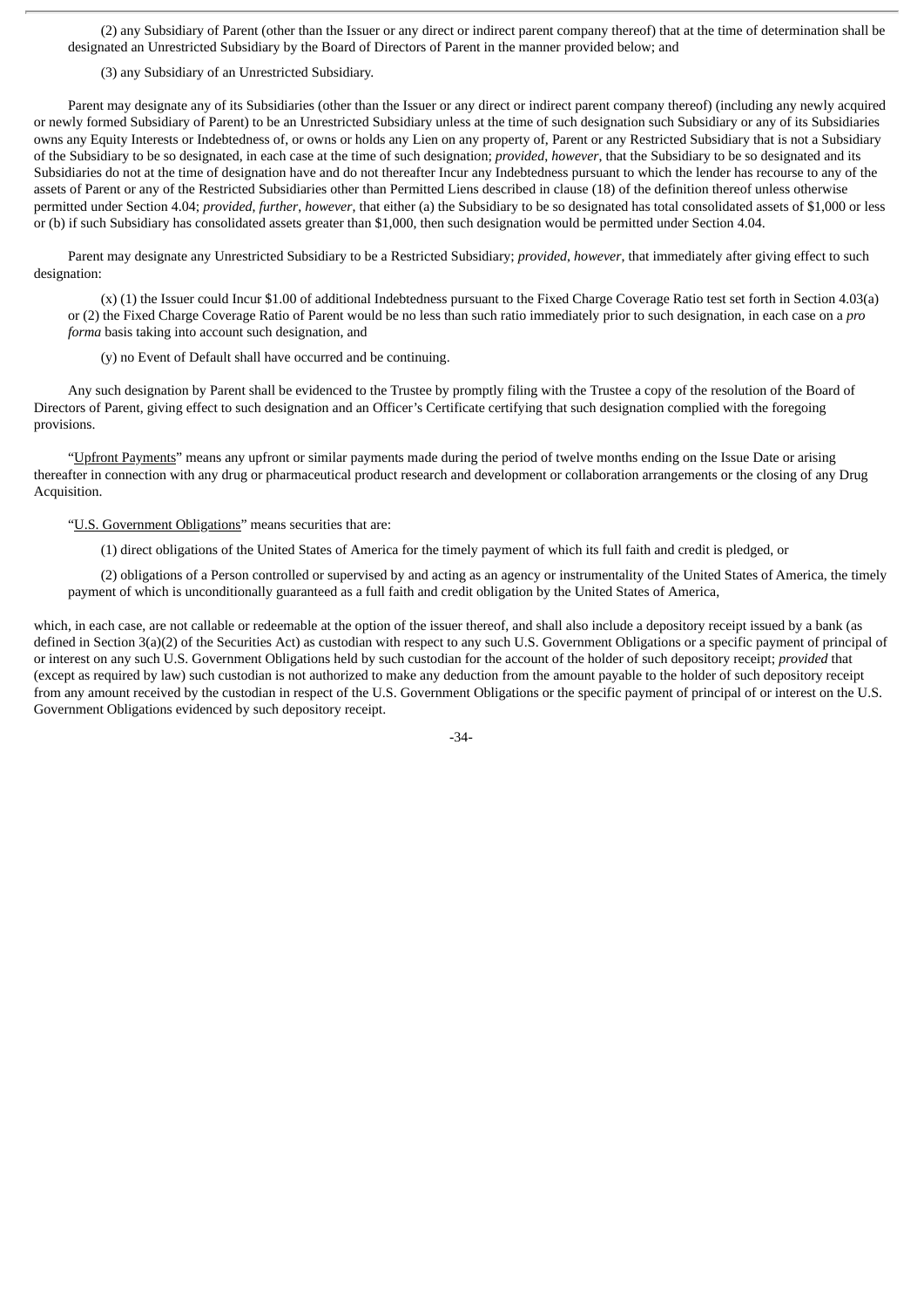"U.S. Grantor" means a Grantor that is a Domestic Subsidiary.

"Voting Stock" of any Person as of any date means the Capital Stock of such Person that is at the time entitled to vote in the election of the Board of Directors of such Person.

"Weighted Average Life to Maturity" means, when applied to any Indebtedness or Disqualified Stock or Preferred Stock, as the case may be, at any date, the quotient obtained by dividing (1) the sum of the products of the number of years from the date of determination to the date of each successive scheduled principal payment of such Indebtedness or redemption or similar payment with respect to such Disqualified Stock or Preferred Stock multiplied by the amount of such payment, by (2) the sum of all such payments.

"Wholly Owned Restricted Subsidiary" means any Wholly Owned Subsidiary that is a Restricted Subsidiary.

"Wholly Owned Subsidiary" of any Person means a Subsidiary of such Person 100% of the outstanding Capital Stock or other ownership interests of which (other than directors' qualifying shares or shares required pursuant to applicable law) shall at the time be owned by such Person or by one or more Wholly Owned Subsidiaries of such Person.

SECTION 1.02 Other Definitions.

| <b>Term</b>                      | <b>Section</b> |
|----------------------------------|----------------|
| \$                               | 1.03(g)        |
| <b>Additional Amounts</b>        | 2.14           |
| <b>Affiliate Transaction</b>     | 4.07(a)        |
| <b>Agent Members</b>             | Appendix A     |
| Applicable Law                   | 13.17          |
| <b>Asset Sale Offer</b>          | 4.06(b)        |
| <b>Authentication Order</b>      | 2.03           |
| Change of Control Offer          | 4.08(b)        |
| Clearstream                      | Appendix A     |
| covenant defeasance option       | 8.01(b)        |
| <b>Covenant Suspension Event</b> | 4.16           |
| defeasance trust                 | 8.02(a)(i)     |
| <b>Definitive Note</b>           | Appendix A     |
| Depository                       | Appendix A     |
| <b>Designated Commitment</b>     | 4.03(c)        |
| <b>Documentary Taxes</b>         | 2.14           |
| Euroclear                        | Appendix A     |
| <b>Event of Default</b>          | 6.01           |
| <b>Excess Proceeds</b>           | 4.06(b)        |
| <b>Excluded Taxes</b>            | 2.14           |
| <b>Global Notes</b>              | Appendix A     |
| Global Notes Legend              | Appendix A     |
| <b>Guaranteed Obligations</b>    | 12.01(a)       |
| incorporated provision           | 13.01          |
| <b>Initial Notes</b>             | Preamble       |
| <b>Interest Payment Date</b>     | Exhibit A      |
| legal defeasance option          | 8.01(b)        |
| Notes Custodian                  | Appendix A     |
| Notice of Default                | 6.01           |
| Paying Agent                     | 2.04(a)        |
| <b>Permitted Jurisdictions</b>   | 5.01(a)(i)     |
|                                  |                |

-35-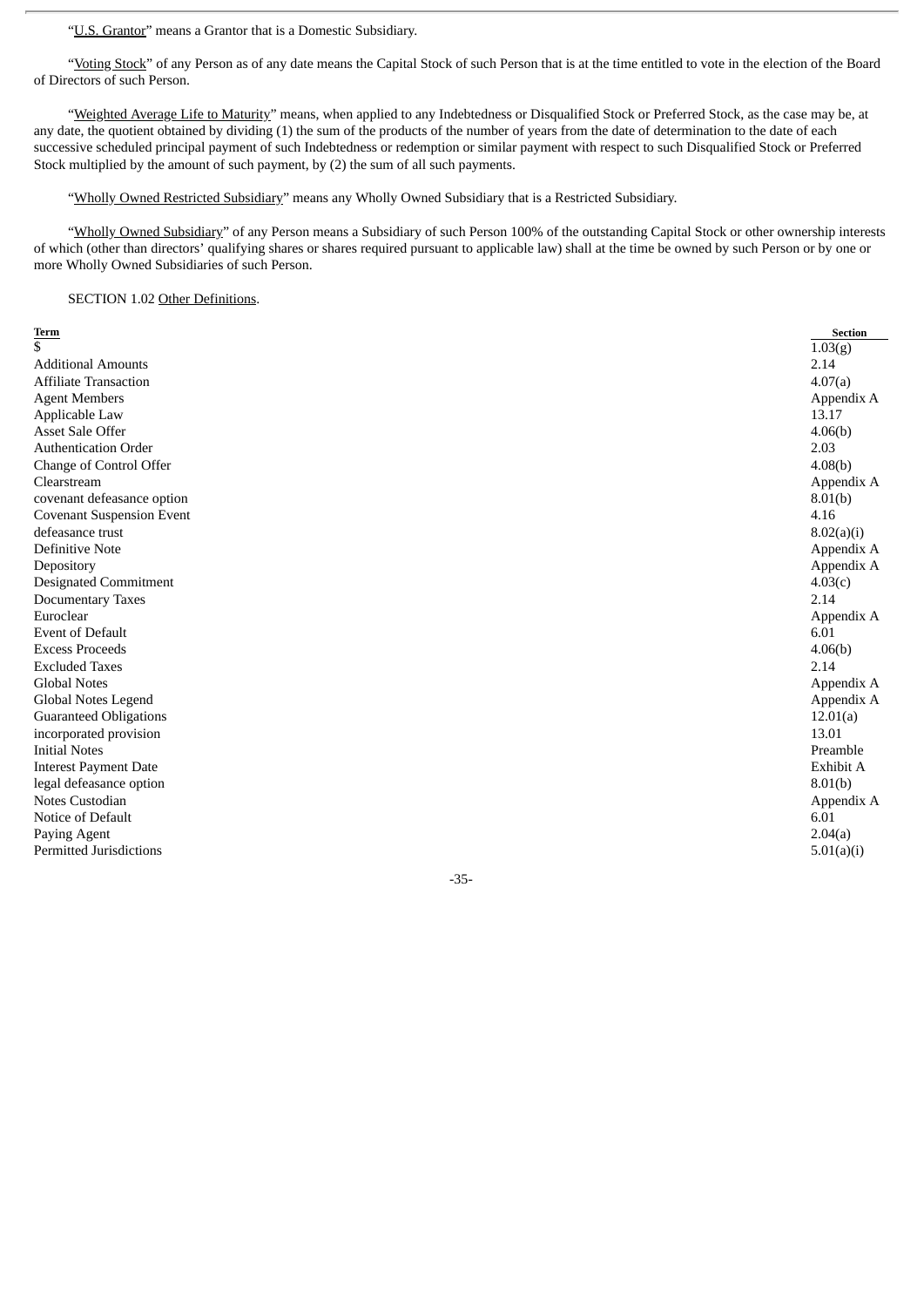| Term                                        | <b>Section</b> |
|---------------------------------------------|----------------|
| protected purchaser                         | 2.08           |
| QIB                                         | Appendix A     |
| <b>Record Date</b>                          | Exhibit A      |
| Refinancing Indebtedness                    | 4.03(b)(xv)    |
| <b>Refunding Capital Stock</b>              | 4.04(b)(ii)    |
| Registrar                                   | 2.04(a)        |
| <b>Regulation S</b>                         | Appendix A     |
| <b>Regulation S Global Notes</b>            | Appendix A     |
| <b>Regulation S Notes</b>                   | Appendix A     |
| <b>Regulation S Permanent Global Notes</b>  | Appendix A     |
| <b>Regulation S Temporary Global Notes</b>  | Appendix A     |
| <b>Relevant Taxing Jurisdiction</b>         | 2.14           |
| <b>Restricted Notes Legend</b>              | Appendix A     |
| <b>Restricted Payments</b>                  | 4.04(a)        |
| <b>Restricted Period</b>                    | Appendix A     |
| <b>Retired Capital Stock</b>                | 4.04(b)(ii)    |
| <b>Reversion Date</b>                       | 4.16           |
| Rule 144A                                   | Appendix A     |
| Rule 144A Global Notes                      | Appendix A     |
| Rule 144A Notes                             | Appendix A     |
| <b>Second Commitment</b>                    | 4.06(b)        |
| <b>Successor Company</b>                    | 5.01(a)(i)     |
| <b>Successor Person</b>                     | 5.01(b)(i)     |
| <b>Suspended Covenants</b>                  | 4.16           |
| <b>Suspension Period</b>                    | 4.16           |
| <b>Transfer Restricted Definitive Notes</b> | Appendix A     |
| <b>Transfer Restricted Global Notes</b>     | Appendix A     |
| <b>Transfer Restricted Notes</b>            | Appendix A     |
| <b>Trustee</b>                              | Preamble       |
| U.S. dollars                                | 1.03(g)        |
| <b>Unrestricted Definitive Notes</b>        | Appendix A     |
| <b>Unrestricted Global Notes</b>            | Appendix A     |

SECTION 1.03 Rules of Construction. Unless the context otherwise requires:

(b) an accounting term not otherwise defined has the meaning assigned to it in accordance with GAAP;

(c) "or" is not exclusive;

(d) "including" means including without limitation;

(e) words in the singular include the plural and words in the plural include the singular;

(f) unless otherwise specified herein, all accounting terms used herein shall be interpreted, all accounting determinations hereunder shall be made, and all financial statements required to be delivered hereunder shall be prepared in accordance with GAAP;

-36-

<sup>(</sup>a) a term has the meaning assigned to it;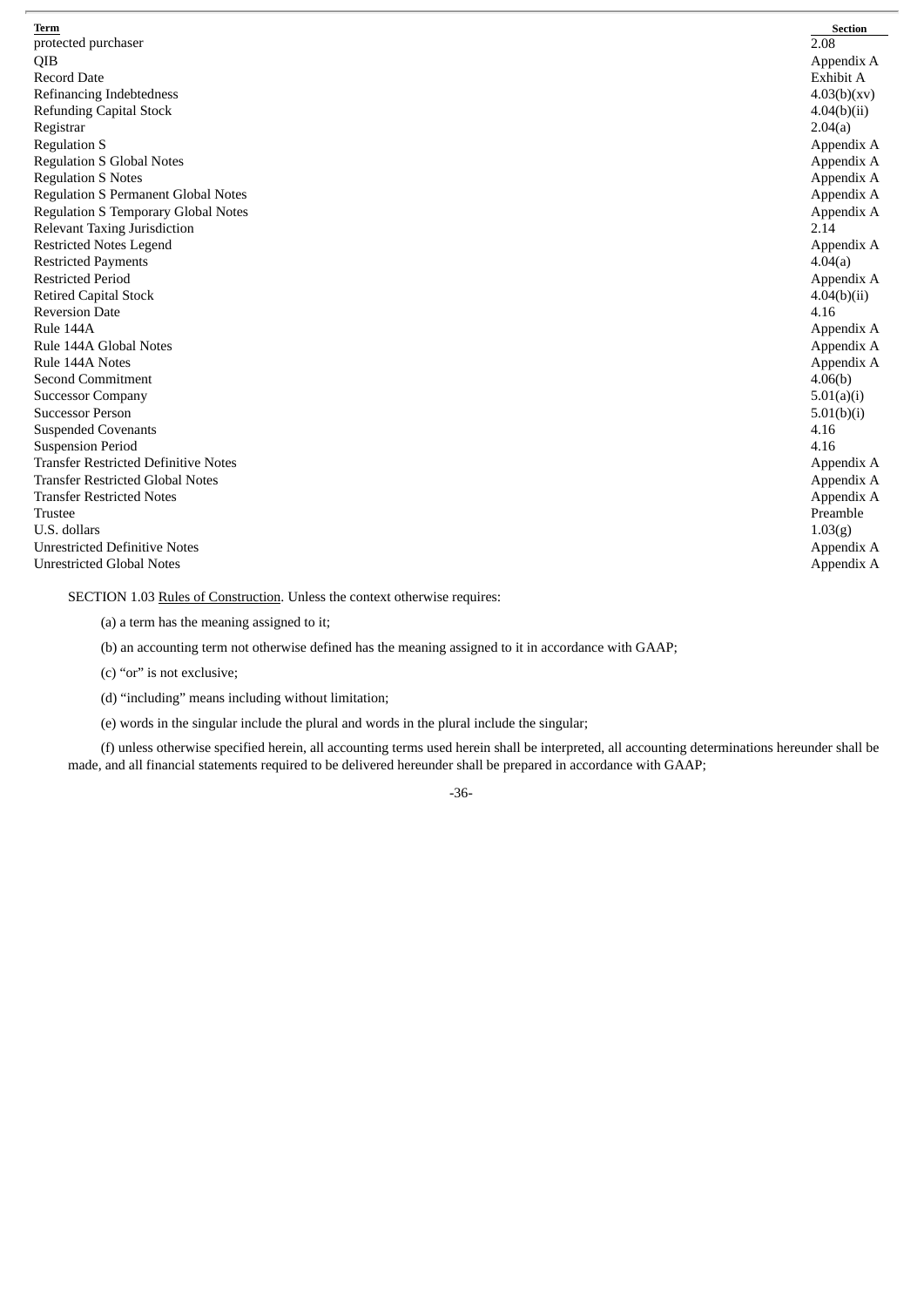(g) "\$" and "U.S. dollars" each refer to United States dollars, or such other money of the United States of America that at the time of payment is legal tender for payment of public and private debts;

(h) all references to Articles, Sections, Schedules, Exhibits and Appendices shall be construed to refer to Articles and Sections of, and Exhibits, Schedules and Appendices to, this Indenture;

(i) unsecured Indebtedness shall not be deemed to be subordinate or junior to secured Indebtedness merely by virtue of its nature as unsecured Indebtedness;

(j) the principal amount of any non-interest bearing or other discount security at any date shall be the principal amount thereof that would be shown on a balance sheet of the issuer dated such date prepared in accordance with GAAP;

(k) the principal amount of any Preferred Stock shall be (i) the maximum liquidation value of such Preferred Stock or (ii) the maximum mandatory redemption or mandatory repurchase price with respect to such Preferred Stock, whichever is greater; and

(l) any reference in this Indenture to a merger, transfer, consolidation, amalgamation, consolidation, assignment, sale, disposition or transfer, or similar term, shall be deemed to apply to a division of or by a limited liability company, or an allocation of assets to a series of a limited liability company (or the unwinding of such a division or allocation), as if it were a merger, transfer, consolidation, amalgamation, consolidation, assignment, sale, disposition or transfer, or similar term, as applicable, to, of or with a separate Person. Any division of a limited liability company shall constitute a separate Person hereunder (and each division of any limited liability company that is a Subsidiary, joint venture or any other like term shall also constitute such a Person or entity).

SECTION 1.04 No Incorporation by Reference of Trust Indenture Act. This Indenture is not qualified under the TIA, and the TIA shall not apply to or in any way govern the terms of this Indenture. As a result, no provisions of the TIA are incorporated into this Indenture unless expressly incorporated pursuant to this Indenture.

# **ARTICLE II**

# **THE NOTES**

SECTION 2.01 Amount of Notes. The aggregate principal amount of Notes which may be authenticated and delivered under this Indenture on the Issue Date is \$1,500,000,000.

The Issuer may from time to time after the Acquisition Date issue Additional Notes under this Indenture in an unlimited principal amount, so long as (i) the Incurrence of the Indebtedness represented by such Additional Notes and the Liens securing such Indebtedness are at such time permitted by Sections 4.03 and 4.12 and (ii) such Additional Notes are issued in compliance with the other applicable provisions of this Indenture. With respect to any Additional Notes issued after the Issue Date (except for Notes authenticated and delivered upon registration of transfer of, or in exchange for, or in lieu of, other Notes pursuant to Section 2.07, 2.08, 2.09, 3.08, 4.06(e), 4.08(c) or Appendix A), there shall be (a) established in or pursuant to a resolution of the Board of Directors of the Issuer and (b) (i) set forth or determined in the manner provided in an Officers' Certificate of the Issuer or (ii) established in one or more indentures supplemental hereto, prior to the issuance of such Additional Notes:

(1) the aggregate principal amount of such Additional Notes which may be authenticated and delivered under this Indenture;

(2) the issue price and issuance date of such Additional Notes, including the date from which interest on such Additional Notes shall accrue; and

-37-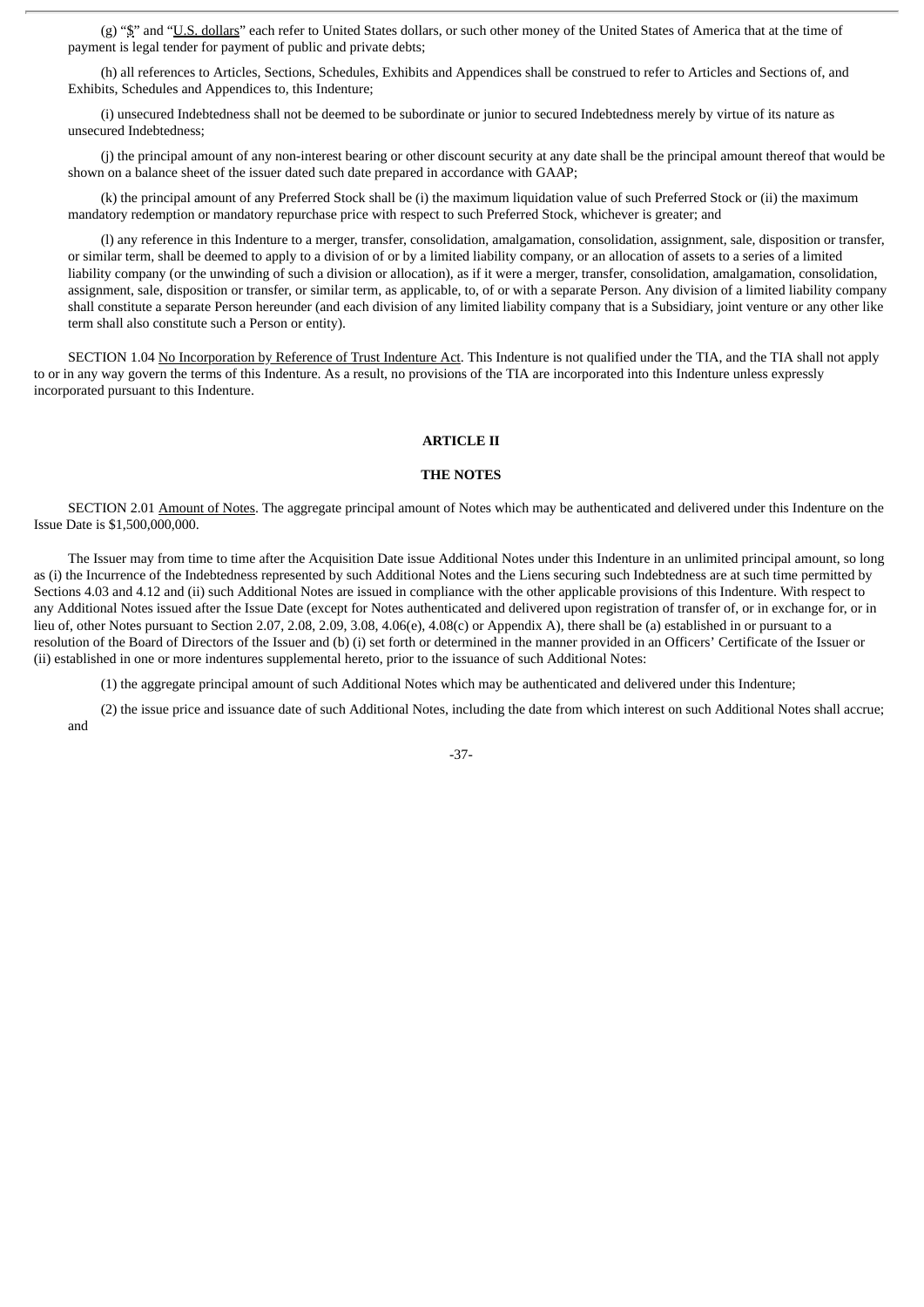(3) if applicable, that such Additional Notes shall be issuable in whole or in part in the form of one or more Global Notes and, in such case, the respective depositaries for such Global Notes, the form of any legend or legends which shall be borne by such Global Notes in addition to or in lieu of those set forth in Exhibit A hereto and any circumstances in addition to or in lieu of those set forth in Section 2.2 of Appendix A in which any such Global Note may be exchanged in whole or in part for Additional Notes registered, or any transfer of such Global Note in whole or in part may be registered, in the name or names of Persons other than the depository for such Global Note or a nominee thereof.

If any of the terms of any Additional Notes are established by action taken pursuant to a resolution of the Board of Directors, a copy of an appropriate record of such action shall be certified by the Secretary or any Assistant Secretary of the Issuer and delivered to the Trustee at or prior to the delivery of the Officers' Certificate of the Issuer or an indenture supplemental hereto setting forth the terms of the Additional Notes.

The Initial Notes and any Additional Notes will be treated as a single class of securities for all purposes under this Indenture, including, without limitation, waivers, amendments, redemptions and offers to purchase; *provided* that if the Additional Notes are not fungible with the Initial Notes for U.S. federal income tax purposes, the Additional Notes will have a separate CUSIP number, if applicable. Unless the context otherwise requires, for all purposes of the Indenture, references to the Notes include any Additional Notes actually issued.

SECTION 2.02 Form and Dating. Provisions relating to the Initial Notes and any Additional Notes are set forth in Appendix A, which is hereby incorporated in and expressly made a part of this Indenture. The (i) Initial Notes and the Trustee's certificate of authentication and (ii) any Additional Notes (if issued as Transfer Restricted Notes) and the Trustee's certificate of authentication shall each be substantially in the form of Exhibit A hereto, which is hereby incorporated in and expressly made a part of this Indenture. The Notes may have notations, legends or endorsements required by law, stock exchange rule, agreements to which the Issuer or any Guarantor is subject, if any, or usage (*provided* that any such notation, legend or endorsement is in a form acceptable to the Issuer). Each Note shall be dated the date of its authentication. The Notes shall be issuable only in fully registered form, without coupons, in minimum denominations of \$200,000 and any integral multiple of \$1,000 in excess thereof.

SECTION 2.03 Execution and Authentication. The Trustee shall authenticate and make available for delivery upon a written order of the Issuer signed by one Officer of the Issuer (an "Authentication Order") (a) Initial Notes for original issue on the date hereof in an aggregate principal amount of \$1,500,000,000 and (b) subject to the terms of this Indenture, Additional Notes in an aggregate principal amount to be determined at the time of issuance and specified therein. Such Authentication Order shall specify the amount of separate Note certificates to be authenticated, the principal amount of each of the Notes to be authenticated, the date on which the original issue of Notes is to be authenticated, whether the Notes are to be Initial Notes or Additional Notes, the registered holder of each of the Notes and delivery instructions. Notwithstanding anything to the contrary in this Indenture or Appendix A, any issuance of Additional Notes after the Issue Date shall be in a principal amount of at least \$200,000 and integral multiples of \$1,000 in excess thereof.

The Notes (in global or definitive form) shall be signed by the Issuer. One Officer of the Issuer shall sign the Notes for the Issuer by manual or facsimile signature.

If an Officer of the Issuer whose signature is on a Note no longer holds that office at the time the Trustee authenticates the Note, the Note shall be valid nevertheless.

A Note shall not be valid until an authorized signatory of the Trustee (or an authenticating agent as described immediately below) manually signs the certificate of authentication on the Note. The signature shall be conclusive evidence that the Note has been authenticated under this Indenture.

The Trustee may appoint one or more authenticating agents reasonably acceptable to the Issuer to authenticate the Notes. Any such appointment shall be evidenced by an instrument signed by a Trust Officer, a copy of which shall be furnished to the Issuer. Unless limited by the terms of such appointment, an authenticating agent may authenticate Notes whenever the Trustee may do so. Each reference in this Indenture to authentication by the Trustee includes authentication by such agent. An authenticating agent has the same rights as any Registrar, Paying Agent or agent for service of notices and demands.

-38-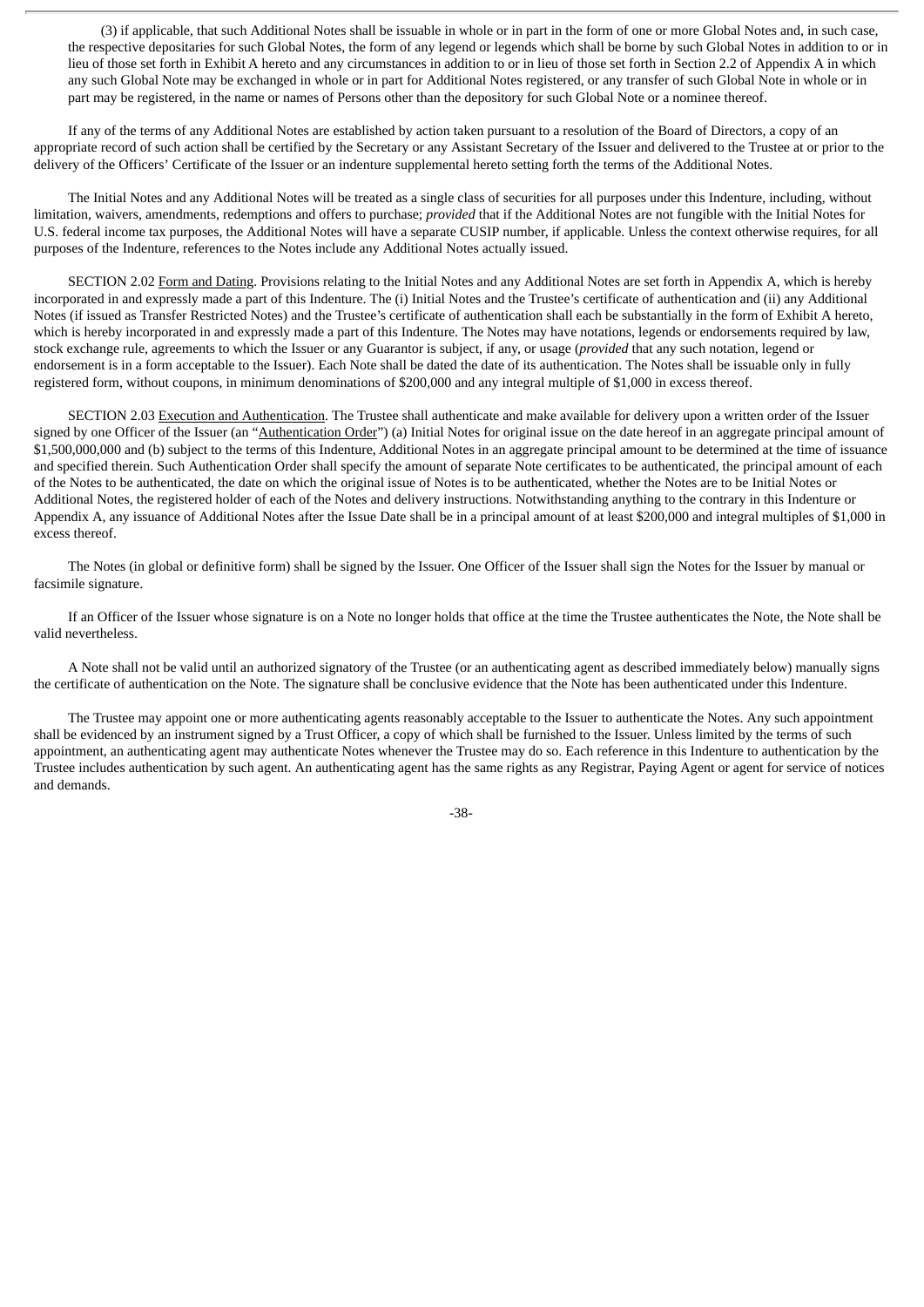# SECTION 2.04 Registrar and Paying Agent.

(a) The Issuer shall maintain (i) an office or agency where Notes may be presented for registration of transfer or for exchange (the "Registrar") and (ii) an office or agency where Notes may be presented for payment (the "Paying Agent"). The Registrar shall keep a register of the Notes and of their transfer and exchange. The Issuer may have one or more co-registrars and one or more additional paying agents. The term "Registrar" includes any co-registrars. The term "Paying Agent" includes the Paying Agent and any additional paying agents. The Issuer initially appoints the Trustee as Registrar, Paying Agent and the Notes Custodian with respect to the Global Notes.

(b) Upon written request from the Issuer, the Registrar shall provide the Issuer with a copy of the register for the Notes to enable it to maintain a register of the Notes at its registered office. Further, the Registrar(s) shall provide a copy of the register upon written request after any amendment has been made to the register(s).

(c) The Issuer may enter into an appropriate agency agreement with any Registrar or Paying Agent not a party to this Indenture. The agreement shall implement the provisions of this Indenture that relate to such agent. The Issuer shall notify the Trustee in writing of the name and address of any such agent. If the Issuer fails to maintain a Registrar or Paying Agent, the Trustee shall act as such and shall be entitled to appropriate compensation therefor pursuant to Section 7.07. Parent or any of its Subsidiaries may act as Paying Agent or Registrar.

(d) The Issuer may remove any Registrar or Paying Agent upon written notice to such Registrar or Paying Agent and to the Trustee; *provided*, *however*, that no such removal shall become effective until (i) if applicable, acceptance of an appointment by a successor Registrar or Paying Agent, as the case may be, as evidenced by an appropriate agreement entered into by the Issuer and such successor Registrar or Paying Agent, as the case may be, and delivered to the Trustee or (ii) notification to the Trustee that the Trustee shall serve as Registrar or Paying Agent until the appointment of a successor in accordance with clause (i) above. The Registrar or Paying Agent may resign at any time upon written notice to the Issuer and the Trustee; *provided*, *however*, that the Trustee may resign as Paying Agent or Registrar only if the Trustee also resigns as Trustee in accordance with Section 7.08.

SECTION 2.05 Paying Agent to Hold Money in Trust. Prior to 10:00 a.m., New York City time, on each due date of the principal of and interest on any Note, the Issuer shall deposit with the Paying Agent (or if Parent or a Subsidiary thereof is acting as Paying Agent, segregate and hold in trust for the benefit of the Persons entitled thereto) a sum sufficient to pay such principal and interest when so becoming due. The Paying Agent shall hold in trust for the benefit of holders or the Trustee all money held by a Paying Agent for the payment of principal of and interest on the Notes, and shall notify the Trustee in writing of any default by the Issuer in making any such payment. If the Issuer or a Subsidiary thereof acts as Paying Agent, it shall segregate the money held by it as Paying Agent and hold it in trust for the benefit of the Persons entitled thereto. The Issuer at any time may require a Paying Agent to pay all money held by it to the Trustee and to account for any funds disbursed by such Paying Agent. Upon complying with this Section 2.05, a Paying Agent shall have no further liability for the money delivered to the Trustee.

SECTION 2.06 Holder Lists. The Trustee shall preserve in as current a form as is reasonably practicable the most recent list available to it of the names and addresses of holders. If the Trustee is not the Registrar, the Issuer shall furnish, or cause the Registrar to furnish, to the Trustee, in writing at least five Business Days before each Interest Payment Date and at such other times as the Trustee may request in writing, a list in such form and as of such date as the Trustee may reasonably require of the names and addresses of holders.

-39-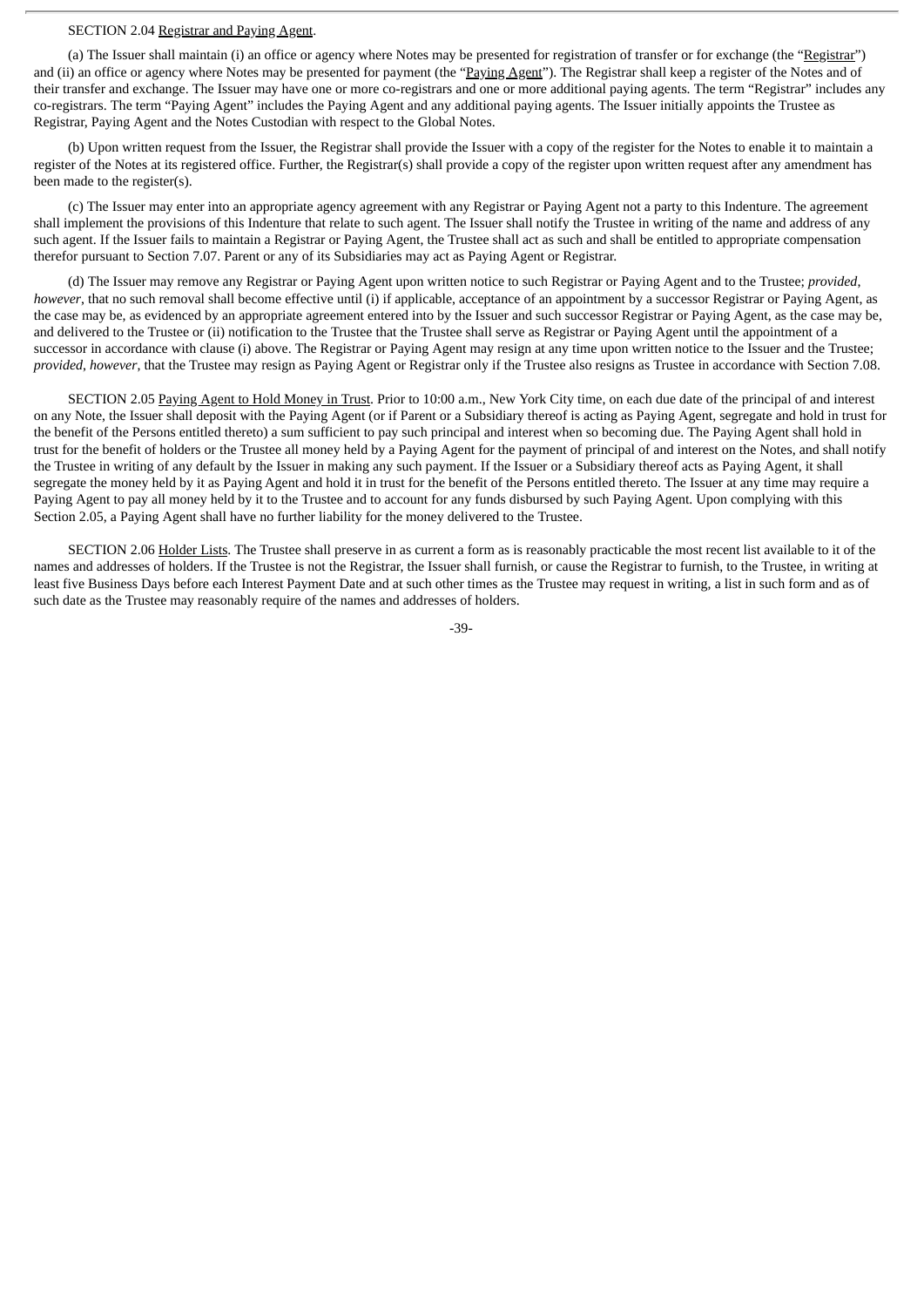SECTION 2.07 Transfer and Exchange. The Notes shall be issued in registered form and shall be transferable only upon the surrender of a Note for registration of transfer and in compliance with Appendix A. When a Note is presented to the Registrar with a request to register a transfer, the Registrar shall register the transfer as requested if its requirements (including, among other things, the furnishing of appropriate endorsements and transfer documents) therefor are met. When Notes are presented to the Registrar with a request to exchange them for an equal principal amount of Notes of other denominations, the Registrar shall make the exchange as requested if the same requirements are met. To permit registration of transfers and exchanges, the Issuer shall execute and the Trustee shall authenticate Notes at the Registrar's request. The Issuer may require payment of a sum sufficient to pay all taxes, assessments or other governmental charges payable on transfer that are required by law in connection with any transfer or exchange pursuant to this Section. The Issuer shall not be required to make, and the Registrar need not register, transfers or exchanges of any Notes selected for redemption (except, in the case of Notes to be redeemed in part, the portion thereof not to be redeemed) or of any Notes for a period of 15 days before the mailing of a notice of redemption of Notes to be redeemed.

Prior to the due presentation for registration of transfer of any Note, the Issuer, the Guarantors, the Trustee, the Paying Agent and the Registrar may deem and treat the Person in whose name a Note is registered as the absolute owner of such Note for the purpose of receiving payment of principal of and interest, if any, on such Note and for all other purposes whatsoever, whether or not such Note is overdue, and none of the Issuer, the Guarantors, the Trustee, the Paying Agent or the Registrar shall be affected by notice to the contrary.

Any holder of a beneficial interest in a Global Note shall, by acceptance of such beneficial interest, agree that transfers of beneficial interests in such Global Note may be effected only through a book-entry system maintained by (a) the holder of such Global Note (or its agent) or (b) any holder of a beneficial interest in such Global Note, and that ownership of a beneficial interest in such Global Note shall be required to be reflected in a book entry.

All Notes issued upon any transfer or exchange pursuant to the terms of this Indenture shall evidence the same debt and shall be entitled to the same benefits under this Indenture as the Notes surrendered upon such transfer or exchange.

The Trustee shall have no obligation or duty to monitor, determine or inquire as to compliance with any restrictions on transfer imposed under this Indenture or under applicable law with respect to any transfer of any interest in any Note (including any transfers between or among Depository participants or beneficial owners of interests in any Global Note) other than to require delivery of such certificates and other documentation or evidence as are expressly required by, and to do so if and when expressly required by the terms of, this Indenture, and to examine the same to determine substantial compliance as to form with the express requirements hereof.

None of the Trustee, Registrar or Paying Agent shall have any responsibility for any actions taken or not taken by the Depository.

SECTION 2.08 Replacement Notes. If a mutilated Note is surrendered to the Registrar or if the holder of a Note claims that the Note has been lost, destroyed or wrongfully taken, the Issuer shall issue and the Trustee shall authenticate a replacement Note if the requirements of Section 8-405 of the Uniform Commercial Code are met, such that the holder (a) satisfies the Issuer and the Trustee within a reasonable time after such holder has notice of such loss, destruction or wrongful taking and the Registrar does not register a transfer prior to receiving such notification, (b) makes such request to the Issuer and the Trustee prior to the Note being acquired by a protected purchaser as defined in Section 8-303 of the Uniform Commercial Code (a "protected purchaser") and (c) satisfies any other reasonable requirements of the Issuer and the Trustee. Such holder shall furnish an indemnity bond sufficient in the judgment of the Trustee, with respect to the Trustee, and the Issuer, with respect to the Issuer, to protect the Issuer, the Trustee, the Paying Agent and the Registrar, as applicable, from any loss or liability that any of them may suffer if a Note is replaced and subsequently presented or claimed for payment. The Issuer and the Trustee may charge the holder for their expenses in replacing a Note (including without limitation, attorneys' fees and disbursements in replacing such Note). In the event any such mutilated, lost, destroyed or wrongfully taken Note has become or is about to become due and payable, the Issuer in its discretion may pay such Note instead of issuing a new Note in replacement thereof.

Every replacement Note is an additional obligation of the Issuer.

-40-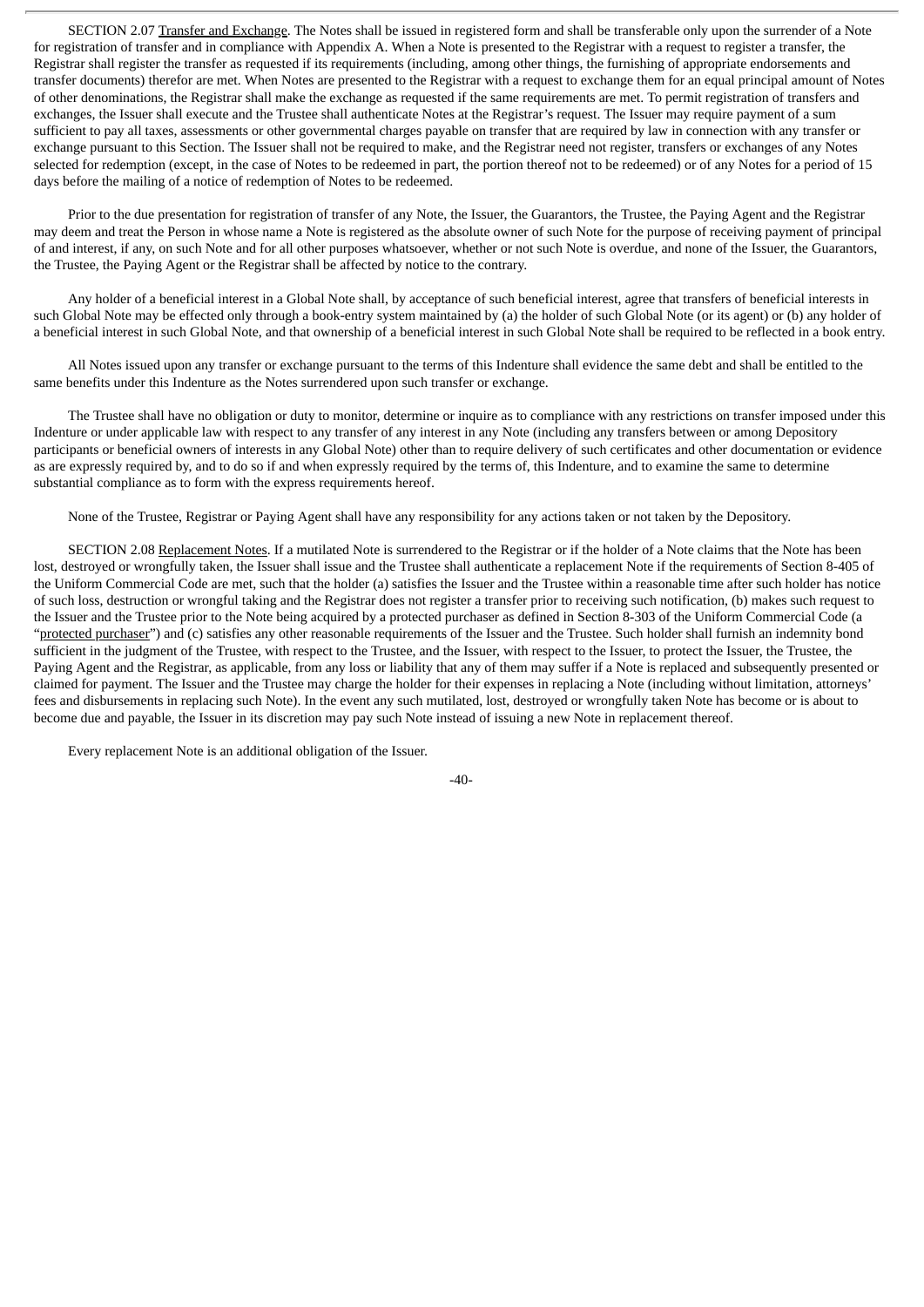The provisions of this Section 2.08 are exclusive and shall preclude (to the extent lawful) all other rights and remedies with respect to the replacement or payment of mutilated, lost, destroyed or wrongfully taken Notes.

SECTION 2.09 Outstanding Notes. Notes outstanding at any time are all Notes authenticated by the Trustee except for those canceled by it, those paid pursuant to Section 2.08, those delivered to it for cancellation and those described in this Section as not outstanding. Subject to Section 13.06, a Note does not cease to be outstanding because the Issuer or an Affiliate of the Issuer holds the Note.

If a Note is replaced pursuant to Section 2.08 (other than a mutilated Note surrendered for replacement), it ceases to be outstanding unless the Trustee and the Issuer receive proof satisfactory to them that the replaced Note is held by a protected purchaser. A mutilated Note ceases to be outstanding upon surrender of such Note and replacement thereof pursuant to Section 2.08.

If a Paying Agent segregates and holds in trust, in accordance with this Indenture, on a redemption date or maturity date money sufficient to pay all principal and interest payable on that date with respect to the Notes (or portions thereof) to be redeemed or maturing, as the case may be, and no Paying Agent is prohibited from paying such money to the holders on that date pursuant to the terms of this Indenture, then on and after that date such Notes (or portions thereof) cease to be outstanding and interest on them ceases to accrue.

SECTION 2.10 Cancellation. The Issuer at any time may deliver Notes to the Trustee for cancellation. The Registrar and each Paying Agent shall forward to the Trustee any Notes surrendered to them for registration of transfer, exchange or payment. The Trustee and no one else shall cancel all Notes surrendered for registration of transfer, exchange, payment or cancellation and shall dispose of canceled Notes in accordance with its customary procedures. The Issuer may not issue new Notes to replace Notes they have redeemed, paid or delivered to the Trustee for cancellation. The Trustee shall not authenticate Notes in place of canceled Notes other than pursuant to the terms of this Indenture.

SECTION 2.11 Defaulted Interest. If the Issuer defaults in a payment of interest on the Notes, the Issuer shall pay the defaulted interest then borne by the Notes (*plus* interest on such defaulted interest to the extent lawful) in any lawful manner. The Issuer may pay the defaulted interest to the Persons who are holders on a subsequent special record date. The Issuer shall fix or cause to be fixed any such special record date and payment date to the reasonable satisfaction of the Trustee and shall promptly mail or cause to be mailed to each affected holder a notice that states the special record date, the payment date and the amount of defaulted interest to be paid.

SECTION 2.12 CUSIP Numbers, ISINs, Etc. The Issuer in issuing the Notes may use CUSIP numbers, ISINs and "Common Code" numbers (if then generally in use), and the Trustee shall use any such CUSIP numbers, ISINs and "Common Code" numbers in notices of redemption as a convenience to holders; *provided*, *however*, that any such notice may state that no representation is made as to the correctness of such numbers, either as printed on the Notes or as contained in any notice of a redemption that reliance may be placed only on the other identification numbers printed on the Notes and that any such redemption shall not be affected by any defect in or omission of such numbers. The Issuer shall promptly advise the Trustee in writing of any change in any such CUSIP numbers, ISINs and "Common Code" numbers.

SECTION 2.13 Calculation of Principal Amount of Notes. The aggregate principal amount of the Notes, at any date of determination, shall be the principal amount of the Notes at such date of determination. With respect to any matter requiring consent, waiver, approval or other action of the holders of a specified percentage of the principal amount of all the Notes, such percentage shall be calculated, on the relevant date of determination, by dividing (a) the principal amount, as of such date of determination, of Notes, the holders of which have so consented, by (b) the aggregate principal amount, as of such date of determination, of the Notes then outstanding, in each case, as determined in accordance with the preceding sentence, and Section 13.06 of this Indenture. Any calculation of the Applicable Premium made pursuant to this Section 2.13 shall be made by the Issuer and delivered to the Trustee pursuant to an Officers' Certificate.

-41-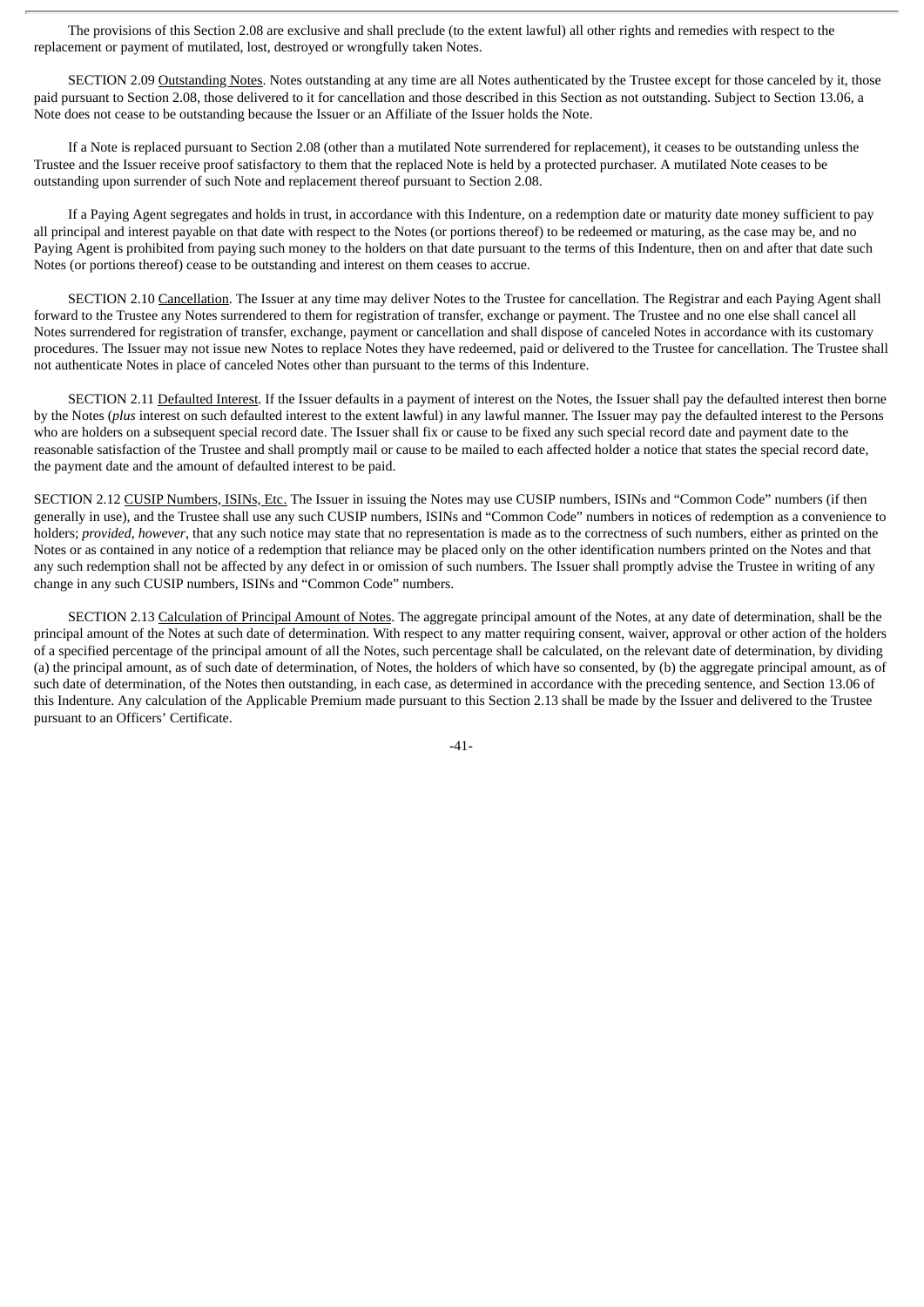SECTION 2.14 Additional Amounts. All payments made by or on behalf of the Issuer or any Guarantor under or with respect to the Notes or any Guarantee will be made free and clear of and without withholding or deduction for or on account of any present or future Taxes unless required by law or the official interpretation or administration thereof. If any such withholding or deduction is required by any applicable withholding agent for or on account of Taxes imposed by (i) Ireland, (ii) any jurisdiction from or through which such payment is made by or on behalf of the Issuer or any Guarantor (including, without limitation, the jurisdiction of any paying agent) or (iii) any other jurisdiction in which the Issuer or a Guarantor is incorporated, organized, resident or engaged in business for Tax purposes (each of (i), (ii), (iii) and any political subdivision thereof, a "Relevant Taxing Jurisdiction"), in respect of any payment made under or with respect to the Notes or under any Guarantee (including payments of principal, redemption price, interest or premium (if any)), subject to the limitations described below, the Issuer or such Guarantor, as the case may be, will pay (together with such payments) such additional amounts ("Additional Amounts") as may be necessary so that the net amount received by each beneficial owner of Notes after such withholding or deduction (including any withholding or deduction attributable to such Additional Amounts) will equal the amount the beneficial owner would have received if such Taxes had not been withheld or deducted; provided, however, that no Additional Amounts will be payable with respect to (referred to herein as "Excluded Taxes"):

- (1) any Tax, to the extent such Tax would not have been imposed, withheld, deducted or levied but for any actual or deemed present or former connection between the holder or the beneficial owner (or between a fiduciary, settlor, beneficiary, member or shareholder or other equity owner of, or a person having a power over, such holder or beneficial owner, if such holder or beneficial owner is an estate, a trust, a limited liability company, a partnership, a corporation or other entity) of such Notes and the Relevant Taxing Jurisdiction (including, without limitation, being or having been a citizen, national or resident of, or incorporated or carrying on a business in or having or having had a permanent establishment in the Relevant Taxing Jurisdiction) other than a connection arising solely from the acquisition, ownership, holding or disposition of the Notes, the enforcement of rights under the Notes or any Guarantee or the receipt of payments under or in respect of the Notes or any Guarantee;
- (2) any Tax, to the extent such Tax would not have been imposed, withheld, deducted or levied but for the failure of the holder or beneficial owner of the Notes to comply with any reasonable written request of the Issuer addressed to the holder or beneficial owner and made at least 90 days before any such withholding or deduction would be payable, to satisfy any certification, identification, information, documentation or other reporting requirements concerning the nationality, residence, identity or connection with the Relevant Taxing Jurisdiction of such holder or beneficial owner, which are required by applicable law, treaty, regulation or official administrative guidance of the applicable Relevant Taxing Jurisdiction as a precondition to exemption from, or reduction in the rate of deduction or withholding of, all or part of such Tax (including, without limitation, a certification that the holder or beneficial owner is not resident in the Relevant Taxing Jurisdiction) but in each case, only to the extent such holder or beneficial owner is legally eligible to provide such certification or other documentation;
- (3) any Tax that would not have been imposed, withheld, deducted or levied if the presentation of Notes (where Notes are in the form of certificated Notes and presentation is required) for payment had occurred within 30 days after the date such payment became due and payable, or was duly provided for and notice thereof given to holders, whichever is later (except to the extent that the holder or beneficial owner would have been entitled to such Additional Amounts had the Note been presented within such 30-day period);
- (4) any estate, inheritance, gift, transfer, capital gains, personal property, wealth, value added, sales or similar Tax;

 $-42-$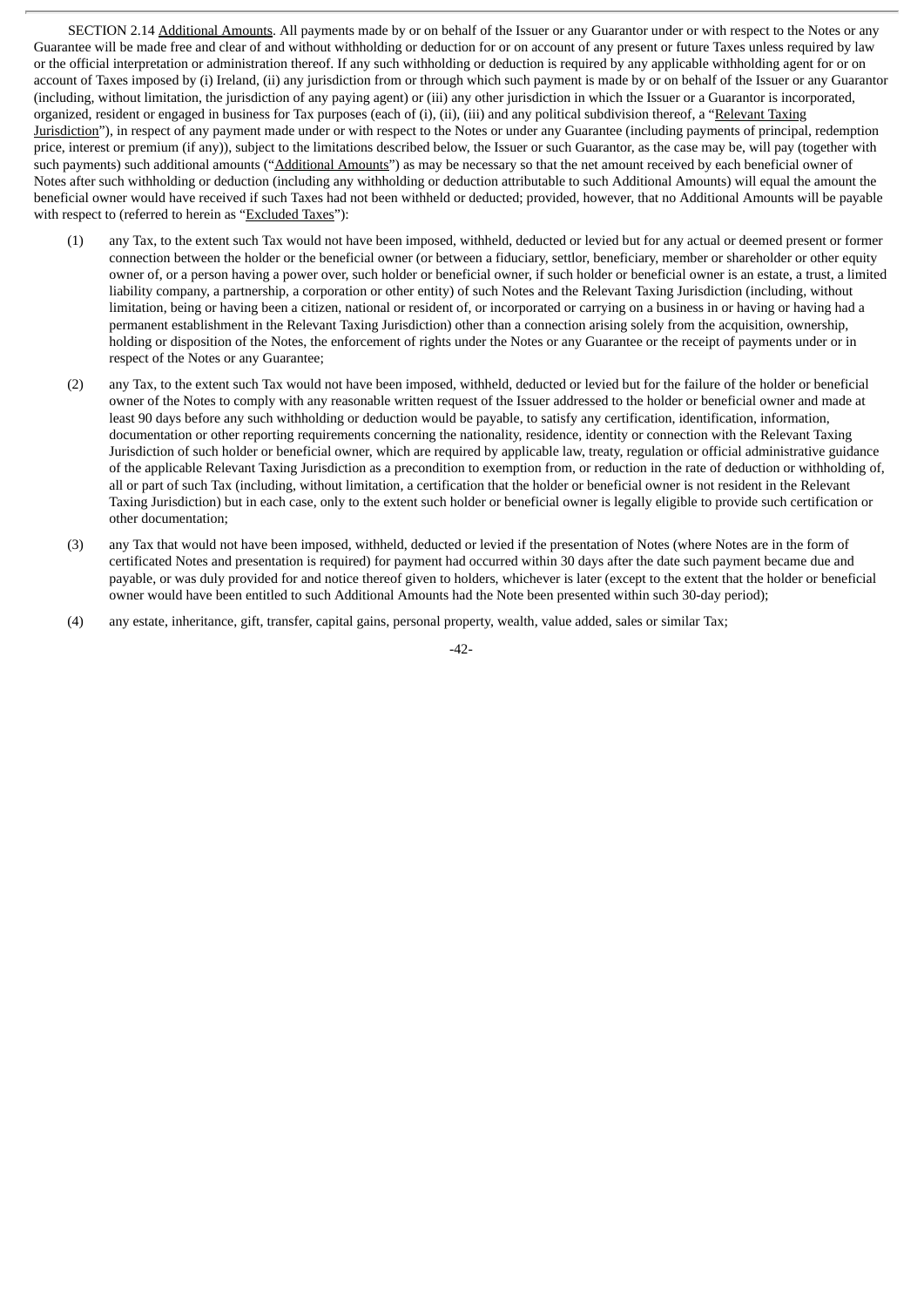- (5) any Tax that could have been avoided by the presentation of Notes (where Notes are in the form of certificated Notes and presentation is required) for payment to another reasonably available paying agent;
- (6) any Tax payable other than by deduction or withholding from payments under, or with respect to, the Notes or the Guarantee;
- (7) any Taxes which are imposed, withheld, deducted or levied with respect to, or payable by, a holder that is not the beneficial owner of the Note, or a portion of the Note, or that is a fiduciary, partnership, limited liability company or other similar entity, but only to the extent that a beneficial owner, a beneficiary or settlor with respect to such fiduciary or member of such partnership, limited liability company or similar entity would not have been entitled to the payment of an Additional Amount had such beneficial owner, settlor, beneficiary or member received directly its beneficial or distributive share of the payment;
- (8) any Taxes imposed, withheld, levied or deducted pursuant to Sections 1471 through 1474 of the Code as of the Issue Date (or any amended or successor version that is substantively comparable and not materially more onerous to comply with), any current or future regulations promulgated thereunder or official interpretations thereof, any agreement entered into pursuant to current Section 1471(b) of the Code as of the Issue Date (or any amended or successor version described above), or any intergovernmental agreements, treaties, conventions or similar agreements (and any related laws or other official rules or administrative guidance) implementing the foregoing in any jurisdiction;
- (9) any withholding or deduction imposed on a payment to or for the immediate benefit of an individual beneficial owner who is a Luxembourg resident pursuant to the Luxembourg law of 23 December 2005 on the taxation of savings, as amended; or
- (10) any combination of clauses (1) through (9) above.

The applicable withholding agent will (i) make any required withholding or deduction and (ii) timely remit the full amount deducted or withheld to the relevant taxing authority in accordance with applicable law. Upon request, the Issuer or any Guarantor, as applicable, will use reasonable efforts to obtain certified copies of Tax receipts evidencing the payment of Taxes so deducted or withheld from each Relevant Taxing Jurisdiction imposing such Taxes and will provide such certified copies to the Trustee. If certified copies of such Tax receipts are not reasonably obtainable, upon request, the Issuer or such Guarantor, as applicable, shall provide the Trustee with other evidence of payment reasonably satisfactory to the Trustee. Such certified copies or other evidence shall be made available to holders upon request.

Whenever in this Indenture or the Notes there is mentioned, in any context, the payment of amounts based upon the principal amount of the Notes or of principal, premium (if any) or interest or of any other amount payable under or with respect to any of the Notes or any Guarantee, such mention shall be deemed to include mention of the payment of Additional Amounts to the extent that, in such context, Additional Amounts are, were or would be payable in respect thereof.

The Issuer will pay any present or future stamp, issue, registration, court or documentary Taxes, or any other excise, property or similar Taxes, that arise in any jurisdiction from the execution, issuance, delivery, registration or enforcement of the Notes, any Guarantee, the Indenture, or any other document or instrument referred to therein, or the receipt of any payments with respect to the Notes or the Guarantees ("Documentary Taxes"), provided that the Issuer will not be liable for (i) any Ireland registration duties, which would become payable as a result of the registration, by any holder, of the documents relating to the Notes, any Guarantee, the Indenture, or any other document or instrument referred to therein, when such registration is not required to enforce that holder's rights under the documents relating to the Notes, any Guarantee, the Indenture, or any other document or instrument referred to therein, or for (ii) any cost, loss or liability incurred in relation to Luxembourg stamp duty, registration

-43-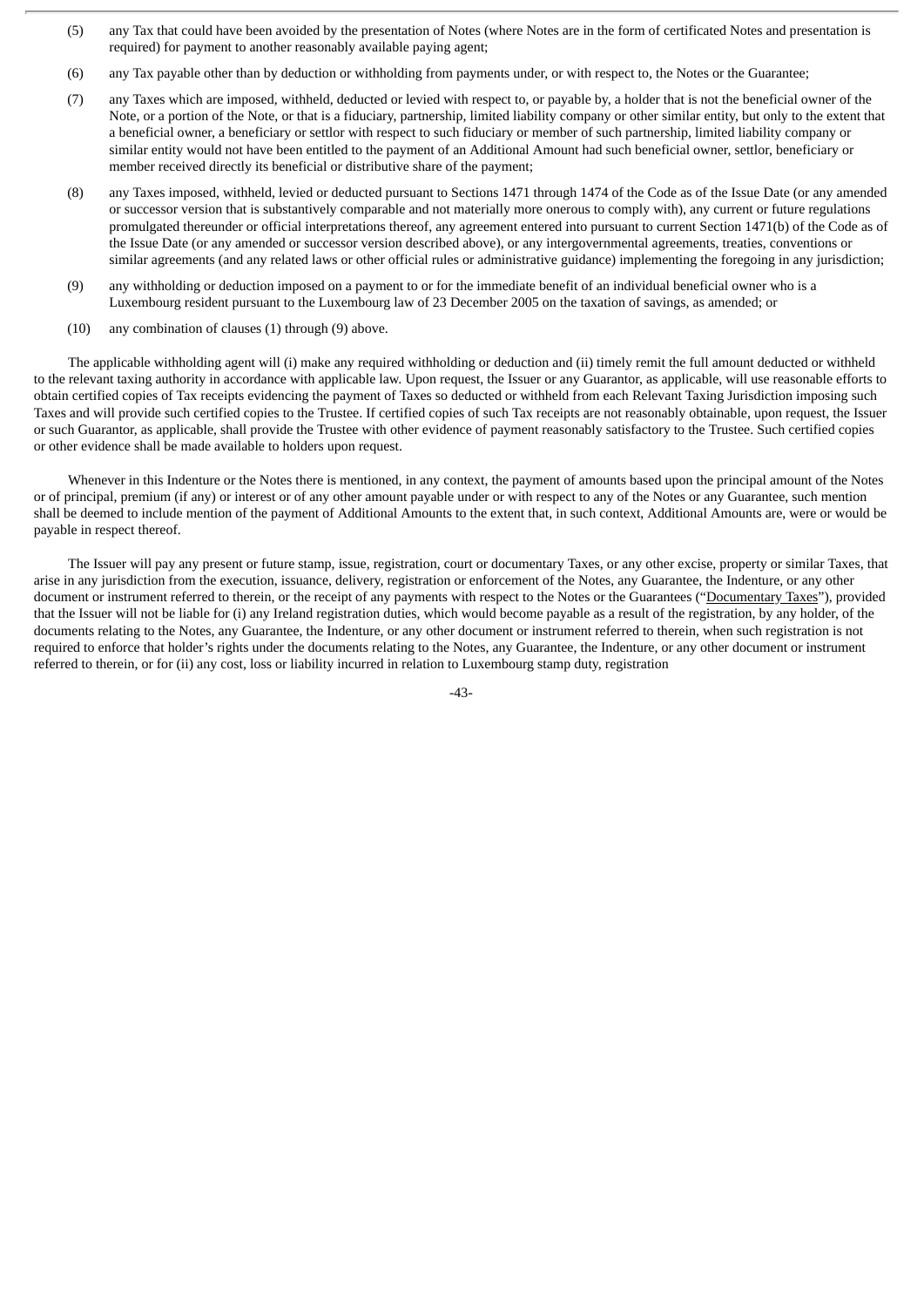and other similar Taxes which arise in respect of (A) any assignment, transfer, sub-participation or sub-contract of a holder's rights or obligations under the documents relating to the Notes, any Guarantee, the Indenture, or any other document or instrument referred to therein or (B) any voluntary registration, by any holder, in Luxembourg of any documents relating to the Notes, any Guarantee, the Indenture, or any other document or instrument referred to therein payable due to registration of such document (droits d'enregistrement) when such registration is made on a purely voluntary basis by such holder (i.e., such registration is or was not required to maintain or preserve the rights of any holder under the relevant document). For the avoidance of doubt, the obligation provided in this paragraph shall not include any Documentary Taxes resulting from the transfer of Notes in the ordinary course.

The Issuer and Guarantors, jointly and severally, will indemnify each Trustee (including the Collateral Trustee), holder and beneficial owner of the Notes for and hold them harmless against the full amount of (i) any Taxes, other than Excluded Taxes, paid by or on behalf of such Trustee, holder or beneficial owner in connection with payments made under or with respect to the Notes or the Guarantees and (ii) any Taxes, other than Excluded Taxes, levied or imposed with respect to any reimbursement under the foregoing clause (i) or this clause (ii). A certificate as to the amount of such requested indemnification, delivered by such Trustee, holder or beneficial owner, shall be conclusive absent manifest error.

The obligation to pay Additional Amounts and Documentary Taxes under the terms and conditions described above will survive any termination, defeasance or discharge of this Indenture, and will apply mutatis mutandis to any successor to the Issuer or any Guarantor and to any jurisdiction in which any such successor is incorporated, organized, resident or engaged in business for Tax purposes, or any jurisdiction from or through which payment on the Notes or any Guarantee is made by or on behalf of any such successor (including, without limitation, the jurisdiction of any paying agent), and any political subdivision or taxing authority thereof or therein.

## **ARTICLE III**

# **REDEMPTION AND SECURITY IN SEGREGATED ACCOUNT**

SECTION 3.01 Redemption. The Notes may be redeemed, in whole or from time to time in part, subject to the conditions and at the redemption prices set forth in Paragraph 5 of the form of Note set forth in Exhibit A hereto, which is hereby incorporated by reference and made a part of this Indenture, together with accrued and unpaid interest, to, but excluding, the redemption date (subject to the right of holders of record on the relevant Record Date to receive interest due on the relevant Interest Payment Date). The Initial Notes shall also be subject to mandatory redemption as provided in Section 3.09.

SECTION 3.02 Applicability of Article. Redemption of Notes at the election of the Issuer or otherwise, as permitted or required by any provision of this Indenture, shall be made in accordance with such provision and this Article III.

SECTION 3.03 Notices to Trustee. If the Issuer elects to redeem Notes pursuant to the optional redemption provisions of Paragraph 5 of the Note, the Issuer shall notify the Trustee in an Officers' Certificate of (i) the Section of this Indenture pursuant to which the redemption shall occur, (ii) the redemption date, (iii) the principal amount of Notes to be redeemed and (iv) the redemption price. The Issuer shall give notice to the Trustee provided for in this Section 3.03 at least 15 days but not more than 60 days (or such shorter period as may be agreed by the Trustee) before a redemption date if the redemption is a redemption pursuant to Paragraph 5 of the Note. The Issuer may also include a request in such Officers' Certificate that the Trustee give the notice of redemption in the Issuer's name and at its expense and setting forth the form of such notice containing the information required by Section 3.05. Any such request and the notice of redemption to be delivered shall be received in writing by the Trustee at least five (5) Business Days (or such shorter period as is acceptable to the Trustee) prior to the date on which such notice is to be given. Any such notice may be canceled if written notice from the Issuer of such cancellation is actually received by the Trustee on the Business Day immediately prior to notice of such redemption being mailed to any holder or otherwise delivered in accordance with the applicable procedures of the Depository and shall thereby be void and of no effect. The Issuer shall deliver to the Trustee such documentation and records as shall enable the Trustee to select the Notes to be redeemed pursuant to Section 3.04.

-44-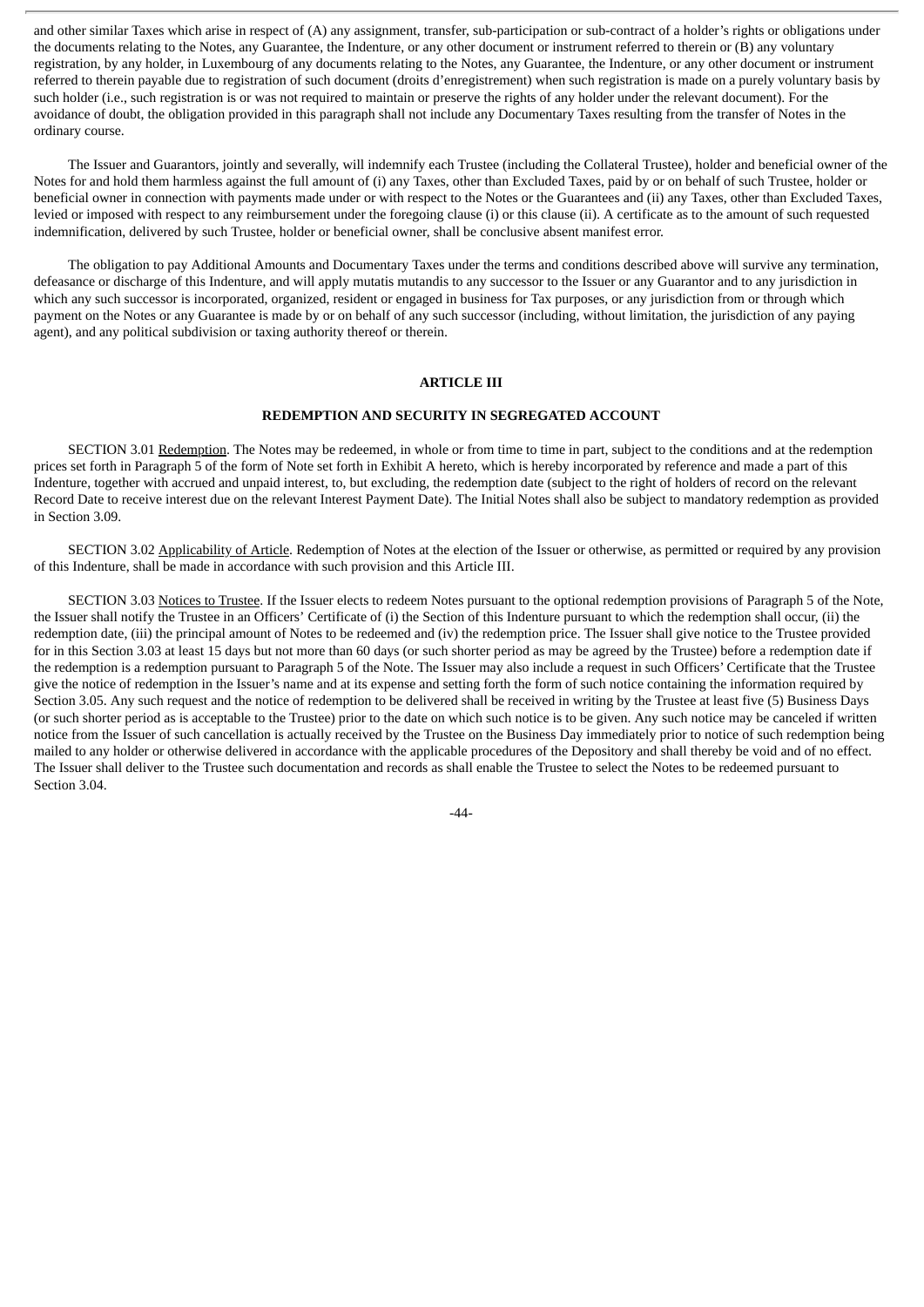SECTION 3.04 Selection of Notes to Be Redeemed. In the case of any partial redemption of Notes, selection of the Notes for redemption will be made by the Trustee on a pro rata basis to the extent practicable or by lot or by such other method as the Trustee shall deem fair and appropriate (and, in such manner that complies with the requirements of the Depository, if applicable); *provided* that no Notes of \$200,000 or less shall be redeemed in part. The Trustee shall make the selection from outstanding Notes not previously called for redemption. The Trustee may select for redemption portions of the principal of Notes that have denominations larger than \$200,000. Notes and portions of them the Trustee selects shall be in amounts of \$200,000 or integral multiples of \$1,000 in excess thereof. Provisions of this Indenture that apply to Notes called for redemption also apply to portions of Notes called for redemption. The Trustee shall notify the Issuer promptly of the Notes or portions of Notes to be redeemed.

#### SECTION 3.05 Notice of Optional Redemption.

(a) At least 15 but not more than 60 days before a redemption date pursuant to Paragraph 5 of the Note, the Issuer shall mail or cause to be mailed by first-class mail, or delivered electronically if held by the Depository, a notice of redemption to each holder whose Notes are to be redeemed at its registered address (with a copy to the Trustee), except that redemption notices may be mailed or otherwise delivered more than 60 days prior to the redemption date if the notice is issued in connection with a defeasance of the Notes or a satisfaction and discharge of this Indenture pursuant to Article VIII.

Any such notice shall identify the Notes including CUSIP numbers to be redeemed and shall state:

(i) the redemption date;

(ii) the redemption price and the amount of accrued interest to, but excluding, the redemption date;

(iii) the name and address of the Paying Agent;

(iv) that Notes called for redemption must be surrendered to the Paying Agent to collect the redemption price, plus accrued and unpaid interest;

(v) if fewer than all the outstanding Notes are to be redeemed, the certificate numbers and principal amounts of the particular Notes to be redeemed, the aggregate principal amount of Notes to be redeemed and the aggregate principal amount of Notes to be outstanding after such partial redemption;

(vi) that, unless the Issuer defaults in making such redemption payment or the Paying Agent is prohibited from making such payment pursuant to the terms of this Indenture, interest on Notes (or portion thereof) called for redemption ceases to accrue on and after the redemption date;

(vii) the CUSIP number, ISIN and/or "Common Code" number, if any, printed on the Notes being redeemed;

(viii) that no representation is made as to the correctness or accuracy of the CUSIP number or ISIN and/or "Common Code" number, if any, listed in such notice or printed on the Notes; and

(ix) any conditions precedent, in accordance with Section 3.05(c) below.

(b) At the Issuer's request, the Trustee shall deliver the notice of redemption in the Issuer's name and at the Issuer's expense. In such event, the Issuer shall notify the Trustee in writing of such request and provide the Trustee with the notice to be delivered at least five (5) Business Days (or such shorter period as is acceptable to the Trustee) prior to the date such notice is to be provided to holders. Such notice shall be in writing and may be sent to the Trustee via electronic mail.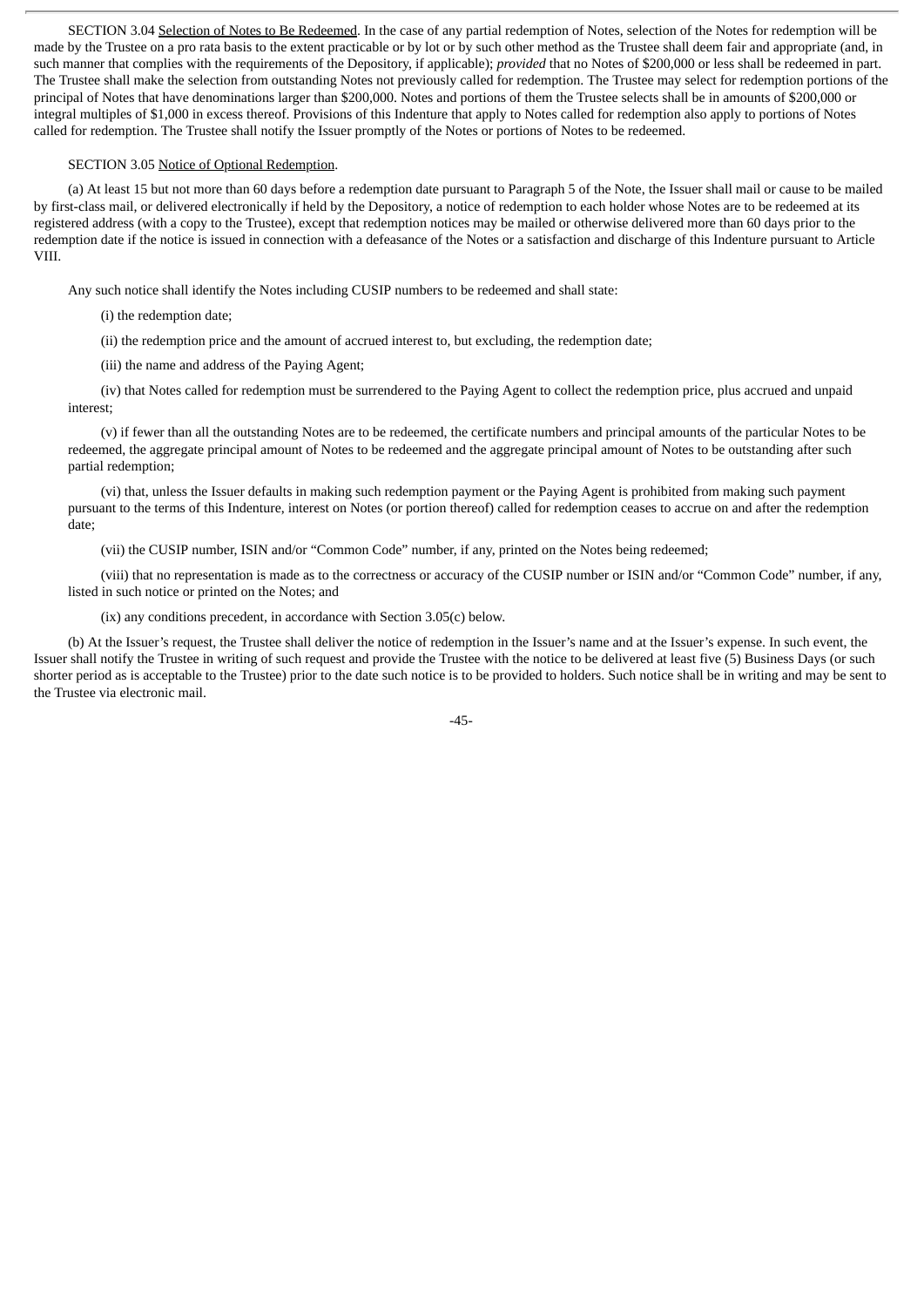(c) Any redemption and notice thereof may, at the Issuer's discretion, be subject to one or more conditions precedent. Any such notice shall describe each such condition, and if applicable, shall state that, in the Issuer's discretion, the redemption date may be delayed until such time as any or all such conditions shall be satisfied, or such redemption may not occur and such notice may be rescinded in the event that any or all such conditions shall not have been satisfied by the redemption date, or by the redemption date as so delayed, and such notice may be rescinded at any time in the Issuer's discretion if in the good faith judgment of the Issuer any or all of such conditions will not be satisfied.

SECTION 3.06 Effect of Notice of Redemption. Once notice of redemption is mailed or otherwise delivered in accordance with Section 3.05, Notes called for redemption become due and payable on the redemption date and at the redemption price stated in the notice, except as otherwise expressly provided in Paragraph 5 of the Notes and subject to Section 3.05(c) above. Upon surrender to the Paying Agent, such Notes shall be paid at the redemption price stated in the notice, *plus* accrued and unpaid interest to, but excluding, the redemption date; *provided*, *however*, that if the redemption date is after a regular Record Date and on or prior to the next Interest Payment Date, the accrued interest shall be payable to the holder of the redeemed Notes registered on the relevant Record Date. Failure to give notice or any defect in the notice to any holder shall not affect the validity of the notice to any other holder.

SECTION 3.07 Deposit of Redemption Price. With respect to any Notes, prior to 10:00 a.m., New York City time, on the redemption date, the Issuer shall deposit with the Paying Agent (or, if the Issuer or a Subsidiary thereof is the Paying Agent, shall segregate and hold in trust) money sufficient to pay the redemption price of and accrued and unpaid interest on all Notes or portions thereof to be redeemed on that date other than Notes or portions of Notes called for redemption that have been delivered by the Issuer to the Trustee for cancellation. On and after the redemption date, interest shall cease to accrue on Notes or portions thereof called for redemption so long as the Issuer has deposited with the Paying Agent funds sufficient to pay the principal of, *plus* accrued and unpaid interest on, the Notes or portions thereof to be redeemed.

SECTION 3.08 Notes Redeemed in Part. If any Note is to be redeemed in part only, the notice of redemption relating to such Note shall state the portion of the principal amount thereof to be redeemed. A new Note in principal amount equal to the unredeemed portion thereof will be issued in the name of the holder thereof upon cancellation of the original Note.

## SECTION 3.09 Special Mandatory Redemption.

(a) The Issuer will be required, on the Special Mandatory Redemption Date, to redeem all of the Notes outstanding on the Special Mandatory Redemption Date at the Special Mandatory Redemption Price (subject to the right of holders of record on the relevant Record Date to receive interest due on the relevant Interest Payment Date).

(b) The Issuer will send a notice of special mandatory redemption, with a copy to the Trustee, not later than one Business Day after the occurrence of a Special Mandatory Redemption Trigger Date to each holder of the Notes at its registered address, or deliver such notice electronically through the Depository if the Notes are held by the Depository. The notice will specify the Special Mandatory Redemption Date, which may not be the same Business Day as the date the notice is sent. If funds sufficient to pay the Special Mandatory Redemption Price of all Notes to be redeemed on the Special Mandatory Redemption Date are deposited with the paying agent on or before the Special Mandatory Redemption Date, then on and after such date, the Notes will cease to bear interest, and all rights under the Notes will terminate.

#### SECTION 3.10 Segregated Account.

(a) Maintenance of Segregated Account. The Issuer shall establish and maintain a segregated securities account with Bank of America, N.A., for the benefit of the Notes Secured Parties. The net proceeds of the Initial Notes shall, prior to consummation of the Acquisition, be held by the Issuer in the Segregated Account.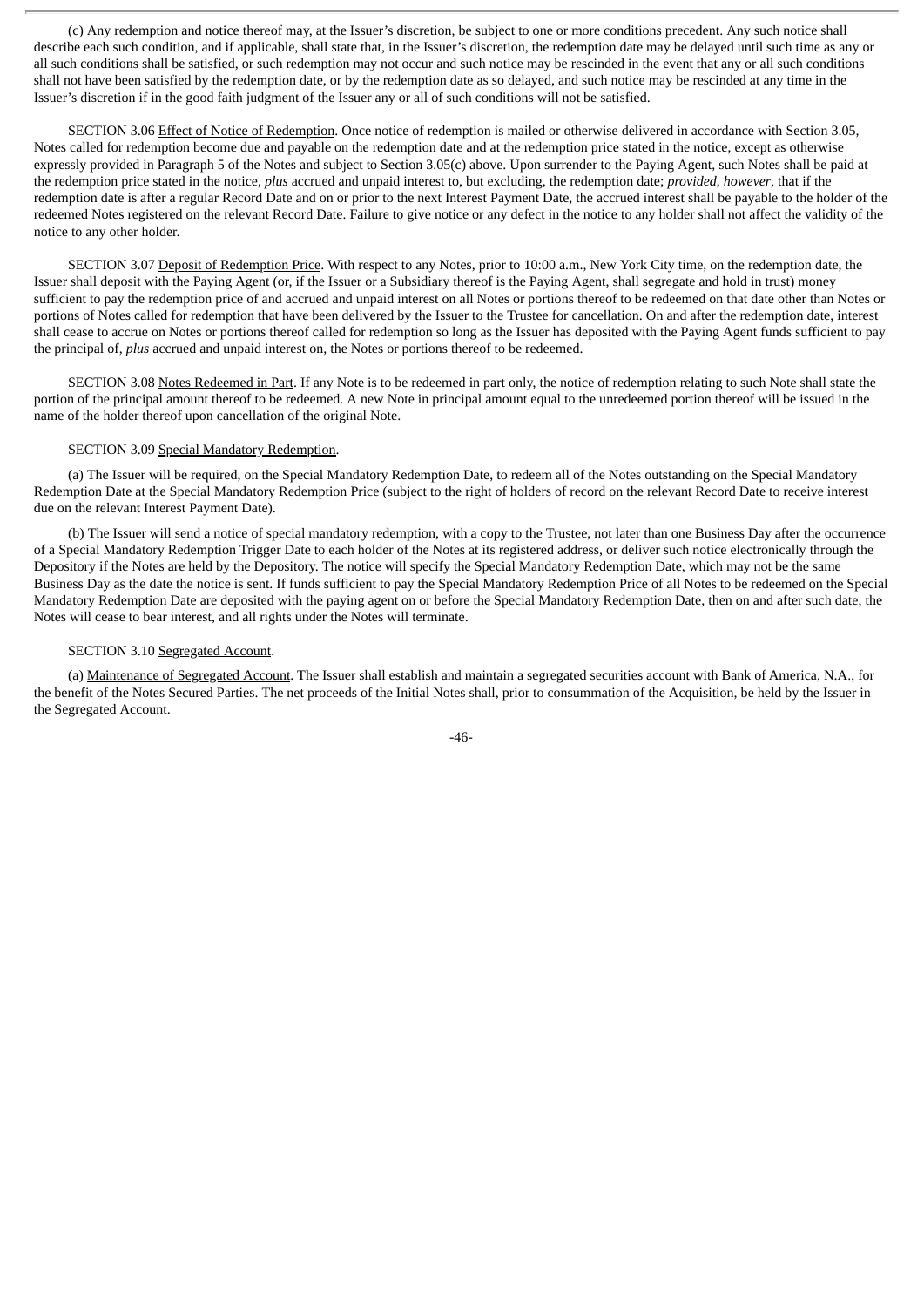(b) Grant of Security Interest. As security for the due and punctual payment when due of the Notes Obligations, the Issuer hereby pledges, assigns and grants to the Collateral Trustee, for its benefit and for the benefit of the Notes Secured Parties, a continuing security interest in, and lien on, all of the Issuer's rights, title and interest in the Segregated Account and all funds and property held in the Segregated Account, and all proceeds thereof (collectively with the Segregated Account, the "Specified Collateral").

(c) Perfection of Security Interest. The Issuer hereby agrees to file in the District of Columbia financing statements, continuation statements and amendments thereto that contain the information required by Article 9 of the Uniform Commercial Code of the District of Columbia for the filing of any financing statement, continuations or amendment relating to Specified Collateral. The Issuer further hereby agrees to and irrevocably authorizes the Collateral Trustee to so file, but the Collateral Trustee shall have no obligation whatsoever to do so.

### **ARTICLE IV**

#### **COVENANTS**

SECTION 4.01 Payment of Notes. The Issuer shall promptly pay the principal of and interest on the Notes on the dates and in the manner provided in the Notes and in this Indenture. An installment of principal of or interest shall be considered paid on the date due if on such date the Trustee or the Paying Agent holds as of 10:00 a.m., New York City time, money sufficient to pay all principal and interest then due and the Trustee or the Paying Agent, as the case may be, is not prohibited from paying such money to the holders on that date pursuant to the terms of this Indenture.

The Issuer shall pay interest on overdue principal at the rate specified therefor in the Notes, and it shall pay interest on overdue installments of interest at the same rate borne by the Notes to the extent lawful.

### SECTION 4.02 Reports and Other Information.

(a) So long as any Notes are outstanding hereunder, Parent will file with the SEC (and furnish to the Trustee and holders with copies of, without cost to each holder) the following:

(i) within the time periods specified in the SEC's rules and regulations, an annual report with the SEC on Form 10-K (or any successor comparable form);

(ii) within the time periods specified in the SEC's rules and regulations, a quarterly report with the SEC on Form 10-Q (or any successor comparable form); and

(iii) promptly from time to time after the occurrence of an event required to be therein reported (and in any event within the time periods specified in the SEC's rules and regulations), current reports with the SEC on Form 8-K (or any successor comparable form).

If Parent is no longer subject to the periodic reporting requirements of the Exchange Act for any reason, Parent will nevertheless continue filing the reports specified in the preceding paragraphs of this covenant with the SEC within the time periods specified above unless the SEC will not accept such a filing. If the SEC will not accept Parent's filings for any reason, Parent will furnish the reports referred to in the preceding paragraphs to the Trustee within the time periods that would apply if Parent were required to file those reports with the SEC. Parent will not take any action for the purpose of causing the SEC not to accept any such filings. In addition to providing such information to the Trustee, Parent shall make available the information required to be provided pursuant to clauses (i) through (iii) of Section 4.02(a), by posting such information to its website or on IntraLinks or any comparable online data system or website.

(b) If Parent has designated any of its Subsidiaries as an Unrestricted Subsidiary and if any such Unrestricted Subsidiary or group of Unrestricted Subsidiaries, if taken together as one Subsidiary, would constitute a Significant Subsidiary of Parent, then the annual and quarterly information required by subclauses (i) and (ii) of Section 4.02(a) shall include a reasonably detailed presentation, either on the face of the financial statements or in the footnotes thereto, of the financial condition and results of operations of Parent and its Restricted Subsidiaries separate from the financial condition and results of operations of such Unrestricted Subsidiaries.

 $-47-$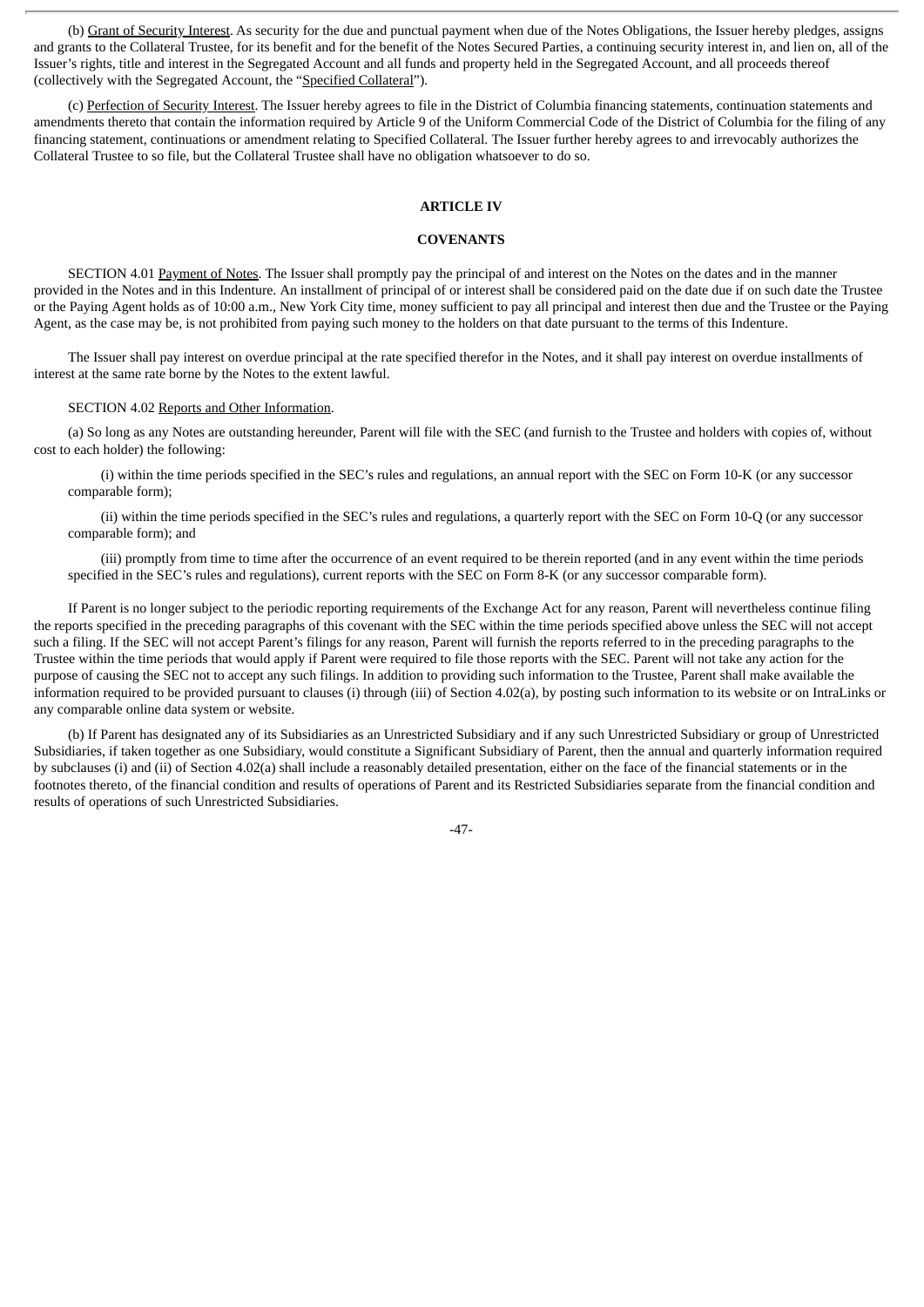(c) In the event that the rules and regulations of the SEC permit the Issuer and any direct or indirect parent of Parent to report at such parent entity's level on a consolidated basis, Parent shall have the right to satisfy its obligations in this Section 4.02 with respect to financial information relating to Parent by furnishing financial information relating to such direct or indirect parent; *provided* that such financial information is accompanied by consolidating information that explains in a reasonable level of detail, the differences between the information relating to such direct or indirect parent and any of its Subsidiaries other than Parent and its Subsidiaries, on the one hand, and the information relating to Parent, the Guarantors and the other Subsidiaries of Parent on a standalone basis, on the other hand.

(d) In addition, Parent has agreed that, for so long as any Notes remain outstanding during any period when it is not subject to Section 13 or 15(d) of the Exchange Act, it will furnish to the holders of the Notes and to prospective investors, upon their request, the information required to be delivered pursuant to Rule 144A(d)(4) under the Securities Act.

(e) Notwithstanding the foregoing, Parent will be deemed to have furnished the reports referred to in this Section 4.02 to the Trustee and the holders if Parent has filed such reports with (or furnished such reports to) the SEC via the EDGAR filing system and such reports are publicly available.

(f) Delivery of any reports, information and documents to the Trustee pursuant to this Section 4.02 is for informational purposes only, and the Trustee's receipt thereof shall not constitute actual or constructive notice of any information contained therein or determinable from information contained therein, including Parent's compliance with any of its covenants under this Indenture (as to which the Trustee is entitled to rely exclusively on Officer's Certificates of the Issuer). The Trustee shall have no responsibility for the filing, timeliness or content of any reports, information or documents. The Trustee shall have no obligation to determine whether or not such reports, information or documents have been filed pursuant to the SEC's EDGAR filing system (or its successor) or postings to any website have occurred, and the Trustee shall have no duty to participate in or monitor any conference calls.

## SECTION 4.03 Limitation on Incurrence of Indebtedness and Issuance of Disqualified Stock and Preferred Stock.

(a) (i) Parent shall not, and shall not permit any of the Restricted Subsidiaries to, directly or indirectly, Incur any Indebtedness (including Acquired Indebtedness) or issue any shares of Disqualified Stock; and (ii) Parent will not permit any of the Restricted Subsidiaries (other than any Guarantor) to issue any shares of Preferred Stock; *provided*, *however*, that Parent and its Restricted Subsidiaries may Incur Indebtedness (including Acquired Indebtedness) or issue shares of Disqualified Stock, and any Restricted Subsidiary that is not a Guarantor may Incur Indebtedness (including Acquired Indebtedness), issue shares of Disqualified Stock or issue shares of Preferred Stock, in each case if either (i) the Fixed Charge Coverage Ratio of Parent for the most recently ended four full fiscal quarters for which internal financial statements are available immediately preceding the date on which such additional Indebtedness is Incurred or such Disqualified Stock or Preferred Stock is issued would have been at least 2.00 to 1.00 or (ii) the Consolidated Total Net Leverage Ratio of Parent for the most recently ended four full fiscal quarters for which internal financial statements are available immediately preceding the date on which such additional Indebtedness is Incurred or such Disqualified Stock or Preferred Stock is issued would have been no greater than 5.90 to 1.00, in each case, determined on a *pro forma* basis (including a *pro forma* application of the net proceeds therefrom), as if the additional Indebtedness had been Incurred, or the Disqualified Stock or Preferred Stock had been issued, as the case may be, and the application of proceeds therefrom had occurred at the beginning of such four-quarter period; *provided*, *further*, that the aggregate principal amount of Indebtedness incurred, and shares of Disqualified Stock and Preferred Stock issued, by Restricted Subsidiaries that are not Guarantors pursuant to this Section 4.03(a), together with any Refinancing Indebtedness thereof pursuant to clause (xv) of Section 4.03(b), shall not exceed, the greater of \$350 million and 3.5% of Total Assets at the time of Incurrence (plus, in the case of any Refinancing Indebtedness in respect thereof Incurred pursuant to clause (xv) of Section 4.03(b), the Additional Refinancing Amount).

-48-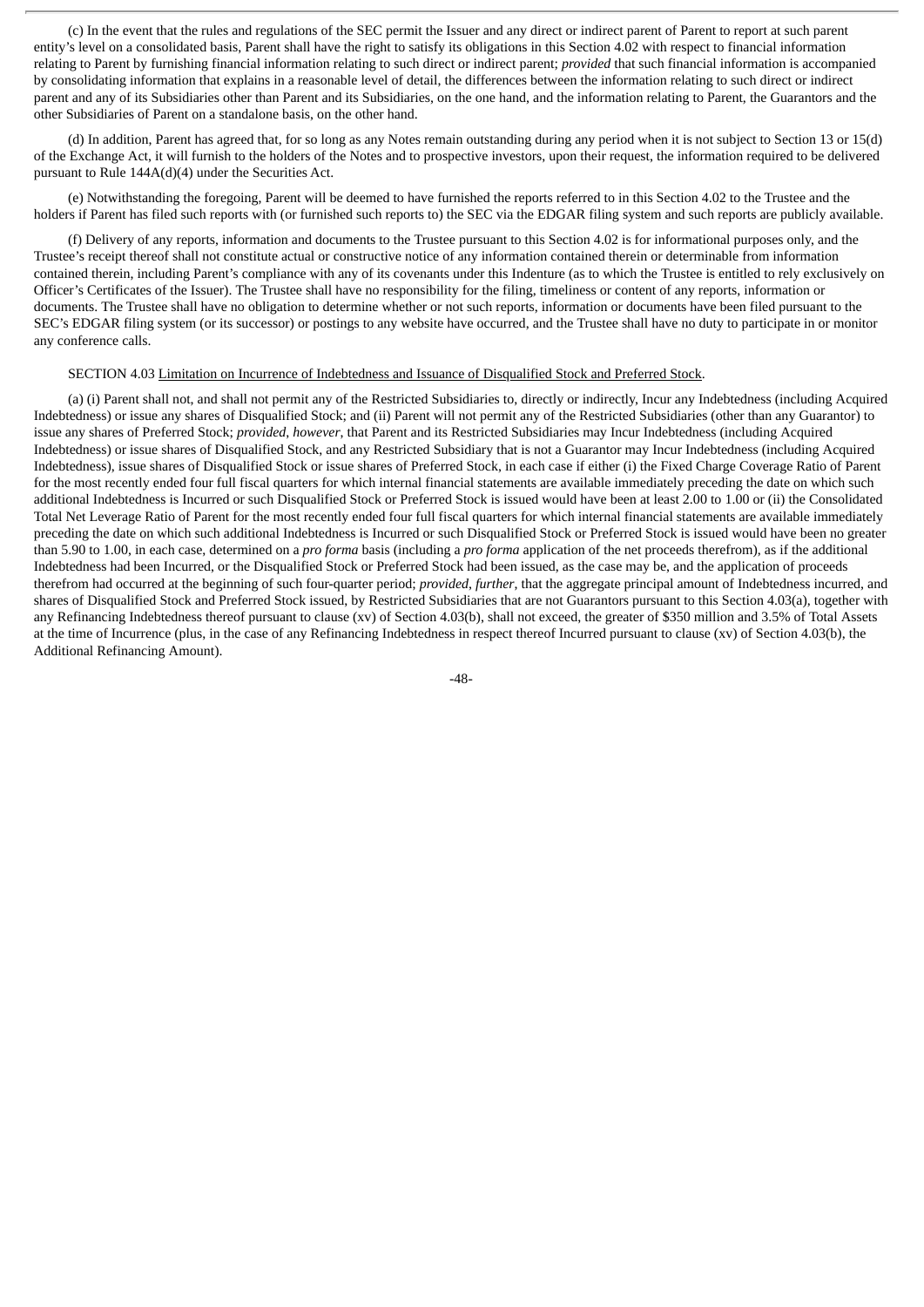# (b) The limitations set forth in Section 4.03(a) shall not apply to:

(i) the Incurrence by Parent or any Restricted Subsidiary of Indebtedness (including under any Credit Agreement and the issuance and creation of letters of credit and bankers' acceptances thereunder) up to an aggregate principal amount outstanding at the time of Incurrence, together with any Refinancing Indebtedness thereof incurred pursuant to clause (xv) below, that does not exceed the greater of (x) \$5,100 million; and (y) the aggregate principal amount of Consolidated Total Indebtedness that at the time of Incurrence does not cause the First Lien Net Leverage Ratio for Parent for the most recently ended four full fiscal quarters for which internal financial statements are available, determined on a pro forma basis, to exceed 4.10 to 1.00; *provided*, that for purposes of determining the amount of Indebtedness that may be incurred under clause (i)(y) and for purposes of any subsequent calculation of the First Lien Net Leverage Ratio, all Indebtedness incurred and outstanding under this clause (i) shall be treated as First Lien Indebtedness;

(ii) the Incurrence by the Issuer and the Guarantors of Indebtedness represented by the Notes issued on the Issue Date and the Guarantees thereof;

(iii) Indebtedness (other than Indebtedness described in clauses (i), (ii) and (xxviii) of this Section 4.03(b)) (x) of Parent or any of its Subsidiaries in effect on the Issue Date or (y) of GW Pharmaceuticals or any of its Subsidiaries in effect on the Acquisition Date;

(iv) (A) Indebtedness (including Capitalized Lease Obligations) Incurred by Parent or any Restricted Subsidiary, Disqualified Stock issued by Parent or any Restricted Subsidiary and Preferred Stock issued by any Restricted Subsidiary to finance (whether prior to or within 360 days after) the acquisition, lease, construction, repair, replacement or improvement of property (real or personal) or equipment (whether through the direct purchase of assets or the Capital Stock of any Person owning such assets) and Attributable Debt in respect of any Sale/Leaseback Transaction (other than any Permitted Sale/Leaseback Transaction) in an aggregate principal amount that, when aggregated with the principal amount or liquidation preference of all other Indebtedness, Disqualified Stock or Preferred Stock then outstanding and Incurred pursuant to this clause (iv), together with any Refinancing Indebtedness in respect thereof Incurred pursuant to clause (xv) below, does not exceed the greater of \$225 million and 2.25% of Total Assets at the time of Incurrence (plus, in the case of any Refinancing Indebtedness, the Additional Refinancing Amount) and (B) Attributable Debt in respect of any Permitted Sale/Leaseback Transaction;

(v) Indebtedness Incurred by Parent or any Restricted Subsidiary constituting reimbursement obligations with respect to letters of credit, bank guarantees and similar instruments issued in the ordinary course of business, including without limitation letters of credit in respect of workers' compensation claims, health, disability or other benefits to employees or former employees or their families or property, casualty or liability insurance or self-insurance, and letters of credit in connection with the maintenance of, or pursuant to the requirements of, environmental law or permits or licenses from Governmental Authorities, or other Indebtedness with respect to reimbursement type obligations regarding workers' compensation claims;

(vi) Indebtedness arising from agreements of Parent or any Restricted Subsidiary providing for indemnification, adjustment of acquisition or purchase price or similar obligations (including earn-outs), in each case, Incurred or assumed in connection with the Transactions, any Investments or any acquisition or disposition of any business, assets or a Subsidiary not prohibited by this Indenture, other than guarantees of Indebtedness Incurred by any Person acquiring all or any portion of such business, assets or Subsidiary for the purpose of financing such acquisition;

-49-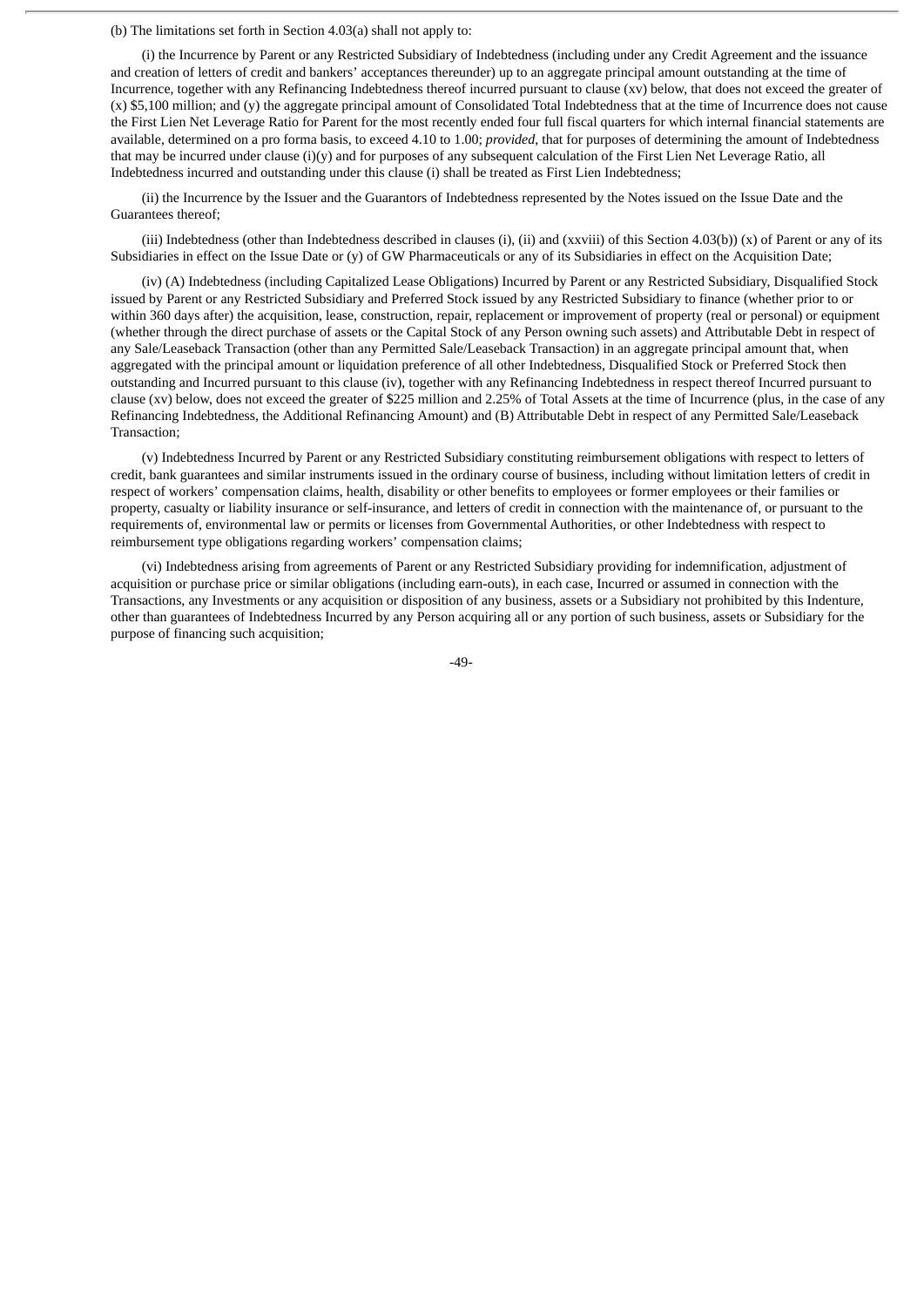(vii) Indebtedness of Parent to a Restricted Subsidiary or Disqualified Stock of Parent issued to a Restricted Subsidiary; *provided* that (except in respect of intercompany current liabilities incurred in the ordinary course of business in connection with the cash management, Tax and accounting operations of Parent and its Subsidiaries) any such Indebtedness owed to a Restricted Subsidiary that is not a Guarantor is subordinated in right of payment to the obligations of the Issuer; *provided*, *further*, that any subsequent issuance or transfer of any Capital Stock or any other event which results in any such Restricted Subsidiary ceasing to be a Restricted Subsidiary or any other subsequent transfer of any such Indebtedness (except to Parent or another Restricted Subsidiary or any pledge of such Indebtedness constituting a Permitted Lien but not the transfer thereof upon foreclosure) or shares of Disqualified Stock shall be deemed, in each case, to be an Incurrence of such Indebtedness or issuance of shares of Disqualified Stock, as applicable, not permitted by this clause (vii);

(viii) shares of Preferred Stock or Disqualified Stock of a Restricted Subsidiary issued to Parent or a Restricted Subsidiary; *provided* that any subsequent issuance or transfer of any Capital Stock or any other event which results in any Restricted Subsidiary that holds such shares of Preferred Stock or Disqualified Stock of another Restricted Subsidiary ceasing to be a Restricted Subsidiary or any other subsequent transfer of any such shares of Preferred Stock (except to Parent or a Restricted Subsidiary) shall be deemed, in each case, to be an issuance of shares of Preferred Stock or Disqualified Stock not permitted by this clause (viii);

(ix) Indebtedness of a Restricted Subsidiary to Parent or another Restricted Subsidiary; *provided* that if a Guarantor incurs such Indebtedness to a Restricted Subsidiary that is not a Guarantor (except in respect of intercompany current liabilities incurred in the ordinary course of business in connection with the cash management, Tax and accounting operations of Parent and its Subsidiaries), such Indebtedness is subordinated in right of payment to the Guarantee of such Guarantor; *provided*, *further*, that any subsequent issuance or transfer of any Capital Stock or any other event which results in any Restricted Subsidiary holding such Indebtedness ceasing to be a Restricted Subsidiary or any other subsequent transfer of any such Indebtedness (except to Parent or another Restricted Subsidiary or any pledge of such Indebtedness constituting a Permitted Lien but not the transfer thereof upon foreclosure) shall be deemed, in each case, to be an Incurrence of such Indebtedness not permitted by this clause (ix);

(x) Hedging Obligations that are not incurred for speculative purposes;

(xi) obligations (including reimbursement obligations with respect to letters of credit, bank guarantees, warehouse receipts and similar instruments) in respect of performance, bid, appeal and surety bonds, completion guarantees and similar obligations provided by Parent or any Restricted Subsidiary in the ordinary course of business or consistent with past practice or industry practice;

(xii) Indebtedness or Disqualified Stock of Parent or Indebtedness, Disqualified Stock or Preferred Stock of any Restricted Subsidiary in an aggregate principal amount or liquidation preference, which when aggregated with the principal amount or liquidation preference of all other Indebtedness, Disqualified Stock and Preferred Stock then outstanding and Incurred pursuant to this clause (xii), together with any Refinancing Indebtedness in respect thereof incurred pursuant to clause (xv) below, does not exceed the greater of \$650 million and 6.50% of Total Assets at the time of Incurrence (plus, in the case of any Refinancing Indebtedness in respect thereof Incurred pursuant to clause (xv) below, the Additional Refinancing Amount); it being understood that any Indebtedness Incurred pursuant to this clause (xii) shall cease to be deemed Incurred or outstanding for purposes of this clause (xii) but shall be deemed Incurred for purposes of Section 4.03(a) from and after the first date on which Parent or the Restricted Subsidiary, as the case may be, could have Incurred such Indebtedness under Section 4.03(a) without reliance upon this clause (xii);

-50-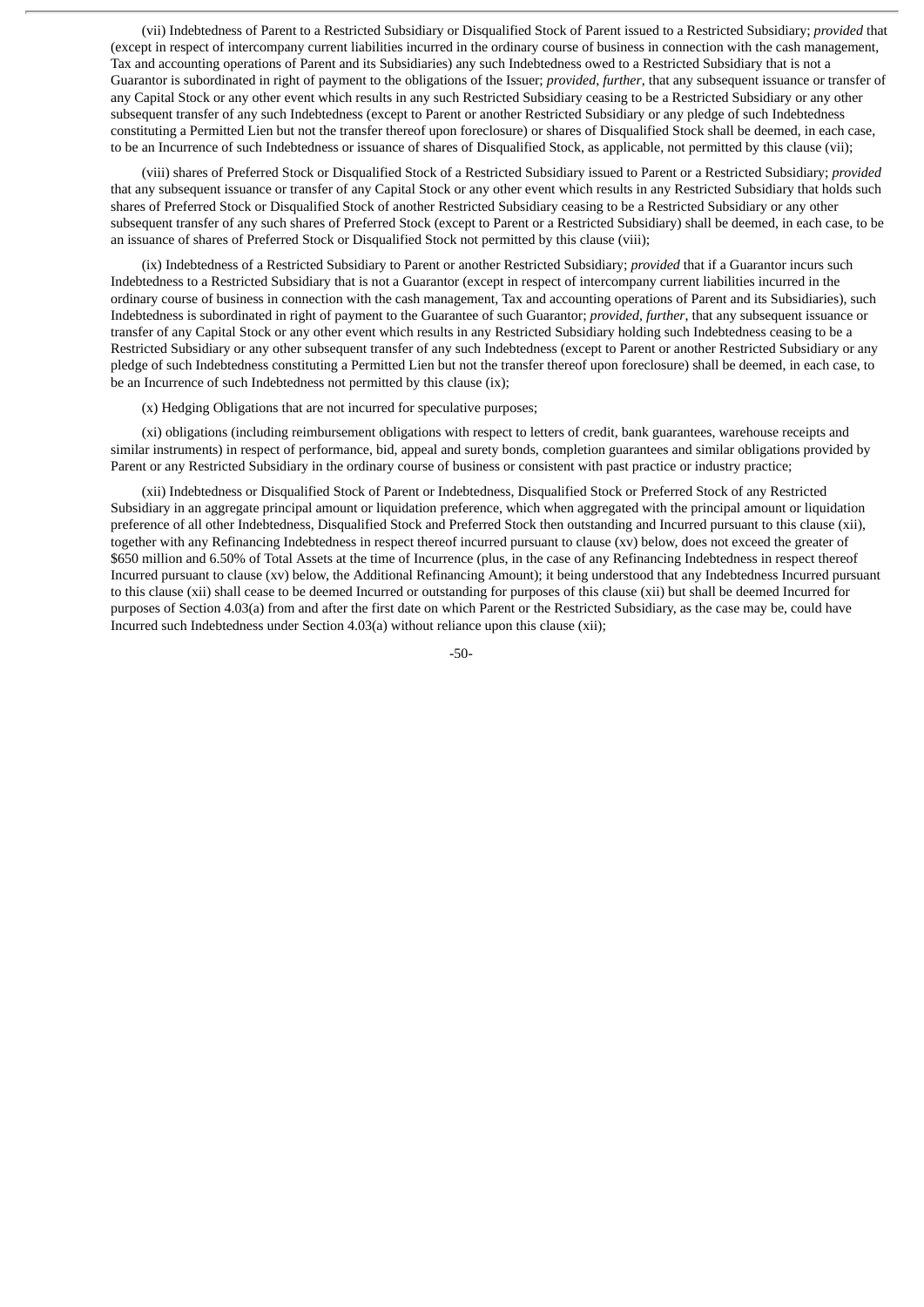(xiii) Indebtedness or Disqualified Stock of Parent or any Restricted Subsidiary and Preferred Stock of any Restricted Subsidiary in an aggregate principal amount or liquidation preference at any time outstanding, together with Refinancing Indebtedness in respect thereof incurred pursuant to clause (xv) hereof, not greater than 100.0% of the net cash proceeds received by Parent and its Restricted Subsidiaries since immediately after the Issue Date from the issue or sale of Equity Interests of Parent or any direct or indirect parent entity of Parent (which proceeds are retained by Parent or contributed to Parent or a Restricted Subsidiary) or cash contributed to the capital of Parent (in each case other than proceeds of Disqualified Stock or sales of Equity Interests to, or contributions received from Parent or any of its Subsidiaries), to the extent such net cash proceeds or cash have not been applied to make Restricted Payments or to make other Investments, payments or exchanges pursuant to Section 4.04(b) or to make Permitted Investments (other than Permitted Investments specified in clauses (1), (2) and (3) of the definition thereof) (*plus*, in the case of any Refinancing Indebtedness in respect thereof Incurred pursuant to clause (xv) below, the Additional Refinancing Amount) (it being understood that any Indebtedness incurred pursuant to this clause (xiii) shall cease to be deemed incurred or outstanding for purposes of this clause (xiii) but shall be deemed incurred for the purposes of Section 4.03(a) from and after the first date on which Parent or such Restricted Subsidiary, as the case may be, could have incurred such Indebtedness under Section 4.03(a) without reliance upon this clause (xiii));

(xiv) any guarantee by Parent or any Restricted Subsidiary of Indebtedness or other obligations of Parent or any Restricted Subsidiary so long as the Incurrence of such Indebtedness Incurred by Parent or such Restricted Subsidiary is permitted under the terms of this Indenture; *provided* that (A) if such Indebtedness is by its terms subordinated in right of payment to the Notes or the Guarantee of such Restricted Subsidiary, as applicable, any such guarantee with respect to such Indebtedness shall be subordinated in right of payment to the Notes or such Guarantee, as applicable, substantially to the same extent as such Indebtedness is subordinated to the Notes or the Guarantee, as applicable, and (B) if such guarantee is of Indebtedness of the Issuer or any Guarantor, such guarantee is Incurred in accordance with, or not in contravention of, Section 4.11 solely to the extent Section 4.11 is applicable;

(xv) the Incurrence by Parent or any of the Restricted Subsidiaries of Indebtedness or Disqualified Stock, or by any Restricted Subsidiary of Preferred Stock, that serves to refund, refinance or defease any Indebtedness Incurred or Disqualified Stock or Preferred Stock issued as permitted under Section 4.03(a) and clauses (i), (ii), (iii), (iv), (xii), (xii), (xv), (xvi), (xx) and (xxvi) of this Section 4.03(b) up to the outstanding principal amount (or, if applicable, the liquidation preference, face amount, or the like) or, if greater, committed amount (only to the extent the committed amount could have been Incurred on the date of initial Incurrence and was deemed Incurred at such time for the purposes of this Section 4.03) of such Indebtedness or Disqualified Stock or Preferred Stock, in each case at the time such Indebtedness was Incurred or Disqualified Stock or Preferred Stock was issued pursuant to Section 4.03(a) or clauses (i), (ii), (iii), (iv), (xii), (xiii), (xv), (xvi), (xx) and (xxvi) of this Section 4.03(b), or any Indebtedness, Disqualified Stock or Preferred Stock Incurred to so refund or refinance such Indebtedness, Disqualified Stock or Preferred Stock, *plus* any additional Indebtedness, Disqualified Stock or Preferred Stock Incurred to pay premiums (including tender premiums), accrued and unpaid interest, expenses, underwriting discounts, commissions, defeasance costs and fees in connection therewith (subject to the following proviso, "Refinancing Indebtedness") prior to its respective maturity; *provided*, *however*, that such Refinancing Indebtedness:

(1) has a Weighted Average Life to Maturity at the time such Refinancing Indebtedness is Incurred which is not less than the shorter of (x) the remaining Weighted Average Life to Maturity of the Indebtedness, Disqualified Stock or Preferred Stock being refunded, refinanced or defeased and (y) the Weighted Average Life to Maturity that would result if all payments of principal on the Indebtedness, Disqualified Stock and Preferred Stock being refunded or refinanced that were due on or after the date that is one year following the last maturity date of any Notes then outstanding were instead due on such date (*provided* that this subclause (1) will not apply to any refunding or refinancing of any secured Indebtedness);

-51-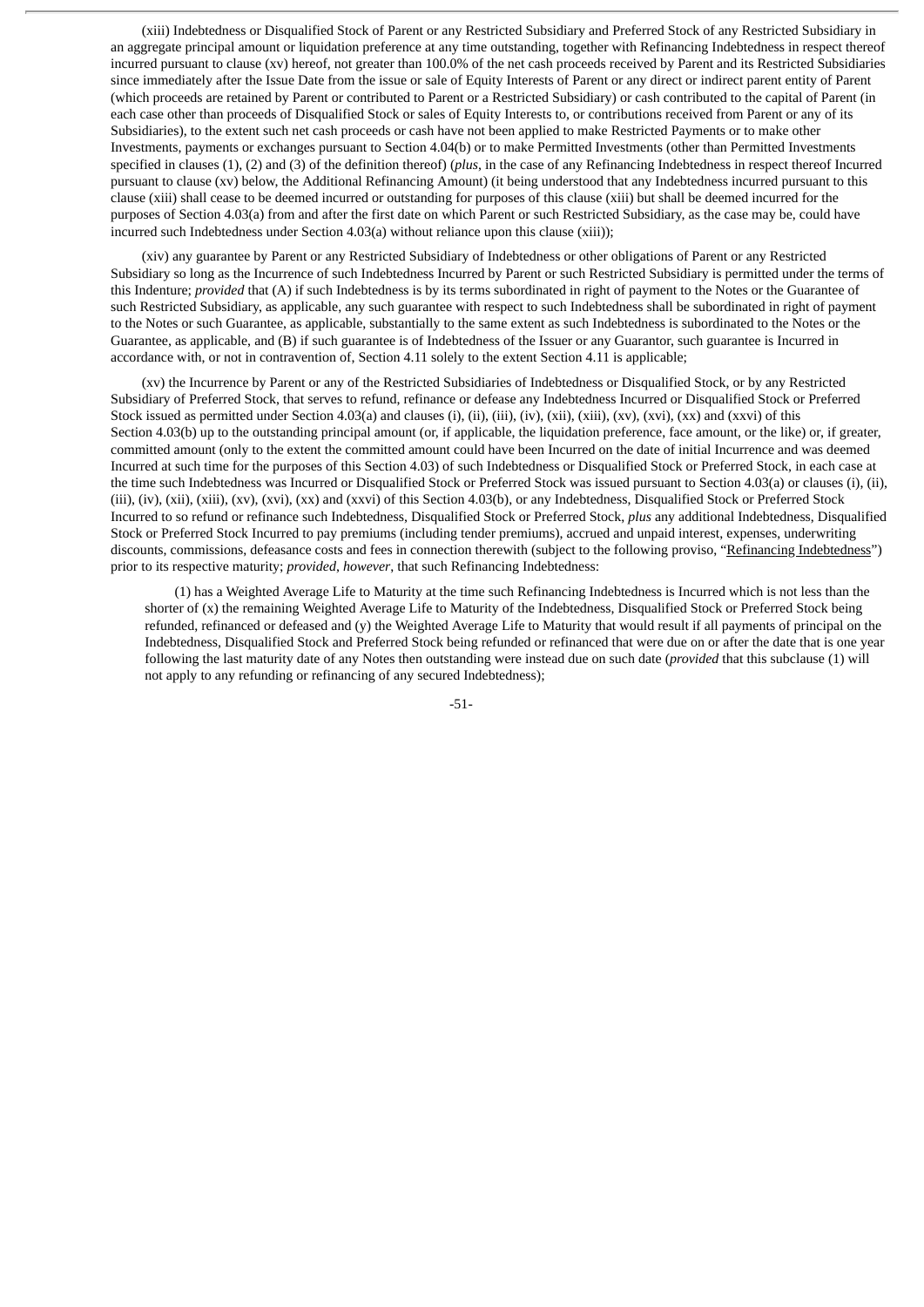(2) to the extent such Refinancing Indebtedness refinances (a) Indebtedness that by its terms is subordinated in right of payment to the Notes or a Guarantee, as applicable, such Refinancing Indebtedness is by its terms subordinated in right of payment to the Notes or the Guarantee, as applicable, or (b) Disqualified Stock or Preferred Stock, such Refinancing Indebtedness is Disqualified Stock or Preferred Stock; and

(3) shall not include (x) Indebtedness of a Restricted Subsidiary that is not a Guarantor that refinances Indebtedness of the Issuer or a Guarantor, or (y) Indebtedness of Parent or a Restricted Subsidiary that refinances Indebtedness of an Unrestricted Subsidiary;

(xvi) Indebtedness, Disqualified Stock or Preferred Stock of (A) Parent or any Restricted Subsidiary Incurred to finance an acquisition or (B) Persons that are acquired by Parent or any Restricted Subsidiary or are merged, consolidated or amalgamated with or into Parent or any Restricted Subsidiary in accordance with the terms of this Indenture (so long as such Indebtedness, Disqualified Stock or Preferred Stock is not Incurred in contemplation of such acquisition, merger, consolidation or amalgamation); *provided* that after giving effect to such acquisition or merger, consolidation or amalgamation, either:

(1) the Issuer would be permitted to incur at least \$1.00 of additional Indebtedness pursuant to the Fixed Charge Coverage Ratio test set forth in Section 4.03(a); or

(2) the Fixed Charge Coverage Ratio of Parent would be no less than immediately prior to such acquisition or merger, consolidation or amalgamation;

(xvii) Indebtedness Incurred in connection with Qualified Receivables Facilities, including Attributable Receivables Indebtedness;

(xviii) Indebtedness arising from the honoring by a bank or other financial institution of a check, draft or similar instrument drawn against insufficient funds in the ordinary course of business; *provided* that such Indebtedness is extinguished within five Business Days of its Incurrence;

(xix) Indebtedness of Parent or any Restricted Subsidiary supported by a letter of credit or bank guarantee issued pursuant to Bank Indebtedness, in a principal amount not in excess of the stated amount of such letter of credit;

(xx) Indebtedness of Restricted Subsidiaries that are not Guarantors; *provided*, *however*, that the aggregate principal amount for all such Indebtedness that, when aggregated with the principal amount of all other Indebtedness then outstanding and Incurred pursuant to this clause (xx), together with any Refinancing Indebtedness in respect thereof incurred pursuant to clause (xv) above, does not exceed the greater of \$350 million and 3.5% of Total Assets at the time of Incurrence (plus, in the case of any Refinancing Indebtedness in respect thereof Incurred pursuant to clause (xv) above, the Additional Refinancing Amount) (it being understood that any Indebtedness incurred pursuant to this clause (xx) shall cease to be deemed Incurred or outstanding for purposes of this clause (xx) but shall be deemed Incurred for the purposes of Section 4.03(a) from and after the first date on which such Restricted Subsidiary could have Incurred such Indebtedness under Section 4.03(a) without reliance upon this clause (xx));

-52-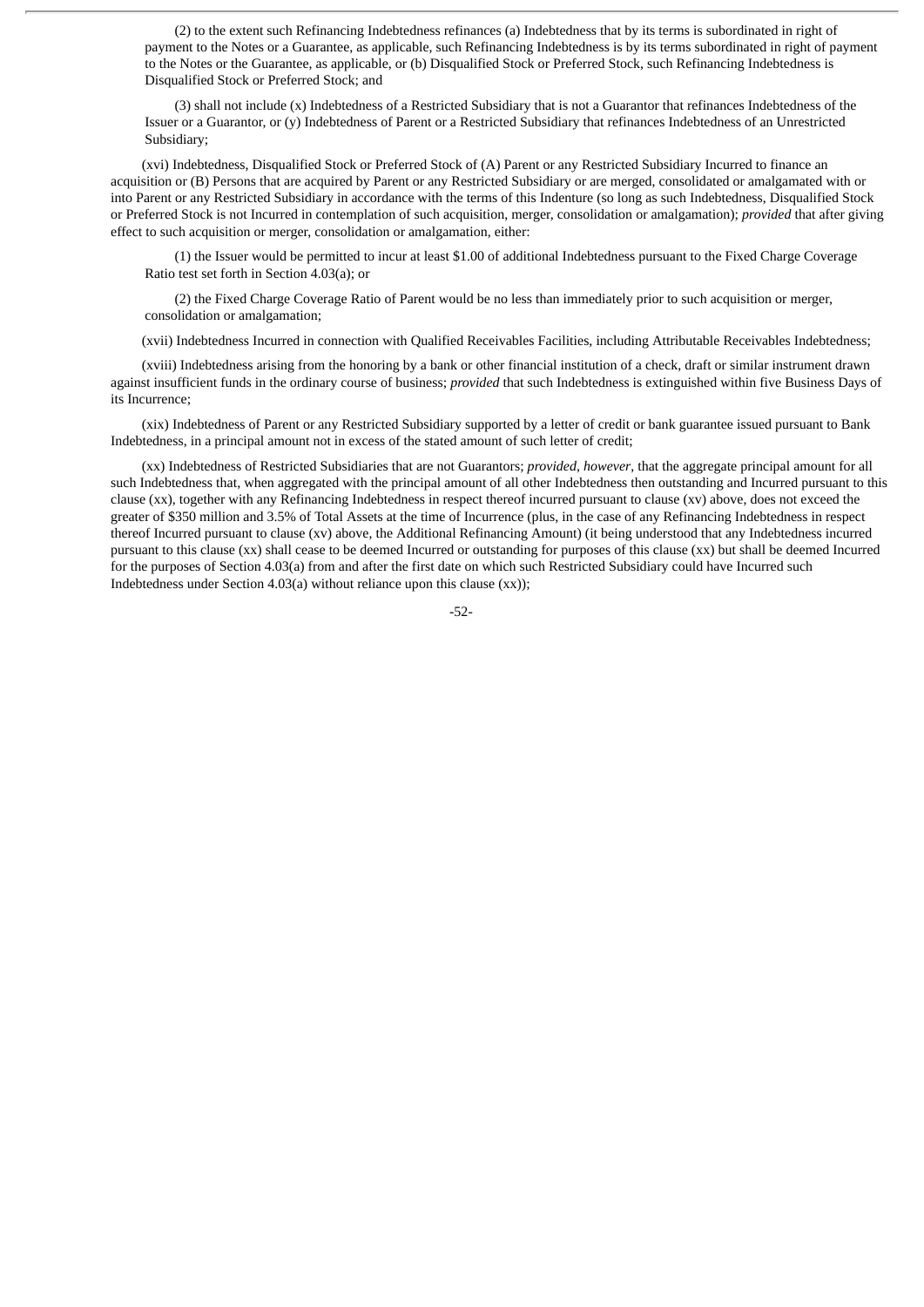(xxi) Indebtedness of Parent or any Restricted Subsidiary consisting of (A) the financing of insurance premiums or (B) take-or-pay obligations contained in supply arrangements, in each case, in the ordinary course of business;

(xxii) Indebtedness consisting of Indebtedness of Parent or a Restricted Subsidiary to current or former officers, directors and employees of Parent, any direct or indirect parent of Parent or any of either's Subsidiaries, their respective estates, spouses or former spouses, in each case to finance the purchase or redemption of Equity Interests of Parent or any direct or indirect parent of Parent to the extent described in Section 4.04(b)(iv);

(xxiii) Indebtedness in respect of Obligations of Parent or any Restricted Subsidiary to pay the deferred purchase price of goods or services or progress payments in connection with such goods and services; *provided* that such obligations are incurred in connection with open accounts extended by suppliers on customary trade terms in the ordinary course of business and not in connection with the borrowing of money or any Hedging Obligations;

(xxiv) Indebtedness of, incurred on behalf of, or representing guarantees of Indebtedness of joint ventures, subject to compliance with Section 4.04;

(xxv) Indebtedness of Parent or any Restricted Subsidiary to or on behalf of any joint venture (regardless of the form of legal entity) that is not a Restricted Subsidiary arising in the ordinary course of business in connection with the cash management operations (including with respect to intercompany self-insurance arrangements) of Parent and its Restricted Subsidiaries;

(xxvi) Indebtedness of Foreign Subsidiaries, and guarantees thereof by Foreign Subsidiaries, in respect of local lines of credit, letters of credit, bank guarantees and similar extensions of credit, that, when aggregated with the principal amount of all other Indebtedness then outstanding pursuant to this clause (xxvi), together with any Refinancing Indebtedness in respect thereof incurred pursuant to clause (xv) above, does not exceed the greater of \$100 million and 1.0% of Total Assets at the time of Incurrence (*plus*, in the case of any Refinancing Indebtedness in respect thereof Incurred pursuant to clause (xv) above, the Additional Refinancing Amount);

(xxvii) guarantees of Indebtedness of directors, officers, employees, agents and advisors of Parent or any of its Restricted Subsidiaries in respect of expenses of such Persons in connection with relocations and other ordinary course of business purposes, if the aggregate amount of Indebtedness so guaranteed, when added to the aggregate amount of unreimbursed payments theretofore made in respect of such guarantees and the amount of loans and advances then outstanding under clause (6) of the definition of "Permitted Investments," shall not at any time exceed \$10 million;

(xxviii) on and prior to the Acquisition Date, any Indebtedness of Parent or any of its Subsidiary outstanding on the Issue Date under the Existing Credit Agreement; and

(xxix) letters of credit (whether secured or unsecured) issued on behalf of any Subsidiary for the benefit of any Insurance Subsidiary in an aggregate principal amount outstanding at any time not to exceed \$100 million.

(c) For purposes of determining compliance with this Section 4.03:

(1) in the event that an item of Indebtedness, Disqualified Stock or Preferred Stock (or any portion thereof) meets the criteria of more than one of the categories of permitted Indebtedness described in clauses (i) through (xxix) of Section 4.03(b) above or is entitled to be Incurred pursuant to Section 4.03(a), then the Issuer may, in its sole discretion, classify or

-53-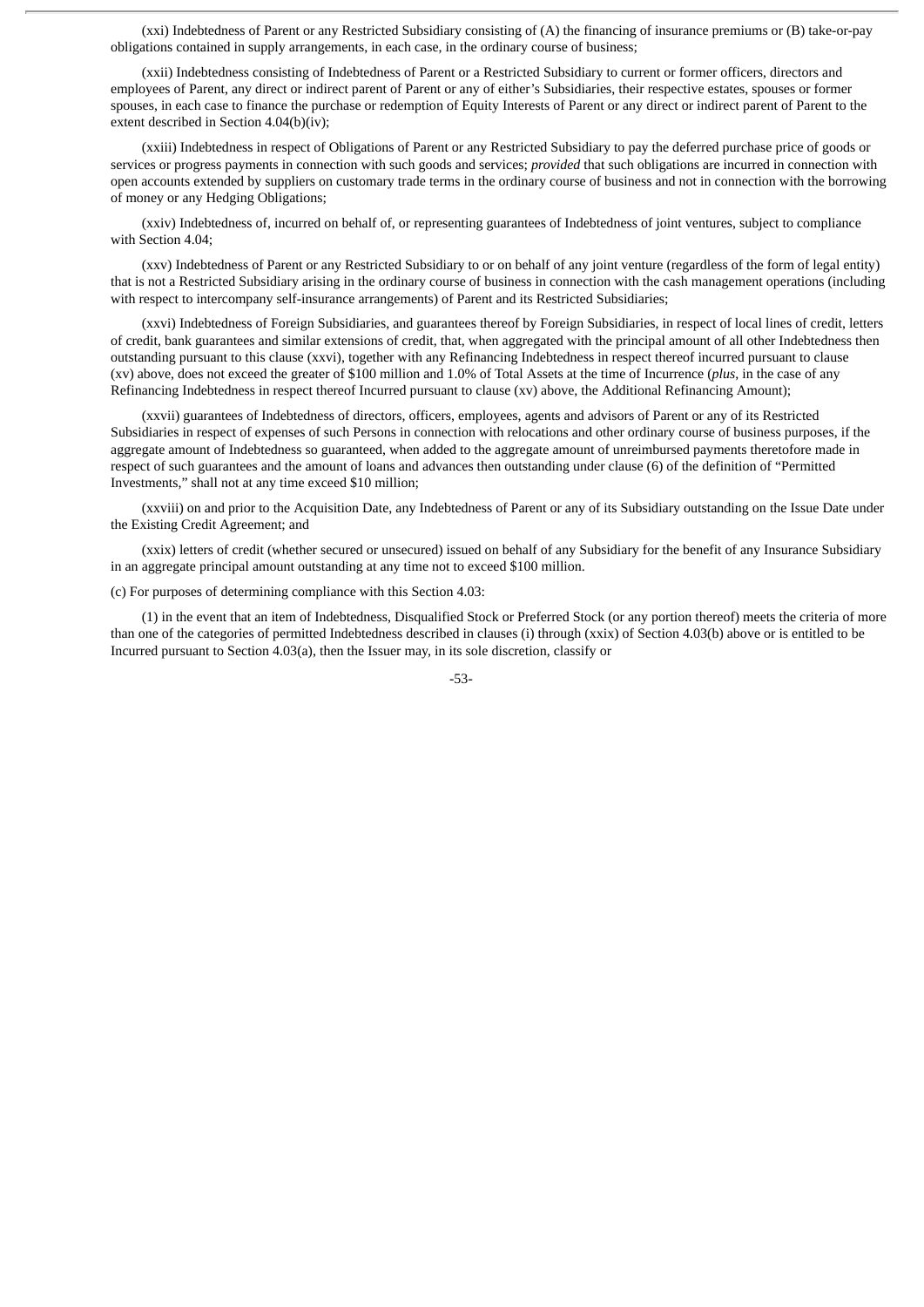reclassify, or later divide, classify or reclassify (as if Incurred at such later time), such item of Indebtedness, Disqualified Stock or Preferred Stock (or any portion thereof) in any manner that complies with this Section 4.03; *provided* that Indebtedness outstanding under a Credit Agreement (other than the Existing Credit Agreement) entered into on or prior to the Acquisition Date (and any secured Indebtedness representing a refinancing of such Indebtedness) shall be incurred under clause (i)(x) of Section 4.03(b) above and may not be reclassified; and

(2) (A) in connection with any Limited Condition Acquisition, at the option of the Issuer by written notice to the Trustee, any Indebtedness and/or Lien Incurred to finance such Limited Condition Acquisition shall be deemed to have been Incurred on the date the definitive acquisition agreement relating to such Limited Condition Acquisition was entered into (and not at the time such Limited Condition Acquisition is consummated) and the Fixed Charge Coverage Ratio, Consolidated Total Net Leverage Ratio and/or the First Lien Net Leverage Ratio shall be tested (x) in connection with such Incurrence, as of the date the definitive acquisition agreement relating to such Limited Condition Acquisition was entered into, giving *pro forma* effect to such Limited Condition Acquisition, to any such Indebtedness or Lien, and to all transactions in connection therewith and (y) in connection with any other Incurrence after the date the definitive acquisition agreement relating to such Limited Condition Acquisition was entered into and prior to the earlier of the consummation of such Limited Condition Acquisition or the termination of such definitive agreement prior to the Incurrence, both (i) on the basis set forth in clause (x) above and (ii) without giving effect to such Limited Condition Acquisition or the Incurrence of any such Indebtedness or Liens or the other transactions in connection therewith, and

(B) in connection with obtaining any commitment with respect to any Indebtedness to be Incurred under clause  $(i)(y)$  of Section 4.03(b), the Issuer may, by written notice to the Trustee at any time prior to the actual Incurrence of such Indebtedness, designate such commitment (any such commitment so designated, a "Designated Commitment") as being Indebtedness Incurred on the date of such notice in an amount equal to such Designated Commitment (or, at the Issuer's option, if such Designated Commitment has been permanently reduced other than as a result of the Incurrence of funded Indebtedness thereunder, such reduced amount), in which case Indebtedness in such amount shall be deemed to have been Incurred on the date of such notice and shall thereafter be deemed to be outstanding First Lien Indebtedness for purposes of any subsequent calculation of the First Lien Net Leverage Ratio, and subsequent borrowings and prepayments under such Designated Commitment shall be disregarded for all purposes of this Section 4.03 and Section 4.12 until the date such Designated Commitment is terminated.

Accrual of interest, the accretion of accreted value, the payment of interest or dividends in the form of additional Indebtedness, Disqualified Stock or Preferred Stock, as applicable, amortization of original issue discount, the accretion of liquidation preference and increases in the amount of Indebtedness outstanding solely as a result of fluctuations in the exchange rate of currencies will not be deemed to be an Incurrence of Indebtedness, Disqualified Stock or Preferred Stock for purposes of this Section 4.03. Where any Indebtedness of any Person other than Parent and its Restricted Subsidiaries is guaranteed by one or more of Parent and its Restricted Subsidiaries, the aggregate amount of Indebtedness of Parent and its Restricted Subsidiaries deemed to be Incurred or outstanding as a result of all such guarantees shall not exceed the amount of such guaranteed Indebtedness. Guarantees of, or obligations in respect of letters of credit relating to, Indebtedness which is otherwise included in the determination of a particular amount of Indebtedness shall not be included in the determination of such amount of Indebtedness; *provided* that the Incurrence of the Indebtedness represented by such guarantee or letter of credit, as the case may be, was in compliance with this Section 4.03.

For purposes of determining compliance with any U.S. dollar-denominated restriction on the Incurrence of Indebtedness, the U.S. dollarequivalent principal amount (or, if applicable, the liquidation preference, face amount, or the like) of Indebtedness denominated in a foreign currency shall be calculated based on the relevant currency exchange rate in effect on the date such Indebtedness was Incurred, in the case of term debt, or first committed or

-54-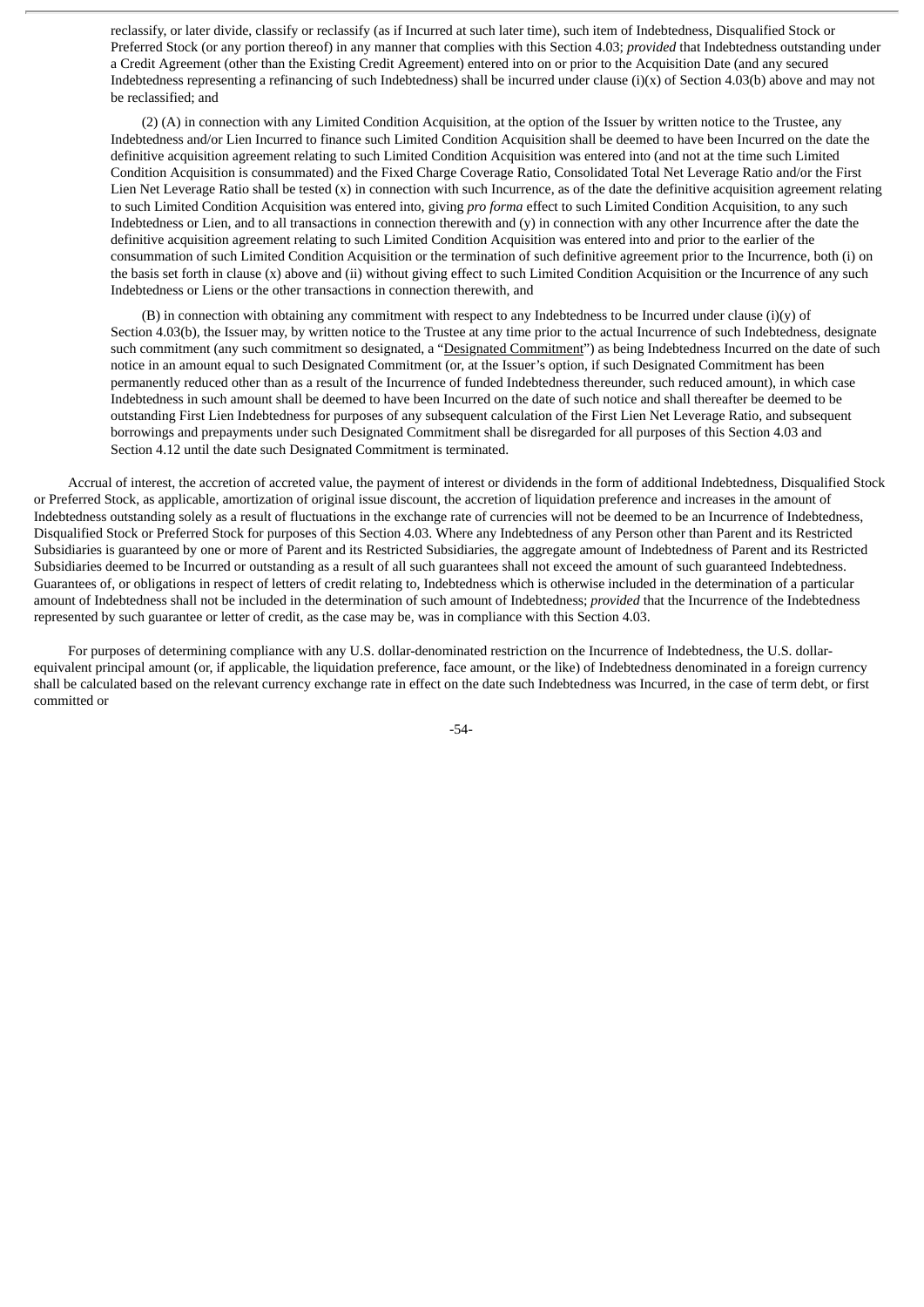first Incurred (whichever yields the lower U.S. dollar equivalent), in the case of revolving credit debt. However, if the Indebtedness is Incurred to refinance other Indebtedness denominated in a foreign currency, and the refinancing would cause the applicable U.S. dollar-denominated restriction to be exceeded if calculated at the relevant currency exchange rate in effect on the date of the refinancing, the U.S. dollar-denominated restriction will be deemed not to have been exceeded so long as the principal amount (or, if applicable, the liquidation preference, face amount, or the like) of the refinancing Indebtedness does not exceed the principal amount (or, if applicable, the liquidation preference, face amount, or the like) of the Indebtedness being refinanced, plus any additional Indebtedness Incurred to pay premiums (including tender premiums), accrued and unpaid interest, expenses, underwriting discounts, commissions, defeasance costs and fees in connection therewith.

Notwithstanding any other provision of this Section 4.03, the maximum amount of Indebtedness that Parent and its Restricted Subsidiaries may Incur pursuant to this Section 4.03 shall not be deemed to be exceeded, with respect to any outstanding Indebtedness, solely as a result of fluctuations in the exchange rate of currencies. The principal amount (or, if applicable, the liquidation preference, face amount, or the like) of any Indebtedness Incurred to refinance other Indebtedness, if Incurred in a different currency from the Indebtedness being refinanced, will be calculated based on the currency exchange rate applicable to the currencies in which the respective Indebtedness is denominated that is in effect on the date of the refinancing.

# SECTION 4.04 Limitation on Restricted Payments.

(a) Parent shall not, and shall not permit any of its Restricted Subsidiaries to, directly or indirectly:

(i) declare or pay any dividend or make any distribution on account of any of Parent's or any of its Restricted Subsidiaries' Equity Interests, including any payment made in connection with any merger, amalgamation or consolidation involving Parent (other than (A) dividends or distributions payable solely in Equity Interests (other than Disqualified Stock) of Parent; or (B) dividends or distributions by a Restricted Subsidiary so long as, in the case of any dividend or distribution payable on or in respect of any class or series of securities issued by a Restricted Subsidiary that is not a Wholly Owned Restricted Subsidiary, Parent or a Restricted Subsidiary receives at least its pro rata share of such dividend or distribution in accordance with its Equity Interests in such class or series of securities);

(ii) purchase or otherwise acquire or retire for value any Equity Interests of Parent or any direct or indirect parent of Parent;

(iii) make any principal payment on, or redeem, repurchase, defease or otherwise acquire or retire for value, in each case prior to any scheduled repayment or scheduled maturity, any Subordinated Indebtedness of the Issuer or any Guarantor (other than the payment, redemption, repurchase, defeasance, acquisition or retirement of (A) Subordinated Indebtedness in anticipation of satisfying a sinking fund obligation, principal installment or final maturity, in each case due within one year of the date of such payment, redemption, repurchase, defeasance, acquisition or retirement and (B) Indebtedness permitted under clauses (vii) and (ix) of Section 4.03(b)); or

(iv) make any Restricted Investment;

(all such payments and other actions set forth in clauses (i) through (iv) above being collectively referred to as "Restricted Payments"), unless, at the time of such Restricted Payment:

(1) no Default shall have occurred and be continuing or would occur as a consequence thereof;

(2) solely in the case of a Restricted Payment described in clause (1), (2) or (3) of the definition thereof, immediately after giving effect to such transaction on a pro forma basis, the Issuer could Incur \$1.00 of additional Indebtedness under Section 4.03(a); and

-55-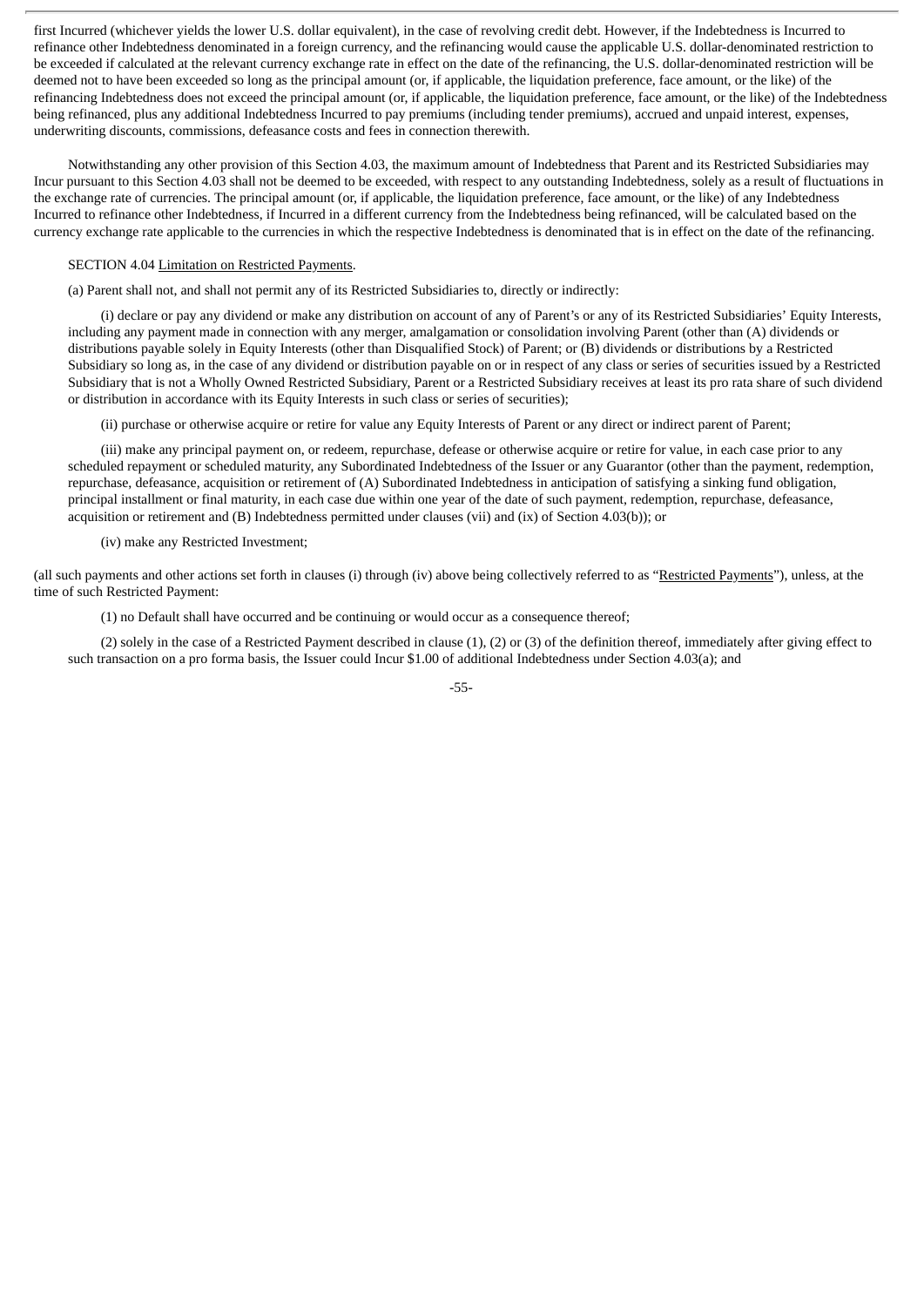(3) such Restricted Payment, together with the aggregate amount of all other Restricted Payments made by Parent and its Restricted Subsidiaries after the Issue Date (including Restricted Payments permitted by clauses (i) (to the extent that such Restricted Payment would have reduced the Cumulative Credit if made at the date of the declaration or giving of notice referred to therein and without duplication of any such reduction), (ii)(C) (to the extent that the reference to clause (vi) therein operates by reference to clause (vi)(B)) and (vi)(B) of Section 4.04(b), but excluding all other Restricted Payments permitted by Section 4.04(b)), is less than the amount equal to the Cumulative Credit.

"Cumulative Credit" means the *sum* of (without duplication):

(1) (a) \$350 million *plus* (b) 50% of the Consolidated Net Income of Parent for the period (taken as one accounting period) from the first fiscal quarter commencing after the Issue Date to the end of Parent's most recently ended fiscal quarter for which internal financial statements are available at the time of measurement (or, in the case such Consolidated Net Income for such period is a deficit, *minus* 100% of such deficit), *plus*

(2) 100% of the aggregate net proceeds, including cash and the Fair Market Value (as determined in good faith by the Issuer) of property other than cash, received by Parent after the Issue Date (other than net proceeds to the extent such net proceeds have been used to Incur Indebtedness, Disqualified Stock, or Preferred Stock pursuant to Section 4.03(b)(xiii)) from the issue or sale of Equity Interests of Parent or any direct or indirect parent entity of Parent (excluding Refunding Capital Stock, Designated Preferred Stock, Excluded Contributions, Disqualified Stock and Equity Interests issued pursuant to the Acquisition Agreement), including Equity Interests issued upon exercise of warrants or options (other than an issuance or sale to Parent or a Restricted Subsidiary), *plus*

(3) 100% of the aggregate amount of contributions to the capital of Parent received in cash and the Fair Market Value (as determined in good faith by the Issuer) of property other than cash received by Parent after the Issue Date (other than Excluded Contributions, Refunding Capital Stock, Designated Preferred Stock, Disqualified Stock and Equity Interests issued pursuant to the Acquisition Agreement and other than contributions to the extent such contributions have been used to incur Indebtedness, Disqualified Stock, or Preferred Stock pursuant to Section 4.03(b)(xiii), *plus*

(4) 100% of the principal amount of any Indebtedness, or the liquidation preference or maximum fixed repurchase price, as the case may be, of any Disqualified Stock of Parent or any Restricted Subsidiary issued after the Issue Date (other than Indebtedness or Disqualified Stock issued to a Restricted Subsidiary) which has been converted into or exchanged for Equity Interests in Parent (other than Disqualified Stock) or any direct or indirect parent of Parent (*provided*, in the case of any such parent, such Indebtedness or Disqualified Stock is retired or extinguished), *plus*

(5) 100% of the aggregate amount received by Parent or any Restricted Subsidiary in cash and the Fair Market Value (as determined in good faith by the Issuer) of property other than cash received by Parent or any Restricted Subsidiary (and 100% of the amount of the reduction in the amount of any guarantee by Parent or any Restricted Subsidiary to the extent the provision of such guarantee constituted a Restricted Payment) from:

(A) the sale or other disposition (other than to Parent or a Restricted Subsidiary) of Restricted Investments made in reliance on the Cumulative Credit by Parent and its Restricted Subsidiaries and from repurchases and redemptions of such Restricted Investments from Parent and its Restricted Subsidiaries by any Person (other than Parent or any Restricted Subsidiary) and from repayments of loans or advances, and releases of guarantees, which constituted Restricted Investments made in reliance on the Cumulative Credit,

(B) the sale (other than to Parent or a Restricted Subsidiary) of the Capital Stock of an Unrestricted Subsidiary, or

-56-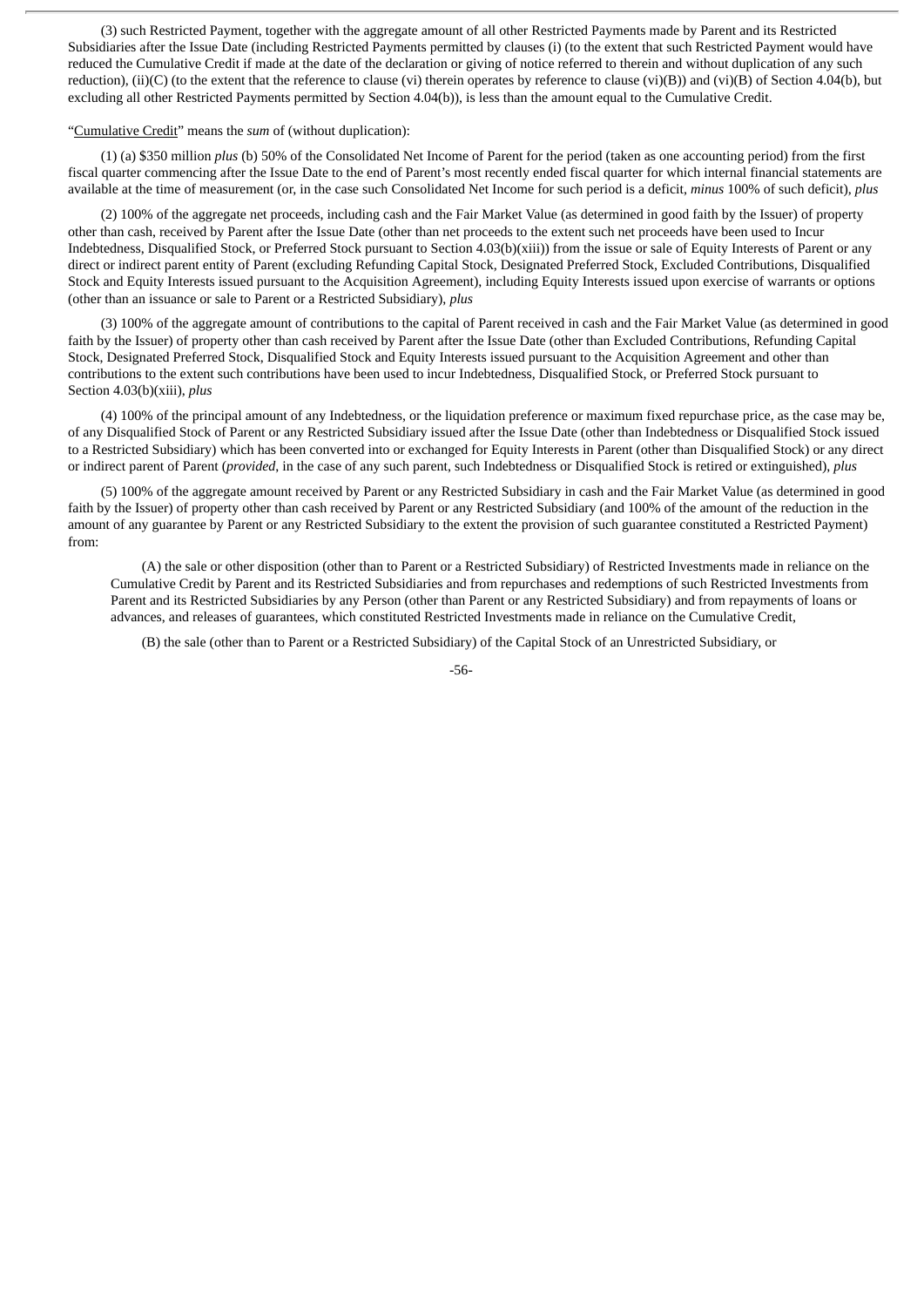# (C) a distribution or dividend from an Unrestricted Subsidiary,

in the case of each of subclauses (A), (B), and (C), other than to the extent the ability of Parent and its Restricted Subsidiaries to make Restricted Payments or Permitted Investments is otherwise increased by the receipt of such amount of cash or property, *plus*

(6) in the event any Unrestricted Subsidiary has been redesignated as a Restricted Subsidiary or has been merged, consolidated or amalgamated with or into, or transfers or conveys its assets to, or is liquidated into Parent or a Restricted Subsidiary, the Fair Market Value (as determined in good faith by the Issuer) of the Investment of Parent or the Restricted Subsidiaries in such Unrestricted Subsidiary (which, if the Fair Market Value of such Investment shall exceed \$50 million, shall be determined by the Board of Directors of the Issuer) at the time of such redesignation, combination or transfer (or of the assets transferred or conveyed, as applicable) other than to the extent the ability of Parent and its Restricted Subsidiaries to make Restricted Payments or Permitted Investments is otherwise increased as a result of such redesignation or other transaction.

(b) The provisions of Section 4.04(a) shall not prohibit:

(i) the payment of any dividend or distribution or the consummation of any irrevocable redemption within 60 days after the date of declaration or giving notice thereof, if at the date of declaration or the giving notice of such irrevocable redemption, as applicable, such payment would have complied with the provisions of this Indenture;

(ii) (A) the redemption, repurchase, retirement or other acquisition of any Equity Interests ("Retired Capital Stock") or Subordinated Indebtedness of Parent, or any direct or indirect parent of Parent or any Guarantor in exchange for, or out of the proceeds of, the substantially concurrent sale of, Equity Interests of Parent or any direct or indirect parent of Parent or contributions to the equity capital of Parent (other than any Disqualified Stock or any Equity Interests sold to a Subsidiary of Parent) (collectively, including any such contributions, "Refunding Capital Stock");

(B) the declaration and payment of dividends on the Retired Capital Stock out of the proceeds of the substantially concurrent sale (other than to a Subsidiary of Parent) of Refunding Capital Stock; and

(C) if immediately prior to the retirement of Retired Capital Stock, the declaration and payment of dividends thereon was permitted under clause (vi) of this Section 4.04(b) and not made pursuant to clause (ii)(B), the declaration and payment of dividends on the Refunding Capital Stock in an aggregate amount per year no greater than the aggregate amount of dividends per annum that were declarable and payable on such Retired Capital Stock immediately prior to such retirement;

(iii) the redemption, repurchase, defeasance, or other acquisition or retirement of Subordinated Indebtedness of the Issuer or any Guarantor made by exchange for, or out of the proceeds of the substantially concurrent sale of, new Indebtedness of the Issuer or a Guarantor, which is Incurred in accordance with Section 4.03 so long as:

(A) the principal amount (or accreted value, if applicable) of such new Indebtedness does not exceed the principal amount (or accreted value, if applicable), plus any accrued and unpaid interest, of the Subordinated Indebtedness being so redeemed, repurchased, defeased, acquired or retired for value (*plus* the amount of any premium required to be paid under the terms of the instrument governing the Subordinated Indebtedness being so redeemed, repurchased, defeased, acquired or retired, *plus* any tender premiums, *plus* any defeasance costs, fees, underwriting discounts, commissions and expenses incurred in connection therewith),

-57-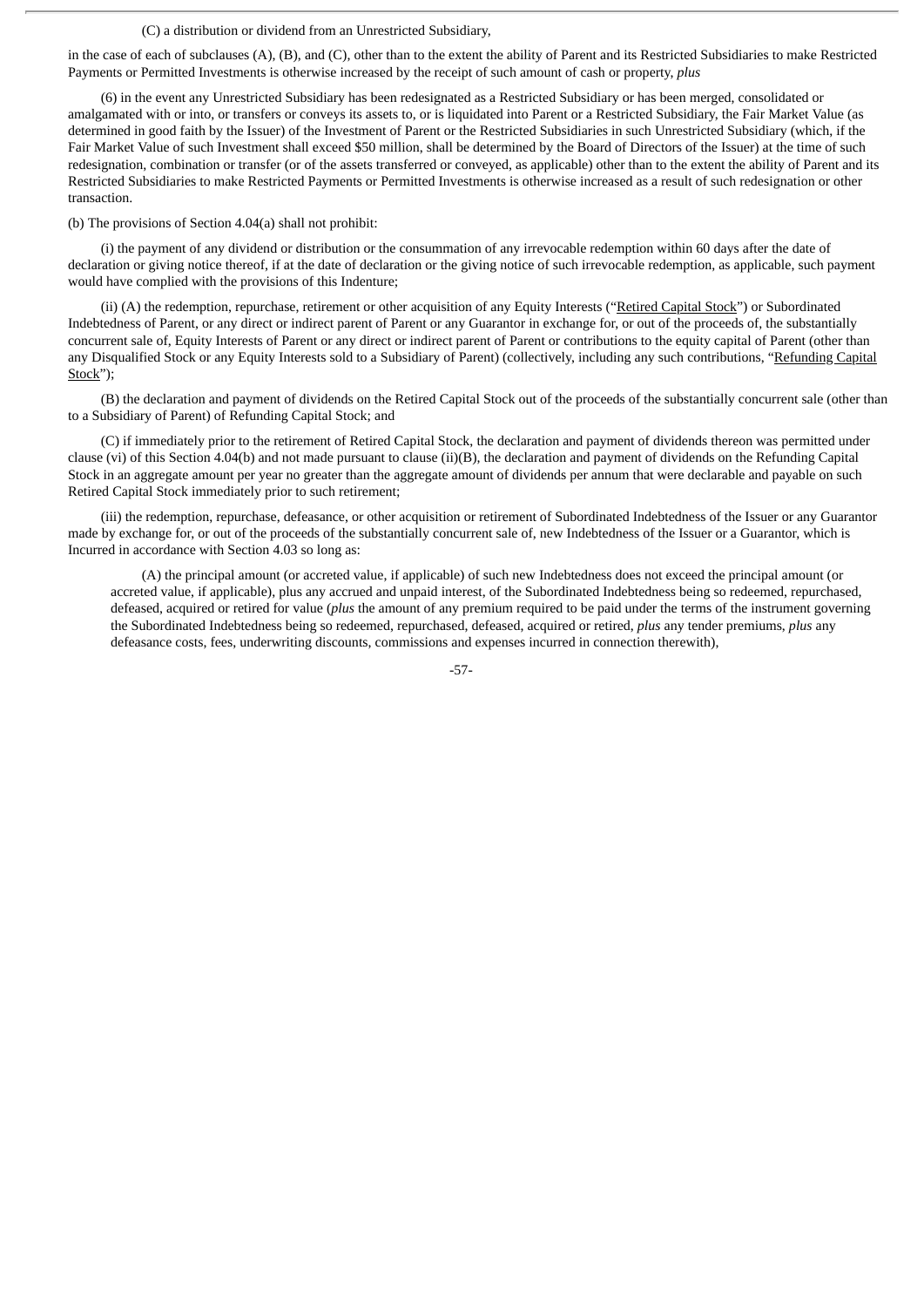(B) such Indebtedness is subordinated to the Notes or the related Guarantee of such Guarantor, as the case may be, at least to the same extent as such Subordinated Indebtedness so purchased, exchanged, redeemed, repurchased, defeased, acquired or retired for value,

(C) such Indebtedness has a final scheduled maturity date equal to or later than the earlier of (x) the final scheduled maturity date of the Subordinated Indebtedness being so redeemed, repurchased, acquired or retired and (y) 91 days following the last maturity date of any Notes then outstanding, and

(D) such Indebtedness has a Weighted Average Life to Maturity at the time Incurred which is not less than the shorter of (x) the remaining Weighted Average Life to Maturity of the Subordinated Indebtedness being so redeemed, repurchased, defeased, acquired or retired and (y) the Weighted Average Life to Maturity that would result if all payments of principal on the Subordinated Indebtedness being redeemed, repurchased, defeased, acquired or retired that were due on or after the date that is one year following the last maturity date of any Notes then outstanding were instead due on such date;

(iv) a Restricted Payment to pay for the repurchase, retirement or other acquisition for value of Equity Interests of Parent or any direct or indirect parent of Parent held by any future, present or former employee, director, officer or consultant of Parent, any Subsidiary of Parent or any direct or indirect parent of Parent pursuant to any management equity plan or stock option plan or any other management or employee benefit plan or other agreement or arrangement; *provided*, *however*, that the aggregate Restricted Payments made under this clause (iv) do not exceed \$25 million in any calendar year, with unused amounts in any calendar year being permitted to be carried over to the immediately succeeding calendar year; *provided*, *further*, *however*, that such amount in any calendar year may be increased by an amount not to exceed:

(A) the cash proceeds received by Parent or any of the Restricted Subsidiaries from the sale of Equity Interests (other than Disqualified Stock) of Parent or any direct or indirect parent of Parent (to the extent contributed to Parent) to employees, directors, officers or consultants of Parent, any Restricted Subsidiary or any direct or indirect parent of Parent that occurs after the Issue Date (*provided* that the amount of such cash proceeds utilized for any such repurchase, retirement, other acquisition or dividend will not increase the amount available for Restricted Payments under Section 4.04(a)(iii)), *plus*

(B) the cash proceeds of key man life insurance policies received by Parent or any direct or indirect parent of Parent (to the extent contributed to Parent) or the Restricted Subsidiaries after the Issue Date;

*provided* that the Issuer may elect to apply all or any portion of the aggregate increase contemplated by clauses (A) and (B) above in any calendar year; *provided*, *further*, that cancellation of Indebtedness owing to Parent or any Restricted Subsidiary from any present or former employees, directors, officers or consultants of Parent, or any Restricted Subsidiary or any direct or indirect parent of Parent in connection with a repurchase of Equity Interests of Parent or any direct or indirect parent of Parent will not be deemed to constitute a Restricted Payment for purposes of this Section 4.04 or any other provision of this Indenture;

(v) the declaration and payment of dividends or distributions to holders of any class or series of Disqualified Stock of Parent or any Restricted Subsidiary issued or incurred in accordance with Section 4.03;

(vi) (A) the declaration and payment of dividends or distributions to holders of any class or series of Designated Preferred Stock (other than Disqualified Stock) issued after the Issue Date; and

-58-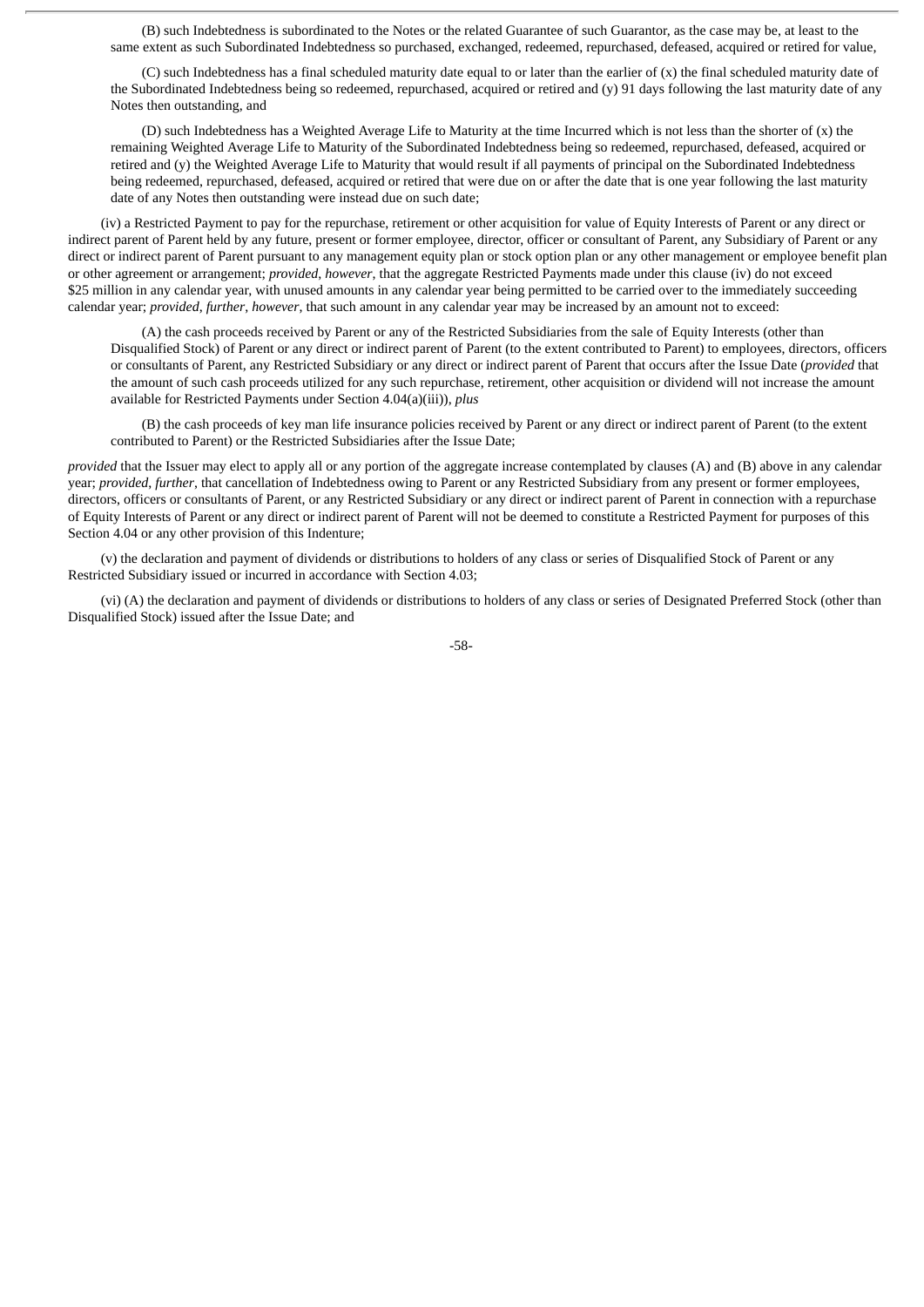(B) the declaration and payment of dividends on Refunding Capital Stock that is Preferred Stock in excess of the dividends declarable and payable thereon pursuant to Section 4.04(b)(ii);

*provided*, *however*, in the case of each of clauses (A) and (B) above of this clause (vi), that for the most recently ended four full fiscal quarters for which internal financial statements are available immediately preceding the date of issuance of such Designated Preferred Stock or Refunding Capital Stock, after giving effect to such issuance (and the payment of dividends or distributions and treating such Designated Preferred Stock or Refunding Capital Stock as Indebtedness for borrowed money for such purpose) on a *pro forma* basis (including a *pro forma* application of the net proceeds therefrom), Parent would have had a Fixed Charge Coverage Ratio of at least 2.00 to 1.00;

(vii) [reserved];

(viii) [reserved];

(ix) Restricted Payments that are made with (or in an aggregate amount that does not exceed the aggregate amount of) Excluded Contributions;

(x) other Restricted Payments in an aggregate amount, when taken together with all other Restricted Payments made pursuant to this clause (x) that are at that time outstanding, not to exceed the greater of \$550 million and 5.50% of Total Assets as of the date such Restricted Payment is made;

(xi) the distribution, as a dividend or otherwise, of shares of Capital Stock of, or Indebtedness owed to Parent or a Restricted Subsidiary by, Unrestricted Subsidiaries;

(xii) [reserved];

(xiii) exercise any call or similar rights to purchase Equity Interests of Parent pursuant to Hedging Agreements entered into contemporaneously and in connection with the issuance of convertible or exchangeable debt securities;

(xiv) repurchases of Equity Interests deemed to occur upon exercise of stock options or warrants if such Equity Interests represent a portion of the exercise price of such options or warrants;

(xv) [reserved];

(xvi) Restricted Payments by Parent or any Restricted Subsidiary to allow the payment of cash in lieu of the issuance of fractional shares upon the exercise of options or warrants or upon the conversion or exchange of Capital Stock of any such Person;

(xvii) the repurchase, redemption or other acquisition or retirement for value of any Subordinated Indebtedness pursuant to the provisions similar to those described in Section 4.06 and Section 4.08; *provided* that all Notes tendered by holders of the Notes in connection with a Change of Control Offer or Asset Sale Offer, as applicable, have been repurchased, redeemed or acquired for value;

(xviii) payments or distributions to dissenting stockholders pursuant to applicable law, pursuant to or in connection with a consolidation, amalgamation, merger or transfer of all or substantially all of the assets of Parent and its Restricted Subsidiaries, taken as a whole, that complies with Section 5.01; *provided* that as a result of such consolidation, amalgamation, merger or transfer of assets, Parent shall have made a Change of Control Offer (if required by this Indenture) and that all Notes tendered by holders in connection with such Change of Control Offer have been repurchased, redeemed or acquired for value;

-59-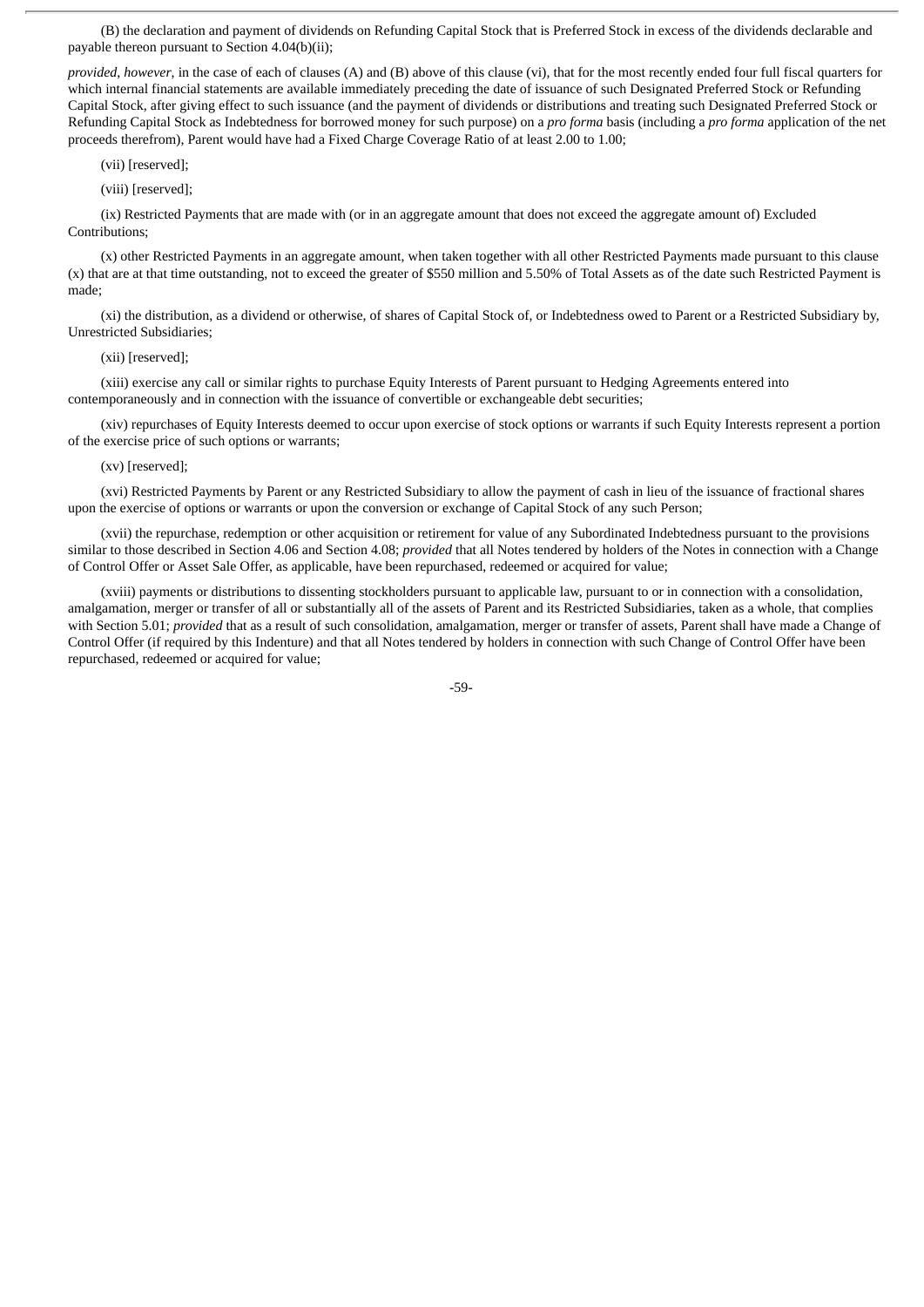(xix) any Restricted Payment used to fund the Transactions and the payment of fees and expenses incurred in connection with the Transactions or owed by Parent or any direct or indirect parent of Parent or the Restricted Subsidiaries to Affiliates, and any other payments made in connection with the consummation of the Transactions, whether payable on the Issue Date or thereafter, in each case to the extent permitted by Section 4.07;

(xx) any Restricted Payment made under the Acquisition Documents as in effect on the Issue Date, together with such amendments, modifications and waivers that are (A) not materially adverse to the holders of the Notes in their capacities as such, as determined in good faith by the Issuer or (B) consented to by the holders of a majority in principal amount of the Notes outstanding; and

(xxi) other Restricted Payments; *provided* that (x) in the case of Restricted Payments of the type described in clauses (i), (ii) and (iv) of the definition thereof, the Consolidated Total Net Leverage Ratio of Parent for the most recently ended four full fiscal quarters for which internal financial statements are available, determined on a pro forma basis, is less than 4.00 to 1.00 and (y) in the case of Restricted Payments of the type described in clause (iii) of the definition thereof, the First Lien Net Leverage Ratio of Parent for the most recently ended four full fiscal quarters for which internal financial statements are available, determined on a *pro forma* basis, is less than 3.00 to 1.00;

*provided*, *however*, that at the time of, and after giving effect to, any Restricted Payment permitted under clauses (viii), (x), (xi) and (xxi), no Default shall have occurred and be continuing or would occur as a consequence thereof; *provided*, *further*, that any Restricted Payments made with property other than cash shall be calculated using the Fair Market Value (as determined in good faith by the Issuer) of such property.

(c) As of the Acquisition Date, all of the Subsidiaries of Parent other than Orphan Medical, LLC will be Restricted Subsidiaries. Parent will not permit any Unrestricted Subsidiary to become a Restricted Subsidiary except pursuant to the definition of "Unrestricted Subsidiary." For purposes of designating any Restricted Subsidiary as an Unrestricted Subsidiary, all outstanding Investments by Parent and its Restricted Subsidiaries (except to the extent repaid) in the Subsidiary so designated will be deemed to be Investments in an amount determined as set forth in the last sentence of the definition of "Investments." Such designation will only be permitted if a Restricted Payment or Permitted Investment in such amount would be permitted at such time and if such Subsidiary otherwise meets the definition of an Unrestricted Subsidiary.

SECTION 4.05 Dividend and Other Payment Restrictions Affecting Subsidiaries. Parent shall not, and shall not permit the Issuer or any Material Subsidiary to, directly or indirectly, create or otherwise cause or suffer to exist or become effective any consensual encumbrance or consensual restriction on the ability of the Issuer or any Material Subsidiary to:

(a) pay dividends or make any other distributions to Parent or any Restricted Subsidiary (1) on its Capital Stock, or (2) with respect to any other interest or participation in, or measured by, its profits; or

(b) make loans or advances to Parent or any Restricted Subsidiary that is a direct or indirect parent of the Issuer or such Material Subsidiary;

except in each case for such encumbrances or restrictions existing under or by reason of:

(1) (A) contractual encumbrances or restrictions (x) of Parent or any of its Subsidiaries in effect on the Issue Date or (y) of GW Pharmaceuticals or any of its Subsidiaries in effect on the Acquisition Date, (B) contractual encumbrances or restrictions pursuant to the Existing Credit Agreement, and (C) contractual encumbrances or restrictions pursuant to the Credit Agreement, the other Credit Agreement Documents and, in each case, any similar contractual encumbrances effected by any amendments, modifications, restatements, renewals, supplements, refundings, replacements or refinancings of such agreements or instruments;

(2) this Indenture, the Notes or the Guarantees;

-60-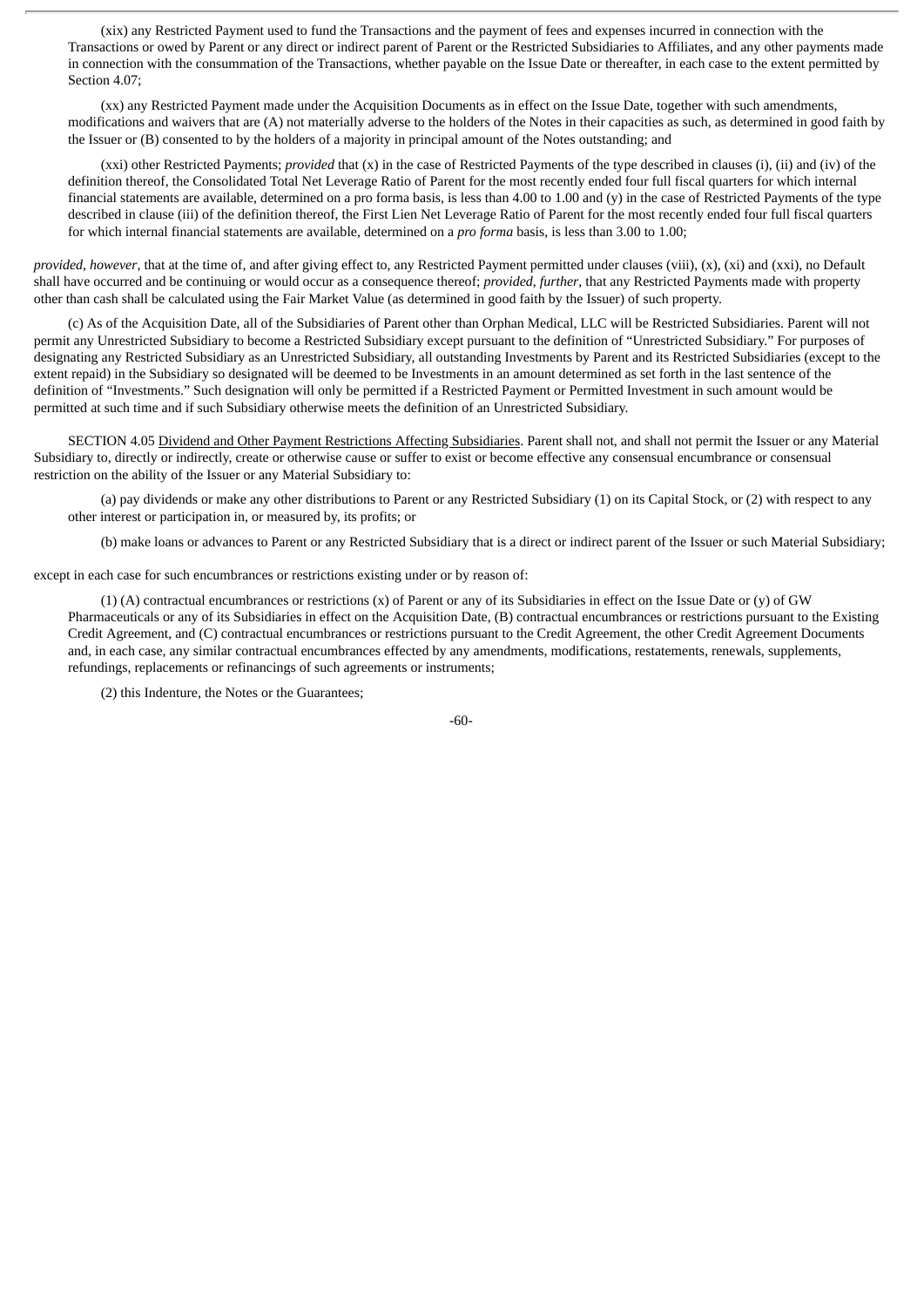(3) applicable law or any applicable rule, regulation or order;

(4) any agreement, Exclusive License or other instrument of a Person acquired by Parent or any Restricted Subsidiary which was in existence at the time of such acquisition (but not created in contemplation thereof or to provide all or any portion of the funds or credit support utilized to consummate such acquisition), which encumbrance or restriction is not applicable to any Person, or the properties or assets of any Person, other than the Person and its Subsidiaries, or the property or assets of the Person and its Subsidiaries, so acquired;

(5) contracts or agreements for the sale of assets, including any restriction with respect to a Restricted Subsidiary imposed pursuant to an agreement entered into for the sale or disposition of the Capital Stock or assets of such Restricted Subsidiary;

(6) secured Indebtedness otherwise permitted to be Incurred pursuant to Section 4.03 and Section 4.12 that limit the right of the debtor to dispose of the assets securing such Indebtedness;

(7) restrictions on cash or other deposits or net worth imposed by customers under contracts entered into in the ordinary course of business;

(8) customary provisions in joint venture agreements and other similar agreements entered into in the ordinary course of business;

(9) purchase money obligations for property acquired and Capitalized Lease Obligations in the ordinary course of business;

(10) customary provisions contained in leases, licenses and other similar agreements entered into in the ordinary course of business;

(11) any encumbrance or restriction that restricts in a customary manner the subletting, assignment or transfer of any property or asset that is subject to a lease, license or similar contract, or the assignment or transfer of any such lease, license (including, without limitation, licenses of intellectual property) or other contracts;

(12) restrictions contained in any Permitted Receivables Facility Documents with respect to any Receivables Entity;

(13) other Indebtedness, Disqualified Stock or Preferred Stock of Parent or any Restricted Subsidiary so long as such encumbrances and restrictions contained in any agreement or instrument will not materially affect the Issuer's ability to make anticipated principal or interest payments on the Notes (as determined in good faith by the Issuer), *provided* that in each case such Indebtedness, Disqualified Stock or Preferred Stock is permitted to be Incurred by Section 4.03;

(14) any Restricted Investment not prohibited by Section 4.04 and any Permitted Investment; or

(15) any encumbrances or restrictions of the type referred to in clauses (a) or (b) above imposed by any amendments, modifications, restatements, renewals, increases, supplements, refundings, replacements or refinancings of the contracts, instruments or obligations referred to in clauses (1) through (14) above; *provided* that such amendments, modifications, restatements, renewals, increases, supplements, refundings, replacements or refinancings are, in the good faith judgment of the Issuer, no more restrictive with respect to such dividend and other payment restrictions than those contained in the dividend or other payment restrictions prior to such amendment, modification, restatement, renewal, increase, supplement, refunding, replacement or refinancing.

-61-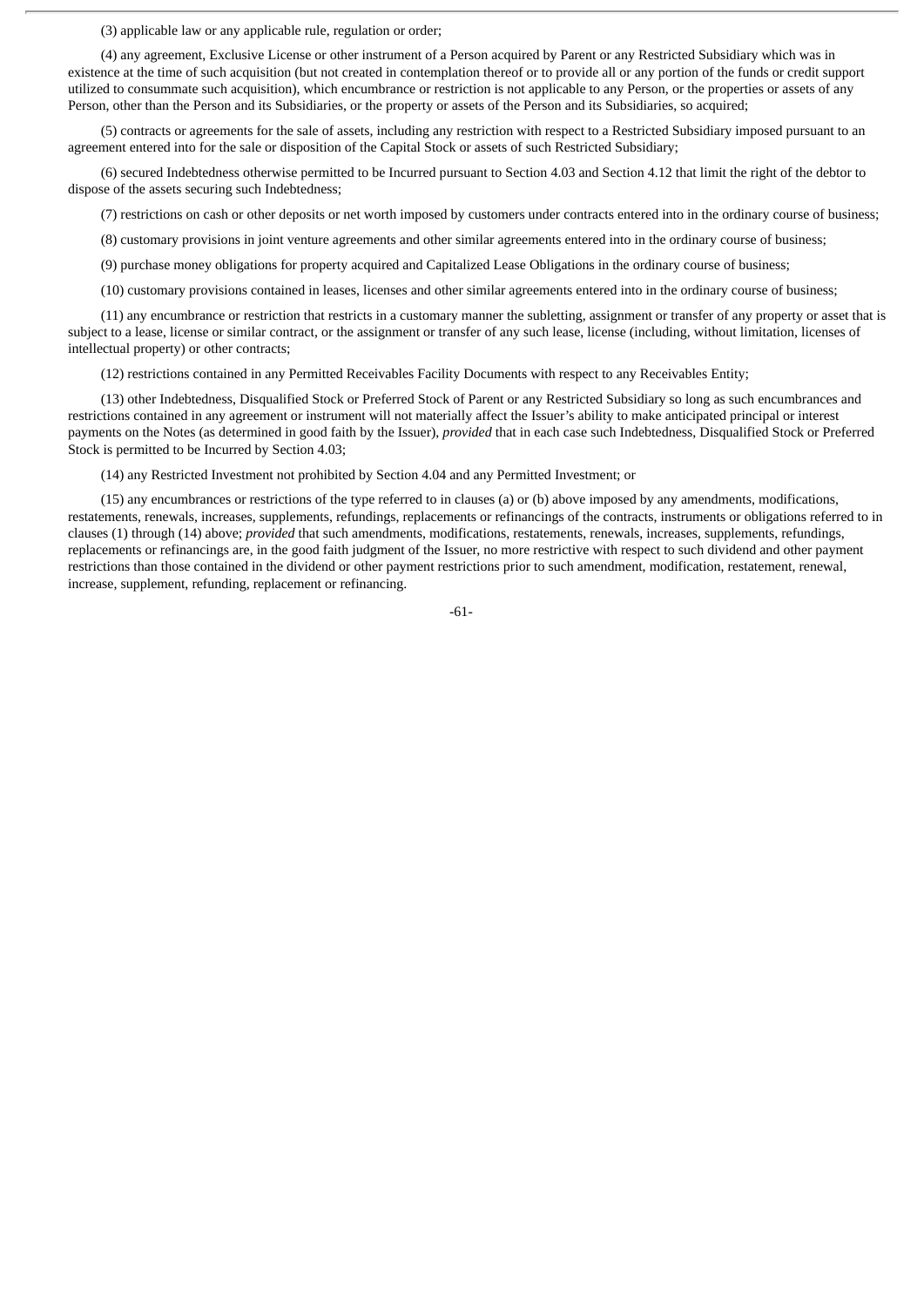For purposes of determining compliance with this Section 4.05, (1) the priority of any Preferred Stock in receiving dividends or liquidating distributions prior to dividends or liquidating distributions being paid on other Capital Stock shall not be deemed a restriction on the ability to make distributions on Capital Stock and (2) the subordination of loans or advances made to Parent or a Restricted Subsidiary to other Indebtedness Incurred by Parent or any such Restricted Subsidiary shall not be deemed a restriction on the ability to make loans or advances.

## SECTION 4.06 Asset Sales.

(a) Parent shall not, and shall not permit any of the Restricted Subsidiaries to, cause or make an Asset Sale, unless (x) Parent or such Restricted Subsidiary, as the case may be, receives consideration at the time of such Asset Sale at least equal to the Fair Market Value (as determined in good faith by the Issuer) of the assets sold or otherwise disposed of, and (y) at least 75% of the consideration therefor received by Parent or such Restricted Subsidiary, as the case may be, is in the form of Cash Equivalents; *provided* that the amount of each of the following shall be deemed to be Cash Equivalents for purposes of this provision:

(i) any liabilities (as shown on Parent's or a Restricted Subsidiary's most recent balance sheet or in the notes thereto) of Parent or a Restricted Subsidiary (other than liabilities that are by their terms subordinated to the Notes or any Guarantee) that are assumed by the transferee of any such assets or that are otherwise canceled or terminated in connection with the transaction with such transferee,

(ii) any notes or other obligations or other securities or assets received by Parent or such Restricted Subsidiary from such transferee that are converted by Parent or such Restricted Subsidiary into cash or Cash Equivalents within 180 days of the receipt thereof (to the extent of the cash received),

(iii) Indebtedness of any Restricted Subsidiary that is no longer a Restricted Subsidiary as a result of such Asset Sale, to the extent that Parent and each Restricted Subsidiary are released from any guarantee of payment of such Indebtedness in connection with the Asset Sale,

(iv) consideration consisting of Indebtedness of Parent or any Restricted Subsidiary (other than Subordinated Indebtedness) received after the Issue Date from Persons who are not Parent or any Restricted Subsidiary, and

(v) any Designated Non-cash Consideration received by Parent or any Restricted Subsidiary in such Asset Sale having an aggregate Fair Market Value (as determined in good faith by Parent), taken together with all other Designated Non-cash Consideration received pursuant to this Section 4.06(a)(v) that is at that time outstanding, not to exceed the greater of \$300 million and 3.0% of Total Assets at the time of the receipt of such Designated Non-cash Consideration (with the Fair Market Value of each item of Designated Non-cash Consideration being measured at the time received and without giving effect to subsequent changes in value).

(b) Within 540 days after Parent's or any Restricted Subsidiary's receipt of the Net Proceeds of any Asset Sale, Parent or such Restricted Subsidiary may apply the Net Proceeds from such Asset Sale, at its option:

(i) to repay, repurchase or redeem (A) Indebtedness constituting Bank Indebtedness and other Pari Passu Indebtedness, in each case, that is secured by a Lien with Pari Passu Lien Priority (and, if the Indebtedness repaid is revolving credit Indebtedness, to correspondingly reduce commitments with respect thereto), in each case other than Indebtedness owed to the Issuer or an Affiliate of the Issuer, or (B) Obligations under the Notes pursuant to the optional redemption provisions of Paragraph 5 of the Note through open-market purchases (*provided* that such purchases are at or above 100% of the principal amount thereof or, in the event that the Notes were issued with significant original issue discount, 100% of the accreted value thereof) or by making an offer (in accordance with the procedures set forth below for an Asset Sale Offer) to all holders to purchase at a purchase price equal to 100% of the principal amount thereof (or, in the event that the Notes were issued with significant original issue discount, 100% of the accreted value thereof); *provided* that if the Issuer or any Guarantor shall so reduce Obligations under Bank Indebtedness or Pari Passu Indebtedness under clause (A), the Issuer will reduce, or offer to reduce, the Notes Obligations as provided under clause (B) pro rata based on the total principal amount of Notes and other applicable Indebtedness outstanding;

-62-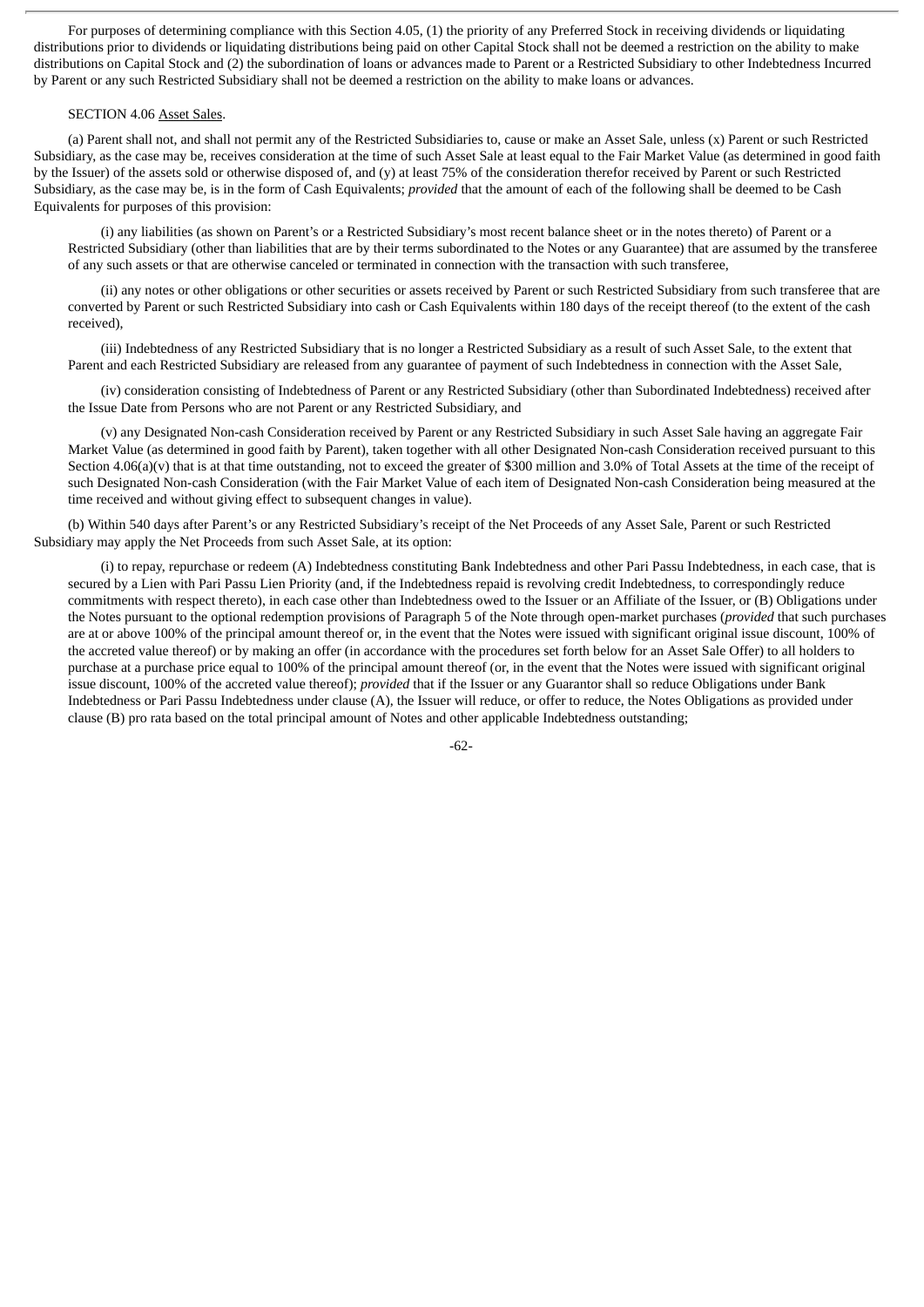(ii) solely to the extent that such Net Proceeds are not from an Asset Sale of Collateral, to repay, repurchase or redeem Indebtedness of a Restricted Subsidiary that is not a Guarantor, or

(iii) to make an investment in any one or more businesses (*provided* that if such investment is in the form of the acquisition of Capital Stock of a Person, such acquisition results in such Person becoming a Restricted Subsidiary of Parent), assets, or property or capital expenditures (including to acquire an Exclusive License or any other license), in each case (A) used or useful in a Similar Business or (B) that replace the properties and assets that are the subject of such Asset Sale or to reimburse the cost of any of the foregoing incurred on or after the date on which the Asset Sale giving rise to such Net Proceeds was contractually committed.

In the case of Section 4.06(b)(iii), a binding commitment shall be treated as a permitted application of the Net Proceeds from the date of such commitment until the 12-month anniversary of the date of the receipt of such Net Proceeds; *provided* that in the event such binding commitment is later canceled or terminated for any reason before such Net Proceeds are so applied, then such Net Proceeds shall constitute Excess Proceeds unless Parent or such Restricted Subsidiary enters into another binding commitment (a "Second Commitment") within six months of such cancellation or termination of the prior binding commitment; *provided*, *further*, that Parent or such Restricted Subsidiary may only enter into a Second Commitment under the foregoing provision one time with respect to each Asset Sale and to the extent such Second Commitment is later canceled or terminated for any reason before such Net Proceeds are applied or are not applied within 180 days of such Second Commitment, then such Net Proceeds shall constitute Excess **Proceeds** 

Pending the final application of any such Net Proceeds, Parent or such Restricted Subsidiary may temporarily reduce Indebtedness under a revolving credit facility, if any, or invest such Net Proceeds in any manner not prohibited by this Indenture. Any Net Proceeds from any Asset Sale that are not applied as provided and within the time period set forth in Section 4.06(b) (it being understood that any portion of such Net Proceeds used to make an offer to purchase Notes, as described in clause (i) of this Section 4.06(b), shall be deemed to have been so applied whether or not such offer is accepted) will be deemed to constitute "Excess Proceeds." When the aggregate amount of Excess Proceeds in any fiscal year exceeds \$200 million, the Issuer shall make an offer to all holders of Notes (and, at the option of the Issuer, to holders of any other Pari Passu Indebtedness that is secured by a Lien with Pari Passu Lien Priority on a pro rata basis) (an "Asset Sale Offer") to purchase the maximum principal amount of Notes (and such other Pari Passu Indebtedness that is secured by a Lien with Pari Passu Lien Priority) that is at least \$200,000 and an integral multiple of \$1,000 in excess thereof that may be purchased out of the Excess Proceeds at an offer price in cash in an amount equal to 100% of the principal amount thereof or, in respect of such other Pari Passu Indebtedness that is secured by a Lien with Pari Passu Lien Priority, such lesser price, if any, as may be provided for by the terms of such other Pari Passu Indebtedness (or, in the event the Notes or other Pari Passu Indebtedness that is secured by a Lien with Pari Passu Lien Priority were issued with significant original issue discount, 100% of the accreted value thereof), plus accrued and unpaid interest and additional interest, if any to, but excluding, the date fixed for the closing of such offer, in accordance with the procedures set forth in this Indenture (and, as applicable, the agreements governing the other applicable Pari Passu Indebtedness). The Issuer will commence an Asset Sale Offer with respect to Excess Proceeds within ten (10) Business Days after the date that Excess Proceeds exceeds \$200 million by mailing, or delivering electronically if the Notes are held by the Depository, the notice required pursuant to the terms of this Indenture, with a copy to the Trustee. To the extent that the aggregate amount of Notes (and such other Pari Passu Indebtedness that is secured by a Lien with Pari Passu Lien Priority) tendered pursuant to an Asset Sale Offer is less than the Excess Proceeds, the Issuer may use any remaining Excess Proceeds for any purpose that is not prohibited by this Indenture. If the aggregate principal amount of Notes (and such other Pari Passu Indebtedness that is secured by a Lien with Pari Passu Lien Priority) surrendered by holders thereof exceeds the amount of Excess Proceeds, the Trustee, upon receipt of written notice from the Issuer of the aggregate principal amount to be selected, shall select the Notes (but not such other Pari Passu Indebtedness) to be purchased in the manner described below. Upon completion of any such Asset Sale Offer, the amount of Excess Proceeds shall be reset at zero.

-63-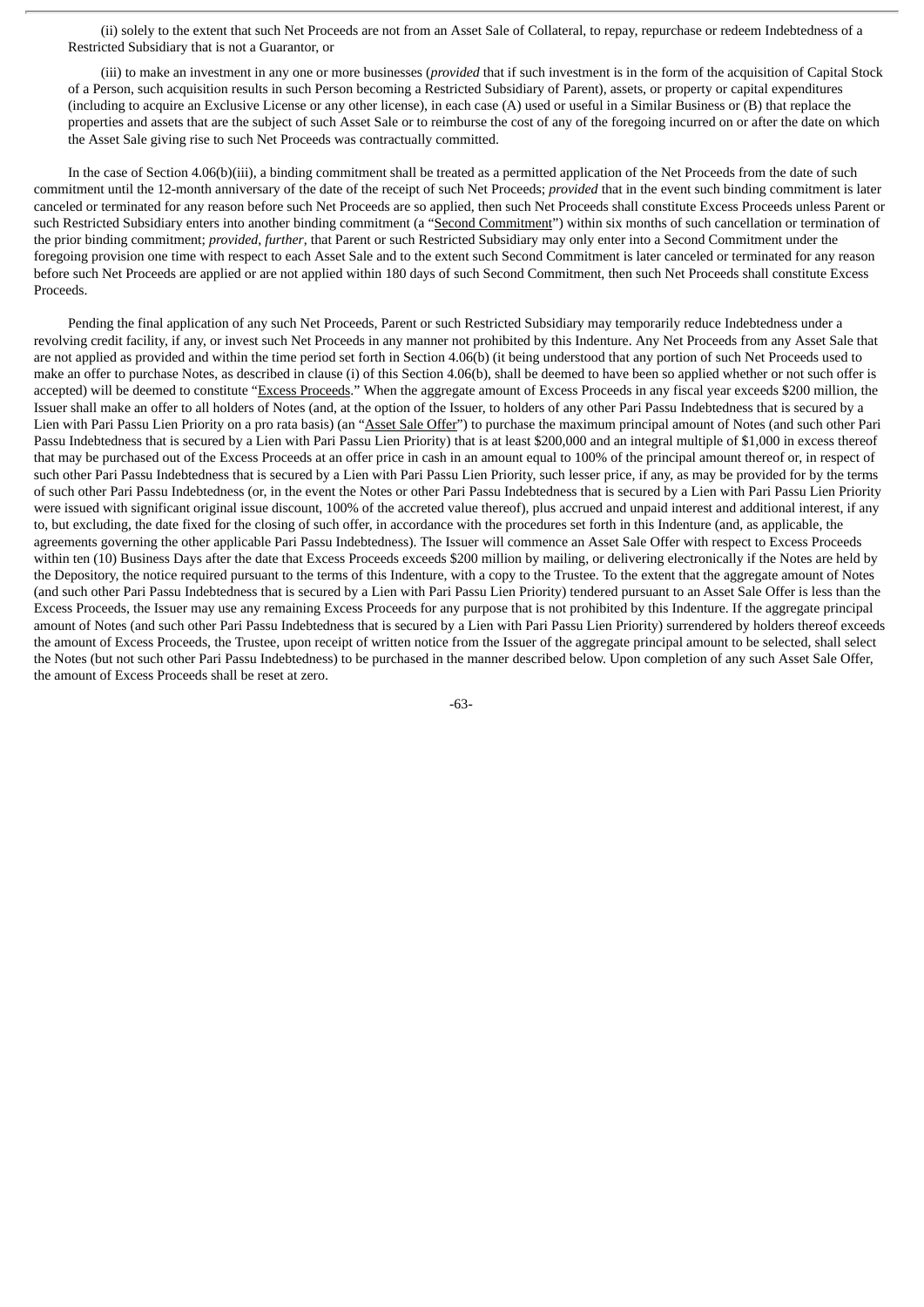(c) The Issuer will comply with the requirements of Rule 14e-1 under the Exchange Act and any other securities laws and regulations to the extent such laws or regulations are applicable in connection with the repurchase of the Notes pursuant to an Asset Sale Offer. To the extent that the provisions of any securities laws or regulations conflict with the provisions of this Indenture, the Issuer will comply with the applicable securities laws and regulations and shall not be deemed to have breached its obligations described in this Indenture by virtue thereof.

(d) Not later than the date upon which written notice of an Asset Sale Offer is delivered to the Trustee as provided above, the Issuer shall deliver to the Trustee an Officers' Certificate as to (i) the amount of the Excess Proceeds, (ii) the allocation of the Net Proceeds from the Asset Sales pursuant to which such Asset Sale Offer is being made and (iii) the compliance of such allocation with the provisions of Section 4.06(b). Upon the expiration of the period for which the Asset Sale Offer remains open (the "Offer Period"), the Issuer shall deliver to the Trustee for cancellation the Notes or portions thereof that have been properly tendered to and are to be accepted by the Issuer. The Issuer shall, or shall cause the Paying Agent (if not the Issuer) to, on the date of purchase, mail or deliver payment to each tendering holder in the amount of the purchase price.

(e) Holders electing to have a Note purchased shall be required to surrender such Note, with an appropriate form duly completed, to the Issuer at the address specified in the notice at least three Business Days prior to the purchase date. Holders shall be entitled to withdraw their election if the Trustee or the Issuer receives not later than one Business Day prior to the purchase date, a facsimile transmission, electronic transmission or letter, or otherwise in accordance with the procedures of the Depository, setting forth the name of the holder, the principal amount of the Note which was delivered by the holder for purchase and a statement that such holder is withdrawing his election to have such Note purchased. If at the end of the Offer Period more Notes (and applicable other Pari Passu Indebtedness) are tendered pursuant to an Asset Sale Offer than the Issuer is required to purchase, selection of tendered Notes (but not such other Pari Passu Indebtedness) for purchase will be made by the Trustee on a pro rata basis or by lot or by such other method as the Trustee shall deem fair and appropriate (and in such manner as complies with the requirements of the Depository, if applicable); *provided* that no Notes of \$200,000 or less shall be purchased in part. Selection of such other Pari Passu Indebtedness will be made pursuant to the terms of such other Pari Passu Indebtedness.

(f) Notices of an Asset Sale Offer shall be mailed by the Issuer by first class mail, postage prepaid, or delivered electronically if the Notes are held by the Depository, at least 15 days but not more than 60 days before the purchase date to each holder of Notes at such holder's registered address. If any Note is to be purchased in part only, any notice of purchase that relates to such Note shall state the portion of the principal amount thereof that has been or is to be purchased.

## SECTION 4.07 Transactions with Affiliates.

(a) Parent shall not, and shall not permit any of the Restricted Subsidiaries to, directly or indirectly, make any payment to, or sell, lease, transfer or otherwise dispose of any of its properties or assets to, or purchase any property or assets from, or enter into or make or amend any transaction or series of transactions, contract, agreement, understanding, loan, advance or guarantee with, or for the benefit of, any Affiliate of Parent (each of the foregoing, an "Affiliate Transaction") involving aggregate consideration in excess of \$50 million, unless:

(i) such Affiliate Transaction is on terms that are not materially less favorable to Parent or the relevant Restricted Subsidiary than those that could have been obtained in a comparable transaction by Parent or such Restricted Subsidiary with an unrelated Person; and

(ii) with respect to any Affiliate Transaction or series of related Affiliate Transactions involving aggregate consideration in excess of \$100 million, Parent delivers to the Trustee a resolution adopted in good faith by the majority of the Board of Directors of Parent, approving such Affiliate Transaction and set forth in an Officer's Certificate certifying that such Affiliate Transaction complies with clause (i) above.

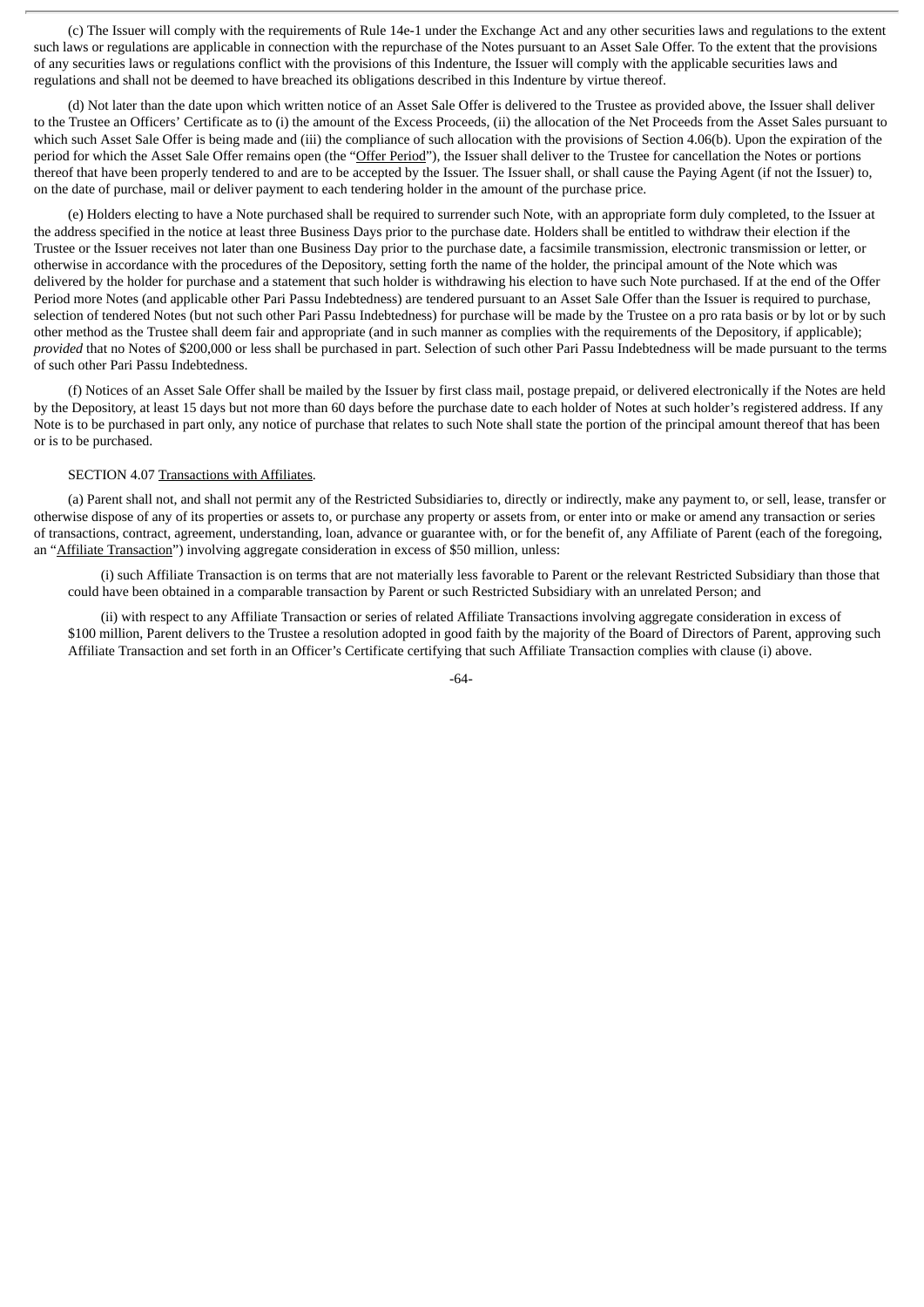(b) The provisions of Section 4.07(a) shall not apply to the following:

(i) transactions between or among Parent and/or any of the Restricted Subsidiaries (or an entity that becomes Parent or a Restricted Subsidiary as a result of such transaction) and any merger, consolidation or amalgamation of Parent and any direct parent of Parent; *provided* that such parent shall have no material liabilities and no material assets other than cash, Cash Equivalents and the Capital Stock of Parent and such merger, consolidation or amalgamation is otherwise in compliance with the terms of this Indenture and effected for a bona fide business purpose;

(ii) Restricted Payments permitted by Section 4.04 and Permitted Investments;

(iii) the payment of reasonable and customary fees and reimbursement of expenses paid to, and indemnity provided on behalf of, officers, directors, employees or consultants of Parent, any Restricted Subsidiary, or any direct or indirect parent of Parent;

(iv) transactions in which Parent or any Restricted Subsidiary, as the case may be, delivers to the Trustee a letter from an Independent Financial Advisor stating that such transaction is fair to Parent or such Restricted Subsidiary from a financial point of view or meets the requirements of clause (i) of Section 4.07(a);

(v) payments or loans (or cancellation of loans) to officers, directors, employees or consultants which are approved by a majority of the Board of Directors of Parent in good faith;

(vi) any agreement (x) of Parent or any of its Subsidiaries as in effect on the Issue Date or (y) of GW Pharmaceuticals or any of its Subsidiaries as in effect on the Acquisition Date, in each case, or any amendment thereto (so long as any such agreement together with all amendments thereto, taken as a whole, is not more disadvantageous to the holders of the Notes in any material respect than the original agreement as in effect on the Issue Date or Acquisition Date, as applicable) or any transaction contemplated thereby as determined in good faith by Parent;

(vii) the existence of, or the performance by Parent or any Restricted Subsidiary of its obligations under the terms of any stockholders or limited liability company agreement (including any registration rights agreement or purchase agreement related thereto) to which Parent or any of its Subsidiaries is a party as of the Issue Date or GW Pharmaceuticals or any of its Subsidiaries is a party as of the Acquisition Date, and any transaction, agreement or arrangement described in the Offering Memorandum and, in each case, any amendment thereto or similar transactions, agreements or arrangements which it may enter into thereafter; *provided*, *however*, that the existence of, or the performance by Parent or any Restricted Subsidiary of its obligations under, any future amendment to any such existing transaction, agreement or arrangement or under any similar transaction, agreement or arrangement entered into after the Issue Date or Acquisition Date, as applicable, shall only be permitted by this clause (vii) to the extent that the terms of any such existing transaction, agreement or arrangement together with all amendments thereto, taken as a whole, or new transaction, agreement or arrangement are not otherwise more disadvantageous to the holders of the Notes in any material respect than the original transaction, agreement or arrangement as in effect on the Issue Date or Acquisition Date, as applicable, as determined in good faith by the Issuer;

(viii) the execution of the Transactions, and the payment of all fees, expenses, bonuses and awards related to the Transactions;

-65-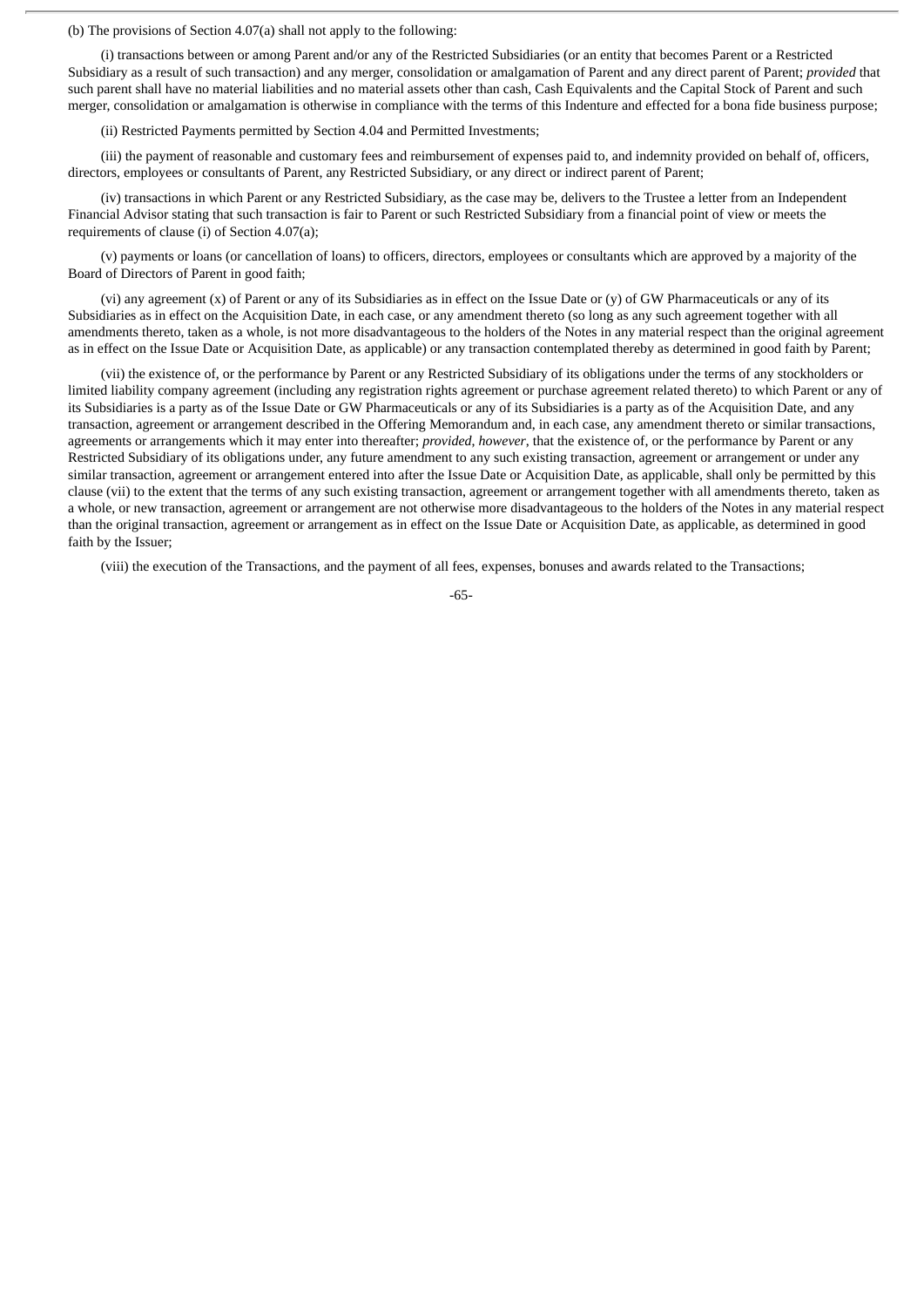(ix) (A) transactions with customers, clients, suppliers or purchasers or sellers of goods or services, or transactions otherwise relating to the purchase or sale of goods or services, in each case in the ordinary course of business and otherwise in compliance with the terms of this Indenture, which are fair to Parent and its Restricted Subsidiaries in the reasonable determination of the Issuer, or are on terms at least as favorable as might reasonably have been obtained at such time from an unaffiliated party or (B) transactions with joint ventures or Unrestricted Subsidiaries entered into in the ordinary course of business and consistent with past practice or industry norm;

(x) any transaction pursuant to any Qualified Receivables Facility;

(xi) the issuance of Equity Interests (other than Disqualified Stock) of Parent to any Person;

(xii) the issuances of securities or other payments, awards or grants in cash, securities or otherwise pursuant to, or the funding of, employment arrangements, stock option and stock ownership plans or similar employee benefit plans approved by the Board of Directors of the Issuer or any direct or indirect parent of Parent, or the Board of Directors of a Restricted Subsidiary, as appropriate, in good faith;

(xiii) [reserved];

(xiv) any contribution to the capital of Parent;

(xv) transactions permitted by, and complying with, Section 5.01;

(xvi) transactions between Parent or any Restricted Subsidiary and any Person, a director of which is also a director of Parent, any Restricted Subsidiary or any direct or indirect parent of Parent; *provided*, *however*, that such Person abstains from voting as a director of Parent, such Restricted Subsidiary or such direct or indirect parent of Parent, as the case may be, on any matter involving such Person;

(xvii) pledges of Equity Interests of Unrestricted Subsidiaries;

(xviii) the formation and maintenance of any consolidated group or subgroup for Tax, accounting or cash pooling or management purposes in the ordinary course of business;

(xix) any employment agreements entered into by Parent or any Restricted Subsidiary in the ordinary course of business;

(xx) transactions undertaken in good faith (as certified by a responsible financial or accounting officer of the Issuer in an Officer's Certificate) for the purpose of improving the consolidated Tax efficiency of Parent and its Subsidiaries and not for the purpose of circumventing any covenant set forth in this Indenture;

### (xxi) [reserved]; and

(xxii) any purchase by Parent or its Affiliates of Indebtedness, Disqualified Stock or Preferred Stock of Parent or any of the Restricted Subsidiaries; *provided* that such purchases are on the same terms as such purchases by such Persons who are not Parent's Affiliates.

# SECTION 4.08 Change of Control.

(a) Upon the occurrence of a Change of Control Triggering Event, each holder shall have the right to require the Issuer to repurchase all or any part of such holder's Notes at a purchase price in cash equal to 101% of the principal amount thereof, plus accrued and unpaid interest, if any, to, but excluding, the date of repurchase (subject to the right of holders of record on the relevant Record Date to receive interest due on the relevant Interest Payment Date), in accordance with this Section 4.08; *provided*, *however*, that notwithstanding the occurrence of a Change of Control Triggering Event, the Issuer shall not be obligated to purchase any Notes pursuant to this Section 4.08 in the event that it has previously or concurrently elected to redeem such Notes in accordance with Paragraph 5 of the Notes.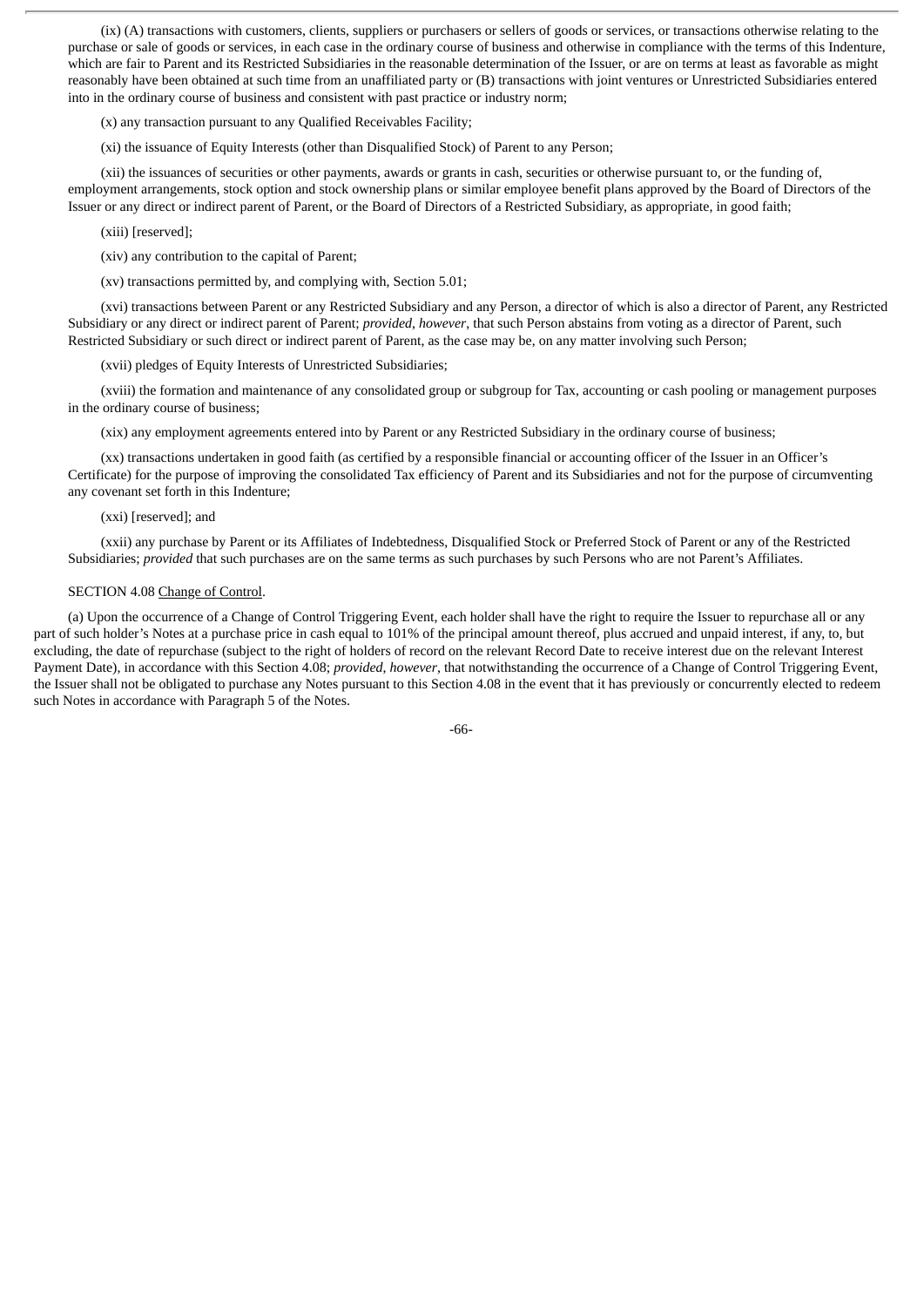(b) Within 30 days following any Change of Control Triggering Event (or, 30 days following the Acquisition Date in the event of a Change of Control Triggering Event occurring prior thereto), except to the extent that the Issuer has exercised its right to redeem the Notes by delivery of a notice of redemption in accordance with Paragraph 5 of the Notes, the Issuer shall mail, or deliver electronically if the Notes are held by DTC, a notice (a "Change of Control Offer") to each holder with a copy to the Trustee:

(i) stating that a Change of Control Triggering Event has occurred and that such holder has the right to require the Issuer to repurchase such holder's Notes at a repurchase price in cash equal to 101% of the principal amount thereof, *plus* accrued and unpaid interest and additional interest, if any, to, but excluding, the date of repurchase (subject to the right of holders of record on the relevant Record Date to receive interest on the relevant Interest Payment Date);

(ii) describing the transaction or transactions that constitute(s) such Change of Control;

(iii) specifying the repurchase date (which shall be no earlier than 30 days nor later than 60 days from the date such notice is mailed or delivered electronically); and

(iv) providing instructions, determined by the Issuer consistent with this Section 4.08, that a holder must follow in order to have its Notes purchased.

(c) Holders electing to have a Note purchased shall be required to surrender the Note, with an appropriate form duly completed, to the Issuer at the address specified in the notice, or transfer such Note by book entry transfer to the Issuer, at least three Business Days prior to the purchase date. The holders shall be entitled to withdraw their election if the Trustee or the Issuer receives not later than one Business Day prior to the purchase date a facsimile or other electronic transmission or letter setting forth the name of the holder or otherwise in accordance with the procedures of the Depository, the principal amount of the Note which was delivered for purchase by the holder and a statement that such holder is withdrawing his election to have such Note purchased. Holders whose Notes are purchased only in part shall be issued new Notes equal in principal amount to the unpurchased portion of the Notes surrendered.

(d) On the purchase date, all Notes purchased by the Issuer under this Section 4.08 shall be delivered to the Trustee for cancellation, and the Issuer shall pay the purchase price *plus* accrued and unpaid interest, if any, to the holders entitled thereto (subject to the right of holders of record on a Record Date to receive interest on the relevant Interest Payment Date).

(e) A Change of Control Offer may be made in advance of a Change of Control Triggering Event, and conditioned upon such Change of Control Triggering Event, if a definitive agreement is in place for the Change of Control at the time of making of the Change of Control Offer.

(f) Notwithstanding the foregoing provisions of this Section 4.08, the Issuer shall not be required to make a Change of Control Offer upon a Change of Control Triggering Event if a third party makes the Change of Control Offer in the manner, at the times and otherwise in compliance with the requirements set forth in this Indenture applicable to a Change of Control Offer made by the Issuer and purchases all Notes properly tendered and not withdrawn under such Change of Control Offer.

(g) Notes repurchased by the Issuer pursuant to a Change of Control Offer will have the status of Notes issued but not outstanding or will be retired and canceled at the option of the Issuer. Notes purchased by a third party pursuant to this Section 4.08 will have the status of Notes issued and outstanding.

-67-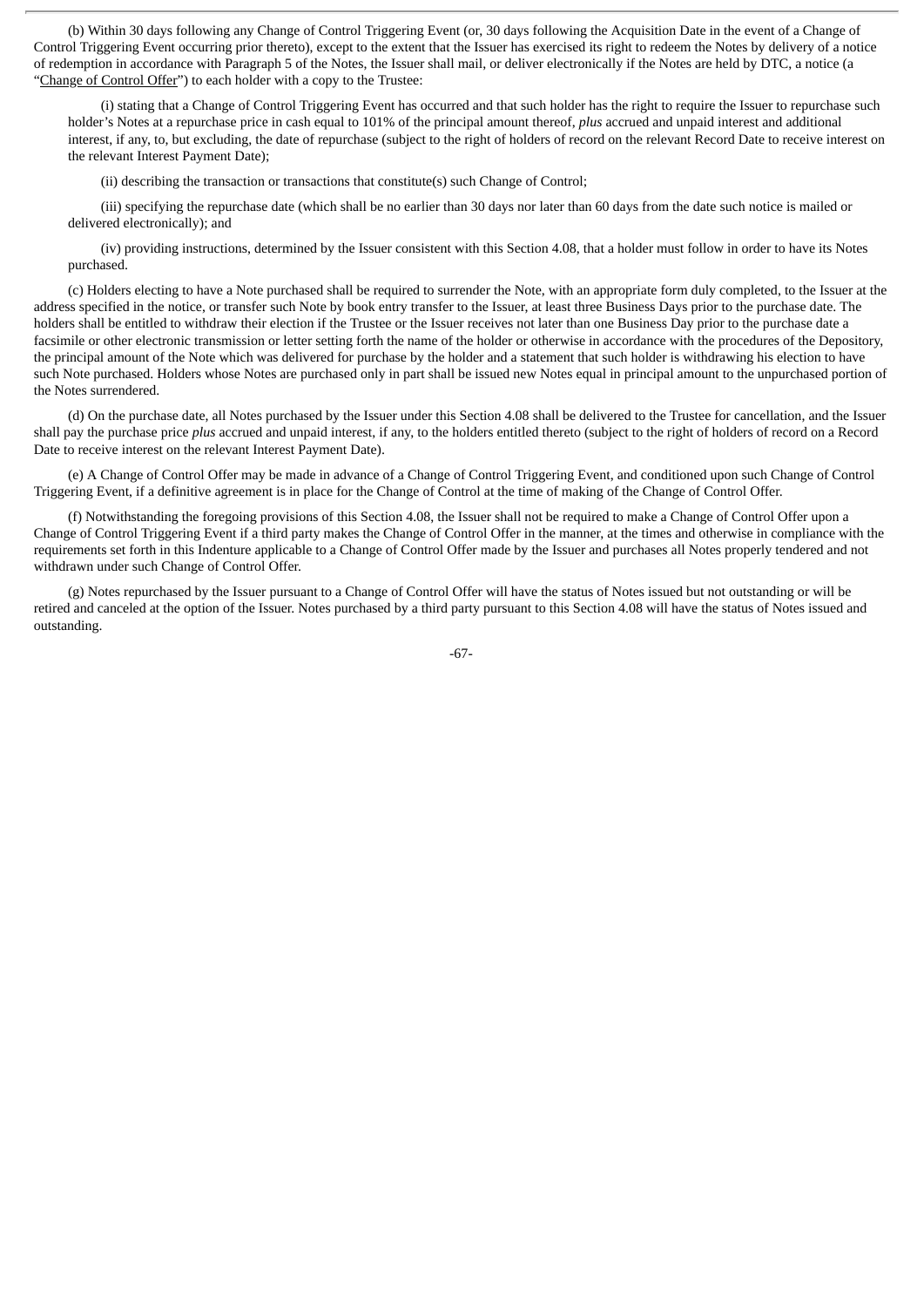(h) The Issuer shall comply, to the extent applicable, with the requirements of Section 14(e) of the Exchange Act and any other securities laws or regulations in connection with the repurchase of Notes pursuant to this Section 4.08. To the extent that the provisions of any securities laws or regulations conflict with provisions of this Section 4.08, the Issuer shall comply with the applicable securities laws and regulations and shall not be deemed to have breached its obligations under this Section 4.08 by virtue thereof.

(i) If holders of not less than 90% in aggregate principal amount of the outstanding Notes validly tender and do not withdraw such Notes in a Change of Control Offer and the Issuer, or any third party making a Change of Control Offer in lieu of the Issuer as described above, purchases all of the Notes validly tendered and not withdrawn by such holders, the Issuer or such third party will have the right, upon not less than 15 days' nor more than 60 days' prior notice, but not more than 30 days following such purchase pursuant to the Change of Control Offer described above, to redeem all Notes that remain outstanding following such purchase at a price in cash equal to 101% of the principal amount thereof plus accrued and unpaid interest to but excluding the date of redemption. Any such redemption shall be effected pursuant to Article III.

SECTION 4.09 Compliance Certificate. The Issuer shall deliver to the Trustee within 120 days after the end of each fiscal year of the Issuer, beginning with the fiscal year ending on December 31, 2021, an Officers' Certificate stating that in the course of the performance by the signers of their duties as Officers of the Issuer they would normally have knowledge of any Default and whether or not the signers know of any Default that occurred during such period. If any Officer of the Issuer does know of a Default, the certificate shall describe the Default, its status and what action the Issuer is taking or proposes to take with respect thereto.

SECTION 4.10 Further Instruments and Acts. Upon request of the Trustee, the Issuer shall execute and deliver such further instruments and do such further acts as may be reasonably necessary or proper to carry out more effectively the purpose of this Indenture.

#### SECTION 4.11 Future Guarantors.

(a) Parent shall cause each of its Subsidiaries that is not an Excluded Subsidiary (other than a Subsidiary that is an Excluded Subsidiary pursuant to clause (a) or (b) of the definition thereof) and that guarantees or becomes a borrower under the credit agreement described in clause (i) of the definition of "Credit Agreement" (or any refinancing thereof) or that guarantees any other Capital Markets Indebtedness of the Issuer or any of the Guarantors to execute and deliver to the Trustee a supplemental indenture substantially in the form of Exhibit B hereto pursuant to which such Subsidiary will guarantee the Notes Obligations, subject to the Agreed Guarantee and Security Principles.

(b) Each Person that becomes a Guarantor after the Acquisition Date shall also become a party to the applicable Collateral Documents and shall execute, deliver, record and/or file, as applicable, such security instruments, pledge agreements, and other security documents as may be necessary to have the property or assets of such Person subject to a valid and perfected security interest in favor of the Collateral Trustee for the benefit of the Notes Secured Parties (subject to the Agreed Guarantee and Security Principles), and thereupon all provisions of the Indenture relating to the Collateral shall be deemed to relate to such properties and assets to the same extent and with the same force and effect.

### SECTION 4.12 Liens.

(a) Parent shall not, and shall not permit any of the Restricted Subsidiaries to, directly or indirectly, create, Incur or suffer to exist any Lien (except Permitted Liens) on any asset or property of Parent or any Restricted Subsidiary securing Indebtedness of Parent or a Restricted Subsidiary except, in the case of any assets or property that do not constitute Collateral, any Lien securing Indebtedness if the Notes and the Guarantees are equally and ratably secured with (or, at Parent's election, on a senior basis to) the Indebtedness so secured until such time as such Indebtedness is no longer secured by a Lien.

(b) Any Lien that is granted to secure the Notes or any Guarantees under Section 4.12(a) shall be automatically released and discharged at the same time as the release of the Lien that gave rise to the obligation to secure the Notes or such Guarantees.

-68-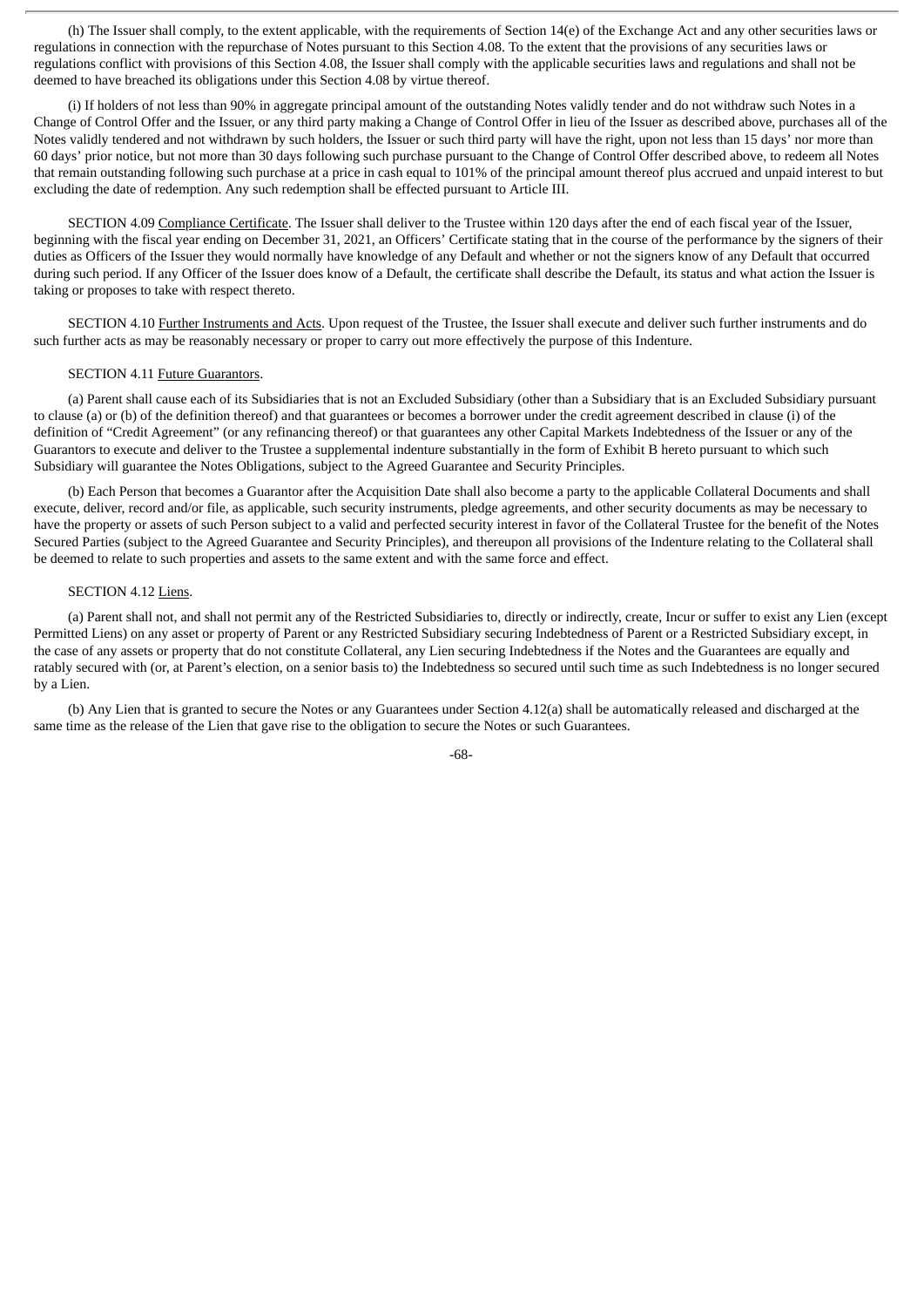(c) For purposes of determining compliance with this Section 4.12, (i) a Lien securing an item of Indebtedness need not be permitted solely by reference to one category of Permitted Liens (or any portion thereof) described in the definition of "Permitted Liens" or pursuant to Section 4.12(a) but may be permitted in part under any combination thereof and (ii) in the event that a Lien securing an item of Indebtedness (or any portion thereof) meets the criteria of one or more of the categories of permitted Liens (or any portion thereof) described in the definition of "Permitted Liens" or pursuant to Section 4.12(a), the Issuer may, in its sole discretion, classify or reclassify, or later divide, classify or reclassify (as if Incurred at such later time), such Lien securing such item of Indebtedness (or any portion thereof) in any manner that complies with this covenant and will be entitled to only include the amount and type of such Lien or such item of Indebtedness secured by such Lien (or any portion thereof) in one of the categories of permitted Liens (or any portion thereof) described in the definition of "Permitted Liens" or pursuant to Section 4.12(a) and, in such event, such Lien securing such item of Indebtedness (or any portion thereof) will be treated as being Incurred or existing pursuant to only such clause or clauses (or any portion thereof) or pursuant to Section 4.12(a).

(d) With respect to any Lien securing Indebtedness that was permitted to secure such Indebtedness at the time of the Incurrence of such Indebtedness, such Lien shall also be permitted to secure any increases in the amount of Indebtedness outstanding solely as a result of fluctuations in the exchange rate of currencies or increases in the value of property securing Indebtedness described in clause (11) of the definition of "Indebtedness."

SECTION 4.13 After Acquired Property. From and after the Acquisition Date, if any asset (other than real property) is acquired by any Grantor or owned by an entity at the time it becomes a Guarantor (in each case other than (x) assets constituting Collateral under a Collateral Document that automatically become subject to the Lien of such Collateral Document upon acquisition thereof and (y) assets constituting Excluded Property), such Grantor, will (i) notify the Trustee and the Collateral Trustee of such acquisition or ownership and (ii) cause such asset to be subjected to a Lien (subject to any Permitted Liens) securing the Notes Obligations, and take, and cause the Grantors to take, such actions as may be required to perfect such Liens subject to the exceptions and limitations set forth in this Indenture (including the Agreed Guarantee and Security Principles) and the Collateral Documents.

# SECTION 4.14 Maintenance of Office or Agency.

(a) The Issuer shall maintain an office or agency (which may be an office of the Trustee or an affiliate of the Trustee or Registrar) where Notes may be surrendered for registration of transfer or for exchange. The Issuer shall give prompt written notice to the Trustee of the location, and any change in the location, of such office or agency. If at any time the Issuer shall fail to maintain any such required office or agency or shall fail to furnish the Trustee with the address thereof, such presentations and surrenders may be made at the Corporate Trust Office of the Trustee as set forth in Section 13.02.

(b) The Issuer may also from time to time designate one or more other offices or agencies where the Notes may be presented or surrendered for any or all such purposes and may from time to time rescind such designations; *provided*, *however*, that no such designation or rescission shall in any manner relieve the Issuer of its obligation to maintain an office or agency for such purposes. The Issuer shall give prompt written notice to the Trustee of any such designation or rescission and of any change in the location of any such other office or agency.

(c) The Issuer hereby designates the Corporate Trust Office of the Trustee or its agent as such office or agency of the Issuer in accordance with Section 2.04.

SECTION 4.15 Maintenance of Listing. The Issuer will use its commercially reasonable efforts to maintain the listing of the Notes on the Bermuda Stock Exchange for so long as any Notes are outstanding; provided that if at any time the Issuer determines that it will not maintain such listing, it will obtain prior to the delisting of the Bermuda Stock Exchange, and thereafter use its commercially reasonable efforts to maintain, a listing of the Notes on another recognized stock exchange which is a recognized stock exchange for the purposes of section 64 of the Taxes Consolidated Act of 1997.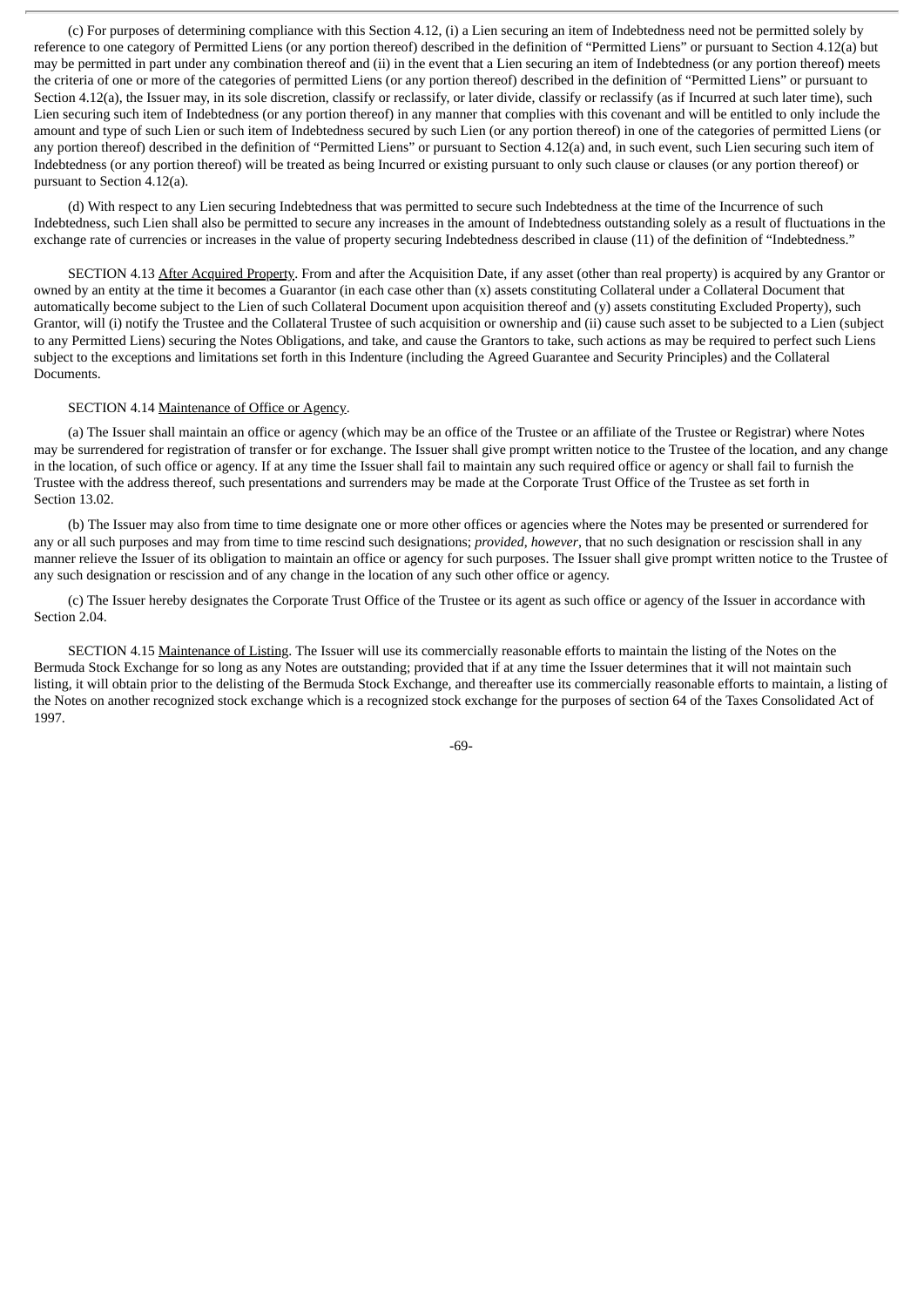SECTION 4.16 Covenant Suspension. If on any date following the Acquisition Date, (i) the Notes have Investment Grade Ratings from both Rating Agencies, and (ii) no Default has occurred and is continuing under this Indenture, then, beginning on that day (the occurrence of the events described in the foregoing clauses (i) and (ii) being collectively referred to as a "Covenant Suspension Event"), and subject to the provisions of the following paragraph, the Issuer and the Restricted Subsidiaries shall not be subject to Sections 4.03, 4.04, 4.05, 4.06, 4.07, 4.11, 5.01(a)(iv), and 5.01(b) (collectively, the "Suspended Covenants"). In the event that Parent and its Restricted Subsidiaries are not subject to the Suspended Covenants under this Indenture for any period of time as a result of the foregoing, and on any subsequent date (the "Reversion Date") one or both of the Rating Agencies withdraw their Investment Grade Rating or downgrade the rating assigned to the Notes below an Investment Grade Rating, then Parent and its Restricted Subsidiaries will thereafter again be subject to the Suspended Covenants under this Indenture with respect to future events. The period of time between the Covenant Suspension Event and the Reversion Date is referred to as the "Suspension Period." The Issuer shall provide the Trustee with written notice of each Covenant Suspension Event or Reversion Date within five (5) Business Days of the occurrence thereof; however, without further direction the Trustee is not required to provide such notice to holders.

Additionally, during a Suspension Period Parent will no longer be permitted to designate any Restricted Subsidiary as an Unrestricted Subsidiary unless Parent would have been permitted to designate such Subsidiary as an Unrestricted Subsidiary if a Suspension Period had not been in effect for any period and, following the Reversion Date, such designation shall be deemed to have created an Investment pursuant to Section 4.04(c) at the time of such designation.

On each Reversion Date, all Indebtedness Incurred, or Disqualified Stock or Preferred Stock issued, during the Suspension Period will be classified as having been Incurred or issued pursuant to Section 4.03(a) or (b) (to the extent such Indebtedness or Disqualified Stock or Preferred Stock would be permitted to be Incurred or issued thereunder as of the Reversion Date and after giving effect to Indebtedness or Disqualified Stock or Preferred Stock Incurred or issued prior to the Suspension Period and outstanding on the Reversion Date). To the extent such Indebtedness or Disqualified Stock or Preferred Stock would not be so permitted to be Incurred or issued pursuant to Section 4.03(a) or (b), such Indebtedness or Disqualified Stock or Preferred Stock will be deemed to have been outstanding on the Issue Date or Acquisition Date, as applicable, so that it is classified as permitted under Section 4.03(b)(iii)*.* Calculations made after the Reversion Date of the amount available to be made as Restricted Payments under Section 4.04 will be made as though Section 4.04 had been in effect since the Acquisition Date and prior to, but not during, the Suspension Period (except to the extent expressly set forth in the immediately preceding paragraph). Accordingly, Restricted Payments made during the Suspension Period will not reduce the amount available to be made as Restricted Payments under Section 4.04(a) (except to the extent expressly set forth in the immediately preceding paragraph). As described above, no Default or Event of Default will be deemed to have occurred on the Reversion Date as a result of any actions taken by Parent or the Restricted Subsidiaries during the Suspension Period or any actions taken at any time pursuant to any contractual obligation arising prior to the Reversion Date, regardless of whether such actions or events would have been permitted if the applicable Suspended Covenants remained in effect during such period. Within 30 days of such Reversion Date, Parent must comply with the terms of Section 4.11.

For purposes of Section 4.05, on the Reversion Date, any consensual encumbrances or consensual restrictions of the type specified in Section 4.05(a) or 4.05(b) thereof entered into during the Suspension Period will be deemed to have been in effect on the Issue Date or Acquisition Date, as applicable, so that they are permitted under Section 4.05(1)(A).

For purposes of Section 4.07, any Affiliate Transaction entered into after the Reversion Date pursuant to a contract, agreement, loan, advance or guaranty with, or for the benefit of, any Affiliate of the Issuer entered into during the Suspension Period will be deemed to have been in effect as of the Issue Date or Acquisition Date, as applicable, for purposes of Section 4.07(b)(vi).

For purposes of Section 4.06, on the Reversion Date, the unutilized Excess Proceeds amount will be reset to zero.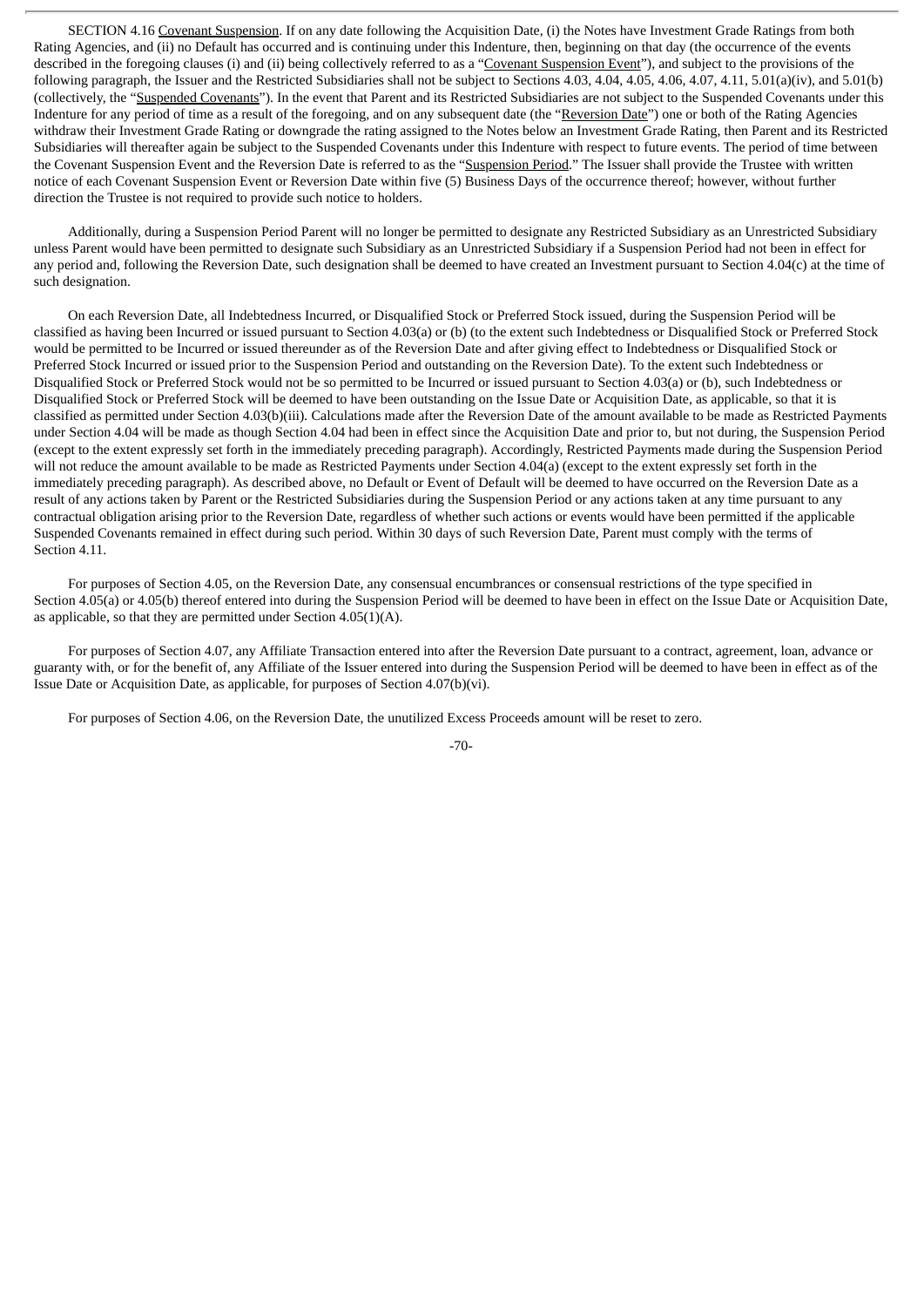SECTION 4.17 Information Regarding Collateral. The Issuer shall furnish to the Trustee and the Collateral Trustee prompt written notice of any change (i) in any Grantor's corporate or organization name, (ii) in any Grantor's identity or organizational structure, (iii) in any Grantor's organizational identification number or company registration number (to the extent relevant in the applicable jurisdiction of organization or registration) and (iv) in any Grantor's jurisdiction of organization or registration; *provided*, that within thirty (30) days following such change (as such date may be extended pursuant to the Initial Credit Agreement or any other Credit Agreement), Parent shall make all filings under the Uniform Commercial Code (or its equivalent in any applicable jurisdiction) that are required in order for the Collateral Trustee to continue to have a valid, legal and perfected security interest in all the Collateral in which a security interest may be perfected by such filing, for the benefit of the Notes Secured Parties. It is understood that the Grantors and not the Trustee or the Collateral Trustee shall be obligated to make such filings or otherwise maintain perfection.

SECTION 4.18 Corresponding Action. Each Grantor agrees that if it shall be required to take any action following the Acquisition Date to grant, perfect or otherwise establish a Lien on and/or security interest in any of its assets or properties to secure the Credit Agreement Obligations (as defined in the Collateral Trust Agreement), then, subject to the Collateral Trust Agreement, such Grantor shall take the corresponding actions in favor of the Collateral Trustee in order to provide a corresponding benefit to the Collateral Trustee for its benefit and the benefit of the Notes Secured Parties.

SECTION 4.19 Further Assurances. The Grantors shall execute any and all further documents, financing statements, agreements and instruments, and take all such further actions (including the filing and recording of financing statements and other documents), that are required or that the Trustee or the Collateral Trustee may reasonably request (including, without limitation, those required by applicable law), as may be necessary or proper to evidence, create, perfect, maintain and enforce the security interests and the priority thereof in the Collateral in favor of the Collateral Trustee for the benefit of the Notes Secured Parties, and to otherwise effectuate the provisions or purposes of this Indenture and the Collateral Documents.

# **ARTICLE V**

# **SUCCESSOR COMPANY**

# SECTION 5.01 When Issuer and Guarantors May Merge or Transfer Assets.

(a) The Issuer may not, directly or indirectly, consolidate, amalgamate or merge with or into or wind up into (whether or not the Issuer is the surviving Person), or sell, assign, transfer, lease, convey or otherwise dispose of all or substantially all of its properties or assets in one or more related transactions to, any Person unless:

(i) the Issuer is the surviving Person or the Person formed by or surviving any such consolidation, amalgamation, merger or winding-up (if other than the Issuer) or to which such sale, assignment, transfer, lease, conveyance or other disposition will have been made is a company, corporation, partnership, trust or limited liability company or other business entity organized or existing under the laws of Ireland, England and Wales, Luxembourg or the United States, any state thereof, the District of Columbia, or any territory thereof (collectively, the "Permitted Jurisdictions," and the Issuer or such Person, as the case may be, being herein called the "Successor Company");

(ii) the Successor Company (if other than the Issuer) expressly assumes all the obligations of the Issuer under this Indenture, the Notes and the Collateral Documents pursuant to supplemental indentures or other applicable documents or instruments in form reasonably satisfactory to the Trustee and makes such filings and takes such other steps in each case as may be required to maintain perfection over the Collateral of the Successor Company subject to the Agreed Guarantee and Security Principles;

(iii) immediately after giving effect to such transaction (and treating any Indebtedness which becomes an obligation of the Successor Company or any of its Restricted Subsidiaries as a result of such transaction as having been Incurred by the Successor Company or such Restricted Subsidiary at the time of such transaction), no Default shall have occurred and be continuing;

-71-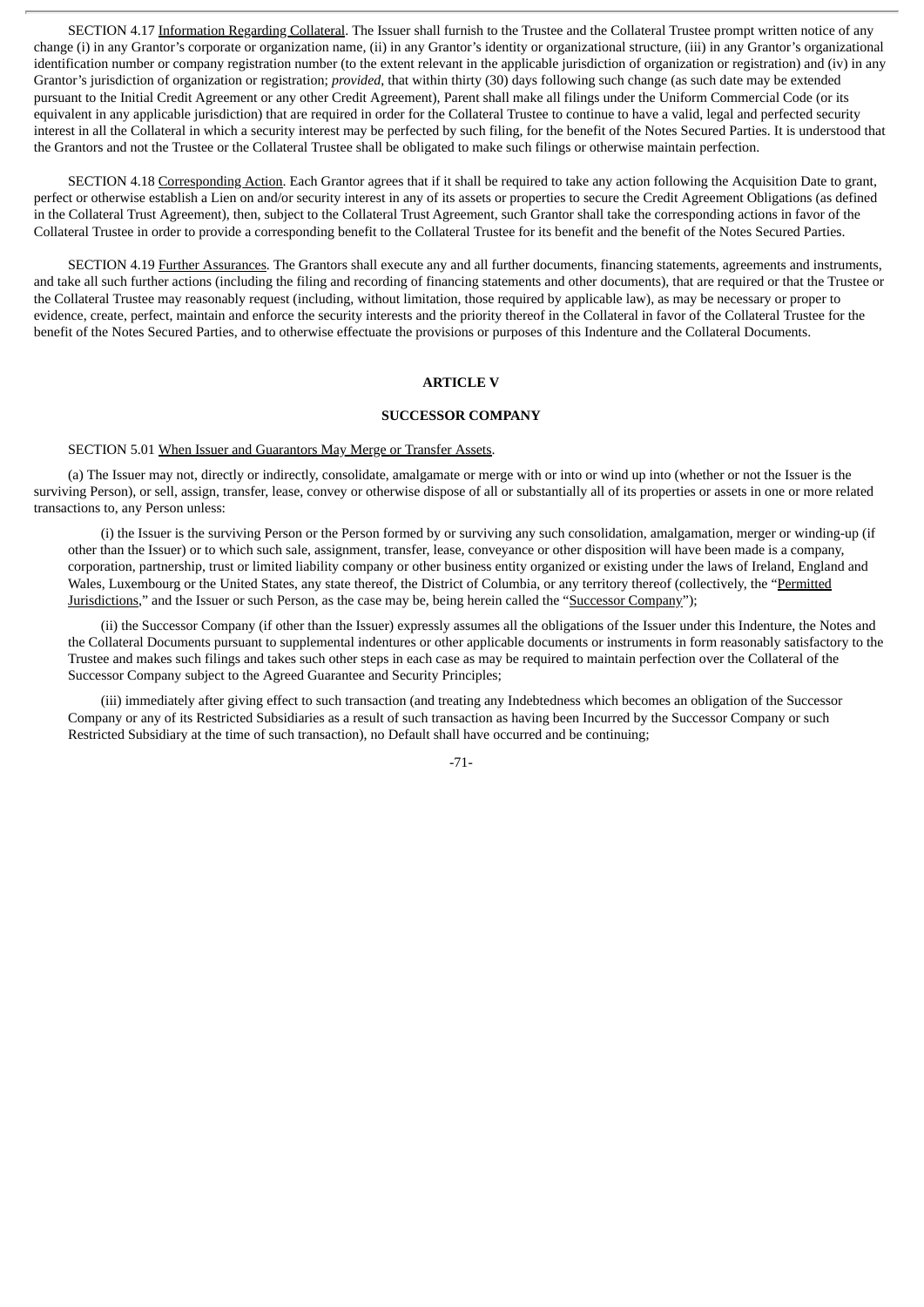(iv) immediately after giving *pro forma* effect to such transaction, as if such transaction had occurred at the beginning of the applicable fourquarter period (and treating any Indebtedness which becomes an obligation of the Successor Company or any of the Restricted Subsidiaries as a result of such transaction as having been Incurred by the Successor Company or such Restricted Subsidiary at the time of such transaction), either

(1) the Successor Company would be permitted to Incur at least \$1.00 of additional Indebtedness pursuant to the Fixed Charge Coverage Ratio test set forth in Section 4.03(a); or

(2) the Fixed Charge Coverage Ratio of Parent would be no less than such ratio immediately prior to such transaction;

(v) if the Issuer is not the Successor Company, each Guarantor, unless it is the other party to the transactions described above, shall have by supplemental indenture confirmed that its Guarantee shall apply to such Person's obligations under this Indenture and the Notes; and

(vi) the Successor Company shall have delivered to the Trustee an Officer's Certificate and an Opinion of Counsel, each stating that such consolidation, merger, amalgamation or transfer and such supplemental indentures (if any) comply with this Indenture.

The Successor Company (if other than the Issuer) will succeed to, and be substituted for, the Issuer under this Indenture, the Notes and the Collateral Documents, and in such event (other than in connection with a lease) the Issuer will automatically be released and discharged from its obligations under this Indenture, the Notes and the Collateral Documents. Notwithstanding the foregoing clauses (iii) and (iv) of this Section 5.01(a), (A) the Issuer may merge, consolidate or amalgamate with or transfer all or part of its properties and assets to a Restricted Subsidiary, *provided* that (x) after giving effect to such transaction, no Default shall have occurred and be continuing and (y) the Issuer is the Successor Company, and (B) the Issuer may merge, consolidate or amalgamate with an Affiliate incorporated or organized solely for the purpose of reincorporating or reorganizing the Issuer in any Permitted Jurisdiction, so long as the amount of Indebtedness of Parent and its Restricted Subsidiaries is not increased thereby. This Section 5.01 will not restrict a sale, assignment, transfer, conveyance or other disposition of assets between or among Parent and its Restricted Subsidiaries.

(b) Subject to the provisions of Section 12.03, no Guarantor will, and Parent will not permit any such Guarantor to, consolidate, amalgamate or merge with or into or wind up into (whether or not such Guarantor is the surviving Person), or sell, assign, transfer, lease, convey or otherwise dispose of all or substantially all of its properties or assets in one or more related transactions to, any Person unless:

(i) either (a) such Guarantor is the surviving Person or the Person formed by or surviving any such consolidation, amalgamation, merger or winding up (if other than such Guarantor) or to which such sale, assignment, transfer, lease, conveyance or other disposition will have been made is a company, corporation, partnership, trust or limited liability company or other business entity organized, registered or existing under the laws of the jurisdiction in which such Guarantor was organized or registered prior to such transaction or the laws of any Permitted Jurisdiction (such Guarantor or such Person, as the case may be, being herein called the "Successor Person") and the Successor Person (if other than such Guarantor) expressly assumes all the obligations of such Guarantor under this Indenture, its Guarantee and the Collateral Documents pursuant to a supplemental indenture or other applicable documents or instruments in form reasonably satisfactory to the Trustee and makes such filings and takes such other steps in each case as may be required to maintain perfection over the Collateral of the Successor Person, subject to the Agreed Guarantee and Security Principles, or (b) such sale, assignment, transfer, lease, conveyance or other disposition or consolidation, amalgamation or merger is not in violation of Section 4.06; and

-72-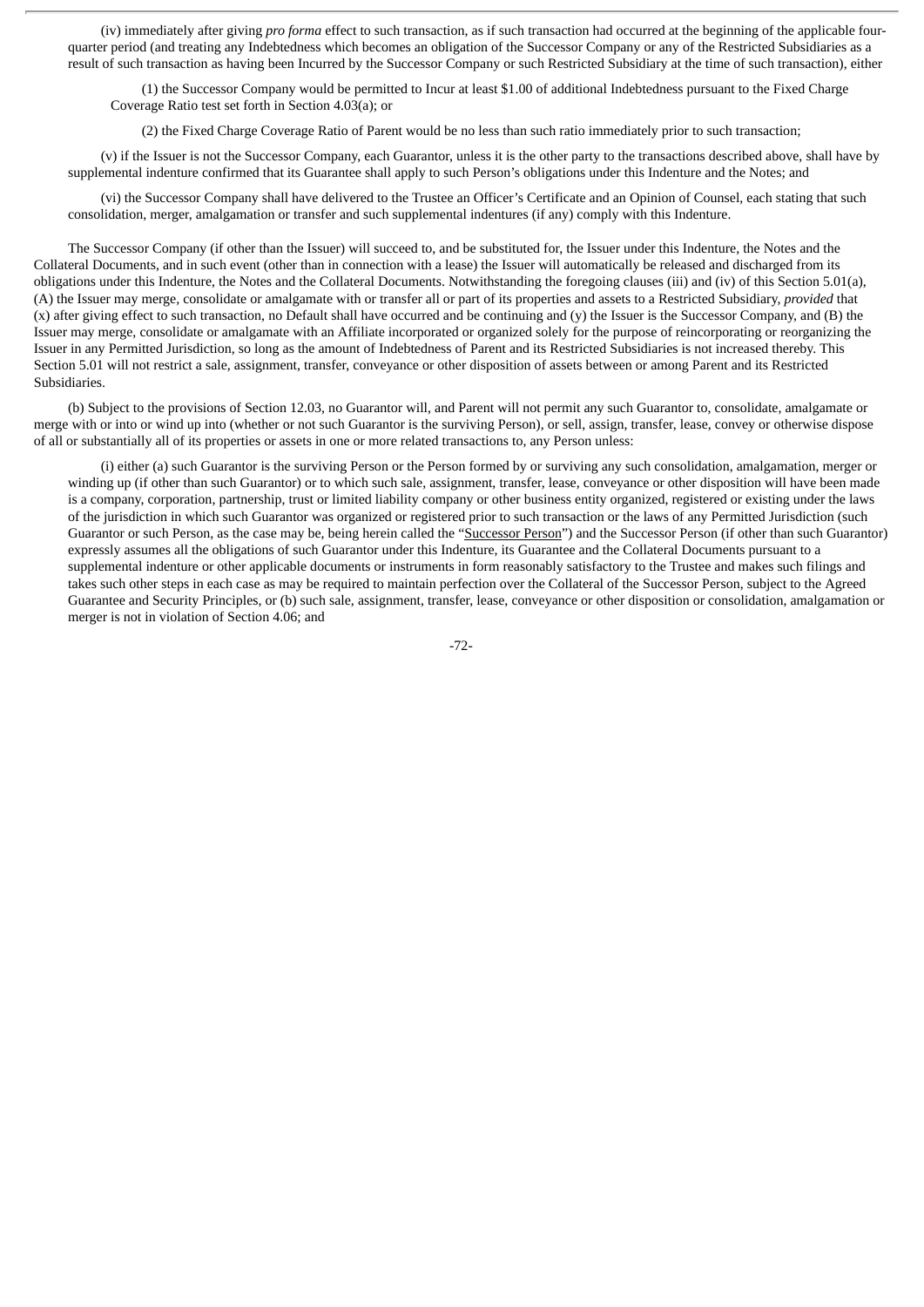(ii) the Successor Person (if other than such Guarantor) shall have delivered or caused to be delivered to the Trustee an Officer's Certificate and an Opinion of Counsel, each stating that such consolidation, amalgamation, merger or transfer and such supplemental indenture (if any) comply with this Indenture.

Except as otherwise provided in this Indenture, the Successor Person (if other than such Guarantor) will succeed to, and be substituted for, such Guarantor under this Indenture, its Guarantee and the Collateral Documents, and such Guarantor will automatically be released and discharged from its obligations under this Indenture, its Guarantee and the Collateral Documents. Notwithstanding the foregoing, (1) a Guarantor may merge, amalgamate or consolidate with an Affiliate incorporated or organized solely for the purpose of reincorporating or reorganizing such Guarantor in a Permitted Jurisdiction so long as the amount of Indebtedness of such Guarantor is not increased thereby and (2) a Guarantor may consolidate, amalgamate or merge with or into or wind up into, liquidate, dissolve, or sell, assign, transfer, lease, convey or otherwise dispose of all or substantially all of its properties or assets to, the Issuer or any Guarantor.

This Article V shall not restrict the Acquisition and the Acquisition shall be permitted to occur on the Acquisition Date notwithstanding anything to the contrary herein.

### **ARTICLE VI**

# **DEFAULTS AND REMEDIES**

SECTION 6.01 Events of Default. An "Event of Default" occurs with respect to the Notes if:

(a) there is a default in any payment of interest (including any additional interest) on any Note when due, and such default continues for a period of 30 days;

(b) there is a default in the payment of principal or premium, if any, of any Note when due at its Stated Maturity, upon redemption (including on a Special Mandatory Redemption Date), required repurchase or otherwise;

(c) there is a failure by Parent for 90 days after receipt of written notice given by the Trustee or the holders of not less than 25% in aggregate principal amount of the Notes then outstanding (with a copy to the Trustee) to comply with any of its obligations, covenants or agreements in Section 4.02;

(d) there is a failure by Parent or any Restricted Subsidiary for 60 days after written notice given by the Trustee or the holders of not less than 25% in principal amount of the Notes then outstanding (with a copy to the Trustee) to comply with its other obligations, covenants or agreements (other than a default referred to in clauses (a), (b) and (c) above) contained in the Notes or this Indenture;

(e) there is a failure by the Issuer, Parent or any Significant Subsidiary (or any group of Subsidiaries that together would constitute a Significant Subsidiary) to pay any Indebtedness (other than Indebtedness owing to the Issuer, Parent or a Restricted Subsidiary) within any applicable grace period after final maturity or the acceleration of any such Indebtedness by the holders thereof because of a default, in each case, if the total amount of such Indebtedness unpaid or accelerated exceeds \$125 million or its foreign currency equivalent;

(f) the Issuer, Parent or a Significant Subsidiary (or any group of Subsidiaries that together would constitute a Significant Subsidiary) pursuant to or within the meaning of any Bankruptcy Law:

(i) commences a voluntary case;

(ii) consents to the entry of an order for relief against it in an involuntary case;

-73-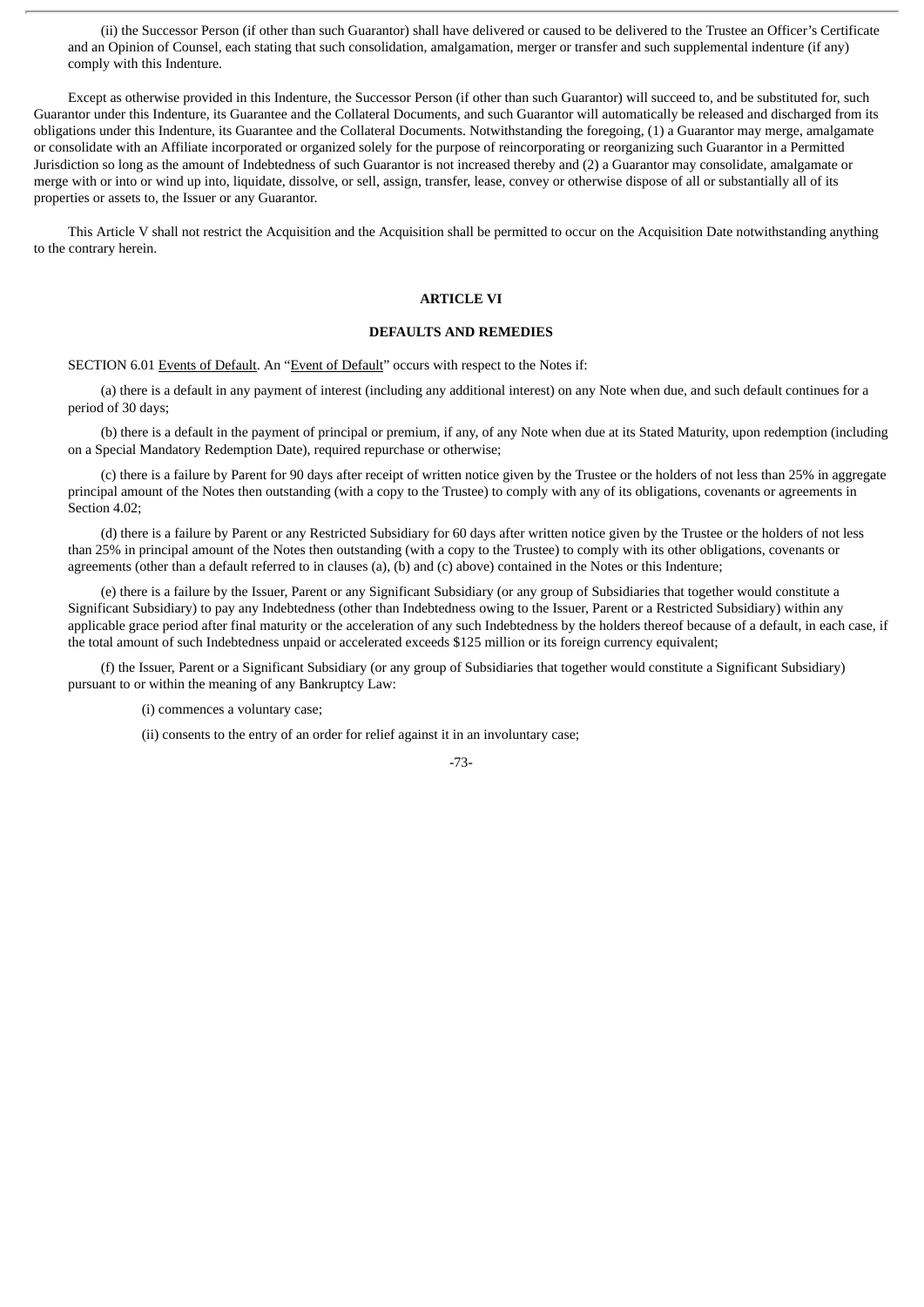(iii) consents to the appointment of a Custodian of it or for any substantial part of its property; or

(iv) makes a general assignment for the benefit of its creditors or takes any comparable action under any foreign laws relating to insolvency;

(g) a court of competent jurisdiction enters an order or decree under any Bankruptcy Law that:

(i) is for relief against Parent, the Issuer or any Significant Subsidiary in an involuntary case;

(ii) appoints a Custodian of Parent, the Issuer or any Significant Subsidiary or for any substantial part of its property;

(iii) orders the winding up of, or liquidation of or, only with respect to Parent, the Issuer or any Significant Subsidiary organized in Ireland, the appointment of an examiner to Parent, the Issuer or any Significant Subsidiary; or any similar relief is granted under any foreign laws and, in each case, the order or decree remains unstayed and in effect for 60 days;

(h) there is a failure by the Issuer, Parent or any Significant Subsidiary (or any group of Subsidiaries that together would constitute a Significant Subsidiary) to pay final judgments aggregating in excess of \$125 million or its foreign currency equivalent (net of any amounts which are covered by enforceable insurance policies issued by solvent carriers), which judgments are not discharged, waived or stayed for a period of 75 days;

(i) the Guarantee of Parent or a Significant Subsidiary (or any group of Subsidiaries that together would constitute a Significant Subsidiary) with respect to the Notes ceases to be in full force and effect (except as contemplated by the terms thereof) or Parent or any Guarantor that qualifies as a Significant Subsidiary (or any group of Guarantors that together would constitute a Significant Subsidiary) denies or disaffirms its obligations under this Indenture or any Guarantee with respect to the Notes and such Default continues for 10 days; or

(j) except as permitted by the terms of this Indenture or the Collateral Documents, (a) any lien or security interest on a material portion of the Collateral created by any Collateral Documents ceases to be a valid and perfected lien or security interest or any default by any Grantor in the performance of any of their obligations under any of the Collateral Documents shall occur which adversely affects the enforceability, validity, perfection or priority of the Lien on a material portion of Collateral securing the Notes Obligations, except to the extent that any such loss of perfection results from limitations of foreign laws, rules and regulations as the apply to pledges of Equity Interests in Foreign Subsidiaries that are organized outside of the jurisdictions of organization of the Issuer and the Guarantors or the application thereof or from failure of the Collateral Trustee to maintain possession of certificates actually delivered to it representing securities pledged under the Collateral Documents and provided that no Event of Default shall occur under this clause (j) if the Grantors cooperate with the Collateral Trustee to replace or perfect any such security interest and lien, such security interest and lien is promptly replaced or perfected (as needed) and the rights, powers and privileges of the Notes Secured Parties are not materially adversely affected by such replacement or (b) repudiation or disaffirmation in writing by any Grantor of its obligations under the Collateral Documents or assertion by any Grantor that any security interest with respect to the Collateral granted pursuant to the Collateral Documents is invalid and unenforceable.

The foregoing shall constitute Events of Default whatever the reason for any such Event of Default and whether it is voluntary or involuntary or is effected by operation of law or pursuant to any judgment, decree or order of any court or any order, rule or regulation of any administrative or governmental body.

-74-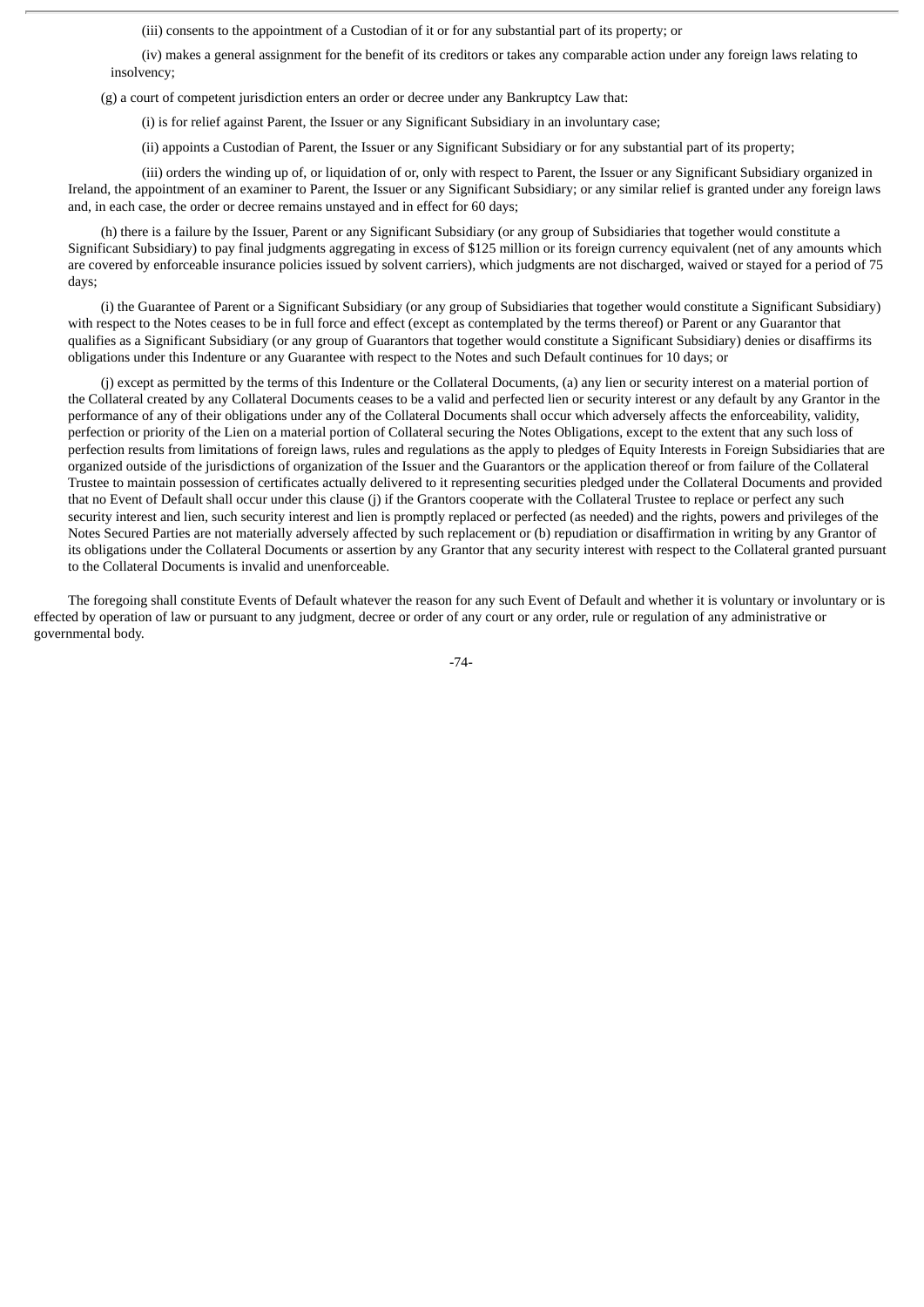However, a default under clauses (c) or (d) above shall not constitute an Event of Default until the Trustee or the holders of at least 25% in principal amount of outstanding Notes notify the Issuer, with a copy to the Trustee, of the default and the Issuer fails to cure such default within the time specified in clauses (c) or (d) hereof, as applicable, after receipt of such notice. Such notice must specify the Default, demand that it be remedied and state that such notice is a "Notice of Default".

SECTION 6.02 Acceleration. If an Event of Default (other than an Event of Default specified in Section 6.01(f) or (g) hereof with respect to the Parent) occurs and is continuing, the Trustee by notice to Parent or the holders of at least 25% in principal amount of outstanding Notes by notice to Parent, with a copy to the Trustee, may declare the principal of, premium, if any, and accrued but unpaid interest on all the Notes to be due and payable. Upon such a declaration, such principal and interest shall be due and payable immediately. If an Event of Default specified in Section 6.01(f) or (g) with respect to the Parent occurs, the principal of, premium, if any, and interest on all the Notes will become immediately due and payable without any declaration or other act on the part of the Trustee or any holders. The holders of a majority in principal amount of outstanding Notes may rescind any such acceleration with respect to the Notes and its consequences, if:

(a) all existing Events of Default, other than the nonpayment of the principal of, premium, if any, and interest on the Notes that have become due solely by the declaration of acceleration, have been cured or waived; and

(b) the rescission would not conflict with any judgment or decree of a court of competent jurisdiction.

In the event of any Event of Default specified in Section 6.01(e), such Event of Default and all consequences thereof (excluding, however, any resulting payment default) shall be annulled, waived and rescinded, automatically and without any action by the Trustee or the holders of the Notes, if within 20 days after such Event of Default arose the Issuer delivers an Officer's Certificate to the Trustee stating that (x) the Indebtedness or guarantee that is the basis for such Event of Default has been discharged, (y) the holders thereof have rescinded or waived the acceleration, notice or action (as the case may be) giving rise to such Event of Default or (z) the default that is the basis for such Event of Default has been cured, it being understood that in no event shall an acceleration of the principal amount of the Notes as described above be annulled, waived or rescinded upon the happening of any such events.

SECTION 6.03 Other Remedies. If an Event of Default occurs and is continuing, the Trustee may pursue any available remedy at law or in equity to collect the payment of principal of or interest on the Notes or to enforce the performance of any provision of the Notes or this Indenture or the Collateral Documents and shall be under no obligation to exercise any of the rights or powers under this Indenture at the request or direction of any of the holders unless such holders have offered to the Trustee indemnity or security satisfactory to it against any loss, liability or expense.

The Trustee may maintain a proceeding even if it does not possess any of the Notes or does not produce any of them in the proceeding. A delay or omission by the Trustee or any holder in exercising any right or remedy accruing upon an Event of Default shall not impair the right or remedy or constitute a waiver of or acquiescence in the Event of Default. No remedy is exclusive of any other remedy. To the extent required by law, all available remedies are cumulative.

SECTION 6.04 Waiver of Past Defaults. *Provided* the Notes are not then due and payable by reason of a declaration of acceleration, the holders of a majority in principal amount of the Notes then outstanding by written notice to the Trustee may waive an existing Default and its consequences except (a) a Default in the payment of the principal of or interest on a Note, (b) a Default arising from the failure to redeem or purchase any Note when required pursuant to the terms of this Indenture or (c) a Default in respect of a provision that under Section 9.02 cannot be amended without the consent of each holder affected. When a Default is waived, it is deemed cured and the Issuer, the Trustee and the holders will be restored to their former positions and rights under this Indenture, but no such waiver shall extend to any subsequent or other Default or impair any consequent right.

-75-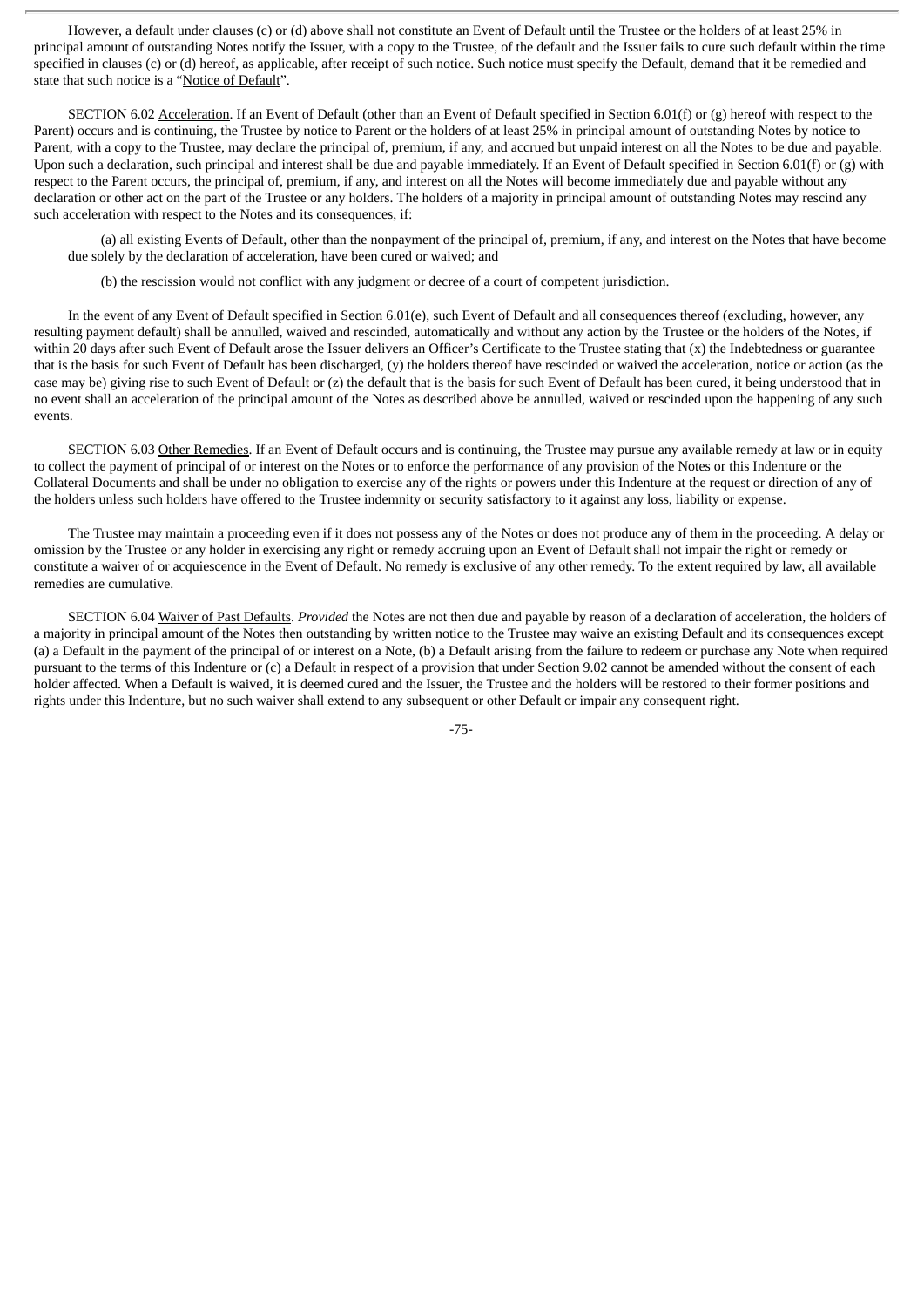SECTION 6.05 Control by Majority. The holders of a majority in principal amount of outstanding Notes may direct the time, method and place of conducting any proceeding for any remedy available to the Trustee or of exercising any trust or power conferred on the Trustee. However, the Trustee may refuse to follow any direction that conflicts with law or this Indenture or that the Trustee determines is unduly prejudicial to the rights of any other holder or that would involve the Trustee in personal liability, *provided* that the Trustee does not have an affirmative duty to ascertain whether or not any action or forbearance on the part of a holder of a Note is unduly preferential or prejudicial to any other holder of a Note. Prior to taking any action under this Indenture, the Trustee shall be entitled to indemnification satisfactory to it against all losses and expenses caused by taking or not taking such action.

#### SECTION 6.06 Limitation on Suits.

(a) Except to enforce the right to receive payment of principal, premium (if any) or interest when due, no holder may pursue any remedy with respect to this Indenture or the Notes unless:

(i) such holder has previously given the Trustee written notice that an Event of Default is continuing,

(ii) holders of at least 25% in principal amount of the outstanding Notes have requested the Trustee to pursue the remedy,

(iii) such holders have offered the Trustee security or indemnity satisfactory to it against any loss, liability or expense,

(iv) the Trustee has not complied with such request within 60 days after the receipt of the request and the offer of security or indemnity, and

(v) the holders of a majority in principal amount of the outstanding Notes have not given the Trustee a direction inconsistent with such request within such 60-day period.

(b) A holder may not use this Indenture to prejudice the rights of another holder or to obtain a preference or priority over another holder (it being understood that the Trustee shall have no obligation to ascertain whether or not such actions or forbearances are unduly prejudicial to any other holder).

SECTION 6.07 Rights of the Holders to Receive Payment. Notwithstanding any other provision of this Indenture, the right of any holder to receive payment of principal of and interest on the Notes held by such holder, on or after the respective due dates expressed or provided for in the Notes, or to bring suit for the enforcement of any such payment on or after such respective dates, shall not be impaired or affected without the consent of such holder.

SECTION 6.08 Collection Suit by Trustee. If an Event of Default specified in Section 6.01(a) or (b) occurs and is continuing, with or without the possession of any of the Notes or the production thereof in any proceeding related thereto, the Trustee may recover judgment in its own name and as trustee of an express trust against the Issuer or any other obligor on the Notes for the whole amount then due and owing (together with interest on overdue principal and (to the extent lawful) on any unpaid interest at the rate provided for in the Notes) and the amounts provided for in Section 7.07.

SECTION 6.09 Trustee May File Proofs of Claim. The Trustee may file such proofs of claim, statements of interest and other papers or documents as may be necessary or advisable in order to have the claims of the Trustee (including any claim for reasonable compensation, expenses disbursements and advances of the Trustee (including counsel, accountants, experts or such other professionals as the Trustee deems necessary, advisable or appropriate)) and the holders allowed in any judicial proceedings relative to the Issuer, the Guarantors, their creditors or their property, shall be entitled to participate as a member, voting or otherwise, of any official committee of creditors appointed in such matters and, unless prohibited by law or applicable regulations, may vote

-76-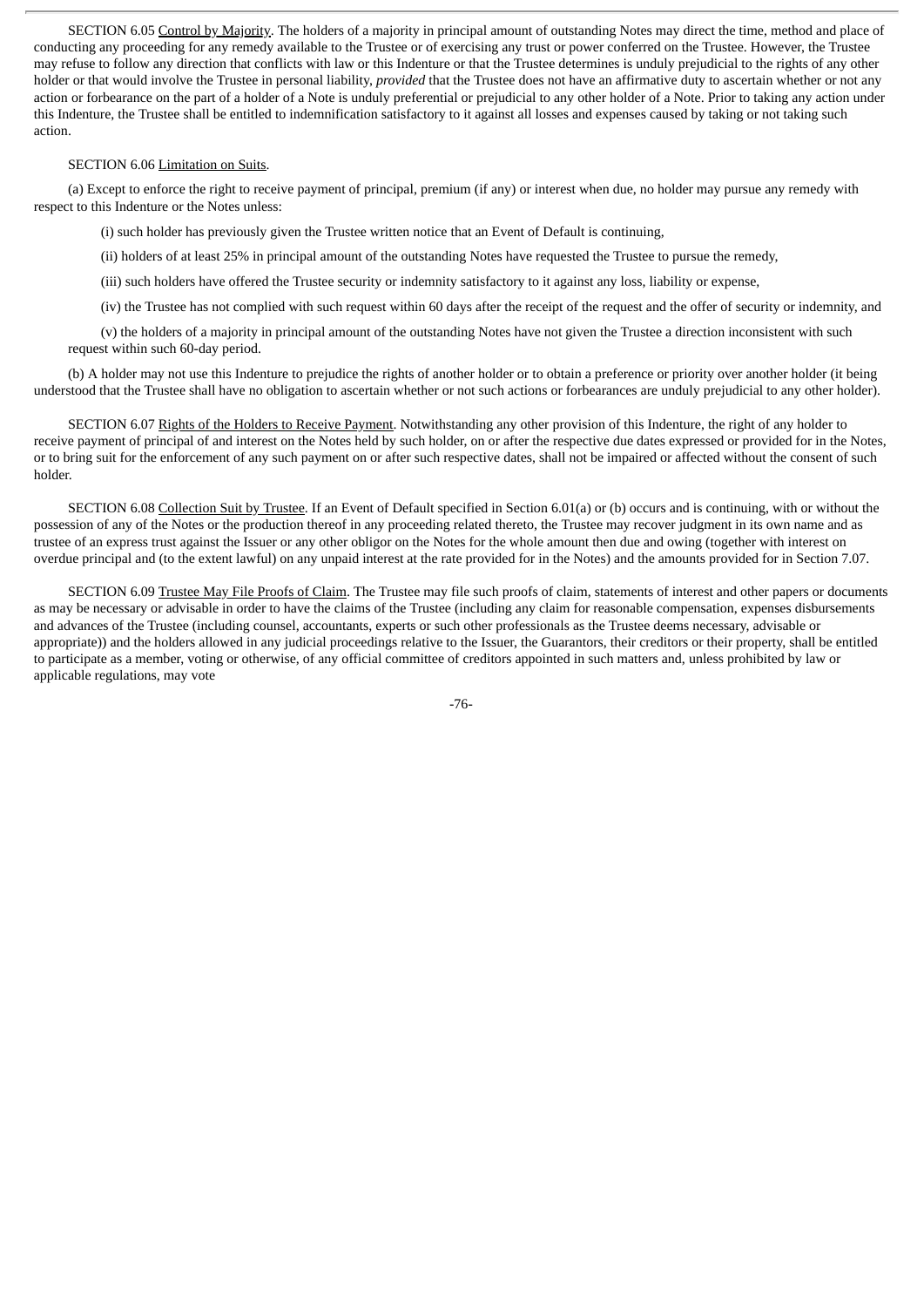on behalf of the holders in any election of a trustee in bankruptcy or other Person performing similar functions, and any Custodian in any such judicial proceeding is hereby authorized by each holder to make payments to the Trustee and, in the event that the Trustee shall consent to the making of such payments directly to the holders, to pay to the Trustee any amount due it for the reasonable compensation, expenses, disbursements and advances of the Trustee, its agents and its counsel, and any other amounts due to the Trustee under Section 7.07. Nothing herein contained shall be deemed to authorize the Trustee to authorize or consent to or accept or adopt on behalf of any holder any plan of reorganization, arrangement, adjustment or composition affecting the Notes or the rights of any holder, or to authorize the Trustee to vote in respect of the claim of any holder in any such proceeding.

SECTION 6.10 Priorities. Subject to the terms of the Collateral Documents and the Collateral Trust Agreement, any money or property collected by the Trustee pursuant to this Article VI and any other money or property distributable in respect of the Issuer's or any Guarantor's obligations under this Indenture after an Event of Default shall be applied in the following order:

FIRST: to the Trustee (in its capacity as Trustee, Registrar and/or Paying Agent) and the Collateral Trustee for amounts due to them hereunder and under the Collateral Documents, including the reasonable compensation and expenses, disbursements and advances of the Trustee's and the Collateral Trustee's agents, counsel, accountants and experts in accordance with Section 7.07);

SECOND: to the holders for amounts due and unpaid on the Notes for principal, premium, if any, and interest, ratably, without preference or priority of any kind, according to the amounts due and payable on the Notes for principal and interest, respectively; and

THIRD: to the Issuer or, to the extent the Trustee collects any amount for any Guarantor, to such Guarantor.

The Trustee may fix a record date and payment date for any payment to the holders pursuant to this Section 6.10. At least 15 days before such record date, the Trustee shall mail to each holder and the Issuer a notice that states the record date, the payment date and the amount to be paid.

SECTION 6.11 Undertaking for Costs. In any suit for the enforcement of any right or remedy under this Indenture or in any suit against the Trustee for any action taken or omitted by it as Trustee, a court in its discretion may require the filing by any party litigant in the suit of an undertaking to pay the costs of the suit, and the court in its discretion may assess reasonable costs, including reasonable attorneys' fees and expenses, against any party litigant in the suit, having due regard to the merits and good faith of the claims or defenses made by the party litigant. This Section 6.11 does not apply to a suit by the Trustee, a suit by a holder pursuant to Section 6.07 or a suit by holders of more than 10% in principal amount of the Notes.

SECTION 6.12 Waiver of Stay or Extension Laws. Neither the Issuer nor any Guarantor (to the extent it may lawfully do so) shall at any time insist upon, or plead, or in any manner whatsoever claim or take the benefit or advantage of, any stay or extension law wherever enacted, now or at any time hereafter in force, which may affect the covenants or the performance of this Indenture; and the Issuer and the Guarantors (to the extent that they may lawfully do so) hereby expressly waive all benefit or advantage of any such law, and shall not hinder, delay or impede the execution of any power herein granted to the Trustee, but shall suffer and permit the execution of every such power as though no such law had been enacted.

### **ARTICLE VII**

### **TRUSTEE**

#### SECTION 7.01 Duties of Trustee.

(a) The Trustee, prior to the occurrence of an Event of Default with respect to the Notes and after the curing or waiving of all Events of Default which may have occurred, undertakes to perform such duties and only such duties as are specifically set forth in this Indenture. If an Event of Default has occurred and is continuing and is actually known to a Trust Officer, the Trustee shall exercise the rights and powers vested in it by this Indenture and use the same degree of care and skill in their exercise as a prudent person would exercise or use under the circumstances in the conduct of such person's own affairs.

-77-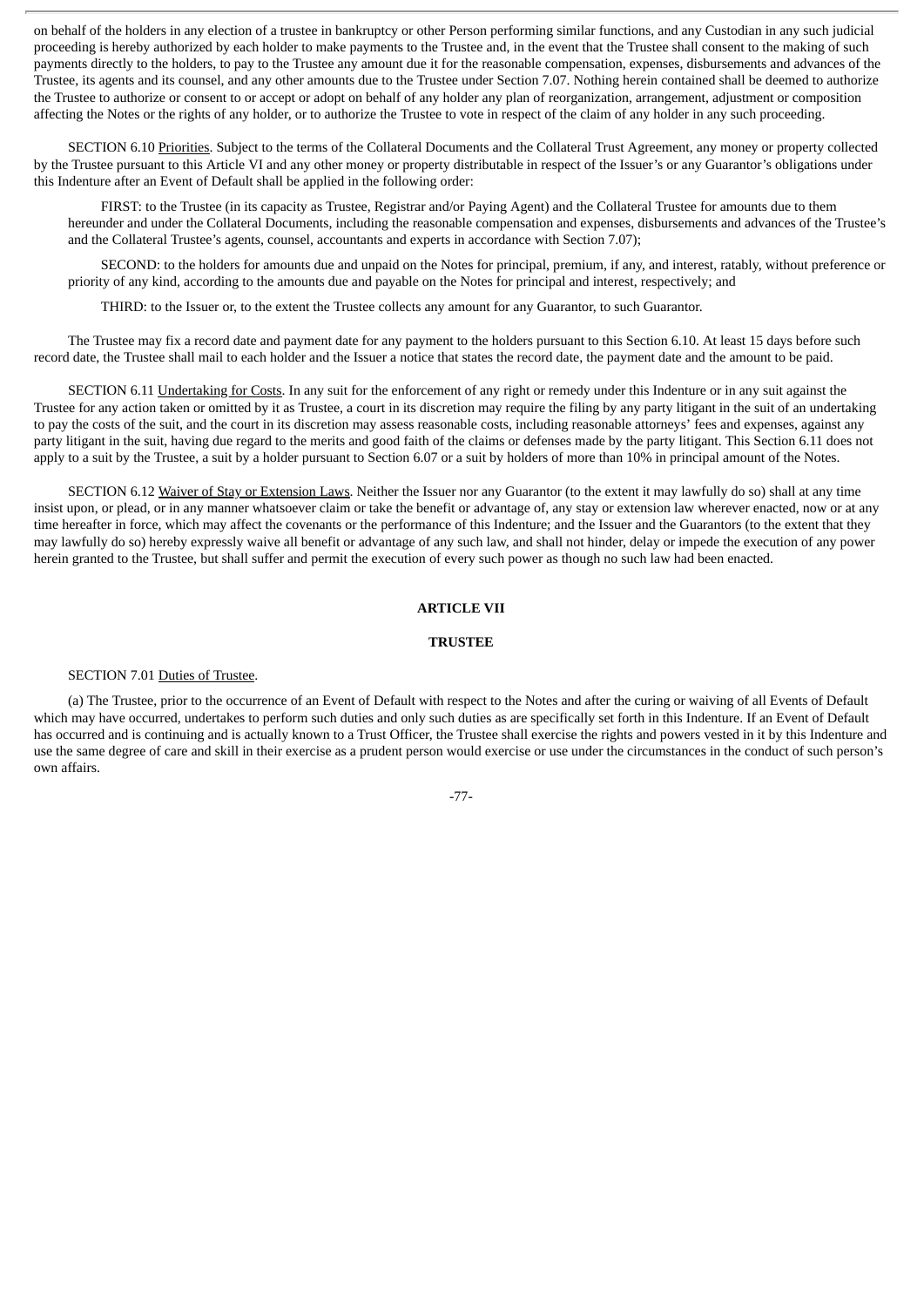(b) Except during the continuance of an Event of Default:

(i) the duties of the Trustee will be determined solely by the express provisions of this Indenture and the other Notes Documents, and the Trustee undertakes to perform such duties and only such duties as are specifically set forth in this Indenture or the other Notes Documents and no implied covenants or obligations shall be read into this Indenture against the Trustee (it being agreed that the permissive right of the Trustee to do things enumerated in this Indenture shall not be construed as a duty); and

(ii) in the absence of willful misconduct on its part, the Trustee may conclusively rely, as to the truth of the statements and the correctness of the opinions expressed therein, upon certificates or opinions furnished to the Trustee and conforming to the requirements of this Indenture. The Trustee shall be under no duty to make any investigation as to any statement contained in any such instance, but may accept the same as conclusive evidence of the truth and accuracy of such statement or the correctness of such opinions. However, in the case of certificates or opinions required by any provision hereof to be provided to it, the Trustee shall examine the form of certificates and opinions to determine whether or not they conform on their face to the requirements of this Indenture (but need not confirm or investigate the accuracy of mathematical calculations or other facts stated therein).

(c) The Trustee may not be relieved from liability for its own grossly negligent action, its own grossly negligent failure to act or its own willful misconduct, except that:

(i) this paragraph does not limit the effect of paragraph (b) of this Section;

(ii) the Trustee shall not be liable for any error of judgment made in good faith by a Trust Officer unless it is proved that the Trustee was negligent in ascertaining the pertinent facts;

(iii) the Trustee shall not be liable with respect to any action it takes or omits to take in good faith in accordance with a direction received by it pursuant to the terms hereof; and

(iv) no provision of this Indenture shall require the Trustee to expend or risk its own funds or otherwise Incur financial liability in the performance of any of its duties hereunder or in the exercise of any of its rights or powers.

(d) Whether or not expressly so provided herein, every provision of this Indenture that in any way relates to the Trustee is subject to Sections 7.01 and 7.02 hereof.

(e) The Trustee shall not be liable for interest on any money received by it except as the Trustee may agree in writing with the Issuer.

(f) Money held in trust by the Trustee need not be segregated from other funds except to the extent required by law.

(g) Every provision of this Indenture relating to the conduct or affecting the liability of or affording protection to the Trustee shall be subject to the provisions of this Section 7.01.

-78-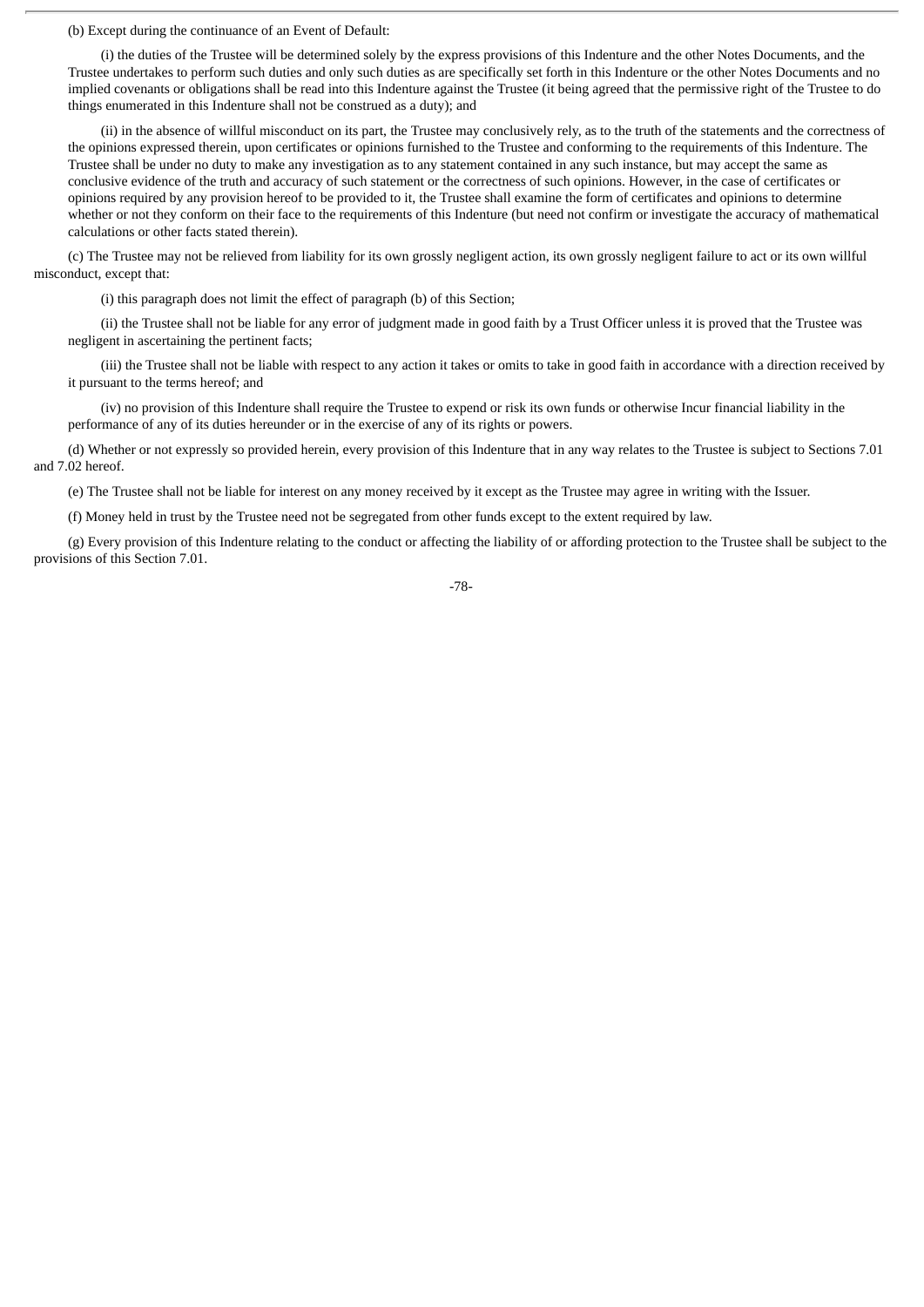# SECTION 7.02 Rights of Trustee.

(a) The Trustee may conclusively rely on any document believed by it to be genuine and to have been signed or presented by the proper person. The Trustee need not investigate any fact or matter stated in the document.

(b) Before the Trustee acts or refrains from acting, it may require an Officer's Certificate or an Opinion of Counsel or both. The Trustee shall not be liable for any action it takes or omits to take in good faith in reliance on the Officer's Certificate or Opinion of Counsel.

(c) The Trustee may act through agents and shall not be responsible for the misconduct or negligence of any agent appointed with due care.

(d) The Trustee shall not be responsible or liable for any action it takes or omits to take in good faith which it believes to be authorized or within its rights or powers.

(e) The Trustee may consult with counsel of its own selection and the advice or opinion of counsel with respect to legal matters relating to this Indenture and the Notes shall be full and complete authorization and protection from liability in respect of any action taken, omitted or suffered by it hereunder in good faith and in accordance with the advice or opinion of such counsel.

(f) The Trustee shall not be bound to make any investigation into the facts or matters stated in any resolution, certificate, statement, instrument, opinion, report, notice, request, consent, order, approval, bond, debenture, note or other paper or document unless requested in writing to do so by the holders of not less than a majority in principal amount of the Notes at the time outstanding, but the Trustee, in its discretion, may make such further inquiry or investigation into such facts or matters as it may see fit, and, if the Trustee shall determine to make such further inquiry or investigation, it shall be entitled to examine the books, records and premises of the Issuer, personally or by agent or attorney, at the expense of the Issuer and shall Incur no liability of any kind by reason of such inquiry or investigation.

(g) The Trustee shall be under no obligation to exercise any of the rights or powers vested in it by this Indenture at the request or direction of any of the holders pursuant to this Indenture or the Collateral Documents, unless such holders shall have offered to the Trustee security or indemnity satisfactory to the Trustee against any loss, liability or expense.

(h) The rights, privileges, protections, immunities and benefits given to the Trustee, including its right to be indemnified, are extended to, and shall be enforceable by, the Trustee in each of its capacities hereunder, and each agent, custodian and other Person employed to act hereunder.

(i) The Trustee shall not be responsible or liable for any action taken or omitted by it in good faith at the direction of the holders of not less than a majority in principal amount of the Notes as to the time, method and place of conducting any proceedings for any remedy available to the Trustee or the exercising of any power conferred by this Indenture.

(j) Any action taken, or omitted to be taken, by the Trustee in good faith pursuant to this Indenture upon the request or authority or consent of any person who, at the time of making such request or giving such authority or consent, is the holder of any Note shall be conclusive and binding upon future holders of Notes and upon Notes executed and delivered in exchange therefor or in place thereof.

(k) The Trustee shall not be deemed to have notice of any Default or Event of Default unless a Trust Officer of the Trustee has actual knowledge thereof or unless written notice of any event which is in fact such a Default is received by the Trustee at the Corporate Trust Office of the Trustee, and such notice references the Notes and this Indenture.

-79-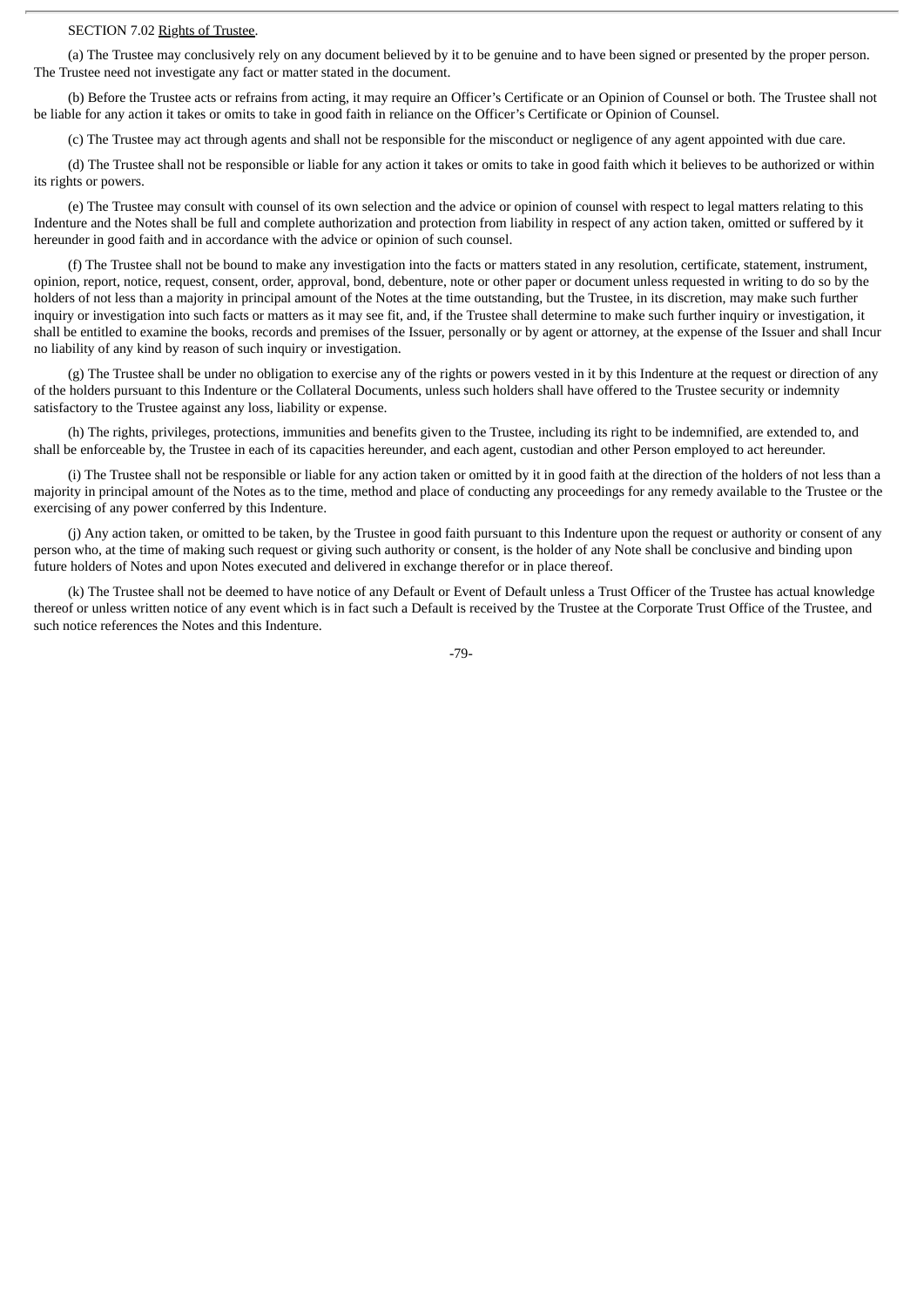(l) The Trustee may request that the Issuer delivers an Officer's Certificate setting forth the names of individuals and/or titles of officers authorized at such time to take specified actions pursuant to this Indenture, which Officer's Certificate may be signed by any Person authorized to sign an Officer's Certificate, including any Person specified as so authorized in any such certificate previously delivered and not superseded.

(m) The Trustee shall not be responsible or liable for punitive, special, indirect, or consequential loss or damage of any kind whatsoever (including, but not limited to, loss of profit) irrespective of whether the Trustee has been advised of the likelihood of such loss or damage and regardless of the form of actions.

(n) The Trustee shall not be required to give any bond or surety in respect of the execution of the trusts and powers under this Indenture.

(o) The Trustee shall not be responsible or liable for any failure or delay in the performance of its obligations under this Indenture arising out of or caused, directly or indirectly, by circumstances beyond its reasonable control, including, without limitation, acts of God; earthquakes; fire; flood; terrorism; wars and other military disturbances; sabotage; epidemics; riots; loss or malfunction of utilities, computer (hardware or software) or communication services; accidents; labor disputes; and acts of civil or military authorities and governmental action.

(p) The rights, immunities and protections of the Trustee under this Article shall extend in their entirety to the Collateral Trustee, notwithstanding the satisfaction or discharge of this Indenture, any rejection or termination of this Indenture under any Bankruptcy Law or the resignation or removal of the Trustee.

SECTION 7.03 Individual Rights of Trustee. The Trustee in its individual or any other capacity may become the owner or pledgee of Notes and may otherwise deal with the Issuer or its Affiliates with the same rights it would have if it were not Trustee. Any Paying Agent or Registrar may do the same with like rights. However, the Trustee must comply with Sections 7.10 and 7.11.

SECTION 7.04 Trustee's Disclaimer. The Trustee shall not be responsible for and makes no representation as to the validity or adequacy of this Indenture, the Guarantees or the Notes, it shall not be accountable for the Issuer's use of the proceeds from the Notes, and it shall not be responsible for any statement of the Issuer or any Guarantor in this Indenture or in any document issued in connection with the sale of the Notes or in the Notes other than the Trustee's certificate of authentication. The Trustee shall not be charged with knowledge of any Default or Event of Default under Sections 6.01(c), (d), (e), (f), (g), (h) or (i), or of the identity of any Significant Subsidiary unless either (a) a Trust Officer shall have actual knowledge thereof or (b) the Trustee shall have received written notice thereof in accordance with Section 13.02 hereof from the Issuer, any Guarantor or any holder. In accepting the trust hereby created, the Trustee acts solely as Trustee under this Indenture and not in its individual capacity and all persons, including without limitation the holders of Notes and the Issuer having any claim against the Trustee arising from this Indenture shall look only to the funds and accounts held by the Trustee hereunder for payment except as otherwise provided herein.

SECTION 7.05 Notice of Defaults. If a Default occurs and is continuing and is actually known to a Trust Officer of the Trustee, the Trustee shall mail, or deliver electronically if the Notes are held by DTC, to each holder of the Notes notice of the Default within 30 days after it is actually known to a Trust Officer or written notice of it is received by the Trustee. Except in the case of a Default in the payment of principal of, premium (if any) or interest on any Note, the Trustee may withhold notice if and so long as it determines that withholding notice is in the interests of the noteholders. The Issuer is required to deliver to the Trustee, annually, a certificate indicating whether the signers thereof know of any Default that occurred during the previous year. The Issuer also is required to deliver to the Trustee, within 30 days after the occurrence thereof, written notice of any event which would constitute certain Defaults, their status and what action the Issuer is taking or proposes to take in respect thereof.

 $-80-$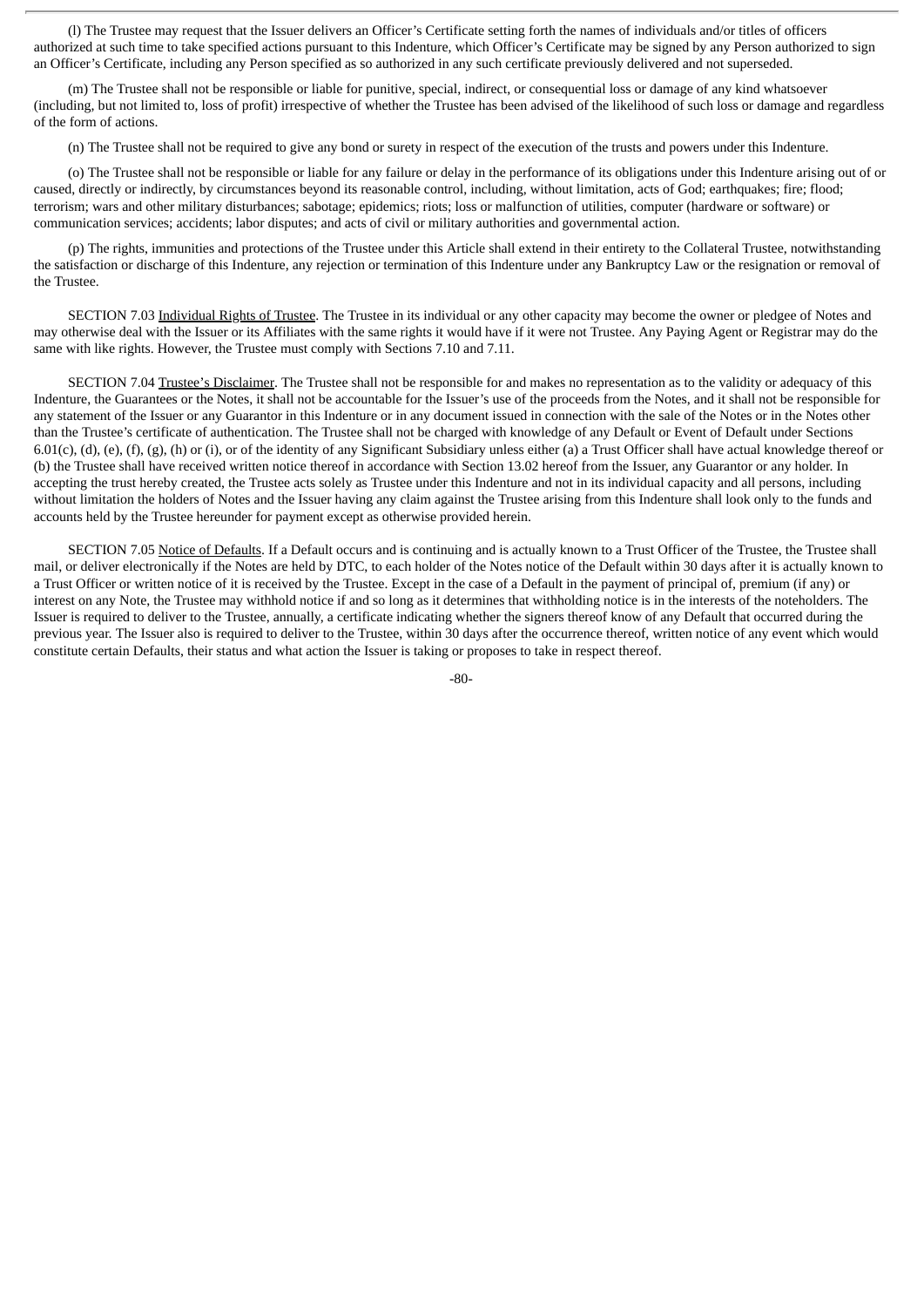# SECTION 7.06 [Reserved].

SECTION 7.07 Compensation and Indemnity. The Issuer shall pay to the Trustee (acting in any capacity hereunder) from time to time such compensation for the Trustee's acceptance of this Indenture and its services hereunder as mutually agreed to in writing between the Issuer and the Trustee. The Trustee's compensation shall not be limited by any law on compensation of a trustee of an express trust. The Issuer shall reimburse the Trustee upon request for all reasonable out-of-pocket expenses Incurred or made by it, including costs of collection, in addition to the compensation for its services. Such expenses shall include the reasonable compensation and expenses, disbursements and advances of the Trustee's agents, counsel, accountants and experts. The Issuer and the Guarantors, jointly and severally, shall indemnify the Trustee (acting in any capacity hereunder) or any predecessor Trustee and their directors, officers, employees and agents against any and all loss, liability, claim, damage or expense (including reasonable attorneys' fees and expenses and including taxes (other than taxes based upon, measured by or determined by the income of the Trustee) Incurred by or in connection with the acceptance or administration of this trust and the performance of its duties hereunder, including the costs and expenses of enforcing this Indenture or Guarantee against the Issuer or any Guarantor (including this Section 7.07) and defending itself against or investigating any claim (whether asserted by the Issuer, any Guarantor, any holder or any other Person)). The obligation to pay such amounts shall survive the payment in full or defeasance of the Notes or the removal or resignation of the Trustee. The Trustee shall notify the Issuer of any claim for which it may seek indemnity promptly upon obtaining actual knowledge thereof; *provided*, *however*, that any failure so to notify the Issuer shall not relieve the Issuer or any Guarantor of its indemnity obligations hereunder. The Issuer shall defend the claim and the indemnified party shall provide reasonable cooperation at the Issuer's expense in the defense. Such indemnified parties may have separate counsel and the Issuer and such Guarantor, as applicable, shall pay the fees and expenses of such counsel; *provided*, *however*, that the Issuer shall not be required to pay such fees and expenses if it assumes such indemnified parties' defense and, in such indemnified parties' reasonable judgment, there is no actual or potential conflict of interest between the Issuer and the Guarantors, as applicable, and such parties in connection with such defense. The Issuer need not indemnify against any loss, liability or expense Incurred by an indemnified party through such party's own willful misconduct or gross negligence.

To secure the Issuer's and the Guarantors' payment obligations in this Section 7.07, the Trustee shall have a Lien prior to the Notes on all money or property held or collected by the Trustee other than money or property held in trust to pay principal of and interest on particular Notes.

The Issuer's and the Guarantors' payment obligations pursuant to this Article VII shall survive the satisfaction or discharge of this Indenture, any rejection or termination of this Indenture under any Bankruptcy Law or the resignation or removal of the Trustee. Without prejudice to any other rights available to the Trustee under applicable law, when the Trustee Incurs expenses after the occurrence of a Default specified in Section 6.01(f) or (g) with respect to the Issuer, the expenses are intended to constitute expenses of administration under the Bankruptcy Law.

No provision of this Indenture shall require the Trustee (acting in any capacity hereunder) to expend or risk its own funds or otherwise Incur any financial liability in the performance of any of its duties hereunder, or in the exercise of any of its rights or powers.

## SECTION 7.08 Replacement of Trustee.

(a) The Trustee may resign at any time by so notifying the Issuer. The holders of a majority in principal amount of the Notes may remove the Trustee by so notifying the Trustee and may appoint a successor Trustee. The Issuer shall remove the Trustee if:

(i) the Trustee fails to comply with Section 7.10;

(ii) the Trustee is adjudged bankrupt or insolvent;

(iii) a receiver or other public officer takes charge of the Trustee or its property; or

(iv) the Trustee otherwise becomes incapable of acting.

-81-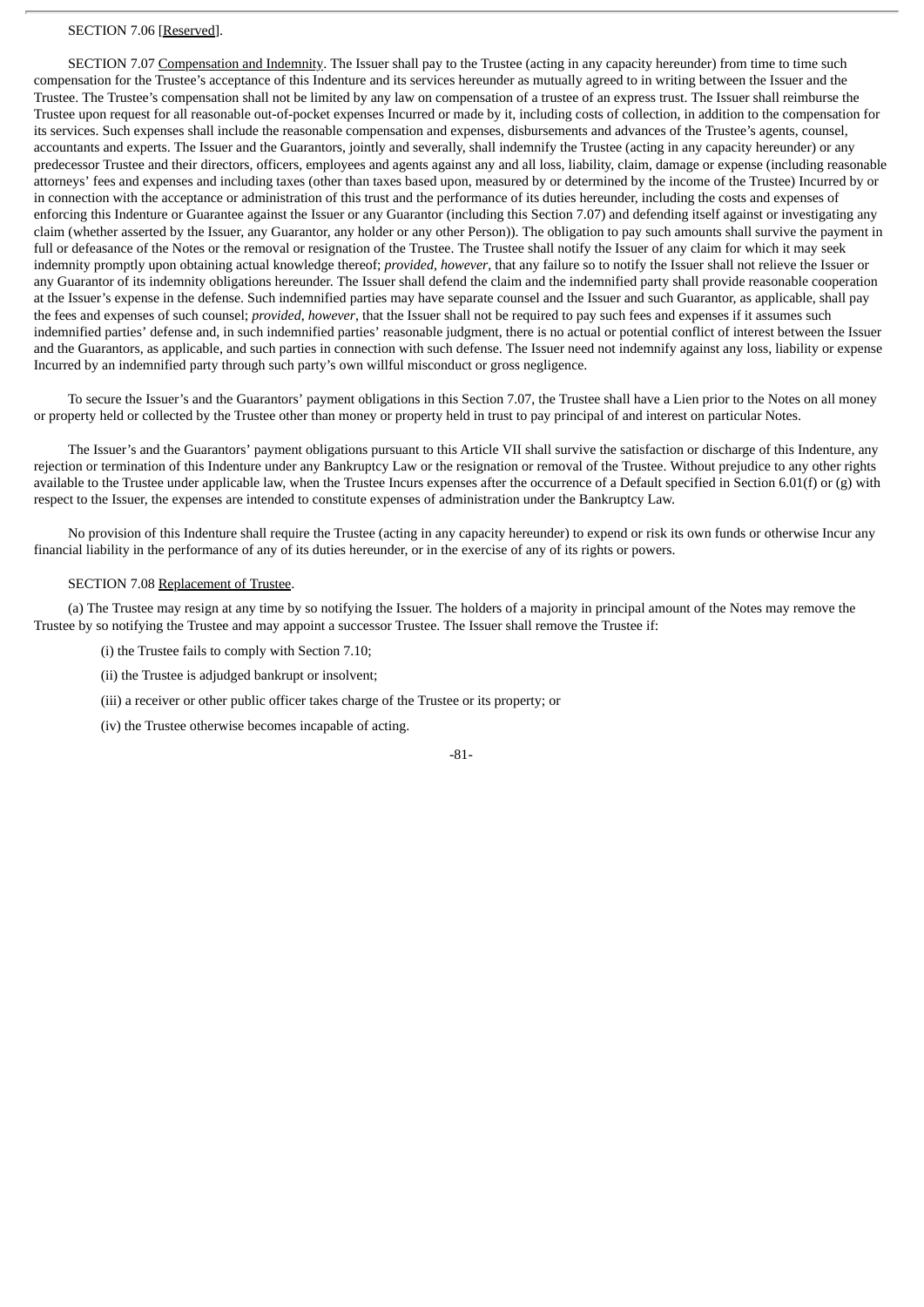(b) If the Trustee resigns, is removed by the Issuer or by the holders of a majority in principal amount of the Notes and such holders do not reasonably promptly appoint a successor Trustee, or if a vacancy exists in the office of Trustee for any reason (the Trustee in such event being referred to herein as the retiring Trustee), the Issuer shall promptly appoint a successor Trustee.

(c) A successor Trustee shall deliver a written acceptance of its appointment to the retiring Trustee and to the Issuer. Thereupon the resignation or removal of the retiring Trustee shall become effective, and the successor Trustee shall have all the rights, powers and duties of the Trustee under this Indenture. The successor Trustee shall mail a notice of its succession to the holders. The retiring Trustee shall promptly transfer all property held by it as Trustee to the successor Trustee, subject to the Lien provided for in Section 7.07.

(d) If a successor Trustee does not take office within 60 days after the retiring Trustee resigns or is removed, the retiring Trustee, the Issuer or the holders of 10% in principal amount of the Notes may petition at the expense of the Issuer any court of competent jurisdiction for the appointment of a successor Trustee.

(e) If the Trustee fails to comply with Section 7.10, unless the Trustee's duty to resign is stayed as provided in Section 310(b) of the TIA, any holder who has been a bona fide holder of a Note for at least six months may petition any court of competent jurisdiction for the removal of the Trustee and the appointment of a successor Trustee.

(f) Notwithstanding the replacement of the Trustee pursuant to this Section, the Issuer's obligations under Section 7.07 shall continue for the benefit of the retiring Trustee.

SECTION 7.09 Successor Trustee by Merger. If the Trustee consolidates with, merges or converts into, or transfers all or substantially all its corporate trust business or assets to, another corporation or banking association, the resulting, surviving or transferee corporation or banking association without any further act shall be the successor Trustee.

In case at the time such successor or successors by merger, conversion or consolidation to the Trustee shall succeed to the trusts created by this Indenture any of the Notes shall have been authenticated but not delivered, any such successor to the Trustee may adopt the certificate of authentication of any predecessor trustee, and deliver such Notes so authenticated; and in case at that time any of the Notes shall not have been authenticated, any successor to the Trustee may authenticate such Notes either in the name of any predecessor hereunder or in the name of the successor to the Trustee; and in all such cases such certificates shall have the full force which it is anywhere in the Notes or in this Indenture *provided* that the certificate of the Trustee shall have.

SECTION 7.10 Eligibility; Disqualification. The Trustee shall at all times satisfy the requirements of Section 310(a) of the TIA. The Trustee shall have a combined capital and surplus of at least \$100.0 million as set forth in its most recent published annual report of condition. The Trustee shall comply with Section 310(b) of the TIA, subject to its right to apply for a stay of its duty to resign under the penultimate paragraph of Section 310(b) of the TIA; *provided*, *however*, that there shall be excluded from the operation of Section 310(b)(1) of the TIA any series of securities issued under this Indenture and any indenture or indentures under which other securities or certificates of interest or participation in other securities of the Issuer are outstanding if the requirements for such exclusion set forth in Section 310(b)(1) of the TIA are met.

SECTION 7.11 Preferential Collection of Claims Against the Issuer. The Trustee shall comply with Section 311(a) of the TIA, excluding any creditor relationship listed in Section 311(b) of the TIA. A Trustee who has resigned or been removed shall be subject to Section 311(a) of the TIA to the extent indicated.

-82-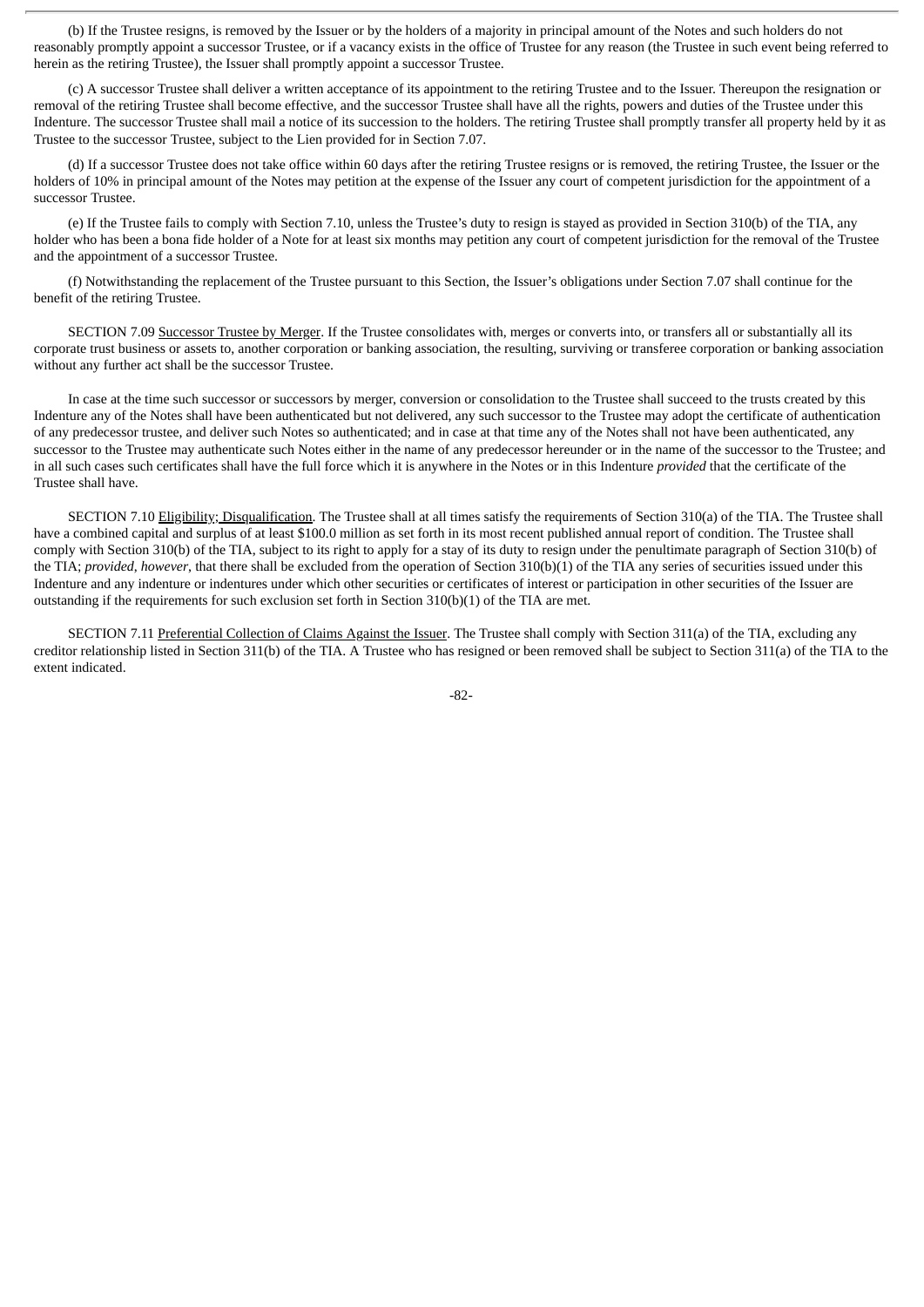### **ARTICLE VIII**

### **DISCHARGE OF INDENTURE; DEFEASANCE**

# SECTION 8.01 Discharge of Liability on Notes; Defeasance.

(a) This Indenture shall be discharged and shall cease to be of further effect (except as to surviving rights and immunities of the Trustee and rights of registration or transfer or exchange of Notes, as expressly provided for in this Indenture) as to all outstanding Notes when:

(i) either (A) all the Notes theretofore authenticated and delivered (except lost, stolen or destroyed Notes which have been replaced or paid and Notes for whose payment money has theretofore been deposited in trust or segregated and held in trust by the Issuer and thereafter repaid to the Issuer or discharged from such trust) have been delivered to the Trustee for cancellation or (B) all of the Notes (1) have become due and payable, (2) will become due and payable at their Stated Maturity within one year or (3) if redeemable at the option of the Issuer, are to be called for redemption within one year under arrangements satisfactory to the Trustee for the giving of notice of redemption by the Trustee in the name, and at the expense, of the Issuer, and the Issuer has irrevocably deposited or caused to be deposited with the Trustee funds in an amount sufficient to pay and discharge the entire Indebtedness on the Notes not theretofore delivered to the Trustee for cancellation, for principal of, premium, if any, and interest on the Notes to, but excluding, the date of deposit together with irrevocable instructions from the Issuer directing the Trustee to apply such funds to the payment thereof at maturity or redemption, as the case may be;

(ii) the Issuer and/or the Guarantors have paid all other sums payable under this Indenture; and

(iii) the Issuer has delivered to the Trustee an Officer's Certificate and an Opinion of Counsel stating that all conditions precedent under this Indenture relating to the satisfaction and discharge of this Indenture have been complied with.

(b) Subject to Section 8.01(c) and 8.02, the Issuer at any time may terminate (i) all of its obligations under the Notes and this Indenture with respect to the holders of the Notes ("legal defeasance option"), except for certain obligations as described in clause (c) of this Section 8.01, including those respecting the defeasance trust (as defined below) and obligations to register the transfer or exchange of the Notes, to replace mutilated, destroyed, lost or stolen notes and to maintain a registrar and paying agent in respect of the Notes and (ii) all of its obligations under Sections 4.02, 4.03, 4.04, 4.05, 4.06, 4.07, 4.08, 4.09, 4.11, 4.12, 4.13, 4.15, 4.17, 4.18 and 4.19, and the operation of Section 5.01 for the benefit of the holders of the Notes, Sections  $6.01(e)$ ,  $6.01(f)$ ,  $6.01(g)$  (in the case of Sections  $6.01(f)$  and  $6.01(g)$ , with respect to Significant Subsidiaries only) and  $6.01(h)$  (but only to the extent that those provisions related to the Defaults with respect to the Notes) ("covenant defeasance option"). If the Issuer exercises its legal defeasance option or its covenant defeasance option, each Guarantor will be released from all of its obligations with respect to its Guarantee.

The Issuer may exercise its legal defeasance option notwithstanding its prior exercise of the covenant defeasance option. If the Issuer exercises its legal defeasance option, payment of the Notes so defeased may not be accelerated because of an Event of Default with respect thereto. If the Issuer exercises its covenant defeasance option, payment of the Notes may not be accelerated because of an Event of Default specified in Sections 6.01(c), 6.01(d), 6.01(e), 6.01(f), 6.01(g) (in the case of Section 6.01(f) and (g), with respect only to Significant Subsidiaries), 6.01(h), 6.01(i) or 6.01(j) or because of the failure of the Issuer to comply with Section 5.01(a)(iv).

Upon satisfaction of the conditions set forth herein and upon request of the Issuer, the Trustee shall acknowledge in writing the discharge of those obligations that the Issuer terminates.

-83-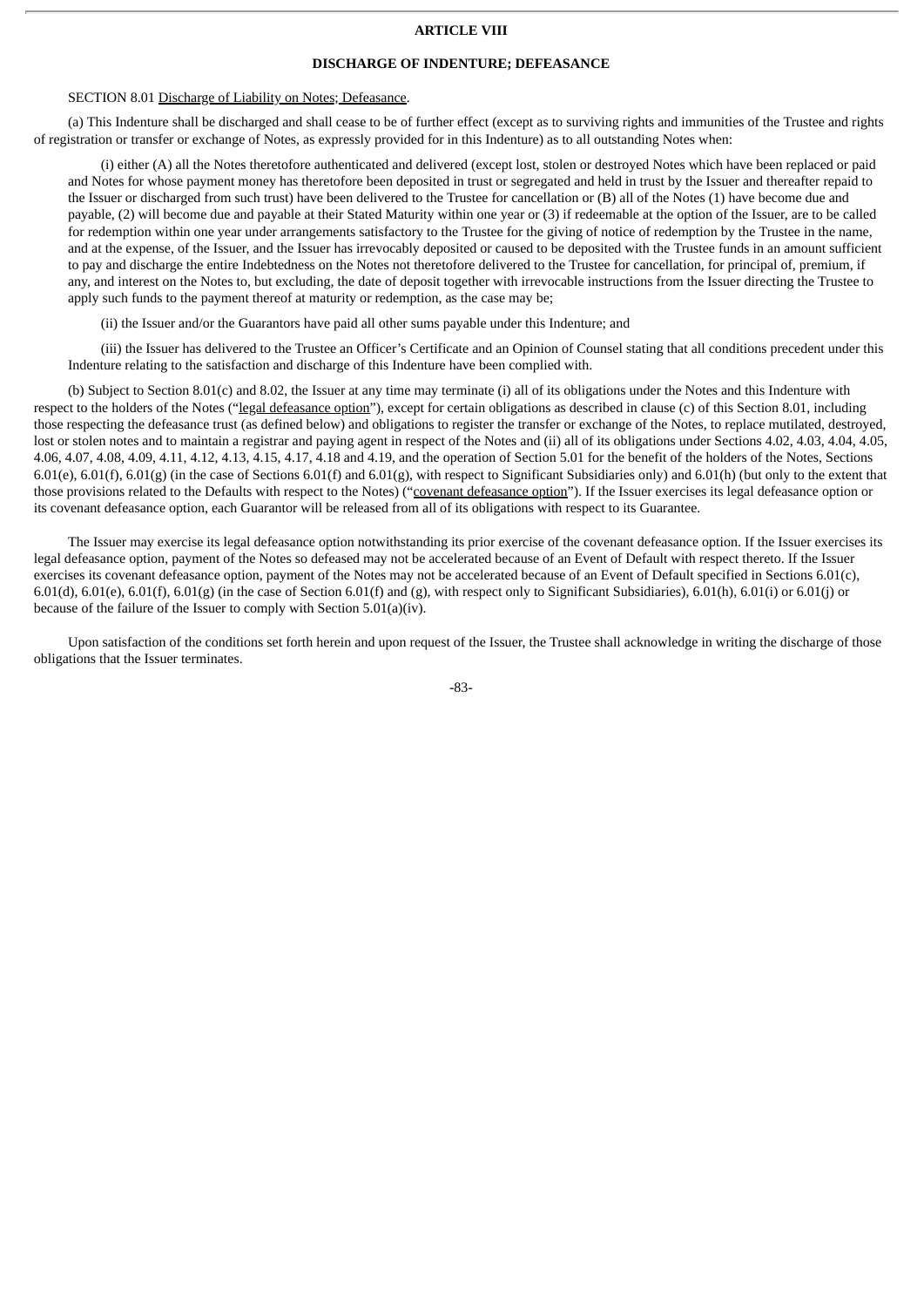(c) Notwithstanding clauses (a) and (b) above, the Issuer's obligations in Sections 2.04, 2.05, 2.06, 2.07, 2.08 and 2.09, Article VII (including, without limitation, Sections 7.07 and 7.08) and this Article VIII and the rights and immunities of the Trustee under this Indenture shall survive until the Notes have been paid in full. Thereafter, the Issuer's obligations in Sections 7.07, 7.08, 8.05 and 8.06 and the rights and immunities of the Trustee under this Indenture shall survive such satisfaction and discharge.

# SECTION 8.02 Conditions to Defeasance.

(a) The Issuer may exercise its legal defeasance option or its covenant defeasance option only if:

(i) the Issuer irrevocably deposits in trust (the "defeasance trust") with the Trustee money or U.S. Government Obligations for the payment of principal, premium (if any) and interest on the Notes to redemption or maturity, as the case may be;

(ii) with respect to U.S. Government Obligations or a combination of money and U.S. Government Obligations, the Issuer delivers to the Trustee a certificate from a nationally recognized firm of independent accountants, a nationally recognized investment bank or a nationally recognized appraisal or valuation firm expressing their opinion that the payments of principal and interest when due and without reinvestment on the deposited U.S. Government Obligations *plus* any deposited money without investment will provide cash at such times and in such amounts as will be sufficient to pay principal, premium (if any) and interest on the Notes to redemption or maturity, as the case may be; *provided* that upon any redemption that requires the payment of the Applicable Premium, the amount deposited shall be sufficient for purposes of this Indenture to the extent that an amount is deposited with the Trustee equal to the Applicable Premium calculated as of the earlier of the date on which arrangements referred to in Section 8.02(b) are entered into and the date of the notice of redemption, with any deficit as of the date of the redemption only required to be deposited with the Trustee on or prior to the date of the redemption;

(iii) no Default specified in Section  $6.01(f)$  or (g) with respect to the Issuer shall have occurred or is continuing on the date of such deposit;

(iv) the deposit does not constitute a default under any other material agreement or instrument binding on the Issuer;

(v) the Issuer delivers to the Trustee an Opinion of Counsel to the effect that the beneficial owners of the Notes will not recognize income, gain or loss for U.S. federal income tax purposes as a result of such deposit and defeasance and will be subject to U.S. federal income tax on the same amount and in the same manner and at the same times as would have been the case if such deposit and defeasance had not occurred (and, in the case of legal defeasance only, such Opinion of Counsel must be based on a ruling of the Internal Revenue Service or change in applicable U.S. federal income tax law);

(vi) such exercise does not impair the right of any holder to receive payment of principal of, premium, if any, and interest on such holder's Notes on or after the due dates therefore or to institute suit for the enforcement of any payment on or with respect to such holder's Notes; and

(vii) the Issuer delivers to the Trustee an Officer's Certificate and an Opinion of Counsel, each stating that all conditions precedent to the defeasance and discharge of the Notes to be so defeased and discharged as contemplated by this Article VIII have been complied with.

(b) Notwithstanding the foregoing, the Opinion of Counsel required under Section 8.02(a)(v) with respect to a legal defeasance need not be delivered if all of the Notes not theretofore delivered to the Trustee for cancellation  $(x)$  have become due and payable or  $(y)$  will become due and payable at their Stated Maturity within one year under arrangements satisfactory to the Trustee for the giving of notice of redemption by the Trustee in the name, and at the expense, of the Issuer. Before or after a deposit, the Issuer may make arrangements satisfactory to the Trustee for the redemption of such Notes at a future date in accordance with Article III.

-84-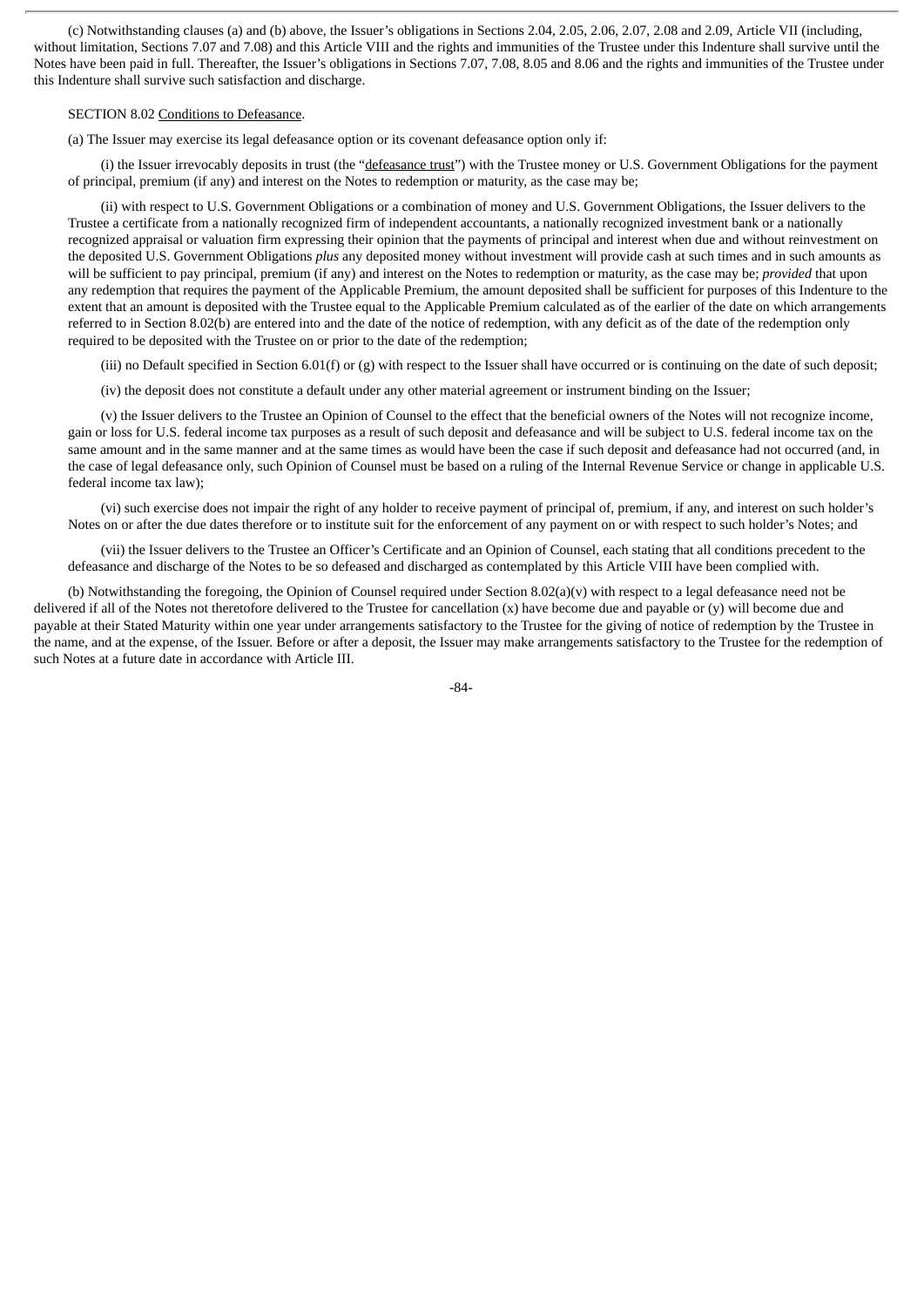SECTION 8.03 Application of Trust Money. The Trustee shall hold in trust money or U.S. Government Obligations (including proceeds thereof) deposited with it pursuant to this Article VIII. The Trustee shall apply the deposited money and the money from U.S. Government Obligations through each Paying Agent and in accordance with this Indenture to the payment of principal of, premium, if any, and interest on the Notes so discharged or defeased.

SECTION 8.04 Repayment to Issuer. Each of the Trustee and each Paying Agent shall promptly turn over to the Issuer upon request any money or U.S. Government Obligations held by it as provided in this Article VIII that, in the written opinion of a nationally recognized firm of independent public accountants, a nationally recognized investment bank or a nationally recognized appraisal or valuation firm, delivered to the Trustee (which delivery shall only be required if U.S. Government Obligations have been so deposited), are in excess of the amount thereof that would then be required to be deposited to effect an equivalent discharge or defeasance in accordance with this Article VIII.

Subject to any applicable abandoned property law, the Trustee and each Paying Agent shall pay to the Issuer upon written request any money held by them for the payment of principal or interest that remains unclaimed for two years, and, thereafter, holders entitled to the money must look to the Issuer for payment as general creditors, and the Trustee and each Paying Agent shall have no further liability with respect to such monies.

SECTION 8.05 Indemnity for U.S. Government Obligations. The Issuer shall pay and shall indemnify the Trustee against any tax, fee or other charge imposed on or assessed against deposited U.S. Government Obligations or the principal and interest received on such U.S. Government Obligations.

SECTION 8.06 Reinstatement. If the Trustee or any Paying Agent is unable to apply any money or U.S. Government Obligations in accordance with this Article VIII by reason of any legal proceeding or by reason of any order or judgment of any court or governmental authority enjoining, restraining or otherwise prohibiting such application, the Issuer's obligations under this Indenture and the Notes so discharged or defeased shall be revived and reinstated as though no deposit had occurred pursuant to this Article VIII until such time as the Trustee or any Paying Agent is permitted to apply all such money or U.S. Government Obligations in accordance with this Article VIII; *provided*, *however*, that, if the Issuer has made any payment of principal of, premium, if any, or interest on, any such Notes because of the reinstatement of its obligations, the Issuer shall be subrogated to the rights of the holders of such Notes to receive such payment from the money or U.S. Government Obligations held by the Trustee or any Paying Agent.

### **ARTICLE IX**

### **AMENDMENTS AND WAIVERS**

### SECTION 9.01 Without Consent of the Holders.

(a) The Issuer, the Trustee and (only to the extent directly affected) the Collateral Trustee may amend this Indenture, the Notes, or the Guarantees, and the Issuer and the Collateral Trustee may amend the Collateral Documents, in each case without notice to or the consent of any holder:

(i) to cure any ambiguity, omission, mistake, defect or inconsistency;

(ii) to provide for the assumption by a Successor Company (with respect to the Issuer) of the obligations of the Issuer under this Indenture and the Notes;

(iii) to provide for the assumption by a Successor Person (with respect to any Guarantor) of the obligations of a Guarantor under this Indenture and its Guarantee;

#### -85-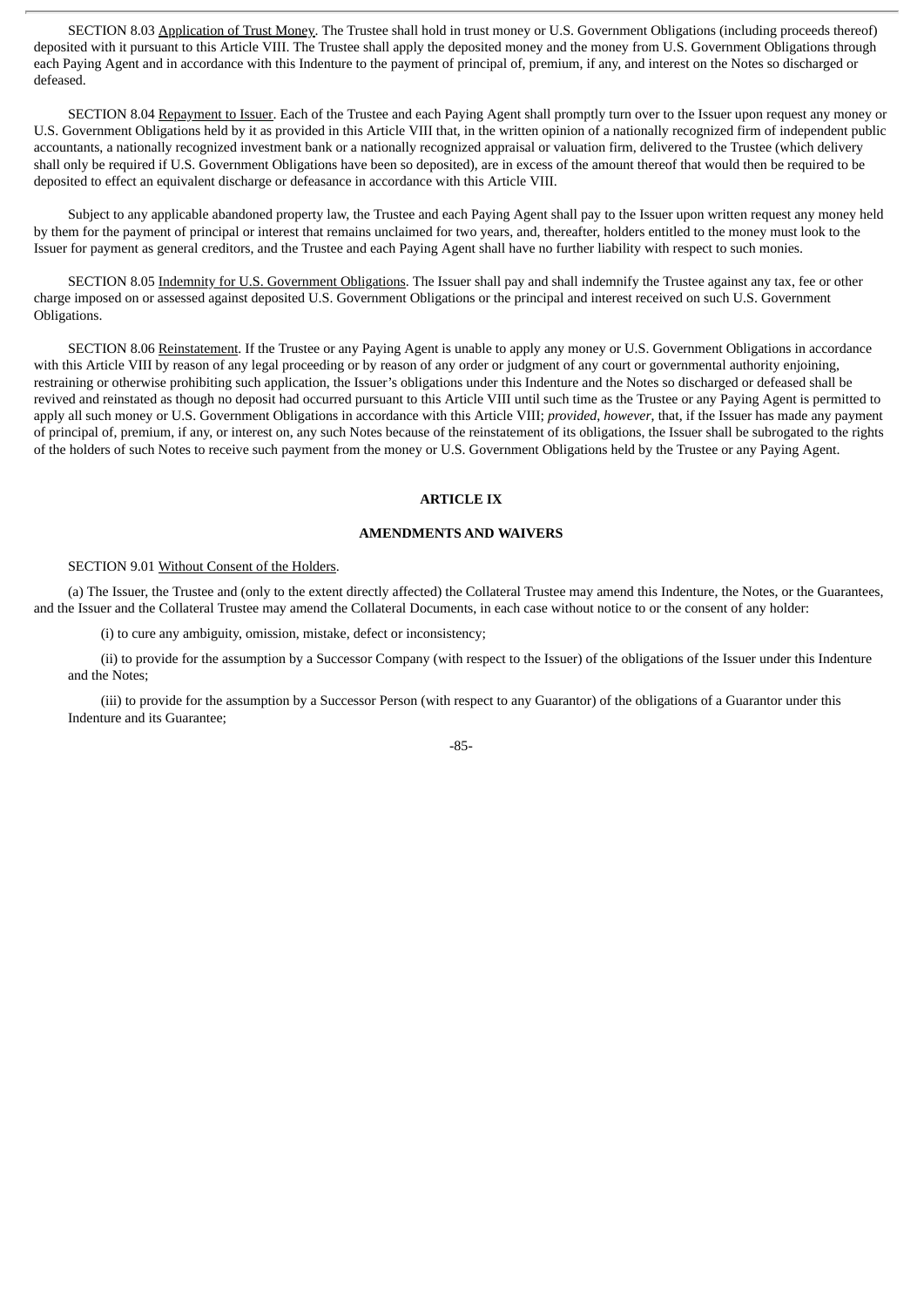(iv) to provide for uncertificated Notes in addition to or in place of certificated Notes, *provided*, *however*, that the uncertificated Notes are issued in registered form for purposes of Section 163(f) of the Code, or in a manner such that the uncertificated Notes are described in Section 163(f)(2)(B) of the Code;

(v) to add a Guarantee or collateral with respect to the Notes;

(vi) to include parallel debt provisions;

(vii) to release a Guarantee or Collateral as permitted by this Indenture;

(viii) to secure the Notes;

(ix) to add to the covenants of the Issuer for the benefit of the holders or to surrender any right or power conferred upon the Issuer;

(x) to add to the covenants of Parent for the benefit of the holders or to surrender any right or power conferred upon Parent;

(xi) to make any change that does not adversely affect the rights of any holder in any material respect;

(xii) to conform the text of this Indenture, the Guarantees, the Notes or the Collateral Documents to any provision of the "Description of the Notes" in the Offering Memorandum to the extent that such provision in this Indenture, the Guarantees, the Notes or the Collateral Documents was intended by the Issuer to be a verbatim recitation of a provision in the "Description of the Notes" in the Offering Memorandum, as stated in an Officer's Certificate of the Issuer;

(xiii) to make changes to this Indenture to provide for the issuance of Additional Notes; or

(xiv) with respect to the Collateral Documents, to provide for the addition of any creditors to such agreements to the extent a pari passu lien or junior lien for the benefit of such creditor is permitted by the terms of this Indenture.

(b) After an amendment under this Section 9.01 becomes effective, the Issuer shall mail or otherwise deliver in accordance with the procedures of the Depository, to the holders a notice briefly describing such amendment. The failure to give such notice to all holders, or any defect therein, shall not impair or affect the validity of an amendment under this Section 9.01.

(c) In addition, the Collateral Trust Agreement will provide that the Collateral Trust Agreement and the Collateral Documents will be amended as specified in Section 7.1 of the Collateral Trust Agreement.

SECTION 9.02 With Consent of the Holders. The Issuer, the Trustee and (only to the extent directly affected) the Collateral Trustee may amend this Indenture, the Notes, and the Guarantees, and any past Default or compliance with any provisions of this Indenture, the Notes, the Guarantees and the Collateral Documents may be waived, with the consent of the holders of a majority in principal amount of the Notes then outstanding. The Issuer and the Collateral Trustee may amend the Collateral Documents (i) to the extent provided for in the Collateral Trust Agreement and/or (ii) with the consent of the holders of a majority in principal amount of the Notes outstanding. However, without the consent of each holder of an outstanding Note affected, no amendment or waiver may:

(1) reduce the amount of Notes whose holders must consent to an amendment;

(2) reduce the rate of or extend the time for payment of interest on any Note;

(3) reduce the principal of or change the Stated Maturity of any Note;

-86-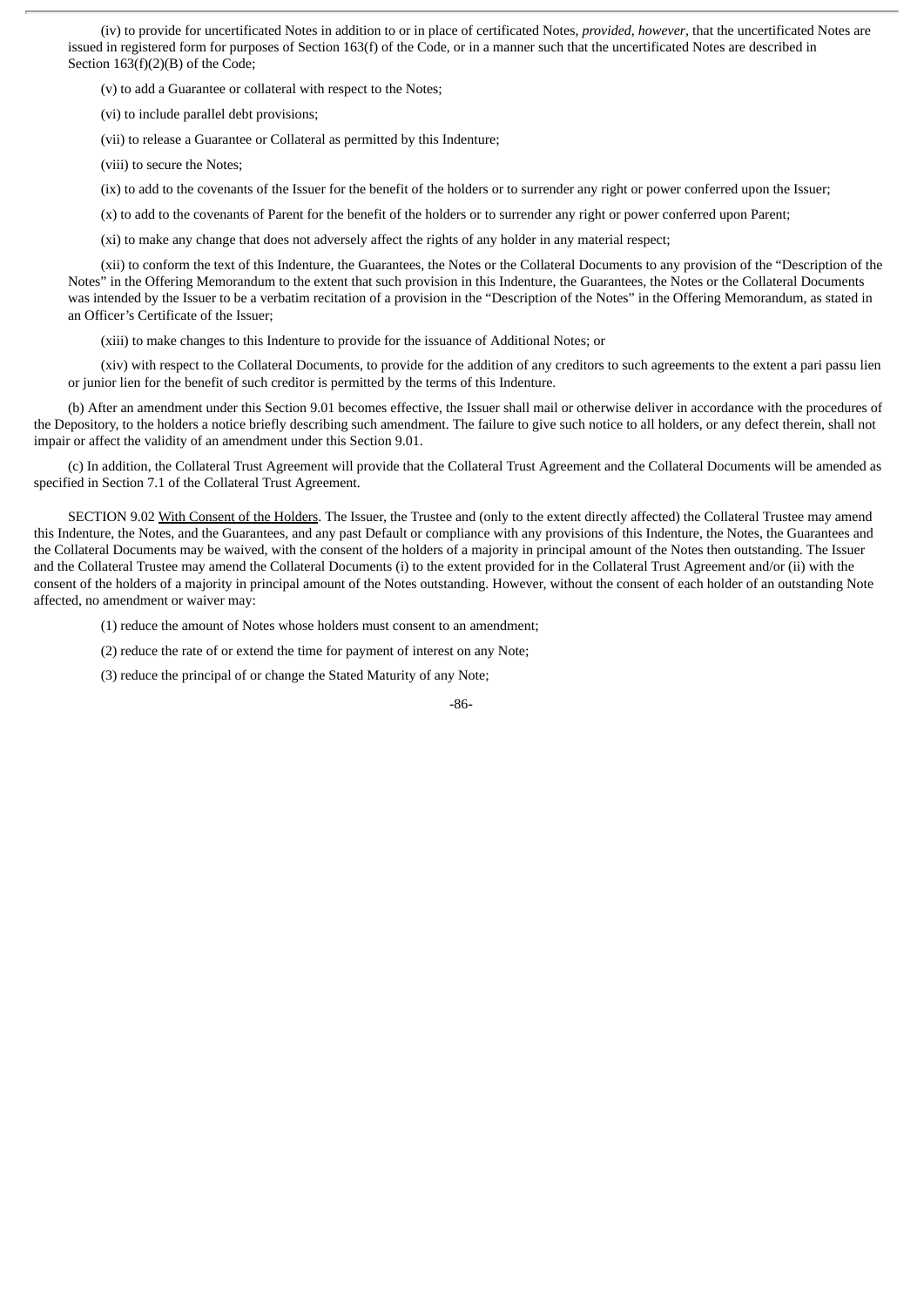(4) reduce the premium payable upon the redemption of any Note or change the time at which any Note may be redeemed in accordance with Article III;

(5) make any Note payable in money other than that stated in such Note;

(6) expressly subordinate the Notes or any Guarantee to any other Indebtedness of the Issuer or any Guarantor;

(7) impair the right of any holder to receive payment of principal of, premium, if any, and interest on such holder's Notes on or after the due dates therefor or to institute suit for the enforcement of any payment on or with respect to such holder's Notes;

(8) make any change in the amendment provisions which require each holder's consent or in the waiver provisions;

(9) amend or waive the Issuer's obligation to redeem the Notes through the special mandatory redemption in a manner that would materially adversely affect the holders of the Notes; or

(10) except for any release contemplated by Section 12.03, release all or substantially all of the Guarantors from their respective Guarantees.

In addition, except for any release contemplated by this Indenture and the Collateral Documents, without the consent of the holders of at least 66 2/3% in aggregate principal amount of the Notes then outstanding, no amendment, waiver or modification to this Indenture or any of the Collateral Documents shall be permitted to the extent that such amendment, waiver or modification would have the effect of releasing Liens on all or substantially all of the Collateral securing the Notes Obligations or change or alter the priority of the Notes Secured Parties' security interests in the Collateral.

It shall not be necessary for the consent of the holders under this Section 9.02 to approve the particular form of any proposed amendment, but it shall be sufficient if such consent approves the substance thereof.

After an amendment under this Section 9.02 becomes effective, the Issuer shall mail, or otherwise deliver in accordance with the procedures of the Depository, to the holders a notice briefly describing such amendment. The failure to give such notice to all holders, or any defect therein, shall not impair or affect the validity of an amendment under this Section 9.02.

# SECTION 9.03 Revocation and Effect of Consents and Waivers.

(a) A consent to an amendment or a waiver by a holder of a Note shall bind the holder and every subsequent holder of that Note or portion of the Note that evidences the same debt as the consenting holder's Note, even if notation of the consent or waiver is not made on the Note. However, any such holder or subsequent holder may revoke the consent or waiver as to such holder's Note or portion of the Note if the Trustee receives the notice of revocation before the date on which the Trustee receives an Officer's Certificate from the Issuer certifying that the requisite principal amount of Notes have consented. After an amendment or waiver becomes effective, it shall bind every holder. An amendment or waiver becomes effective upon the (i) receipt by the Issuer or the Trustee of consents by the holders of the requisite principal amount of Notes, (ii) satisfaction of conditions to effectiveness as set forth in this Indenture and any indenture supplemental hereto containing such amendment or waiver and (iii) execution of such amendment or waiver (or supplemental indenture) by the Issuer, the Guarantors and the Trustee.

(b) The Issuer may, but shall not be obligated to, fix a record date for the purpose of determining the holders entitled to give their consent or take any other action described above or required or permitted to be taken pursuant to this Indenture. If a record date is fixed, then notwithstanding the immediately preceding paragraph, those Persons who were holders at such record date (or their duly designated proxies), and only those Persons, shall be entitled to give such consent or to revoke any consent previously given or to take any such action, whether or not such Persons continue to be holders after such record date. No such consent shall be valid or effective for more than 120 days after such record date.

-87-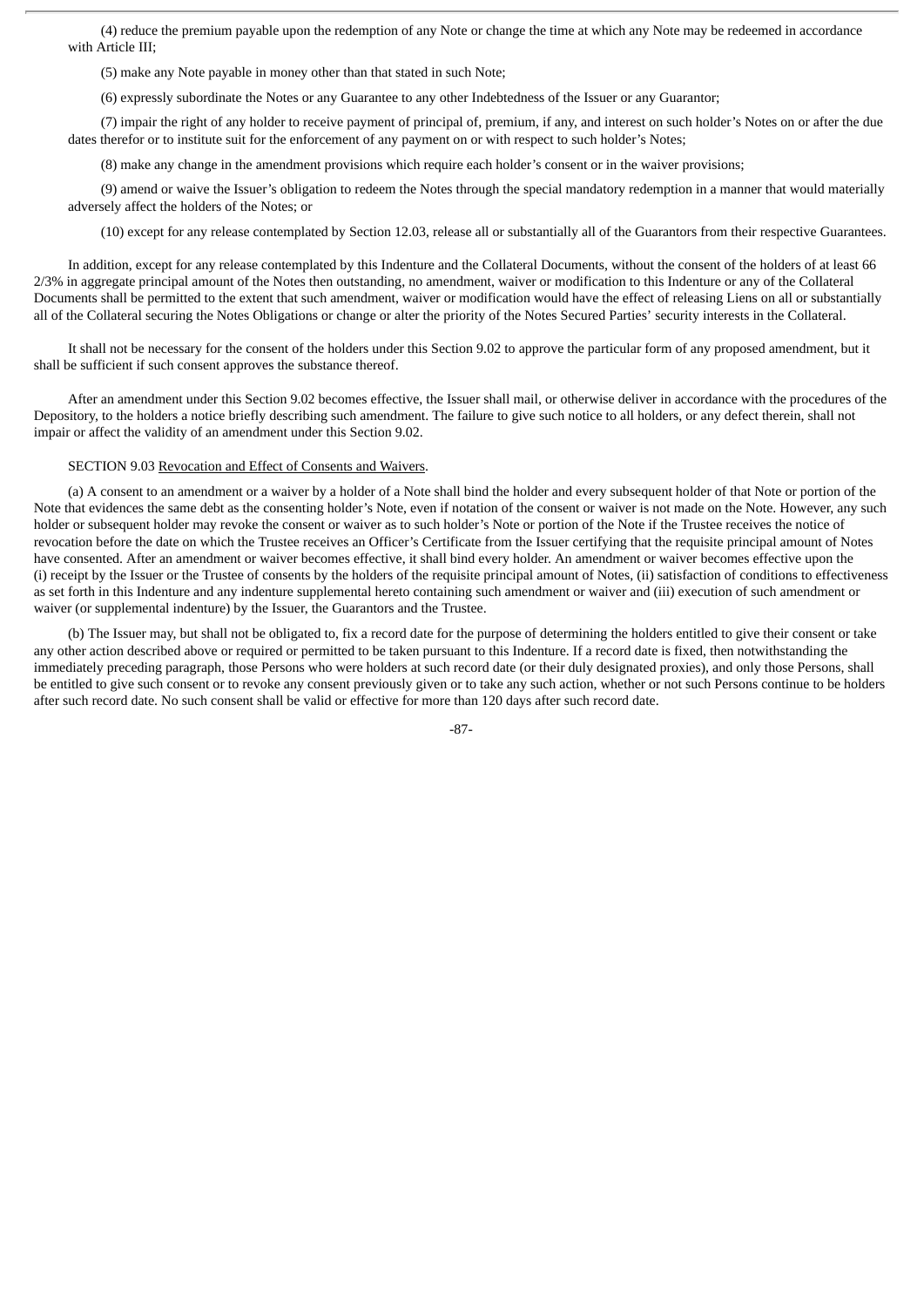SECTION 9.04 Notation on or Exchange of Notes. If an amendment, supplement or waiver changes the terms of a Note, the Issuer may require the holder of the Note to deliver it to the Trustee. The Trustee may place an appropriate notation on the Note regarding the changed terms and return it to the holder. Alternatively, if the Issuer or the Trustee so determine, the Issuer in exchange for the Note shall issue and, upon written order of the Issuer signed by an Officer, the Trustee shall authenticate a new Note that reflects the changed terms. Failure to make the appropriate notation or to issue a new Note shall not affect the validity of such amendment, supplement or waiver.

SECTION 9.05 Trustee and Collateral Trustee to Sign Amendments. The Trustee and the Collateral Trustee shall sign any amendment, supplement or waiver authorized pursuant to this Article IX if the amendment does not adversely affect the rights, duties, liabilities or immunities of the Trustee or the Collateral Trustee. If it does, the Trustee or the Collateral Trustee, as applicable, may but need not sign it. In signing such amendment, the Trustee or the Collateral Trustee, as applicable, shall be entitled to receive indemnity satisfactory to it and shall be provided with, and (subject to Section 7.01) shall be fully protected in relying upon, (i) an Officer's Certificate stating that such amendment, supplement or waiver is authorized or permitted by this Indenture, (ii) an Opinion of Counsel stating that such amendment, supplement or waiver is authorized or permitted by this Indenture and, with respect to any supplement relating to any Additional Notes, that such supplement is the legal, valid and binding obligation of the Issuer and any Guarantors, enforceable against them in accordance with its terms, subject to customary exceptions, and complies with the provisions hereof, (iii) with respect to any supplement relating to any Additional Notes, a copy of the resolution of the Board of Directors, certified by the Secretary or Assistant Secretary of the Issuer, authorizing the execution of such amendment, supplement or waiver and (iv) if such amendment, supplement or waiver is executed pursuant to Section 9.02, evidence reasonably satisfactory to the Trustee and the Collateral Trustee of the consent of the holders required to consent thereto.

SECTION 9.06 Additional Voting Terms; Calculation of Principal Amount. All Notes issued under this Indenture shall vote and consent together on all matters (as to which any of such Notes may vote) as one class and no Notes will have the right to vote or consent as a separate class on any matter. Determinations as to whether holders of the requisite aggregate principal amount of Notes have concurred in any direction, waiver or consent shall be made in accordance with this Article IX and Section 2.13.

# **ARTICLE X**

### **[INTENTIONALLY OMITTED]**

#### **ARTICLE XI**

### **COLLATERAL**

# SECTION 11.01 Collateral Documents(a) .

(a) The payment of the principal of and interest and premium, if any, on the Notes when due, whether on an interest payment date, at maturity, by acceleration, repurchase, redemption or otherwise and whether by the Issuer pursuant to the Notes, or by the Guarantors pursuant to the Guarantees, the payment of all other Notes Obligations and the performance of all other obligations of the Issuer and the Guarantors under this Indenture, the Notes, the Guarantees and the Collateral Documents shall be secured as provided herein and in the Collateral Documents. The security interest with respect to assets existing on the Acquisition Date that is not provided on the Acquisition Date will be required to be provided within 90 days of the Acquisition Date (as such date may be extended in accordance with the terms of the Initial Credit Agreement and the Collateral Documents), but only to the extent that such security is required by the Initial Credit Agreement.

# -88-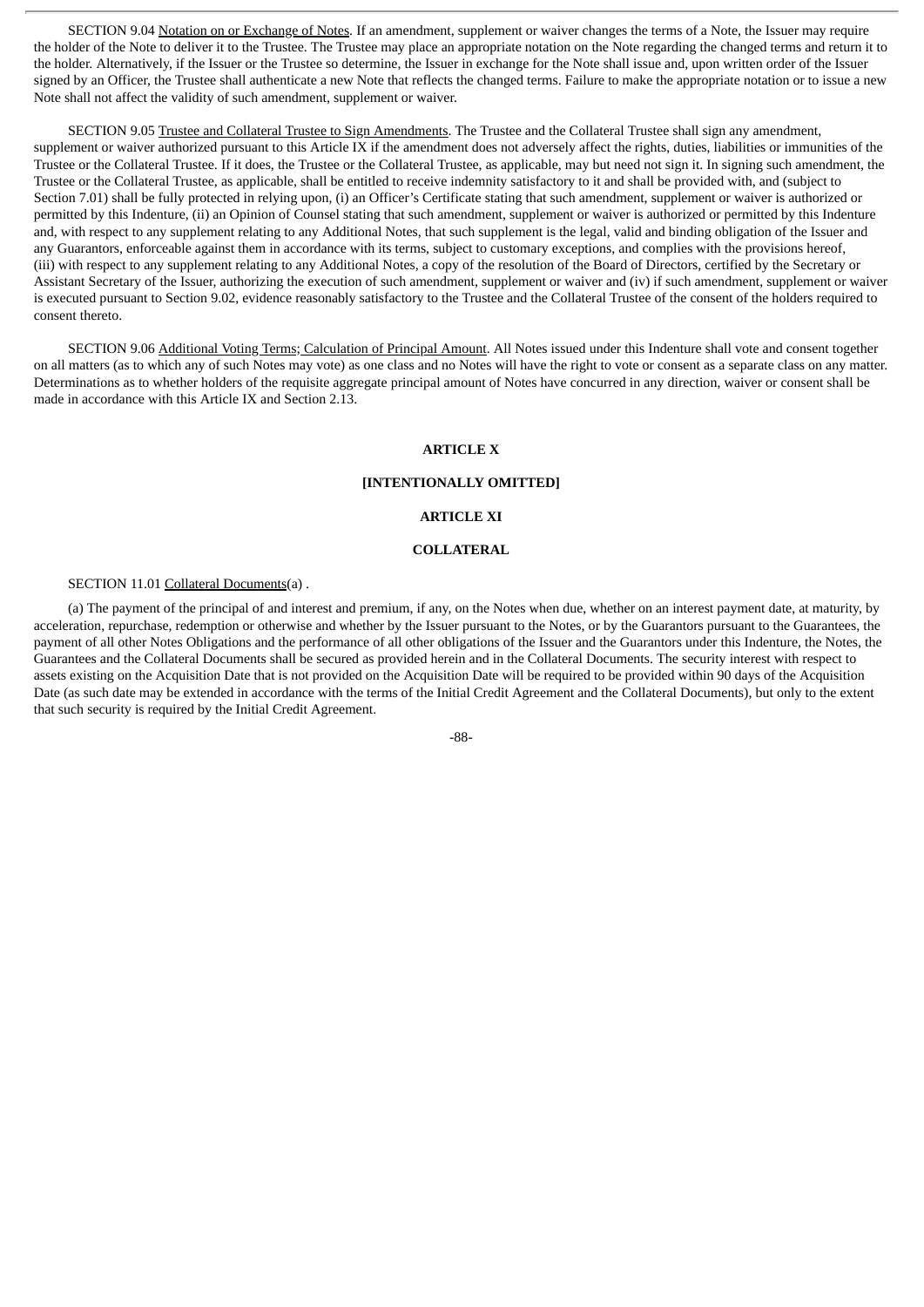(b) From and after the Acquisition Date, Parent, at its expense, will deliver to the Trustee copies of all documents delivered to the Collateral Trustee pursuant to the Collateral Documents, and will do or cause to be done all such acts and things as may be required under applicable law or by the provisions of the Collateral Documents, subject to the Agreed Guarantee and Security Principles, to assure and confirm to the Collateral Trustee the security interest in the Collateral contemplated by the Collateral Documents or any part thereof, as from time to time constituted, so as to render the same available for the security and benefit of this Indenture and of the Notes. The Parent will, from and after the Acquisition Date, take, and will cause the Grantors to take, any and all actions reasonably required under applicable law (including making all filings under the Uniform Commercial Code and any other applicable laws (including filings of continuation statements and amendments to UCC financing statements that may be necessary to continue the effectiveness of such UCC financing statements)) or that the Trustee and/or the Collateral Trustee may reasonably request, subject to the Agreed Guarantee and Security Principles, to cause the Collateral Documents to create and maintain, as security for the Notes Obligations, a valid and enforceable perfected Lien in and on all the Collateral in favor of the Collateral Trustee for the benefit of the Notes Secured Parties.

SECTION 11.02 Collateral Trust Agreement. This Indenture and the provisions of each Collateral Document are subject to the terms, conditions and benefits set forth in the Collateral Trust Agreement. The Issuers and each Guarantor consents to, and agrees to be bound by, the terms of the Collateral Trust Agreement, as the same may be in effect from time to time, and authorizes and directs the Trustee and the Collateral Trustee to perform its respective obligations thereunder in accordance therewith.

# SECTION 11.03 Collateral Trustee.

(a) U.S. Bank National Association is hereby appointed to serve as the Collateral Trustee for the benefit of the Notes Secured Parties;

(b) each holder, by its acceptance of a Note (i) appoints U.S. Bank National Association, as collateral trustee, and each Holder authorizes and directs the Collateral Trustee to enter into the Collateral Trust Agreement and the Collateral Documents, (ii) authorizes and directs the Trustee to enter into the Collateral Trust Agreement, (iii) consents and agrees to the terms of the Collateral Documents (including, without limitation, the provisions providing for foreclosure) as the same may be in effect or may be amended from time to time in accordance with their terms and (iv) authorizes the Collateral Trustee to perform its obligations and exercise its rights under the Collateral Documents and the Collateral Trust Agreement in accordance therewith;

(c) the Collateral Trustee will hold (directly or through co-trustees or agents), and will be entitled to enforce, all Liens on the Collateral created by the Collateral Documents;

(d) except as provided in the Collateral Trust Agreement, the Collateral Trustee will not be obligated:

(i) to act upon directions purported to be delivered to it by any Person;

(ii) to foreclose upon or otherwise enforce any Lien; or

(iii) to take any other action whatsoever with regard to any or all of the Collateral Documents, the Liens created thereby or the Collateral.

(e) A resignation or removal of the Collateral Trustee and appointment of a successor Collateral Trustee will become effective pursuant to the terms set forth in Article 6 of the Collateral Trust Agreement.

### SECTION 11.04 [Reserved].

SECTION 11.05 Release of Liens.

The Liens of the Collateral Trustee on the Collateral will be released, automatically: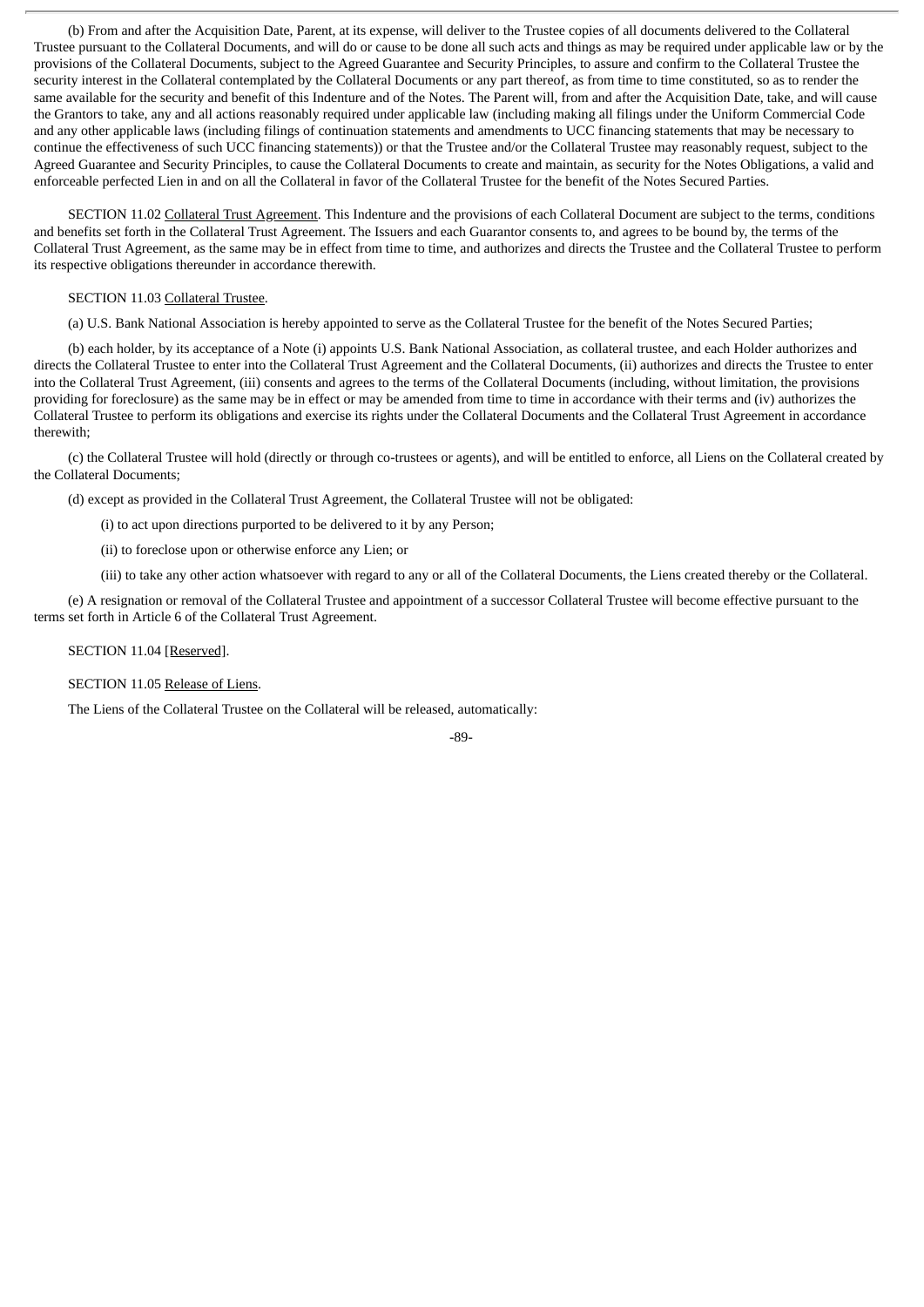(1) in whole, upon satisfaction and discharge of this Indenture;

(2) in whole, upon the Issuer's exercise of its legal defeasance option or covenant defeasance option as described in Section 8.01.

(3) in part, as to any property or asset constituting Collateral (A) that is sold or otherwise disposed of (other than to another Grantor) in a transaction not prohibited under Section 4.06 or (B) that is owned by a Subsidiary Guarantor to the extent such Subsidiary Guarantor has been released from its guarantee in accordance with the terms of the Indenture;

(4) as described below under Article IX, including consents obtained in connection with a tender offer or exchange offer for, or purchase of, the Notes;

(5) in part, to the extent constituting Excluded Property as a result of a transaction not prohibited by this Indenture;

(6) in the case of Permitted Receivables Facility Assets, upon the disposition thereof not prohibited by this Indenture by any Grantor to a Receivables Entity of such Permitted Receivables Facility Assets pursuant to a Qualified Receivables Facility;

(7) to the extent required by the Collateral Trust Agreement; or

(8) in part, as to any property or asset constituting Collateral which is released from all liens securing Indebtedness under (i) the Credit Agreement and (ii) all other Indebtedness with Pari Passu Lien Priority, in each case, other than a release by or as a result of (x) refinancing such Indebtedness to the extent such refinancing Indebtedness is secured by such property or assets or (y) payment of such Indebtedness.

The Liens on the Collateral will also be automatically released upon payment in full of the principal of, together with any accrued and unpaid interest on and all other obligations under the Notes, the Guarantees and the Collateral Documents that are payable at or prior to the time such principal together with accrued and unpaid interest are paid.

Subject to the Collateral Trust Agreement, if the Collateral Trustee is requested to acknowledge, authorize or sign a release (or similar or related document) of Collateral to implement or evidence a release provided for in this section, the Issuer will furnish to the Collateral Trustee an Officer's Certificate and Opinion of Counsel and such other documentation as is required by the Indenture, the Collateral Documents and the Collateral Trust Agreement.

# **ARTICLE XII**

### **GUARANTEE**

# SECTION 12.01 Guarantee.

(a) Each Guarantor hereby jointly and severally guarantees, as a primary obligor and not merely as a surety, to each holder and to the Trustee and its successors and assigns, the performance and punctual payment when due, whether at Stated Maturity, by acceleration or otherwise, of all obligations of the Issuer under this Indenture and the Notes, whether for payment of principal of, premium, if any, or interest on the Notes and all other monetary obligations of the Issuer under this Indenture and the Notes, expenses, indemnification or otherwise (all the foregoing being hereinafter collectively called the "Guaranteed Obligations").

(b) Each Guarantor waives presentation to, demand of payment from and protest to the Issuer of any of the Guaranteed Obligations and also waives notice of protest for nonpayment. Each Guarantor waives notice of any default under the Notes or the Guaranteed Obligations. The Guarantee of each Guarantor hereunder shall not be affected by (i) the failure of any holder or the Trustee to assert any claim or demand or to enforce any right or

-90-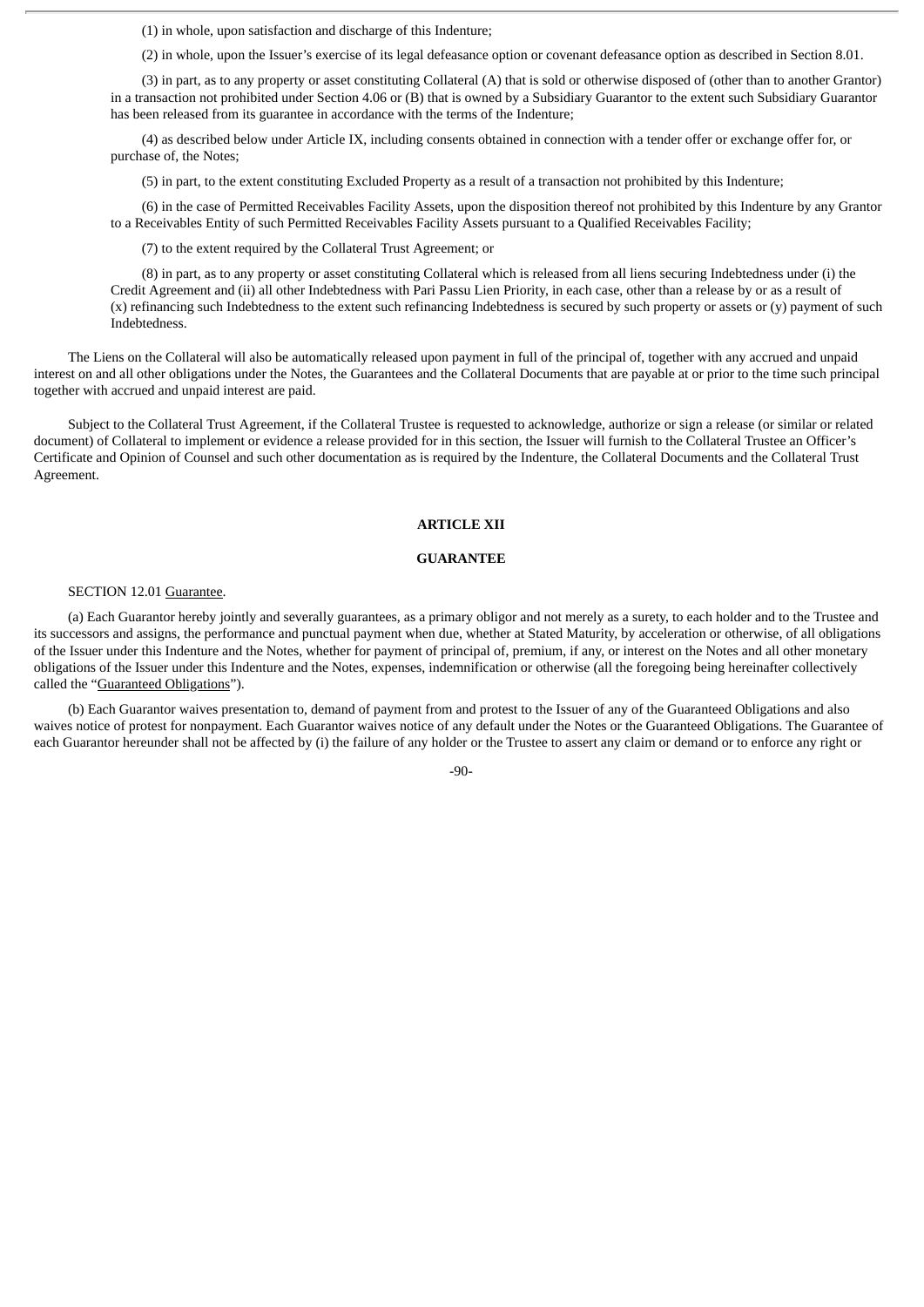remedy against the Issuer or any other Person under this Indenture, the Notes or any other agreement or otherwise; (ii) any extension or renewal of this Indenture, the Notes or any other agreement; (iii) any rescission, waiver, amendment or modification of any of the terms or provisions of this Indenture, the Notes or any other agreement; (iv) the release of any security held by any holder or the Trustee for the Guaranteed Obligations or each Guarantor; (v) the failure of any holder or Trustee to exercise any right or remedy against any other guarantor of the Guaranteed Obligations; or (vi) any change in the ownership of each Guarantor, except as provided in Section 12.03. Each Guarantor hereby waives any right to which it may be entitled to have its Guarantee hereunder divided among the Guarantors, such that such Guarantor's Guarantee would be less than the full amount claimed.

(c) Each Guarantor hereby waives any right to which it may be entitled to have the assets of the Issuer first be used and depleted as payment of the Issuer's obligations under this Indenture and the Issuer's or such Guarantor's Guarantee hereunder prior to any amounts being claimed from or paid by such Guarantor hereunder. Each Guarantor hereby waives any right to which it may be entitled to require that the Issuer be sued prior to an action being initiated against such Guarantor.

(d) Each Guarantor further agrees that its Guarantee herein constitutes a guarantee of payment and, performance when due (and not a guarantee of collection) and waives any right to require that any resort be had by any holder or the Trustee to any security held for payment of the Guaranteed Obligations.

(e) The Guarantee of each Guarantor is, to the extent and in the manner set forth in Article XII, equal in right of payment to all existing and future Pari Passu Indebtedness, senior in right of payment to all existing and future Subordinated Indebtedness of such Guarantor.

(f) Except as expressly set forth in Sections 8.01(b), 12.02, 12.03 and 12.06, the Guarantee of each Guarantor hereunder shall not be subject to any reduction, limitation, impairment or termination for any reason, including any claim of waiver, release, surrender, alteration or compromise, and shall not be subject to any defense of setoff, counterclaim, recoupment or termination whatsoever or by reason of the invalidity, illegality or unenforceability of the Guaranteed Obligations or otherwise. Without limiting the generality of the foregoing, the Guarantee of each Guarantor herein shall not be discharged or impaired or otherwise affected by the failure of any holder or the Trustee to assert any claim or demand or to enforce any remedy under this Indenture, the Notes or any other agreement, by any waiver or modification of any thereof, by any default, failure or delay, willful or otherwise, in the performance of the Guaranteed Obligations, or by any other act or thing or omission or delay to do any other act or thing which may or might in any manner or to any extent vary the risk of any Guarantor or would otherwise operate as a discharge of any Guarantor as a matter of law or equity.

(g) Except as expressly set forth in Section 12.03, each Guarantor agrees that its Guarantee shall remain in full force and effect until payment in full of all the Guaranteed Obligations of such Guarantor. Each Guarantor further agrees that its Guarantee herein shall continue to be effective or be reinstated, as the case may be, if at any time payment, or any part thereof, of principal of or interest on any Guaranteed Obligation is rescinded or must otherwise be restored by any holder or the Trustee upon the bankruptcy or reorganization of the Issuer or otherwise.

(h) In furtherance of the foregoing and not in limitation of any other right which any holder or the Trustee has at law or in equity against any Guarantor by virtue hereof, upon the failure of the Issuer to pay the principal of or interest on any Guaranteed Obligation when and as the same shall become due, whether at maturity, by acceleration, by redemption or otherwise, or to perform or comply with any other Guaranteed Obligation, each Guarantor hereby promises to and shall, upon receipt of written demand by the Trustee, forthwith pay, or cause to be paid, in cash, to the holders or the Trustee an amount equal to the sum of (i) the unpaid principal amount of such Guaranteed Obligations, (ii) accrued and unpaid interest on such Guaranteed Obligations (but only to the extent not prohibited by applicable law) and (iii) all other monetary obligations of the Issuer to the holders and the Trustee.

-91-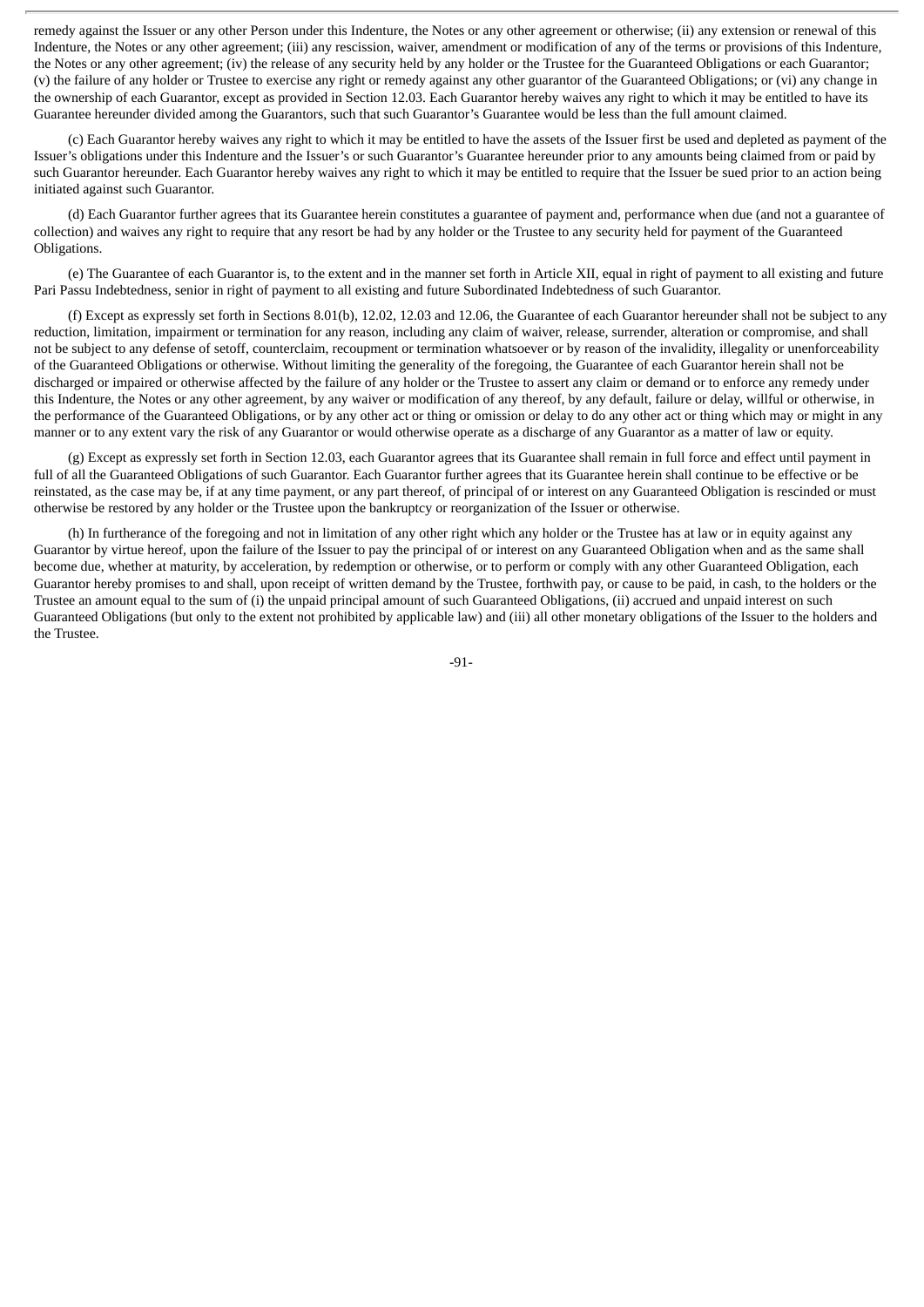(i) Each Guarantor agrees that it shall not be entitled to any right of subrogation in relation to the holders in respect of any Guaranteed Obligations guaranteed hereby until payment in full of all Guaranteed Obligations. Each Guarantor further agrees that, as between it, on the one hand, and the holders and the Trustee, on the other hand, (i) the maturity of the Guaranteed Obligations guaranteed hereby may be accelerated as provided in Article VI for the purposes of the Guarantee herein, notwithstanding any stay, injunction or other prohibition preventing such acceleration in respect of the Guaranteed Obligations guaranteed hereby, and (ii) in the event of any declaration of acceleration of such Guaranteed Obligations as provided in Article VI, such Guaranteed Obligations (whether or not due and payable) shall forthwith become due and payable by the Guarantors for the purposes of this Section 12.01.

(j) Each Guarantor also agrees to pay any and all costs and expenses (including out-of-pocket attorneys' fees and expenses) incurred by the Trustee in enforcing any rights under this Section 12.01.

(k) Upon request of the Trustee, each Guarantor shall execute and deliver such further instruments and do such further acts as may be reasonably necessary to carry out more effectively the purpose of this Indenture.

# SECTION 12.02 Limitation on Liability.

Any term or provision of this Indenture to the contrary notwithstanding, the maximum aggregate amount of the Guaranteed Obligations guaranteed hereunder by each Guarantor shall not exceed the maximum amount that can be hereby guaranteed by the applicable Guarantor without rendering the Guarantee, as it relates to such Guarantor, voidable under applicable law relating to fraudulent conveyance or fraudulent transfer or similar laws affecting the rights of creditors generally.

### SECTION 12.03 Release of Guarantors.

A Guarantee as to any Guarantor shall automatically terminate and be of no further force or effect and such Guarantor shall be automatically released from all obligations under this Article XII upon:

(i) in the case of any Guarantor that is a Restricted Subsidiary of Parent (each, a "Subsidiary Guarantor"), the issuance, sale, exchange, transfer or other disposition (including through merger, consolidation, amalgamation or otherwise) of the Capital Stock of such Subsidiary Guarantor to a Person other than Parent or any Restricted Subsidiary as a result of which the applicable Subsidiary Guarantor is no longer a Restricted Subsidiary, if such issuance, sale, exchange, transfer or other disposition is made in a manner not in violation of this Indenture;

(ii) in the case of any Subsidiary Guarantor, the designation of such Subsidiary Guarantor as an Unrestricted Subsidiary in accordance with the provisions of Section 4.04 and the definition of "Unrestricted Subsidiary";

(iii) in the case of any Subsidiary Guarantor, the release or discharge of the guarantee by such Guarantor of the Indebtedness under (i) the Credit Agreement and (ii) all Capital Markets Indebtedness of the Issuer or any of the Guarantors, in each case, other than a release or discharge by or as a result of (x) refinancing such Indebtedness to the extent such refinancing Indebtedness is secured and guaranteed by such Guarantor or (y) payment under such guarantee of such Indebtedness; or

(iv) the Issuer's exercise of its legal defeasance option or covenant defeasance option as described under Article VIII or if the Issuer's obligations under this Indenture are discharged in accordance with the terms of this Indenture; or

(v) in the case of any Subsidiary Guarantor, such Restricted Subsidiary ceasing to be a Subsidiary as a result of any foreclosure of any pledge or security interest securing Bank Indebtedness or other exercise of remedies in respect thereof.

If the Trustee is requested to acknowledge, authorize or sign a release (or similar or related document) of a Guarantee as to any Guarantor, the Issuer will furnish to the Trustee an Officer's Certificate and Opinion of Counsel and such other documentation as is required by the Indenture, the Collateral Documents and the Collateral Trust Agreement.

-92-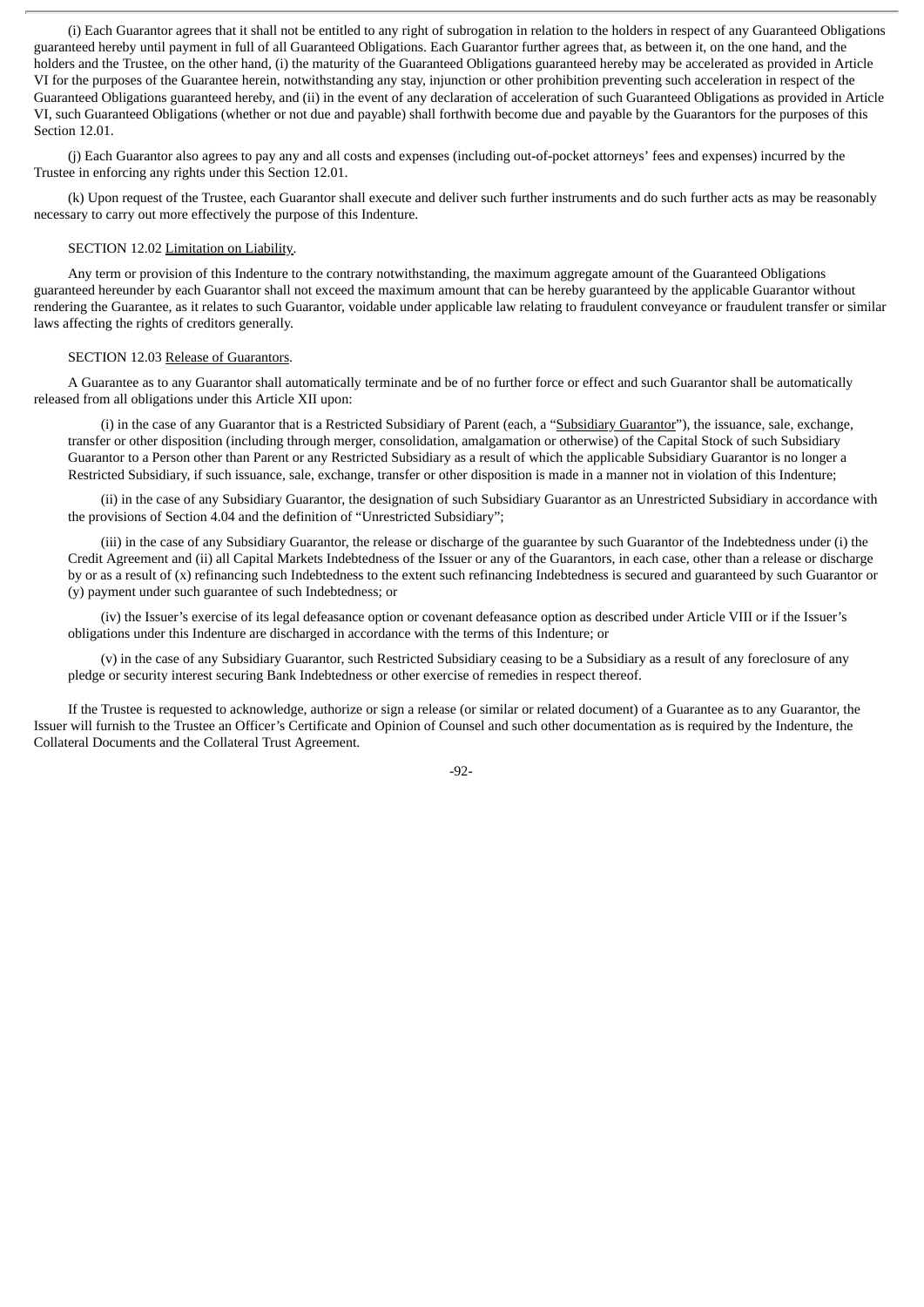The Issuer shall provide the Trustee with notice of any such release of a Guarantor, *provided* that failure to deliver such notice shall not affect such release.

SECTION 12.04 Successors and Assigns. This Article XII shall be binding upon each Guarantor and its successors and assigns and shall inure to the benefit of and be enforceable by the successors and assigns of the Trustee and the holders and, in the event of any transfer or assignment of rights by any holder or the Trustee, the rights and privileges conferred upon that party in this Indenture and in the Notes shall automatically extend to and be vested in such transferee or assignee, all subject to the terms and conditions of this Indenture.

SECTION 12.05 No Waiver. Neither a failure nor a delay on the part of either the Trustee or the holders in exercising any right, power or privilege under this Article XII shall operate as a waiver thereof, nor shall a single or partial exercise thereof preclude any other or further exercise of any right, power or privilege. The rights, remedies and benefits of the Trustee and the holders herein expressly specified are cumulative and not exclusive of any other rights, remedies or benefits which either may have under this Article XII at law, in equity, by statute or otherwise.

SECTION 12.06 Modification. No modification, amendment or waiver of any provision of this Article XII, nor the consent to any departure by any Guarantor therefrom, shall in any event be effective unless the same shall be in writing and signed by the Trustee, and then such waiver or consent shall be effective only in the specific instance and for the purpose for which given. No notice to or demand on any Guarantor in any case shall entitle any Guarantor to any other or further notice or demand in the same, similar or other circumstances.

SECTION 12.07 Execution of Supplemental Indenture for Future Guarantors. Each Subsidiary which is required to become a Guarantor of the Notes pursuant to Section 4.11 shall promptly execute and deliver to the Trustee a supplemental indenture substantially in the form of Exhibit B hereto pursuant to which such Subsidiary shall become a Guarantor under this Article XII and shall guarantee the Guaranteed Obligations. Concurrently with the execution and delivery of such supplemental indenture, the Issuer shall deliver to the Trustee an Opinion of Counsel and an Officer's Certificate as provided under Section 9.05.

SECTION 12.08 Non-Impairment. The failure to endorse a Guarantee on any Note shall not affect or impair the validity thereof.

# SECTION 12.09 Limitations on Obligations of Gibraltar Guarantor.

The obligations and liabilities of Jazz Pharmaceuticals Europe Holdings Limited (the "Gibraltarian Guarantor") under this Indenture and the Collateral Documents for the obligations of the Issuer or any other Guarantor shall be limited at any time (with no double counting), to the maximum amount due and recoverable from the Gibraltarian Guarantor without (i) causing the Gibraltarian Guarantor to be presumed insolvent per the definition under section 10(1)(a) of the Gibraltar Insolvency Act 2011 or insolvent per the definition under section 10(1)(b) of the Gibraltar Insolvency Act 2011; (ii) comprising a void transaction under the Gibraltar Insolvency Act 2011 or the Gibraltar Companies Act 2014; (iii) comprising a voidable transaction per Part 9 of the Gibraltar Insolvency Act 2011; and (iv) causing any breach whatsoever under the Gibraltar Insolvency Act 2011 or the Gibraltar Companies Act 2014 or a breach of fiduciary duty to the Gibraltarian Guarantor by its directors or any of them.

# SECTION 12.10 Limitations on Obligations of Maltese Guarantor.

The guarantee and the obligations and liabilities of any Maltese Guarantor under this Indenture and the Collateral Documents, shall not apply to any liability to the extent that it would result in the guarantee and/or security being illegal, in breach of law or regulation, or constituting unlawful financial assistance granted by a public limited company within the meaning of Article 110 of the Companies Act (Chapter 386 of the Laws of Malta).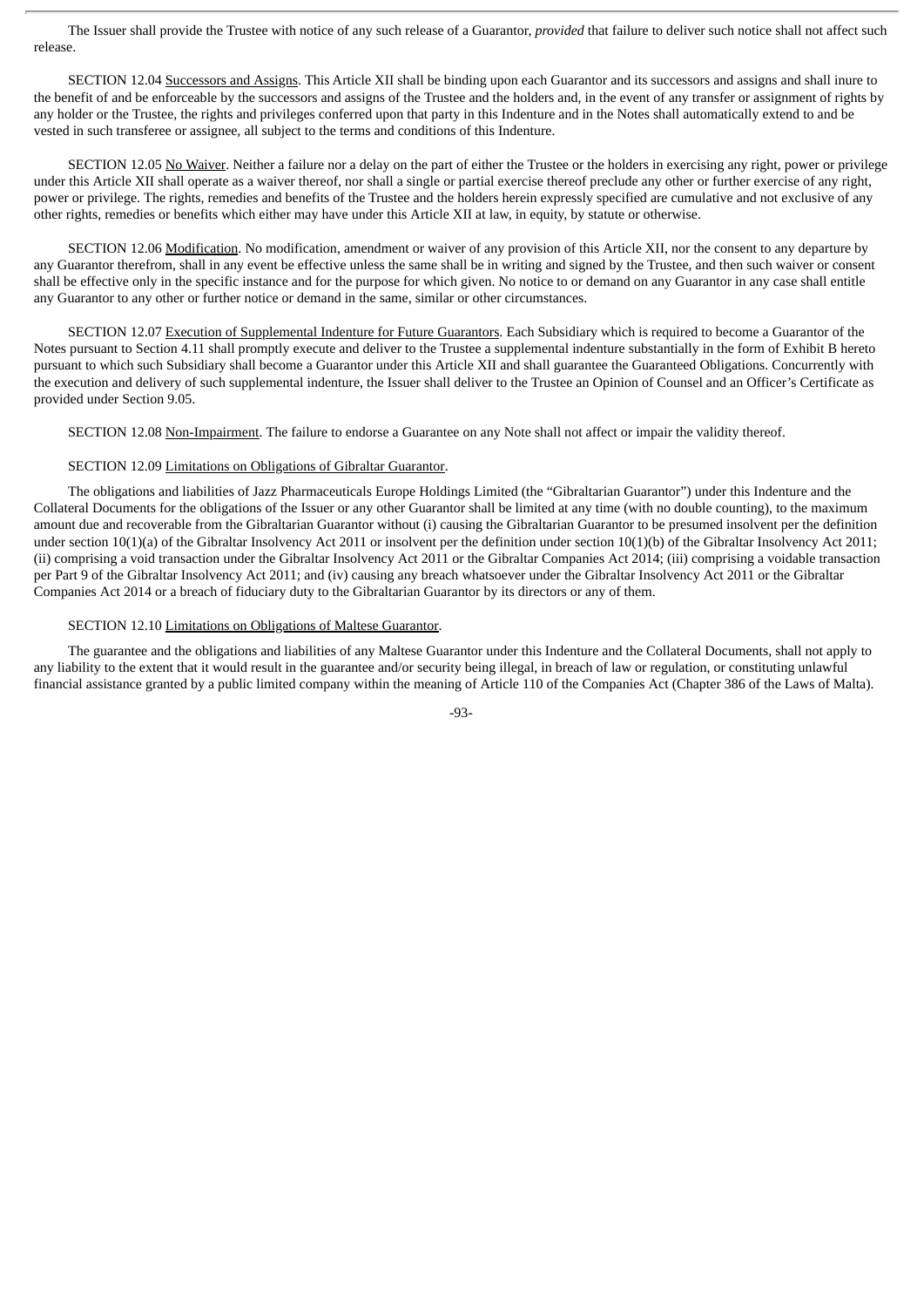### SECTION 12.11 Limitations on Obligations of English Guarantors.

In respect of any Guarantor incorporated in England and Wales, its Guarantee herein does not apply to any liability which, if it were so included, would contravene or conflict with, or otherwise constitute unlawful financial assistance under, sections 677 to 683 (inclusive) of the United Kingdom Companies Act 2006 (as amended).

#### SECTION 12.12 Limitations on Obligations of Irish Guarantors.

In respect of any Guarantor incorporated in Ireland, its Guarantee herein does not apply to any liability which, if it were so included, would contravene or conflict with, or otherwise constitute unlawful financial assistance under, section 82 of the Irish Companies Act 2014 (as amended).

### SECTION 12.13 Limitations on Obligations of a Luxembourg Guarantor.

Notwithstanding any provision to the contrary in this Indenture or any other Notes Documents, the guarantee granted by any Luxembourg Guarantor under this Article XII for the obligations of any entity which is not a direct or indirect subsidiary of such Luxembourg Guarantor shall be limited at any time to the aggregate amount (without double counting) of:

(i) all moneys received by that Luxembourg Guarantor or its direct and indirect subsidiaries in connection with any Note Document;

(ii) the aggregate amount of any intercompany or shareholder funding (in any form whatsoever) made available to that Luxembourg Guarantor or any of its direct or indirect subsidiaries by any other member of the group of companies to which it belongs which has been directly or indirectly funded by any amounts made available under or in connection with any Note Document; and

### (iii) the amount equal or greater of:

(a) ninety-five (95) per cent. of such Luxembourg Guarantor's own funds (*capitaux propres*), as referred to in annex I to the grand-ducal regulation dated 18 December 2015 defining the form and content of the presentation of balance sheet and profit and loss account, and enforcing the Luxembourg law dated 19 December 2002 concerning the trade and companies register and the accounting and annual accounts of undertakings (the "Grand Ducal Regulation**"**) (the "Own Funds**"**) as increased by the amount of any Intra-Group Liabilities (as defined below), each as reflected in the Luxembourg Guarantor's latest duly approved annual accounts at the date of this Indenture;

(b) ninety-five (95) per cent. of such Luxembourg Guarantor's Own Funds as increased by the amount of any Intra-Group Liabilities (as defined below), each as reflected in the Luxembourg Guarantor's latest duly approved annual accounts at the time this guarantee is called.

Where, for the purpose of the above determinations, (i) no duly established annual accounts are available for the relevant reference period (which will include a situation where, in respect of the determinations to be made above, no final annual accounts have been established in due time in respect of the then most recently ended financial year) or (ii) the relevant annual accounts do not adequately reflect the status of the Intra-Group Liabilities or Own Funds as envisaged above or (iii) the Luxembourg Guarantor has taken corporate or contractual actions having resulted in the increase of its Own Funds or its Intra-Group Liabilities since the close of its last financial year, the Trustee (acting in good faith) shall make the determination of the relevant Own Funds and Intra-Group Liabilities based on such available elements and facts as deemed relevant by it at such time. Any costs and expenses incurred by the Trustee pursuant to this paragraph will be paid by the relevant Luxembourg Guarantor.

 $-94-$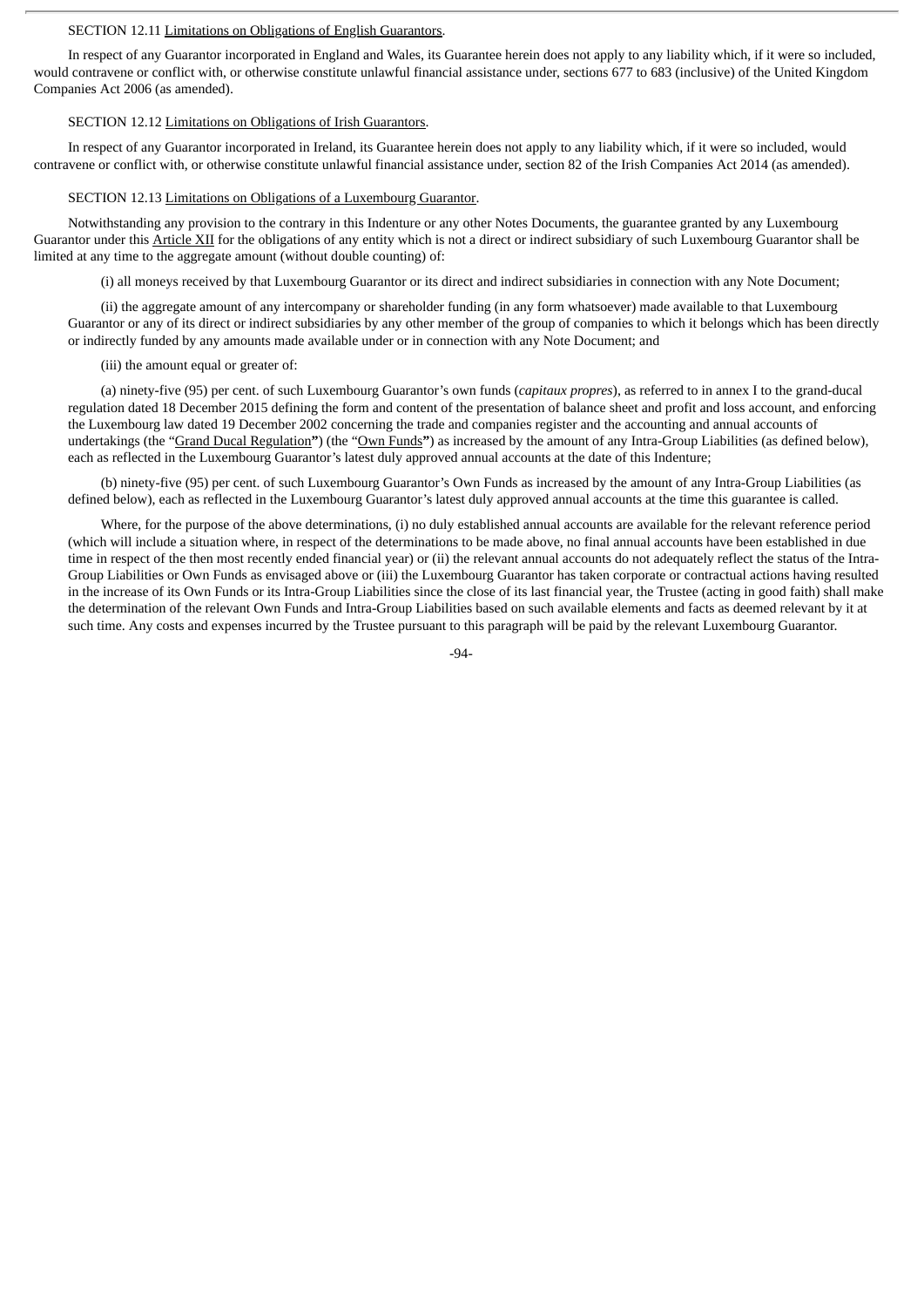For the purposes of this paragraph, "Intra-Group Liabilities" means all existing liabilities owed by the Luxembourg Guarantor to any other member of the group of companies to which it belongs.

The above limitation shall not apply to any Collateral Document or any recoveries derived from the enforcement of any secured party's rights under or in respect of any security under any Collateral Document.

# **ARTICLE XIII**

### **MISCELLANEOUS**

SECTION 13.01 [Reserved].

## SECTION 13.02 Notices.

(a) Any notice or communication required or permitted hereunder shall be in writing and delivered in person, via facsimile, electronically in PDF format or mailed by first-class mail addressed as follows:

if to the Issuer:

Neena Patil Jazz Pharmaceuticals Public Limited Company Fifth Floor, Waterloo Exchange, Waterloo Road, Dublin 4 Dublin Ireland D04 E5W7

email: neena.patil@jazzpharma.com

if to the Trustee:

U.S. Bank National Association Corporate Trust Services 100 Wall Street, Suite 600 New York, NY 10005 Attn: Administrator – Jazz Securities Designated Activity Company Email: christopher.grell@usbank.com Fax: (212) 361-6153 or (212) 809-4993

if to the Collateral Trustee:

U.S. Bank National Association Corporate Trust Services 100 Wall Street, Suite 600 New York, NY 10005 Attn: Administrator – Jazz Securities Designated Activity Company Email: christopher.grell@usbank.com Fax: (212) 361-6153 or (212) 809-4993

The Issuer, the Trustee or the Collateral Trustee by notice to the other may designate additional or different addresses for subsequent notices or communications.

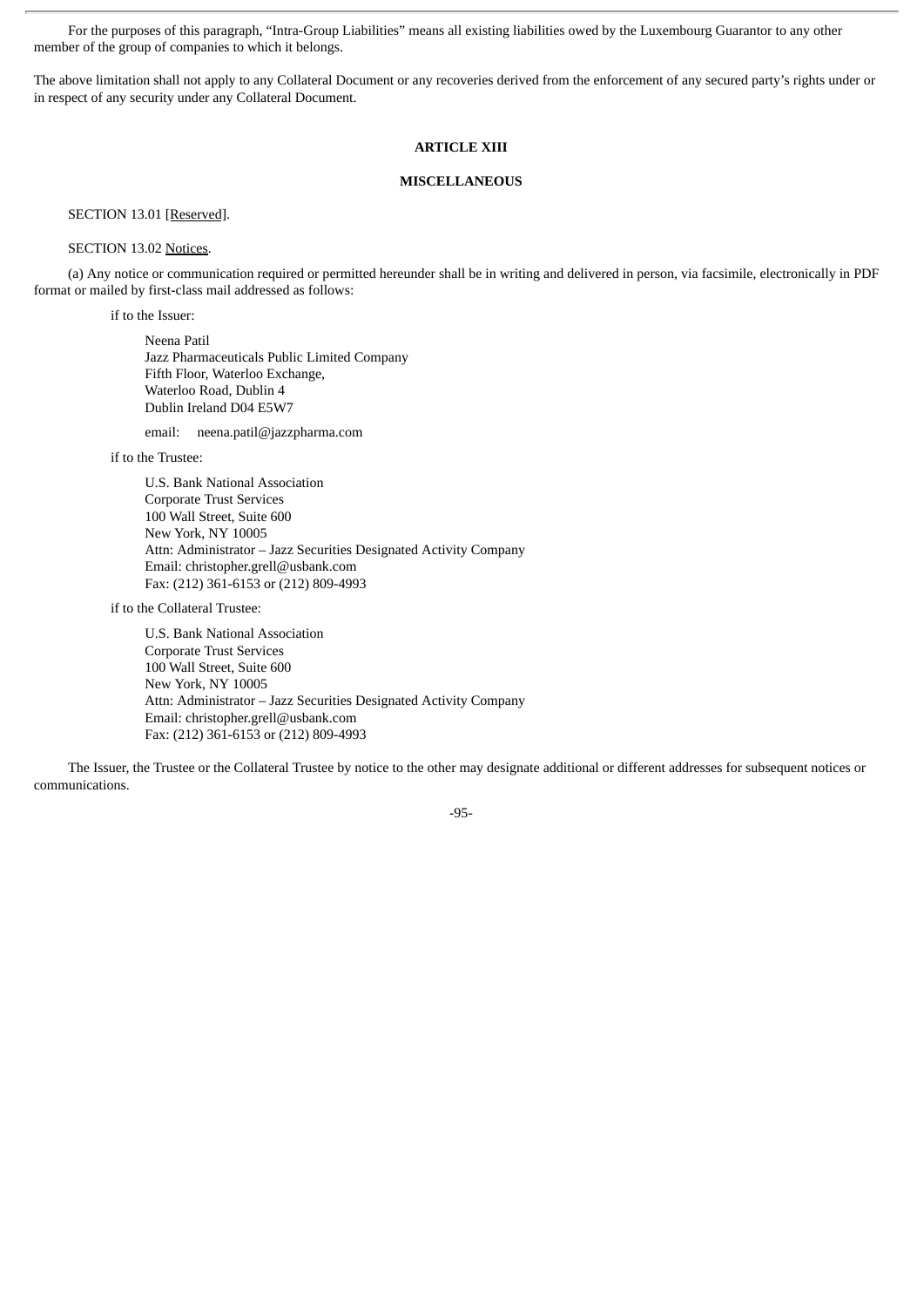All notices and communications (other than those sent to holders) will be deemed to have been duly given: at the time delivered by hand, if personally delivered; five Business Days after being deposited in the mail, postage prepaid, if mailed; when receipt acknowledged, if transmitted by facsimile; and the next Business Day after timely delivery to the courier, if sent by overnight air courier guaranteeing next day delivery. If a notice or communication is mailed in the manner provided in this paragraph within the time prescribed, it is duly given, whether or not the addressee receives it.

(b) Any notice or communication mailed to a holder shall be mailed, first class mail, to the holder at the holder's address as it appears on the registration books of the Registrar and shall be sufficiently given if so mailed within the time prescribed.

(c) Failure to mail a notice or communication to a holder or any defect in it shall not affect its sufficiency with respect to other holders. If a notice or communication is mailed in the manner provided above, it is duly given, whether or not the addressee receives it, except that notices to the Trustee and the Collateral Trustee are effective only if received.

The Trustee may, in its sole discretion, agree to accept and act upon instructions or directions pursuant to this Indenture sent by e-mail, facsimile transmission or other similar electronic methods. Neither the Trustee nor the Collateral Trustee shall have any duty to confirm that the person sending any notice, instruction or other communication (a "Notice") by electronic transmission (including by e-mail, facsimile transmission, web portal or other electronic methods) is, in fact, a person authorized to do so. Electronic signatures believed by the Trustee or the Collateral Trustee to comply with the ESIGN Act of 2000 or other applicable law (including electronic images of handwritten signatures and digital signatures provided by DocuSign, Orbit, Adobe Sign or any other digital signature provider acceptable to Trustee or the Collateral Trustee) shall be deemed original signatures for all purposes. Each other party assumes all risks arising out of the use of electronic signatures and electronic methods to send Notices to Trustee or the Collateral Trustee, including without limitation the risk of the Trustee or the Collateral Trustee acting on an unauthorized Notice, and the risk of interception or misuse by third parties. Notwithstanding the foregoing, the Trustee and the Collateral Trustee may in any instance and in their sole discretion require that an original document bearing a manual signature be delivered to them in lieu of, or in addition to, any such electronic Notice.

Notwithstanding anything to the contrary contained herein, as long as the Notes are in the form of a Global Note, notice to the holders may be made electronically in accordance with procedures of the Depository.

# SECTION 13.03 [Reserved].

SECTION 13.04 Certificate and Opinion as to Conditions Precedent. Upon any request or application by the Issuer to the Trustee to take or refrain from taking any action under this Indenture, the Issuer shall furnish to the Trustee at the request of the Trustee:

(a) an Officer's Certificate in a form reasonably satisfactory to the Trustee stating that, in the opinion of the signers, all conditions precedent, if any, provided for in this Indenture relating to the proposed action have been complied with; and

(b) except upon the issuance of the Initial Notes, an Opinion of Counsel in form reasonably satisfactory to the Trustee stating that, in the opinion of such counsel, all such conditions precedent have been complied with.

SECTION 13.05 Statements Required in Certificate or Opinion. Each certificate or opinion with respect to compliance with a covenant or condition provided for in this Indenture (other than pursuant to Section 4.09) shall include:

(a) a statement that the individual making such certificate or opinion has read such covenant or condition;

#### -96-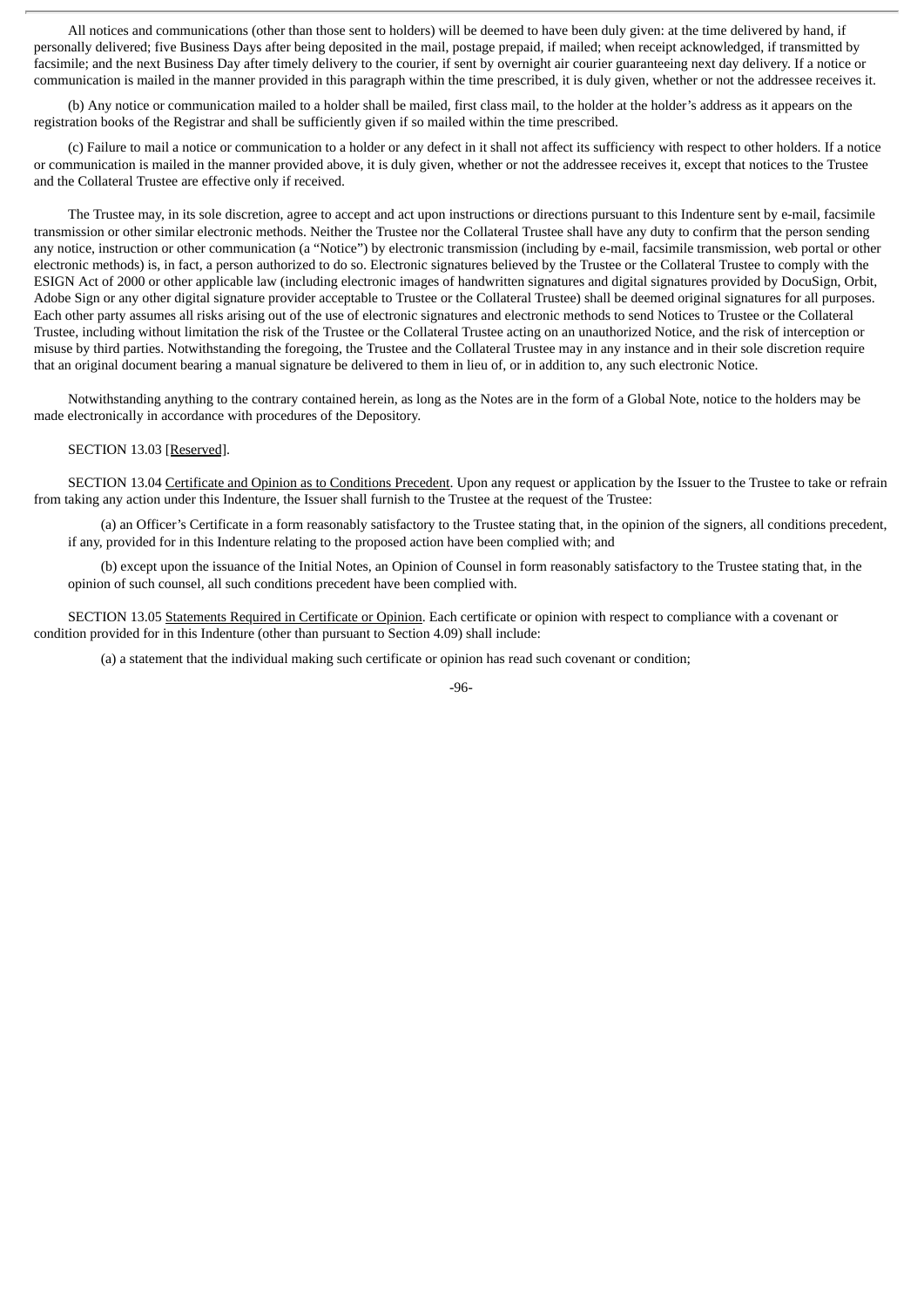(b) a brief statement as to the nature and scope of the examination or investigation upon which the statements or opinions contained in such certificate or opinion are based;

(c) a statement that, in the opinion of such individual, he has made such examination or investigation as is necessary to enable him to express an informed opinion as to whether or not such covenant or condition has been complied with; and

(d) a statement as to whether or not, in the opinion of such individual, such covenant or condition has been complied with; *provided*, *however*, that with respect to matters of fact an Opinion of Counsel may rely on an Officer's Certificate or certificates of public officials.

SECTION 13.06 When Notes Disregarded. In determining whether the holders of the required principal amount of Notes have concurred in any direction, waiver or consent, Notes owned by the Issuer, the Guarantors or by any Person directly or indirectly controlling or controlled by or under direct or indirect common control with the Issuer or the Guarantors shall be disregarded and deemed not to be outstanding, except that, for the purpose of determining whether the Trustee shall be protected in relying on any such direction, waiver or consent, only Notes which a Trust Officer of the Trustee actually knows are so owned shall be so disregarded. Subject to the foregoing, only Notes outstanding at the time shall be considered in any such determination.

SECTION 13.07 Rules by Trustee, Paying Agent and Registrar. The Trustee may make reasonable rules for action by or a meeting of the holders. The Registrar and Paying Agent may make reasonable rules for their functions.

SECTION 13.08 Legal Holidays. If a payment date is not a Business Day, payment shall be made on the next succeeding day that is a Business Day, and no interest shall accrue on any amount that would have been otherwise payable on such payment date if it were a Business Day for the intervening period. If a regular Record Date is not a Business Day, the Record Date shall not be affected.

# SECTION 13.09 GOVERNING LAW; JURISDICTION. THIS INDENTURE AND THE NOTES SHALL BE GOVERNED BY, AND CONSTRUED IN ACCORDANCE WITH, THE LAWS OF THE STATE OF NEW YORK.

The Issuer and any Guarantor each irrevocably consent and agree, for the benefit of the holders from time to time of the Notes and the Trustee, that any legal action, suit or proceeding against it with respect to its obligations, liabilities or any other matter arising out of or in connection with this Indenture or the Notes may be brought in the courts of the State of New York or the courts of the United States located in the Borough of Manhattan, New York City, New York and, until amounts due and to become due in respect of the Notes have been paid, hereby irrevocably consent and submit to the non-exclusive jurisdiction of each such court in personam, generally and unconditionally with respect to any action, suit or proceeding for itself and in respect of its properties, assets and revenues.

SECTION 13.10 No Recourse Against Others. No director, officer, employee, manager or incorporator of the Issuer, any Guarantor or any direct or indirect parent company of the Issuer or any Guarantor and no holder of any Equity Interests in the Issuer, any Guarantor or any direct or indirect parent company of the Issuer or any Guarantor, as such, will have any liability for any obligations of the Issuer or any Guarantor under the Notes, this Indenture or the Guarantees, as applicable, or for any claim based on, in respect of, or by reason of, such obligations or their creation. Each holder of Notes by accepting a Note waives and releases all such liability.

SECTION 13.11 Successors. All agreements of the Issuer and the Guarantors in this Indenture and the Notes shall bind such person's successors. All agreements of the Trustee and the Collateral Trustee in this Indenture shall bind their successors.

-97-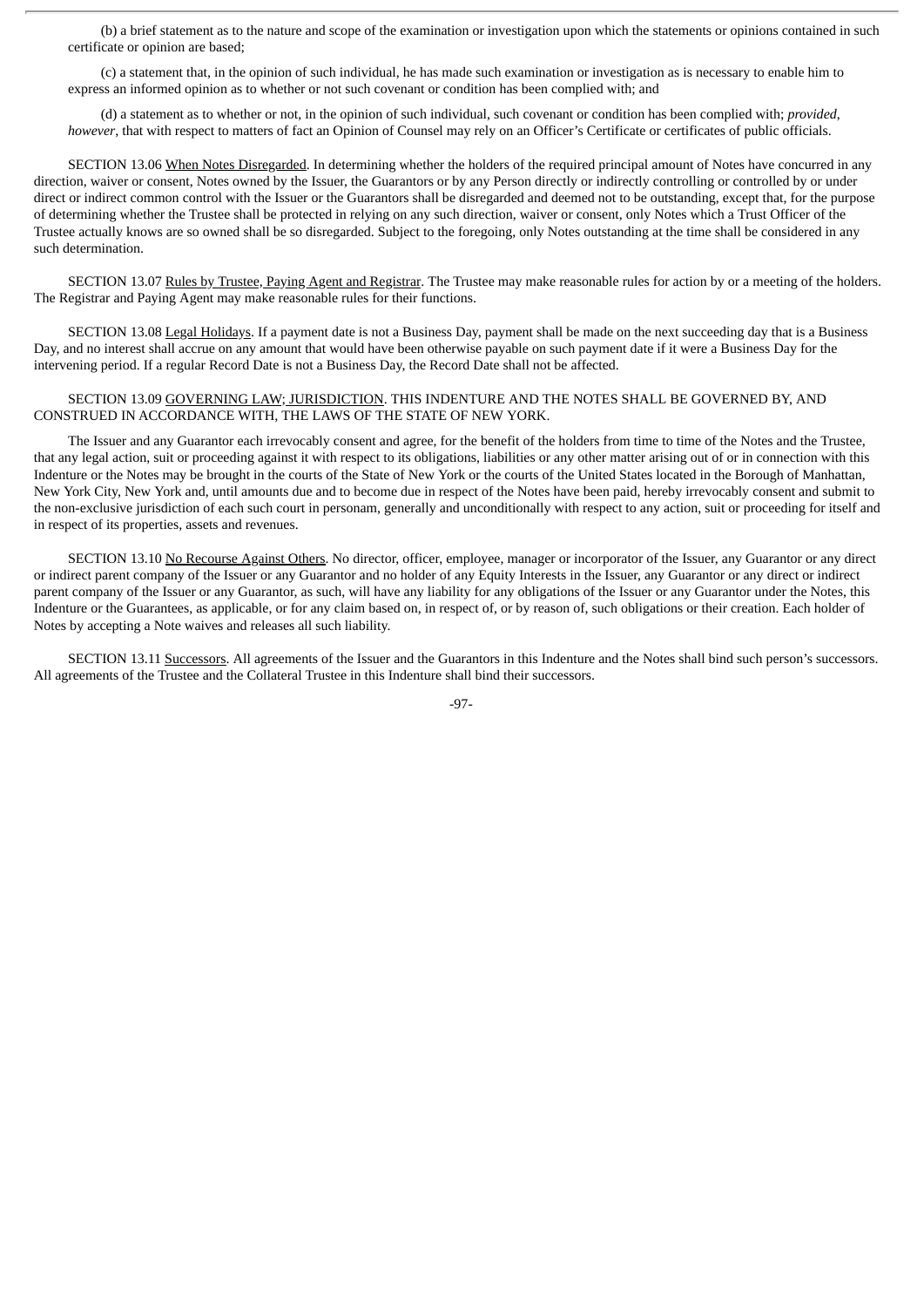SECTION 13.12 Multiple Originals. The parties may sign any number of copies of this Indenture. Each signed copy shall be an original, but all of them together represent the same agreement. One signed copy is enough to prove this Indenture. Notwithstanding the foregoing, the exchange of copies of this Indenture and of signature pages by facsimile or PDF transmission shall constitute effective execution and delivery of this Indenture as to the parties hereto and may be used in lieu of the original Indenture and signature pages for all purposes.

SECTION 13.13 Table of Contents; Headings. The table of contents, cross-reference sheet and headings of the Articles and Sections of this Indenture have been inserted for convenience of reference only, are not intended to be considered a part hereof and shall not modify or restrict any of the terms or provisions hereof.

SECTION 13.14 Indenture Controls. If and to the extent that any provision of the Notes limits, qualifies or conflicts with a provision of this Indenture, such provision of this Indenture shall control.

SECTION 13.15 Severability. In case any provision in this Indenture shall be invalid, illegal or unenforceable, the validity, legality and enforceability of the remaining provisions shall not in any way be affected or impaired thereby and such provision shall be ineffective only to the extent of such invalidity, illegality or unenforceability.

SECTION 13.16 Waiver of Jury Trial. EACH OF THE ISSUER, THE GUARANTORS, THE TRUSTEE AND THE COLLATERAL TRUSTEE HEREBY IRREVOCABLY WAIVES, TO THE FULLEST EXTENT PERMITTED BY APPLICABLE LAW, ANY AND ALL RIGHT TO TRIAL BY JURY IN ANY LEGAL PROCEEDING ARISING OUT OF OR RELATING TO THIS INDENTURE, THE NOTES OR THE TRANSACTION CONTEMPLATED HEREBY.

SECTION 13.17 USA PATRIOT Act. In order to comply with the laws, rules, regulations and executive orders in effect from time to time applicable to banking institutions, including those relating to the funding of terrorist activities and money laundering ("Applicable Law," for example section 326 of the USA PATRIOT Act of the United States), the Trustee is required to obtain, verify, record and update certain information relating to individuals and entities which maintain a business relationship with the Trustee. Accordingly, each of the parties agree to provide to the Trustee, upon their request from time to time such identifying information and documentation as may be available for such party in order to enable the Trustee to comply with Applicable Law.

[*Remainder of page intentionally left blank.*]

#### -98-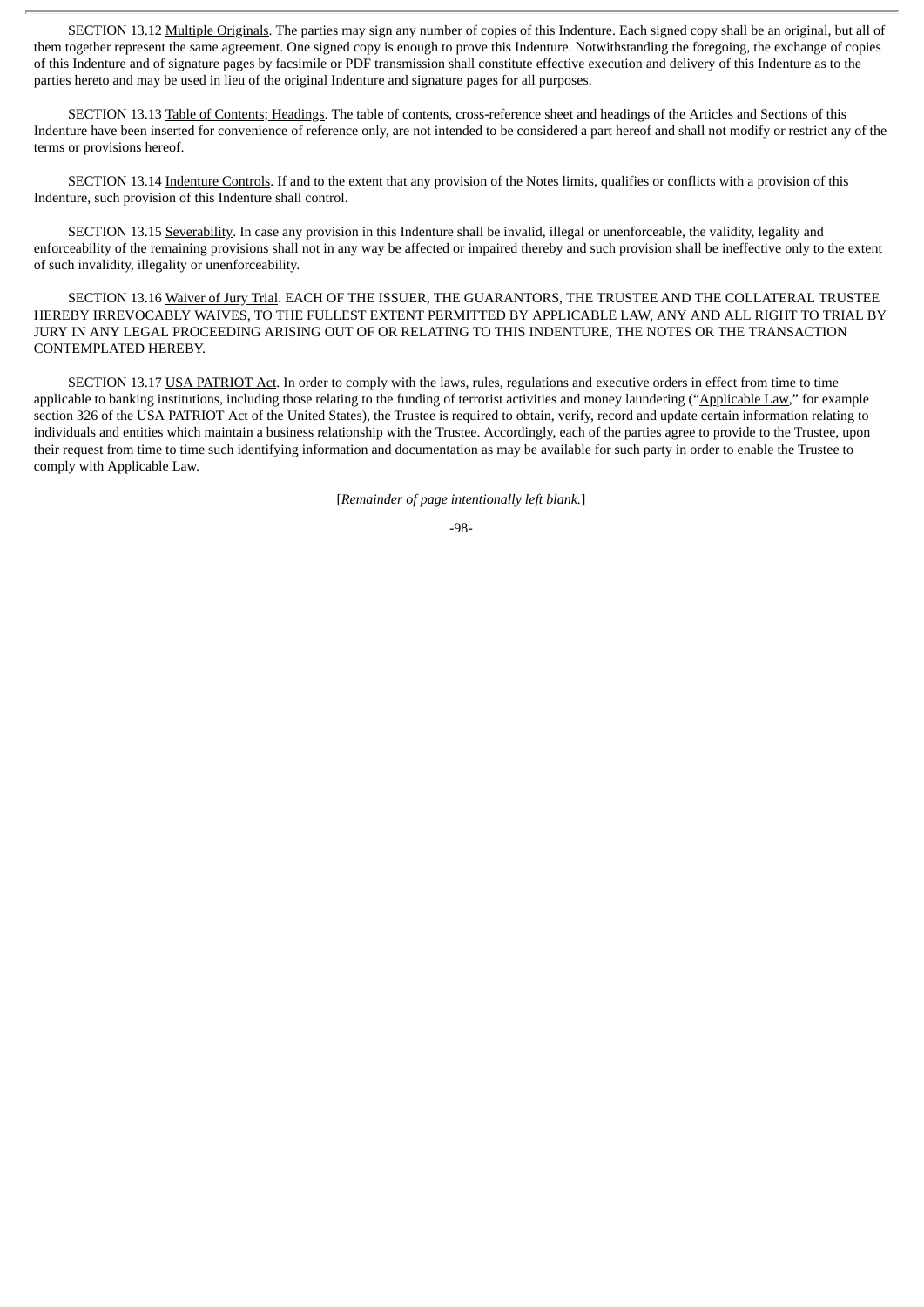IN WITNESS WHEREOF, the parties have caused this Indenture to be duly executed as of the date first written above.

JAZZ SECURITIES DESIGNATED ACTIVITY **COMPANY** 

By: /s/ Patricia Carr

Name: Patricia Carr Title: Director

JAZZ PHARMACEUTICALS PUBLIC LIMITED COMPANY

By: /s/ Patricia Carr

Name: Patricia Carr Title: Authorised Signatory

JAZZ CAPITAL LIMITED

By: /s/ Patricia Carr Name: Patricia Carr Title: Director

JAZZ FINANCING I DESIGNATED ACTIVITY COMPANY

By: /s/ Patricia Carr

Name: Patricia Carr Title: Director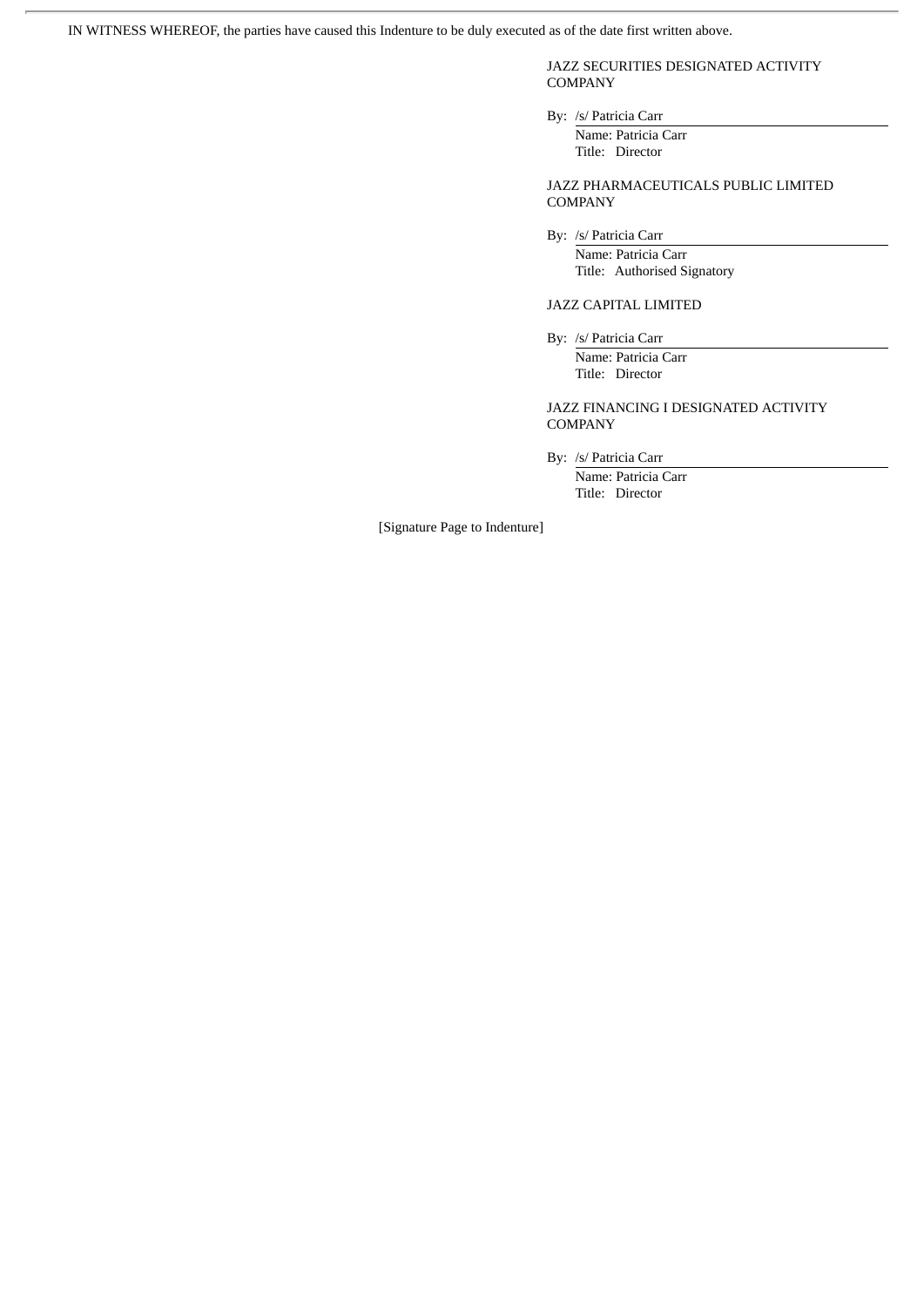## JAZZ PHARMACEUTICALS IRELAND LIMITED

By: /s/ Patricia Carr

Name: Patricia Carr Title: Director

## JAZZ FINANCING II LIMITED

By: /s/ Patricia Carr

Name: Patricia Carr Title: Director

## JAZZ FINANCING HOLDINGS LIMITED

By: /s/ Patricia Carr

Name: Patricia Carr Title: Director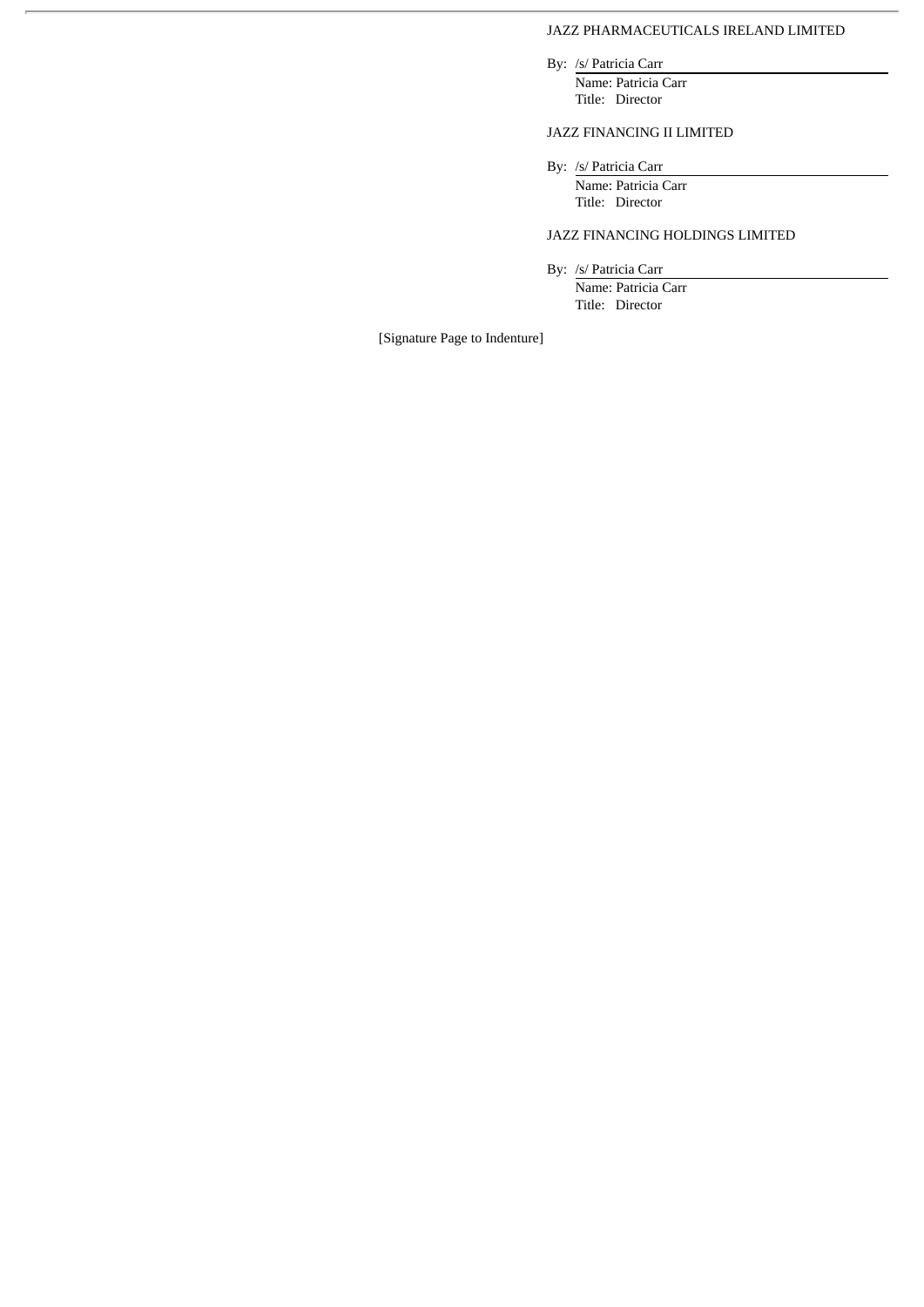## JAZZ PHARMACEUTICALS UK HOLDINGS LIMITED

By:

/s/ Samantha Pearce Name: Samantha Pearce Title: Director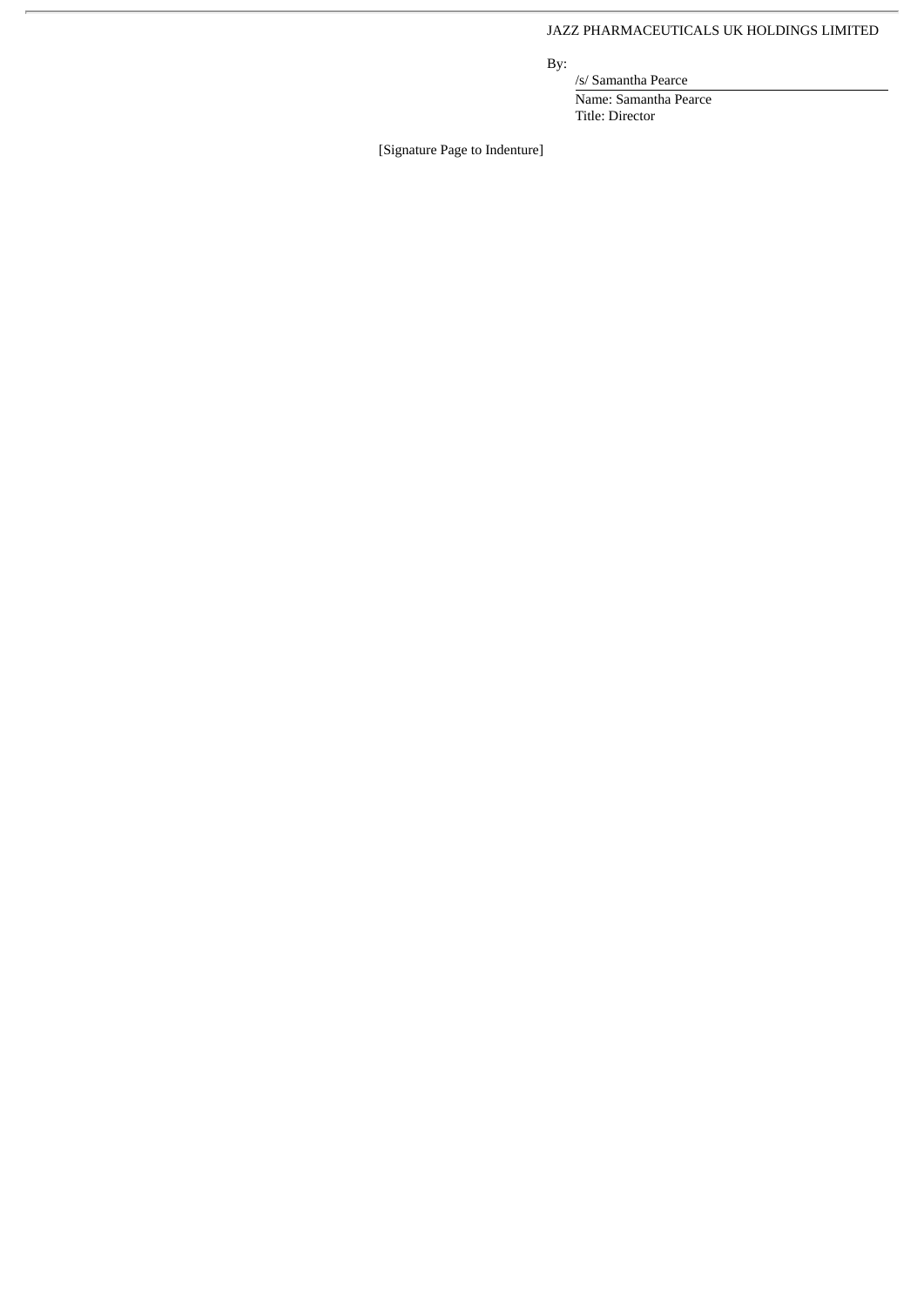## JAZZ PHARMACEUTICALS, INC.

## By:

/s/ Renée Galá Name: Renée Galá Title: Executive Vice President and Chief Financial Officer

## JAZZ PHARMACEUTICALS HOLDINGS INC.

By:

/s/ Alan Campion Name: Alan Campion Title: President and Treasurer

### CAVION, INC.

By:

/s/ Renée Galá Name: Renée Galá Title: Chief Financial Officer

## CELATOR PHARMACEUTICALS INC.

# By:

/s/ Alan Campion Name: Alan Campion Title: Chief Financial Officer and Treasurer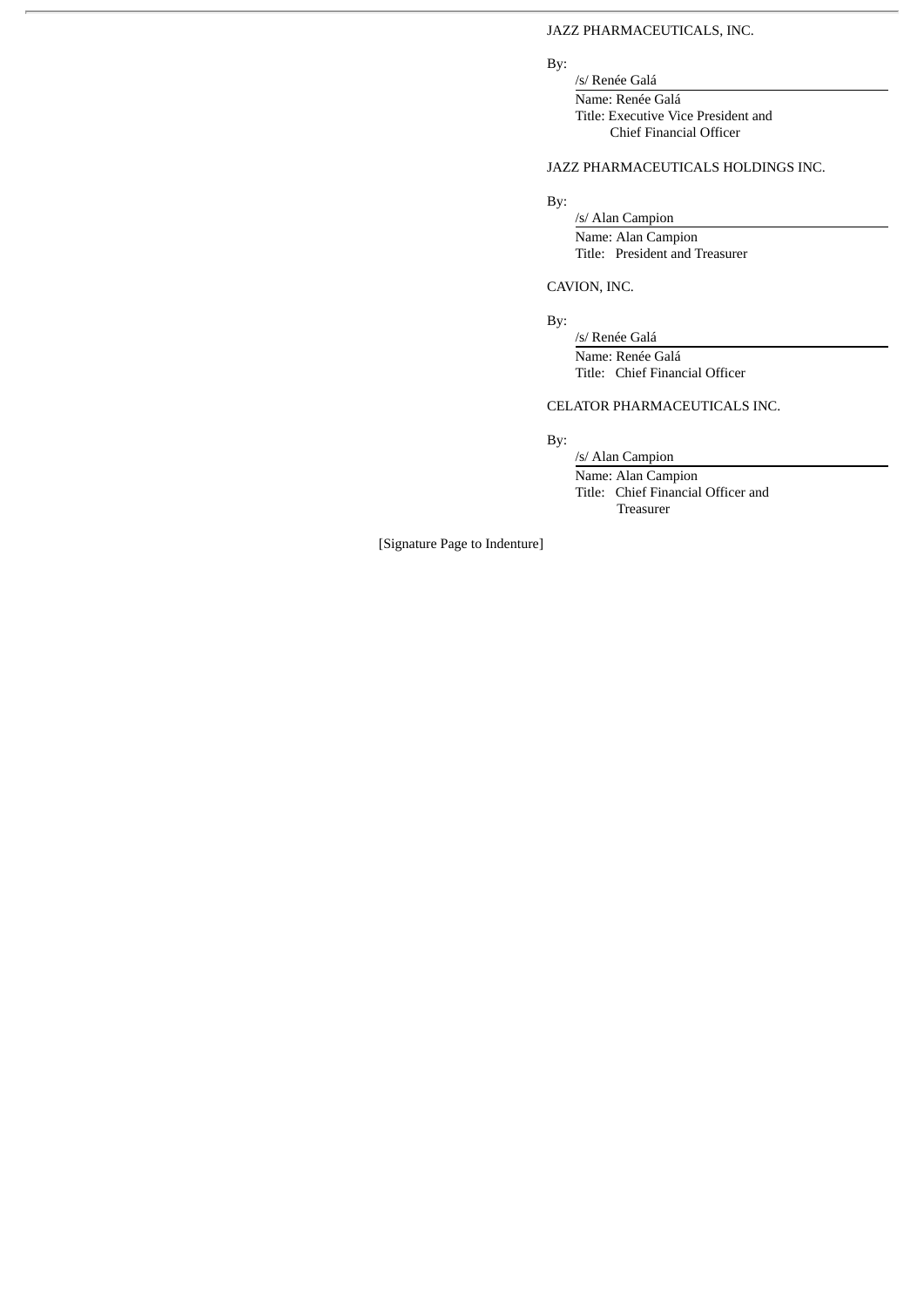### JAZZ INVESTMENTS I LIMITED

## By:

/s/ Hugh Kiely Name: Hugh Kiely Title: Director

## JAZZ INVESTMENTS II LIMITED

By:

/s/ Hugh Kiely Name: Hugh Kiely Title: Director

## JAZZ PHARMACEUTICALS INTERNATIONAL LIMITED

By:

/s/ Hugh Kiely Name: Hugh Kiely Title: Director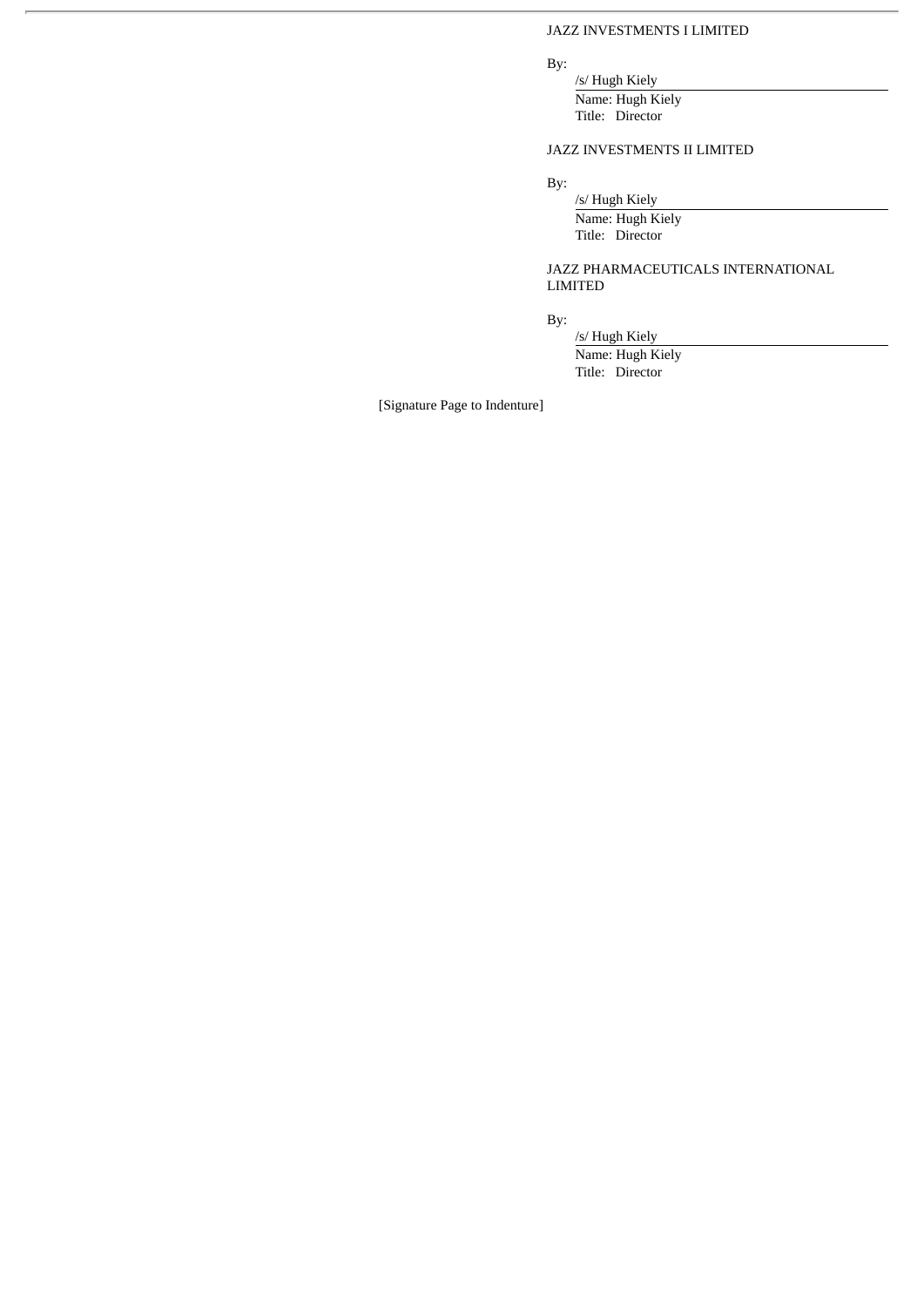## JAZZ INVESTMENTS EUROPE LIMITED (C 89816)

By:

/s/ Hugh Kiely Name: Hugh Kiely Title: Director As duly authorised for and on behalf of JAZZ INVESTMENTS EUROPE LIMITED (C 89816)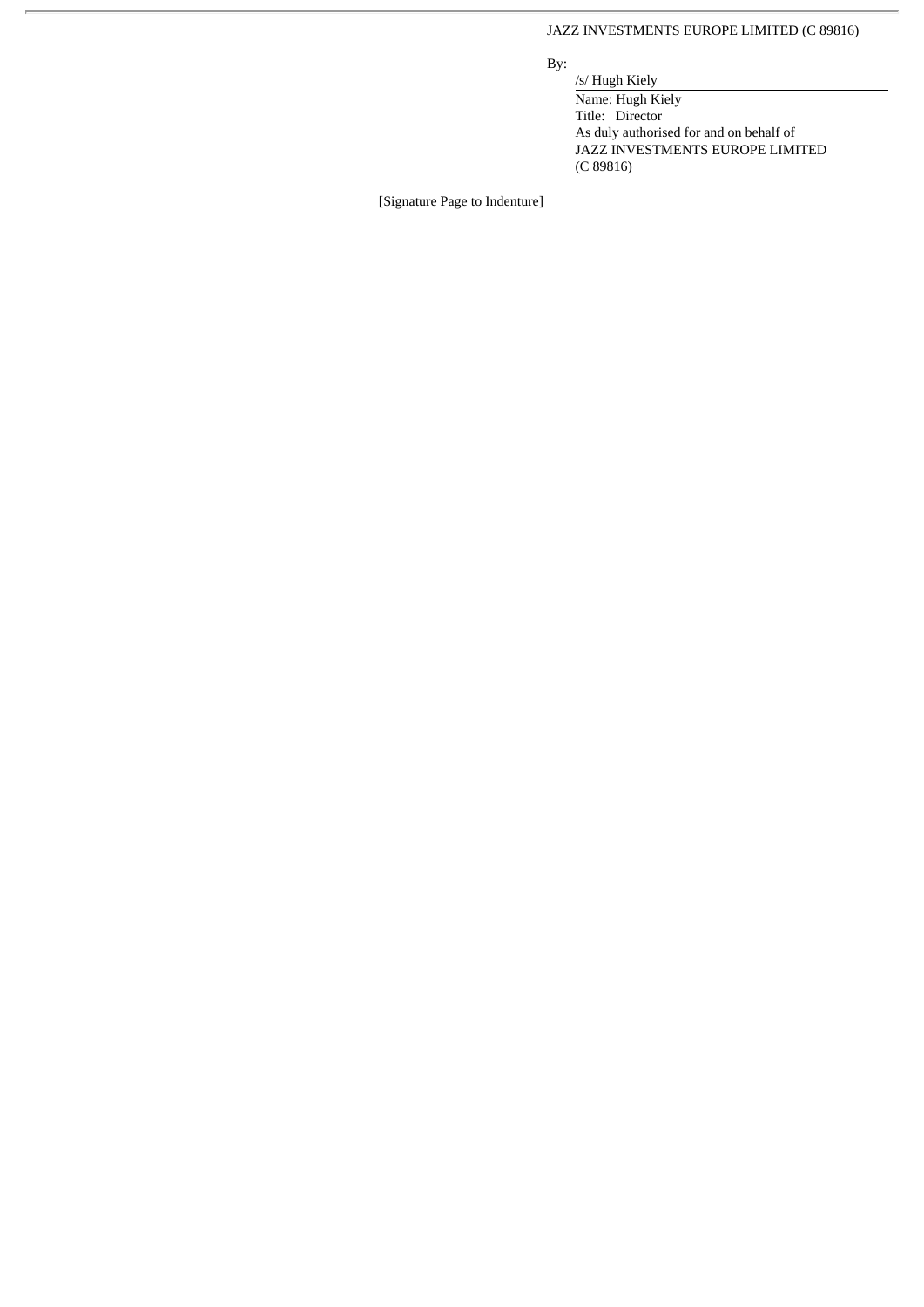## JAZZ FINANCING LUX S.À R.L.

By:

/s/ Erik Adam Name: Erik Adam Title: Class B Manager

1, rue Hildegard von Bingen L – 1282 Luxembourg R.C.S. Luxembourg No: B178623 Tax ID: 2013 2428 906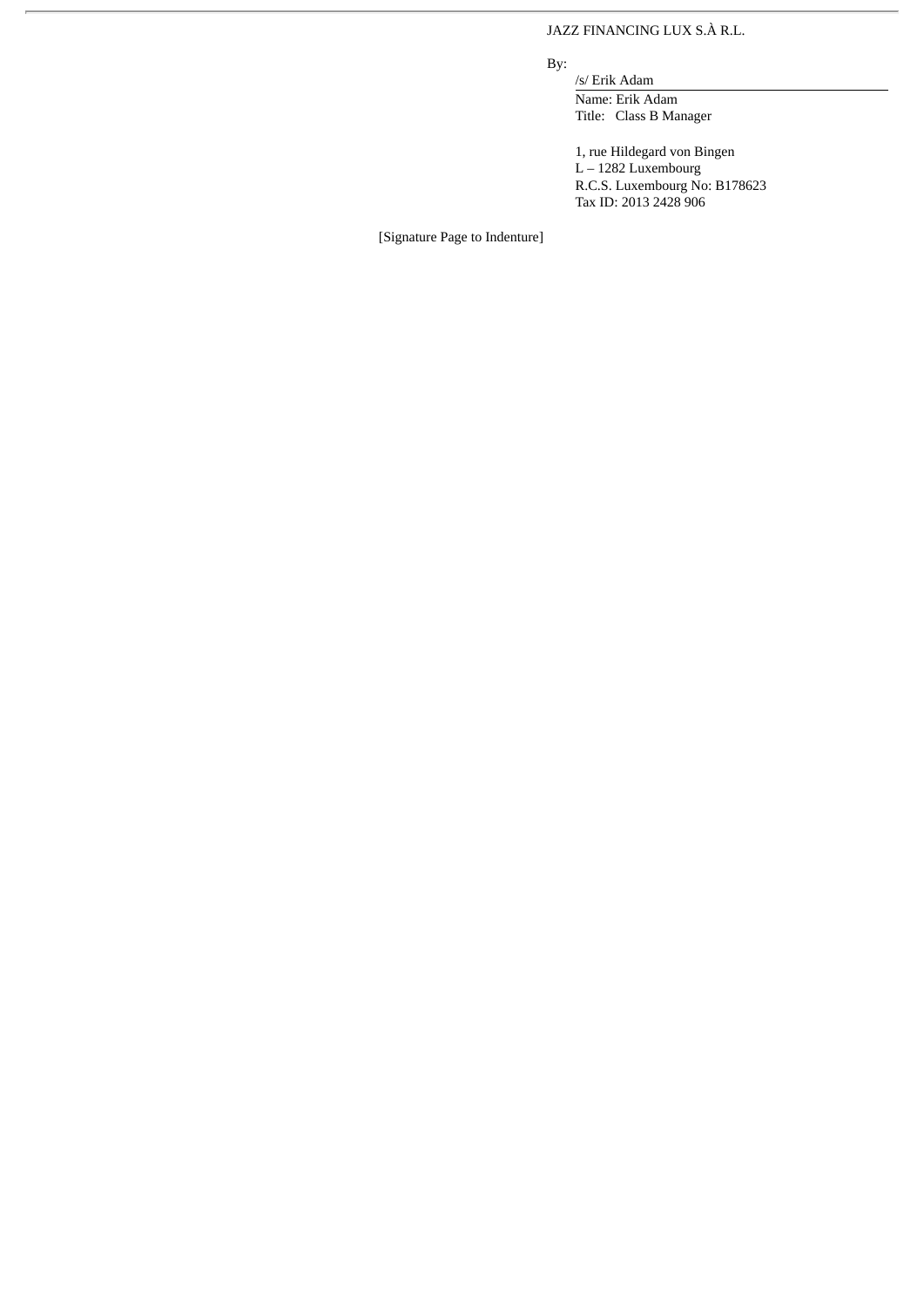JAZZ PHARMACEUTICALS EUROPE HOLDINGS LIMITED

By:

/s/ Hugh Kiely Name: Hugh Kiely Title: Director

In the presence of: /s/ Susan Kilty

Name: Susan Kilty Address: 13 St. Albans Pk, Sandymount, Dublin 4 Title: Spouse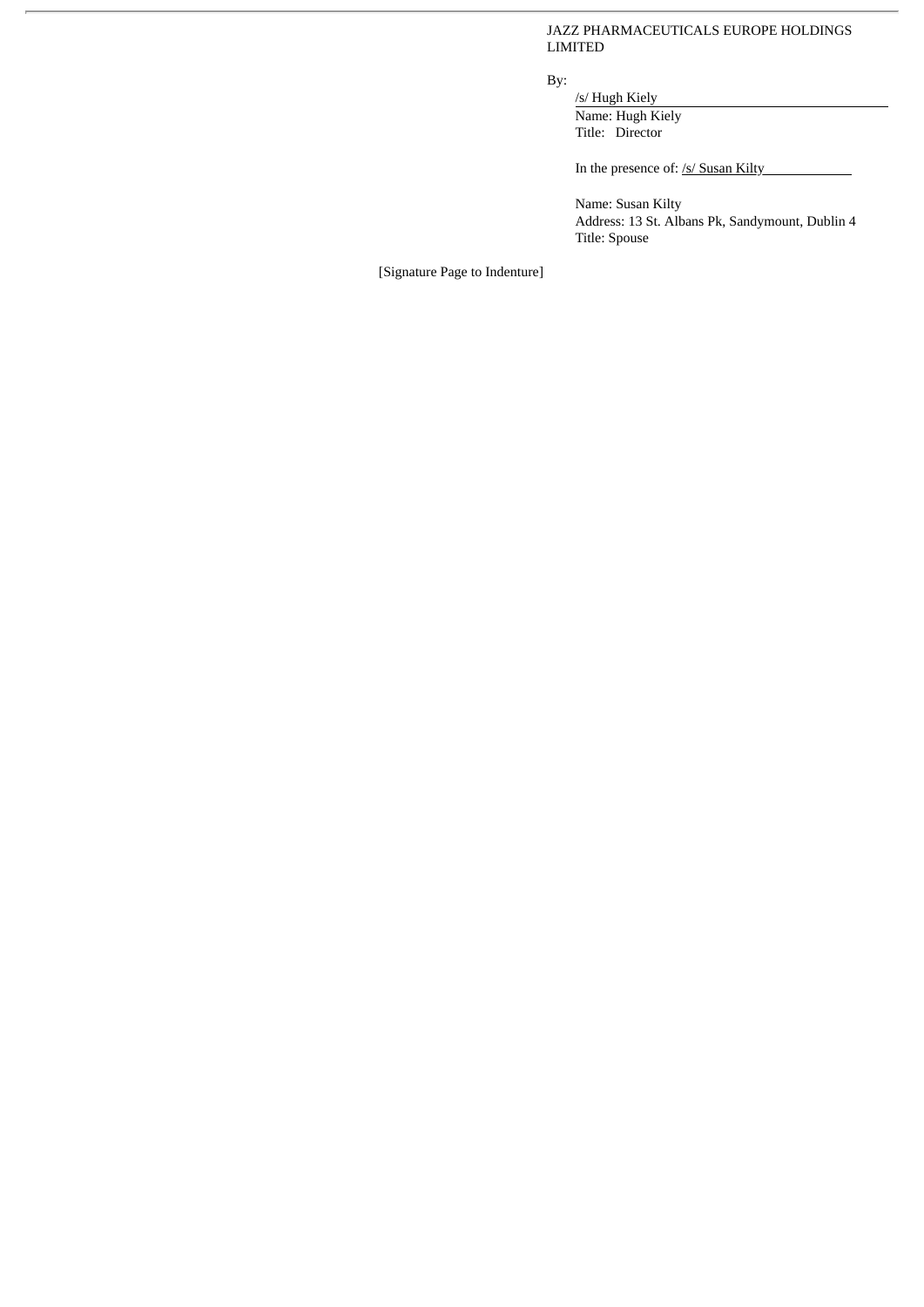#### **U.S. BANK NATIONAL ASSOCIATION**, not in its individual capacity, but solely as Trustee

By: /s/ Christopher J. Grell

Name: Christopher J. Grell Title: Vice President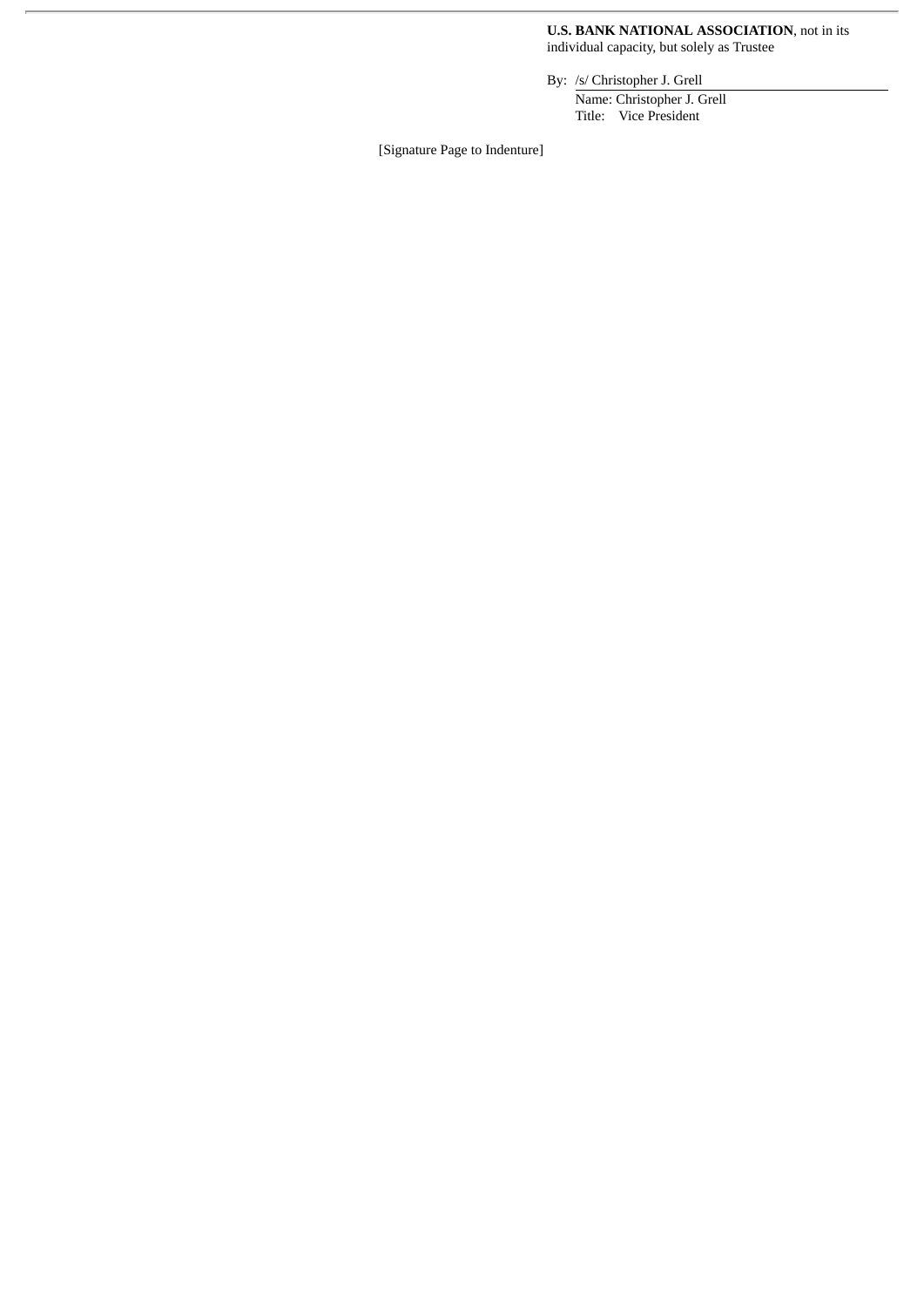**U.S. BANK NATIONAL ASSOCIATION**, not in its individual capacity, but solely as Collateral Trustee

By: /s/ Christopher J. Grell

Name: Christopher J. Grell Title: Vice President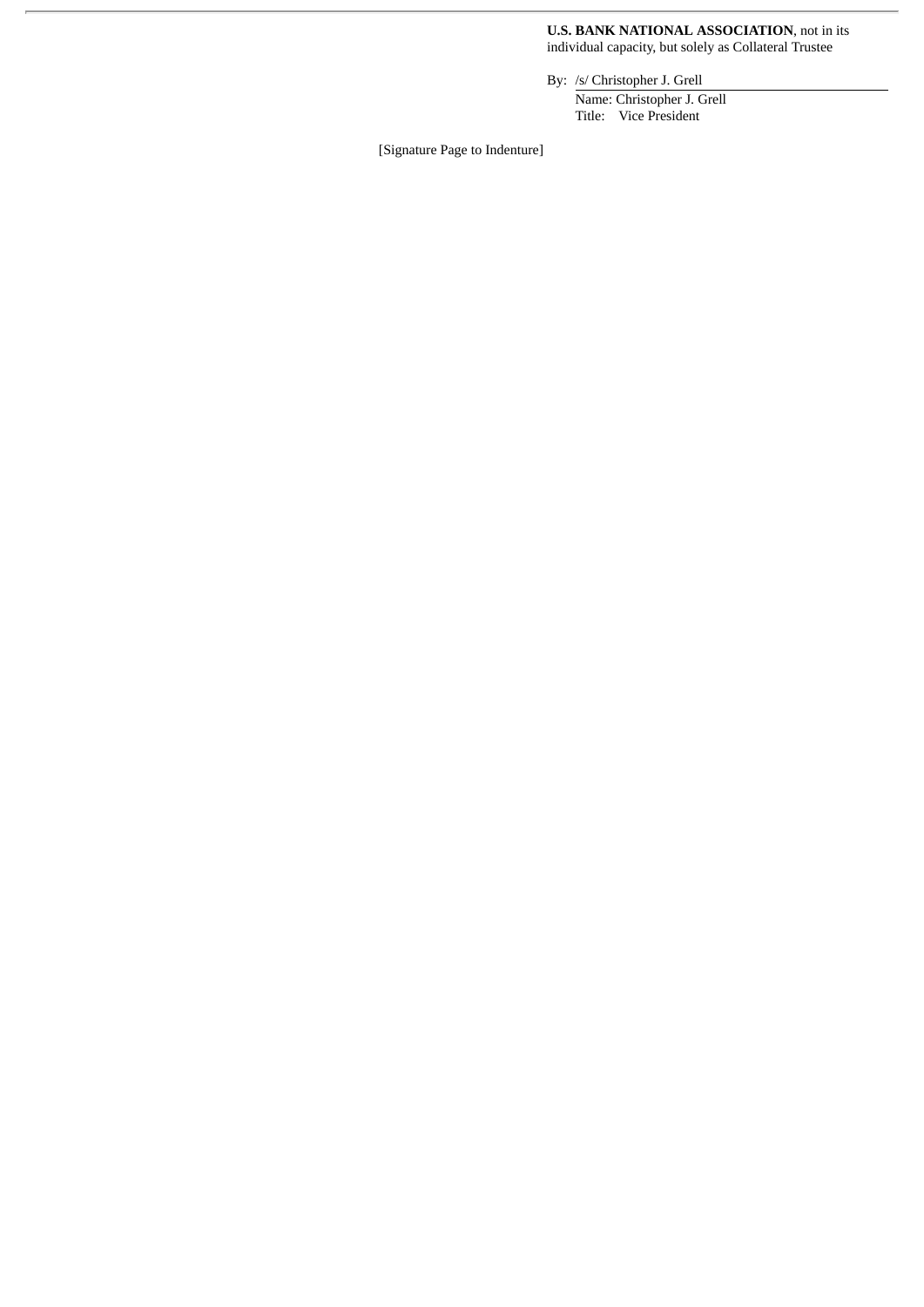#### PROVISIONS RELATING TO INITIAL NOTES AND ADDITIONAL NOTES

1. Definitions.

1.1 Definitions.

For the purposes of this Appendix A the following terms shall have the meanings indicated below:

"Definitive Note" means a certificated Initial Note or Additional Note that does not include the Global Notes Legend.

"Depository" means The Depository Trust Company, its nominees and their respective successors.

"Global Notes Legend" means the legend set forth under that caption in Exhibit A to this Indenture.

"Notes Custodian" means the custodian with respect to a Global Note (as appointed by the Depository) or any successor person thereto, who shall initially be the Trustee.

"QIB" means a "qualified institutional buyer" as defined in Rule 144A.

"Regulation S" means Regulation S under the Securities Act.

"Regulation S Notes" means all Notes offered and sold outside the United States in reliance on Regulation S.

"Restricted Notes Legend" means the legend set forth in Section  $2.2(f)(i)$  herein.

"Restricted Period," with respect to any Notes, means the period of 40 consecutive days beginning on and including the later of (a) the day on which such Notes are first offered to persons other than distributors (as defined in Regulation S under the Securities Act) in reliance on Regulation S, and (b) the Issue Date, and with respect to any Additional Notes that are Transfer Restricted Notes, it means the comparable period of 40 consecutive days.

"Rule 144A" means Rule 144A under the Securities Act.

"Rule 144A Notes" means all Initial Notes offered and sold to QIBs in reliance on Rule 144A.

"Transfer Restricted Definitive Notes" means Definitive Notes that bear or are required to bear or are subject to the Restricted Notes Legend.

"Transfer Restricted Global Notes" means Global Notes that bear or are required to bear or are subject to the Restricted Notes Legend.

"Transfer Restricted Notes" means the Transfer Restricted Definitive Notes and Transfer Restricted Global Notes.

"Unrestricted Definitive Notes" means Definitive Notes that are not required to bear, or are not subject to, the Restricted Notes Legend.

"Unrestricted Global Notes" means Global Notes that are not required to bear, or are not subject to, the Restricted Notes Legend.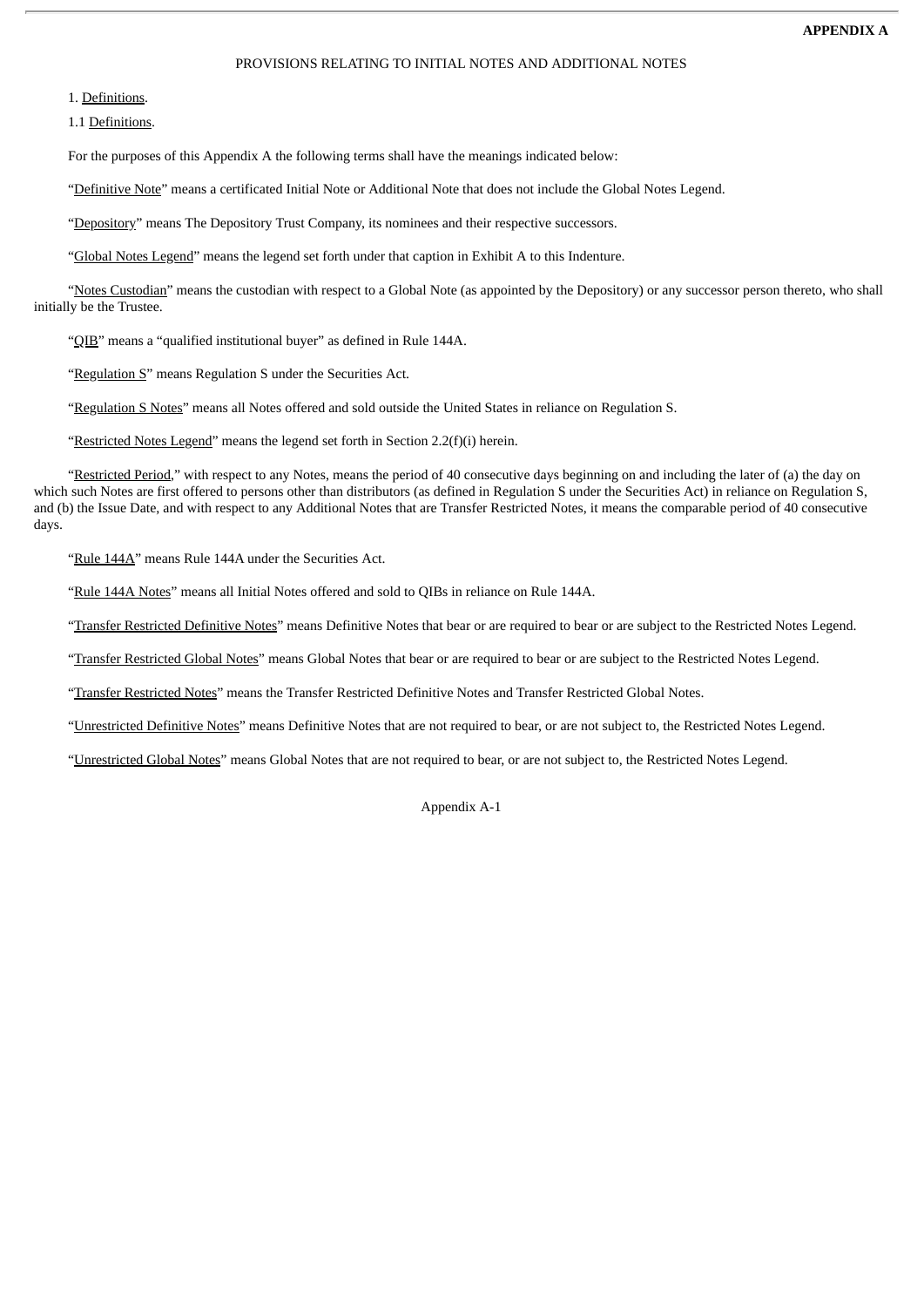#### 1.2 Other Definitions.

| Term:                                      | Defined in Section: |
|--------------------------------------------|---------------------|
| <b>Agent Members</b>                       | 2.1(b)              |
| Clearstream                                | 2.1(b)              |
| Euroclear                                  | 2.1(b)              |
| <b>Global Notes</b>                        | 2.1(b)              |
| <b>Regulation S Global Notes</b>           | 2.1(b)              |
| <b>Regulation S Permanent Global Notes</b> | 2.1(b)              |
| <b>Regulation S Temporary Global Notes</b> | 2.1(b)              |
| Rule 144A Global Notes                     | 2.1(b)              |

### 2. The Notes.

#### 2.1 Form and Dating; Global Notes.

(a) The Initial Notes issued on the date hereof will be (i) privately placed by the Issuer pursuant to the Offering Memorandum and (ii) sold, initially only to (1) QIBs in reliance on Rule 144A and (2) Persons other than U.S. Persons (as defined in Regulation S) in reliance on Regulation S. Such Initial Notes may thereafter be transferred to, among others, QIBs and purchasers in reliance on Regulation S. Additional Notes offered after the date hereof may be offered and sold by the Issuer from time to time pursuant to one or more agreements in accordance with applicable law.

(b) Global Notes. (i) Except as provided in clause (d) of Section 2.2 below, Rule 144A Notes initially shall be represented by one or more Notes in fully registered, global form without interest coupons (collectively, the "Rule 144A Global Notes").

Regulation S Notes initially shall be represented by one or more Notes in fully registered, global form without interest coupons (collectively, the "Regulation S Temporary Global Note" and, together with the Regulation S Permanent Global Note (defined below), the "Regulation S Global Notes"), which shall be registered in the name of the Depository or the nominee of the Depository for the accounts of designated agents holding on behalf of Euroclear Bank S.A./N.V., as operator of the Euroclear system ("Euroclear") or Clearstream Banking, Société Anonyme ("Clearstream").

Following the termination of the Restricted Period, beneficial interests in the Regulation S Temporary Global Note shall be exchanged for beneficial interests in a permanent Global Note (the "Regulation S Permanent Global Note") pursuant to the applicable procedures of the Depository. Simultaneously with the authentication of the Regulation S Permanent Global Note, the Trustee shall cancel the Regulation S Temporary Global Note. The aggregate principal amount of the Regulation S Temporary Global Note and the Regulation S Permanent Global Note may from time to time be increased or decreased by adjustments made on the records of the Trustee and the Depository or its nominee, as the case may be, in connection with transfers of interest as hereinafter provided.

The provisions of the "Operating Procedures of the Euroclear System" and "Terms and Conditions Governing Use of Euroclear" and the "General Terms and Conditions of Clearstream Banking" and "Customer Handbook" of Clearstream shall be applicable to transfers of beneficial interests in the Regulation S Temporary Global Note and the Regulation S Permanent Global Note that are held by participants through Euroclear or Clearstream.

The term "Global Notes" means the Rule 144A Global Notes and the Regulation S Global Notes. The Global Notes shall bear the Global Notes Legend. The Global Notes initially shall (i) be registered in the name of the Depository or the nominee of such Depository, in each case for credit to an account of an Agent Member, (ii) be delivered to the Trustee as custodian for such Depository and (iii) bear the Restricted Notes Legend.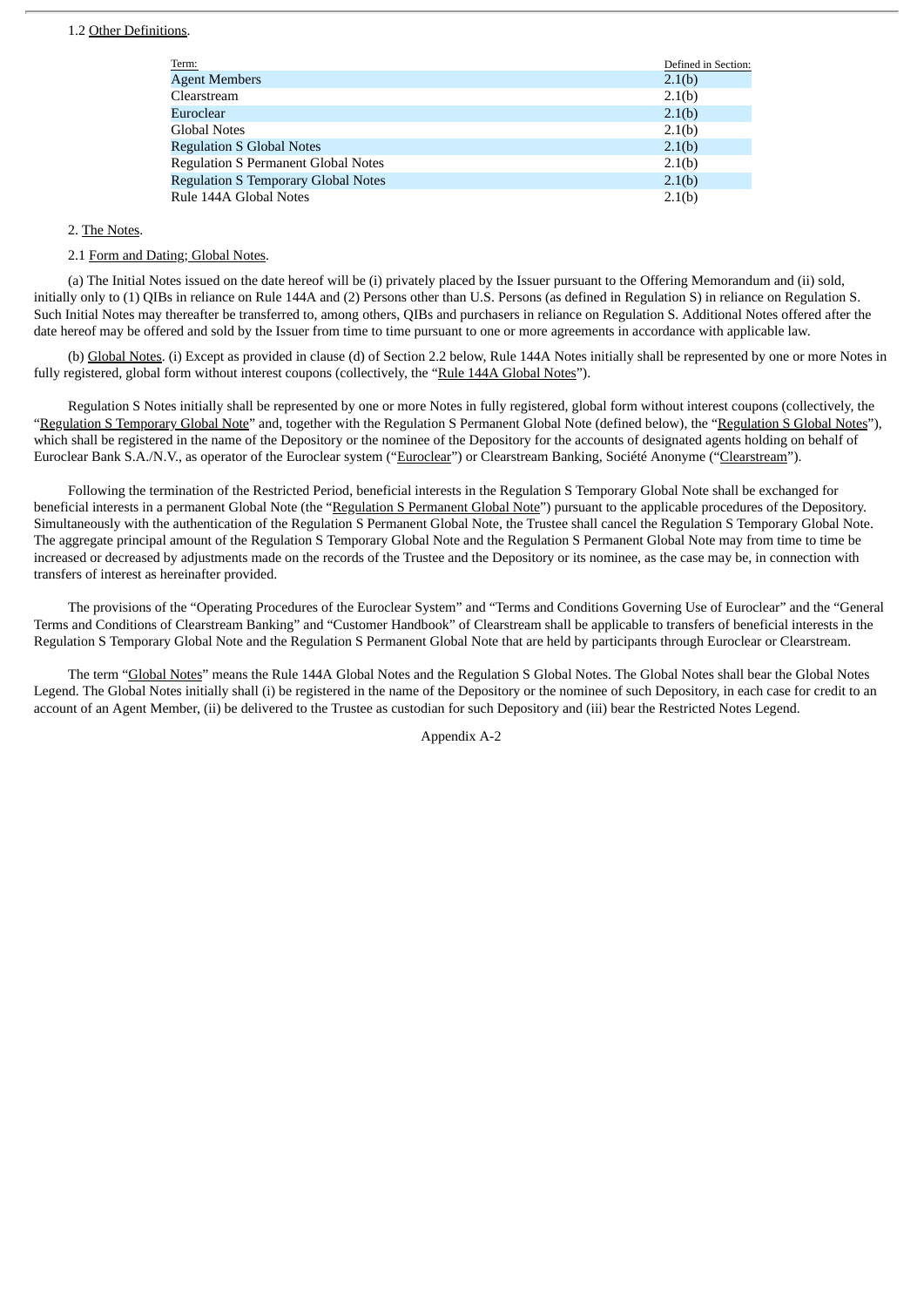Members of, or direct or indirect participants in, the Depository (collectively, the "Agent Members") shall have no rights under this Indenture with respect to any Global Note held on their behalf by the Depository, or the Trustee as its custodian, or under the Global Notes.

The Depository may be treated by the Issuer, the Trustee and any agent of the Issuer or the Trustee as the sole owner of the Global Notes for all purposes under the Indenture and the Notes. Notwithstanding the foregoing, nothing herein shall prevent the Issuer, the Trustee or any agent of the Issuer or the Trustee from giving effect to any written certification, proxy or other authorization furnished by the Depository, or impair, as between the Depository and its Agent Members, the operation of customary practices governing the exercise of the rights of a holder of any Note.

(ii) Transfers of Global Notes shall be limited to transfer in whole, but not in part, to the Depository, its successors or their respective nominees. Interests of beneficial owners in the Global Notes may be transferred or exchanged for Definitive Notes only in accordance with the applicable rules and procedures of the Depository and the provisions of Section 2.2. In addition, a Global Note shall be exchangeable for Definitive Notes if (x) the Depository (1) notifies the Issuer at any time that it is unwilling or unable to continue as depository for such Global Note and a successor depository is not appointed within 90 days or (2) has ceased to be a clearing agency registered under the Exchange Act, or (y) there shall have occurred and be continuing an Event of Default with respect to the Notes and the Depository shall have requested the issuance of Definitive Notes; *provided* that in no event shall the Regulation S Temporary Global Note be exchanged by the Issuer for Definitive Notes prior to (x) the expiration of the Restricted Period and (y) the receipt by the Registrar of any certificates required pursuant to Rule 903(b)(3)(ii)(B) under the Securities Act. In all cases, Definitive Notes delivered in exchange for any Global Note or beneficial interests therein shall be registered in the names, and issued in any approved denominations, requested by or on behalf of the Depository in accordance with its customary procedures and will bear, in the case of the Rule 144A Global Notes or the Regulation S Global Notes, the restrictive legend required by Section 2.2(f) below.

(iii) In connection with the transfer of a Global Note as an entirety to beneficial owners pursuant to subsection (ii) of this Section 2.1(b), such Global Note shall be deemed to be surrendered to the Trustee for cancellation, and the Issuer shall execute, and, upon written order of the Issuer signed by an Officer, the Trustee shall authenticate and make available for delivery, to each beneficial owner identified by the Depository in writing in exchange for its beneficial interest in such Global Note, an equal aggregate principal amount of Definitive Notes of authorized denominations.

(iv) Any Transfer Restricted Note delivered in exchange for an interest in a Global Note pursuant to Section 2.2 shall, except as otherwise provided in Section 2.2, bear the Restricted Notes Legend.

(v) Notwithstanding the foregoing, through the Restricted Period, a beneficial interest in a Regulation S Global Note may be held only through Euroclear or Clearstream unless delivery is made in accordance with the applicable provisions of Section 2.2.

(vi) The holder of any Global Note may grant proxies and otherwise authorize any Person, including Agent Members and Persons that may hold interests through Agent Members, to take any action which a holder is entitled to take under this Indenture or the Notes.

### 2.2 Transfer and Exchange.

(a) Transfer and Exchange of Global Notes. A Global Note may not be transferred as a whole except as set forth in Section 2.1(b). Global Notes will not be exchanged by the Issuer for Definitive Notes except under the circumstances described in Section 2.1(b)(ii). Global Notes also may be exchanged or replaced, in whole or in part, as provided in Section 2.08 of this Indenture. Beneficial interests in a Global Note may be transferred and exchanged as provided in Section 2.2(b).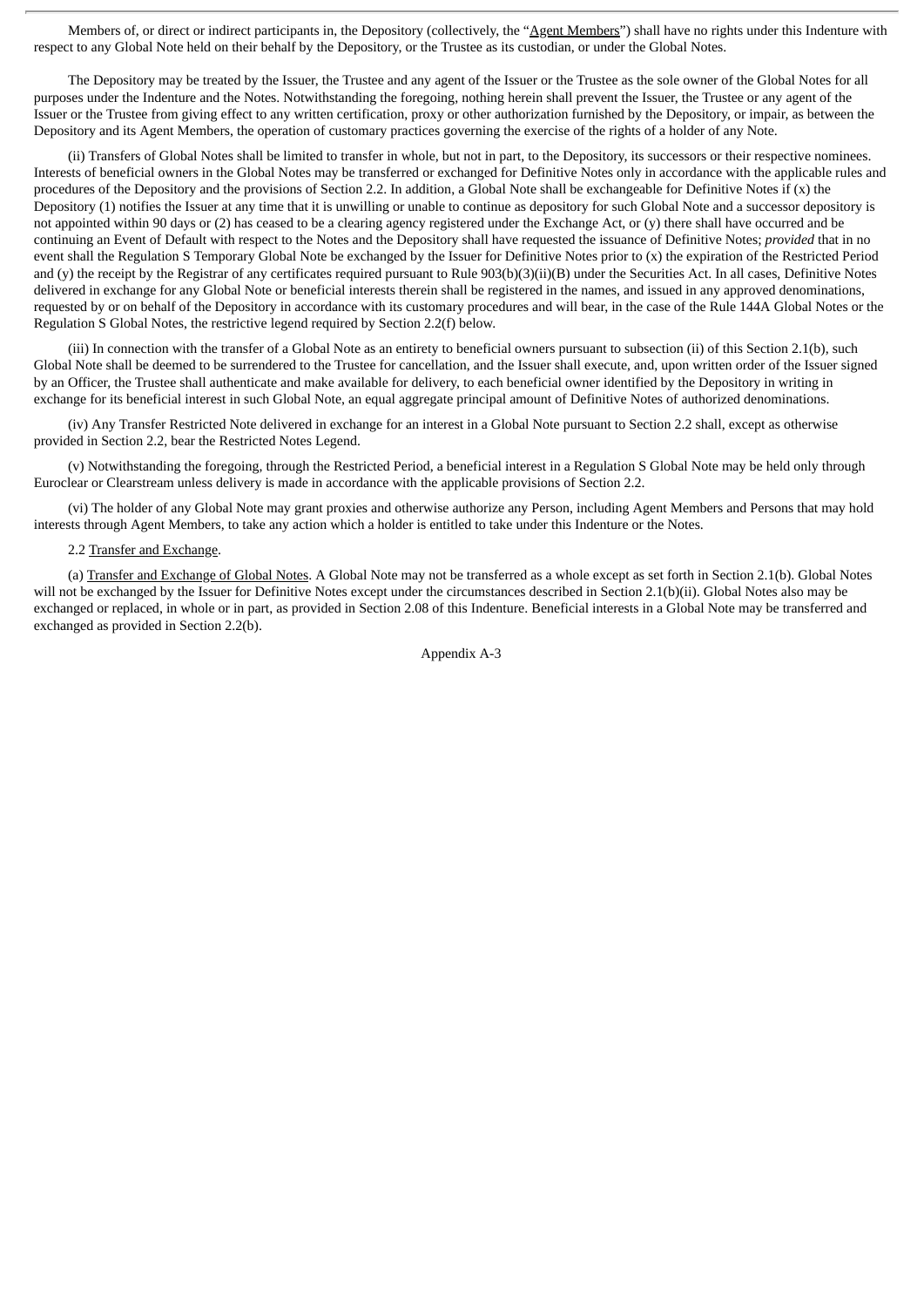(b) Transfer and Exchange of Beneficial Interests in Global Notes. The transfer and exchange of beneficial interests in the Global Notes shall be effected through the Depository, in accordance with the provisions of this Indenture and the applicable rules and procedures of the Depository. Beneficial interests in Transfer Restricted Global Notes shall be subject to restrictions on transfer comparable to those set forth herein. Beneficial interests in Global Notes shall be transferred or exchanged only for beneficial interests in Global Notes. Transfers and exchanges of beneficial interests in the Global Notes also shall require compliance with either subparagraph (i) or (ii) below, as applicable, as well as one or more of the other following subparagraphs, as applicable:

(i) Transfer of Beneficial Interests in the Same Global Note. Beneficial interests in any Transfer Restricted Global Note may be transferred to Persons who take delivery thereof in the form of a beneficial interest in the same Transfer Restricted Global Note in accordance with the transfer restrictions set forth in the Restricted Notes Legend; *provided*, *however*, that prior to the expiration of the Restricted Period, transfers of beneficial interests in a Regulation S Global Note may not be made to a U.S. Person or for the account or benefit of a U.S. Person. A beneficial interest in an Unrestricted Global Note may be transferred to Persons who take delivery thereof in the form of a beneficial interest in an Unrestricted Global Note. No written orders or instructions shall be required to be delivered to the Registrar to effect the transfers described in this Section 2.2(b)(i).

(ii) All Other Transfers and Exchanges of Beneficial Interests in Global Notes. In connection with all transfers and exchanges of beneficial interests in any Global Note that is not subject to Section 2.2(b)(i), the transferor of such beneficial interest must deliver to the Registrar (1) a written order from an Agent Member given to the Depository in accordance with the applicable rules and procedures of the Depository directing the Depository to credit or cause to be credited a beneficial interest in another Global Note in an amount equal to the beneficial interest to be transferred or exchanged and (2) instructions given in accordance with the applicable rules and procedures of the Depository containing information regarding the Agent Member account to be credited with such increase. Upon satisfaction of all of the requirements for transfer or exchange of beneficial interests in Global Notes contained in this Indenture and the Notes or otherwise applicable under the Securities Act, the Trustee shall adjust the principal amount of the relevant Global Note pursuant to Section 2.2(g).

(iii) Transfer of Beneficial Interests to Another Restricted Global Note. A beneficial interest in a Transfer Restricted Global Note may be transferred to a Person who takes delivery thereof in the form of a beneficial interest in another Transfer Restricted Global Note if the transfer complies with the requirements of Section 2.2(b)(ii) above and the Registrar receives the following:

(A) if the transferee will take delivery in the form of a beneficial interest in a Rule 144A Global Note, then the transferor must deliver a certificate in the form attached to the applicable Note; and

(B) if the transferee will take delivery in the form of a beneficial interest in a Regulation S Global Note, then the transferor must deliver a certificate in the form attached to the applicable Note.

A beneficial interest in a Regulation S Global Note to be transferred to a Person who takes delivery in the form of an interest in a Rule 144A Global Note may be made only upon receipt by the Trustee of a written certification from the transferor to the effect that such transfer is being made: (1) to a Person whom the transferor reasonably believes is a QIB in a transaction meeting the requirements of Rule 144A; and (2) in accordance with all applicable securities laws of any state of the United States or any other jurisdiction.

Beneficial interests in a Rule 144A Global Note may be transferred to a Person who takes delivery in the form of an interest in a Regulation S Global Note, whether before or after the expiration of the Restricted Period, only if the transferor first delivers to the Trustee a written certificate to the effect that such transfer is being made in accordance with Rule 903 or 904 of Regulation S or Rule 144 (if available) and that, if such transfer occurs prior to the expiration of the Restricted Period, the interest transferred will be held immediately thereafter through Euroclear or Clearstream.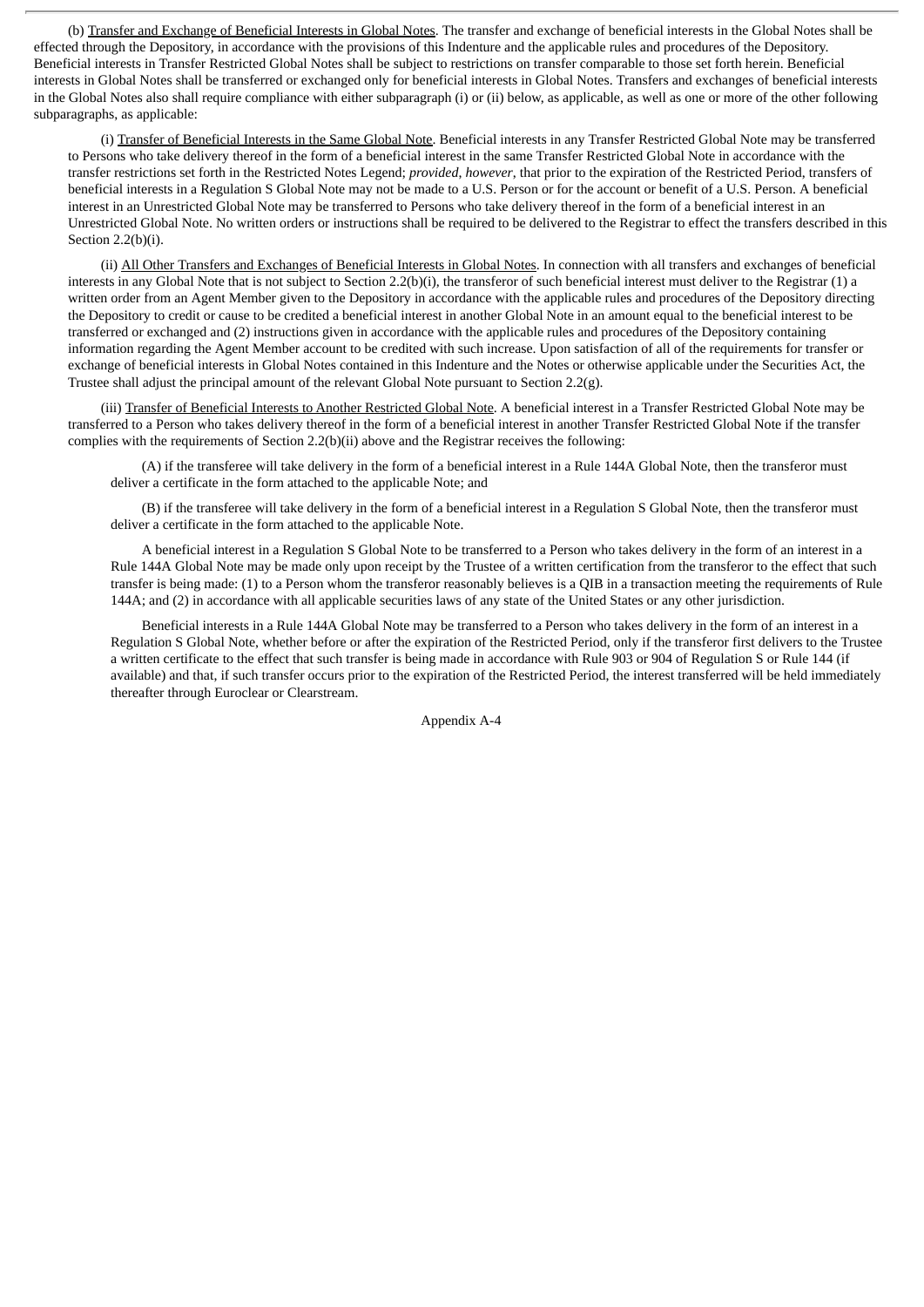(iv) Transfer and Exchange of Beneficial Interests in a Transfer Restricted Global Note for Beneficial Interests in an Unrestricted Global Note. A beneficial interest in a Transfer Restricted Global Note may be exchanged by any holder thereof for a beneficial interest in an Unrestricted Global Note or transferred to a Person who takes delivery thereof in the form of a beneficial interest in an Unrestricted Global Note if the exchange or transfer complies with the requirements of Section 2.2(b)(ii) above and the Registrar receives the following:

(A) if the holder of such beneficial interest in a Transfer Restricted Global Note proposes to exchange such beneficial interest for a beneficial interest in an Unrestricted Global Note, a certificate from such holder in the form attached to the applicable Note; or

(B) if the holder of such beneficial interest in a Transfer Restricted Global Note proposes to transfer such beneficial interest to a Person who shall take delivery thereof in the form of a beneficial interest in an Unrestricted Global Note, a certificate from such holder in the form attached to the applicable Note,

and, in each such case, if the Issuer or the Registrar so request or if the applicable rules and procedures of the Depository so require, an Opinion of Counsel in form reasonably acceptable to the Issuer and the Registrar to the effect that such exchange or transfer is in compliance with the Securities Act and that the restrictions on transfer contained herein and in the Restricted Notes Legend are no longer required in order to maintain compliance with the Securities Act. If any such transfer or exchange is effected pursuant to this subparagraph (iv) at a time when an Unrestricted Global Note has not yet been issued, the Issuer shall issue and, upon receipt of an written order of the Issuer in the form of an Officers' Certificate in accordance with Section 2.01 of the Indenture, the Trustee shall authenticate one or more Unrestricted Global Notes in an aggregate principal amount equal to the aggregate principal amount of beneficial interests transferred or exchanged pursuant to this subparagraph (iv).

(v) Transfer and Exchange of Beneficial Interests in an Unrestricted Global Note for Beneficial Interests in a Transfer Restricted Global Note. Beneficial interests in an Unrestricted Global Note cannot be exchanged for, or transferred to Persons who take delivery thereof in the form of, a beneficial interest in a Transfer Restricted Global Note.

(c) Transfer and Exchange of Beneficial Interests in Global Notes for Definitive Notes. A beneficial interest in a Global Note may not be exchanged for a Definitive Note except under the circumstances described in Section 2.1(b)(ii). A beneficial interest in a Global Note may not be transferred to a Person who takes delivery thereof in the form of a Definitive Note except under the circumstances described in Section 2.1(b)(ii). In any case, beneficial interests in Global Notes shall be transferred or exchanged only for Definitive Notes.

(d) Transfer and Exchange of Definitive Notes for Beneficial Interests in Global Notes. Transfers and exchanges of Definitive Notes for beneficial interests in the Global Notes also shall require compliance with either subparagraph (i), (ii) or (iii) below, as applicable:

(i) Transfer Restricted Definitive Notes to Beneficial Interests in Transfer Restricted Global Notes. If any holder of a Transfer Restricted Definitive Note proposes to exchange such Transfer Restricted Definitive Note for a beneficial interest in a Transfer Restricted Global Note or to transfer such Transfer Restricted Definitive Note to a Person who takes delivery thereof in the form of a beneficial interest in a Restricted Global Note, then, upon receipt by the Registrar of the following documentation:

(A) if the holder of such Transfer Restricted Definitive Note proposes to exchange such Transfer Restricted Note for a beneficial interest in a Transfer Restricted Global Note, a certificate from such holder in the form attached to the applicable Note;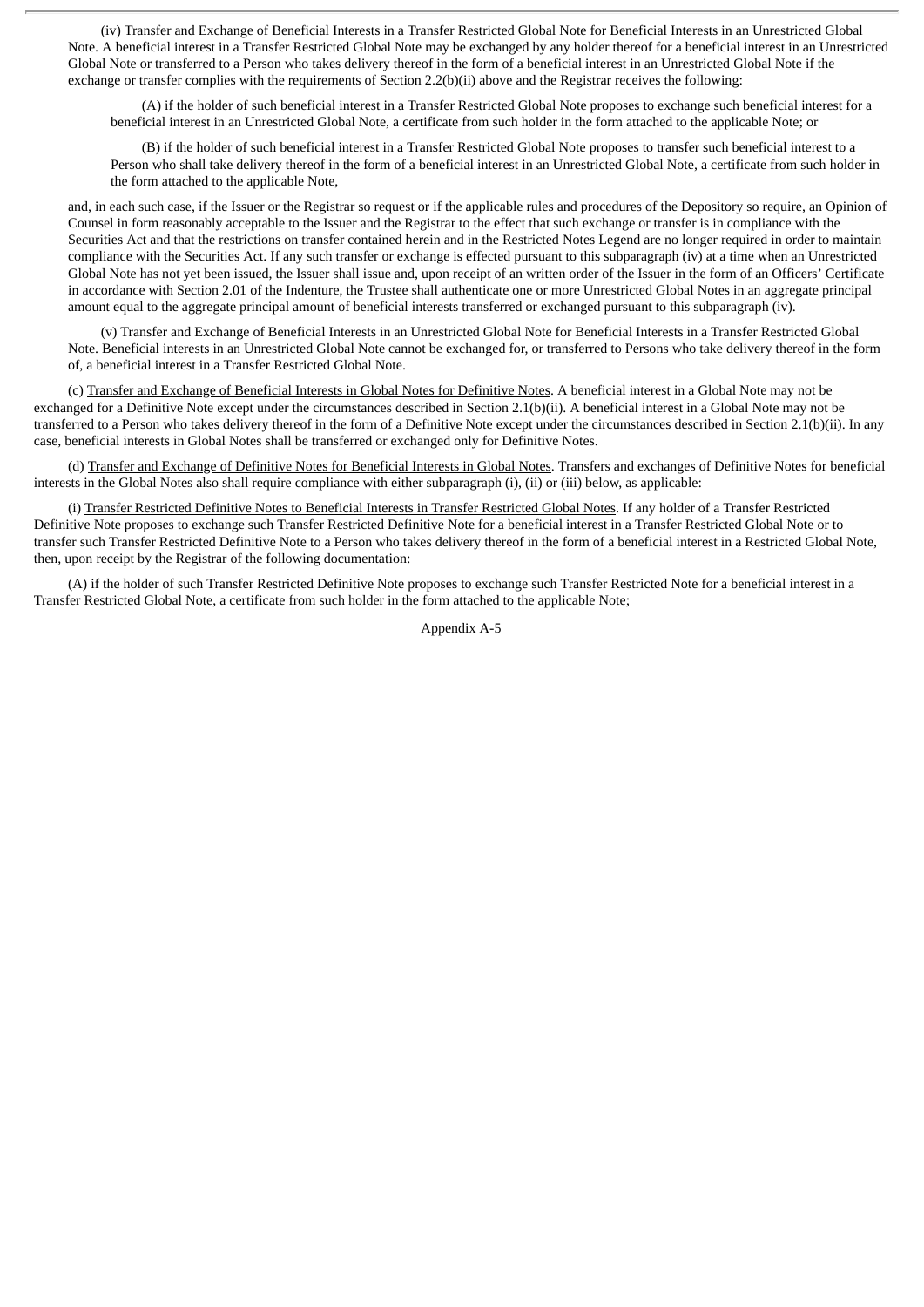(B) if such Transfer Restricted Definitive Note is being transferred to a QIB in accordance with Rule 144A under the Securities Act, a certificate from such holder in the form attached to the applicable Note;

(C) if such Transfer Restricted Definitive Note is being transferred to a Non U.S. Person in an offshore transaction in accordance with Rule 903 or Rule 904 under the Securities Act, a certificate from such holder in the form attached to the applicable Note;

(D) if such Transfer Restricted Definitive Note is being transferred pursuant to an exemption from the registration requirements of the Securities Act in accordance with Rule 144 under the Securities Act, a certificate from such holder in the form attached to the applicable Note;

#### (E) [reserved]; or

(F) if such Transfer Restricted Definitive Note is being transferred to the Issuer or a Subsidiary thereof, a certificate from such holder in the form attached to the applicable Note;

the Trustee shall cancel the Transfer Restricted Definitive Note, and increase or cause to be increased the aggregate principal amount of the appropriate Transfer Restricted Global Note.

(ii) Transfer Restricted Definitive Notes to Beneficial Interests in Unrestricted Global Notes. A holder of a Transfer Restricted Definitive Note may exchange such Transfer Restricted Definitive Note for a beneficial interest in an Unrestricted Global Note or transfer such Transfer Restricted Definitive Note to a Person who takes delivery thereof in the form of a beneficial interest in an Unrestricted Global Note only if the Registrar receives the following:

(A) if the holder of such Transfer Restricted Definitive Note proposes to exchange such Transfer Restricted Definitive Note for a beneficial interest in an Unrestricted Global Note, a certificate from such holder in the form attached to the applicable Note; or

(B) if the holder of such Transfer Restricted Definitive Notes proposes to transfer such Transfer Restricted Definitive Note to a Person who shall take delivery thereof in the form of a beneficial interest in an Unrestricted Global Note, a certificate from such holder in the form attached to the applicable Note,

and, in each such case, if the Issuer or the Registrar so request or if the applicable rules and procedures of the Depository so require, an Opinion of Counsel in form reasonably acceptable to the Issuer and the Registrar to the effect that such exchange or transfer is in compliance with the Securities Act and that the restrictions on transfer contained herein and in the Restricted Notes Legend are no longer required in order to maintain compliance with the Securities Act. Upon satisfaction of the conditions of this subparagraph (ii), the Trustee shall cancel the Transfer Restricted Definitive Notes and increase or cause to be increased the aggregate principal amount of the Unrestricted Global Note. If any such transfer or exchange is effected pursuant to this subparagraph (ii) at a time when an Unrestricted Global Note has not yet been issued, the Issuer shall issue and, upon receipt of an written order of the Issuer in the form of an Officers' Certificate, the Trustee shall authenticate one or more Unrestricted Global Notes in an aggregate principal amount equal to the aggregate principal amount of Transfer Restricted Notes transferred or exchanged pursuant to this subparagraph (ii).

(iii) Unrestricted Definitive Notes to Beneficial Interests in Unrestricted Global Notes. A holder of an Unrestricted Definitive Note may exchange such Unrestricted Definitive Note for a beneficial interest in an Unrestricted Global Note or transfer such Unrestricted Definitive Note to a Person who takes delivery thereof in the form of a beneficial interest in an Unrestricted Global Note at any time. Upon receipt of a request for such an exchange or transfer, the Trustee shall cancel the applicable Unrestricted Definitive Note and increase or cause to be increased the aggregate principal amount of one of the Unrestricted Global Notes. If any such transfer or exchange is effected pursuant to this subparagraph (iii) at a time when an Unrestricted Global Note has not yet been issued, the Issuer shall issue and, upon receipt of an written order of the Issuer in the form of an Officers' Certificate, the Trustee shall authenticate one or more Unrestricted Global Notes in an aggregate principal amount equal to the aggregate principal amount of Unrestricted Definitive Notes transferred or exchanged pursuant to this subparagraph (iii).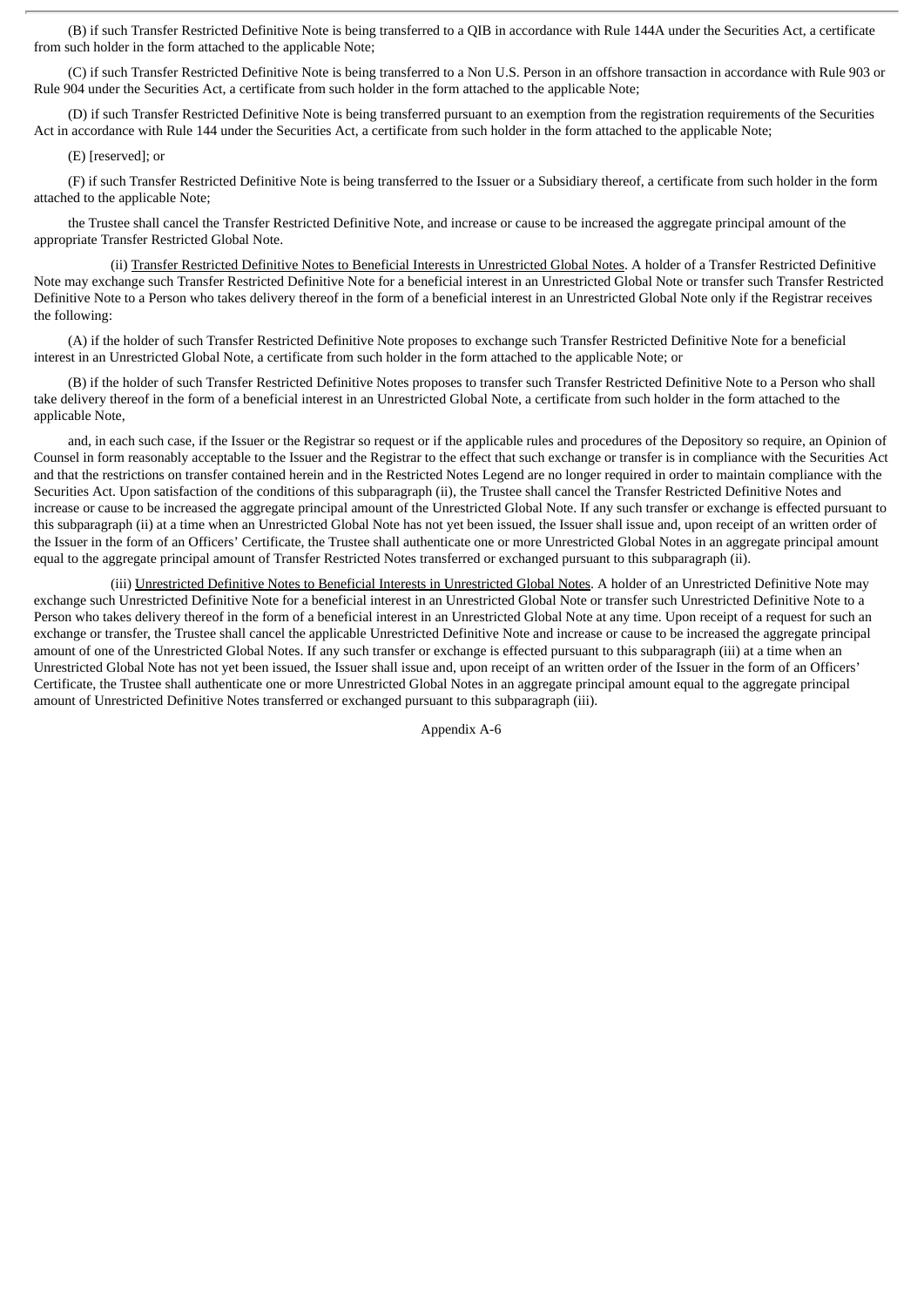(iv) Unrestricted Definitive Notes to Beneficial Interests in Transfer Restricted Global Notes. An Unrestricted Definitive Note cannot be exchanged for, or transferred to a Person who takes delivery thereof in the form of, a beneficial interest in a Transfer Restricted Global Note.

(e) Transfer and Exchange of Definitive Notes for Definitive Notes. Upon request by a holder of Definitive Notes and such holder's compliance with the provisions of this Section 2.2(e), the Registrar shall register the transfer or exchange of Definitive Notes. Prior to such registration of transfer or exchange, the requesting holder shall present or surrender to the Registrar the Definitive Notes duly endorsed or accompanied by a written instruction of transfer in form satisfactory to the Registrar duly executed by such holder or by its attorney, duly authorized in writing. In addition, the requesting holder shall provide any additional certifications, documents and information, as applicable, required pursuant to the following provisions of this Section 2.2(e).

(i) Transfer Restricted Definitive Notes to Transfer Restricted Definitive Notes. A Transfer Restricted Note may be transferred to and registered in the name of a Person who takes delivery thereof in the form of a Transfer Restricted Definitive Note if the Registrar receives the following:

(A) if the transfer will be made pursuant to Rule 144A under the Securities Act, then the transferor must deliver a certificate in the form attached to the applicable Note;

(B) if the transfer will be made pursuant to Rule 903 or Rule 904 under the Securities Act, then the transferor must deliver a certificate in the form attached to the applicable Note;

(C) if the transfer will be made pursuant to an exemption from the registration requirements of the Securities Act in accordance with Rule 144 under the Securities Act, a certificate in the form attached to the applicable Note;

(D) [reserved]; and

(E) if such transfer will be made to the Issuer or a Subsidiary thereof, a certificate in the form attached to the applicable Note.

(ii) Transfer Restricted Definitive Notes to Unrestricted Definitive Notes. Any Transfer Restricted Definitive Note may be exchanged by the holder thereof for an Unrestricted Definitive Note or transferred to a Person who takes delivery thereof in the form of an Unrestricted Definitive Note if the Registrar receives the following:

(A) if the holder of such Transfer Restricted Definitive Note proposes to exchange such Transfer Restricted Definitive Note for an Unrestricted Definitive Note, a certificate from such holder in the form attached to the applicable Note; or

(B) if the holder of such Transfer Restricted Definitive Note proposes to transfer such Notes to a Person who shall take delivery thereof in the form of an Unrestricted Definitive Note, a certificate from such holder in the form attached to the applicable Note,

and, in each such case, if the Issuer or the Registrar so request, an Opinion of Counsel in form reasonably acceptable to the Issuer and the Registrar to the effect that such exchange or transfer is in compliance with the Securities Act and that the restrictions on transfer contained herein and in the Restricted Notes Legend are no longer required in order to maintain compliance with the Securities Act.

(iii) Unrestricted Definitive Notes to Unrestricted Definitive Notes. A holder of an Unrestricted Definitive Note may transfer such Unrestricted Definitive Notes to a Person who takes delivery thereof in the form of an Unrestricted Definitive Note at any time. Upon receipt of a request to register such a transfer, the Registrar shall register the Unrestricted Definitive Notes pursuant to the instructions from the holder thereof.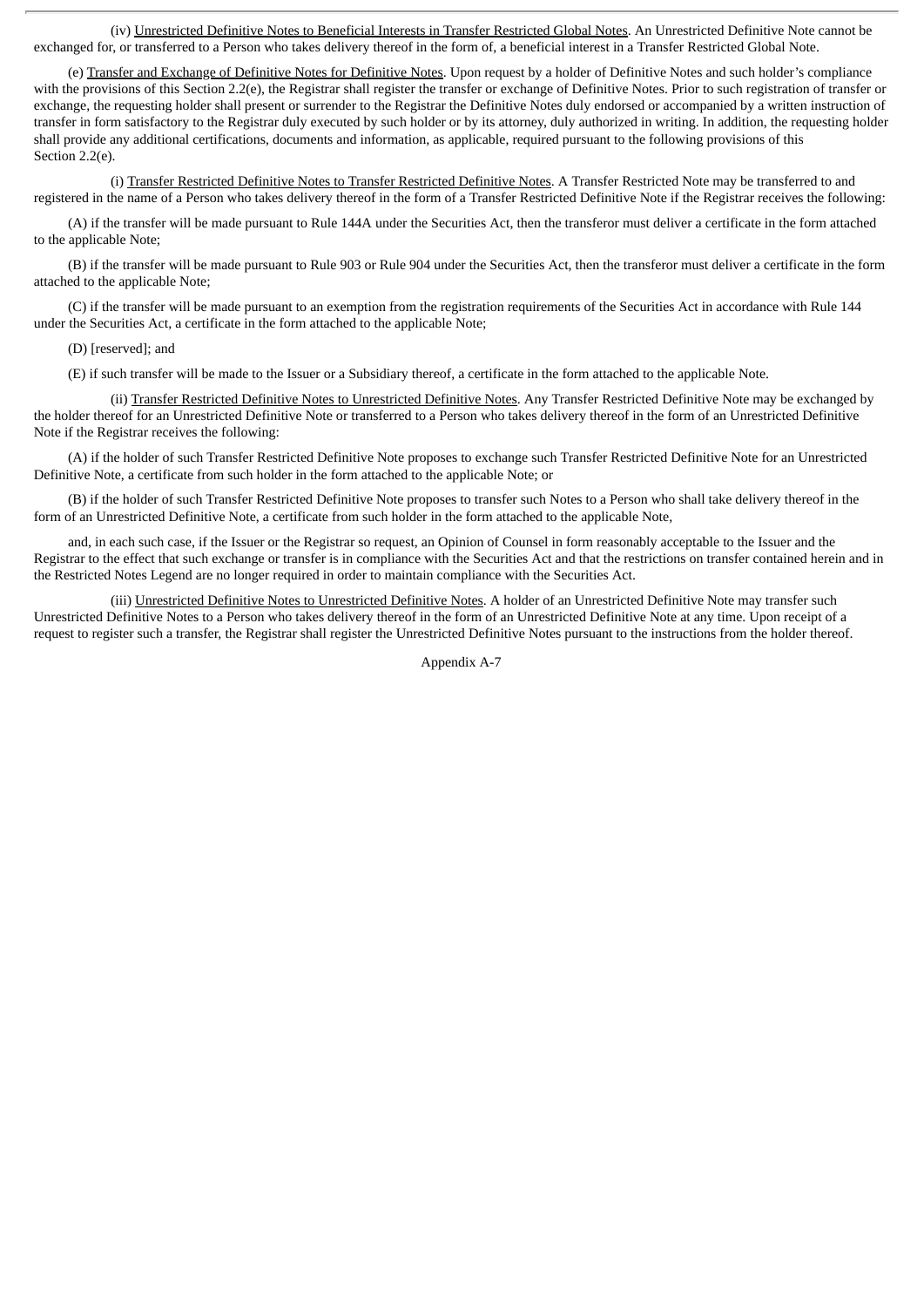(iv) Unrestricted Definitive Notes to Transfer Restricted Definitive Notes. An Unrestricted Definitive Note cannot be exchanged for, or transferred to a Person who takes delivery thereof in the form of, a Transfer Restricted Definitive Note.

At such time as all beneficial interests in a particular Global Note have been exchanged for Definitive Notes or a particular Global Note has been redeemed, repurchased or canceled in whole and not in part, each such Global Note shall be returned to or retained and canceled by the Trustee in accordance with Section 2.10 of the Indenture. At any time prior to such cancellation, if any beneficial interest in a Global Note is exchanged for or transferred to a Person who will take delivery thereof in the form of a beneficial interest in another Global Note or for Definitive Notes, the principal amount of Notes represented by such Global Note shall be reduced accordingly and an endorsement shall be made on such Global Note by the Trustee or by the Depository at the direction of the Trustee to reflect such reduction; and if the beneficial interest is being exchanged for or transferred to a Person who will take delivery thereof in the form of a beneficial interest in another Global Note, such other Global Note shall be increased accordingly and an endorsement shall be made on such Global Note by the Trustee or by the Depository at the direction of the Trustee to reflect such increase.

#### (f) Legend.

(i) Except as permitted by the following paragraph (iii) or (iv), each Note certificate evidencing the Global Notes and any Definitive Notes (and all Notes issued in exchange therefor or in substitution thereof) shall bear a legend in substantially the following form (each defined term in the legend being defined as such for purposes of the legend only):

"THIS SECURITY HAS NOT BEEN REGISTERED UNDER THE SECURITIES ACT, OR THE SECURITIES LAWS OF ANY STATE OR OTHER JURISDICTION. NEITHER THIS SECURITY NOR ANY INTEREST OR PARTICIPATION HEREIN MAY BE REOFFERED, SOLD, ASSIGNED, TRANSFERRED, PLEDGED, ENCUMBERED OR OTHERWISE DISPOSED OF IN THE ABSENCE OF SUCH REGISTRATION OR UNLESS SUCH TRANSACTION IS EXEMPT FROM, OR NOT SUBJECT TO, SUCH REGISTRATION. THE HOLDER OF THIS SECURITY, BY ITS ACCEPTANCE HEREOF, AGREES ON ITS OWN BEHALF AND ON BEHALF OF ANY INVESTOR ACCOUNT FOR WHICH IT HAS PURCHASED SECURITIES, TO OFFER, SELL OR OTHERWISE TRANSFER SUCH SECURITY, PRIOR TO THE DATE (THE "RESALE RESTRICTION TERMINATION DATE") THAT IS, IN THE CASE OF RULE 144A NOTES, ONE YEAR AFTER THE LATER OF THE ORIGINAL ISSUE DATE HEREOF, THE ORIGINAL ISSUE DATE OF THE ISSUANCE OF ANY ADDITIONAL NOTES AND THE LAST DATE ON WHICH THE ISSUER OR ANY AFFILIATE OF THE ISSUER WAS THE OWNER OF THIS SECURITY (OR ANY PREDECESSOR OF SUCH SECURITY), OR, IN THE CASE OF REGULATION S NOTES, 40 DAYS AFTER THE LATER OF THE ORIGINAL ISSUE DATE HEREOF AND THE DATE ON WHICH THIS SECURITY (OR ANY PREDECESSOR OF SUCH SECURITY) WAS FIRST OFFERED TO PERSONS OTHER THAN DISTRIBUTORS (AS DEFINED IN RULE 902 OF REGULATION S) IN RELIANCE ON REGULATION S, ONLY (A) TO THE ISSUER OR ANY SUBSIDIARY THEREOF, (B) PURSUANT TO A REGISTRATION STATEMENT THAT HAS BEEN DECLARED EFFECTIVE UNDER THE SECURITIES ACT, (C) FOR SO LONG AS THE SECURITIES ARE ELIGIBLE FOR RESALE PURSUANT TO RULE 144A UNDER THE SECURITIES ACT ("RULE 144A"), TO A PERSON IT REASONABLY BELIEVES IS A "QUALIFIED INSTITUTIONAL BUYER" AS DEFINED IN RULE 144A THAT PURCHASES FOR ITS OWN ACCOUNT OR FOR THE ACCOUNT OF A QUALIFIED INSTITUTIONAL BUYER TO WHOM NOTICE IS GIVEN THAT THE TRANSFER IS BEING MADE IN RELIANCE ON RULE 144A, (D) PURSUANT TO OFFERS AND SALES TO NON-U.S. PERSONS THAT OCCUR OUTSIDE THE UNITED STATES WITHIN THE MEANING OF REGULATION S UNDER THE SECURITIES ACT, OR (E) PURSUANT TO ANOTHER AVAILABLE EXEMPTION FROM THE REGISTRATION REQUIREMENTS OF THE SECURITIES ACT, SUBJECT TO THE ISSUER'S AND THE TRUSTEE'S RIGHT PRIOR TO ANY SUCH OFFER, SALE OR TRANSFER PURSUANT TO CLAUSES (D) OR (E) TO REQUIRE THE DELIVERY OF AN OPINION OF COUNSEL, CERTIFICATION AND/ OR OTHER INFORMATION SATISFACTORY TO EACH OF THEM. THIS LEGEND WILL BE REMOVED UPON THE REQUEST OF THE HOLDER AFTER THE RESALE RESTRICTION TERMINATION DATE."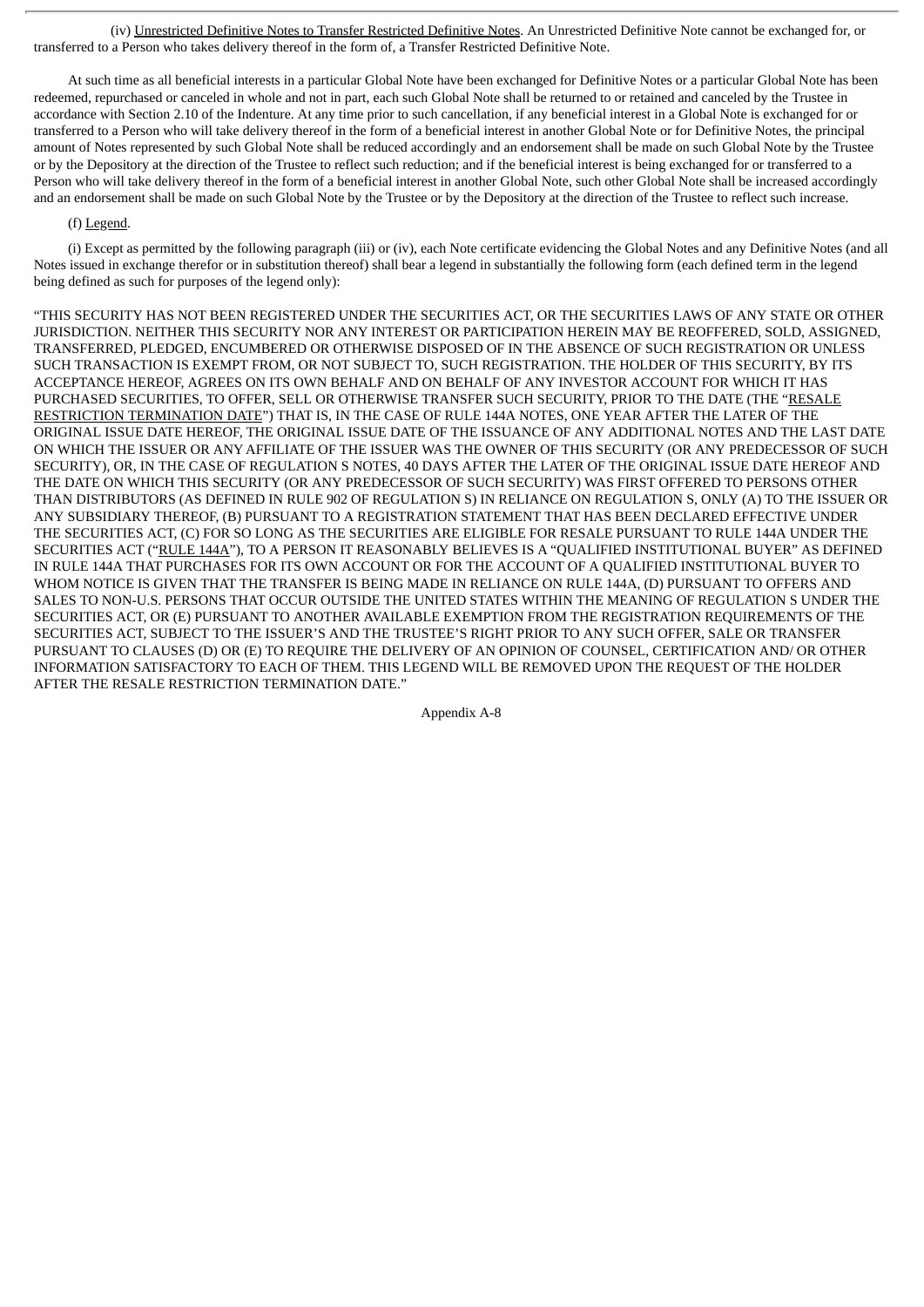Each Regulation S Note shall bear the following additional legend:

"BY ITS ACQUISITION HEREOF, THE HOLDER HEREOF REPRESENTS THAT IT IS NOT A U.S. PERSON NOR IS IT PURCHASING FOR THE ACCOUNT OF A U.S. PERSON AND IS ACQUIRING THIS SECURITY IN AN OFFSHORE TRANSACTION IN ACCORDANCE WITH REGULATION S UNDER THE SECURITIES ACT."

Each Definitive Note shall bear the following additional legend:

"IN CONNECTION WITH ANY TRANSFER, THE HOLDER WILL DELIVER TO THE REGISTRAR AND TRANSFER AGENT SUCH CERTIFICATES AND OTHER INFORMATION AS SUCH TRANSFER AGENT MAY REASONABLY REQUIRE TO CONFIRM THAT THE TRANSFER COMPLIES WITH THE FOREGOING RESTRICTIONS."

(ii) Upon any sale or transfer of a Transfer Restricted Definitive Note, the Registrar shall permit the holder thereof to exchange such Transfer Restricted Note for a Definitive Note that does not bear the legends set forth above and rescind any restriction on the transfer of such Transfer Restricted Definitive Note if the holder certifies in writing to the Registrar that its request for such exchange was made in reliance on Rule 144 (such certification to be in the form set forth on the reverse of the Initial Note).

(iii) Upon a sale or transfer after the expiration of the Restricted Period of any Initial Note acquired pursuant to Regulation S, all requirements that such Initial Note bear the Restricted Notes Legend shall cease to apply and the requirements requiring any such Initial Note be issued in global form shall continue to apply.

(iv) Any Additional Notes sold in a registered offering shall not be required to bear the Restricted Notes Legend.

(g) Cancellation or Adjustment of Global Note. At such time as all beneficial interests in a particular Global Note have been exchanged for Definitive Notes or a particular Global Note has been redeemed, repurchased or canceled in whole and not in part, each such Global Note shall be returned to or retained and canceled by the Trustee in accordance with Section 2.10 of this Indenture. At any time prior to such cancellation, if any beneficial interest in a Global Note is exchanged for or transferred to a Person who will take delivery thereof in the form of a beneficial interest in another Global Note or for Definitive Notes, the principal amount of Notes represented by such Global Note shall be reduced accordingly and an endorsement shall be made on such Global Note by the Trustee or by the Depository at the direction of the Trustee to reflect such reduction; and if the beneficial interest is being exchanged for or transferred to a Person who will take delivery thereof in the form of a beneficial interest in another Global Note, such other Global Note shall be increased accordingly and an endorsement shall be made on such Global Note by the Trustee or by the Depository at the direction of the Trustee to reflect such increase.

(h) Obligations with Respect to Transfers and Exchanges of Notes.

(i) To permit registrations of transfers and exchanges, the Issuer shall execute and the Trustee shall authenticate, Definitive Notes and Global Notes at the Registrar's request.

(ii) No service charge shall be made for any registration of transfer or exchange of Notes, but the Issuer may require payment of a sum sufficient to cover any transfer tax, assessments, or similar governmental charge payable in connection therewith (other than any such transfer taxes, assessments or similar governmental charge payable upon exchanges pursuant to Sections 3.06, 4.06, 4.08 and 9.05 of this Indenture).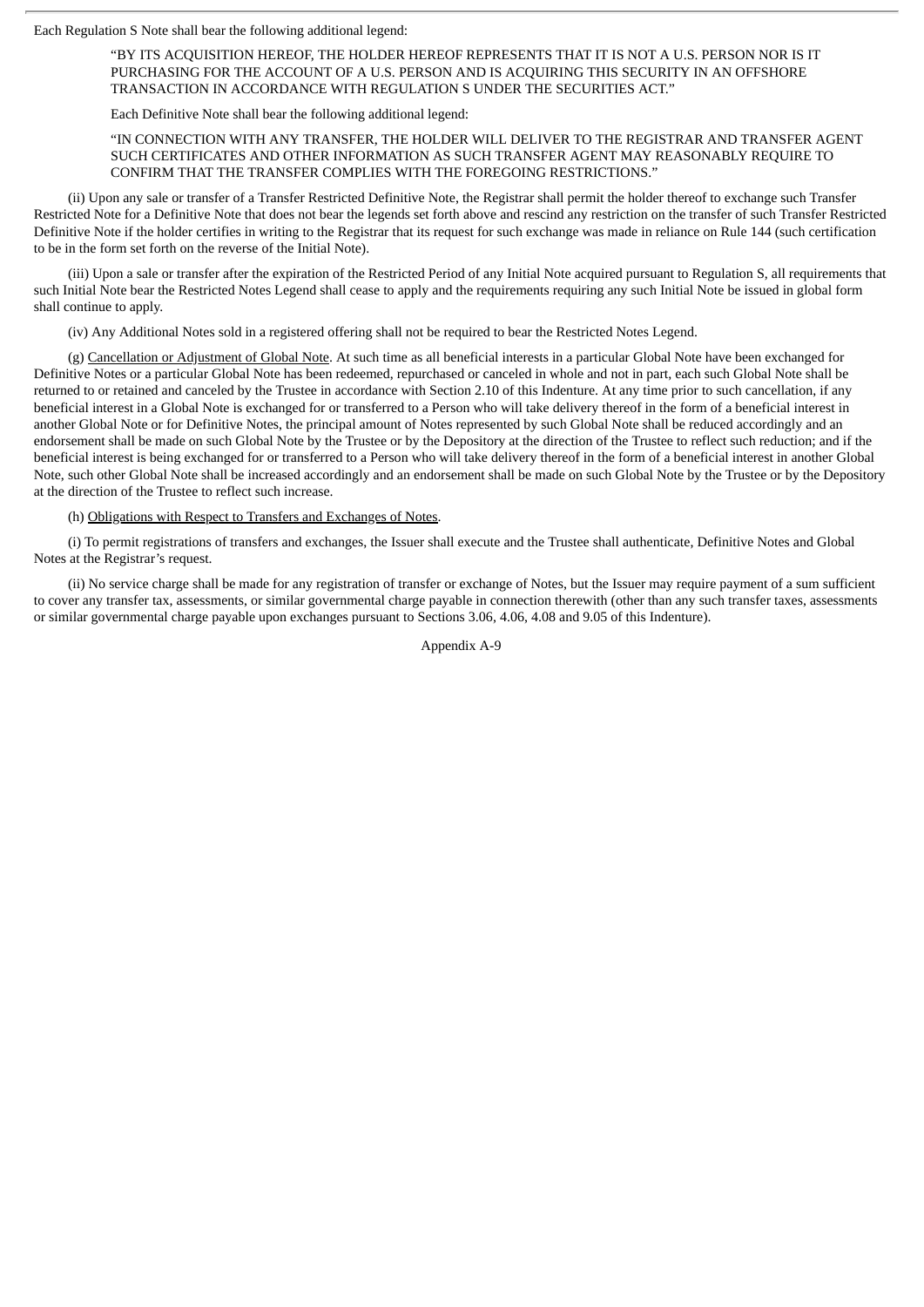(iii) Prior to the due presentation for registration of transfer of any Note, the Issuer, the Trustee, a Paying Agent or the Registrar may deem and treat the person in whose name a Note is registered as the absolute owner of such Note for the purpose of receiving payment of principal of and interest on such Note and for all other purposes whatsoever, whether or not such Note is overdue, and none of the Issuer, the Trustee, the Paying Agent or the Registrar shall be affected by notice to the contrary.

(iv) All Notes issued upon any transfer or exchange pursuant to the terms of this Indenture shall evidence the same debt and shall be entitled to the same benefits under this Indenture as the Notes surrendered upon such transfer or exchange.

### (i) No Obligation of the Trustee.

(i) The Trustee shall have no responsibility or obligation to any beneficial owner of a Global Note, a member of, or a participant in the Depository or any other Person with respect to the accuracy of the records of the Depository or its nominee or of any participant or member thereof, with respect to any ownership interest in the Notes or with respect to the delivery to any participant, member, beneficial owner or other Person (other than the Depository) of any notice (including any notice of redemption or repurchase) or the payment of any amount, under or with respect to such Notes. All notices and communications to be given to the holders and all payments to be made to the holders under the Notes shall be given or made only to the registered holders (which shall be the Depository or its nominee in the case of a Global Note). The rights of beneficial owners in any Global Note shall be exercised only through the Depository subject to the applicable rules and procedures of the Depository. The Trustee may rely and shall be fully protected in relying upon information furnished by the Depository with respect to its members, participants and any beneficial owners.

(ii) The Trustee shall have no obligation or duty to monitor, determine or inquire as to compliance with any restrictions on transfer imposed under this Indenture or under applicable law with respect to any transfer of any interest in any Note (including any transfers between or among Depository participants, members or beneficial owners in any Global Note) other than to require delivery of such certificates and other documentation or evidence as are expressly required by, and to do so if and when expressly required by, the terms of this Indenture, and to examine the same to determine substantial compliance as to form with the express requirements hereof.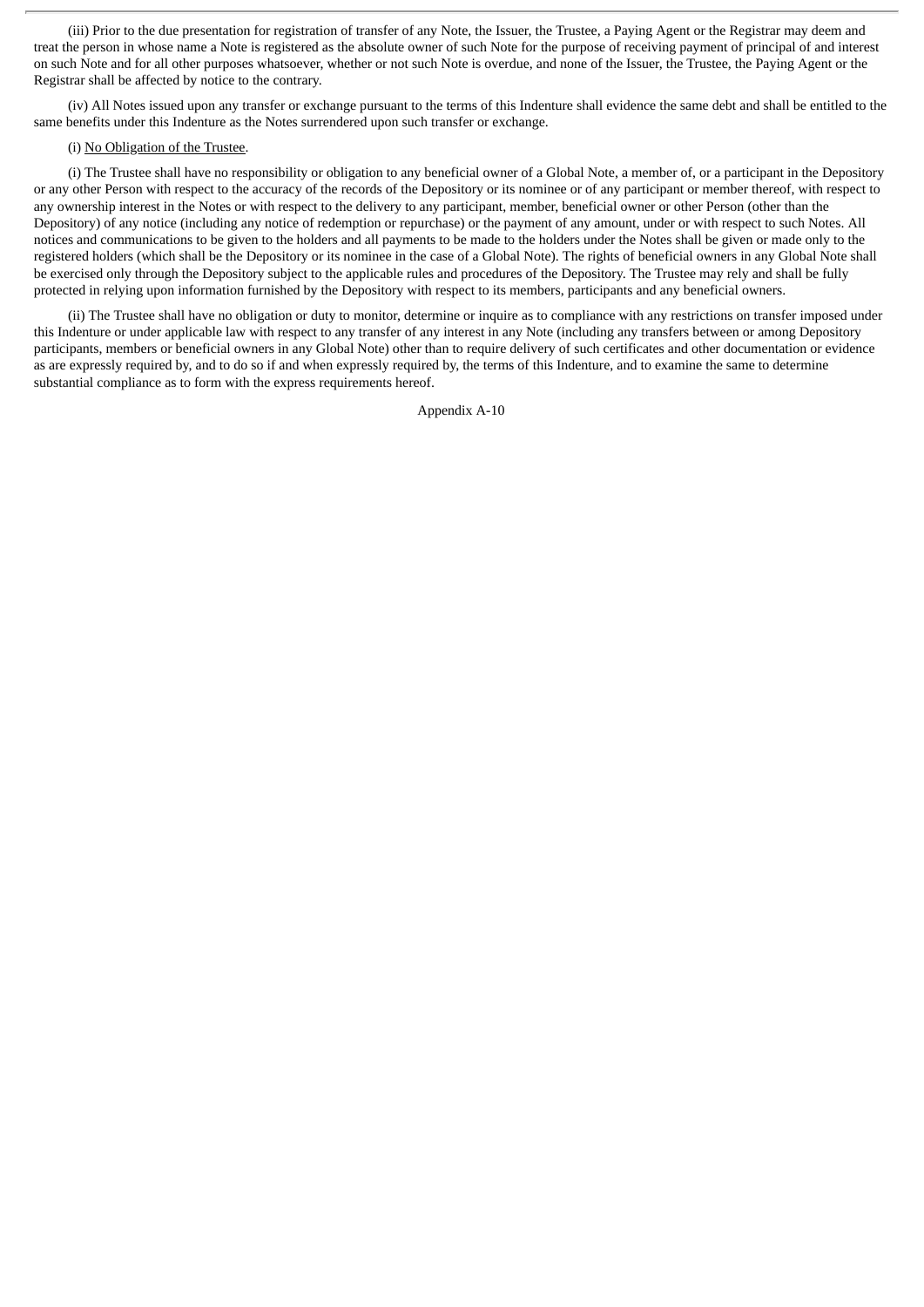**Schedule I**

Agreed Guarantee and Security Principles

[To be attached]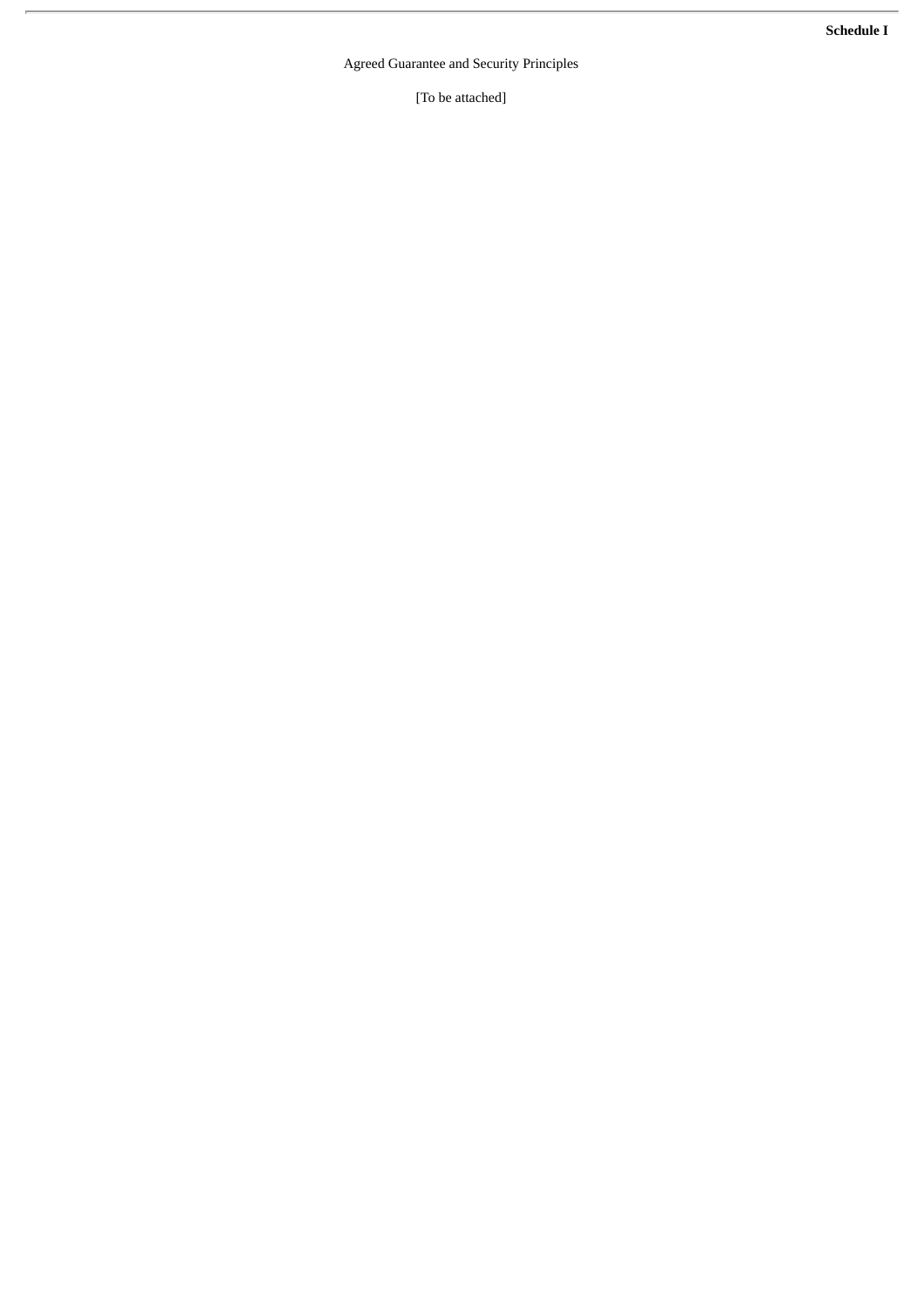#### **Agreed Guarantee and Security Principles1**

The guarantees and security to be provided by Foreign Loan Parties (as defined below) and with respect to Foreign Assets (as defined below) in connection with the Agreement will be given in accordance with the principles set out in this schedule.

Unless otherwise defined herein, capitalized terms used herein and defined in the Agreement to which this Schedule 1.01(A) is attached are used herein as therein defined.

## **(A) Considerations**

- 1. In determining (x) what Liens will be granted by Parent and each Foreign Subsidiary of Parent that is a Borrower or a Guarantor (the "Foreign Loan Parties") or in respect of Foreign Assets (as defined below) to secure the Obligations, (y) any limitations on the amount or scope of Guarantees by the Foreign Loan Parties of the Obligations and (z) any limitations on the amount or scope of the Obligations to be secured, the following matters will be taken into account. Such Lien shall not be granted or perfected, such Guarantees may be limited in amount or scope and such Obligations may be limited in amount or scope, to the extent that such Lien, Guarantee or Obligation would (if granted, perfected or not so limited):
	- (a) result in any breach of corporate benefit, financial assistance, related or connected person transaction, fraudulent conveyance, thin capitalisation laws, capital maintenance rules, general statutory limitations, retention of title claims or the laws or regulations (or analogous restrictions) of any applicable jurisdiction or any similar principles which may limit the ability of any Foreign Loan Party to provide a guarantee or security or may require that the guarantee or security be limited by an amount or scope or otherwise;
	- (b) result in any (x) material risk to any officer of the relevant Foreign Loan Party of contravention of his or her fiduciary duties and/or (y) risk to any officer of the relevant Foreign Loan Party of civil or criminal liability (in each case, other than arising from fraud, gross negligence or wilful misconduct of the relevant officer);
	- (c) result in costs that are disproportionate to the benefit obtained by the Secured Parties, including by reference to the costs of providing the guarantee or creating or perfecting the Lien versus the value of the assets being secured as reasonably determined by the Administrative Agent and Parent;
	- (d) impose an undue administration burden on, or material inconvenience to the ordinary course of operations of, the relevant Foreign Loan Party, in each case which is disproportionate as reasonably determined by the Parent and the Administrative Agent to the benefit that would be obtained by the Secured Parties; or
- 1 These principles shall apply with equal force to the Indenture and it is understood that in the case of the Indenture, references to the Agreement shall refer to the Indenture and references to terms used herein that are defined in the Credit Agreement will refer to the similar applicable definitions in the Indenture (including, without limitations, Issuer instead of Borrower, Issuer and Guarantors instead of Loan Parties, Notes Obligations instead of Obligations, Notes Secured Parties instead of Secured Parties, Notes Documents instead of Loan Documents and Collateral Documents instead of Security Documents); provided that references to the Administrative Agent will not refer to the Trustee and instead will refer to the Administrative Representative (as defined in the Indenture), except in the third sentence of section (B), which should refer to the Trustee and references to the Guarantee Agreement will refer to the Indenture; provided further, that section (C)(4) will not apply with respect to the Indenture.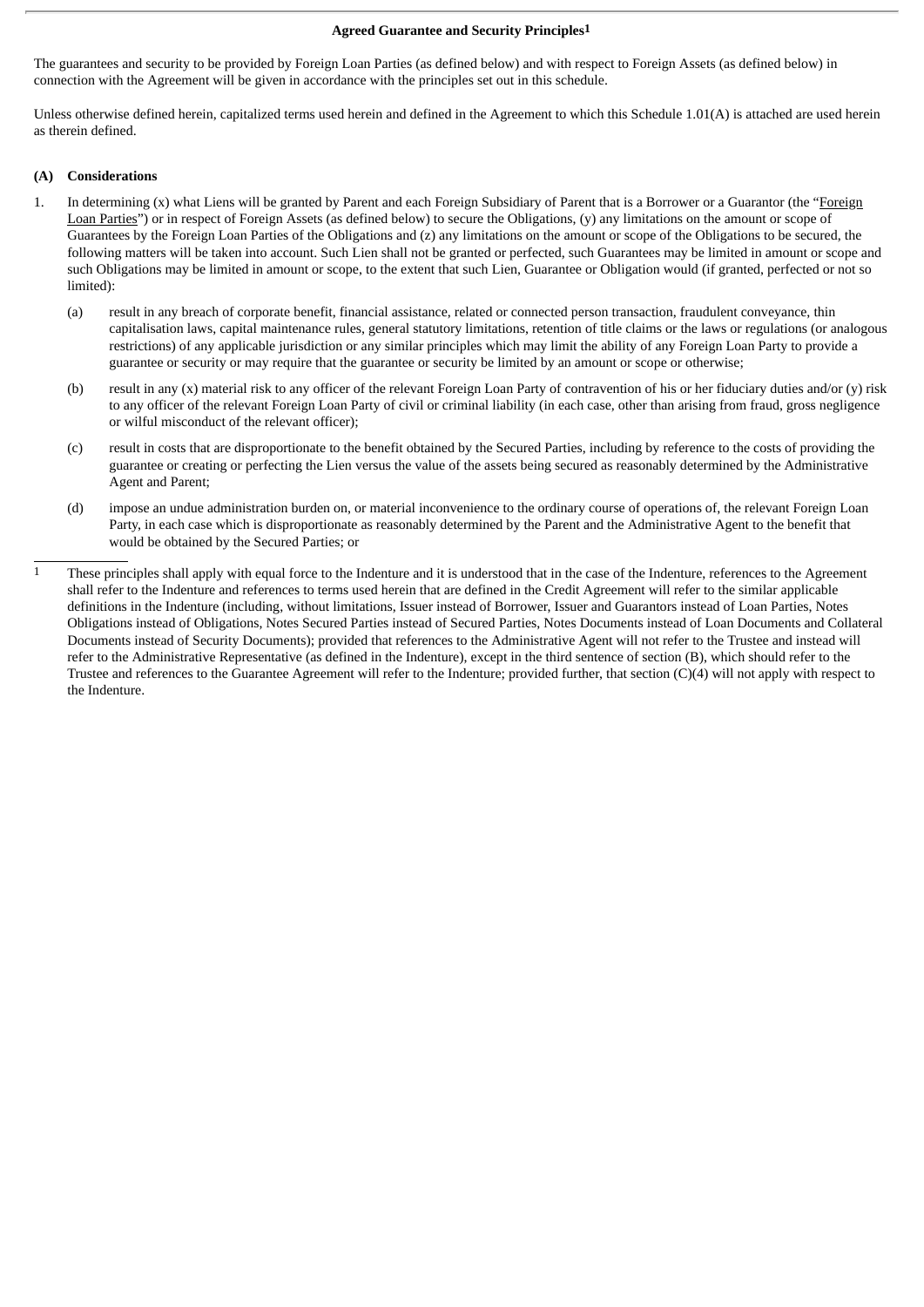- (e) create Liens over (i) any assets acquired after the date hereof or (ii) any assets of any Person existing on the date such entity becomes a Foreign Loan Party, in each case of clauses (i) and (ii) to the extent such assets are subject to third party arrangements binding on such assets which are permitted by the Loan Documents to the extent (and for so long as) such arrangements prevent those assets from being subject to a Lien (so long as such arrangements are not overridden by applicable law), so long as such prohibition was binding on such assets at the time of acquisition thereof or such Person becoming a Foreign Loan Party and not incurred in contemplation thereof.
- 2. These Agreed Guarantee and Security Principles embody recognition by all parties that there may be certain legal, regulatory and practical difficulties (including those in paragraph 1 above) in obtaining security and/or Guarantees without limitation as to amount or scope from certain Foreign Loan Parties or with respect to certain Foreign Assets in certain jurisdictions in which Foreign Loan Parties or Foreign Assets are located. In particular:
	- (a) perfection of liens, when required, and other legal formalities will be completed within the time periods specified in the Loan Documents (or, if earlier or to the extent no such time periods are specified in the Loan Documents, within the time periods specified by applicable law in order to ensure due perfection), in each case subject to such longer period as may be agreed by the Administrative Agent. Perfection of security will not be required if it would have a material adverse effect on the ability of the relevant Foreign Loan Party to conduct its operations and business in the ordinary course as otherwise permitted by the Loan Documents;
	- (b) the maximum granted or secured amount may be limited to minimize stamp duty, notarization, registration or other applicable fees, taxes and duties where the benefit of increasing the granted or secured amount is disproportionate to the level of such fees, taxes and duties as reasonably determined by the Parent and the Administrative Agent; or
	- (c) where a class of assets to be secured includes material and immaterial assets (in each case, as reasonably determined by the Parent in good faith), if the costs of granting security over the immaterial assets is disproportionate as reasonably determined by the Parent and the Administrative Agent to the benefit of such security, security will be granted over the material assets only.

For the avoidance of doubt, in these Agreed Guarantee and Security Principles, "cost" includes, but is not limited to, income tax cost, registration taxes payable on the creation or enforcement or for the continuance of any Liens, stamp duties, the cost of maintaining capital for regulatory purposes, out-of-pocket expenses, and other fees and expenses directly incurred by the relevant grantor of Liens or any of its direct or indirect owners, subsidiaries or Affiliates.

### **(B) Obligations to be Guaranteed and Secured**

Subject to paragraph (A) above, the obligations to be secured by assets of the Foreign Loan Parties are the Obligations. The Liens are to be granted in favor of the Collateral Trustee on behalf of each Secured Party (or equivalent local procedure and unless otherwise necessary in any jurisdictions). The obligations to be guaranteed by Foreign Loan Parties are the Obligations, and the Guarantees will be granted in favor of the Administrative Agent, for the benefit of the Secured Parties.

For ease of reference, the definitions of "Senior Lien Obligations" and "Senior Lien Secured Parties" set forth in the Collateral Trust Agreement (and when referring to the security required to be granted under the Agreement, "Obligations" and "Secured Parties") should, where relevant and to the extent legally possible, be incorporated into each Security Document (with the capitalized terms used in Security Documents having the meaning given to them in the Collateral Trust Agreement, or, if applicable, the Agreement). For purposes of granting Liens under Security Documents governed by the laws of jurisdictions outside of the United States, granting Liens in favor of Secured Parties may be implemented by granting Liens in favor of the Senior Lien Secured Parties or all of the Secured Parties (each as defined in the Collateral Trust Agreement).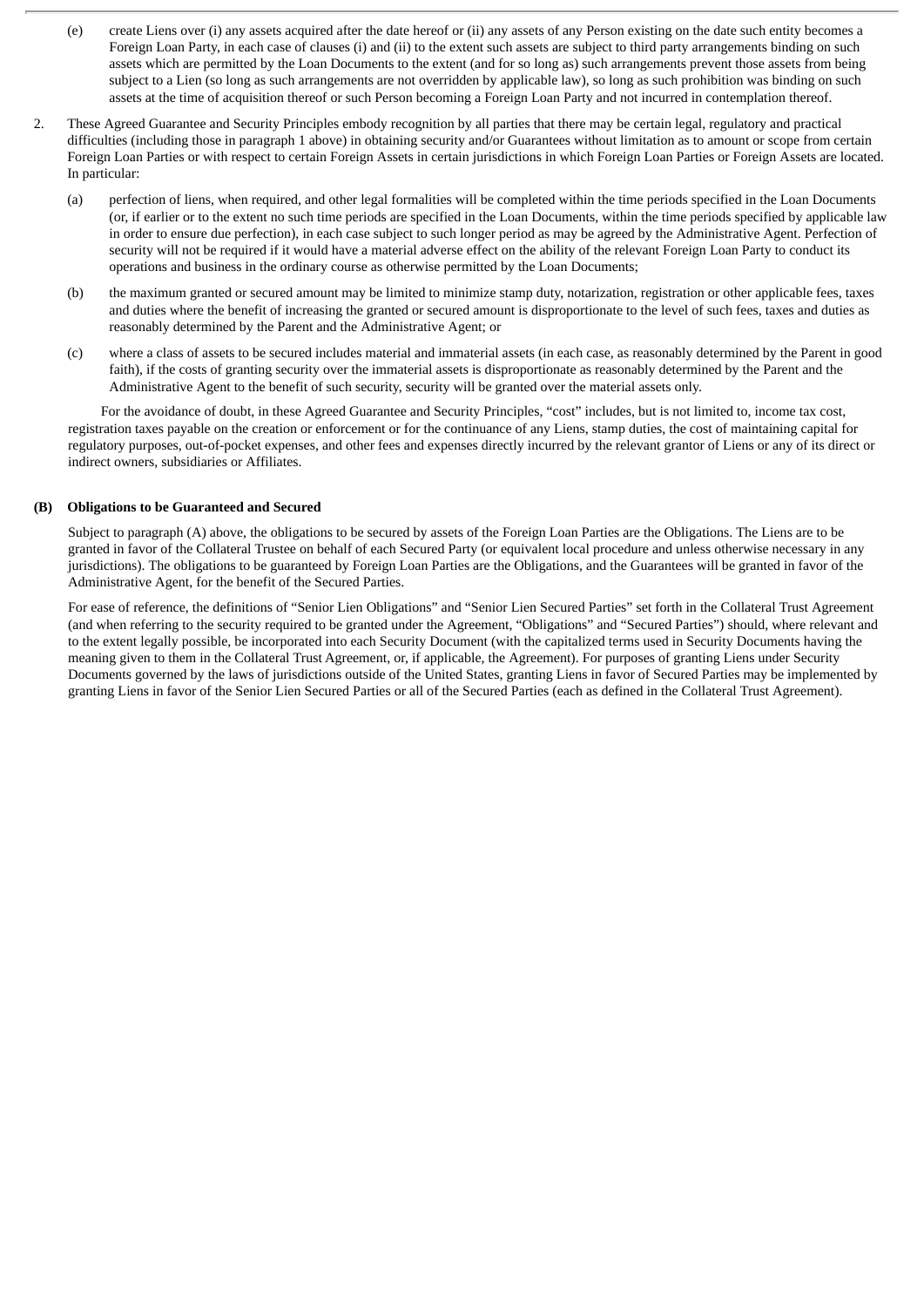## **(C) General**

- 1. Where appropriate, defined terms in the Security Documents should mirror those in the Agreement, the Collateral Trust Agreement, the U.S. Collateral Agreement or the Guarantee Agreement, as applicable.
- 2. The parties to the Agreement agree to negotiate the form of each Security Document in good faith in a manner consistent with these Agreed Guarantee and Security Principles. The form of guarantee is set forth in the Guarantee Agreement and, with respect to any Foreign Loan Party, shall be subject to any limitations as set out in any joinder, supplement or other guarantee applicable to such Foreign Loan Party as may be required in order to comply with local laws in accordance with these Agreed Guarantee and Security Principles.
- 3. The Liens granted by any Foreign Loan Party in favor of the Collateral Trustee on behalf of each Secured Party shall, to the extent possible under local law, be enforceable only after the occurrence and during the continuance of an Event of Default (or, for Liens governed by English law, only following the acceleration of any obligations under the Agreement pursuant to Article VII thereof (an "Acceleration Event")); provided that no crystallization of any floating charge which would cause the conversion from a floating charge to a fixed charge shall occur prior to the acceleration of any of the Obligations under the Agreement pursuant to Article VII thereof or other significant event, to be set forth in the applicable Security Documents, that would, in a particular jurisdiction, customarily cause the conversion from a floating charge to a fixed charge.
- 4. Solely with respect to loans to the U.S. Borrower, no more than 65% of the voting stock of any direct or indirect non-U.S. subsidiary of the U.S. Borrower that is a CFC or any FSHCO shall be pledged in respect thereof.
- 5. Gentium S.r.l. and other Subsidiaries of Parent incorporated in Italy shall not be required to become Guarantors or to pledge their assets in connection with the Agreement.
- 6. The guarantees and obligations and liabilities of any Foreign Loan Parties registered in Malta shall not apply to any liability to the extent that it would result in the guarantee and/or security being illegal, in breach of law or regulation, or constituting unlawful financial assistance granted by a public company within the meaning of Article 110 of the Companies Act (Chapter 386 of the Laws of Malta).
- 7. Notwithstanding anything herein to the contrary, in no event shall (1) deposit or securities account control agreements or control, lockbox or similar arrangements be required with respect to deposit accounts, securities accounts or commodities accounts, (2) landlord, mortgagee and bailee waivers or subordination agreements be required, or (3) notices be required to be sent to account debtors or other contractual third parties unless an Event of Default has occurred and is continuing (and, in connection with Collateral of a UK Loan Party, unless instruction from the Collateral Trustee (or the Administrative Agent) is received following the occurrence of an Event of Default that is continuing) (other than, in each case, customary notices or acknowledgments to create or perfect security solely to the extent necessary under any relevant non-U.S. law in order to grant a security interest in the applicable Collateral).
- 8. For the avoidance of doubt, no Foreign Loan Party shall be required to grant Liens over any Excluded Property.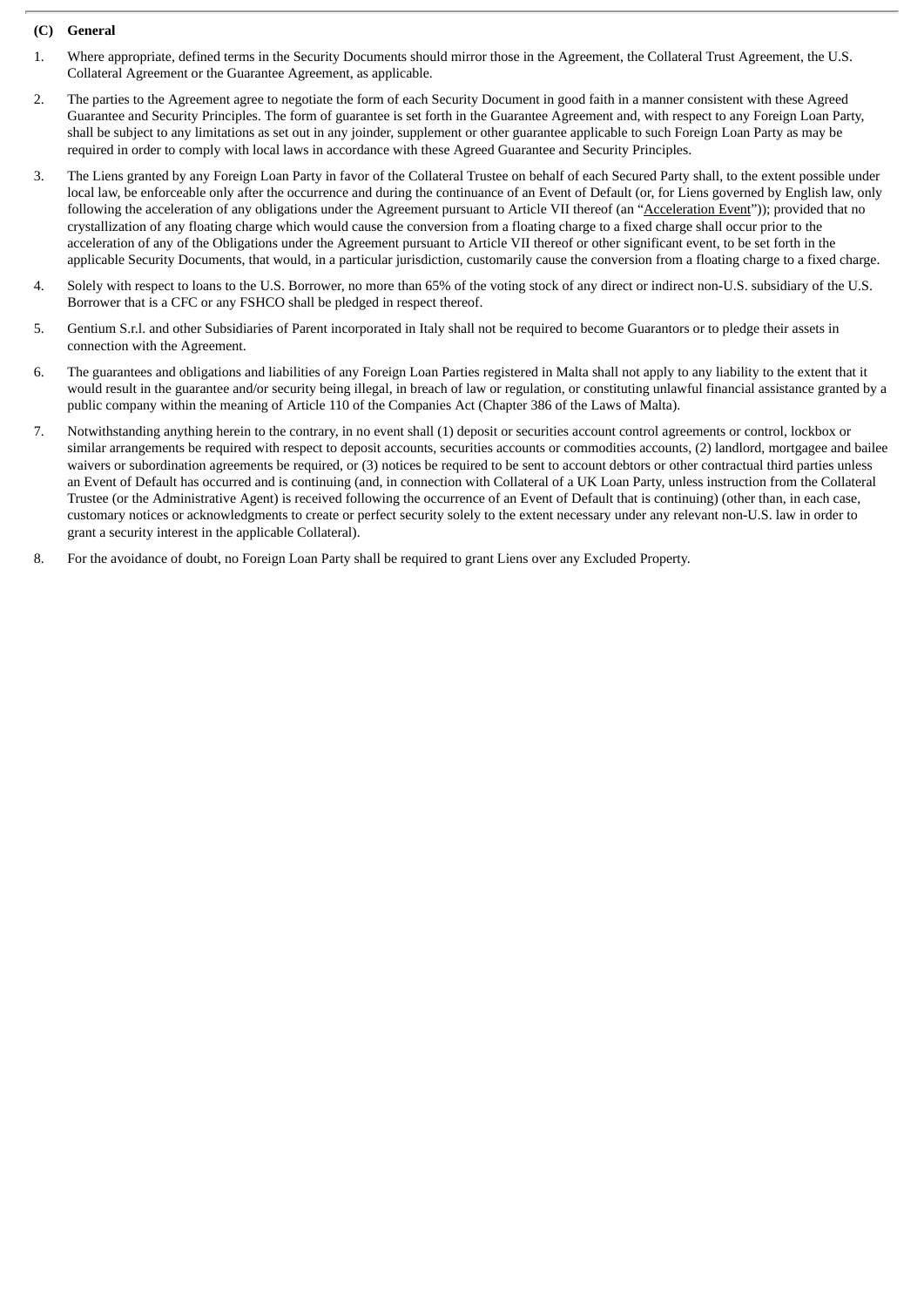#### **(D) Covenants/Representations and Warranties**

Any representations, warranties or covenants which are required to be included in any Security Document shall reflect (to the extent to which the subject matter of such representation, warranty or covenant is the same as the corresponding representation, warranty or covenant in the Agreement, the U.S. Collateral Agreement or the Guarantee Agreement) the commercial deal set out in the Agreement, the U.S. Collateral Agreement or the Guarantee Agreement, as applicable, except for such deviations as are required in order to create, perfect or preserve the Liens granted to the Collateral Trustee. Accordingly, the Security Documents shall not include, repeat or extend clauses set out in the Agreement, including but not limited to the representations or undertakings in respect of insurance, maintenance of assets, information, indemnities or the payment of costs, or impose additional affirmative or negative covenants, in each case, unless applicable local counsel advise it necessary in order to ensure the validity of any Security Document or the validity, perfection or preservation of any Lien granted thereunder.

### **(E) Liens over Land and Buildings**

- 1. No Liens shall be granted on any interest in real property owned by any Foreign Loan Party with a Fair Market Value less than \$25,000,000 (unless a security interest in such Real Property can be perfected without additional perfection steps) or any leasehold interest of a Foreign Loan Party in real property.
- 2. Subject to paragraphs (A), (B) and (C) above, any mortgage over real estate owned by a Foreign Loan Party with a Fair Market Value of \$25,000,000 or more will charge land and interests in land and buildings, except where granting the Lien would contravene any legal prohibition (so long as such prohibition is not overridden by applicable law).
- 3. There will be no obligations to investigate title, provide surveys or other insurance or environmental due diligence other than to the extent customary under relevant local practice.

#### **(F) Liens over Equity Interests**

- 1. Subject to paragraphs (A), (B) and (C) above, equitable share charges (or the equivalent in local jurisdictions) will be made over Equity Interests in (or held by) Foreign Loan Parties to the extent required by the Agreement.
- 2. Subject to paragraphs (A), (B) and (C) above, any equitable share charges (or the equivalent in local jurisdictions) over Equity Interests in (or held by) Foreign Loan Parties will be granted pursuant to which the Collateral Trustee on behalf of each Secured Party will be entitled, subject to local laws, to transfer the Equity Interests and apply the proceeds pursuant to the Collateral Trust Agreement.
- 3. Subject to paragraphs (A), (B) and (C) above, to the extent permitted under local law, share pledges should contain provisions to ensure that, unless an Event of Default (or, in the case of a pledge over the shares of an English company, unless an Acceleration Event) has occurred and is continuing, the grantor of the Lien is entitled to receive dividends and exercise voting rights in any shareholders' meeting of the relevant company (except if exercise would be materially adverse to the validity or enforceability of the Lien created or cause an Event of Default to occur) and if an Event of Default (or, in the case of a pledge over the shares of an English company, unless an Acceleration Event) has occurred and is continuing the voting and dividend receipt rights may be exercised by the Collateral Trustee, it being understood that if all Event of Defaults are subsequently remedied or waived, the right to receive dividends and the voting rights in any shareholders' meeting of the relevant company shall return to the grantor of the Lien.
- 4. Liens over Equity Interests will, where possible, automatically charge further Equity Interests issued or otherwise contemplate a procedure for the extension (at the cost of the relevant Loan Party) of Liens over newly-issued shares.
- 5. Liens will not be created over minority shareholdings or Equity Interests in joint ventures where the consent of a third party is required before the relevant Loan Party can create a Lien over the same.
- 6. Liens will not be created on Equity Interests so long as the same constitute Margin Stock.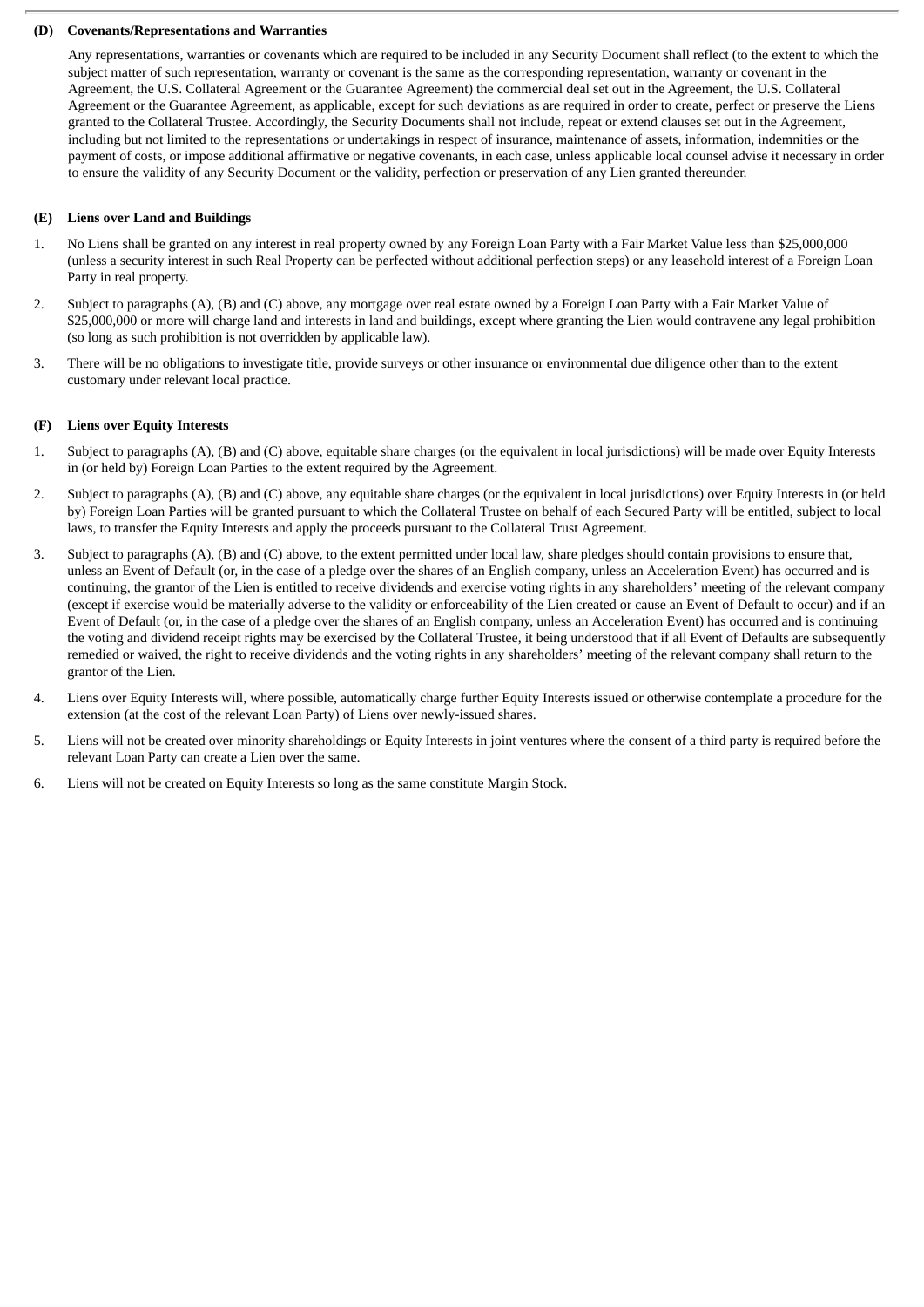### **(G) Liens over Receivables of Foreign Loan Parties**

- 1. Except where an Event of Default (or, in the case of a pledge of Receivables owned by an English company, unless an Acceleration Event) has occurred and is continuing, unless necessary to ensure the creation of valid and perfected security interests, the proceeds of receivables shall not be paid into a nominated account.
- 2. Each relevant Foreign Loan Party shall not be required to notify third party debtors to any contracts that have been assigned and/or charged under a Security Document unless (i) so required by the Collateral Trustee (or the Administrative Agent) if an Event of Default has occurred and is continuing or (ii) otherwise customary under relevant local practice and is not (as reasonably determined by the Parent in good faith) materially prejudicial to the business relationship of such Foreign Loan Party. The Collateral Trustee shall however be entitled to give such notice if an Event of Default has occurred and is continuing.

### **(H) Insurances**

- 1. Subject to paragraphs (A), (B) and (C) above, proceeds of material insurance policies owned by each relevant Foreign Loan Party (excluding third party liability insurance policies) are to be assigned by way of security or pledged to the Collateral Trustee on behalf of each Secured Party. Proceeds of insurance shall be collected and retained by the relevant Foreign Loan Party (without the further consent of the Secured Parties) (i) unless such insurance proceeds must be applied to mandatory prepayment in accordance with the Agreement, subject to any reinvestment rights therein or (ii) unless an Event of Default (or, in the case of insurance proceeds owned by an English company, unless an Acceleration Event) has occurred and is continuing.
- 2. If required by local law to create or perfect the security, notice of the security will be served on the insurance provider within 20 Business Days of the security being granted (or such longer period as the Administrative Agent shall agree), and to the extent required by local law to create or perfect the security, the Parent shall use commercially reasonable efforts to obtain an acknowledgment from the insurance provider (and, in connection with Collateral of a UK Loan Party, unless instruction from the Collateral Trustee (or the Administrative Agent) is received following the occurrence of an Event of Default that is continuing).

#### **(I) Material Agreements And Claims**

- 1. No Foreign Loan Party shall be required to notify the counterparties to any contracts that have been charged/assigned under a Security Document that such contract has been so charged/assigned unless (i) required by the Collateral Trustee (or the Administrative Agent) if an Event of Default has occurred and is continuing or (ii) otherwise necessary under relevant local law to create and perfect the relevant security interest and solely to the extent not materially prejudicial to the business relationships of such Foreign Loan Party as determined by Parent in good faith (and, in connection with Collateral of a UK Loan Party, unless instruction from the Collateral Trustee (or the Administrative Agent) is received following the occurrence of an Event of Default that is continuing) other than where the counterparty is a Subsidiary of the Parent. Liens shall not be created over contracts, leases or licenses not prohibited by the Agreement which prohibit assignment or the creation of such Liens or which require the consent of third parties thereunder for the creation of such Liens or such assignment unless such consent has been obtained (and only for so long as such consent is in effect) or such prohibitions on assignment are overridden by applicable law.
- 2. Proceeds of material agreements and claims shall be collected and retained by the relevant Foreign Loan Party (without the further consent of the Secured Parties) (i) unless such proceeds must be applied to mandatory prepayment in accordance with the Agreement, subject to any reinvestment rights therein, or (ii) unless an Event of Default (or, in the case of proceeds of material agreements and claims owned by an English company, unless an Acceleration Event) has occurred and is continuing.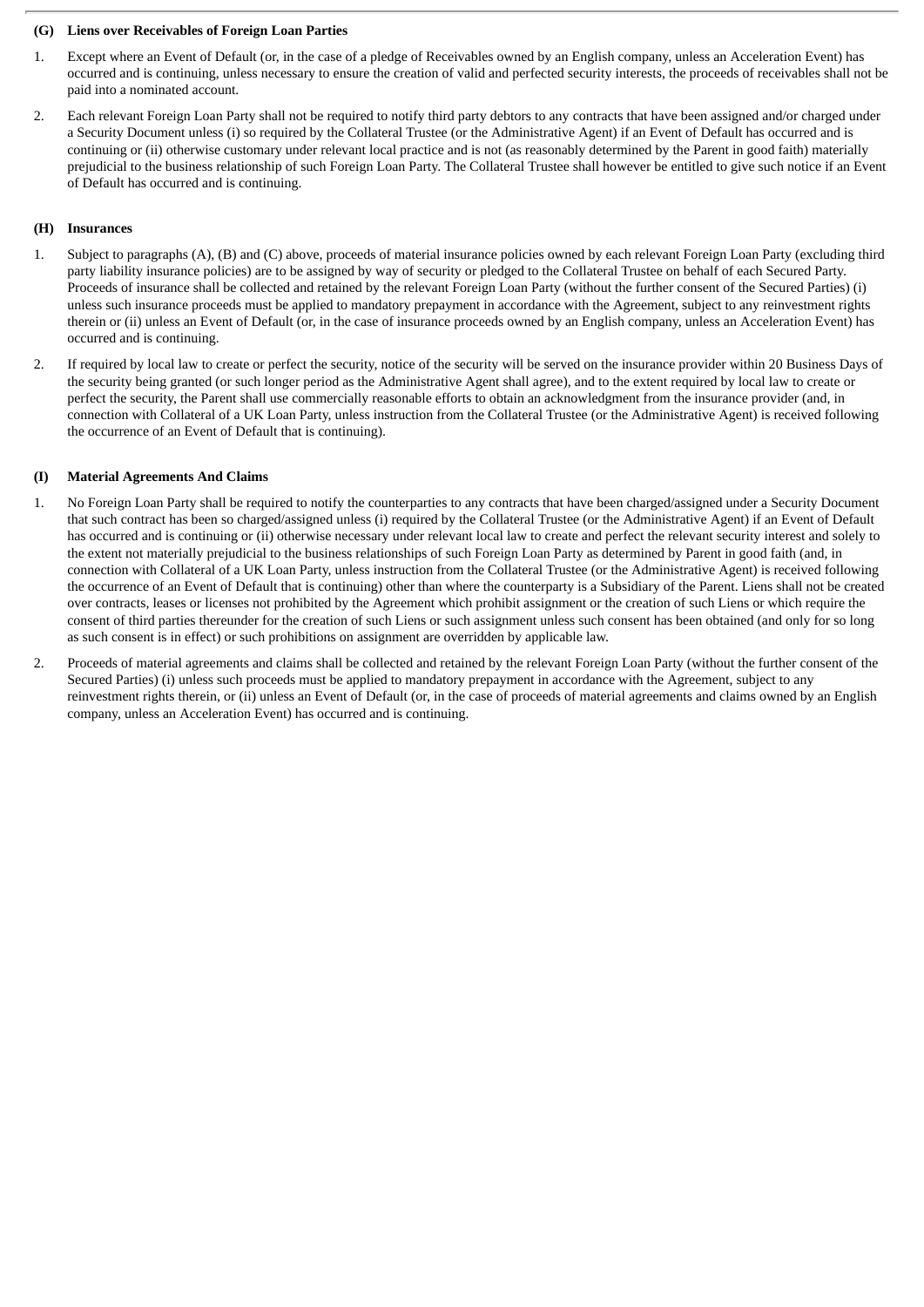## **(J) Liens Over Foreign Intellectual Property**

- 1. Subject to paragraphs (A), (B) and (C) above, Liens over all Intellectual Property (other than any applications for trademarks or service marks filed in the United States Patent and Trademark Office ("PTO"), or any successor office thereto pursuant to 15 U.S.C. § 1051 Section 1(b) unless and until evidence of use of the mark in interstate commerce is submitted to the PTO pursuant to 15 U.S.C. § 1051 Section 1(c) or Section 1(d)) owned by each relevant Loan Party are to be given, and registration or recording is to be made in all relevant registries of a Covered Jurisdiction (as defined below), including the European Union Intellectual Property Office ("EUIPO") and the World Intellectual Property Organization ("WIPO") (collectively, such registries, the "Covered Jurisdiction Registries") in each case solely to the extent a registration or recording in such Covered Jurisdiction Registry effects a registration or recording in a Covered Jurisdiction, in which the grantor of the Liens is resident or carries on material business (in each case to the extent such Foreign Intellectual Property is registered or applied for in such Covered Jurisdiction Registries) unless the granting of such Liens would contravene any legal prohibition. Where any relevant Loan Party has the right to the use of any Foreign Intellectual Property through contractual arrangements to which it is a party, a Lien over such contract and/or any rights arising thereunder shall be given in favor of the Collateral Trustee on behalf of each Secured Party, except to the extent (and for so long as) the giving over of such Liens would contravene any legal or contractual prohibition. Notwithstanding anything to the contrary herein, Liens shall not be created over intellectual property or any contractual relationships described above (or any rights arising thereunder) not prohibited by the Agreement where such Lien or assignment is prohibited thereunder or the consent of third parties thereunder would be required for the creation of such Lien or such assignment, in each case, unless consent has been obtained (and only for so long as such consent is in effect) or such prohibition or requirement is overridden by applicable law. Liens over Intellectual Property will only be required to be perfected in the United States of America and, with respect to Foreign Intellectual Property issued or registered by, or applied-for in, a Covered Jurisdiction or a Covered Jurisdiction Registry, in such Covered Jurisdiction.
- 2. If a Foreign Loan Party grants a Lien over any of its intellectual property, it will be free to deal with those assets in the course of its business (including without limitation, allowing any intellectual property to lapse or become abandoned if it is no longer economically practicable to maintain, useful, valuable or material to the conduct of the business of Parent and its Subsidiaries, taken as a whole, as reasonably determined by the Parent in good faith) until an Event of Default (or, in the case of a Lien over intellectual property owned by an English company, unless an Acceleration Event) has occurred and is continuing.

## **(K) Liens Over Bank Accounts**

- 1.1 If necessary in the applicable jurisdiction to create or perfect a security interest in a bank account, where any Foreign Loan Party is granting a Lien over a bank account it shall, at the request of the Collateral Trustee or the Administrative Agent, notify the relevant bank of the creation of such Lien and use commercially reasonable efforts to procure that the relevant bank acknowledges such creation. Such Foreign Loan Party shall be free to deal with those accounts in the course of its business until an Event of Default (or, in the case of such accounts owned by an English company, unless an Acceleration Event) has occurred and is continuing.
- 1.2 If required by local law to create or perfect the security, notice of the security will be served on the account bank within 20 Business Days (or such later date as may be agreed to by the Administrative Agent in its reasonable discretion) of the security being granted and, to the extent so required, the Foreign Loan Party shall use its commercially reasonable endeavours to obtain an acknowledgement of that notice within 20 Business Days of such notice (or such later date as may be agreed to by the Administrative Agent in its reasonable discretion) of service. If the Foreign Loan Party has used its reasonable endeavours but has not been able to obtain acknowledgement, its obligation to obtain acknowledgement shall cease on the expiry of that 20 Business Day period (or such later date as may be agreed to by the Administrative Agent in its reasonable discretion). Irrespective of whether notice of the security is required for perfection, if the service of notice would prevent the Foreign Loan Party from using a bank account in the course of its business, no notice of security shall be served until an Event of Default has occurred and is continuing.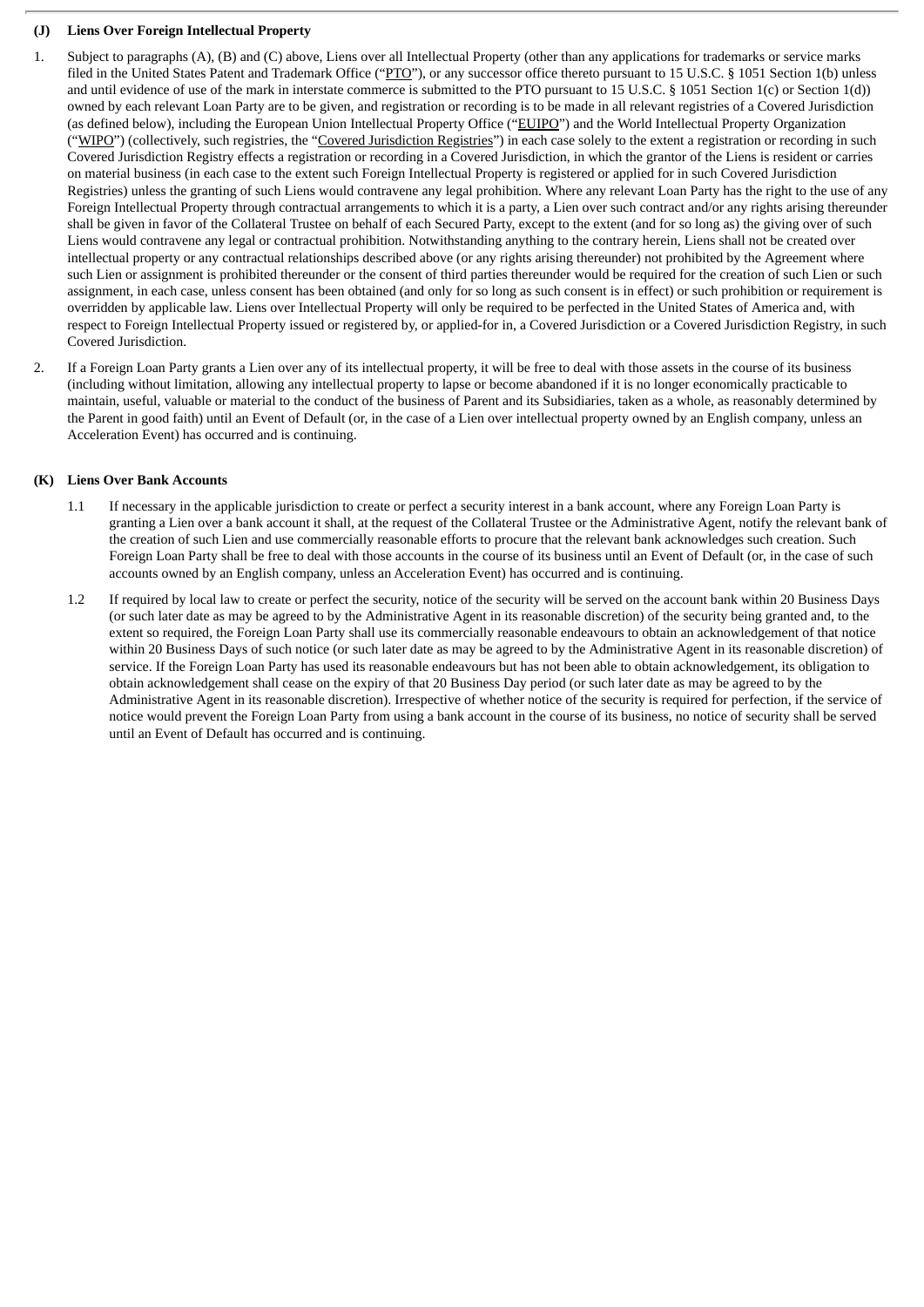2. Any security over bank accounts shall be subject to any prior security interests in favor of the account bank which are created either by law or in the standard terms and conditions of the account bank. The notice of security shall request these are waived by the account bank but the Foreign Loan Party shall not be required to change its banking arrangements if these security interests are not waived or only partially waived.

## **(L) Other Material Assets**

- 1. If required by the Agreement, Liens shall be given over any other material assets of any relevant Foreign Loan Party from time to time, according to the principles set out herein. Such Foreign Loan Party shall be free to deal with those assets in the course of its business until an Event of Default (or, in the case of Liens over such assets owned by an English company, unless an Acceleration Event) has occurred and is continuing.
- 2. To the extent any Loan Party owns any Foreign Assets that are located in a jurisdiction other than a Covered Jurisdiction, no action under the laws of such jurisdiction shall be required to grant or perfect Liens in such Foreign Assets.

## **(M) Perfection of Liens**

- 1. Where customary, a Security Document may contain a power of attorney allowing the Collateral Trustee to perform on behalf of the grantor of the Lien its obligations under such Security Document only if an Event of Default has occurred and is continuing.
- 2. Subject to paragraphs (A), (B) and (C) above, where obligatory or customary under the relevant local law all registrations and filings necessary in relation to the Security Documents and/or the Liens evidenced or created thereby are to be undertaken within applicable time limits, by the appropriate local counsel (based on local law and custom), unless otherwise agreed between the Parent and the Administrative Agent, and, in each case, subject to such longer period as the Administrative Agent may agree in its reasonable discretion.
- 3. Subject to paragraphs (A), (B) and (C) above, where obligatory or customary, documents of title relating to the assets charged will be required to be delivered to the Collateral Trustee (with copies to the Administrative Agent).
- 4. Except as explicitly provided herein, notice, acknowledgement or consent to be obtained from a third party will only be required where the efficacy of the Lien requires it and where it is practicable and reasonable considering the costs involved, the commercial impact on the Foreign Loan Party in question and the likelihood of obtaining the acknowledgement in each case as reasonably determined by Parent in good faith, and, when possible without prejudicing the validity of the Lien concerned, such perfecting procedures shall be delayed until an Event of Default (and, in connection with Collateral of a UK Loan Party, unless instruction from the Collateral Trustee (or the Administrative Agent) is received following the occurrence of an Event of Default that is continuing) has occurred and is continuing.
- 5. Except as agreed to the contrary in the Agreement, where local law requires the security to be confirmed/extended in the event of transfers by lenders of participations to new lenders and the relevant confirmation agreements would be subject to additional tax, registration and/or notarial costs that are material on an individual or aggregate basis (when taken together with all such taxes, registrations and/or costs paid during the fiscal year) as reasonably determined by the Administrative Agent and Parent, the execution of such confirmation agreement(s) shall be delayed until an Event of Default has occurred and is continuing.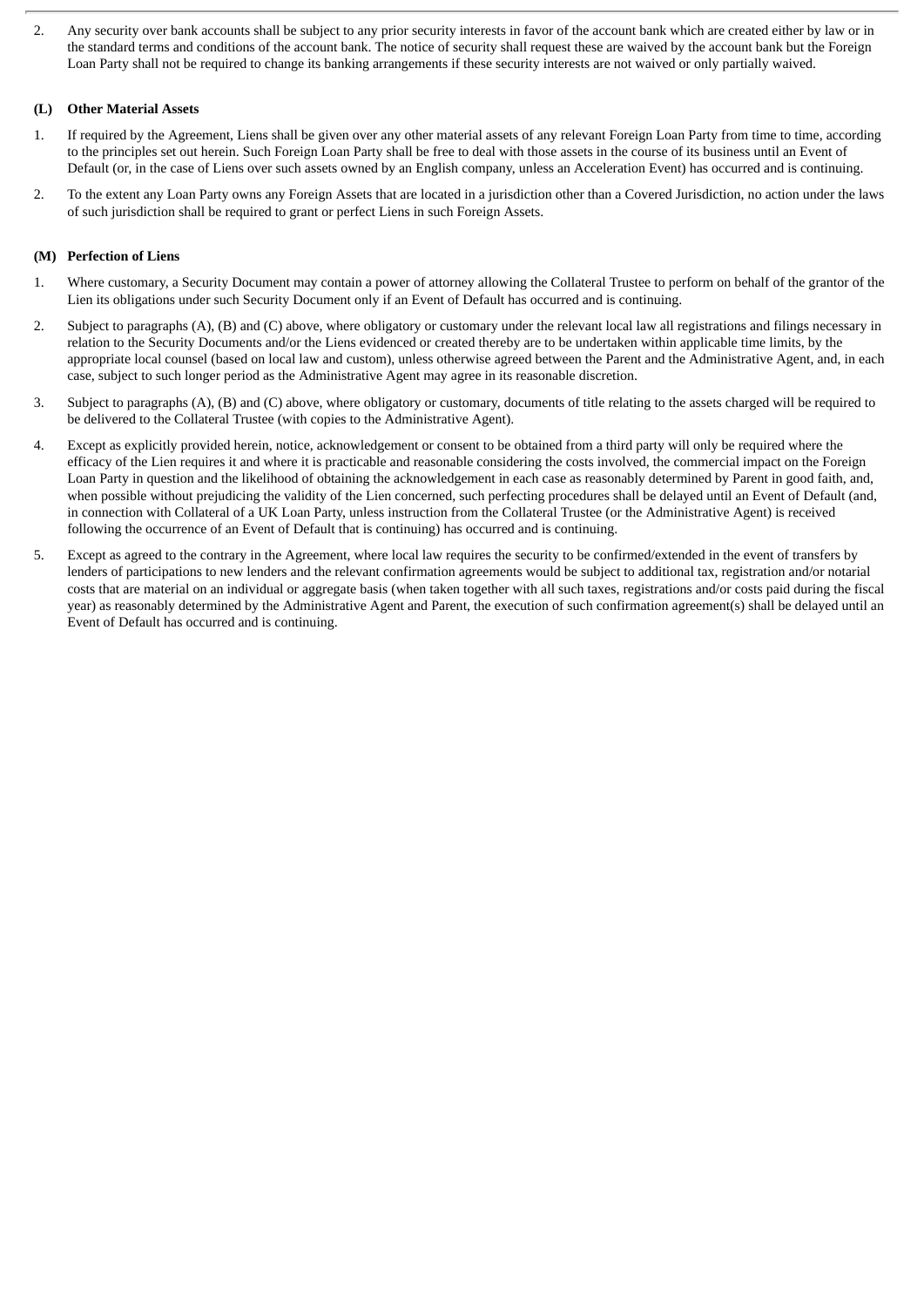#### **(N) Liens**

Notwithstanding anything to the contrary contained in the Agreement, no provision contained herein shall prejudice the right of the Loan Parties to benefit from the permitted exceptions set out in the Agreement regarding the granting of Liens over assets.

## **(O) Proceeds**

The Security Documents will state that the proceeds of enforcement of such Security Document will be applied as specified in the Collateral Trust Agreement.

#### **(P) Regulatory consent**

The enforcement of security over shares and the exercise by the Collateral Trustee, of voting rights in respect of such shares may be subject to regulatory consent. Accordingly, enforcement of any security over any shares subject to such a restriction, and the exercise by the Collateral Trustee, of the voting rights in respect of any such shares, will be expressed to be conditional upon obtaining any consents required by law or regulation.

#### As used herein:

"Covered Jurisdictions" means (i) Ireland, the United States, England and Wales, Gibraltar, Luxembourg, and Bermuda, (ii) any other jurisdiction of any Borrower or any Guarantor and (iii) the jurisdiction of any Guarantor that is a Material Subsidiary; it being understood that, notwithstanding the thresholds set forth in the definition of "Immaterial Subsidiary" in the Credit Agreement, for purposes of determining the "Covered Jurisdictions", "Material Subsidiary" shall exclude Subsidiaries organized in a jurisdiction with respect to which no Security Documents had previously been delivered which, as of the end of, and for, the most recently completed Test Period, (i) contributed less than 10.0% of Adjusted Consolidated EBITDA in the aggregate for such jurisdiction for such Test Period or (ii) contributed less than 10.0% of Consolidated Total Assets in the aggregate for such jurisdiction as of the end of such Test Period, so long as the aggregate amount of Adjusted Consolidated EBITDA and Consolidated Total Assets attributable to the Borrowers and Guarantors that are Material Subsidiaries was equal to or exceeds 75.0% of Adjusted Consolidated EBITDA for any such Test Period and 75.0% of Consolidated Total Assets as of the end of any such Test Period.

"Foreign Assets" means (a) assets owned by the Foreign Loan Parties, (b) Foreign Intellectual Property, (c) Equity Interests issued by Foreign Loan Parties or other Persons that are not organized under the laws of a jurisdiction located in the United States of America, and (d) assets owned by Foreign Loan Parties located in jurisdictions outside the United States of America.

"Foreign Intellectual Property" means (x) Intellectual Property (other than Intellectual Property registered or applied for in the United States) owned by the Foreign Loan Parties or (y) any non-U.S. intellectual property of any Loan Parties that are Domestic Subsidiaries.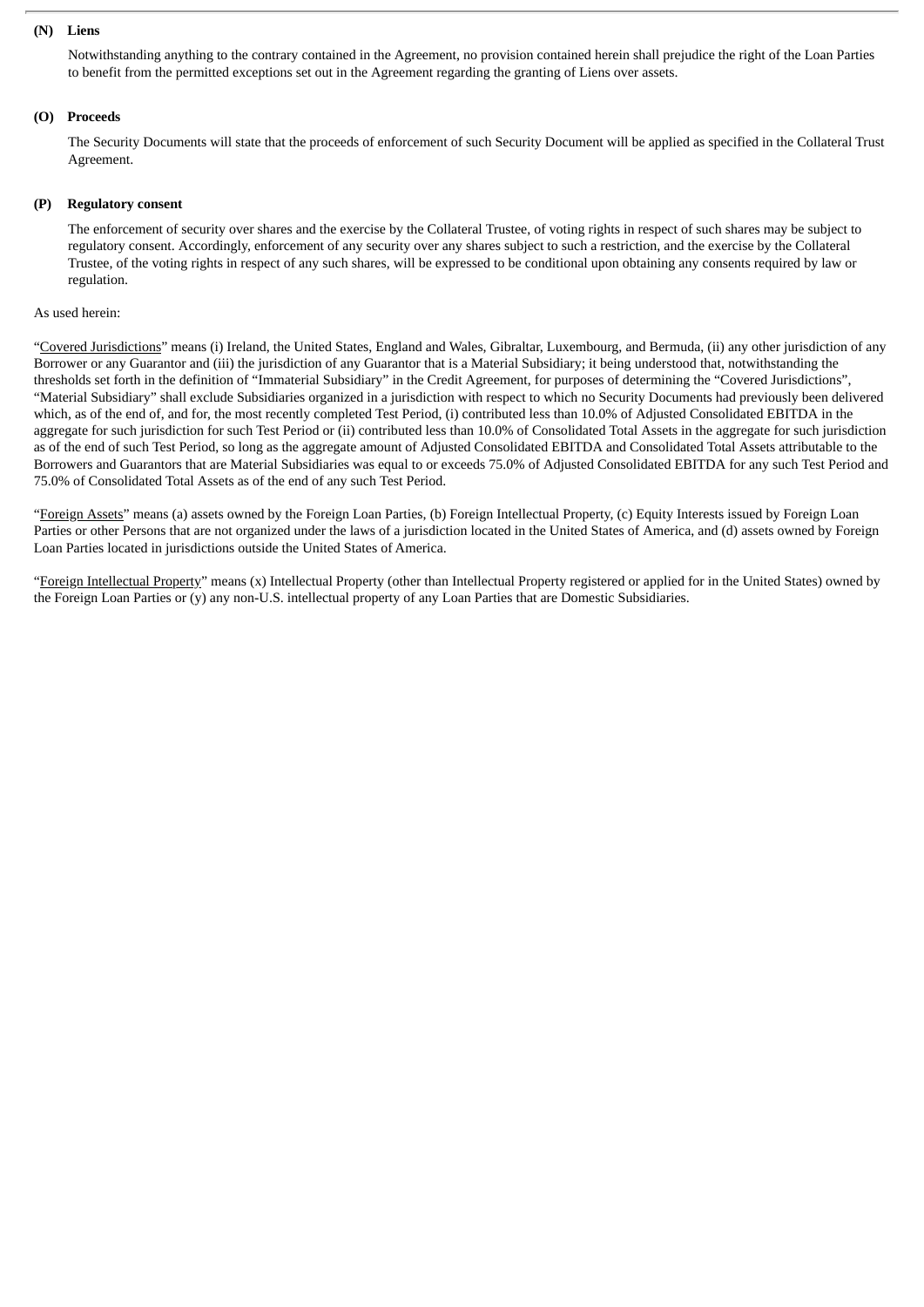### **[FORM OF FACE OF NOTE]**

[Global Notes Legend]

UNLESS THIS CERTIFICATE IS PRESENTED BY AN AUTHORIZED REPRESENTATIVE OF THE DEPOSITORY TRUST COMPANY, A NEW YORK CORPORATION ("DTC"), NEW YORK, NEW YORK, TO THE ISSUER OR ITS AGENT FOR REGISTRATION OF TRANSFER, EXCHANGE OR PAYMENT, AND ANY CERTIFICATE ISSUED IS REGISTERED IN THE NAME OF CEDE & CO. OR SUCH OTHER NAME AS IS REQUESTED BY AN AUTHORIZED REPRESENTATIVE OF DTC (AND ANY PAYMENT IS MADE TO CEDE & CO., OR TO SUCH OTHER ENTITY AS IS REQUESTED BY AN AUTHORIZED REPRESENTATIVE OF DTC), ANY TRANSFER, PLEDGE OR OTHER USE HEREOF FOR VALUE OR OTHERWISE BY OR TO ANY PERSON IS WRONGFUL INASMUCH AS THE REGISTERED OWNER HEREOF, CEDE & CO., HAS AN INTEREST HEREIN.

TRANSFERS OF THIS GLOBAL NOTE SHALL BE LIMITED TO TRANSFERS IN WHOLE, BUT NOT IN PART, TO DTC, TO NOMINEES OF DTC OR TO A SUCCESSOR THEREOF OR SUCH SUCCESSOR'S NOMINEE AND TRANSFERS OF PORTIONS OF THIS GLOBAL NOTE SHALL BE LIMITED TO TRANSFERS MADE IN ACCORDANCE WITH THE RESTRICTIONS SET FORTH IN THE INDENTURE REFERRED TO ON THE REVERSE HEREOF.

[Restricted Notes Legend for Notes Offered in Reliance on Regulation S]

BY ITS ACQUISITION HEREOF, THE HOLDER HEREOF REPRESENTS THAT IT IS NOT A U.S. PERSON NOR IS IT PURCHASING FOR THE ACCOUNT OF A U.S. PERSON AND IS ACQUIRING THIS SECURITY IN AN OFFSHORE TRANSACTION IN ACCORDANCE WITH REGULATION S UNDER THE SECURITIES ACT.

#### [Restricted Notes Legend]

THIS SECURITY HAS NOT BEEN REGISTERED UNDER THE SECURITIES ACT, OR THE SECURITIES LAWS OF ANY STATE OR OTHER JURISDICTION. NEITHER THIS SECURITY NOR ANY INTEREST OR PARTICIPATION HEREIN MAY BE REOFFERED, SOLD, ASSIGNED, TRANSFERRED, PLEDGED, ENCUMBERED OR OTHERWISE DISPOSED OF IN THE ABSENCE OF SUCH REGISTRATION OR UNLESS SUCH TRANSACTION IS EXEMPT FROM, OR NOT SUBJECT TO, SUCH REGISTRATION. THE HOLDER OF THIS SECURITY, BY ITS ACCEPTANCE HEREOF, AGREES ON ITS OWN BEHALF AND ON BEHALF OF ANY INVESTOR ACCOUNT FOR WHICH IT HAS PURCHASED SECURITIES, TO OFFER, SELL OR OTHERWISE TRANSFER SUCH SECURITY, PRIOR TO THE DATE (THE "RESALE RESTRICTION TERMINATION DATE") THAT IS, IN THE CASE OF RULE 144A NOTES, ONE YEAR AFTER THE LATER OF THE ORIGINAL ISSUE DATE HEREOF, THE ORIGINAL ISSUE DATE OF THE ISSUANCE OF ANY ADDITIONAL NOTES AND THE LAST DATE ON WHICH THE ISSUER OR ANY AFFILIATE OF THE ISSUER WAS THE OWNER OF THIS SECURITY (OR ANY PREDECESSOR OF SUCH SECURITY), OR, IN THE CASE OF REGULATION S NOTES, 40 DAYS AFTER THE LATER OF THE ORIGINAL ISSUE DATE HEREOF AND THE DATE ON WHICH THIS SECURITY (OR ANY PREDECESSOR OF SUCH SECURITY) WAS FIRST OFFERED TO PERSONS OTHER THAN DISTRIBUTORS (AS DEFINED IN RULE 902 OF REGULATION S) IN RELIANCE ON REGULATION S, ONLY (A) TO THE ISSUER OR ANY SUBSIDIARY THEREOF, (B) PURSUANT TO A REGISTRATION STATEMENT THAT HAS BEEN DECLARED EFFECTIVE UNDER THE SECURITIES ACT, (C) FOR SO LONG AS THE SECURITIES ARE ELIGIBLE FOR RESALE PURSUANT TO RULE 144A UNDER THE SECURITIES ACT ("RULE 144A"), TO A PERSON IT REASONABLY BELIEVES IS A "QUALIFIED INSTITUTIONAL BUYER" AS DEFINED IN RULE 144A THAT PURCHASES FOR ITS OWN ACCOUNT OR FOR THE ACCOUNT OF A QUALIFIED INSTITUTIONAL BUYER TO WHOM NOTICE IS GIVEN THAT

Exhibit A-1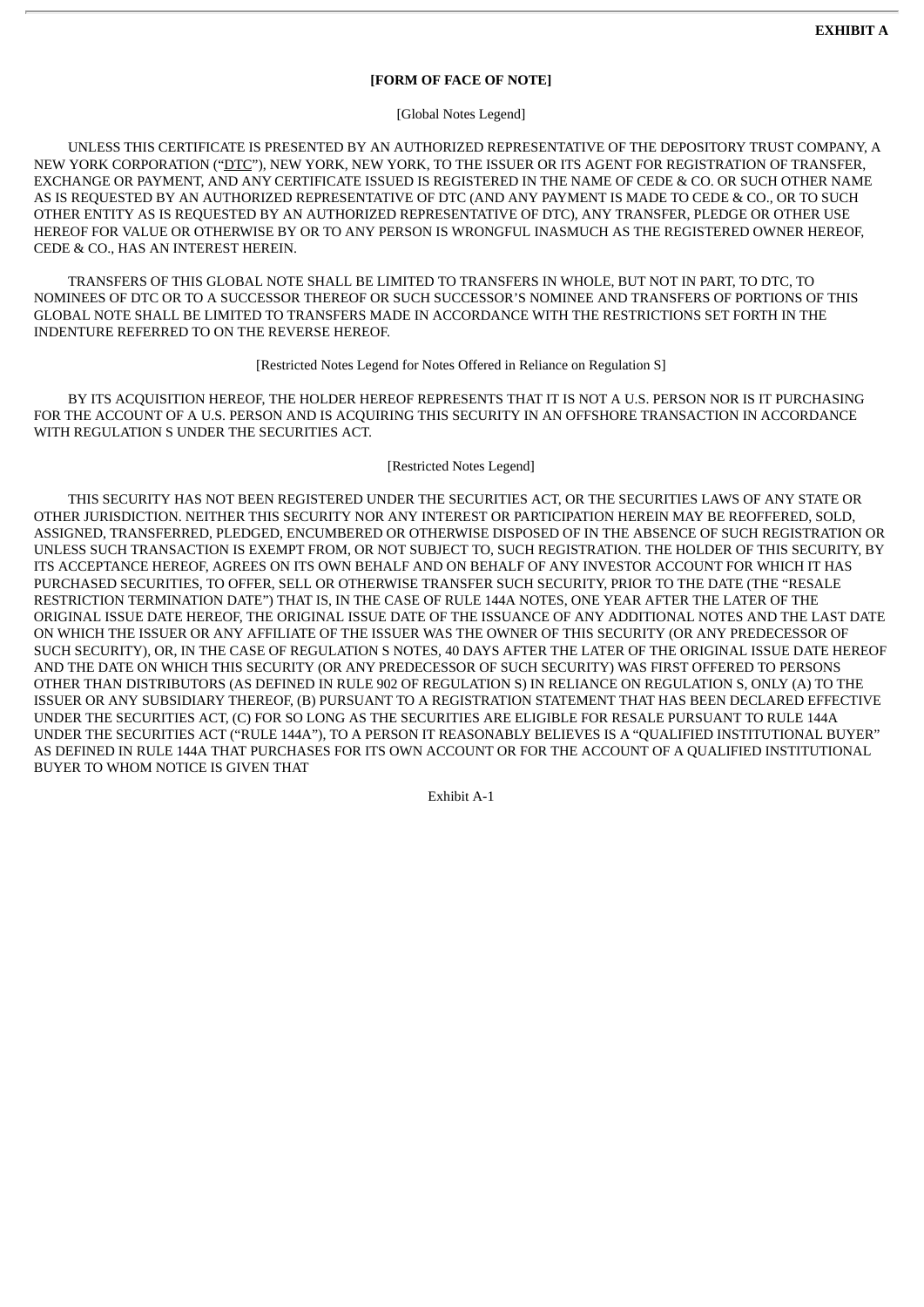THE TRANSFER IS BEING MADE IN RELIANCE ON RULE 144A, (D) PURSUANT TO OFFERS AND SALES TO NON-U.S. PERSONS THAT OCCUR OUTSIDE THE UNITED STATES WITHIN THE MEANING OF REGULATION S UNDER THE SECURITIES ACT, OR (E) PURSUANT TO ANOTHER AVAILABLE EXEMPTION FROM THE REGISTRATION REQUIREMENTS OF THE SECURITIES ACT, SUBJECT TO THE ISSUER'S AND THE TRUSTEE'S RIGHT PRIOR TO ANY SUCH OFFER, SALE OR TRANSFER PURSUANT TO CLAUSES (D) OR (E) TO REQUIRE THE DELIVERY OF AN OPINION OF COUNSEL, CERTIFICATION AND/ OR OTHER INFORMATION SATISFACTORY TO EACH OF THEM. THIS LEGEND WILL BE REMOVED UPON THE REQUEST OF THE HOLDER AFTER THE RESALE RESTRICTION TERMINATION DATE.

#### [Definitive Notes Legend]

IN CONNECTION WITH ANY TRANSFER, THE HOLDER WILL DELIVER TO THE REGISTRAR AND TRANSFER AGENT SUCH CERTIFICATES AND OTHER INFORMATION AS SUCH TRANSFER AGENT MAY REASONABLY REQUIRE TO CONFIRM THAT THE TRANSFER COMPLIES WITH THE FOREGOING RESTRICTIONS.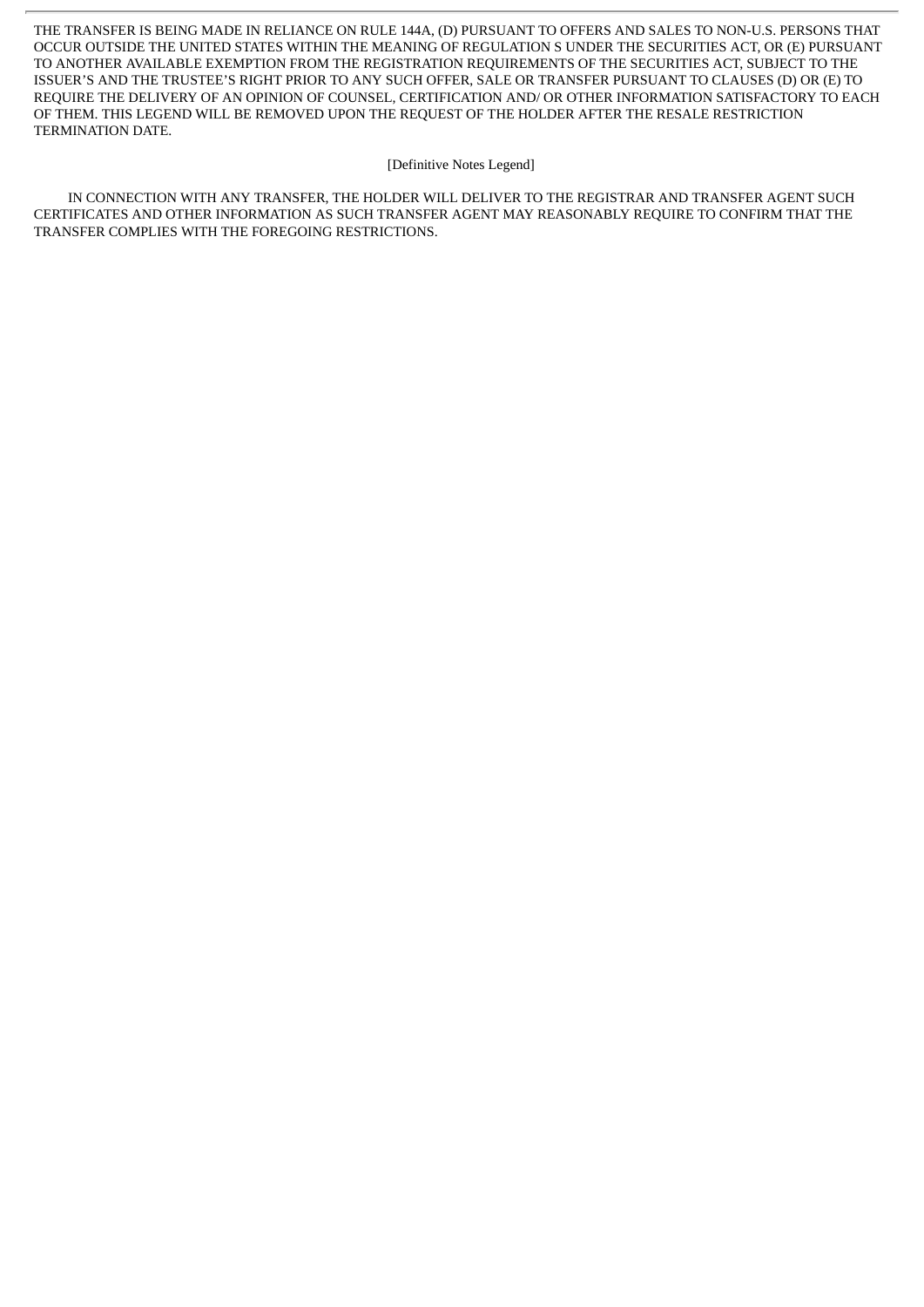### **[FORM OF INITIAL NOTE]**

### JAZZ SECURITIES DESIGNATED ACTIVITY COMPANY

## No. [ ] [144A CUSIP No. 47216F AA5 144A ISIN No. US47216FAA57]

[REG S CUSIP No. G50882 AA0 REG S ISIN No. USG50882AA08]

\$[ ]

4.375% Senior Note due 2029

The Issuer promises to pay to Cede & Co., or registered assigns, the principal sum set forth on the Schedule of Increases or Decreases in Global Note attached hereto on January 15, 2029.

Interest Payment Dates: January 15 and July 15, commencing January 15, 2022.

Record Dates: January 1 and July 1

Additional provisions of this Note are set forth on the other side of this Note.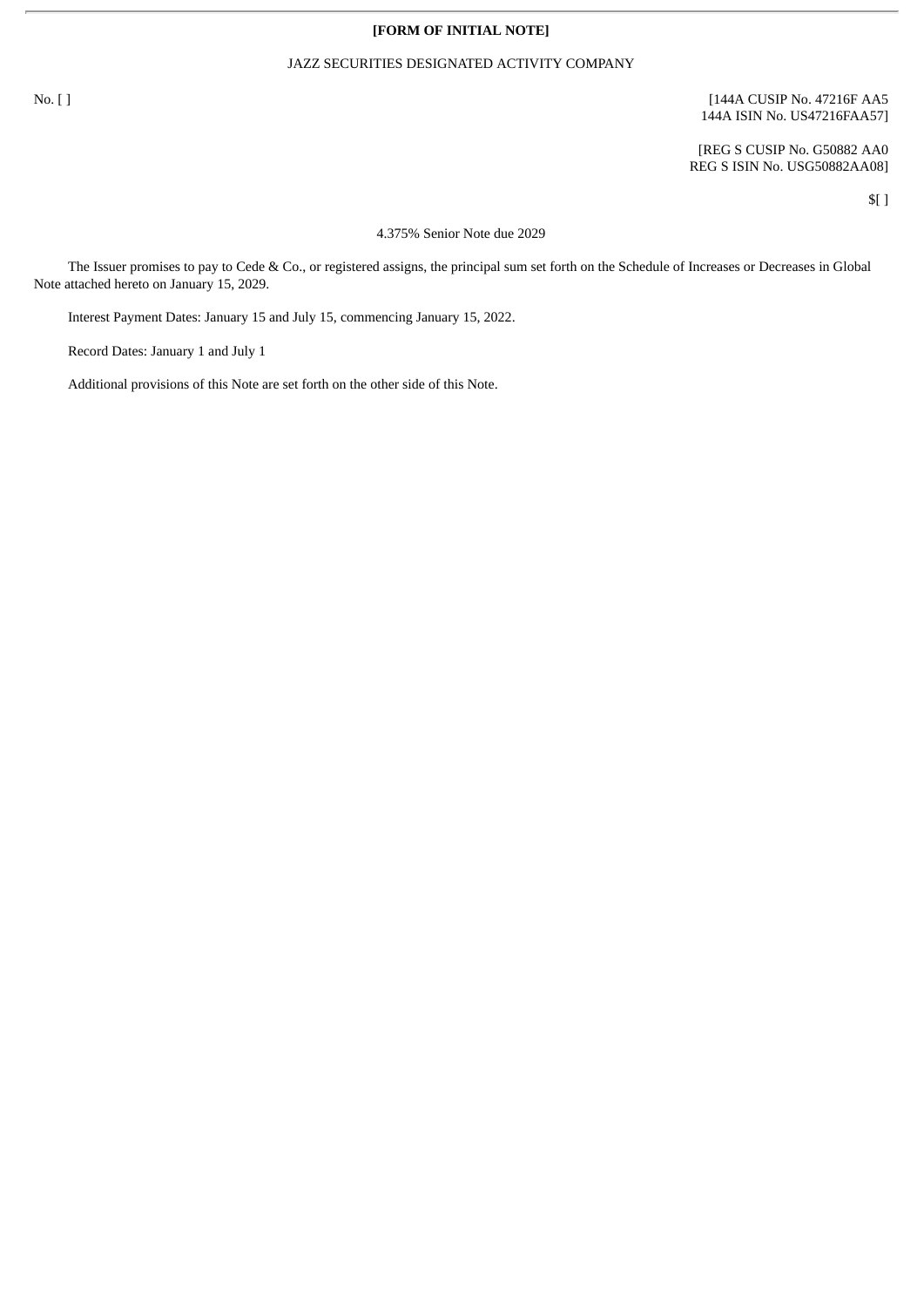IN WITNESS WHEREOF, the parties have caused this instrument to be duly executed.

JAZZ SECURITIES DESIGNATED ACTIVITY **COMPANY** 

By:

Name: Title:

Dated:

U.S. BANK NATIONAL ASSOCIATION

By:

Authorized Signatory

Dated:

\*/ If the Note is to be issued in global form, add the Global Notes Legend and the attachment from Exhibit A captioned "TO BE ATTACHED TO GLOBAL NOTES - SCHEDULE OF INCREASES OR DECREASES IN GLOBAL NOTE."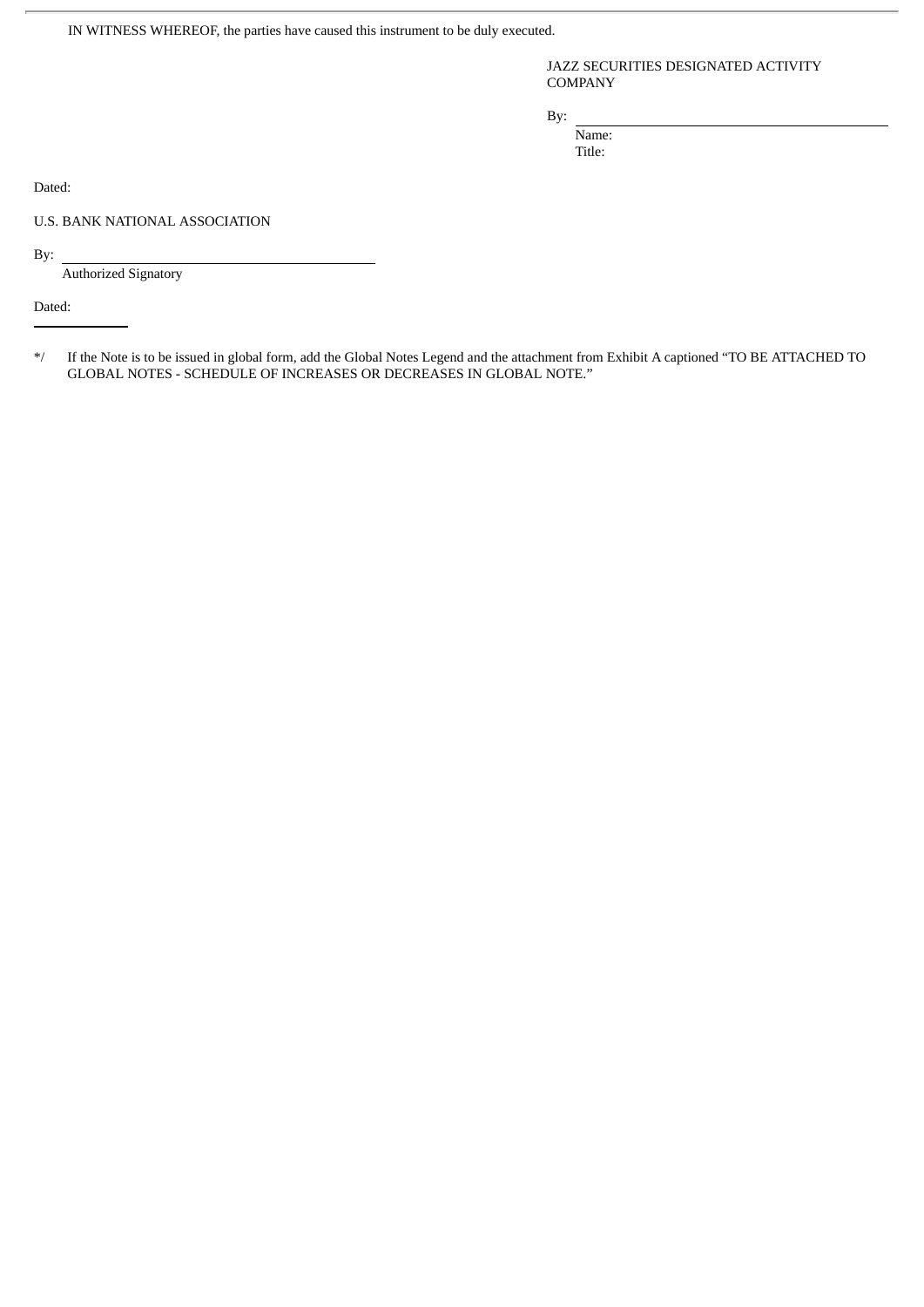## **[FORM OF REVERSE SIDE OF INITIAL NOTE]**

4.375% Senior Secured Note Due 2029

#### 1. Interest

The Issuer promises to pay interest on the principal amount of this Note at the rate per annum shown above. The Issuer shall pay interest semiannually on January 15 and July 15 of each year (each an "Interest Payment Date"), commencing January 15, 2022. Interest on the Notes shall accrue from the most recent date to which interest has been paid or duly provided for or, if no interest has been paid or duly provided for, from April 29, 2021, until the principal hereof is due. Interest shall be computed on the basis of a 360-day year comprised of twelve 30-day months. The Issuer shall pay interest on overdue principal at the rate borne by the Notes, and it shall pay interest on overdue installments of interest at the same rate to the extent lawful.

## 2. Method of Payment

The Issuer shall pay interest on the Notes (except defaulted interest) to the Persons who are registered holders at the close of business on January 1or July 1 (each a "Record Date") immediately preceding the Interest Payment Date even if Notes are canceled after the Record Date and on or before the Interest Payment Date (whether or not a Business Day). Holders must surrender Notes to the Paying Agent to collect principal payments. The Issuer shall pay principal, premium, if any, and interest in money of the United States of America that at the time of payment is legal tender for payment of public and private debts. Payments in respect of the Notes represented by a Global Note (including principal, premium, if any, and interest) shall be made by wire transfer of immediately available funds to the accounts specified by The Depository Trust Company or any successor depository. The Issuer shall make all payments in respect of a certificated Note (including principal, premium, if any, and interest) at the office of the Paying Agent, except that, at the option of the Issuer, payment of interest may be made by mailing a check to the registered address of each holder thereof; *provided*, *however*, that payments on the Notes may also be made, in the case of a holder of at least \$1,000,000 aggregate principal amount of Notes, by wire transfer to a U.S. dollar account maintained by the payee with a bank in the United States if such holder elects payment by wire transfer by giving written notice to the Trustee or Paying Agent to such effect designating such account no later than 30 days immediately preceding the relevant due date for payment (or such other date as the Trustee may accept in its discretion).

#### 3. Paying Agent and Registrar

Initially, U.S. Bank National Association, as trustee under the Indenture (the "Trustee"), will act as Paying Agent and Registrar. The Issuer may remove any Registrar or Paying Agent upon written notice to such Registrar or Paying Agent and to the Trustee; *provided*, *however*, that no such removal shall become effective until (i) if applicable, acceptance of an appointment by a successor Registrar or Paying Agent, as the case may be, as evidenced by an appropriate agreement entered into by the Issuer and such successor Registrar or Paying Agent, as the case may be, and delivered to the Trustee or (ii) notification to the Trustee that the Trustee shall serve as Registrar or Paying Agent until the appointment of a successor in accordance with clause (i) above. The Issuer, so long as it is organized in the United States, or any of its Subsidiaries organized in the United States may act as Paying Agent or Registrar.

#### 4. Indenture

The Issuer issued the Notes under an Indenture, dated as of April 29, 2021 (the "Indenture"), by and among the Issuer, the Guarantors, the Trustee and the Collateral Trustee. Capitalized terms used herein are used as defined in the Indenture, unless otherwise indicated. The terms of the Notes include those stated in the Indenture. The Notes are subject to all terms and provisions of the Indenture, and the holders (as defined in the Indenture) are referred to the Indenture for a statement of such terms and provisions. If and to the extent that any provision of the Notes limits, qualifies or conflicts with a provision of the Indenture, such provision of the Indenture shall control.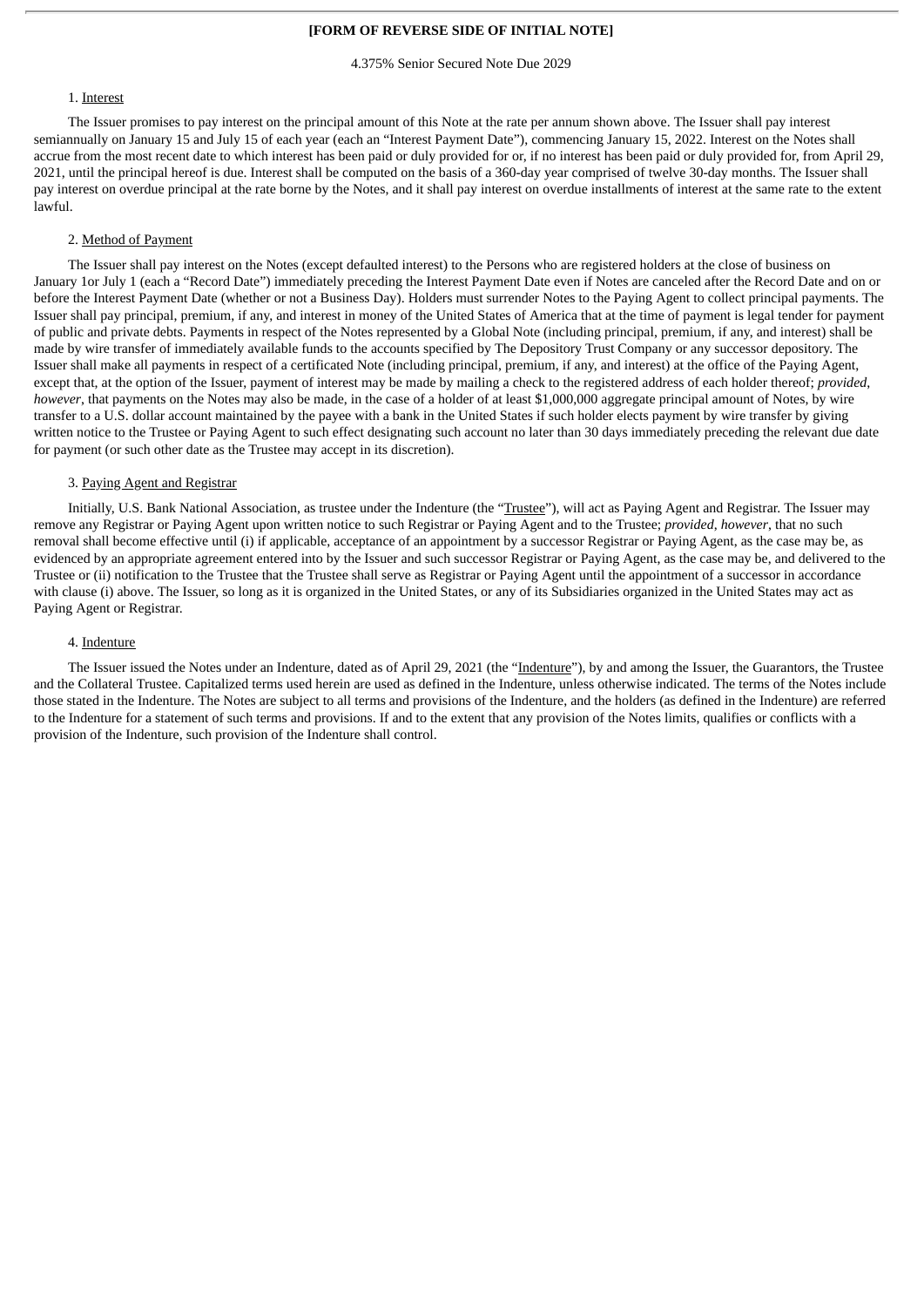The Notes are the unsubordinated obligations of the Issuer and Guarantors, secured by Liens on the Collateral, in each case to the extent set forth in the Indenture and the Collateral Documents. This Note is one of the Initial Notes referred to in the Indenture. The Notes include the Initial Notes and any Additional Notes. The Initial Notes and any Additional Notes shall be treated as a single class of securities for all purposes under the Indenture, including, without limitation, waivers, amendments, redemptions and offers to purchase; *provided* that if the Additional Notes are not fungible with the Initial Notes for U.S. federal income tax purposes, the Additional Notes will have a separate CUSIP number, if applicable. The Indenture imposes certain limitations on the ability of Parent and its Restricted Subsidiaries to, among other things, make certain Investments and other Restricted Payments, Incur Indebtedness, enter into consensual restrictions upon the payment of certain dividends and distributions, enter into or permit certain transactions with Affiliates, create or Incur Liens and make Asset Sales. The Indenture also imposes limitations on the ability of the Issuer and each Guarantor to consolidate or merge with or into any other Person or convey, transfer or lease all or substantially all of its property.

The Guarantors (including each Wholly Owned Restricted Subsidiary of Parent that is required to guarantee the Guaranteed Obligations pursuant to Section 4.11 of the Indenture) shall jointly and severally guarantee the Guaranteed Obligations pursuant to the terms of the Indenture.

## 5. Redemption

On or after July 15, 2024, the Issuer may redeem the Notes at its option, in whole at any time or in part from time to time, upon not less than 15 days' nor more than 60 days' prior notice mailed by the Issuer by first-class mail, or delivered electronically if the Notes are held by DTC, to each holder's registered address and upon not less than 15 days' nor more than 60 days' prior written notice to the Trustee (or such shorter period as may be agreed by the Trustee), at (i) the following redemption prices (expressed as a percentage of principal amount), *plus* (ii) accrued and unpaid interest to, but excluding, the redemption date (subject to the right of holders of record on the relevant Record Date to receive interest due on the relevant Interest Payment Date), if redeemed during the 12-month period commencing on July 15 of the years set forth below:

| <b>Period</b>       | <b>Redemption Price</b> |
|---------------------|-------------------------|
| 2024                | 102.188%                |
| 2025                | 101.094%                |
| 2026 and thereafter | 100.000%                |

In addition, prior to July 15, 2024, the Issuer may redeem the Notes at its option, in whole at any time or in part from time to time, upon not less than 15 days' nor more than 60 days' prior notice mailed by the Issuer by first-class mail, or delivered electronically if the Notes are held by DTC, to each holder's registered address and upon not less than 15 days' nor more than 60 days' prior written notice to the Trustee (or such shorter period as may be agreed by the Trustee), at (i) a redemption price equal to 100% of the principal amount of the Notes redeemed *plus* the Applicable Premium *plus* (ii) accrued and unpaid interest to, but excluding, the applicable redemption date (subject to the right of holders of record on the relevant Record Date to receive interest due on the relevant Interest Payment Date).

In addition, during each of the first three consecutive twelve-month periods beginning on the Issue Date, the Issuer may redeem up to 10% of the original aggregate principal amount of the Notes, upon not less than 15 days' nor more than 60 days' prior notice mailed by the Issuer by first-class mail, or delivered electronically if the Notes are held by DTC, to each holder's registered address and upon not less than 15 days' nor more than 60 days' prior written notice to the Trustee (or such shorter period as may be agreed by the Trustee), at a redemption price of 103% of the principal amount of such Notes, plus accrued and unpaid interest, if any, to, but excluding, the applicable redemption date, subject to the rights of holders of record on the relevant record date to receive interest due on the relevant interest payment date that is on or prior to the applicable redemption date.

Notwithstanding the foregoing, at any time and from time to time on or prior to July 15, 2024, the Issuer may redeem in the aggregate up to 40% of the original aggregate principal amount of the Notes (calculated after giving effect to any issuance of Additional Notes) with the net cash proceeds of one or more Equity Offerings (1) by Parent or (2) by any direct or indirect parent of Parent to the extent the net cash proceeds thereof are contributed to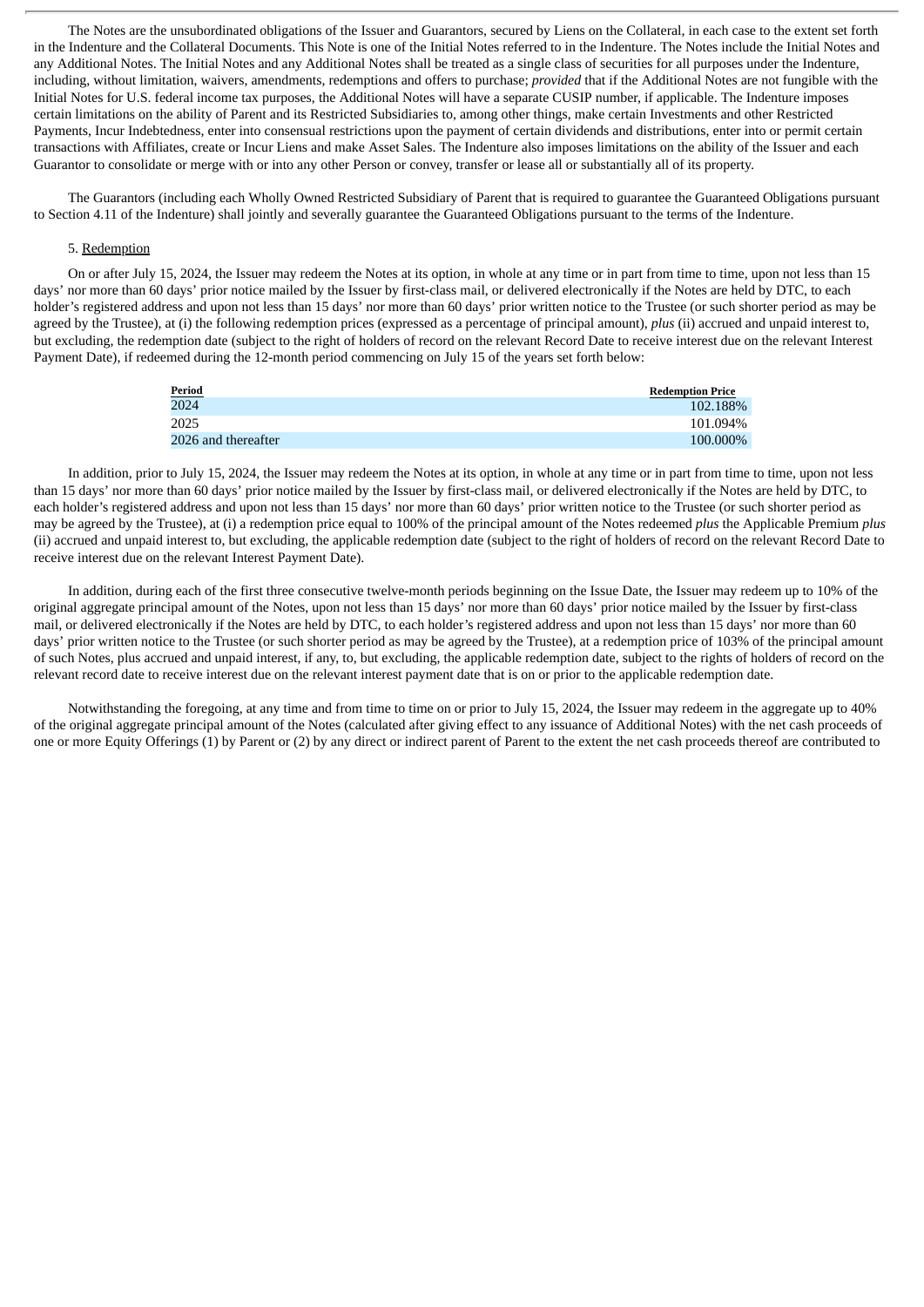the common equity capital of Parent or used to purchase Capital Stock (other than Disqualified Stock) of Parent, at (i) a redemption price of 104.375% of the principal amount of the Notes, *plus* (ii) accrued and unpaid interest to, but excluding, the redemption date (subject to the right of holders of record on the relevant Record Date to receive interest due on the relevant Interest Payment Date); *provided*, *however*, that at least 50% of the original aggregate principal amount of the Notes (calculated after giving effect to any issuance of Additional Notes) must remain outstanding after each such redemption; *provided*, *further*, that such redemption shall occur within 180 days after the date on which any such Equity Offering is consummated upon not less than 15 days' nor more than 60 days' prior notice mailed, or delivered electronically if the Notes are held by DTC, by the Issuer to each holder of Notes and upon not less than 15 days' nor more than 60 days' prior written notice to the Trustee (or such shorter period as may be agreed by the Trustee) and otherwise in accordance with the procedures set forth in the Indenture.

Notice of any redemption upon any Equity Offering may be given prior to the completion thereof. In addition, any redemption described above or notice thereof may, at the Issuer's discretion, be subject to one or more conditions precedent, including, but not limited to, completion of the related Equity Offering in the case of a redemption upon completion of an Equity Offering. The Issuer may provide in such notice that payment of the redemption price and the performance of the Issuer's obligations with respect to such redemption may be performed by another Person.

If holders of not less than 90% in aggregate principal amount of the outstanding Notes validly tender and do not withdraw such Notes in a Change of Control Offer and the Issuer, or any third party making a Change of Control Offer in lieu of the Issuer as described above, purchases all of the Notes validly tendered and not withdrawn by such holders in accordance with Section 4.08 of the Indenture, the Issuer or such third party will have the right, upon not less than 15 days' nor more than 60 days' prior notice, but not more than 30 days following such purchase pursuant to the Change of Control Offer, to redeem all Notes that remain outstanding following such purchase at a price in cash equal to 101% of the principal amount thereof plus accrued and unpaid interest to but excluding the date of redemption.

The Issuer may, at its option, redeem, upon not less than 15 days' nor more than 60 days' prior notice mailed by the Issuer by first-class mail, or delivered electronically if the Notes are held by DTC, to each holder's registered address and upon not less than 15 days' nor more than 60 days' prior written notice to the Trustee (or such shorter period as may be agreed by the Trustee), all (but not less than all) of the Notes then outstanding, at 100% of the principal amount of the Notes, plus accrued and unpaid interest to, but excluding, the applicable redemption date (subject to the right of the holders of record on the relevant record date to receive interest due on the relevant interest payment date), and all Additional Amounts, if any, then due and which shall become due on the applicable redemption date as a result of the redemption or otherwise if, as a result of any change in, or amendment to, the laws or treaties (or any regulations or rulings of the Relevant Taxing Jurisdiction promulgated under such laws or treaties) of a Relevant Taxing Jurisdiction, or the official interpretation, administration or application thereof (including by virtue of a holding, judgment or order by a court of competent jurisdiction), which change or amendment is first publicly announced and becomes effective on or after the Issue Date (or, if the Relevant Taxing Jurisdiction became a Relevant Taxing Jurisdiction on a date after the Issue Date, after such later date) (each of the foregoing changes or amendments, a "Change in Tax Law"), the Issuer is, or on the next interest payment date in respect of the Notes would be, required to pay any Additional Amounts, and such obligation to pay Additional Amounts cannot be avoided by taking commercially reasonable measures available to the Issuer (including, for the avoidance of doubt, the appointment of a new paying agent); provided that changing the Issuer's, Guarantors' and/or any of their Affiliates' jurisdiction of incorporation shall not qualify as a commercially reasonable measure for purposes of this paragraph. Notwithstanding the foregoing, no such notice of redemption will be given (a) earlier than 90 days prior to the earliest date on which the Issuer would be obligated to pay such Additional Amounts as a result of a Change in Tax Law and (b) unless, at the time such notice is given, such obligation to pay Additional Amounts remains in effect. Prior to any redemption of Notes pursuant to the preceding paragraph, the Issuer shall deliver to the Trustee, in addition to any other documents required under the Indenture, (i) an Officer's Certificate stating that the Issuer cannot avoid the payment of Additional Amounts by taking reasonable measures and setting forth a statement of facts showing that the conditions precedent to the right of redemption have occurred and (ii) an opinion of independent tax counsel of recognized standing qualified under the laws of the applicable Relevant Taxing Jurisdiction reasonably acceptable to the Trustee to the effect that as a result of a Change in Tax Law, the Issuer has or will become obligated to pay Additional Amounts (which opinion, for the avoidance of doubt, shall not be required to include an opinion as to whether commercially reasonable efforts could have been undertaken by the Issuer to avoid the otherwise applicable obligation to pay Additional Amounts). The Trustee shall be entitled to rely on such Officer's Certificate and Opinion of Counsel as sufficient evidence of the satisfaction of the conditions precedent described above, without further inquiry, in which event it will be conclusive and binding on the holders.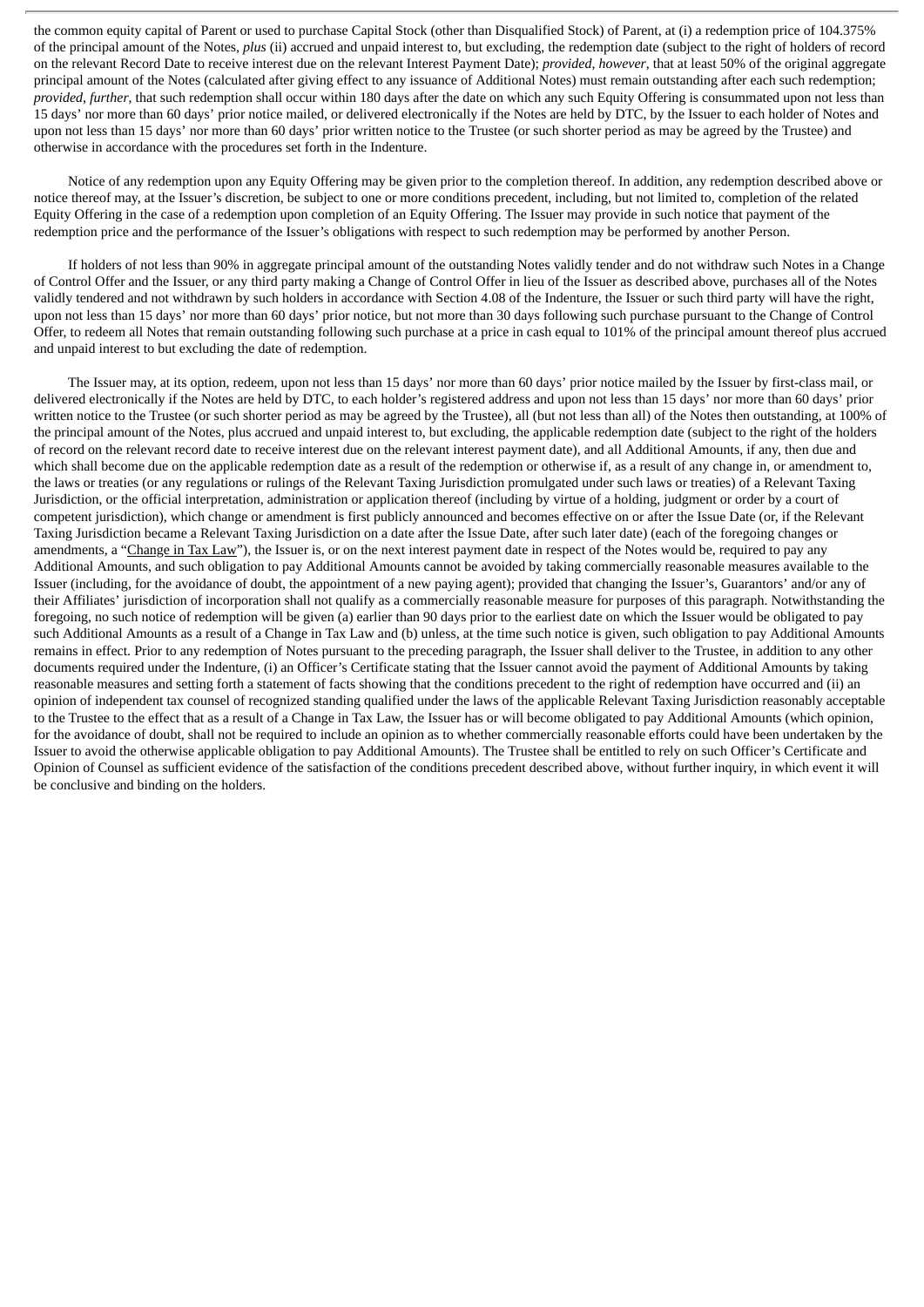## 6. [Intentionally Omitted]

### 7. Mandatory Redemption

Except as set forth in Section 3.09 of the Indenture, the Issuer will not be required to make any mandatory redemption or sinking fund payments with respect to the Notes.

### 8. Notice of Redemption

Notices of redemption will be mailed (or caused to be mailed) by first-class mail, or delivered electronically if the Notes are held by DTC, at least 15 but not more than 60 days before the redemption date, to each holder of Notes to be redeemed at its registered address (with a copy to the Trustee), except that redemption notices may be mailed or otherwise delivered more than 60 days prior to the redemption date if the notice is issued in connection with a defeasance of the Notes or a satisfaction and discharge of the Indenture pursuant to Article VIII thereof. On and after the redemption date, interest shall cease to accrue on Notes or portions thereof called for redemption so long as the Issuer has deposited with the Paying Agent funds sufficient to pay the principal of, plus accrued and unpaid interest on, the Notes to be redeemed.

#### 9. Repurchase of Notes at the Option of the Holders upon Change of Control and Asset Sales

Upon the occurrence of a Change of Control Triggering Event, each holder shall have the right, subject to certain conditions specified in the Indenture, to require the Issuer to repurchase all or any part of such holder's Notes at a purchase price in cash equal to 101% of the principal amount thereof, plus accrued and unpaid interest, if any, to, but excluding, the date of repurchase (subject to the right of the holders of record on the relevant Record Date to receive interest due on the relevant Interest Payment Date), as provided in, and subject to the terms of, the Indenture. In accordance with Section 4.06 of the Indenture, the Issuer will be required to offer to purchase Notes upon the occurrence of certain events.

### 10. [Intentionally Omitted]

## 11. Denominations; Transfer; Exchange

The Notes are in registered form, without coupons, in denominations of \$200,000 principal amount and integral multiples of \$1,000 in excess thereof. A holder shall register the transfer of or exchange of the Notes in accordance with the Indenture. Upon any registration of transfer or exchange, the Registrar and the Trustee may require a holder, among other things, to furnish appropriate endorsements and transfer documents and the Issuer may require a holder to pay any taxes required by law or permitted by the Indenture. The Issuer shall not be required to make, and the Registrar need not register, transfers or exchanges of any Notes selected for redemption (except, in the case of a Note to be redeemed in part, the portion thereof not to be redeemed) or of any Notes for a period of 15 days before the mailing of a notice of redemption of Notes to be redeemed.

### 12. Persons Deemed Owners

The registered holder of this Note shall be treated as the owner of it for all purposes.

### 13. Unclaimed Money

Subject to any applicable abandoned property law, the Trustee and each Paying Agent shall pay to the Issuer upon written request any money held by them for the payment of principal or interest that remains unclaimed for two years, and, thereafter, holders entitled to the money must look to the Issuer for payment as general creditors, and the Trustee and each Paying Agent shall have no further liability with respect to such monies.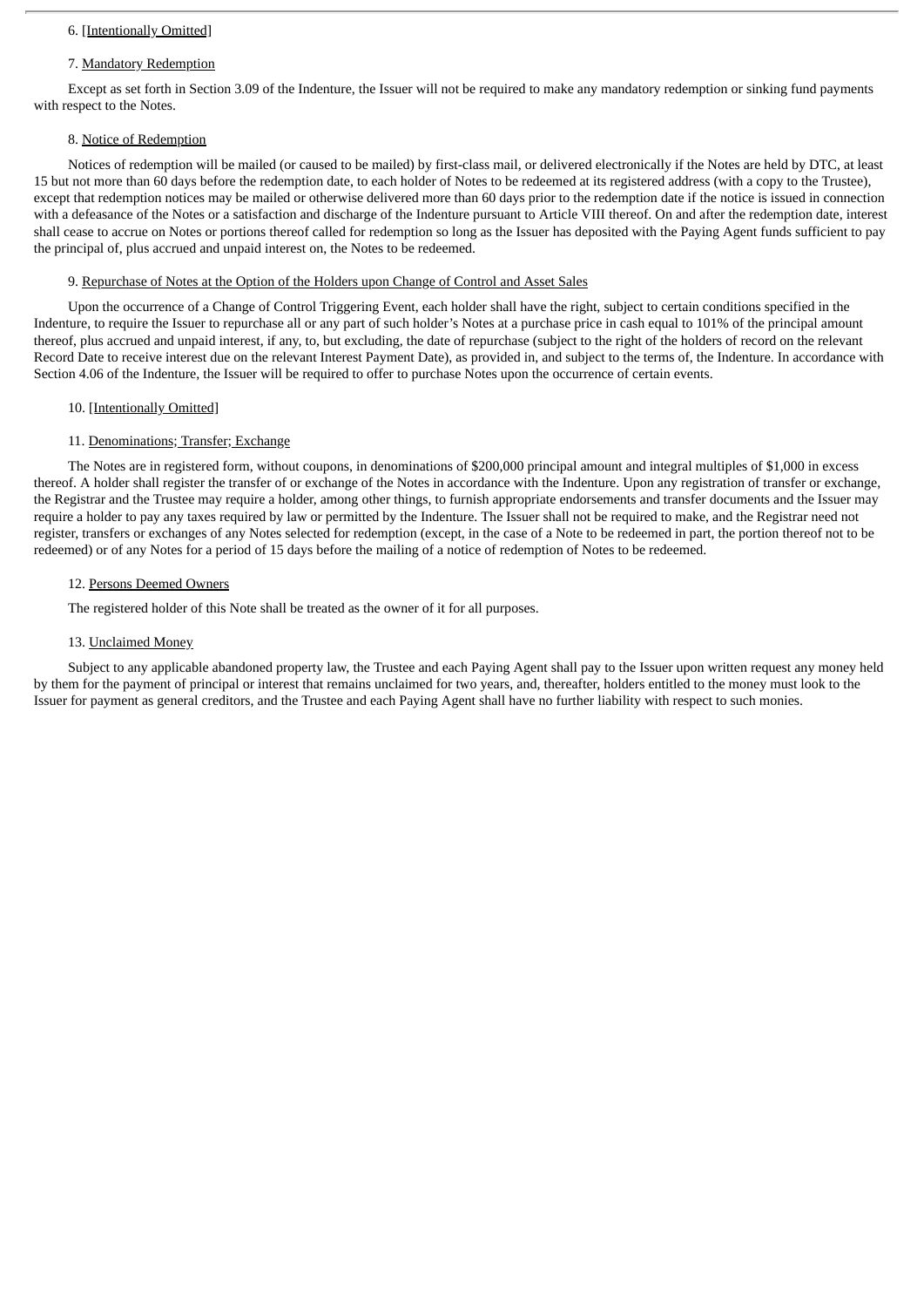#### 14. Discharge and Defeasance

Subject to certain conditions, the Issuer at any time may terminate some of or all its obligations under the Notes and the Indenture if the Issuer deposits with the Trustee cash in U.S. dollars or U.S. Government Obligations sufficient to pay the principal of and premium (if any) and interest on the Notes when due at maturity or redemption, as the case may be.

### 15. Amendment; Waiver

Subject to certain exceptions set forth in the Indenture, (i) the Indenture, the Notes, the Guarantees and the Collateral Documents may be amended with the consent of the holders of a majority in principal amount of the Notes then outstanding and (ii) any past default or compliance with any provisions may be waived with the consent of the holders of a majority in principal amount of the Notes then outstanding.

The Issuer, the Trustee and (only to the extent directly affected) the Collateral Trustee may amend the Indenture, the Notes, or the Guarantees, and the Issuer and the Collateral Trustee may amend the Collateral Documents, in each case without notice to or the consent of any holder (i) to cure any ambiguity, omission, mistake, defect or inconsistency; (ii) to provide for the assumption by a Successor Company (with respect to the Issuer) of the obligations of the Issuer under the Indenture and the Notes; (iii) to provide for the assumption by a Successor Person (with respect to any Guarantor), of the obligations of a Guarantor, under the Indenture and its Guarantee; (iv) to provide for uncertificated Notes in addition to or in place of certificated Notes, *provided*, *however*, that the uncertificated Notes are issued in registered form for purposes of Section 163(f) of the Code, or in a manner such that the uncertificated Notes are described in Section 163(f)(2)(B) of the Code; (v) to add a Guarantee or collateral with respect to the Notes; (vi) to secure the Notes; (vii) to release a Guarantee or collateral as permitted by the Indenture; (viii) to add to the covenants of the Issuer for the benefit of the holders or to surrender any right or power conferred upon the Issuer; (ix) to add to the covenants of Parent for the benefit of the holders or to surrender any right or power conferred upon Parent; (x) to include parallel debt provisions; (xi) to make any change that does not adversely affect the rights of any holder in any material respect; (xii) to conform the text of the Indenture, Guarantees, the Notes or the Collateral Documents to any provision of the "Description of the Notes" in the Offering Memorandum to the extent that such provision in the "Description of the Notes" was intended by the Issuer to be a verbatim recitation of a provision in the Indenture, Guarantees, the Notes or the Collateral Documents, as applicable, as stated in an Officer's Certificate of the Issuer; or (xiii) to make changes to the Indenture to provide for the issuance of Additional Notes. In addition, the Collateral Trustee and the Issuer may amend the Collateral Documents to provide for the addition of any creditors to such agreements to the extent a pari passu lien or junior lien for the benefit of such creditor is permitted by the terms of the Indenture.

### 16. Defaults and Remedies

If an Event of Default (other than an Event of Default specified in Section 6.01(f) or (g) of the Indenture with respect to Parent) occurs and is continuing, the Trustee by notice to Parent or the holders of at least 25% in principal amount of outstanding Notes by notice to Parent (with a copy to the Trustee) may declare the principal of, premium, if any, and accrued but unpaid interest on all the Notes to be due and payable. Upon such a declaration, such principal and interest will be due and payable immediately. If an Event of Default specified in Section  $6.01(f)$  or  $(g)$  of the Indenture with respect to Parent occurs, the principal of, premium, if any, and interest on all the Notes will become immediately due and payable without any declaration or other act on the part of the Trustee or any holders. The holders of a majority in principal amount of outstanding Notes may rescind any such acceleration with respect to the Notes and its consequences if:

(a) all existing Events of Default, other than the nonpayment of the principal of, premium, if any, and interest on the Notes that have become due solely by the declaration of acceleration, have been cured or waived; and

(b) the rescission would not conflict with any judgment or decree of a court of competent jurisdiction.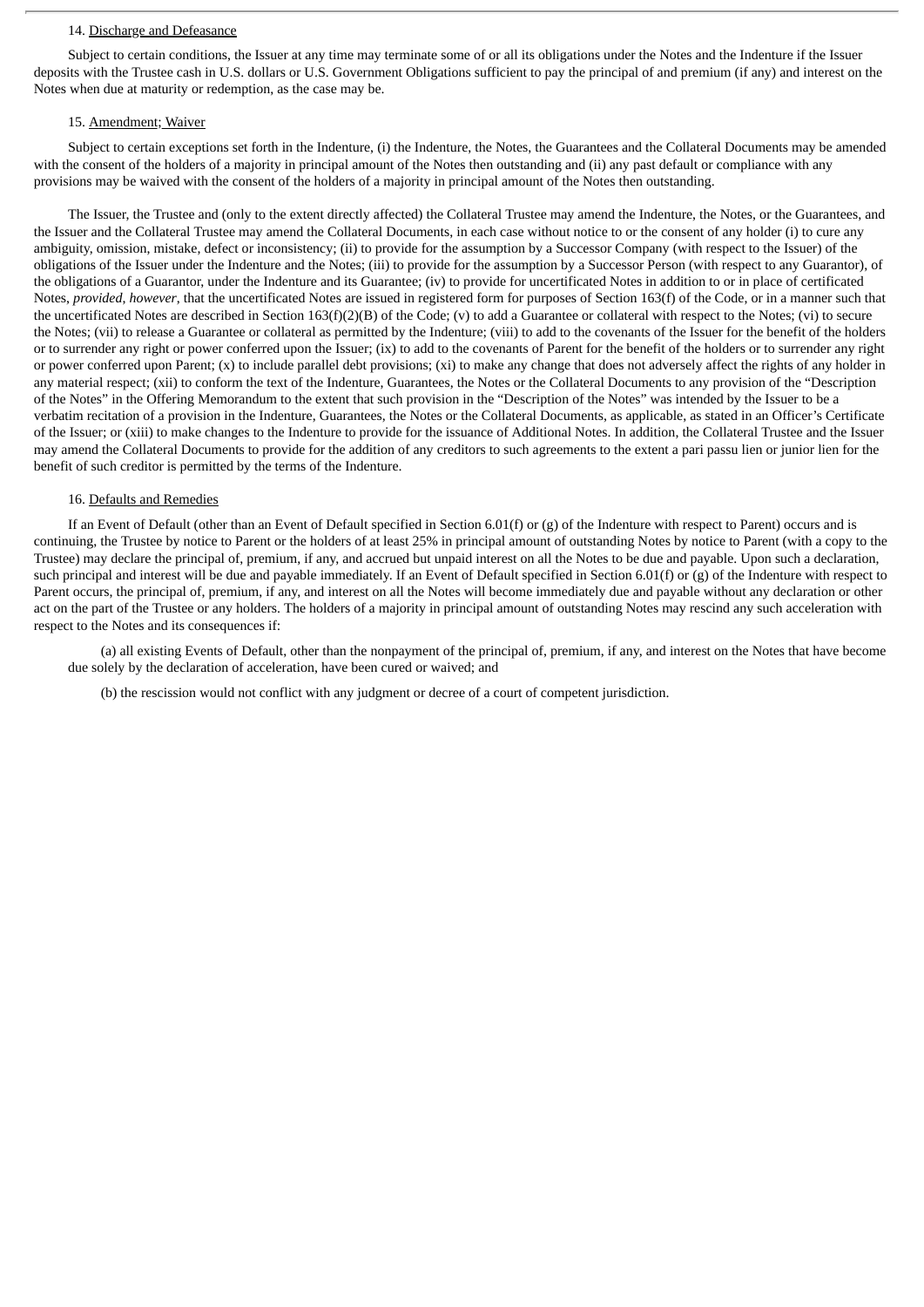If an Event of Default occurs and is continuing, the Trustee shall be under no obligation to exercise any of the rights or powers under the Indenture at the request or direction of any of the holders, unless such holders have offered to the Trustee indemnity or security satisfactory to it against any loss, liability or expense. Except to enforce the right to receive payment of principal, premium (if any) or interest when due, no holder may pursue any remedy with respect to the Indenture or the Notes unless (i) such holder has previously given the Trustee written notice that an Event of Default is continuing, (ii) holders of at least 25% in principal amount of the outstanding Notes have requested the Trustee to pursue the remedy, (iii) such holders have offered the Trustee security or indemnity satisfactory to it against any loss, liability or expense, (iv) the Trustee has not complied with such request within 60 days after the receipt of the request and the offer of security or indemnity, and (y) the holders of a majority in principal amount of the outstanding Notes have not given the Trustee a direction inconsistent with such request within such 60-day period. The holders of a majority in principal amount of outstanding Notes may direct the time, method and place of conducting any proceeding for any remedy available to the Trustee or of exercising any trust or power conferred on the Trustee. However, the Trustee may refuse to follow any direction that conflicts with law or the Indenture or that the Trustee determines is unduly prejudicial to the rights of any other holder or that would involve the Trustee in personal liability. Prior to taking any action under the Indenture, the Trustee shall be entitled to indemnification satisfactory to it against all losses and expenses caused by taking or not taking such action.

### 17. Trustee Dealings with the Issuer

The Trustee, in its individual or any other capacity, may become the owner or pledgee of Notes and may otherwise deal with the Issuer or their Affiliates with the same rights it would have if it were not Trustee.

## 18. No Recourse Against Others

No director, officer, employee, manager or incorporator of the Issuer, any Guarantor or any direct or indirect parent company of the Issuer or any Guarantor and no holder of any Equity Interests in the Issuer, any Guarantor or any direct or indirect parent company of the Issuer or any Guarantor, as such, will have any liability for any obligations of an Issuer or any Guarantor under the Notes, the Indenture or the Guarantees, as applicable, or for any claim based on, in respect of, or by reason of, such obligations or their creation. Each holder of Notes by accepting a Note waives and releases all such liability.

#### 19. Authentication

This Note shall not be valid until an authorized signatory of the Trustee (or an authenticating agent) manually signs the certificate of authentication on the other side of this Note.

## 20. Governing Law

THIS SECURITY SHALL BE GOVERNED BY, AND CONSTRUED IN ACCORDANCE WITH, THE LAWS OF THE STATE OF NEW YORK.

#### 21. CUSIP Numbers; ISINs

The Issuer has caused CUSIP numbers and ISINs to be printed on the Notes and has directed the Trustee to use CUSIP numbers and ISINs in notices of redemption as a convenience to the holders. No representation is made as to the correctness of such numbers either as printed on the Notes or as contained in any notice of redemption and reliance may be placed only on the other identification numbers printed thereon.

The Issuer will furnish to any holder of Notes upon written request and without charge to the holder a copy of the Indenture which has in **it the text of this Note.**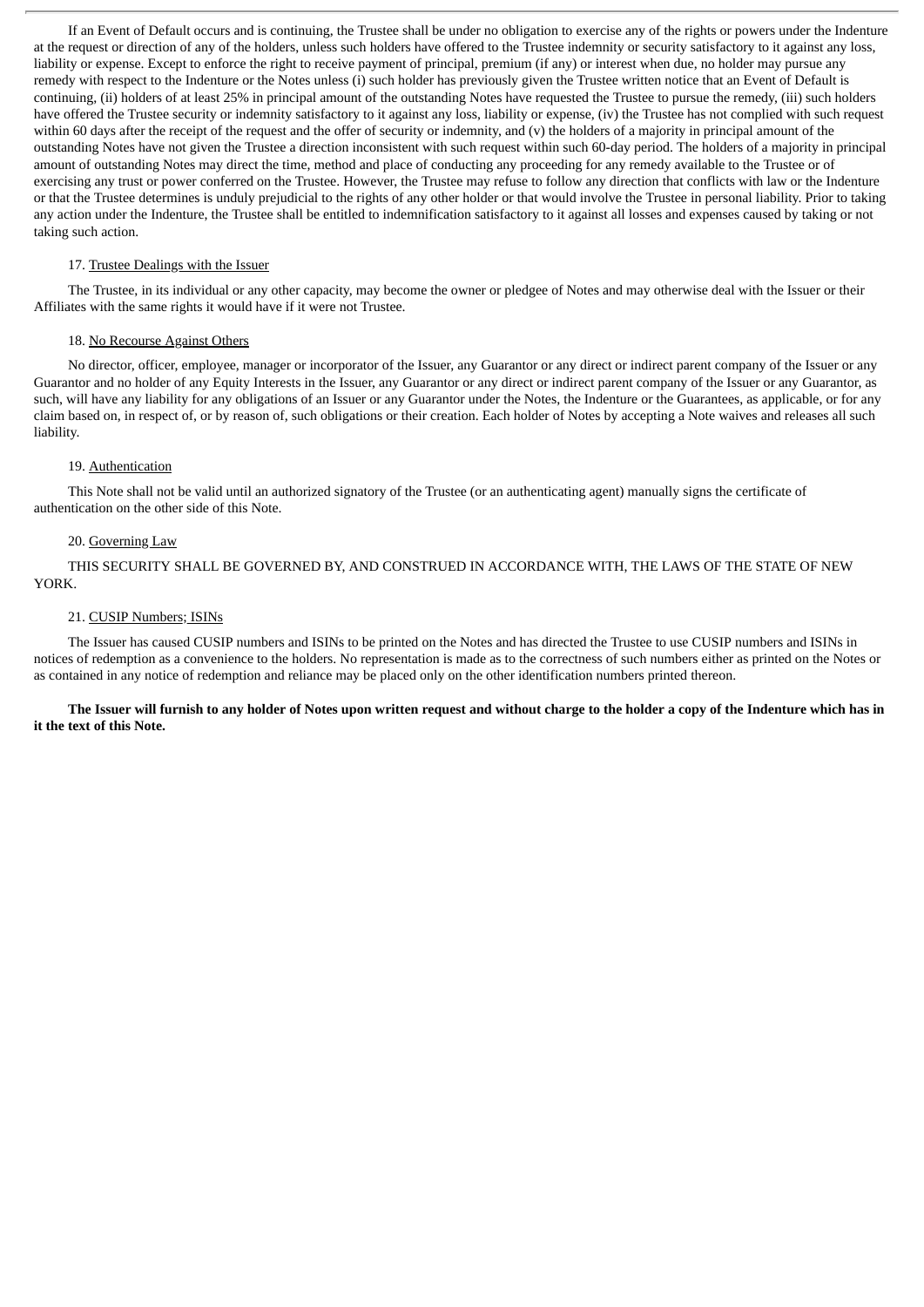#### ASSIGNMENT FORM

To assign this Note, fill in the form below:

I or we assign and transfer this Note to:

(Print or type assignee's name, address and zip code)

(Insert assignee's soc. sec. or tax I.D. No.)

and irrevocably appoint agent to transfer this Note on the books of the Issuer. The agent may substitute another to act for him.

Date: <u>Vour Signature:</u>

Sign exactly as your name appears on the other side of this Note.

Signature Guarantee:

Date:

Signature must be guaranteed by a participant in a recognized signature guaranty medallion program or other signature guarantor program reasonably acceptable to the Trustee

Signature of Signature Guarantee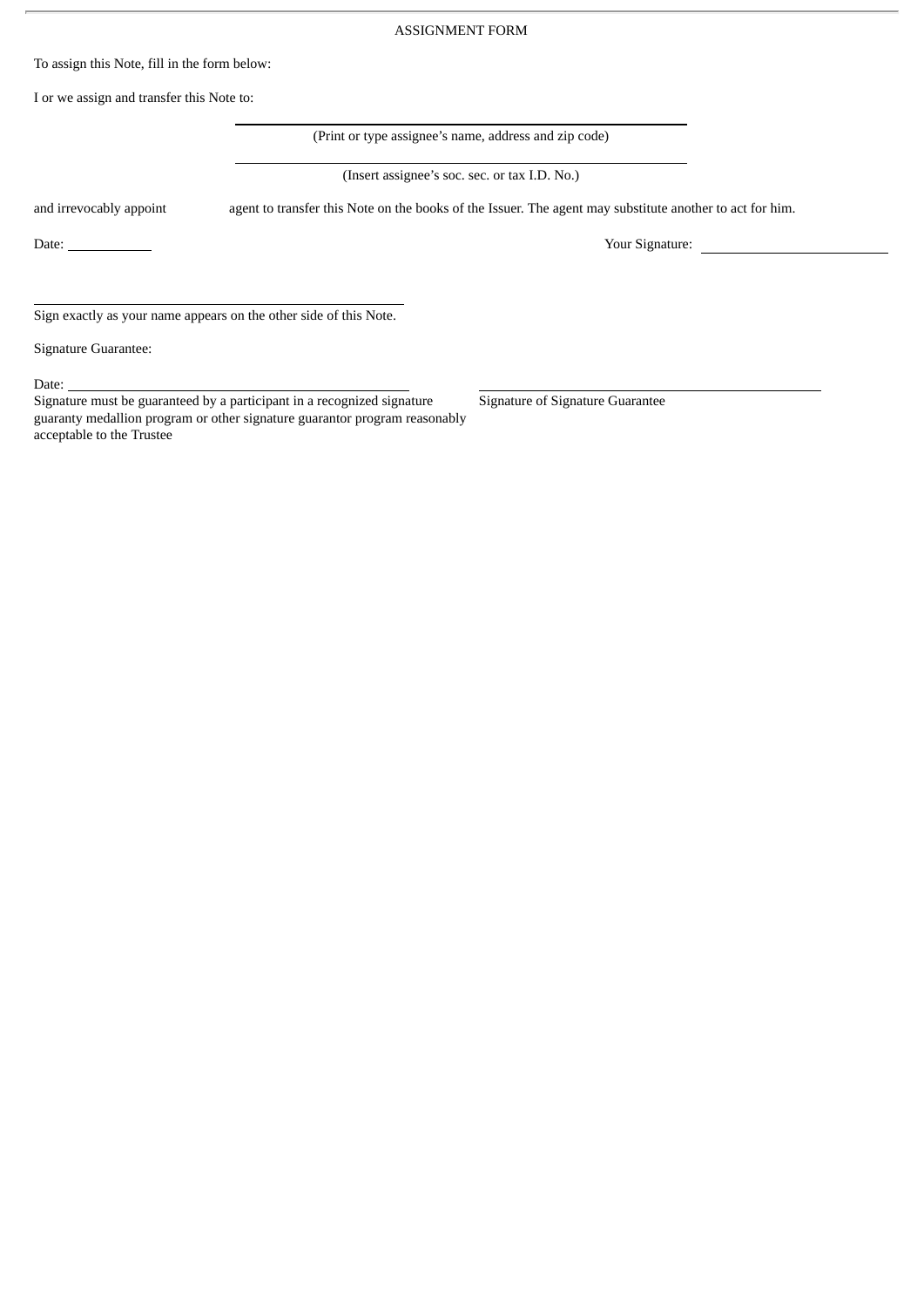## CERTIFICATE TO BE DELIVERED UPON EXCHANGE OR

#### REGISTRATION OF TRANSFER OF RESTRICTED NOTE

This certificate relates to \$\_\_\_\_\_\_\_\_\_ principal amount of Notes held in (check applicable space) \_\_\_\_\_ book-entry or \_\_\_\_\_ definitive form by the undersigned.

The undersigned (check one box below):

- $\Box$  has requested the Trustee by written order to deliver in exchange for its beneficial interest in the Global Note held by the Depository a Note or Notes in definitive, registered form of authorized denominations and an aggregate principal amount equal to its beneficial interest in such Global Note (or the portion thereof indicated above);
- ☐ has requested the Trustee by written order to exchange or register the transfer of a Note or Notes.

In connection with any transfer of any of the Notes evidenced by this certificate occurring while this Note is still a Transfer Restricted Definitive Note or a Transfer Restricted Global Note, the undersigned confirms that such Notes are being transferred in accordance with its terms:

#### CHECK ONE BOX BELOW

- $(1)$   $\Box$  to the Issuer; or
- (2)  $\Box$  to the Registrar for registration in the name of the holder, without transfer; or
- (3)  $\Box$  pursuant to an effective registration statement under the Securities Act of 1933; or
- (4)  $\Box$  inside the United States to a "qualified institutional buver" (as defined in Rule 144A under the Securities Act of 1933) that purchases for its own account or for the account of a qualified institutional buyer to whom notice is given that such transfer is being made in reliance on Rule 144A, in each case pursuant to and in compliance with Rule 144A under the Securities Act of 1933 and in accordance with all applicable securities laws of any state of the United States or any other jurisdiction; or
- (5) ☐ outside the United States in an offshore transaction within the meaning of Regulation S under the Securities Act in compliance with Rule 903 or Rule 904 (or Rule 144 if available) under the Securities Act of 1933 and such Note shall be held immediately after the transfer through Euroclear or Clearstream until the expiration of the Restricted Period (as defined in the Indenture); or
- (6)  $\Box$  pursuant to another available exemption from registration provided by Rule 144 under the Securities Act of 1933.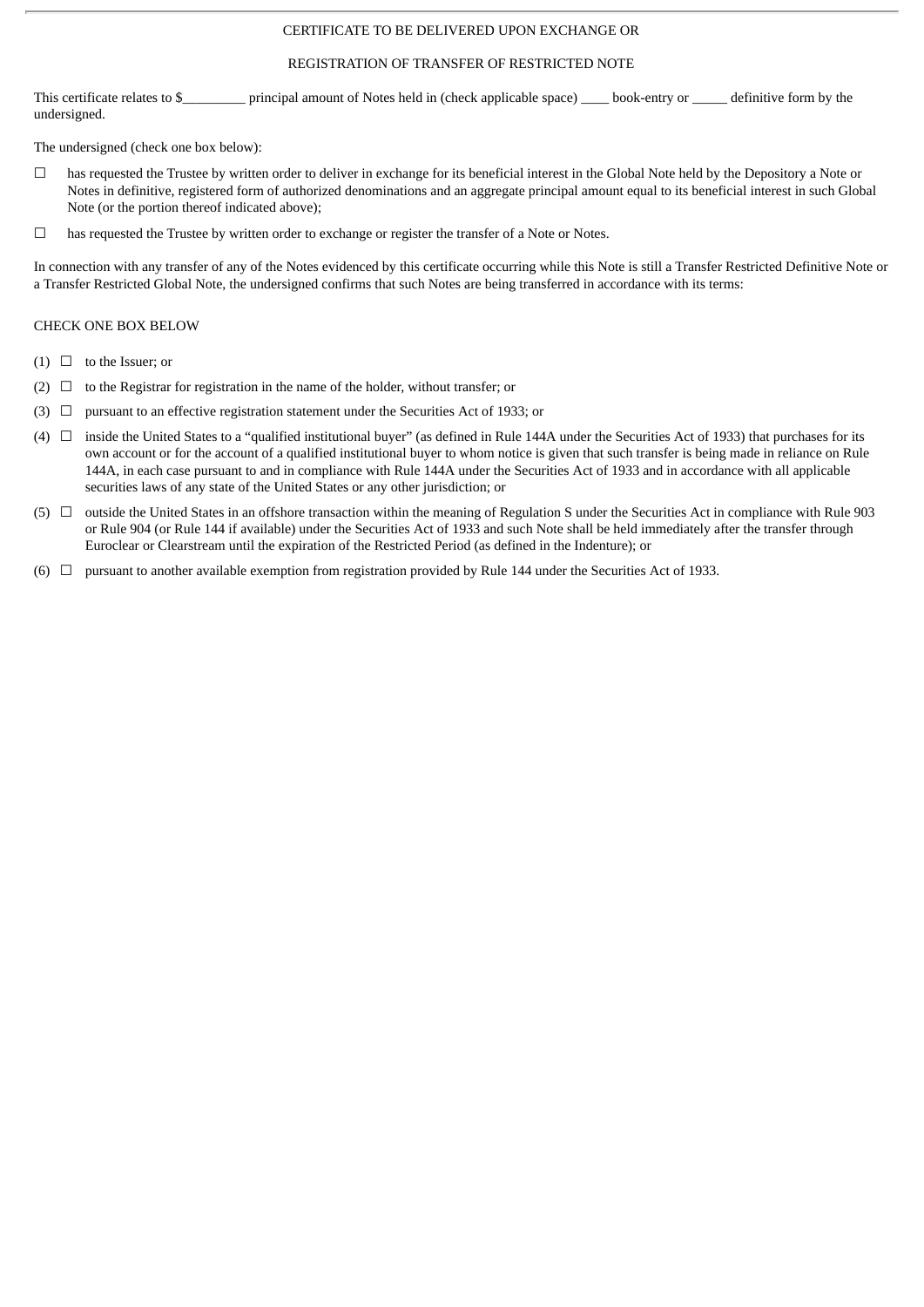Unless one of the boxes is checked, the Trustee will refuse to register any of the Notes evidenced by this certificate in the name of any Person other than the registered holder thereof; *provided*, *however*, that if box (5), (6) or (7) is checked, the Issuer or the Trustee may require, prior to registering any such transfer of the Notes, such legal opinions, certifications and other information as the Issuer or the Trustee have reasonably requested to confirm that such transfer is being made pursuant to an exemption from, or in a transaction not subject to, the registration requirements of the Securities Act of 1933.

Date: <u>Nour Signature:</u> Nour Signature: Nour Signature: 2008. Nour Signature: 2008. Nour Signature: 2008. Nour Signature: 2008. Nour Signature: 2008. Nour Signature: 2008. Nour Signature: 2008. Nour Signature: 2008. No und

Sign exactly as your name appears on the other side of this Note.

Signature Guarantee:

Date:

Signature must be guaranteed by a participant in a recognized signature guaranty medallion program or other signature guarantor program reasonably acceptable to the Trustee

Signature of Signature Guarantee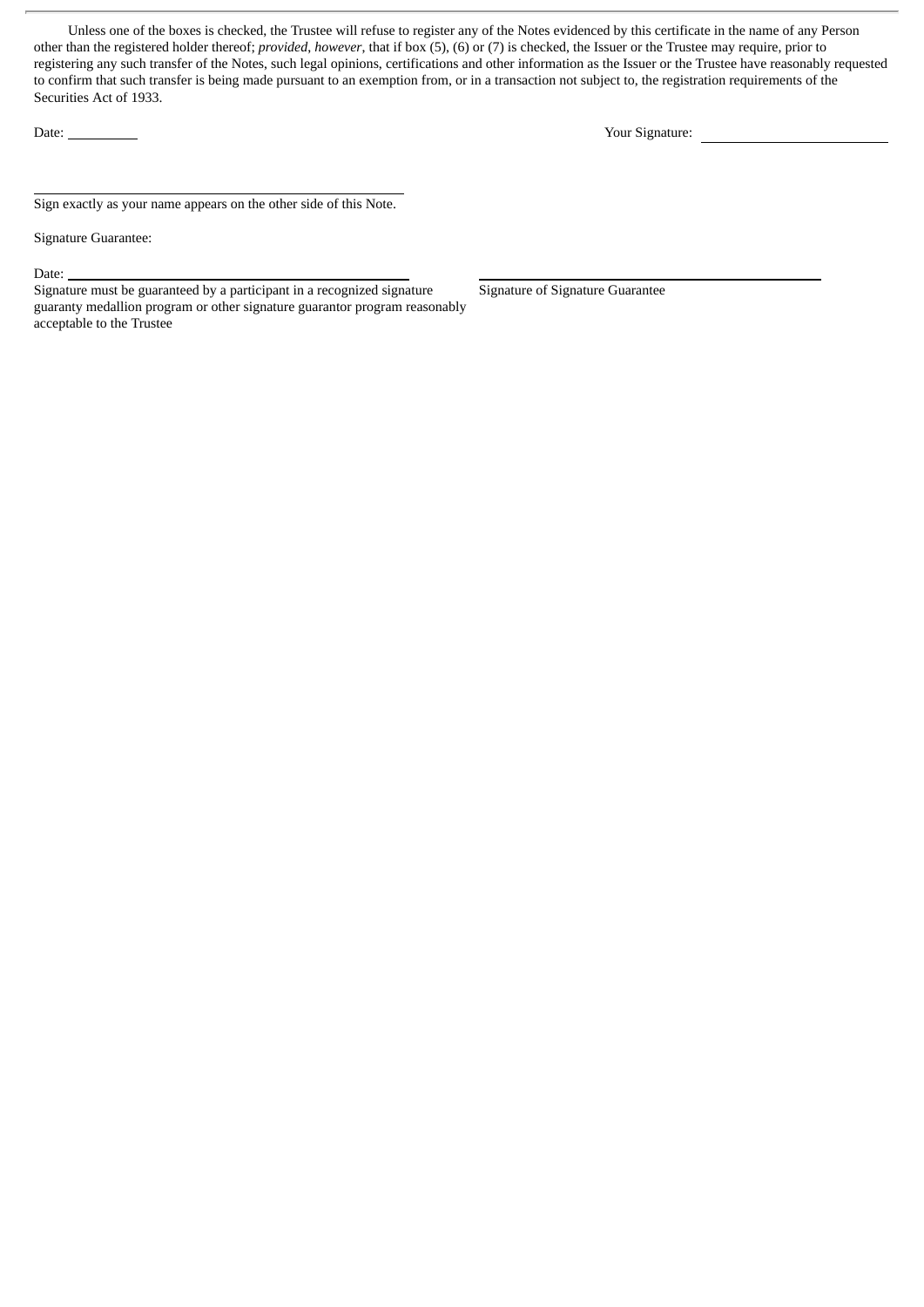## TO BE COMPLETED BY PURCHASER IF (4) ABOVE IS CHECKED.

The undersigned represents and warrants that it is purchasing this Note for its own account or an account with respect to which it exercises sole investment discretion and that it and any such account is a "qualified institutional buyer" within the meaning of Rule 144A under the Securities Act of 1933, and is aware that the sale to it is being made in reliance on Rule 144A and acknowledges that it has received such information regarding the Issuer as the undersigned has requested pursuant to Rule 144A or has determined not to request such information and that it is aware that the transferor is relying upon the undersigned's foregoing representations in order to claim the exemption from registration provided by Rule 144A.

Date:

NOTICE: To be executed by an executive officer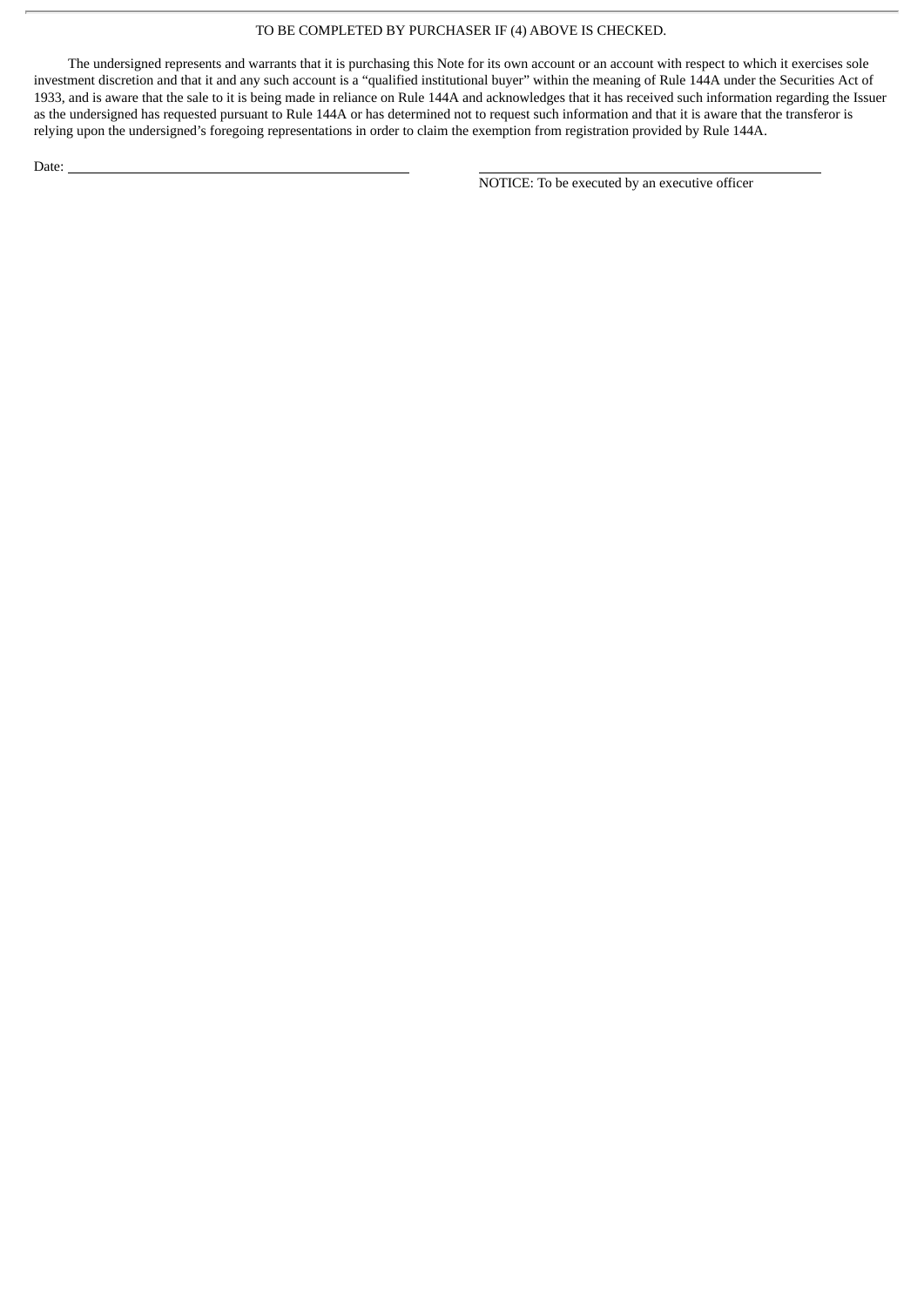# [TO BE ATTACHED TO GLOBAL NOTES]

# SCHEDULE OF INCREASES OR DECREASES IN GLOBAL NOTE

The initial principal amount of this Global Note is \$\_\_\_\_\_\_\_\_\_\_\_\_\_\_\_\_. The following increases or decreases in this Global Note have been made:

| of this Global<br><b>Amount of increase</b><br>Amount of<br><b>Note following</b><br>in Principal<br>decrease in<br>Amount of this<br><b>Principal Amount</b><br>such decrease or<br>ate of Exchange<br>of this Global Note<br>Global Note<br>increase | authorized<br>signatory of<br><b>Trustee</b><br>or Notes Custodian |
|--------------------------------------------------------------------------------------------------------------------------------------------------------------------------------------------------------------------------------------------------------|--------------------------------------------------------------------|
|--------------------------------------------------------------------------------------------------------------------------------------------------------------------------------------------------------------------------------------------------------|--------------------------------------------------------------------|

**<u>Da</u>**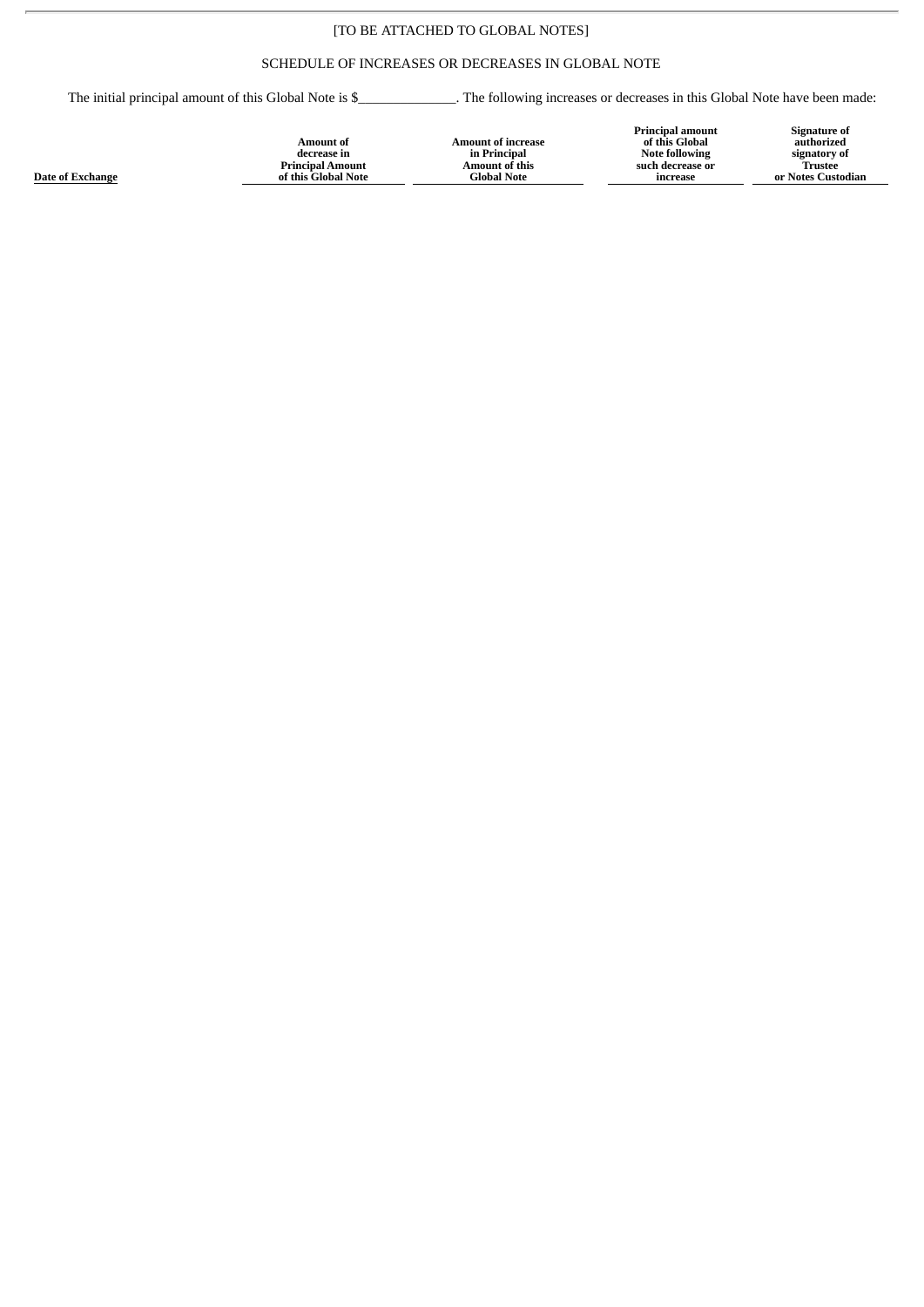## OPTION OF HOLDER TO ELECT PURCHASE

If you want to elect to have this Note purchased by the Issuer pursuant to Section 4.06 (Asset Sale) or 4.08 (Change of Control) of the Indenture, check the box:

Asset Sale □ Change of Control □

If you want to elect to have only part of this Note purchased by the Issuer pursuant to Section 4.06 (Asset Sale) or 4.08 (Change of Control) of the Indenture, state the amount (\$200,000 or any integral multiple of \$1,000 in excess thereof):

\$

Date: Vour Signature:

(Sign exactly as your name appears on the other side of this Note)

Signature Guarantee:

Signature must be guaranteed by a participant in a recognized signature guaranty medallion program or other signature guarantor program reasonably acceptable to the Trustee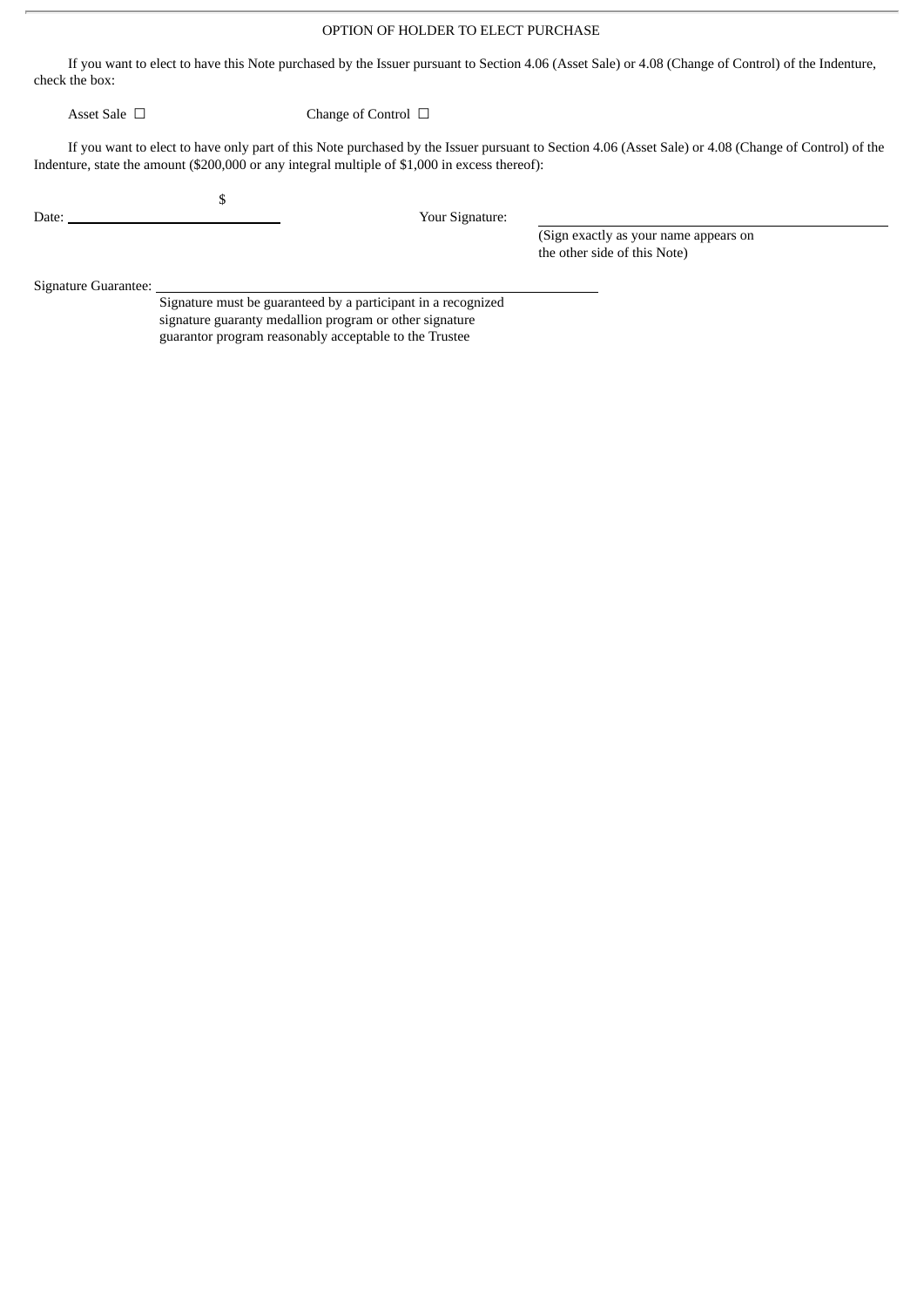## **[FORM OF SUPPLEMENTAL INDENTURE]1**

## **SUPPLEMENTAL INDENTURE**

SUPPLEMENTAL INDENTURE (this "Supplemental Indenture") dated as of [ ], among [GUARANTOR] (the "New Guarantor"), JAZZ SECURITIES DESIGNATED ACTIVITY COMPANY (together with any successors thereto, the "Issuer"), and U.S. Bank National Association, as trustee under the Indenture referred to below (the "Trustee").

## WITNESSETH:

WHEREAS the Issuer and the Trustee have heretofore executed an indenture, dated as of April 29, 2021 (as amended, supplemented or otherwise modified, the "Indenture"), providing for the issuance of the Issuer's 4.375% Senior Secured Notes due 2029 (the "Notes"), initially in the aggregate principal amount of \$1,500,000,000;

WHEREAS Sections 4.11 and 12.07 of the Indenture provide that under certain circumstances the Issuer is required to cause the New Guarantor to execute and deliver to the Trustee a supplemental indenture pursuant to which the New Guarantor shall guarantee the Guaranteed Obligations; and

WHEREAS pursuant to Section 9.01 of the Indenture, the Trustee, the New Guarantor and the Issuer are authorized to execute and deliver this Supplemental Indenture;

NOW THEREFORE, in consideration of the foregoing and for other good and valuable consideration, the receipt of which is hereby acknowledged, the New Guarantor, the Issuer and the Trustee mutually covenant and agree for the equal and ratable benefit of the holders of the Notes as follows:

1. Defined Terms. Capitalized terms used herein without definition shall have the meanings assigned to them in the Indenture. The words "herein," "hereof" and "hereby" and other words of similar import used in this Supplemental Indenture refer to this Supplemental Indenture as a whole and not to any particular Section hereof.

2. Agreement to Guarantee. The New Guarantor hereby agrees, jointly and severally with all existing Guarantors (if any), to guarantee the Guaranteed Obligations on the terms and subject to the conditions set forth in Article XII of the Indenture and to be bound by all other applicable provisions of the Indenture and the Notes and to perform all of the obligations and agreements of a Guarantor under the Indenture.

3. Notices. All notices or other communications to the New Guarantor shall be given as provided in Section 13.02 of the Indenture.

4. Ratification of Indenture; Supplemental Indentures Part of Indenture. Except as expressly amended hereby, the Indenture is in all respects ratified and confirmed and all the terms, conditions and provisions thereof shall remain in full force and effect. This Supplemental Indenture shall form a part of the Indenture for all purposes, and every holder of Notes heretofore or hereafter authenticated and delivered shall be bound hereby.

Exhibit B-1

 $\frac{1}{1}$  In the case of any New Guarantor organized outside of the United States, local law provisions consistent with the Agreed Guarantee and Security Principles may be included.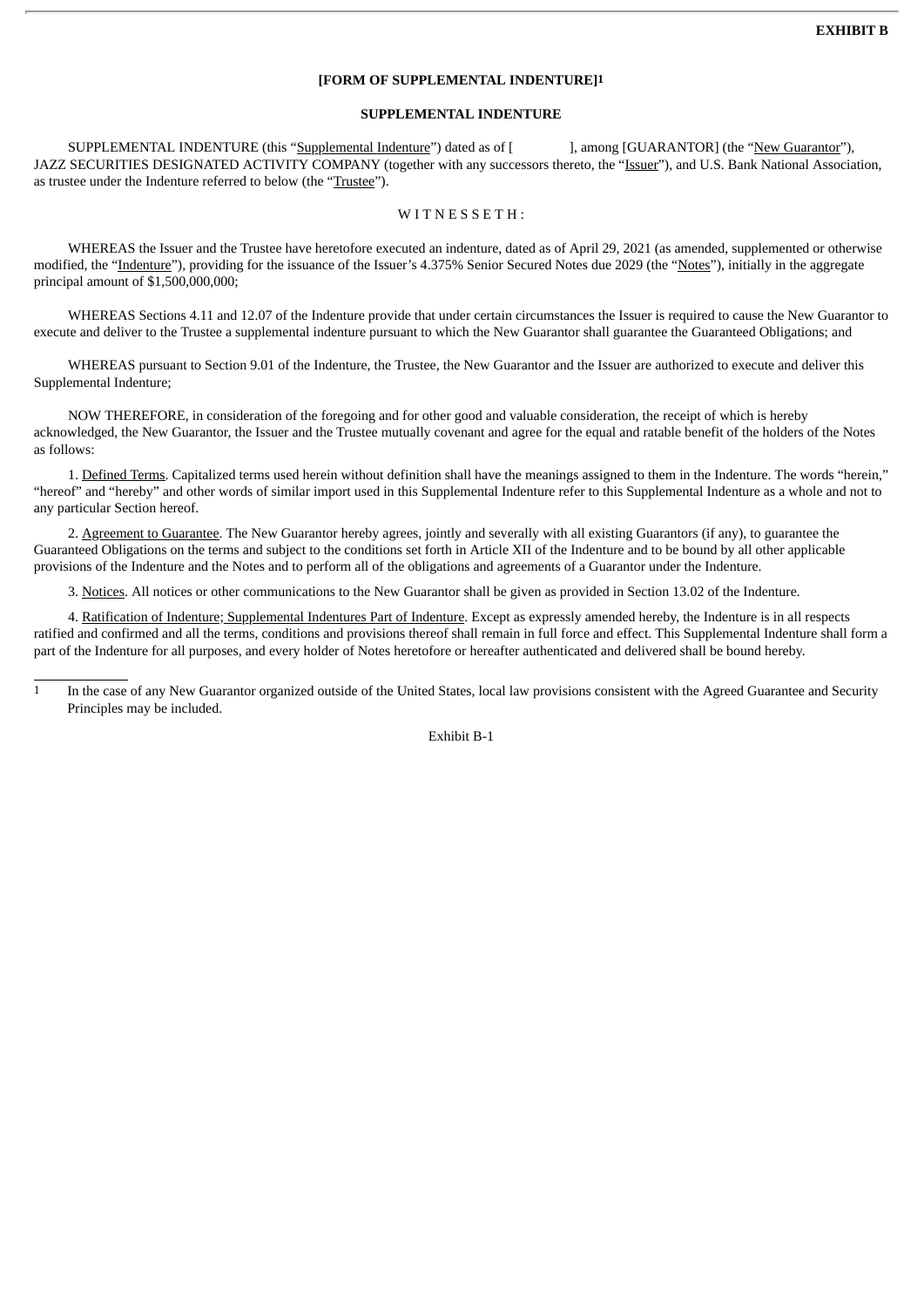### 5. Governing Law. **THIS SUPPLEMENTAL INDENTURE SHALL BE GOVERNED BY, AND CONSTRUED IN ACCORDANCE WITH, THE LAWS OF THE STATE OF NEW YORK.**

6. Trustee Makes No Representation. The Trustee accepts the amendments of the Indenture effected by this Supplemental Indenture on the terms and conditions set forth in the Indenture, including the terms and provisions defining and limiting the liabilities and responsibilities of the Trustee. Without limiting the generality of the foregoing, the Trustee shall not be responsible in any manner whatsoever for or with respect to any of the recitals or statements contained herein, all of which recitals or statements are made solely by the Issuer, or for or with respect to (i) the validity or sufficiency of this Supplemental Indenture or any of the terms or provisions hereof, (ii) the proper authorization hereof by the Issuer and the New Guarantor, in each case, by action or otherwise, (iii) the due execution hereof by the Issuer and the New Guarantor or (iv) the consequences of any amendment herein provided for, and the Trustee makes no representation with respect to any such matters.

7. Counterparts. The parties may sign any number of copies of this Supplemental Indenture. Each signed copy shall be an original, but all of them together represent the same agreement. One signed copy is enough to prove this Supplemental Indenture. Notwithstanding the foregoing, the exchange of copies of this Supplemental Indenture and of signature pages by facsimile or PDF transmission shall constitute effective execution and delivery of this Supplemental Indenture as to the parties hereto and may be used in lieu of the original Supplemental Indenture and signature pages for all purposes.

8. Effect of Headings. The Section headings of this Supplemental Indenture have been inserted for convenience of reference only, are not intended to be considered a part hereof and shall not modify or restrict any of the terms or provisions here.

[*Remainder of page intentionally left blank*.]

Exhibit B-2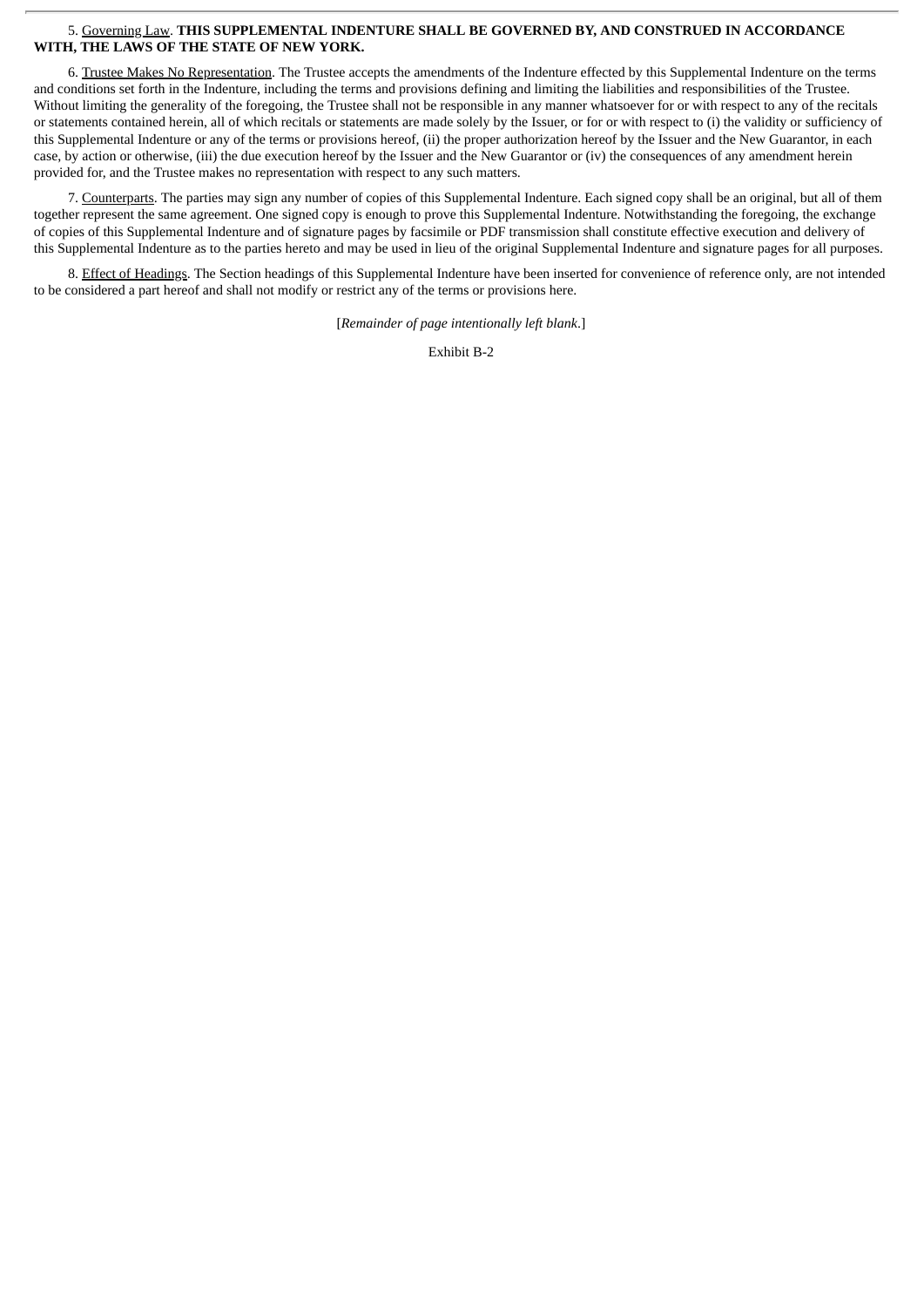IN WITNESS WHEREOF, the parties have caused this Supplemental Indenture to be duly executed as of the date first written above.

## **JAZZ SECURITIES DESIGNATED ACTIVITY COMPANY**, as Issuer

By:

Name: Title:

# **[NEW GUARANTOR]**, as a Guarantor

By:

Name: Title:

**U.S. BANK NATIONAL ASSOCIATION**, not in its individual capacity, but solely as Trustee

By:

Name: Title:

Exhibit B-3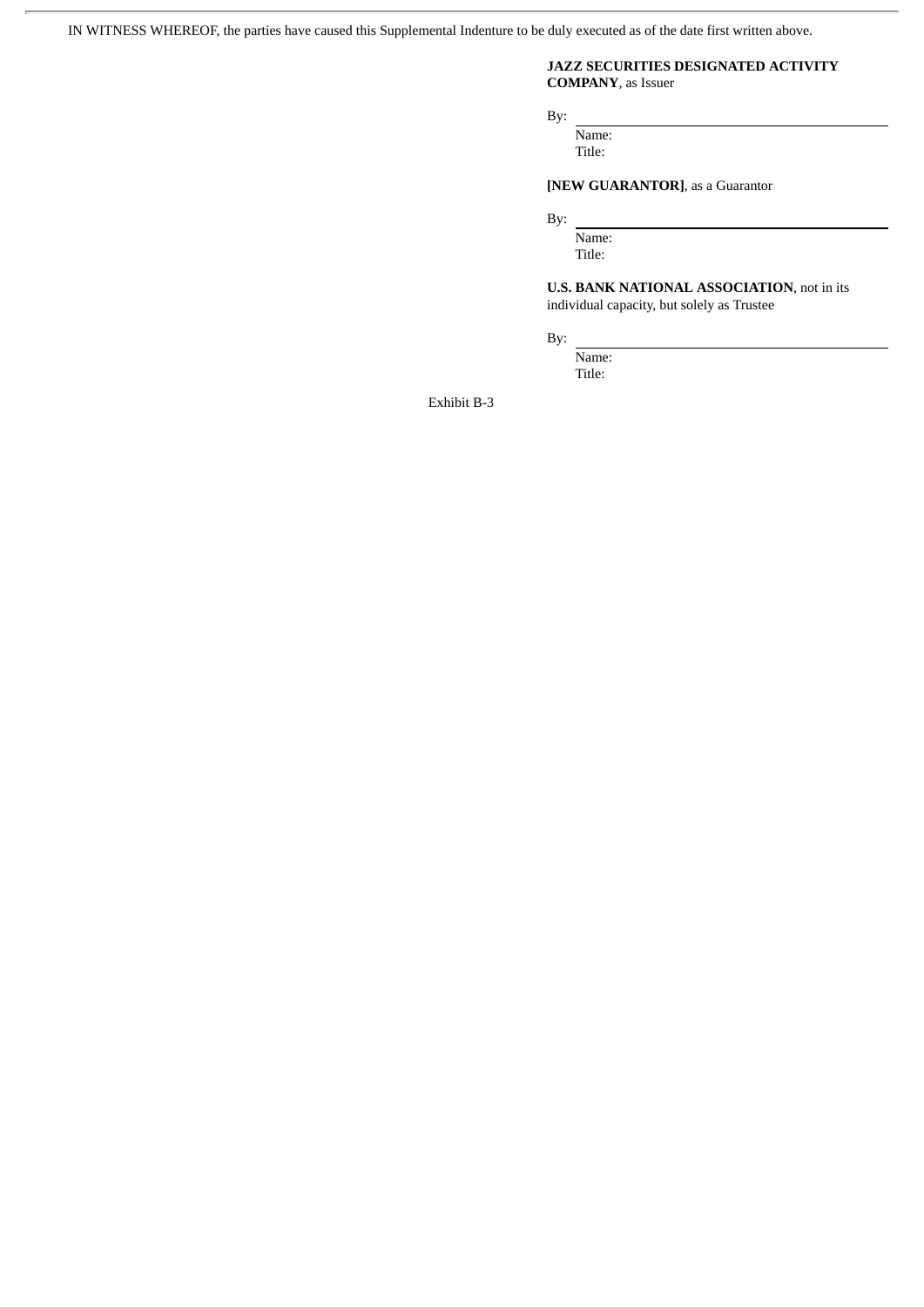**Jazz Pharmaceuticals** 

#### **Jazz Pharmaceuticals Announces Closing of Senior Secured Notes Offering**

DUBLIN, April 29, 2021 – Jazz Pharmaceuticals plc (Nasdaq: JAZZ) (the "Company" or "Jazz") today announced the closing of its previously announced offering (the "Offering") of \$1.5 billion in aggregate principal amount of 4.375% senior secured notes due 2029 (the "Notes") by Jazz Securities Designated Activity Company, a direct wholly owned subsidiary of the Company (the "Issuer"). The Notes will mature on January 15, 2029 and will bear an interest rate of 4.375%. The Notes are guaranteed by the Company and certain of its subsidiaries.

The Company expects to use the net proceeds from the Notes and borrowings under new senior secured credit facilities (the "New Senior Secured Credit Facilities"), together with cash on hand, to fund the cash consideration payable in connection with the previously announced acquisition of GW Pharmaceuticals plc ("GW") (the "Acquisition"), the refinancing of certain of the Company's indebtedness (including the Company's existing senior secured credit facility) and fees and expenses in connection with the foregoing. If (1) the Acquisition is consummated without the Company entering into the New Senior Secured Credit Facilities, (2) the Acquisition has not been consummated on or before August 3, 2021 (or such later date to which such date may be extended pursuant to the terms of the Transaction Agreement, dated February 3, 2021, among the Company, GW and Jazz Pharmaceuticals UK Holdings Limited (the "Transaction Agreement")) or (3) the Transaction Agreement is terminated in accordance with its terms, the Issuer will be required to redeem all of the Notes at a redemption price equal to 100% of their principal amount plus accrued and unpaid interest to, but excluding, the redemption date.

The Notes were offered and sold only to persons reasonably believed to be qualified institutional buyers pursuant to Rule 144A under the U.S. Securities Act of 1933, as amended (the "Securities Act"), that are located in the United States, Canada, France, Ireland, Luxembourg, the United Kingdom, and Bermuda and to certain non-U.S. persons outside the United States pursuant to Regulation S under the Securities Act that are located in Canada, France, Ireland, Luxembourg, the United Kingdom, and Bermuda. The Notes have not been registered under the Securities Act or any state securities law and may not be offered or sold in the United States absent registration or an applicable exemption from the registration requirements of the Securities Act and applicable state laws.

This press release does not constitute an offer to sell or a solicitation of an offer to purchase the Notes or any other securities and does not constitute an offer, solicitation or sale in any state or jurisdiction in which such an offer, solicitation or sale would be unlawful.

## **About Jazz Pharmaceuticals plc**

Jazz Pharmaceuticals plc (Nasdaq: JAZZ) is a global biopharmaceutical company dedicated to developing and commercializing life-changing medicines that transform the lives of patients with serious diseases - often with limited or no options. We have a diverse portfolio of marketed medicines and novel product candidates, from early- to late-stage development, in key therapeutic areas. Our focus is in neuroscience, including sleep and movement disorders, and in oncology, including hematologic malignancies and solid tumors. We actively explore new options for patients including novel compounds, small molecule advancements, biologics and innovative delivery technologies. Jazz is headquartered in Dublin, Ireland and has employees around the globe, serving patients in more than 90 countries.

#### **Forward-Looking Statements**

This communication contains forward-looking statements regarding Jazz and GW, including, but not limited to, statements related to the proposed acquisition of GW and the anticipated timing, results and benefits thereof, including the potential for Jazz to accelerate its growth and neuroscience leadership, and for the acquisition to provide long-term growth opportunities to create shareholder value; Jazz's expected financing for the transaction; and other statements that are not historical facts. You can generally identify forward-looking statements by the use of forward-looking terminology such as "anticipate," "believe," "continue," "could," "estimate," "expect," "explore," "evaluate," "intend," "may," "might," "plan," "potential," "predict," "project," "seek," "should," or "will," or the negative thereof or other variations thereon or